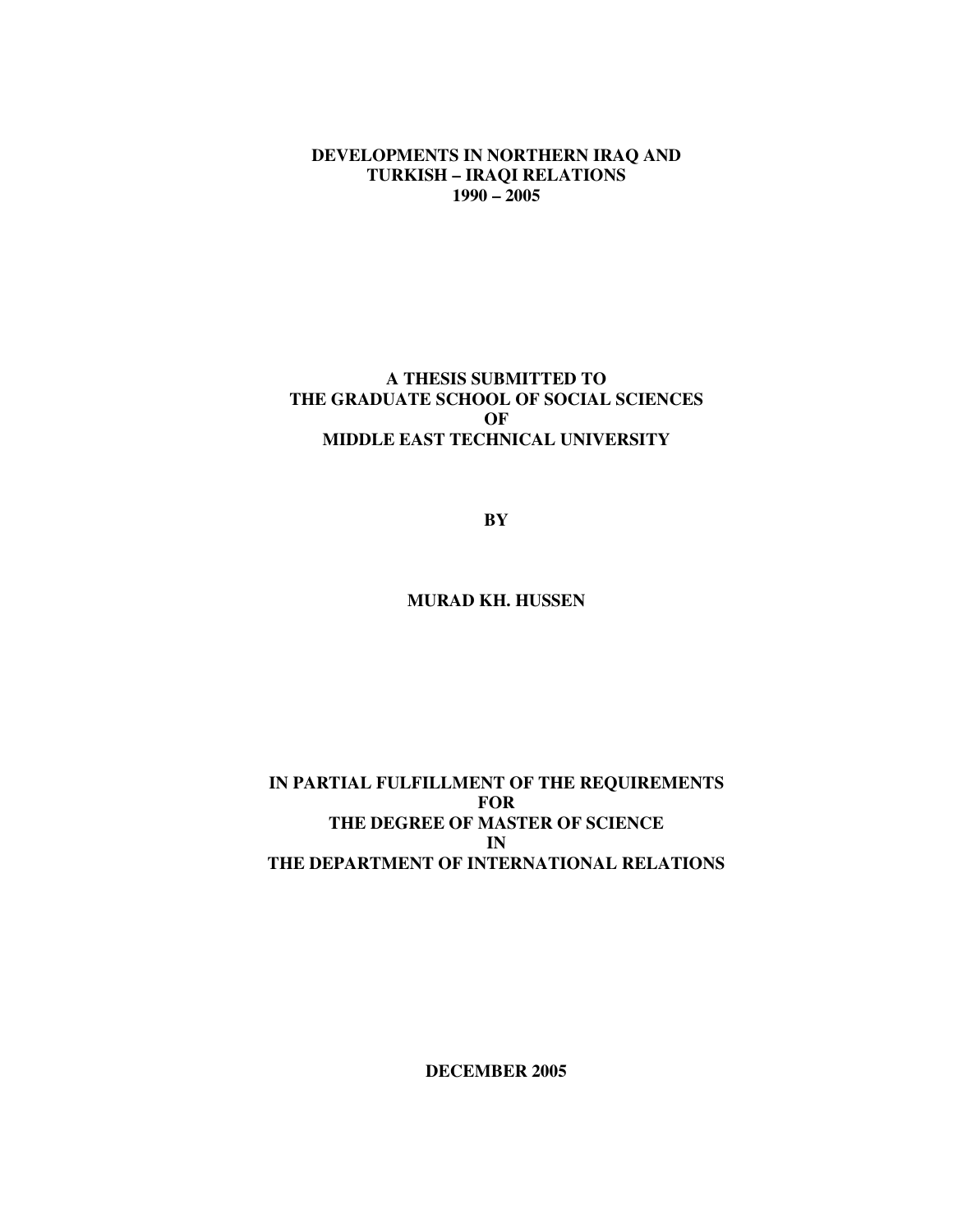Approval of the Graduate School of Social Sciences

Prof. Dr. Sencer Ayata Director

I certify that this thesis satisfies all the requirements as a thesis for the degree of Master of Science.

> Prof. Dr. Meliha B. Altunışık Head of Department

This is to certify that we have read this thesis and in our opinion it is fully adequate, in scope and quality, as a thesis for the degree of Master of Science.

> Prof. Dr. Meliha B. Altunışık Supervisor

## **Examining Committee Members**

| Prof. Dr. Meliha B. Altunışık | (METU, IR)  |
|-------------------------------|-------------|
| Prof. Dr. İhsan Dağı          | (METU, IR)  |
| Assist. Prof. Dr. Mesut Yeğen | (METU, SOC) |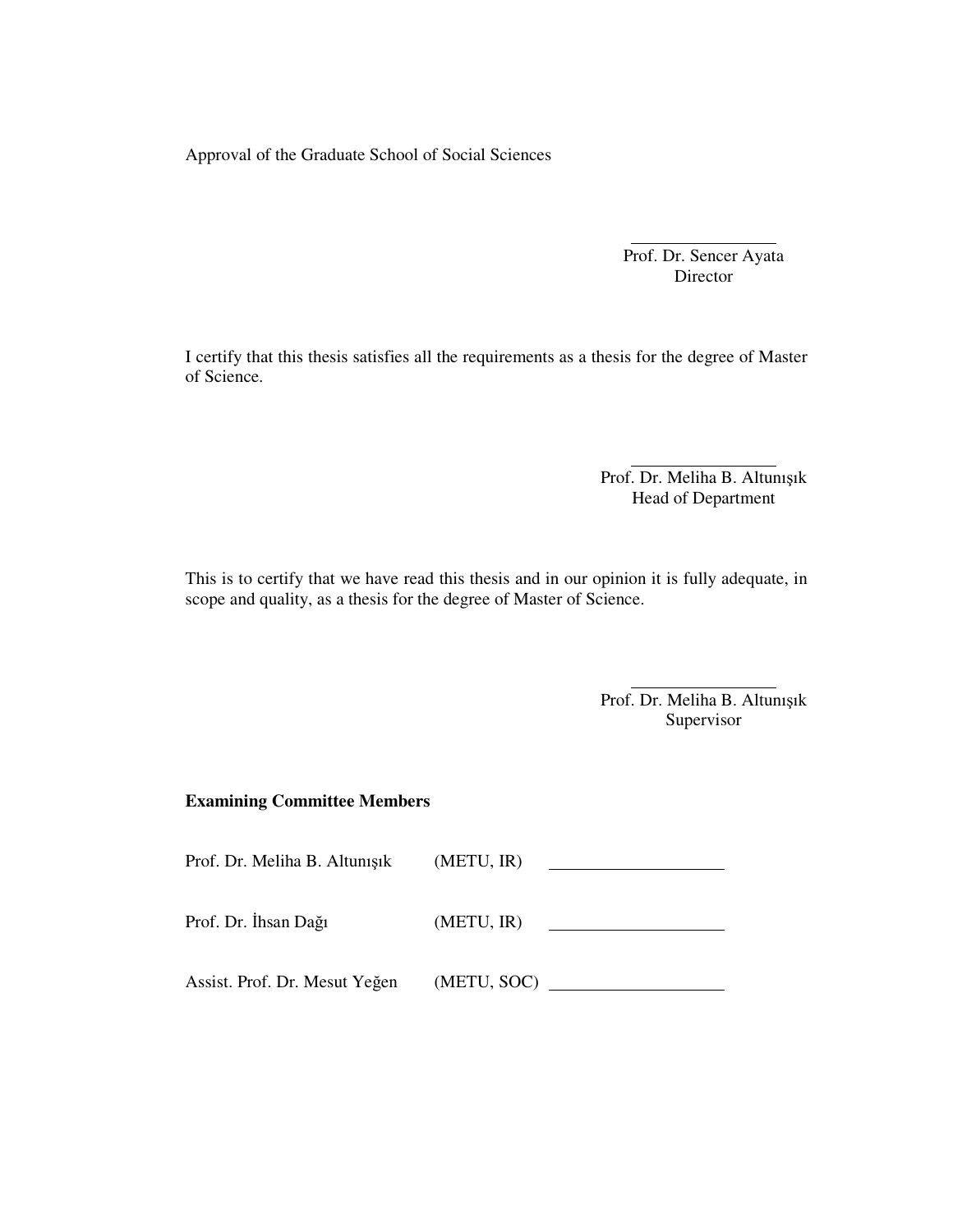**I hereby declare that all information in this document has been obtained and presented in accordance with academic rules and ethical conduct. I also declare that, as required by these rules and conduct, I have fully cited and referenced all material and results that are not original to this work.**

Name, Last name: Murad Kh. Hussen

Signature :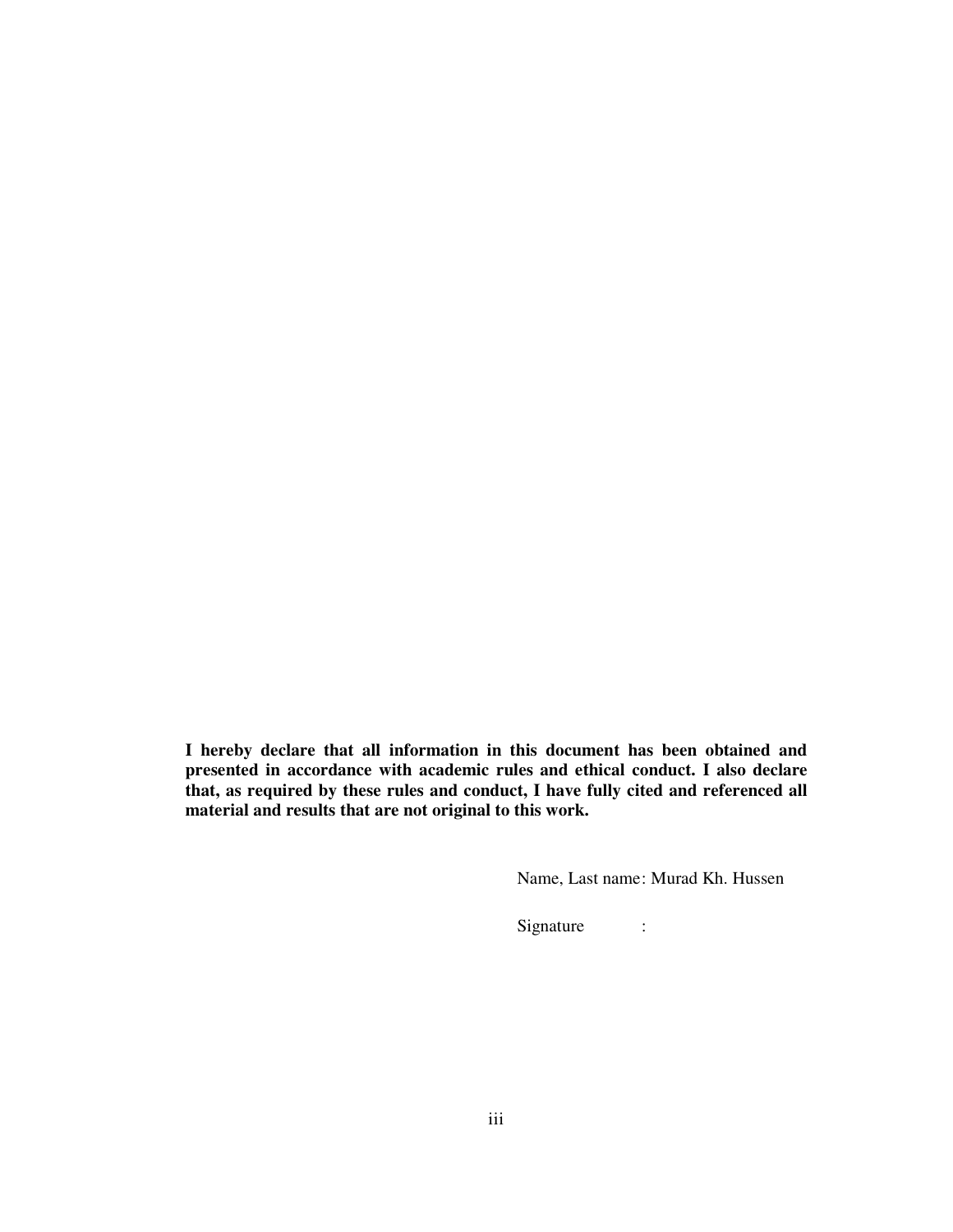### **ABSTRACT**

# **DEVELOPMENTS IN NORTHERN IRAQ AND TURKISH-IRAQI RELATIONS 1990-2005**

Kh. Hussen, Murad

M. Sc., Department of International Relations Supervisor: Prof. Dr. Meliha B. Altunışık

December 2005, 178 pages

This study is a historical analysis of Turkish-Iraqi relations from the Gulf War of 1990 up to the Iraqi elections of 2005 and the end of Transitional Administration Law (TAL) and prior to the permanent constitution. This study attempted to explain how Turkish-Iraqi relations entered into a new phase with the Gulf War of 1990. In this year, Iraq invaded Kuwait. Following this invasion, Iraq was attacked by coalition forces and at the end of this war, Iraq was nearly divided when a safe haven was created for the Kurds in northern Iraq. In this regard, this thesis paid attention to three factors that had significant impact on the foreign policy of Turkey towards Iraq: a *de facto* Kurdish state in northern part of this country and apprehension about the possibility of an independent Kurdish state, the existance of PKK in northern Iraq as a result of a power vacuum there and concerns about the future fate of Turkomans in Iraq and attempts to protect their rights. This study has demonstrated how Kurdish question has influenced Turkey's policy towards Iraq and restricted its options.

Key words: Turkey, Iraq, Gulf War, US, Northern Iraq, Iraqi Kurds, KDP, PUK, KRG, PKK, Turkomans, Kirkuk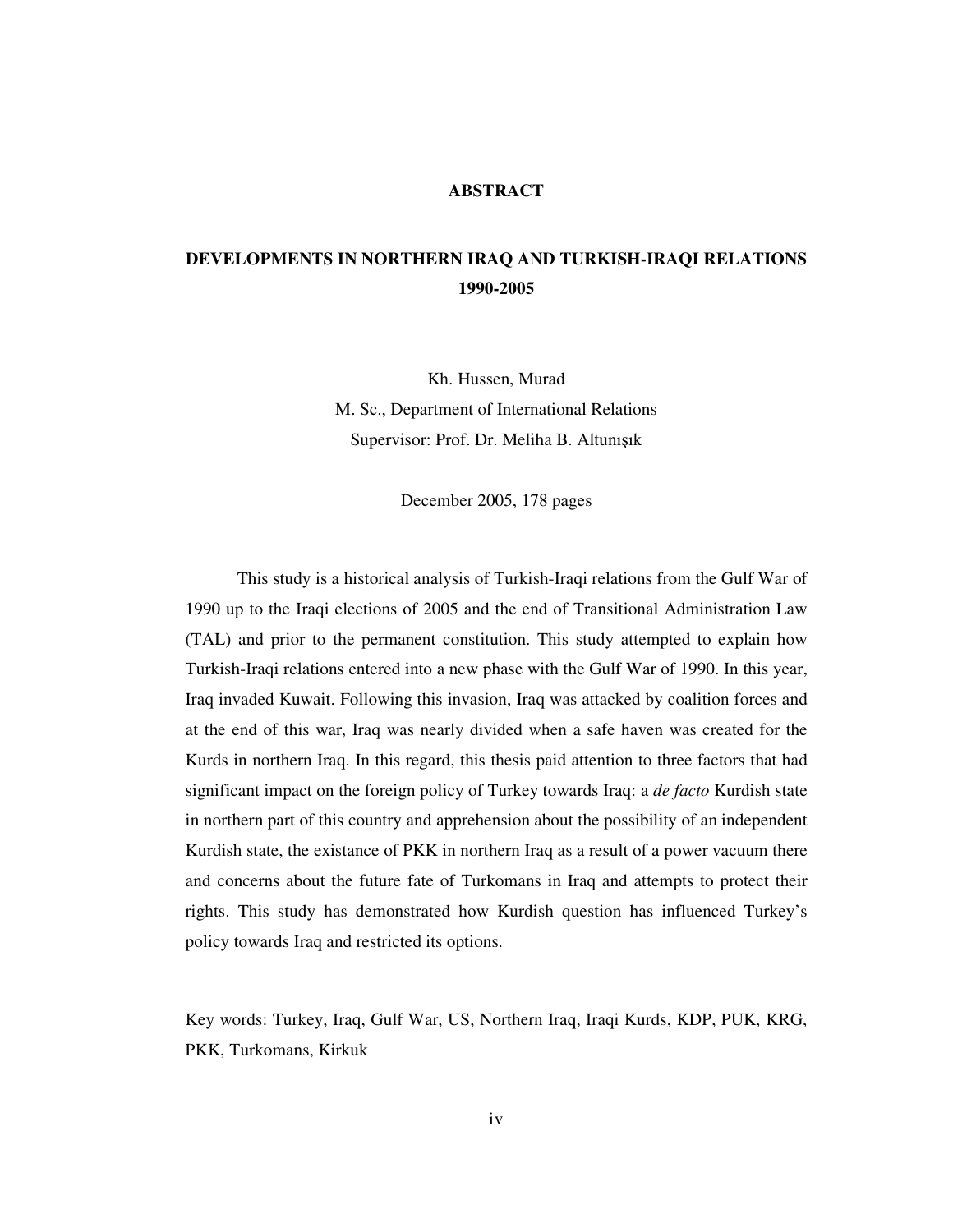## **KUZEY IRAK'TAK GEL**-**MELER VE TÜRK-IRAK L**-**KLER 1990-2005**

Kh. Hussen, Murad

Yüksek Lisans Tezi, Uluslararası İlişkiler Ana Bilim Dalı Tez Yöneticisi: Prof. Dr. Meliha Altunışık

Aralık 2005, 178 sayfa

Bu tez, 1990 Körfez Savaı'ndan, 2005 Irak seçimlerine ve Geçici Yönetim Yasası'nın bitişi ve Daimi Anayasa'nın öncesine kadar Türk-Irak ilişkilerinin tarihsel bir analizidir. Bu çalışma ile 1990 Körfez Savaşı sonrasında birlikte Türk-Irak ilişkilerinin nasıl yeni bir aşamaya girdiği anlatılmaktadır. 1990 yılında Irak'ın Kuveyt'i istilasını takiben Irak, Koalisyon güçleri tarafından müdahale edilmiştir. Savaşın sonunda Kuzey Irak Kürtleri için bir güvenli bölge oluşturulması ile Irak, neredeyse bölünme durumuna gelmiştir. Bu açıdan, bu tez Türkiye'nin Irak'a yönelik dış politikasında önemli etkisi olan üç faktörü hesaba katmaktadır: ülkenin kuzeyinde oluacak *de facto* bir Kürt devleti ve baımsız bir Kürt devletinin kurulmasına yönelik endişeler; PKK'nın Kuzey Irak'taki iktidar boşluğu sonucu bölgede varlık göstermesi ve son olarak Irak Türkmenlerinin geleceğine ve haklarının korunmmasına yönelik kaygılar. Bu tez, devlet-üstü bir konu olan Kürt Sorununun Türkiye'nin Irak politikasını nasıl etkilediğini ve Türkiye'nin seçeneklerini nasıl sınırladığını göstermiştir.

Anahtar Kelimeler: Türkıye, Irak, Körfez Savaşı, ABD, Kuzey Irak, Irak Kürtleri, KDP, KYB, Kürdistan Bölgesel Yönetimi (KBY), PKK, Türkmenler, Kerkük.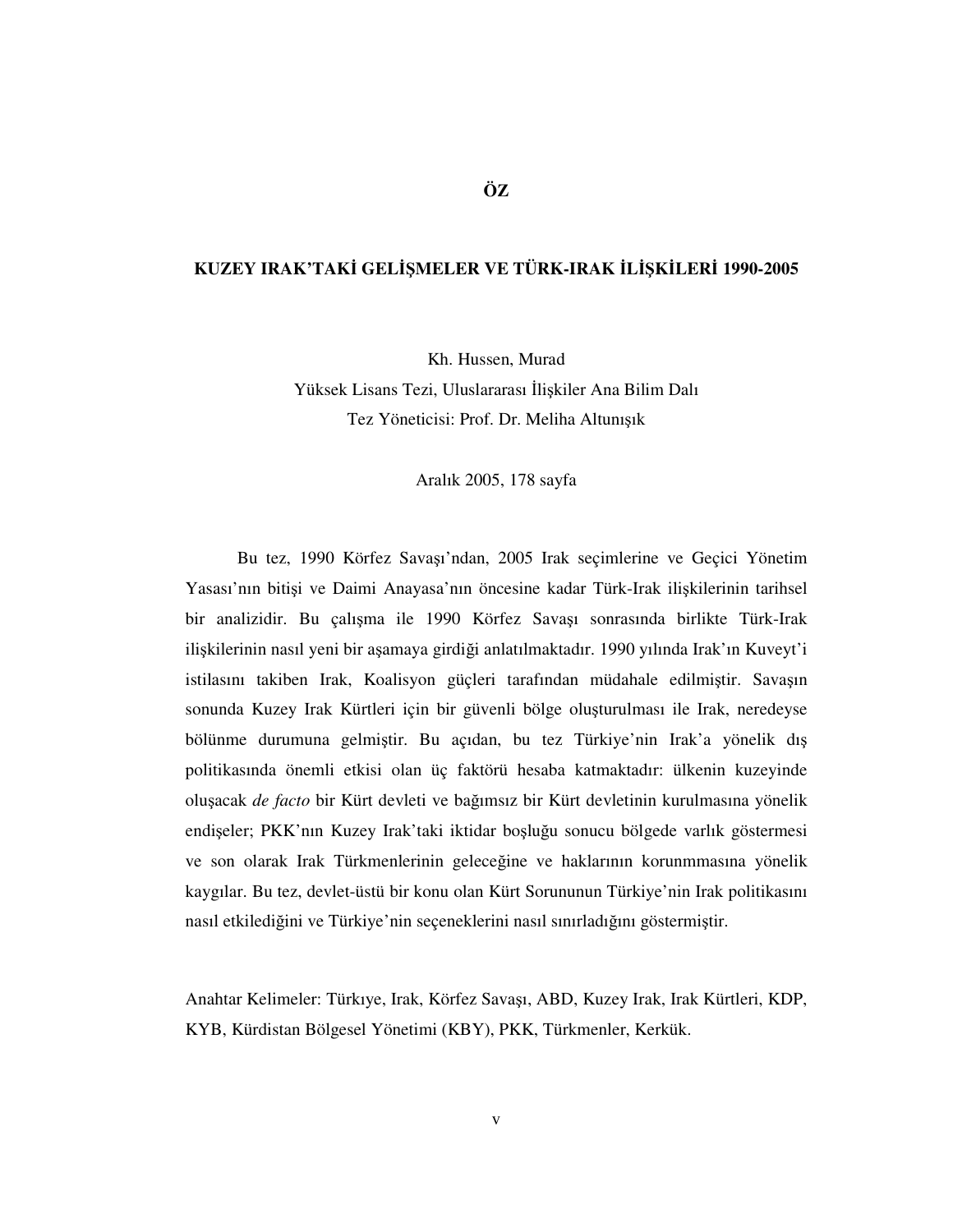To My Dearest Parents...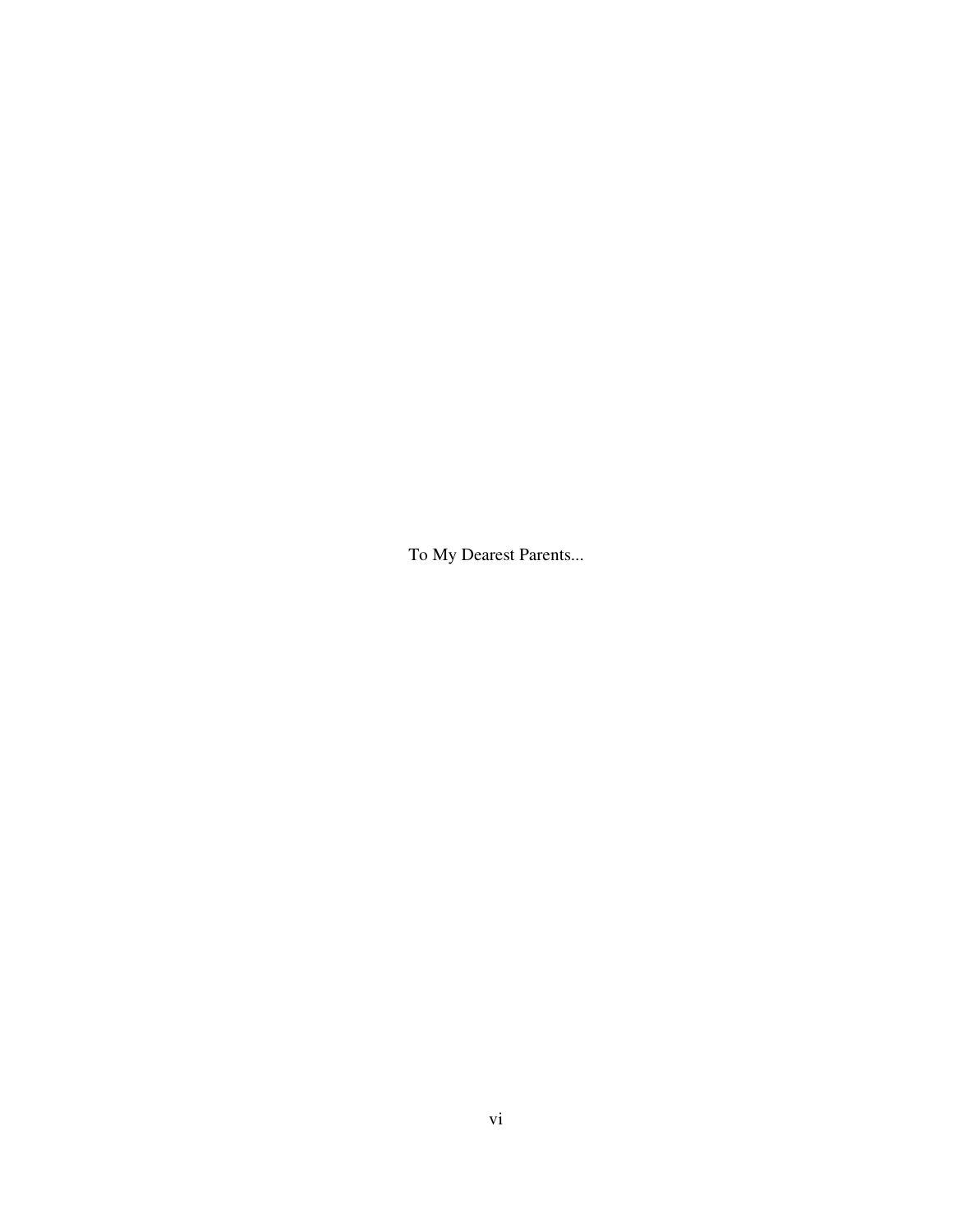## **ACKNOWLEDGEMENTS**

I express sincere appreciation to Prof. Dr. Meliha B. Altunışık for her guidance and insight throughout the research. I do also owe special debt of gratitude to Prof. Dr. Ihsan Dağı and Assist. Prof. Dr. Mesut Yeğen, members of the examining committee, for their worthy comments and advises.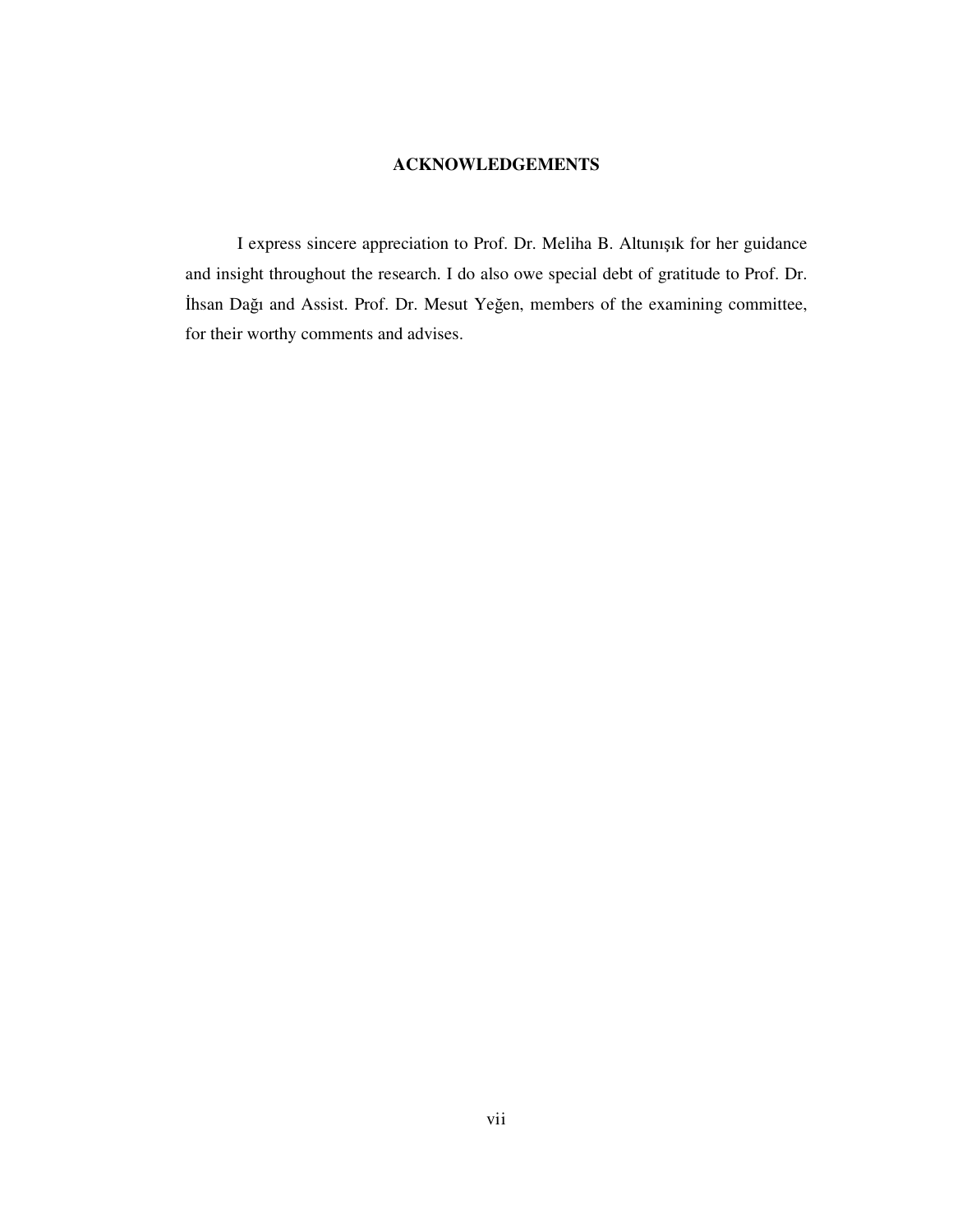# **TABLE OF CONTENTS**

| <b>CHAPTERS</b>                               |  |
|-----------------------------------------------|--|
|                                               |  |
|                                               |  |
|                                               |  |
|                                               |  |
|                                               |  |
| 2. TURKISH FOREIGN POLICY TOWARDS IRAQ DURING |  |
|                                               |  |
|                                               |  |
|                                               |  |
|                                               |  |
|                                               |  |
|                                               |  |
|                                               |  |
|                                               |  |
|                                               |  |
|                                               |  |
|                                               |  |
|                                               |  |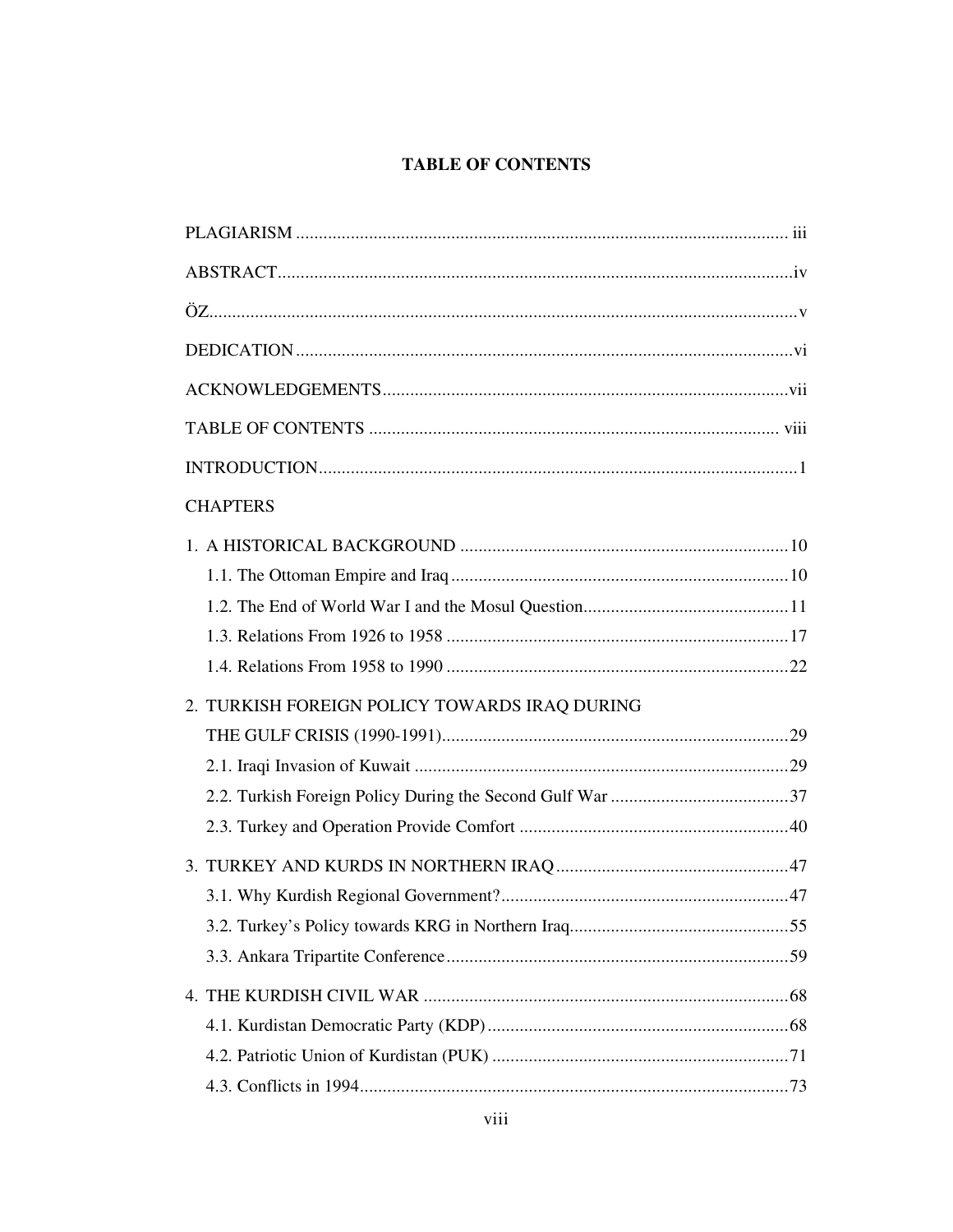| 5.2. Turkey and Kurdistan – Iraq Since the Occupation of Iraq  100    |  |
|-----------------------------------------------------------------------|--|
| 5.3. Turkey's Allies in the Opposition to Iraqi Kurdish Ambitions 113 |  |
| 6. PKK IN NORTHERN IRAQ AND IRAQI TURKOMANS118                        |  |
|                                                                       |  |
|                                                                       |  |
| 6.1.2. The PKK in Northern Iraq Since the Second Gulf War  122        |  |
| 6.1.3. Turkish Policy Towards the PKK Since the Second Gulf War  127  |  |
|                                                                       |  |
|                                                                       |  |
|                                                                       |  |
| 6.2.3. Turkish Foreign Policy Towards the Turkomans 142               |  |
|                                                                       |  |
|                                                                       |  |
|                                                                       |  |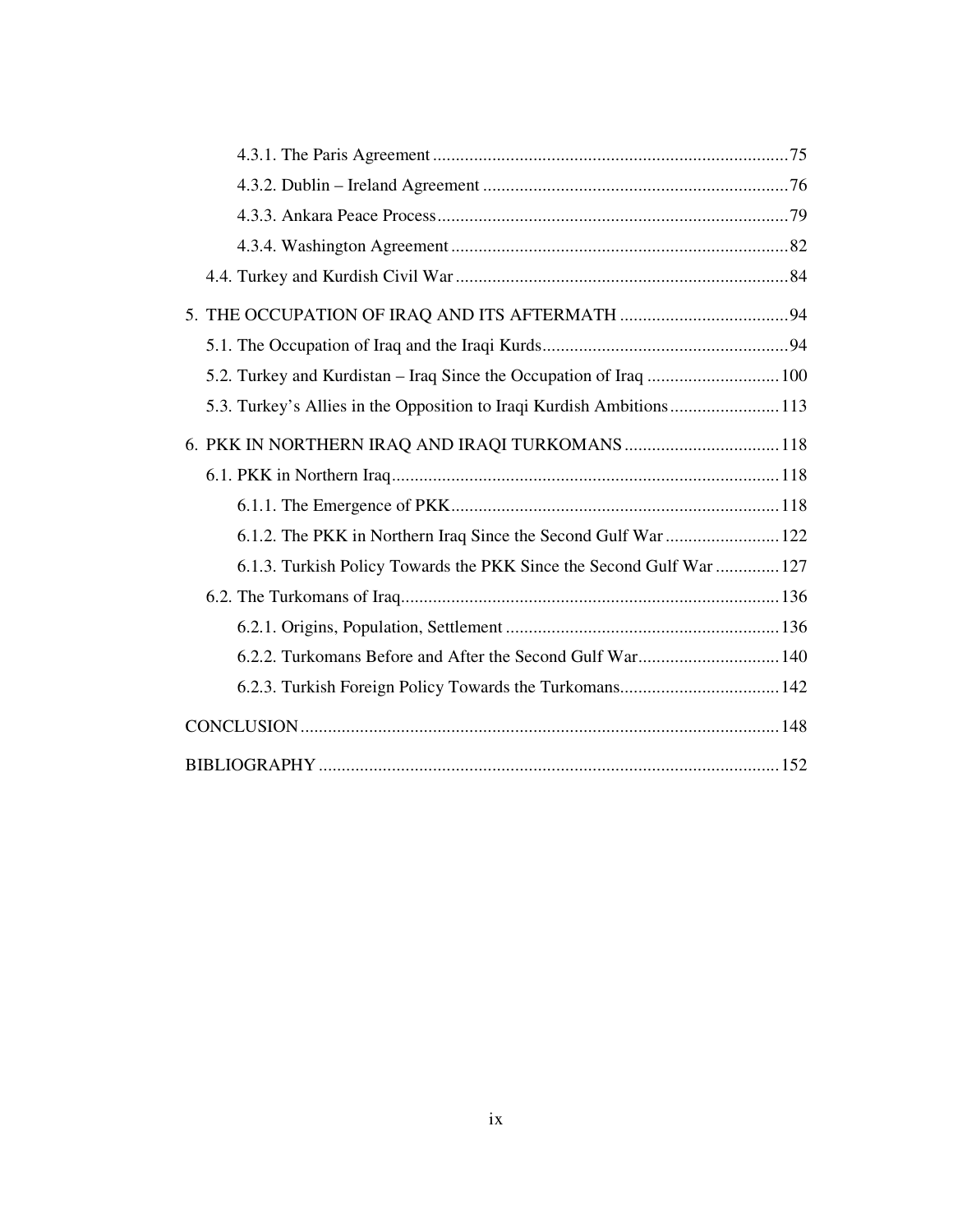### **INTRODUCTION**

Turkey and Iraq as former parts of the Ottoman Empire, have had a history of good neighborliness, as a result of their mutual interests in the region. Iraq has the potential to exert influence over Persian Gulf; it is located on the intersection of the three continents of the world; it contains extensive reserves of crude oil and natural gas and it is an important transit route for Turkey's export to the Gulf countries. On the other hand, Turkey can influence the Eastern Mediterranean, the Bosphorus, the Black Sea and an important part of the Middle East. Therefore, Turkey is important for Iraq, because Iraq is nearly a land-locked country, as it does have a small outlet to the sea in the Gulf and its supply lines are extremely long and vulnerable. In this regard Turkey links the northern part of Iraq to the outer world via the Mediterranean through the Southeast Turkey. In the same context, Turkey is located on the shortest route linking Iraq to Europe. They have also historical and cultural bounds, as both countries were parts of the Ottoman Empire.

Turkish – Iraqi relations entered into a new phase with the Gulf War of 1990. In this year, the Iraqi regime invaded Kuwait. This event had an important effect on the future of Iraq and the whole region and as a result on the policy of Iraq's neighbours in general and specially Turkey. As a consequence of this invasion, Iraq was attacked by coalition forces and at the end of this war, Iraq was nearly divided when a safe haven was created for the Kurds in northern Iraq. This important development, in addition to new changes in international arena as a result of disintegration of Soviet Union led to new changes in Turkish policy, particularly in Turkish-Iraqi relations. Regarding Iraq, Turkey's concerns were: a *de facto* Kurdish state in northern part of this country and apprehension about the possibility of an independent Kurdish state, the existance of PKK in northern Iraq as a result of a power vacuum there and concerns about the future fate of Turkomans in Iraq and attempts to protect their rights.

Thus, this study examines Turkish-Iraqi relations from the Gulf War of 1990 up to the Iraqi elections of 2005 and the end of Transitional Administration Law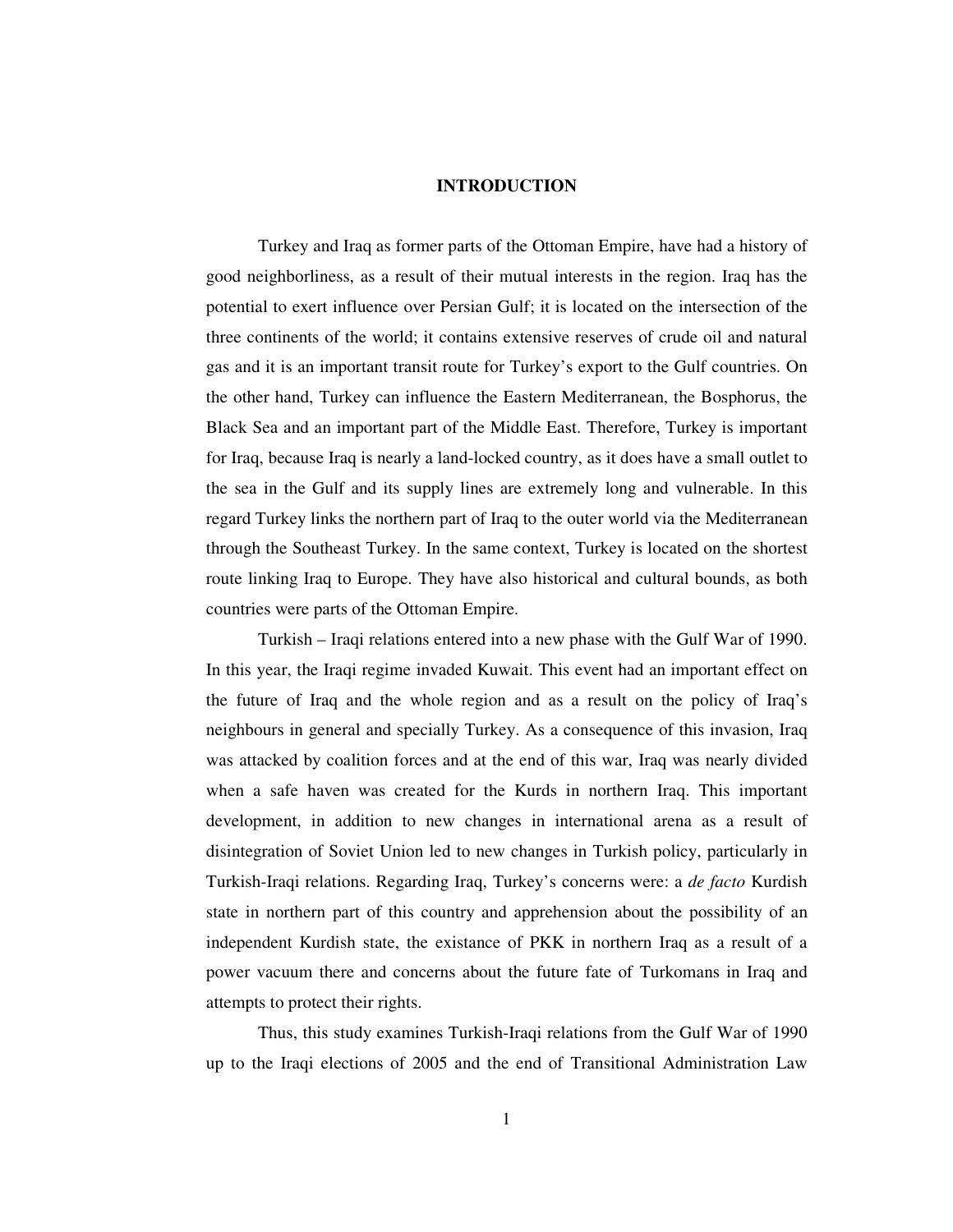(TAL) and prior to the permanent constitution. I have divided this thesis into six chapters. The first chapter is a brief historical background of Turkish-Iraqi relations. As we know, Iraq, which was called "Mesopotamia" by the west, was part of Ottoman Empire from 1534, till the end of WWI. The area which constitutes Iraq today was consisted of three vilayets of Baghdad, Basra and Mosul. The Ottoman Empire was centralized but in some parts local autonomy was allowed. These decentralized policy in some parts of the Empire and its millet system of religious communities, offered the various religious sects and different nations of this empire autonomy in those parts. That is why we see that vilayet of Basra belonged to Shiis, Baghdad was populated by Sunnis and Mosul was populated overwhelmingly by Kurds who were ethnically different from Sunni and Shii Arabs. At the end of the 19<sup>th</sup> century, the Ottoman Empire began to re-centralize in an attempt to modernize itself and prevent the influence of West in the region, particularly the Britain.

The possibility of discovery of oil in Iraq caused this region to be a place of competition and conflict between the Ottoman state and Britain. When the influence of Britain increased in the northern parts of the Gulf and it objected the Ottoman sovereignty over there in the  $19<sup>th</sup>$  century, the Ottomans tried to be closer to Germany. This competition was one of the reasons that the Ottoman Empire entered the First World War alongside with Germany against the Britain. The outbreak of World War I and the defeat of the Ottoman Empire brought about a new period for the region and new and small states were founded by dividing and partitioning Ottomans territories. The signing of the Mudros Armistice in October 1918 between the Allies and the Ottoman Empire opened the way for the Allies to redraw the borders according to their desires and interests, without taking into consideration the cultural, social and political factors of the people of the region. The Sèvres Treaty signed between the Allies and the Ottoman government in August 1920, formalized the division of the Empire and was considered as the final settlement.

The resistance movement in 1920 by the people of the region and under the leadership of Mustafa Kemal against the invaders caused the formation of an alternative government in Ankara to the Ottoman one based in Istanbul. By 1923 the Ankara government succeeded in expelling the occupying powers from the country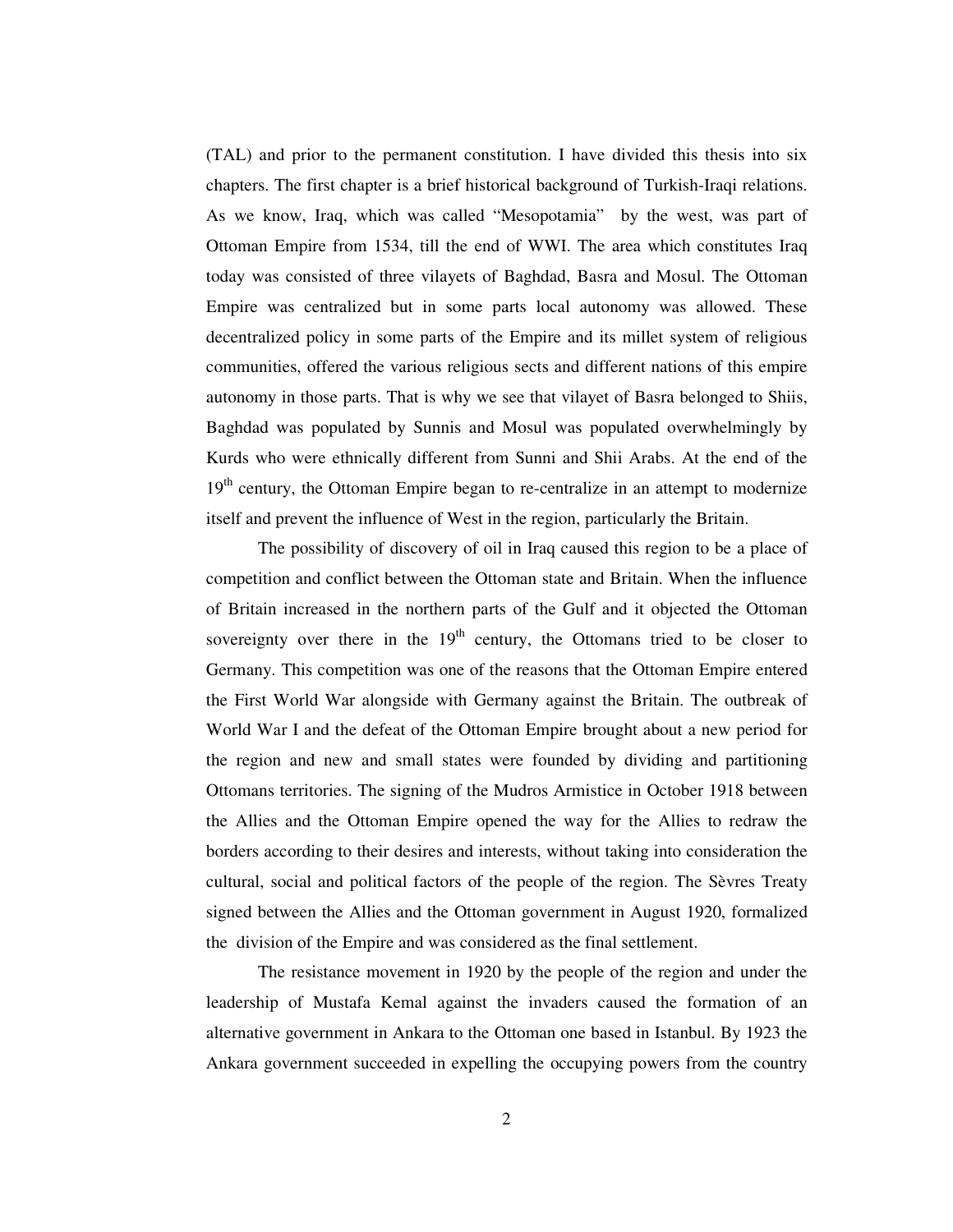and obtained international recognition of Turkey's independence. Turkey rejected the Sèvres and after a long negotiation between Britain and Turkey, they reached to another peace settlement at Lausanne in which both sides gave each other some concessions and almost all problems were solved, except one, the Mosul question.

The Mosul vilayet was under the control of the Ottoman Empire continuously and even after creation of Iraq in 1920, there were some Ottoman soldiers in that region. Mosul was important for newly created Turkey for two reasons: oil and Kurdish issue. The possibility of discovery of oil persuaded Turkey to be more serious on his claims on Mosul, but the most important reason which was crucial for Turks, was the Kurds. Turkey wanted to assimilate the Kurds, but in Iraq, the British government seemed to make a homeland for Kurds by encouraging them to speak in their own language and enjoy their cultural and traditional rights in northern Iraq. Turkish government thought that if such an autonomy was given to Kurds, they may ask for association with their brothers in Turkey in future and that meant a lose of a big population and territory.<sup>1</sup>

In 1926, Turkey and Britain agreed on the issue of Mosul and Turkey abandoned it. In this way, after 1926, friendly relations between Turkey and Iraq gradually started to improve. From this time up to 1958, both states cooperated with each other more on the security concerns rather than cultural, social and economic matters. The territorial integrity issue mutually became vitally important.

Turkish-Iraqi relations, both during military regimes and after that, during the Baath period was also a friendly one. This relations improved more, following the military coup of 1968, particularly with Iraqi-Turkish Protocol in 1974, which proposed to expand the scope of economic cooperation between the two countries in the field of oil, transit, transport and trade. Thus in this period we can say that for the first time economic links came to the fore.

Economic relations continued during the Iraq-Iran war. In fact, this war started at an appropriate moment for Turkey which had an economic crisis and had experienced its third military coup. The war enabled Turkey to act as a primary

<sup>1</sup> Robert Olson, **The Emergence of Kurdish Nationalism and the Skaikh Said Rebellion, 1880- 1925** (US:University of Texas Press, 1989), p.145.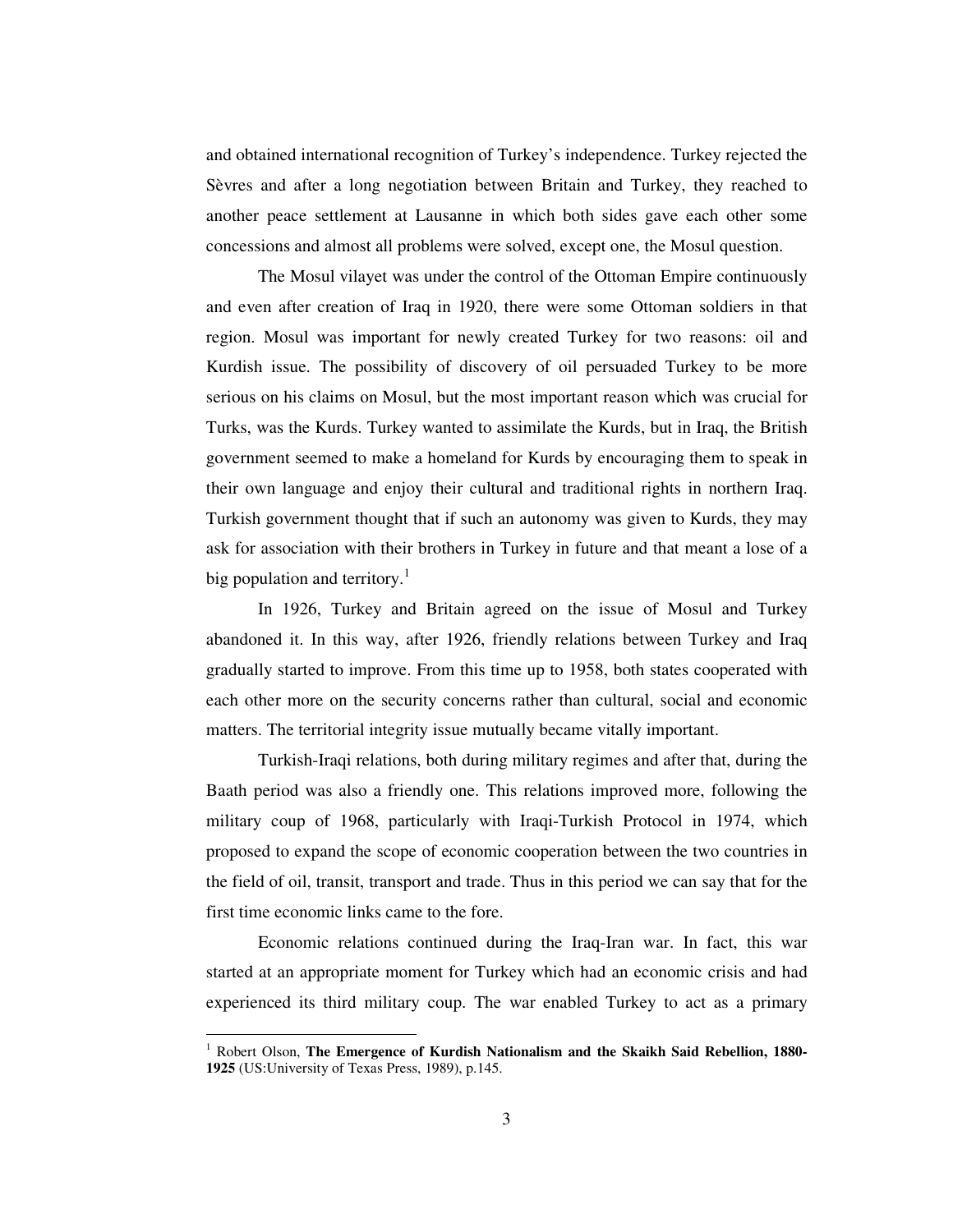transportation route for both combatants and also export its own goods to them as these cheaper Turkish goods appeared increasingly attractive. By 1985, Turkish exports to Iraq reached to 961 million dollars or 12 percent of all Turkish exports. During the war, a second pipeline of Kirkuk-Yumurtalık was completed as well which had vital importance for Turkey's economy. On the other hand, this war had some negative impacts for Turkey as well. The lack of Iraqi government control in its northern part allowed the PKK in the 1980s to establish bases there and use the area against Turkey. Turkey and Iraq signed an agreement in October 1984 which allowed the armed forces of both states to enter each other's territory in hot pursuit of Kurds. In practice, only Turkey exercised this right up to the end of Iran-Iraq war in 1988.

The second chapter deals with Turkish-Iraqi relations during the Gulf Crisis (1990-1991). In 1990, we witnessed important developments. First one was the collapse of Soviet Union and the end of Cold War and the other one was the Iraqi invasion of Kuwait which had a significant impact on the future of Iraq and the whole Middle East and as a consequence on the policy of Iraq's neighbours in general and particularly Turkey. Turkish government for the first time made a decision against Iraq, by participating the coalition forces (indirectly, without sending troops) against that state. It was said that this decision was made by the then Turkish president, Turgut Özal, because we see that the foreign ministry, parliament, and the military were after preserving the neutrality. Immediately after the defeat of Saddam, Shiis in the south and the Kurds in the north rebelled against the Baath regime, but both collapsed. The collapse of the Kurdish rebellion at the end of March 1991 caused a mass flight of Kurds into Iran and Turkey and the coalition forces adopted the Resolution 688 and then launched the Operation Provide Comfort (OPC) in order to safeguard the Kurdish refugees.

Turkey played an important role in this operation, although reluctantly. The refugees were not allowed into Turkey for fear of the creation of a permanent, Gazatype refugee implantation, the linkage of the two Kurdish communities and the economic burden of caring for so many refugees. OPC was the only way to convince the refugees to leave Turkey and return. In addition to this, the plight of Kurds had attracted worldwide attention to them in general, and the Turkish Kurds mobilized to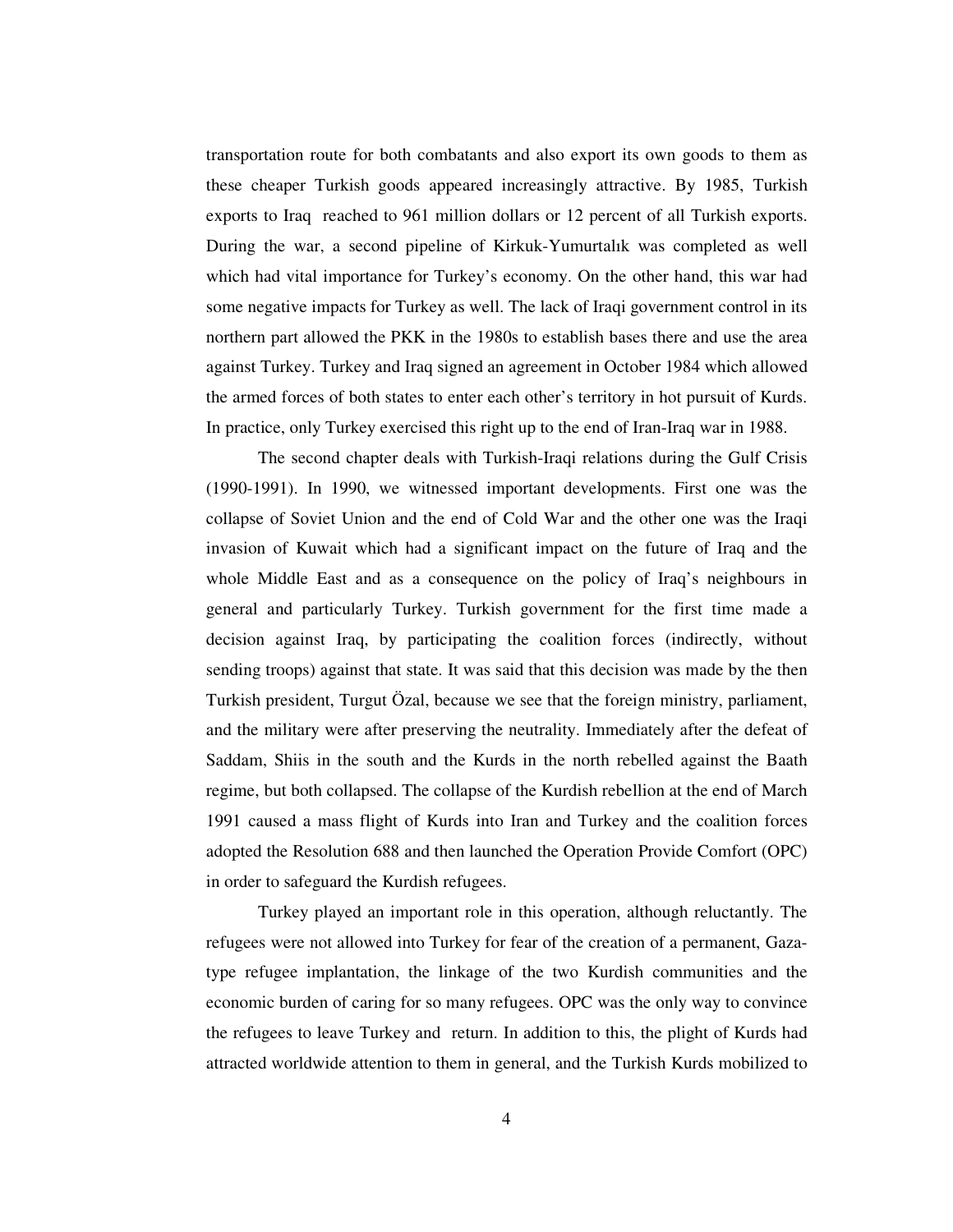help their brothers. Towns in the southeast, despite their own impoverishment, raised funds, bought necessary supplies and organized relief convoys. Such a sympathy worried Turkish authorities and assisted the setting up of OPC.

The third chapter is about Kurds in northern Iraq and Turkish policy toward them. Developments in Iraqi Kurdistan subsequent to the 1990-91 Gulf War substantially reinforced Turkish sensitivity regarding Kurdish aspirations for selfdetermination. With the unilateral withdrawal of Baghdad's forces southwards in October 1991, the self-governing Kurdistan Regional Government (KRG) zone was established and dominated by the two leading Iraqi Kurdish political parties, the KDP and the PUK. They held elections and declared federation as their goal within a democratic parliamentary Iraq. As soon as the idea of federation was raised, the Iraqi regime viewed it as an act of separatism while neighbouring countries including Turkey regarded it as a Pandora's box likely to have repercussions in their countries as well.

Turkish officials thought that developments in northern Iraq and the declaration of federalism would provide inspiration for the Kurds in Turkey. What Turkey supported was an autonomy for Kurds within a unitary Iraqi state. Even that arrangement could be a problem because some Kurds in Turkey might try to emulate the northern Iraqi model of autonomy within Turkey itself. It can be said, therefore, that Turkey wanted nothing for the Iraqi Kurds and Ankara perceived the Kurdish demands in northern Iraq as a major threat for its interests. That is why we see that they condemned the declaration of federalism and Turkey started to normalize its relations with Baghdad. Ankara also tried to cooperate with Iran and Syria which had the same problem and concerns. Their tripartite conferences continued during this period. Particularly after the death of Turgut Özal, Turkey forced the Iraqi Kurds to negotiate with Baghdad and also asked the US and UN to allow the reopening of the oil pipelines running from Iraq through Turkey and removing the sanctions on Iraq.

The fourth chapter explains the Kurdish fiasco or civil war. Turkey, Iran, Syria and the regime in Baghdad began to challenge the Iraqi Kurds and their fragile government. These challenges helped the re-emergence of Kurds's old divisions and their minor disputes escalated into a civil war. There are different views about the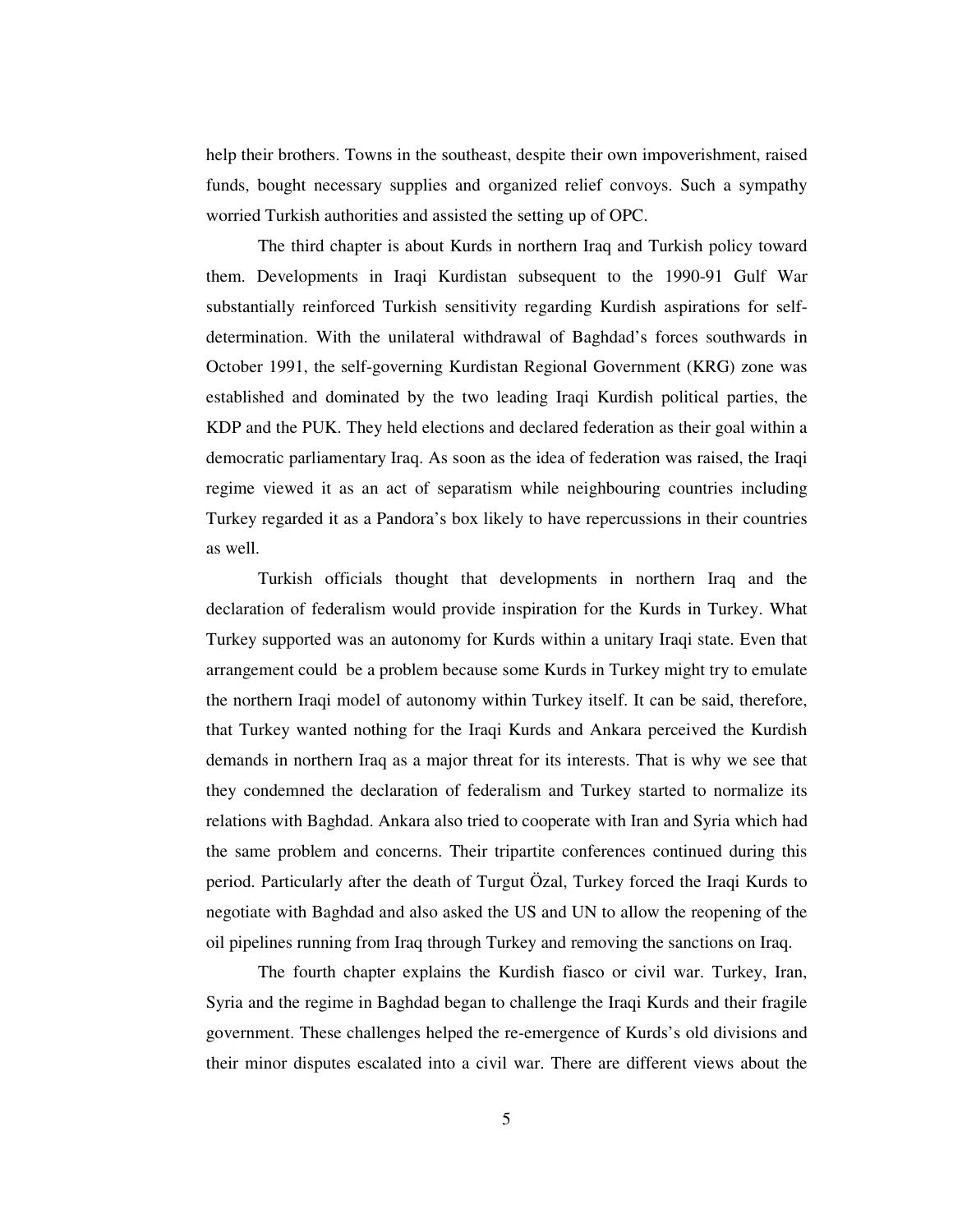causes of this rivalry between these two parties. Some people argue that the problem was that Barzani was from Bahdinani-speaking and Talabani from Sorani-speaking areas of the south; that Barzani was associated with the Sufi order of Naqshbandi and Talabani with Qadiri; that KDP is more hard-line on the nationalistic issue and is described as conservative, while PUK is considered as a leftists and a socialistoriented party. Although, all these arguments, to an extent are correct, but the main reason was a rivalry for leadership and ultimate power. We can explain the situation in Iraqi Kurdistan during the civil war as the war of all against all. Iran, Syria and PKK helped the PUK. Turkey was in pursuit of the PKK. Turkey and Iran, in a competition, each tried to increase its influence in the region. Baghdad interfered against the Iranian forces and the PUK, in favour of and by the invitation of KDP. We can add Israel and the US to this list.

Finally, after the Washington agreement in 1998, up to now, Turkey continued its policy of considering the Kurds of Iraq as an enemy and their demands as a major threat for its interests. Turkey was well aware that only Iraq's unitary government based on dictatorship of Saddam Hussein can prevent the Kurds from demanding their rights as a separate nation and different from the Arab nation. Therefore, Turkey's relations with Baghdad improved and upgraded diplomatic representation in Baghdad to the ambassadorial level in 2000.

The fifth chapter involves with the developments in Iraq after its occupation by US and coalition forces in 2003 up to the elections of 2005 and the end of Transitional Administration Law (TAL) and prior to the permanent constitution. In fact, this occupation changed the circumstances and brought about a new and completely different situation in Iraq. Turkey's last minute decision on 1 March 2003, not to allow the passage of US troops through its territory, brought about a golden chance for the Kurds to play a unique and important role as an ally of US during the war against Saddam. Because of Turkey's rejection to help the US, the coalition forces had to launch the war without troops in northern part of Iraq. This put the burden of the ground fighting on the Kurdish *peshmargas.* The Kurds also left their habitual mode of fighting in the mountains and moved into the plain and captured the two major northern cities of Mosul and Kirkuk.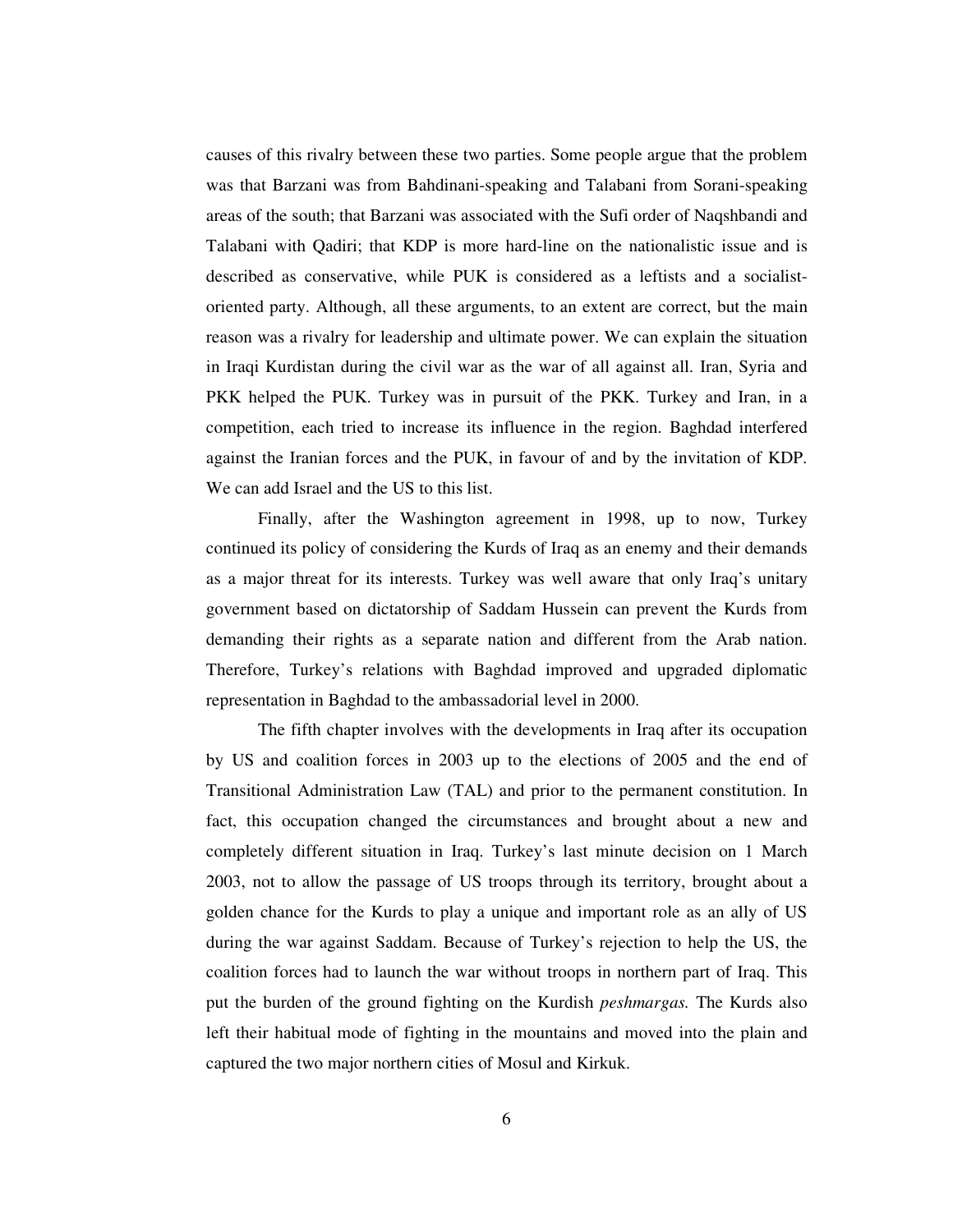Turkey did not join the war against Iraq, because of the same reason and concern: the Kurds. There were other reasons and concerns such as: participating in such a war might affect Turkey's economy as it did before; it would hurt Turkey's relations with its neighbours and the Arab world and the European countries; considerations about Saddam's arsenal of chemical and biological weapons, but the main reason was Kurds. Turkish government thought that such an operation would likely result in partitioning of Iraq and was lead to the establishment of a federal state in northern Iraq. Such an event would fuel the separatist aims of Kurds in Turkey and as a result Turkey's unity would be threatened. On 1 March 2003, the Turkish parliament rejected to participate the war and it showed that the American policies toward Iraq contradicts Turkey's interests. This decision alienated Turkey's most important ally, the United States. Turkey believed that it could block the Coalitions effort to topple down Saddam's regime, but it ended up with this outcome: a furious US and Kurdish autonomy guaranteed in Iraq.

The following chapter deals with the PKK issue and its presence in northern Iraq and the issue of Turkomans as another factor in Turkish foreign policy towards Iraq. Up to the 1980s, Turkish state denied the Kurdish identity and used all means such as education, the census, the media and military service to forcibly assimilate the Kurds into an imagined Turkish nationhood based on Turkey's Kemalist project of constructing a homogenous nation state out of different ethnic groups. This hard measures caused the alienation of many Turkish Kurds and forced some of them to turn and listen to a radical programme such as the PKK's one. In fact, the aim of PKK was independence by using violence and terror or in other words, partitioning of Turkey. It was considered as a threat to the Turkish state and so, Turkey based its policy to eliminate the PKK inside and outside.

The PKK, in fact, had adopted the use of violence and terror not only against the military targets but also against innocent civilians, women and children as well. Turgut Özal, the then president tried to find a political solution for the Kurdish question but after his death in April 1993, the Turkish government's answer was military and the use of power and counterviolation. We can say that Turkey has been successful in weakening the PKK by incursions into northern Iraq and particularly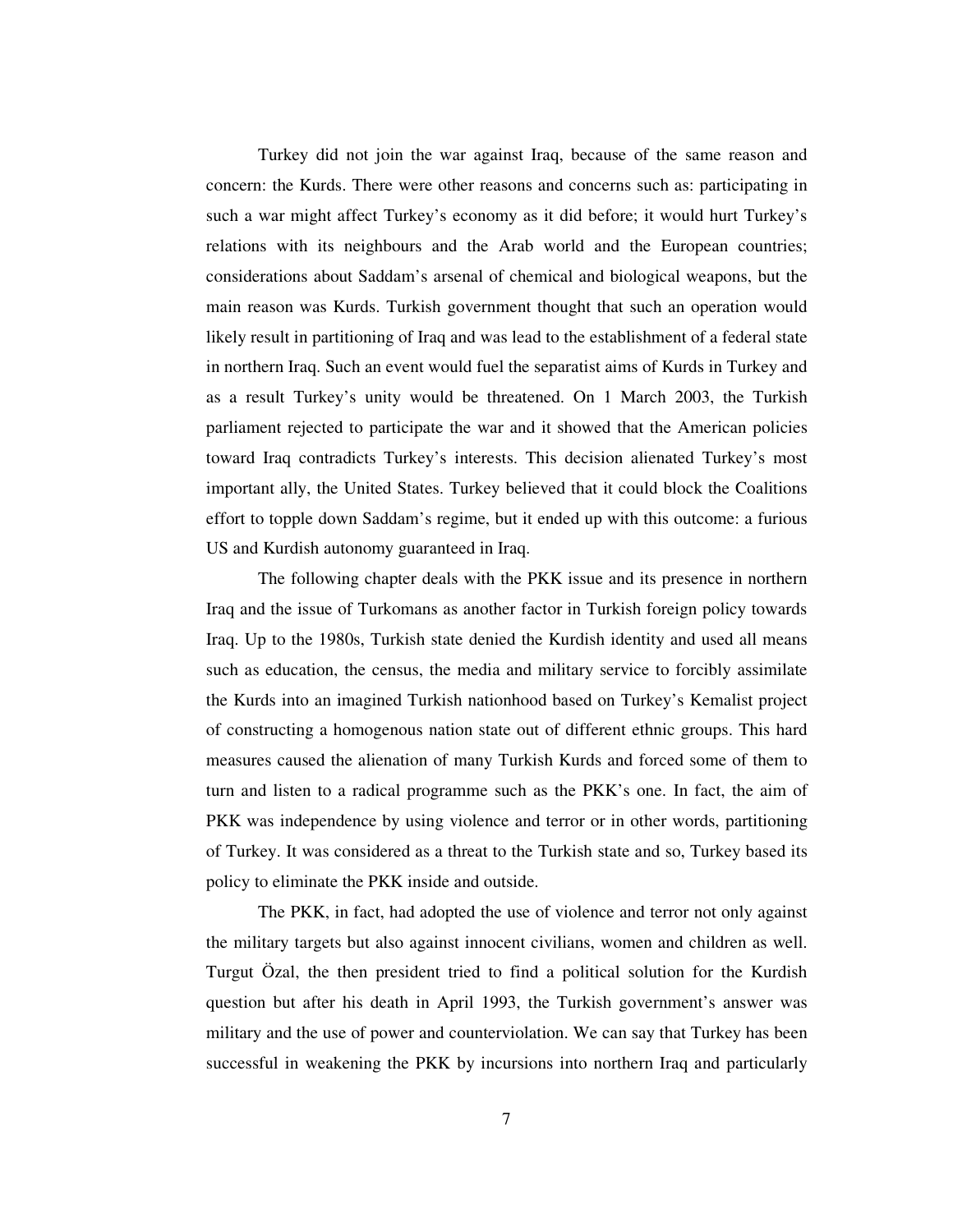after the capture of its leader, Abdullah Öcalan in 1999. The Kurdish question, however, remains as an important issue for Turkey. In recent years, some reforms has been fulfilled, granting significant cultural rights to Kurds which can be regarded as important steps forward for Turkey in this direction.

Turkomans are another factor in Turkish foreign policy towards Iraq. The Turkomans of Iraq are one of the national minorities of that state. The official Turkish foreign policy towards Turkomans had been based on a near denial of their entity in Iraq up to the mid-1990s. Although the regimes in Baghdad kept Turkomans under severe conditions for many years and oppressed them, Turkey never reacted and remained indifferent. After the Second Gulf War, however, Turkey tried to strengthen the position of Turkomans and use them as an instrument against the Kurds in northern Iraq. Instead of engaging the Kurds of northern Iraq in a cooperative manner, Turkish political and security elites considered the Kurds as the enemies of Turkey and therefore tried to balance the influence of these enemies by giving all their support to the Turkomans, assumed to be the only relatives of Turkey in this region.

This study is a historical analysis of Turkish-Iraqi relations. I have tried to reflect different views and opinions of Turkish and Iraqi scholars as well as other resources by foreigners, not only one perspective. In some cases, when I produced and introduced a problem, I have mentioned my stand, directly and frankly, but at the same time, supported by necessary resources. In addition to resources written in English and Turkish, I tried to use other resources written in other languages such as Arabic and Kurdish, as far as I could.

This study argues that the Turkish officials neglected this fact that Iraq is not a coherent nation. There are two different communities in Iraq which are Arabs and Kurds whose nationalities are different. Kurds have their own culture, customs, language. Even religiously two thirds of the Kurds are Sunni Muslims of the Shafi'i school of law, in contrast to Arabs who adhere mostly to the Hanafi school. Only an oppressive system and a dictator like Saddam Hussein could keep them together by a cruelty rule. In a democratic environment they can have more freedom, and respect their characteristics. This is what the Ottoman Empire did centuries ago by keeping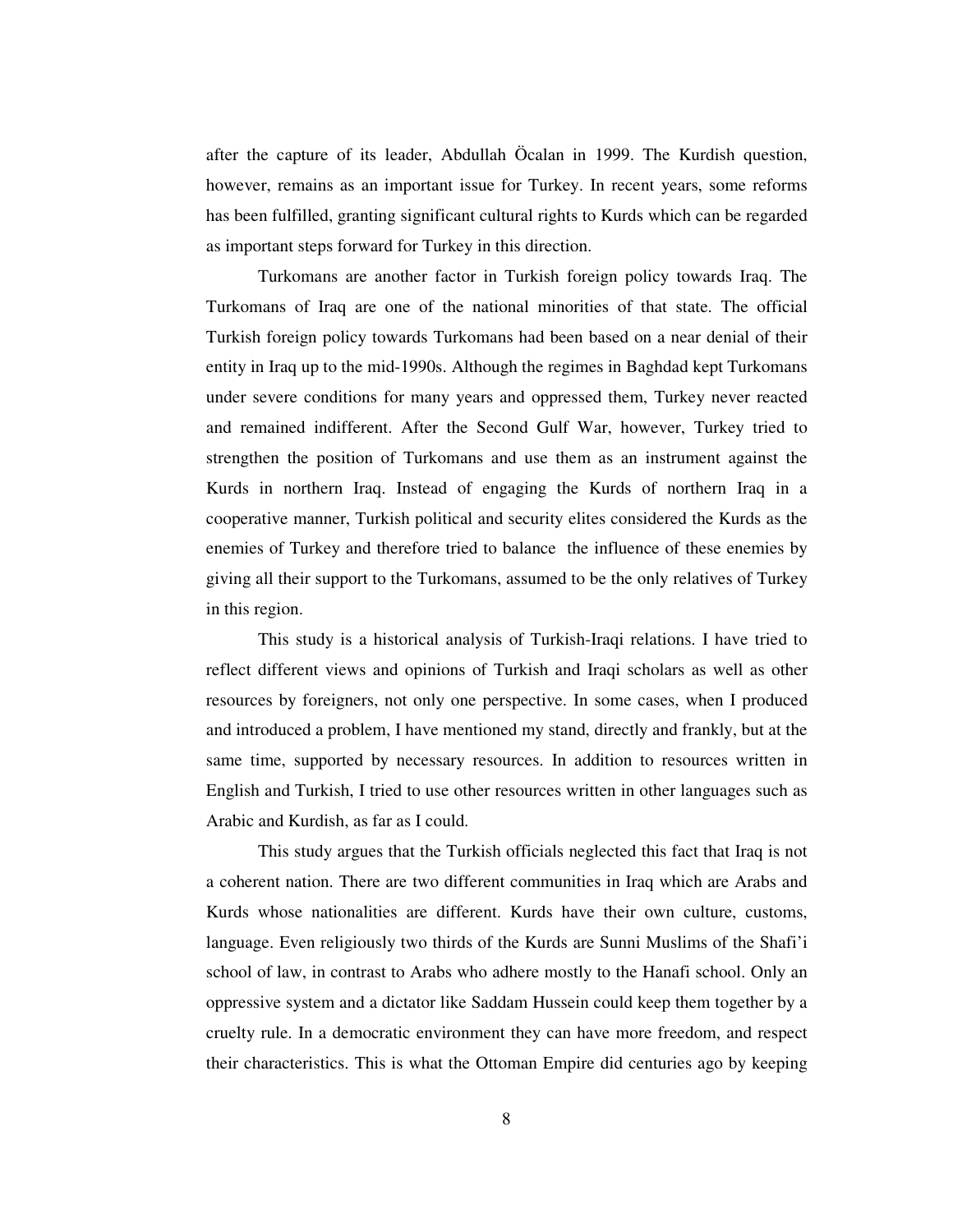them in three velayets of Basra, Baghdad and Mosul. Some might see this as a type of indigenous federalism, what Kurds nowadays ask in northern Iraq.

This study also argues that while Kurdish question in northern Iraq and inside Turkey has restricted Turkey's ability to play a more constructive and effective role on the wider regional and international arena Turkey and Kurds in northern Iraq can be allies as they had such an experience in 1991, because both sides have common interests. Iraqi Kurds are economically dependent on Turkey and under any political configuration would be eager to maintain good relations with a powerful neighbour at the doorsteps of the European Union. On the other hand, successful economic developments in northern Iraq and oil-wealth, can have positive spill-over effects on the economy of the Turkish Southeast. Having good relations with northern Iraqi Kurds can help Turkey to solve its Kurdish problem as well, because any rhetoric against Kurdish interests in northern Iraq merely serves to alienate Turkish Kurds. This study discusses that the best way for elimination of PKK as a terrorist organization and maintaining and promoting the rights of Turkomans as a national minority who have been oppressed for years by the Iraqi regime is having friendly relations with Kurds. So far, these opportunities have been lost.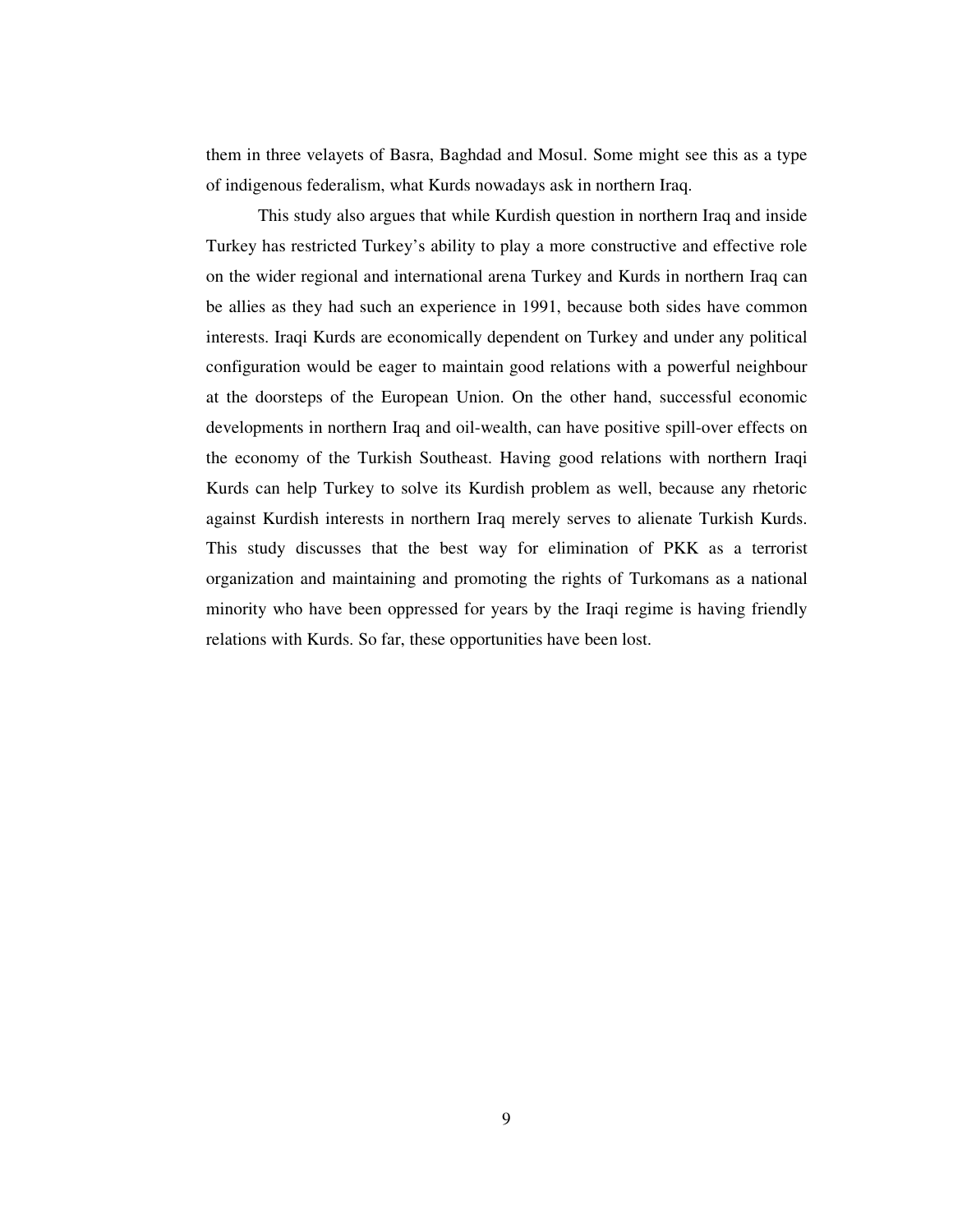### **CHAPTER 1**

### **A HISTORICAL BACKGROUND**

In this chapter Turkish – Iraqi relations before 1990 Gulf crisis will be examined under four historical period. Iraq during the Ottoman Empire will be the first step. Then the WWI and creation of Iraq and Musul Question will be explained. Next step is from 1926 to 1958 in which the stability and security concerns dominate the relations of two states. In the last part which includes the period of 1958 to 1990, I will try to explain these relations in which the economic interests come to the fore.

### **1.1. The Ottoman Empire and Iraq**

Modern day Iraq which was called "Mesopotamia" by the West became part of the Ottoman Empire in 1935. Under the Ottoman rule it was divided into three Vilayets of Baghdad, Basra and Mosul. Although the Ottoman Caliphs were relying upon Islam and were considering Islam as their ideological reference, but the Ottoman State itself, was first of all a military-economic phenomenon. It had concentrated on expansion and collecting taxes and did not pay much attention to the social and cultural changes in its provinces.<sup>2</sup> Therefore the governors of these provinces were from the local people not from the central authority, particularly when the Empire's strength declined in  $17<sup>th</sup>$  and  $18<sup>th</sup>$  centuries because of engaging in warfare on the Balkan and other fronts. This weak impact strengthened the influence of Britain who was working quietly for destroying the Empire from inside.

During the 19<sup>th</sup> Century, Britain made great efforts to establish firm relations with the leaders of Kurdish and Arab tribes, under the pretext of excavating historical monument or practicing commercial activities. Britain also worked to execute the project of Iraqi route gradually and gained privileges from the Ottoman State for operating two steamships on Euphrates river. In 1834 the Ottoman State tried to control the region by sending governors from the center, for example, in 1869,

<sup>2</sup> M.A. Dahham, "Turkish-Iraqi Relations: Tension and Prospects For Positive Developments", **Turkish Review of Middle East Studies** (Annual 10, 1998), p.88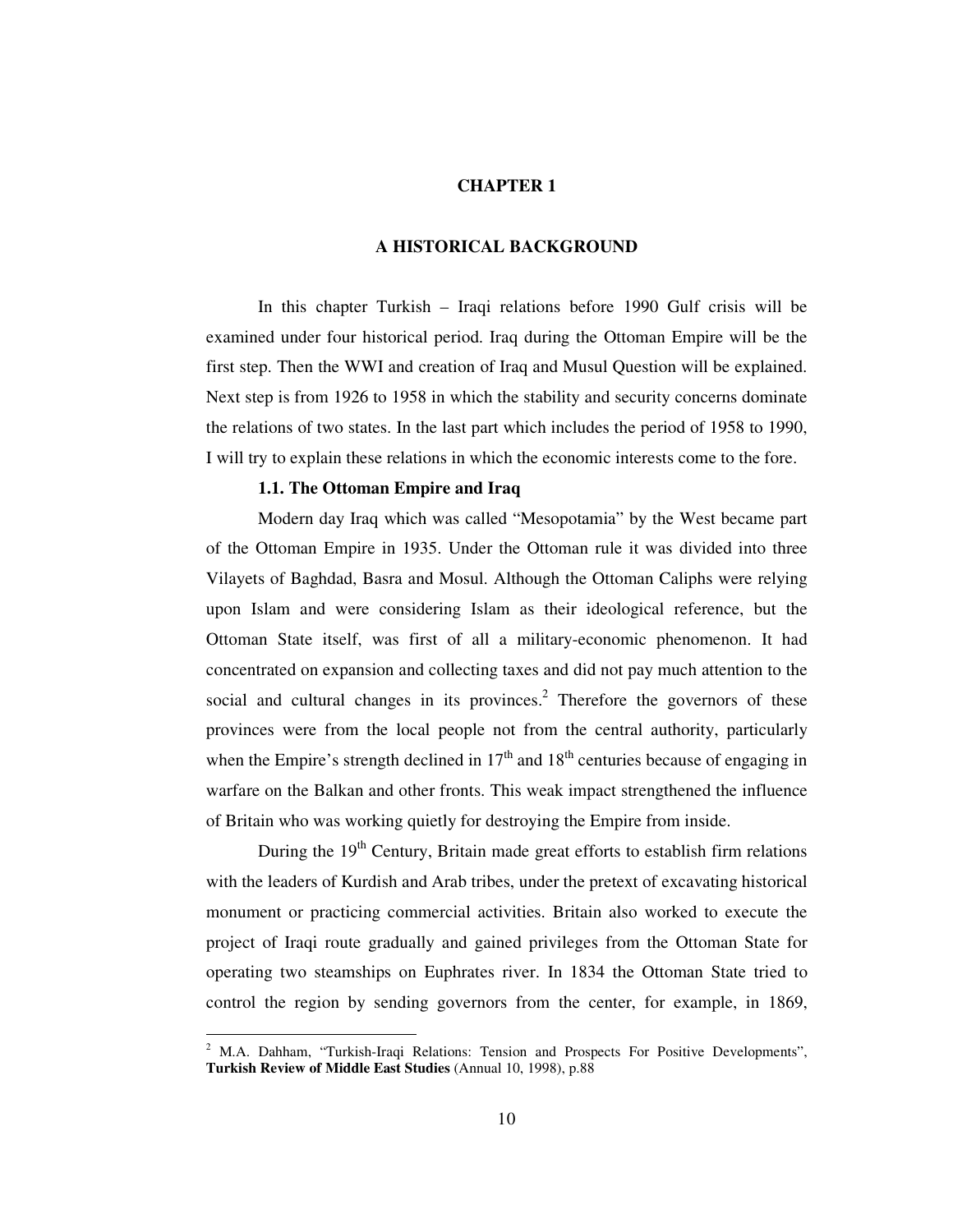Mithat Pasha was sent to Baghdad as a new governor, but this action intensified the competition between the Empire and Britain and 95 percent of the trade in that region was under the control of Britain<sup>3</sup>.

The Gulf and the Iraq of nowadays became the scene of important changes between the end of the  $19<sup>th</sup>$  century and the beginning of the  $20<sup>th</sup>$  century, because oil was found in the region and Britain tried to control the region, not only economically but politically as well, and it became a place of competition and conflict of Ottoman State and Britain. In order to decrease the influence of Britain, Ottoman Empire tried to be closer to Germany. Britain, for example objected the Ottoman sovereignty over the northern parts of the Gulf and in 1904, British government appointed a political representative to Kuwait. The Ottoman administration protested against this action, but to no avail. <sup>4</sup> After this, the British influence over Kuwait and other parts of the region was to keep on growing until the outbreak of World War I and the defeat of the Ottoman Empire

### **1.2. The End of World War I and the Mosul Question**

As we mentioned, the possibility of discovery of oil in southern parts of Mesopotamia and Iran further increased the importance of the Middle East. At the beginning, the competing interests of Britain, Germany and Russia were exploited by successive Ottoman governments which played off these states against each other. This helped to prolong the existence of the Empire. Britain remained committed to the integrity of the Empire even though it continued to lose territories to the newlyemerging Balkan countries and Italy. However, the Ottoman decision to enter the First World War on the side of Triple Alliance drastically changed this situation.<sup>5</sup> At the end of the war, Ottoman Empire was defeated and the Allies decided the partition of the Empire.

<sup>&</sup>lt;sup>3</sup> Mustafa Sıtkı Bilgi, "Türk-Iraq İlişkilerinin Tarihsel Boyutu", in Ümit Özdağ et. al. Irak Krizi, **2002-2003** (Ankara: ASAM Yayınları, 2003), p.214.

<sup>4</sup> Salih Sadawi, "An Ottoman Report On the Kuwaiti Situation in 1918", **Studies On Turkish-Arab Relations** (Annual 4, 1989), p.123

<sup>5</sup> Kemal Kiriçi and Gareth M. Winrow, **The Kurdish Question and Turkey: An Example of a Trans-state Ethnic Conflict** (London.Portland, Or:Frank Cass and Co.Ltd, 1997), p.68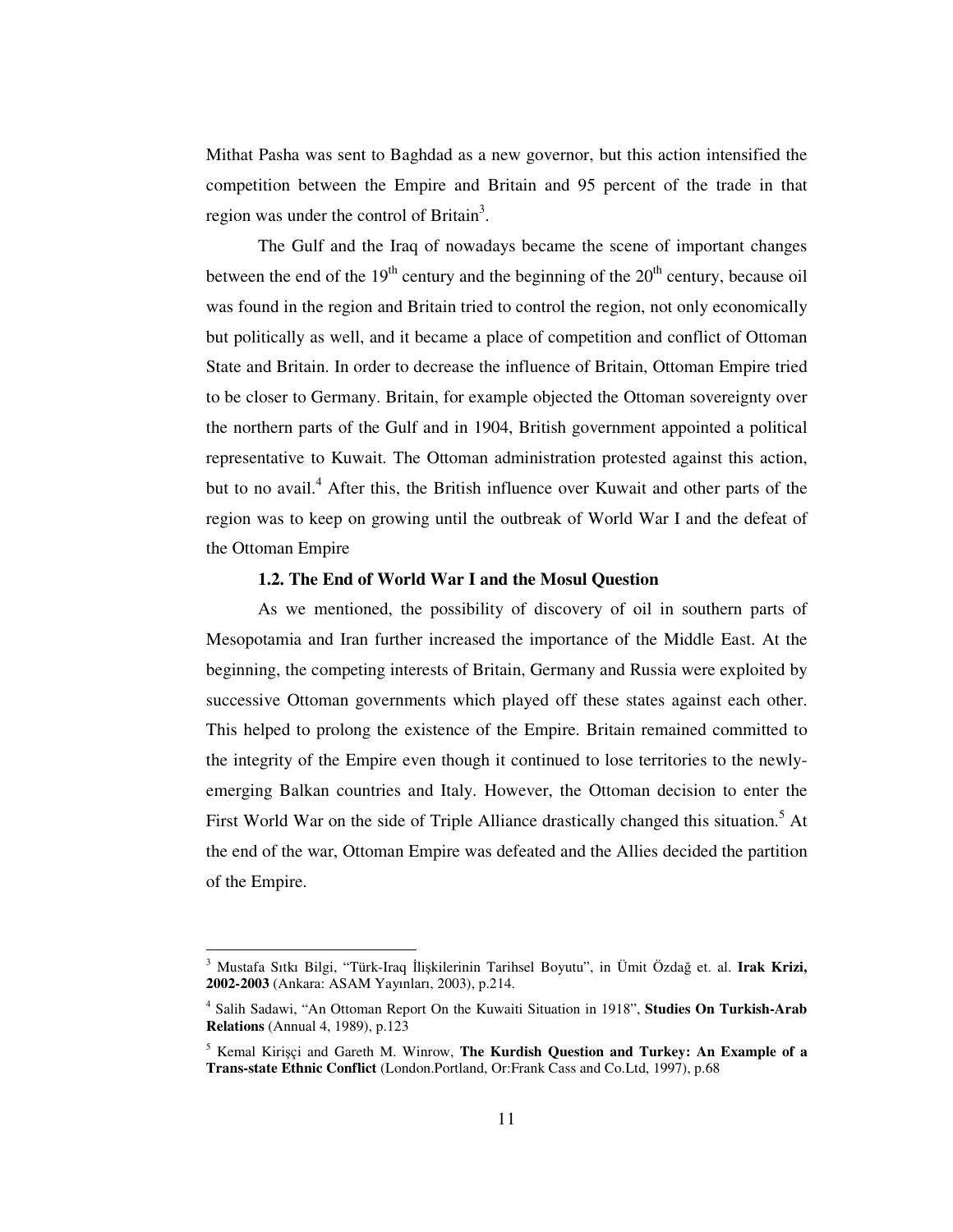The signing of the Mudros Armistice in October 1918 between the Allies and the Ottomans opened the way for the Allies to proceed and occupy their particular areas and they redraw the borders and established small and new states, according to their desires, without taking into consideration the social, political, cultural factors of the people of the region.<sup>6</sup> Iraq was one of them which was occupied at first by Britain and then fell to its mandate. It was in the Sèvres Treaty signed between the Allies and the Ottoman government in August 1920, which formalized the division of the Empire and was considered at the time as the final settlement of the Eastern Question.

But then, a national resistance movement emerged under the leadership of Mustafa Kemal and in an attempt to survive, they fought against invaders and Greece forces and defeated them.<sup>7</sup> Their aim was regaining all territory lost from Ottoman Empire, specially most of the European and Anatolian territory lost under the treaty of Sèvres. This resistance movement in 1920 formed an alternative government in Ankara to the Ottoman one based in Istanbul. Until this time the Mosul Vilayet was under the control of Ottoman government and on 1 May 1920, Mustafa Kemal, regarding Mosul said that it is inside our national frontiers. <sup>8</sup> By 1923 the Ankara government succeeded in expelling the occupying powers from the country and obtained international recognition of Turkey's independence. Turkey rejected the Sèvres and after a long negotiation and tedious diplomacy between Britain and Turkey they reached to another peace settlement at Lausanne in which both sides gave each other some concessions and nearly all problems were solved except one, the Mosul question.<sup>9</sup>

As the Mosul question was a turning point in the relations between Turkey and Iraq, I want to examine it in a more detail. As I mentioned the Mosul Vilayat was

<sup>6</sup> Mustafa Sıtkı Bilgi, **op.cit**,p.216

<sup>&</sup>lt;sup>7</sup> İsmail Soysal, "Seventy Years of Turkish-Arab Relations and an Analysis of Turkish-Iraqi Relations, 1920-1990", **Studies On Turkish Arab Relations** (Annual 6, 1991),p.24

<sup>&</sup>lt;sup>8</sup> İsmail Kurtçebe, "Türk Dış Politikasında Musul Sorunu", wwwstradigma.com,No:2, Mart 2003,p.3; Hamza Eroğlu, Türk İnkilap Tarihi (İstanbul: 1982); Mim Kemal Öke, **Musul Meselesi Kronologisi, 1918-1926** (İstanbul: Türk Dünyası Araştırmaları Vakfı, 1987)

<sup>9</sup> Marian Kent, "British Policy, International Diplomacy and the Turkish Revolution", **International Journal of Turkish Studies** (Vol.3, Winter 1985-1986),p.50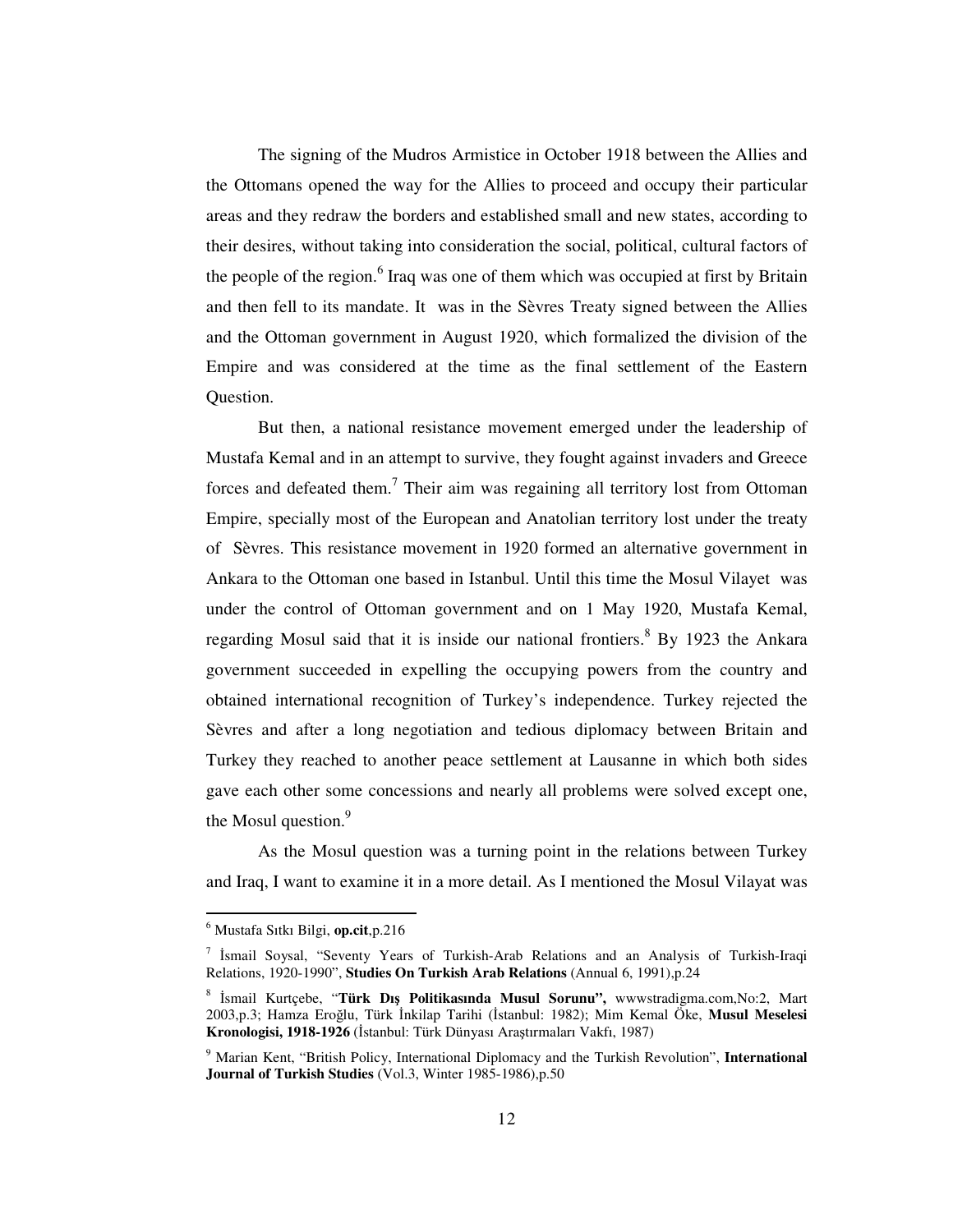under the control of the Ottomans continuously, but after the creation of Iraqi state, Great Britain wanted to annex it to Iraq and Turkey protested such a decision and claimed that it is a part of Turkey and no compromise would be given on this territory in which the majority of its population was Kurds and this issue remained unsolved until 1926 and was the main problem between Great Britain and Turkey all those long years and many times it came to the direct conflict and war between these two states and as a matter of fact such conflicts during the years of 1922 and 1923 happened. The reasons of this disagreement and the importance of this region can be explained when we look at the political situation of the Middle East generally and then Turkey, particularly to understand the origins of this struggle.

Britain was responsible for the fate of Iraq as its mandate and Mosul had a significant value for Iraq, because it was a Kurdish populated territory who were Sunnis and for keeping the balance between Sunnis and Shiis in Iraq, Kurds were crucial for King to remain in power and to have enough Sunni representatives in the parliament.<sup>10</sup> In addition to this, the discovery and possibility of oil in this region made the Britain determined to keep it under its control. Thus when some direct conflicts happened between their armies, the issue was brought to the League of Nations. Turkey, at first accepted the final decision of the League but then, when the League decided in favour of Britain, Turkey refused to accept the decision and accused the League of being an instrument in the hands of great powers and didn't participate the sessions.<sup>11</sup>

Mosul was important for Turkey for two reasons: oil and the Kurdish issue. The possibility of discovery of oil persuaded Kemal Atatürk to be more serious on his claims on Mosul, but the most important reason which was crucial for Turks, was the Kurds. While the Atatürk policy was the assimilation of Kurds, the British government seemed to make a homeland for Kurds by encouraging them to speak in their own language and enjoy their cultural and traditional rights in northern Iraq. It

 $10$  Robert Olson, "The Churchill – Cox Correspondence Regarding the Creation of the State of Iraq: Consequences for British Policy Towards the Nationalist Turkish Government, 1921, 1923", **International Journal of Turkish Studies** (Vol.3, No.2, 1985), p.127

<sup>&</sup>lt;sup>11</sup> Peter J. Beck, "A Tedious and Perilous Controvery : Britain and the Settlement of the Mosul Dispute, 1918-1926, **Middle East Studies** (Vol.17, April 1981), pp.266-7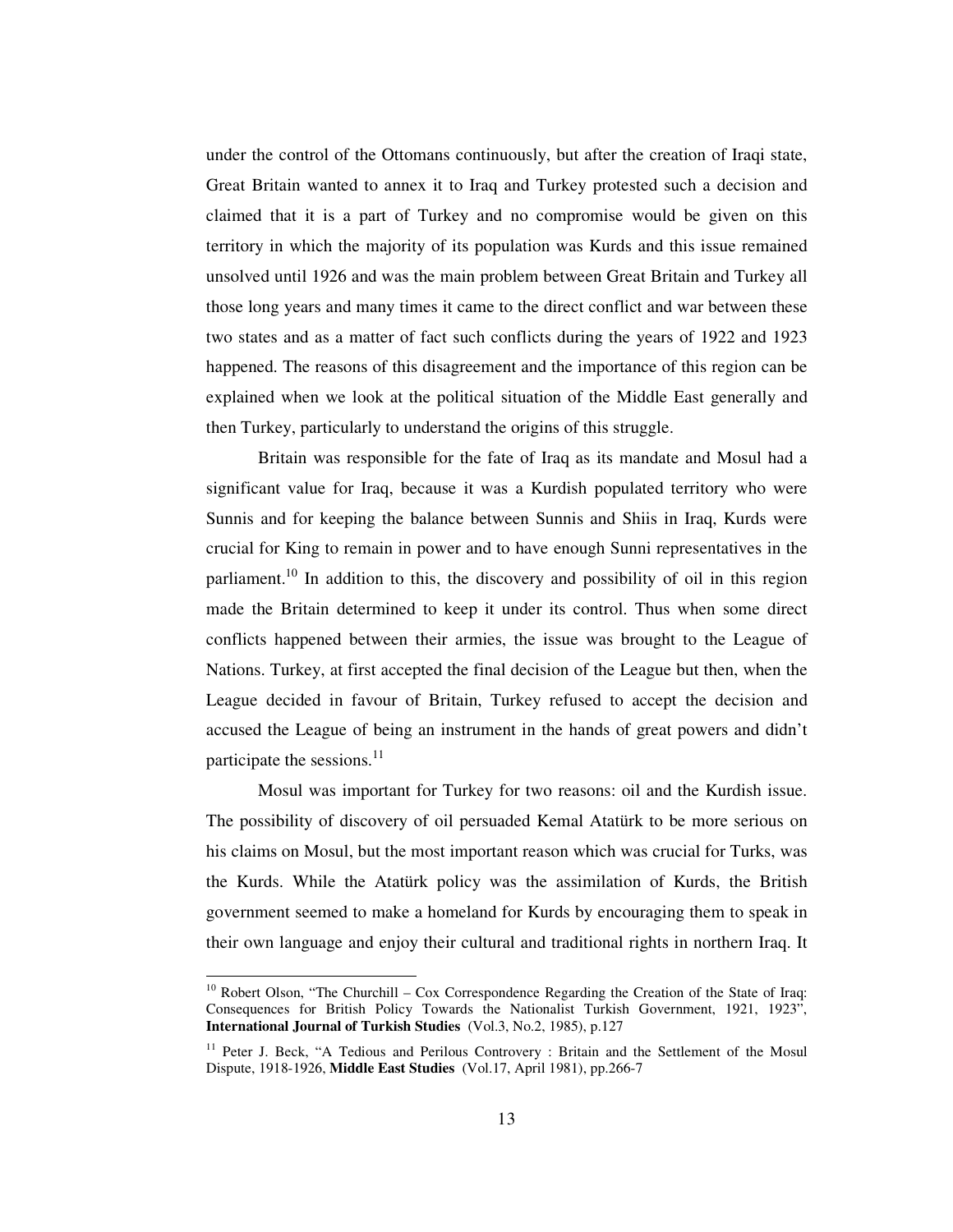was unacceptable for Turks, because Turkish government thought that if such an autonomy was given to Kurds, in future they may ask for association with their brothers in Turkey and that meant a lose of a big population and territory, very valuable for Turkey which must be avoided and prevented in any price!<sup>12</sup>

So, in contrary with those who think that Turkey's concern was oil more than other matters, it was the possibility of an independent Kurdistan which constituted the most serious menace in sight to the Turkish government. This is clear from Ismet -nönü's speech who remarks that: "so long as any large number of Kurds are included in Iraq the Turkish Government would have perpetual trouble on their eastern provinces and trouble would arise automatically..."<sup>13</sup>

Until 1925 Turkish government argued that they had no problem with Kurds and both Kurds and Turks are the same and from the same race and they claimed that if a plebiscite would be held in Mosul, the majority would vote on favour of Turkey, but in reality it was not correct, because, at first, it was until the abolition of Sultanate, and after that, such a sentiment and sympathy of Kurds towards Turks didn't remain, secondly, if the Kurds wanted such an annexation, the reason was that the majority of their brothers lived in Turkey and they wanted to attach this part to their mainland. All the situation, however was changed by the Shaikh Said Rebellion.

As the Shaikh Said rebellion had a big effect in Mosul question, it is worth mentioning the origin and causes of it briefly. As we know the Treaty of Sèvres envisaged interim autonomy for the predominantly Kurdish areas of Turkey with a view to full independence if the inhabitants of these areas wanted this, including those falling within the British-occupied province of Mosul.<sup>14</sup> Then Atatürk won the battle against Greece and Armenian forces. Many Kurds helped him in this task both for more territories from Armenians and the promise of Atatürk that they would share everything in a friendly way. But in Lausanne, Britain and Turkey gave each other some concessions and forgot the Kurds and except the Mosul everything was solved.

<sup>12</sup> Robert Olson, **op.cit**, p. 145

<sup>13</sup> **Ibid**, p.141

<sup>&</sup>lt;sup>14</sup> Mesud Barzani, **Barzani ve Kürt Ulusal Özgürlük Hareketi** (İstanbul: Doz Yayınları, 2003),p.19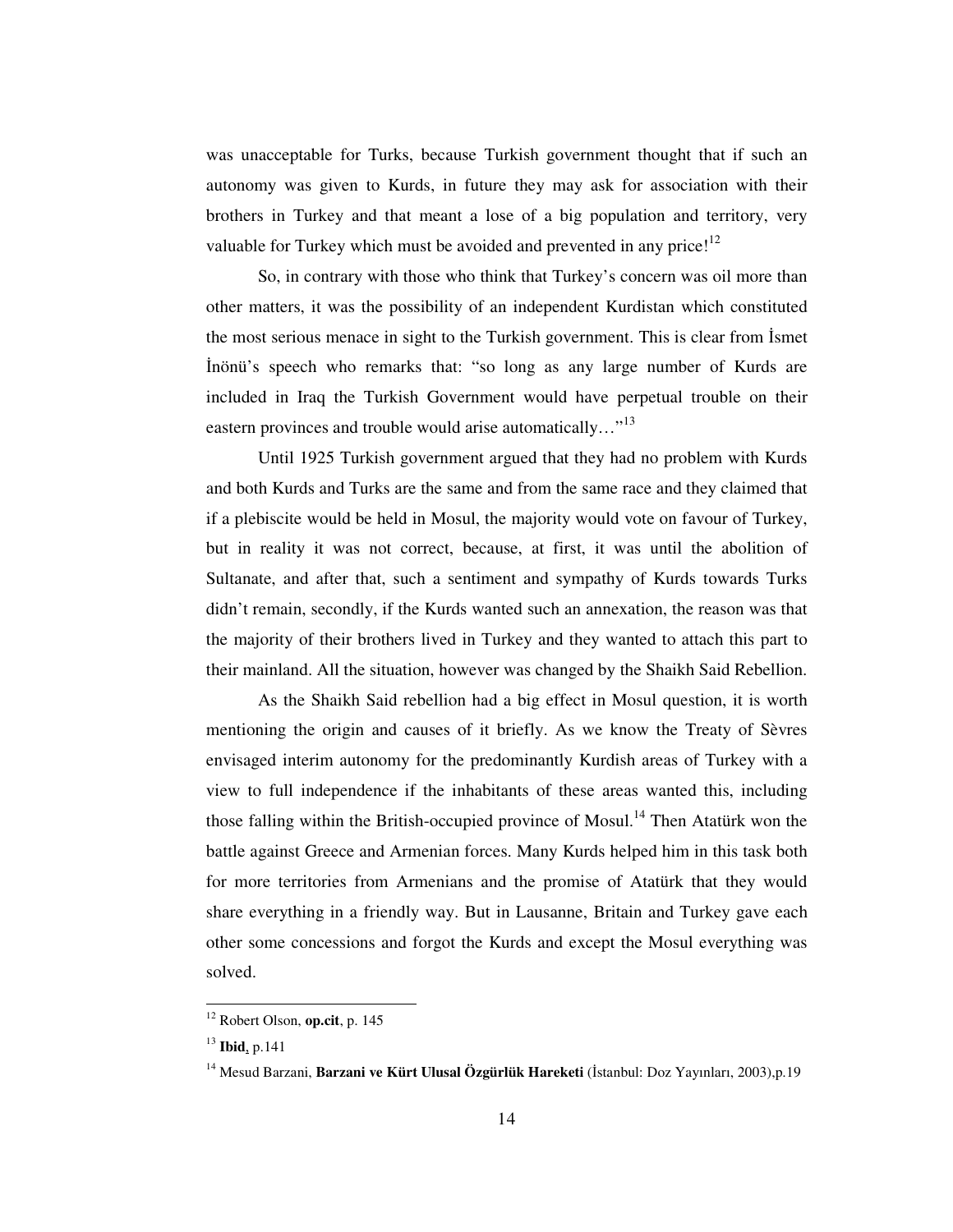Kurds did not lose their hopes and although the Society for Elevation of Kurdistan which was established in 1918 had been dispersed by Atatürk but those leaders who remained in Turkey founded a new Kurdish organization, Azadi (Freedom) at the same year (1923). Their aims were: 1. a general uprising of Kurdistan was to take place, followed by a declaration of independence 2. It was generally felt that foreign assistance was necessary but no state answered their calls for aid. Throughout 1924 preparations for the uprising continued and with the abolition of the Caliphate (March 1924) the most important symbol of Turkish-Kurdish brotherhood disappeared and the circumstances were favourable for nationalistic propaganda and as we know in 1925 this uprising happened. The head of Azadi and the leader of this revolt was a charismatic Naqshbandi Shaikh with great local influence and his main and explicit aim was the establishment of an independent Kurdish state.<sup>15</sup>

There are some debates that whether it was primarily a nationalistic or religious movement and although it is not our purpose, here, to evaluate it but briefly we can say that although some Turkish scholars characterize the rebellion as religious, but the majority of Kurds and many foreigner historians such as Robert Olson, W.F. Tucker and antropologist Martin Van Bruinessen place it in the nationalist category.<sup>16</sup> The Azadi organization and Shaikh as its head used religion instrumentally. Atatürk did the same thing in his war against foreigners and fought in the name of the Muslims of Anatolia.<sup>17</sup>

In fact Sheikh Said Rebellion was a turning point in Mosul question. This rebellion showed that Turks had problems with Kurds inside their borders and their claims about the similarity or friendship of Kurds and Turks was incorrect and it obligated Turks to come to an agreement with Britain.

The reason of compromising were several. One of the reasons was that Turkey couldn't rely on any foreign help. In spite of the early years of 1920-1923

<sup>15</sup> Martin Van Bruinessen, **Mullas, Sufis and Heretics: The Role of Religion in Kurdish Society**  $($ Istanbul: The Isis Press, 2000), p.144

<sup>16</sup> Robert Olson, **op.cit,** p.153

<sup>17</sup> Munir Morad, **The Kurds: The Situation of Kurds in Iraq and Turkey** (London, New York: Routledge, 1992), p.119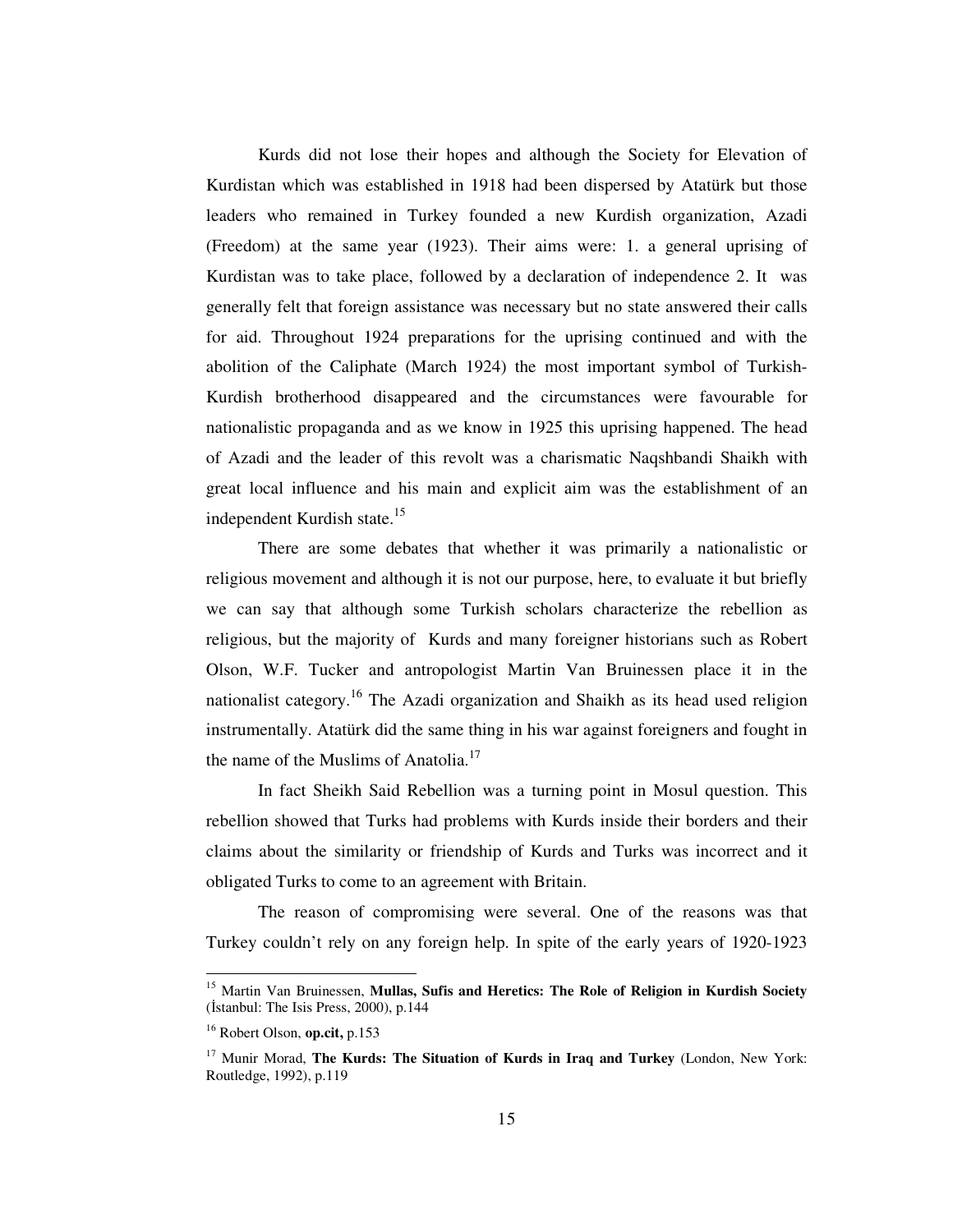that big powers disagreed on some issues and Turkey benefited from it, the relations among the big powers were improving day by day.

France had its problems in Syria with Druzes on one hand and on the other hand it was anxious of the claims of Turkey on Alexandretta and Aleppo, so it preferred to have good relations with Britain than with Turkey.<sup>18</sup>

Italy under a new leadership, not only didn't help Turkey but it was ambitious about Turkey's territories.<sup>19</sup> Germany wanted to be accepted as a member of League of Nations and sought to have better links with West. So it couldn't help Turkey as well. Russia was also isolated like Turkey and needed the help of the West and it was unwilling to intervene in the relations between Britain and Turkey. Therefore, as we see there was no other way than compromising with Britain and coming to an agreement on Mosul.<sup>20</sup> The Turkish government also suspected of a British role in Shaikh Said rebellion, thus took it as a sign that it should back down.

Thus we see that Turkey had a very active diplomacy after the rebellion of Sheikh Said. The Turkish-Soviet Treaty in 1925 showed that both countries wanted to decrease their isolation. Turkey could be comfortable about its borders with the Soviet Union and could have an easier agreement with West as its aim from the beginning. Although some argue that Soviet may wanted to increase the tensions between Turkey and Britain indirectly but Atatürk was aware of that.<sup>21</sup>

As a process of state-building and state-consolidation Turkey signed a treaty of friendship with Iran in 1926. The reason was that Mustafa Kemal was anxious regarding the policy of Reza Khan in Kurdistan and was afraid that he may help the Ismail Agha Simko and Sheikh Mahmud. On the other hand Iran was worried about the Azeris and was afraid of encouragement of Azerbaijan by Soviet and Turkey to make problems. So, by this agreement both sides became more confident about their boundries. The Soviet Union had proved that it prefers the existing regimes in Iran

<sup>18</sup> Peter J. Beck, **op.cit,** p.270

<sup>19</sup> **Ibid**

<sup>20</sup> Robert Olson, "The Emergence.." **op.cit,** pp. 136-39

<sup>21</sup> **Ibid,**p.139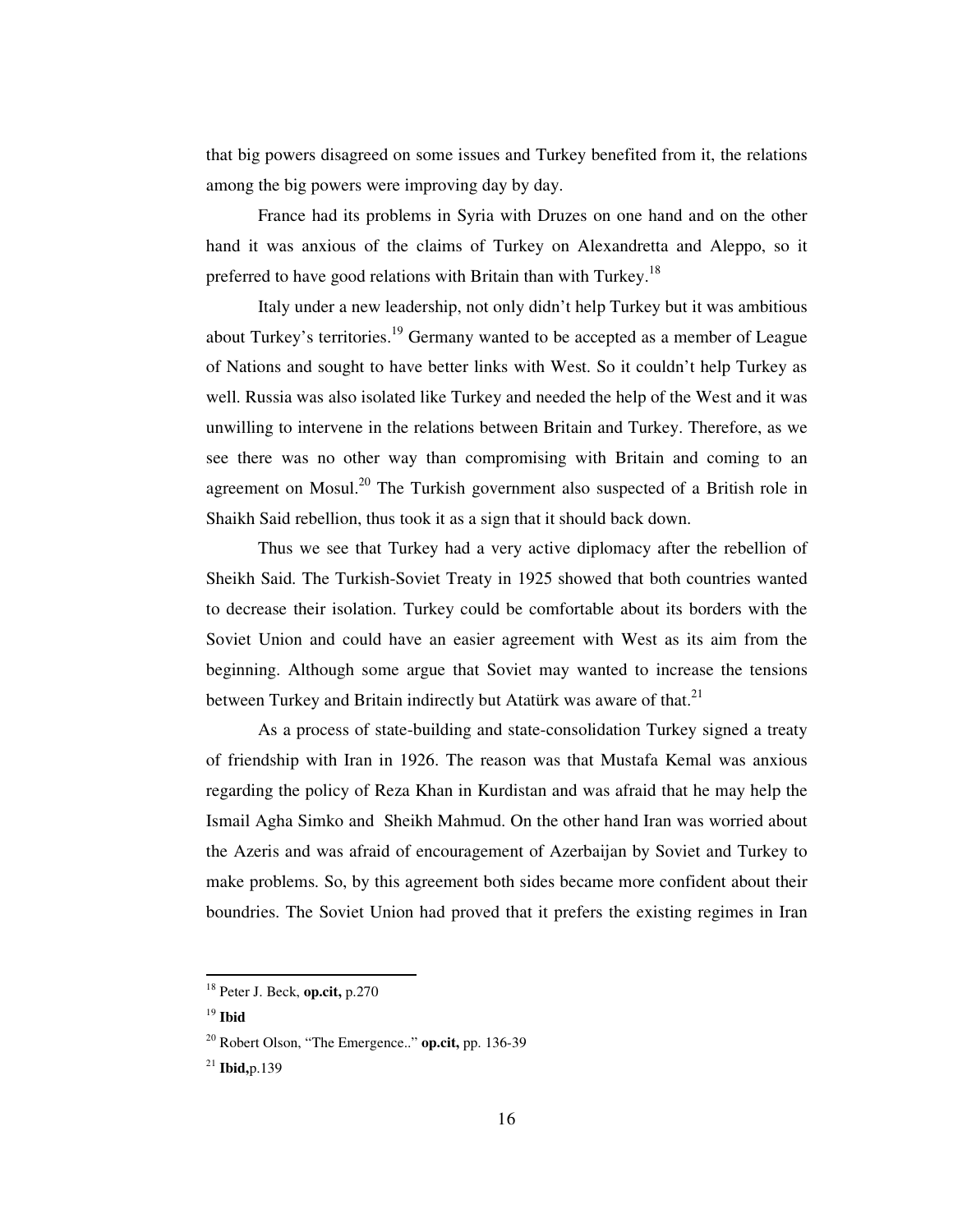and Turkey and didn't help the opposition forces in Iran, for example, the Turkoman rebellion, led by the Sardar of Bujnird in  $1925.^{22}$ 

After these treaties with Iran and the Soviet Union, Turkey was completely ready to abandon Mosul and agree with Britain because it was the only way to normalize its relations with Britain and West generally and broke its isolation and be accepted as a member of League of Nations. Britain on the other hand, always wanted to have good relations with Turkey too, for the protection of its concessions in Straits and prevent Turkey from being a close friend of Bolsheviks.

So, when Kemal Atatürk realized that Britain is ready to give the guarantee, not to provoke Kurds and will respect the new borders forever and will not try to make an independent Kurdish state like what they did for Israelis in Palestine, they agreed and signed the treaty in 1926.

Therefore when we look at this process, we can say briefly that this agreement showed that Turks were determined to suppress Kurds and continue their policy to assimilate them, because if they had a good behaviour with Kurds and tried to give them their rights the rebellion of Sheikh Said would not happen.

### **1.3. Relations From 1926 to 1958**

Amir Faisal Ibn Hussain of the Hashemite Royal Family, who had been briefly King of Syria from March till July 1920 until overthrown by the French, was proclaimed Hashemite King of Iraq in July 1920, and, after a plebiscite on his favour, was crowned Faisal I. In the same year, his brother Amir Abdullah was also proclaimed the Hashemite King of Transjordan. Incidentally both were the sons of Amir Hussain, the Sharif of Mecca and collaborator with the British, who was appointed by them as the leader of the Arab revolt against the Ottoman state. King Faisal visited Atatürk in June 1926, when some treaties, including the Mosul Treaty which delineated the border with Turkey, were signed. Atatürk, despite his ill-fated memories of Sharif Hussain and others' treason during the war, was genuinely hospitable to both his sons, when they came to visit him! $^{23}$ 

<sup>22</sup> **Ibid,** pp.139-41

<sup>23</sup> -hsan Gürkan, "Turkish-Iraqi Relations: The Cold War and Its Aftermath" **Turkish Review of Middle East Studies,** (Annual 9, 1996-97), p.29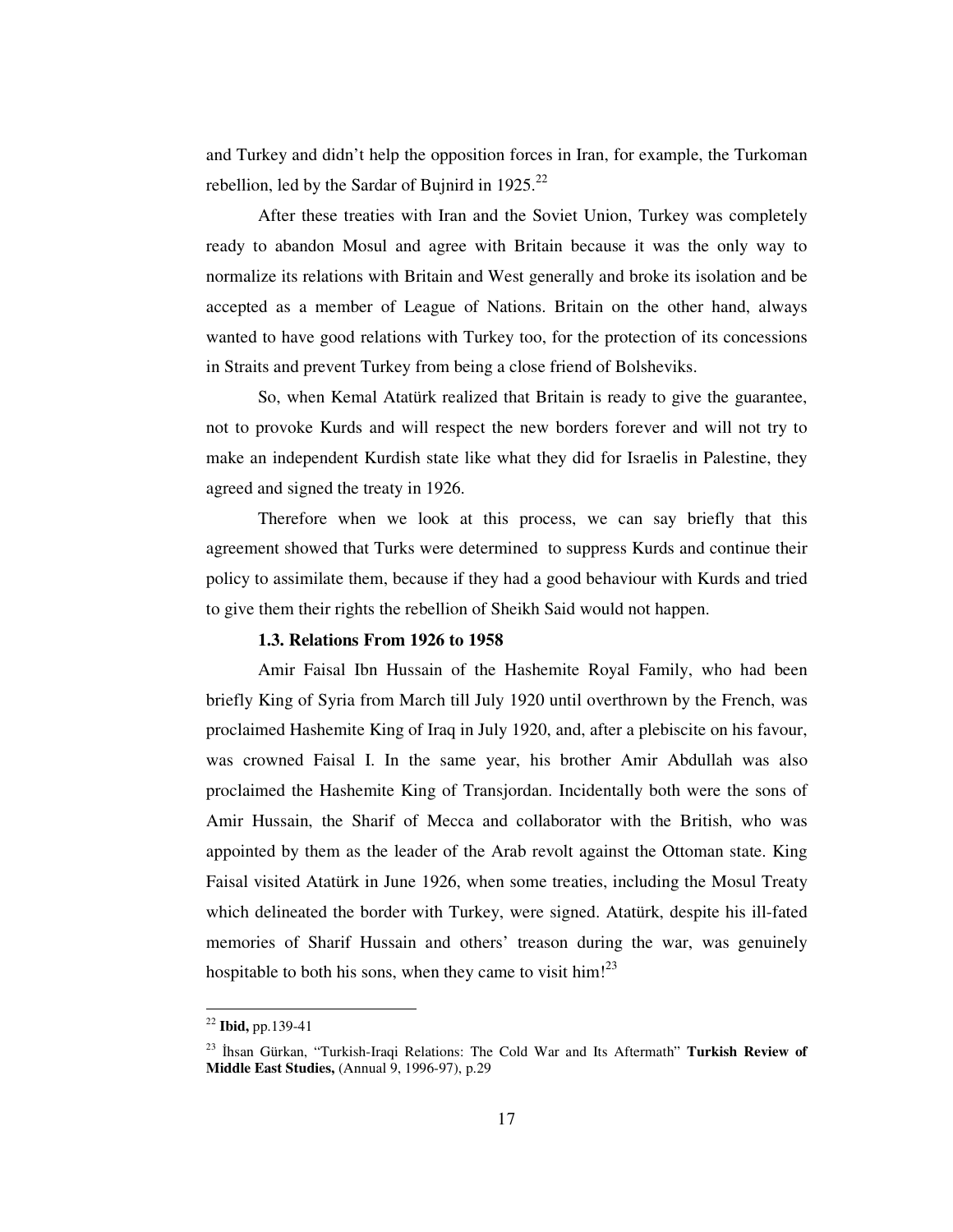In this way, after the 1926, friendly relations between Turkey and Iraq gradually started to improve. In 1928, both sides opened legations in each other's capitals. In this period, both sides promised not to support Kurdish movements in both countries and it was a new page in their relations. Kurds were unrest in both sides. In Iraq Barzanis rebelled against British forces and they were oppressed by air forces and obligated to pass the borders and came to Turkey. Because of that, King Faisal visited Turkey on 6-8 July 1931 who was accompanied by Prime Minister Nuri Es-Said and other personalities. Atatürk attached much importance to this visit and said: "… Turkey wishes to improve her relations with all neighbours and other nations; especially with Iraq with whom, besides neighbourliness and common economic interests, we share the same policy of internal and international peace."<sup>24</sup>

Iraqi government had realized that it can not solve the internal problems, particularly the problem of Kurds without the help of Britain, and on the other hand, there was strong opposition by nationalists in Iraq to the concessions granted to Britain under the terms of the treaty signed by Nuri Said. Accordingly, King Faisal and his Prime Minister sought to counterbalance their dependence on Britain and simultaneously to reinforce the security of their country by starting the process of establishing diplomatic ties with their neighbours who had the same problems and concerns, namely Turkey and Iran. 25 They believed that the best way to achieve this aim would be to conclude a non aggression pact with each of them, and in particular with Iran. This initiative may be considered the first step towards the Saadabad Pact which was later concluded between Turkey, Iraq, Iran, and Afghanistan. While Turkish-Iraqi relations were improving rapidly, Turkey concluded a Treaty of Non-Aggression, Neutrality and Good Neighbourly Relations with Iran in 1931; meanwhile the Shatt al- Arab border dispute continued between Iran and Iraq, giving rise to sporadic skirmishes between them.<sup>26</sup>

<sup>24</sup> Mustafa Sıtkı Bilgi, **op.cit,** p.219

<sup>&</sup>lt;sup>25</sup> İsmail Sosyal, **op.cit,** p.219

<sup>26</sup> Ismail, Soysal, "1937 Saadabad Pact", **Studies on Turkish-Arab Relations** (Annual 3, 1988),pp.133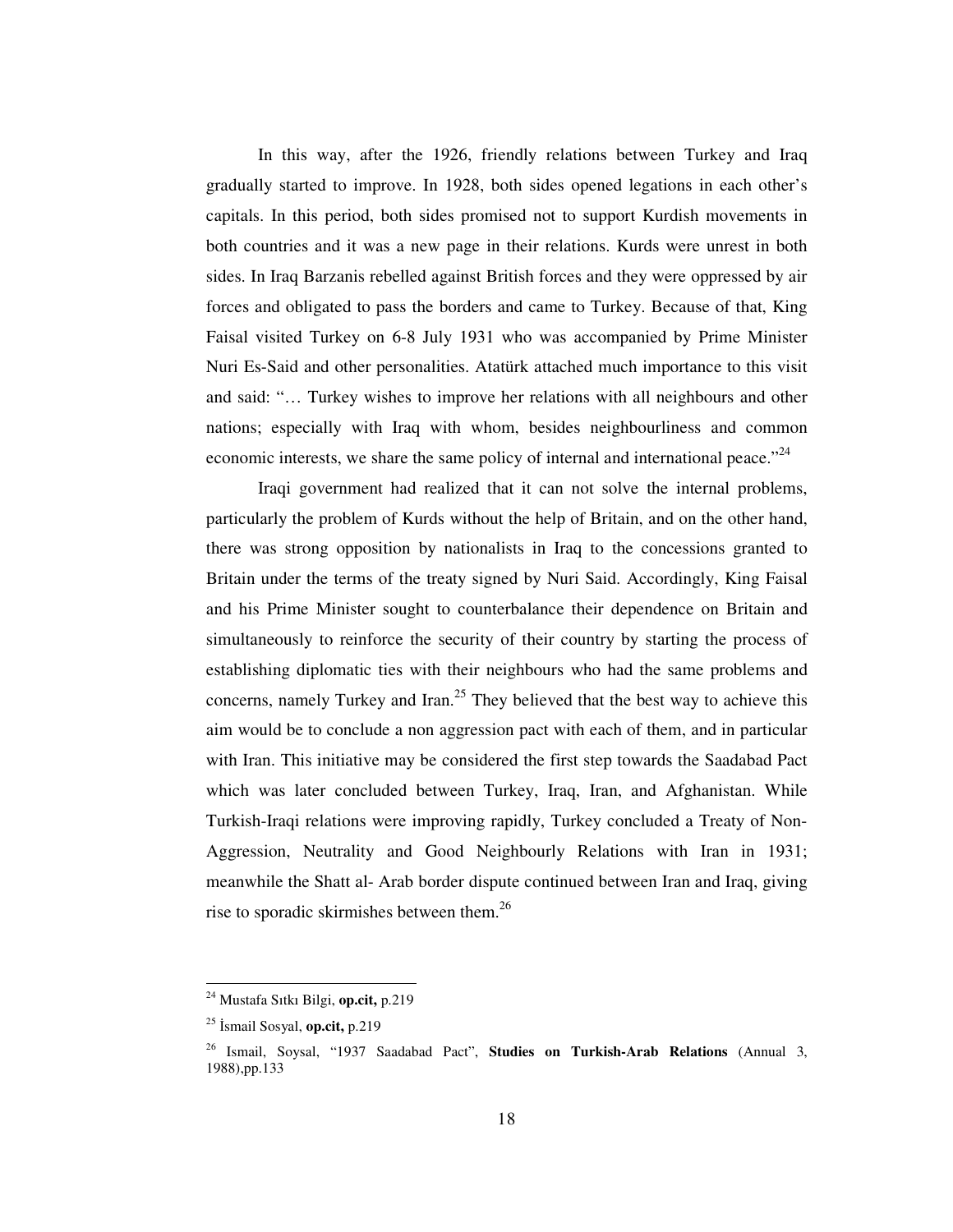Iran claimed that the frontier drawn by the 1913 Istanbul Protocol, at a time when Iraq was an Ottoman province, was not equitable and that it should be re-drawn according to the Thalweg principle in international use.<sup>27</sup> The case was to be examined by the League of Nations in the autumn of 1934, together with other questions such as, in particular, the support given by Iran to Iraqi Kurds, the Sunnite-Shia dispute and the controversies over the Iranian pilgrims to the Kerbela shrine or their transit passage to Mecca. In order to resolve these problems, Iraq wanted to conclude a political treaty with Iran and relied on Turkey's friendship and mediation for its conclusion. Therefore, the Iraqi government approached Iran with a proposal for a pact of non-aggression and neutrality in the autumn of 1933 which was welcomed by Iran as a step to ensure peace and security in the region and also in the hope of driving from it certain advantages in the Shatt al-Arab dispute.<sup>28</sup>

All these long drawn negotiations between the three neighbours, notably with the encouragement of Atatürk himself, eventually led to the conclusion of a pact. A jointly prepared text was initialled in 1935. However, because of some Iraqi reservations mostly stemming from the influence of other Arab countries, the Pact could only be finalized in 1937.<sup>29</sup> Britain supported this pact and these countries. At a time when Hitler in Germany on the one side and Mussolini in Italy on the other, were planning to change the *status quo* in Europe, Great Britain was in need of friends in striving to prevent war and preserve the *status quo.* 30 For that reason, she wanted to be in good terms with Turkey and tried to be of help to Ankara in solving its problems (The 1936 Treaty of the Straits, the 1937-38 Hatay agreements). In particular, she showed great understanding towards Iraq and was anxious to keep on friendly terms with Iran and Afghanistan. Therefore in the middle of 1936, Britain was in favour of the signing of this agreement.

Finally four countries concluded the pact on 18 July 1937 at Saadabad, a summer palace, in Tehran. The parties engaged not to interfere in the internal affairs

<sup>27</sup> **Ibid**

<sup>28</sup> Ismail Soysal, "**Seventy Years…,**p.42

<sup>29</sup> Mustafa Sıtkı Bilgi, **op.cit,** p.220

<sup>30</sup> Ismail Soysal, "**1937 Saadabad….,** p.135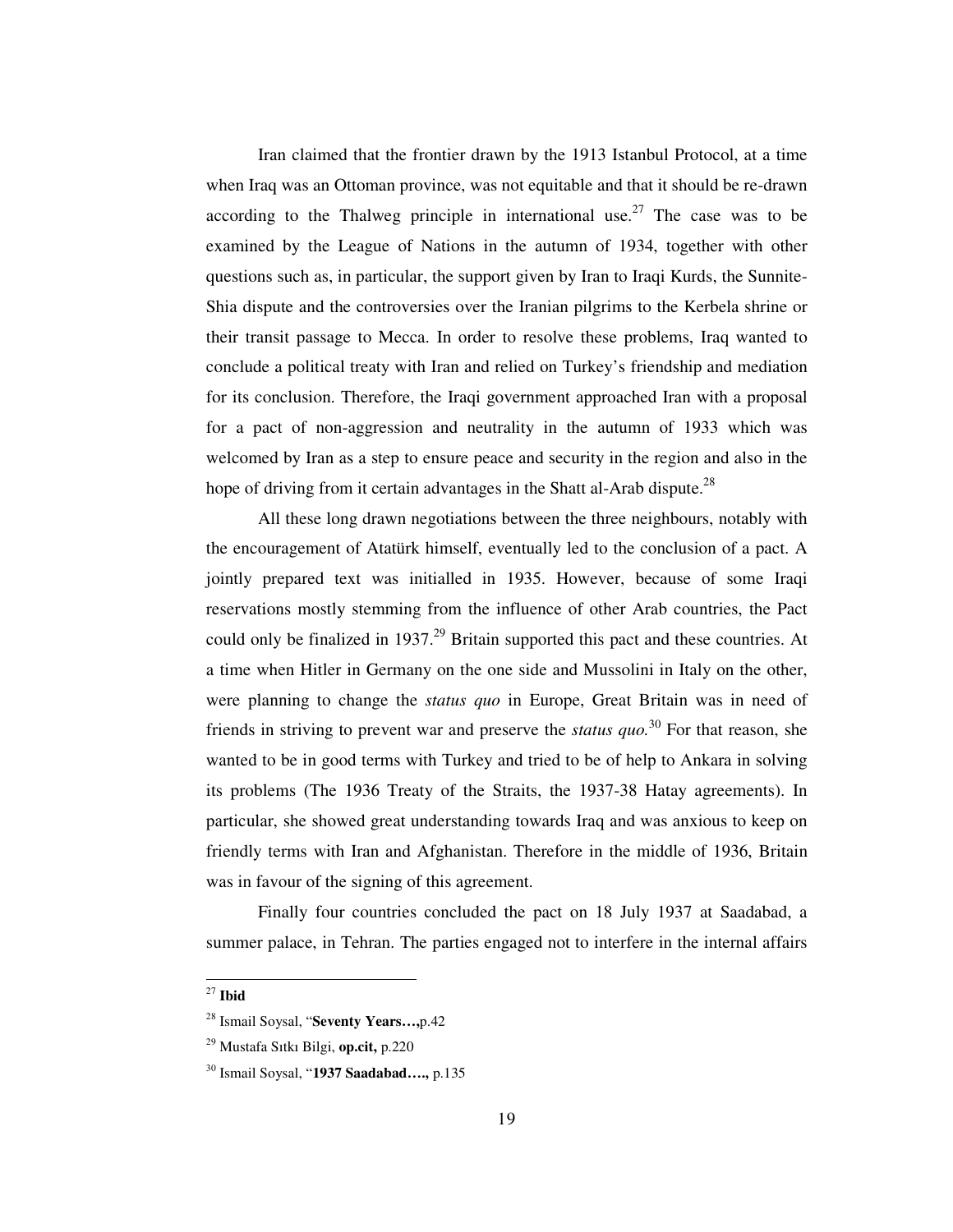of each other (Article 1); to respect the inviolability of their common frontiers (Article 2); to hold consultations in connection with international disputes in which their common interests are involved (Article 3); not to attack each other either singly or in common with other countries (Article 4).<sup>31</sup>

Atatürk died in 1938 and succeeded by Ismet Inönü. One year later, in 1939 King Ghazi who was the King of Iraq since 1933 after the death of his father King Faisal, died in a traffic accident to be succeeded by his 4-year old son (Faisal II), and his cousin Prince Abdulillah as regent.<sup>32</sup> No change happened in the relations, instead it developed positively along a stable line strictly unparalleled among other Arab countries, perhaps with the exception of Turkish-Jordanian relations which still follow, the same exemplary line. This friendship continued during the Second World War, although the Saadabad Pact became ineffective, because Iran was occupied, Afghanistan and Turkey remained neutral and Iraq attended the war. In Iraq, Reshid Ali Geilani came to power and persuaded a policy in favour of Germany.<sup>33</sup> As a consequence, Britain occupied Iraq immediately and the monarchy came back to power and Geilani was defeated.

The Second World War ended in 1945 and it was the beginning of bipolar system and Cold War in the World. In Turkey, the vast majority of Turks considered the Soviet Union as a threat and rejected Communism as a form of Russian imperial ideology. Thus, this perceived Soviet threat brought Turkey closer to the West and made reliance on the latter to prevent Soviet expansionism and it became a pillar of Turkish foreign policy.<sup>34</sup> Therefore, because of this threat and some other factors such as Kurdish question and Syrian provocations about Hatay, Turkey tried to find friends in the region as well and Iraq was one of them. It was perceiving similar threats.<sup>35</sup> Molla Mostafa Barzani had fought against the central government of Iraq and was defeated only by the help of British forces. After his defeat, he went to Iran

<sup>&</sup>lt;sup>31</sup> İhsan Gürkan, **op.cit,**p.31

<sup>32</sup> **bid,** pp, 30-31

<sup>33</sup> Chriss Birdwood, **Nuri As-Said: A Study in Arab Leadership** (London: Cassell and Company Ltd., 1959), p.180

<sup>34</sup> Ara Sanjian, "The Formulation of the Baghdad Pact", **Middle East Studies** (Vol.33, No.2), p.228

<sup>35</sup> Gerald De Guarry, **Three Kings in Baghdad: 1921-58** (London: Hutchinson Ltd., 1961), p.131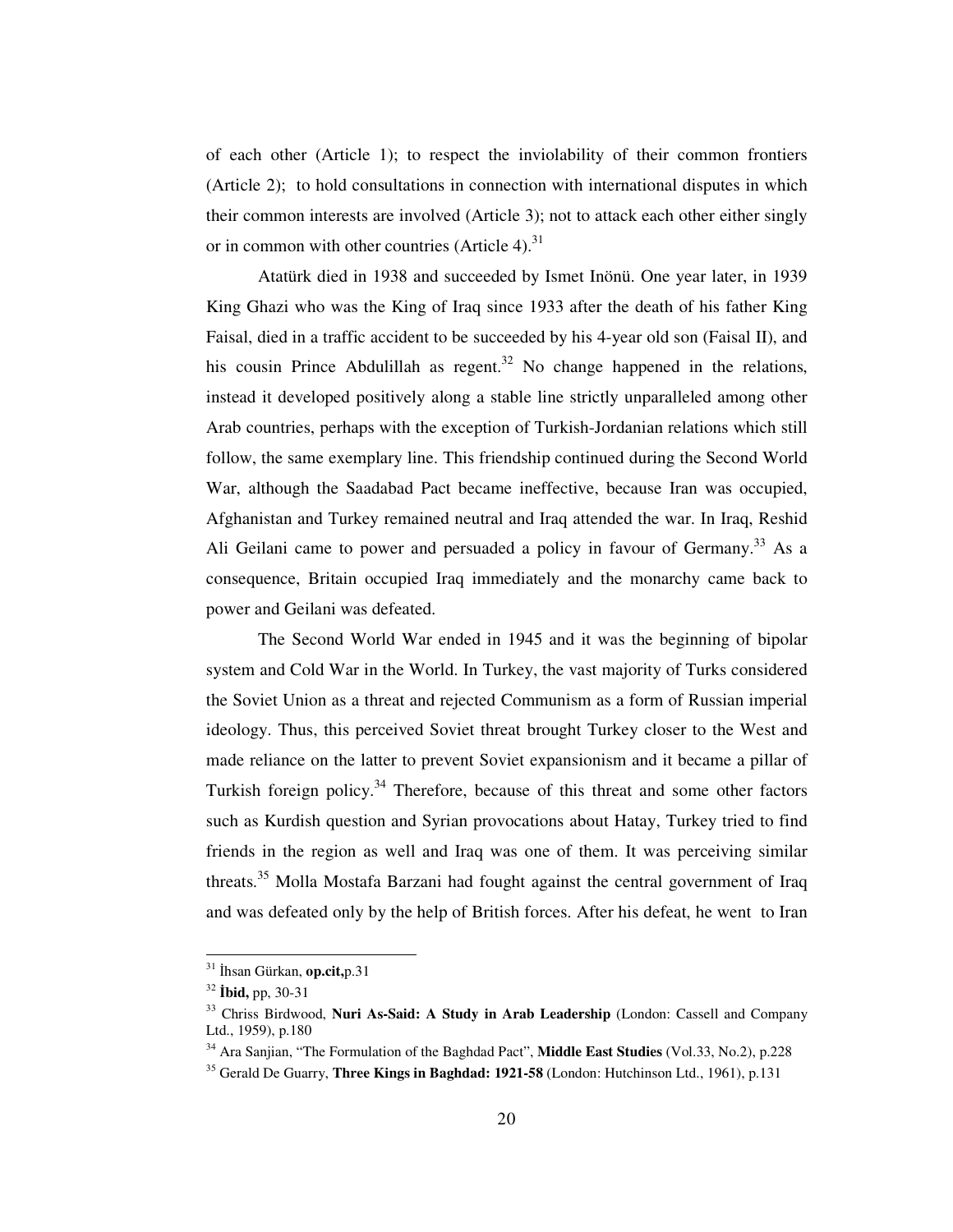to help the Kurdish Republic of Mahabad. After the collapse of Kurdish Republic he did not submit and went to the Soviet Union with his 500 *peshmargas.* Iraq had concerns that he may come back by the support of Soviet Union.<sup>36</sup> Iraq also was in a competition with Egypt for leadership of the Arab world. Therefore, it was in a search to have good relations with neighbouring countries, specially with Turkey. It was in this condition that Inönü invited Prince Abdulillah and Nuri es-Said in Summer 1945. Turkey attached much importance to this meeting and saw it as a support of Britain and Iraq against the Soviet Union.<sup>37</sup> It had a positive conclusion and finally on 29 May 1946 a treaty of Friendship and Good-Neighbourhood, consisting of several protocols, was signed. Some of protocols were as follow: Protocol About the Regulation of Waters, of Tigris and Euphrates and their Support; Protocol of Mutual cooperation in the Security Field; Protocol Concerning Economic Affairs; and, Protocol on Borders; in addition to the agreement for Judicial, Civil, Penal and Commercial Cooperation, and Agreement about Delivering the Criminals.<sup>38</sup>

Good relations continued until 1949 when Turkey recognized Israel. This recognition made a negative impact on the relations of two countries but it did not last for a long time and with Democrat Party's coming power in Turkey, relations again improved and in 1955 reached to a peak, when Baghdad Pact was signed.<sup>39</sup> Turkey considered the Soviet Union as the main threat, thus it tried to improve its relations with West. Turkey realized that American influence in the Middle East was growing rapidly and therefore began to shift some of their friendship and loyalty to Washington and as a consequence, it became a member of NATO in 1952. Turkey at the same time tried to be the leader of an agreement in the Middle East in order to increase its importance in the eyes of West and achieve more support from them, of course, by the encouragement of US. In 1952, therefore Turkey hastened its diplomatic activities with Middle Eastern states. While Iran and Iraq supported

<sup>36</sup> Chriss Birdwood, **op.cit,** pp.201,210

<sup>37</sup> Mustafa Sıtkı Bilgi, **op.cit,**p.221

<sup>38</sup> M.A. Dahham, **op.cit,**p.90

<sup>39</sup> Mustafa Sıtkı Bilgi, **op.cit,**p.221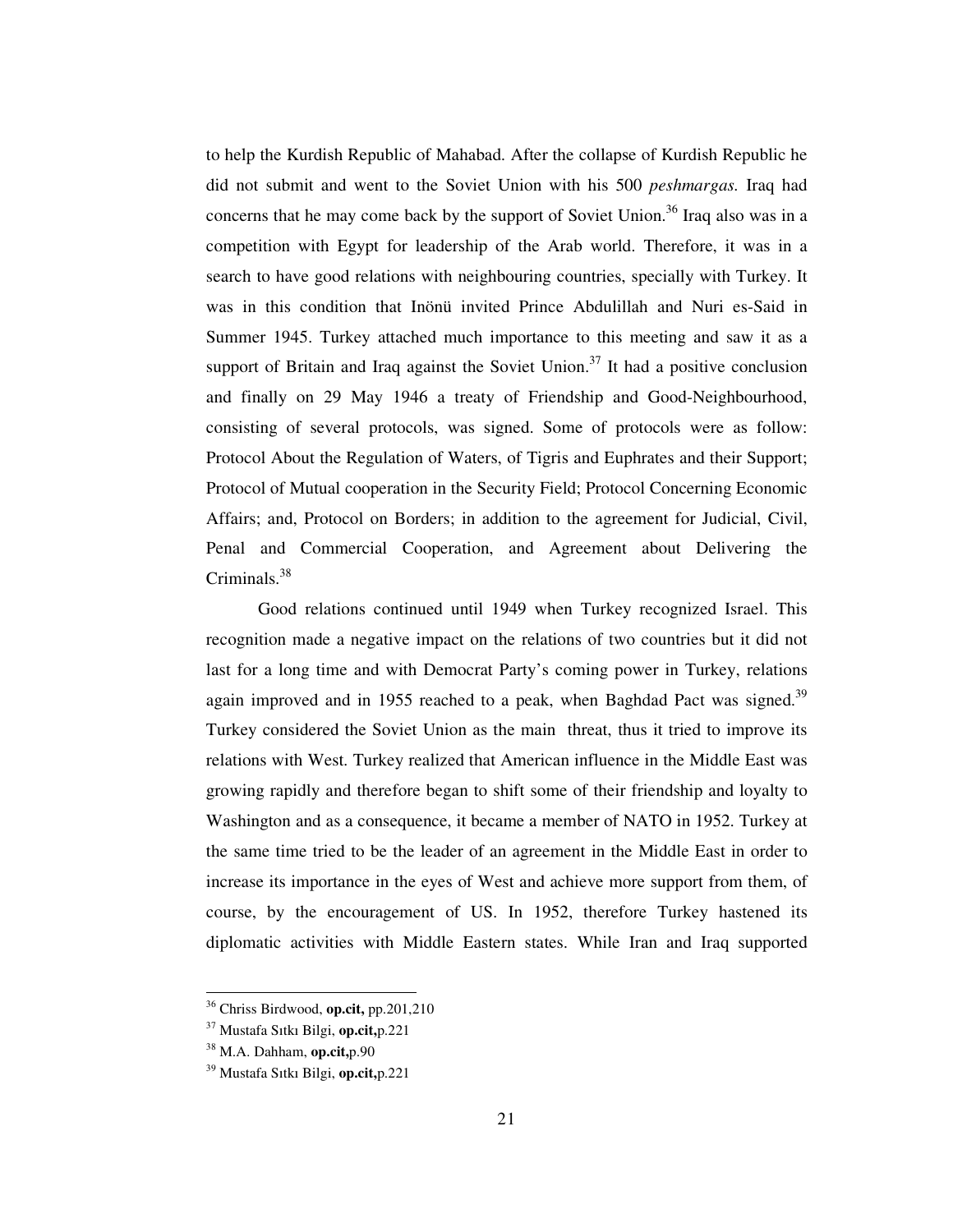Turkey, other countries had conditions such as withdrawal of Britain from Eygpt and solving the Palestine question. Iraq was encouraged more and more after the confrontation in Iran in the summer of 1953 between the conservative forces loyal to the Shah and their radical-nationalists of Mossadeq and left-wing (Tudeh) opponents. 40 The Iraqi government had been shocked in seeing the Shah being forced to leave his country temporarily and had feared, for a while, that the coming to power in Iran of the radical-leftist Tudeh (Masses) Party might have serious consequences in Iraq, as well as other Arab states.

In fact the US was determined that a defence organization should be set up in the Middle East against the Soviet menace. In this way on 24 February 1955, Baghdad Pact was signed by Turkey and Iraq and by the support of US Within that same year, the adherence of Britain, Pakistan and Iran was to endow the Pact with a regional significance while the US were to maintain a position of *de facto* member of the Pact<sup>41</sup> In fact the purpose and aim of the members, particularly Turkey by the support of US was enconraging all states of the region to participate in the pact but some obstacles and reasons such as the entrance of Britain, competition and struggle between Iraq and Egypt for leadership, the impacts of Arab nationalists and negative attitude of Jamal Abdul-Nasser destroyed all hopes.<sup>42</sup> As a result of those reasons mentioned above, the Hashemite Kingdom of Iraq was bloodily overthrown by a military coup in 1958, by Abdul Kareem Qassem. Iraq became a republic and next year it withdrew from the Baghdad Pact. However the Pact, although it lost considerable strategic and political consistency, managed to survive under the new title, Central Treaty Organization (CENTO), to affect the containment of the Soviet Union, however to last only till the 1979 Iranian Islamic Revolution.

### **1.4. Relations From 1958 to 1990**

It was expected that Abdul Kareem Qassem would pursue a policy in favour of the Soviet Union, In fact Iraq was increasingly came under the influence of Moscow during this period. Iraq accepted the support of Communists at first and its

<sup>40</sup> M.A. Dahham, **op.cit,**p.90

<sup>&</sup>lt;sup>41</sup> İsmail Soysal, "Seventy Years....,p.54-55

<sup>42</sup> -hsan Gürkan, **op.cit,** p.38-39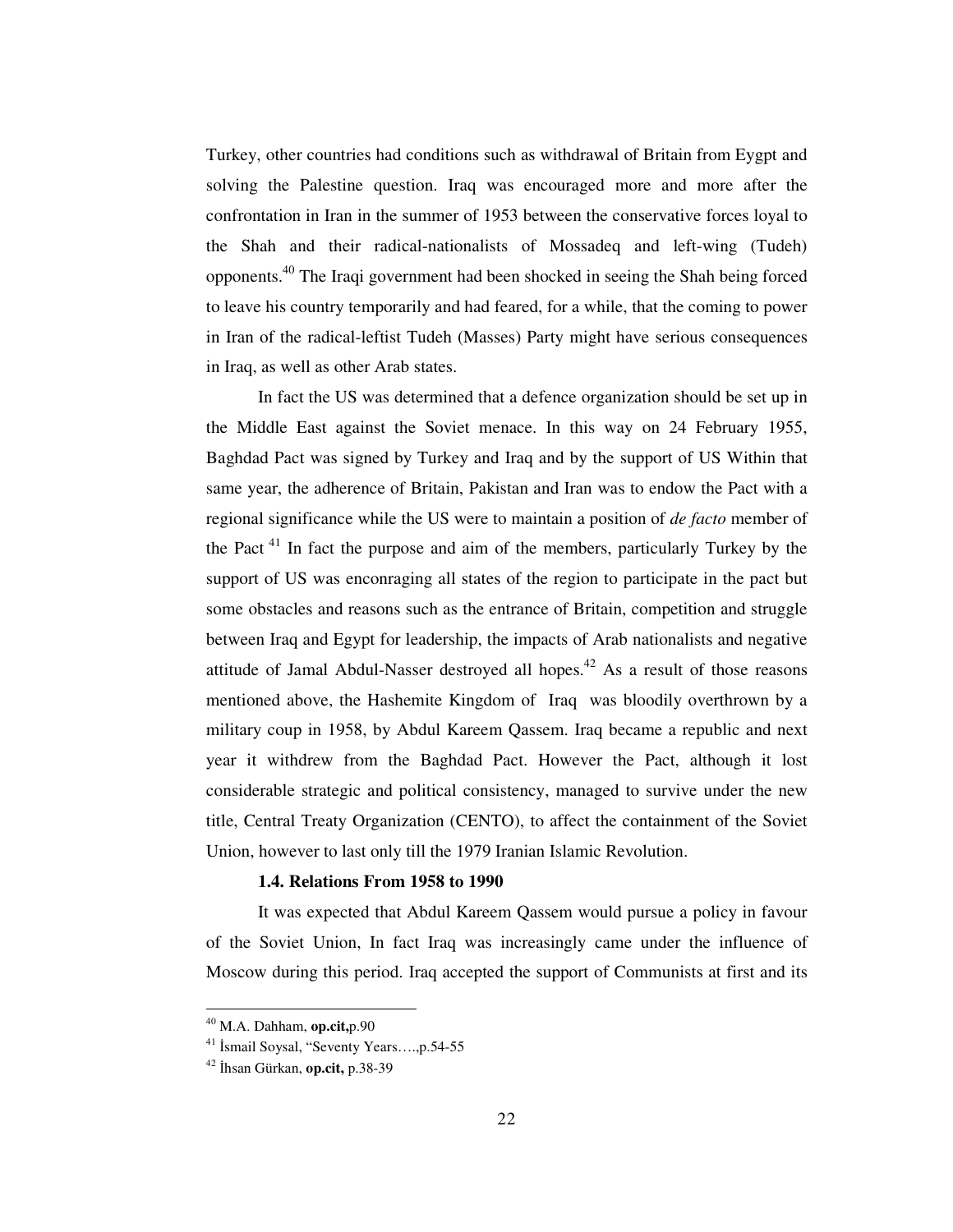government quit the Baghdad Pact. This attitude made serious concerns in Turkey and shocked it to a degree that, Adnan Menderes, then considered to make a military intervention for re-establishing the monarchical regime Britain and US prevented Turkey from such an action because they were afraid of the reaction of Soviet Union and as a result of instability in the region. However, one year later, Iraq's attitude towards Egypt and Syria and refusing to join the United Arab Republic, formed by these two countries which Baath leaders persuaded Nasser to form and also, Iraq's tendency to make friendly relations with Turkey, caused the improvement of links between Turkey and Iraq.<sup>44</sup>

Qassem promised to grant the rights of Kurds. He allowed the Kurdish leader Molla Mostafa Barzani to return home from exile in the Soviet Union after 12 years staying there. However the relations with the Kurds, before long, began to deteriorate as Qassem refused to grant autonomy to the Kurds in Northern Iraq and the fighting resumed. His war against Kurds, creating dispute between Kurds and Turkomans, the prohibition of pro-Nasser parties in Iraq weakened him.<sup>45</sup> Under these circumstances pro-Nasser unionists and the leaders of Baath Party, conspired to rig a coup to overthrow Qassem and on 8 February 1963, they actually toppled and executed him. The leader of the group Abd al-Salam Arif was appointed Chairman of the Revolutionary Command Council. The Baathists seized all the key positions of the administration. The war between Kurds and Iraqi government who promised to grant the rights of Kurds and then refraining from realizing it did not let the Iraq to strengthen its position. The Baathist coup in Damascus on 8 March 1963, reinforced the power of the Baathists in Baghdad. In April 1966 Abd al-Salam died in a helicopter crash and was replaced by his brother Abd al-Rahman Arif. However on 17 July 1968 General Arif too, was overthrown by a military coup and was replaced by Ahmed Hassan al-Bakr.

<sup>43</sup> Ayegül Sever, **Souk Sava Kuatmasında Türkiye, Batı ve Orta Dou, 1945-1958** (-stanbul: Boyut Yayınları, 1997), pp.213-215

<sup>44</sup> William Hale, **Turkish Foreing Policy, 1774-2000** (London: Frank Cass, 2000), p.143

<sup>&</sup>lt;sup>45</sup> İhsan Gürkan, **op.cit,**p.40-41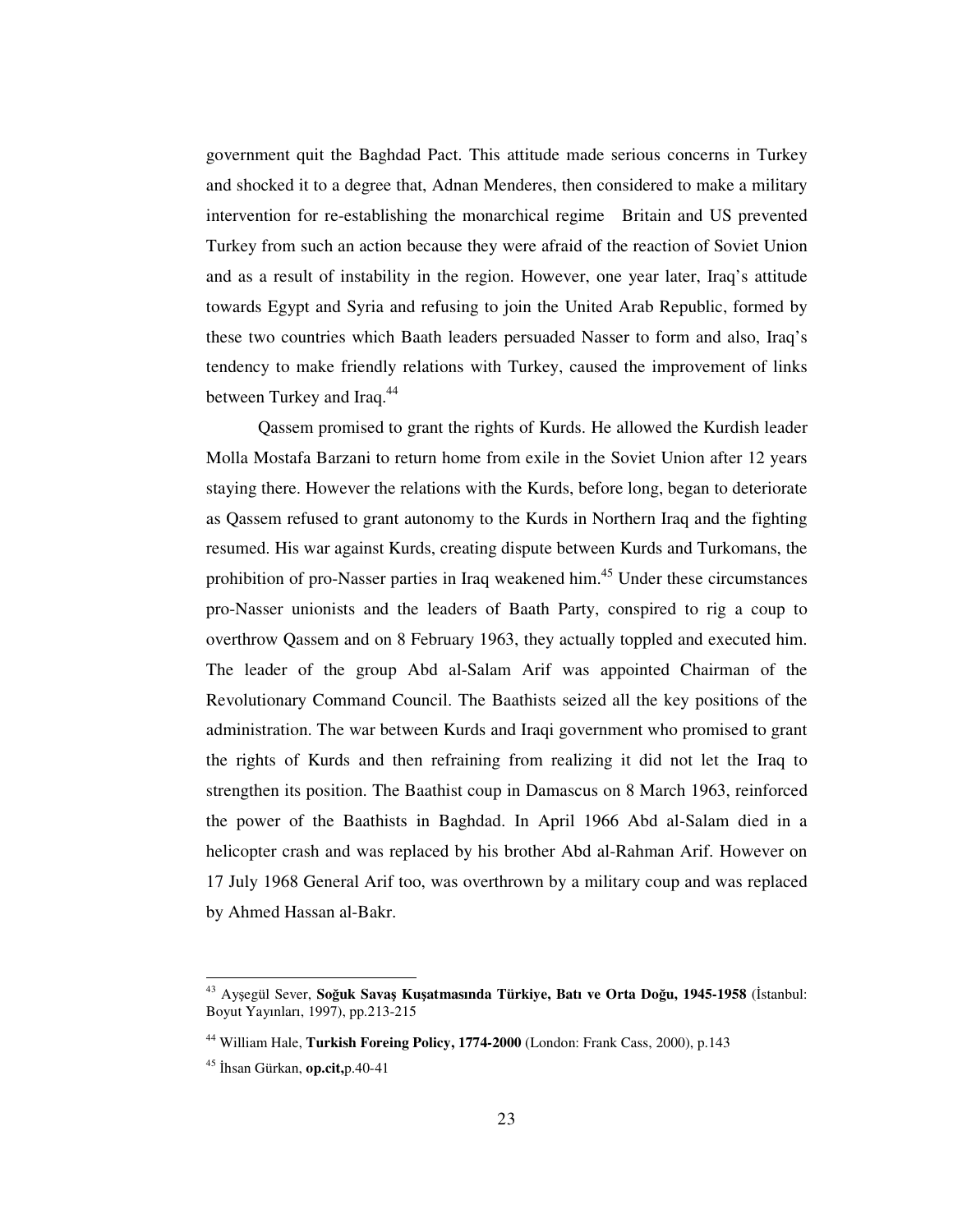The Baath Party was able to solidify its authority smoothly. Saddam Husain, the Party's assistant secretary general of the regional Command, began to take a more visible role, particularly with respect to the Kurdish question.<sup>46</sup> They realized that the Kurdish conflict affected not only the Kurds but also threatened the country as a whole and it would be impossible to proceed with the country's economic and social programmes unless the Kurdish problem was resolved. Therefore on 11 March 1970 Iraqi government announced that the autonomy will be granted to Kurds. Fearing the impact among its own Kurds, Turkey condemned granting self-rule to the Iraqi Kurds. Turkey had closed its borders to the insurgents during the fighting and had taken a strong stand against some of its own Kurds who had supported Barzani. Within four months of the signing of the agreement, sings of growing Kurdish nationalist activities were emerging in Turkey. As a result, the Turkish government passed a firearms control law and conducted extensive searches in the Kurdish areas of eastern Turkey. 47

Ahmed Hassan al-Bakr signed a National Act Treaty on behalf of the Baath Party with the Communists to grant them a legal status. Iraq also concluded a Friendship and Cooperation Treaty with the Soviet Union on 9 April 1972.<sup>48</sup> The rise of oil prices in 1973 and Soviet's military support of Iraqi government made the Iraqi government determined to solve the problem of Kurds by force in 1974. Iraqi government was not ready to include oil-rich area of Kirkuk inside the Kurdish autonomy. War started again and eventually Kurdish movement was defeated in 1975, when Iran and Iraq made the Algiers Agreement by the mediation of Turkey, Jordan, Egypt and Algeria.<sup>49</sup> Iraq accepted the demarcation of Shatt al-Arab river frontier according to the Thalweg Line and in return, Iran cut off aid of US to Kurds through Iran.

<sup>46</sup> Edmund Ghareeb, **The Kurdish Question in Iraq** (US: Syracuse University Press, 1981), p.82

<sup>47</sup> **Ibid,** p.91

<sup>48</sup> Haim Shemash, **Soviet – Iraqi Relations, 1968-1988**- **In the Shadow of the Iraq-Iran Conflict** (London:Lynne Rienner Publishers, 1991), p.70

<sup>49</sup> Dilip Hiro, **Neighbors, not Friends: Iraq and Iran After the Gulf Wars** (London and New York: Routledge, 2001), p.7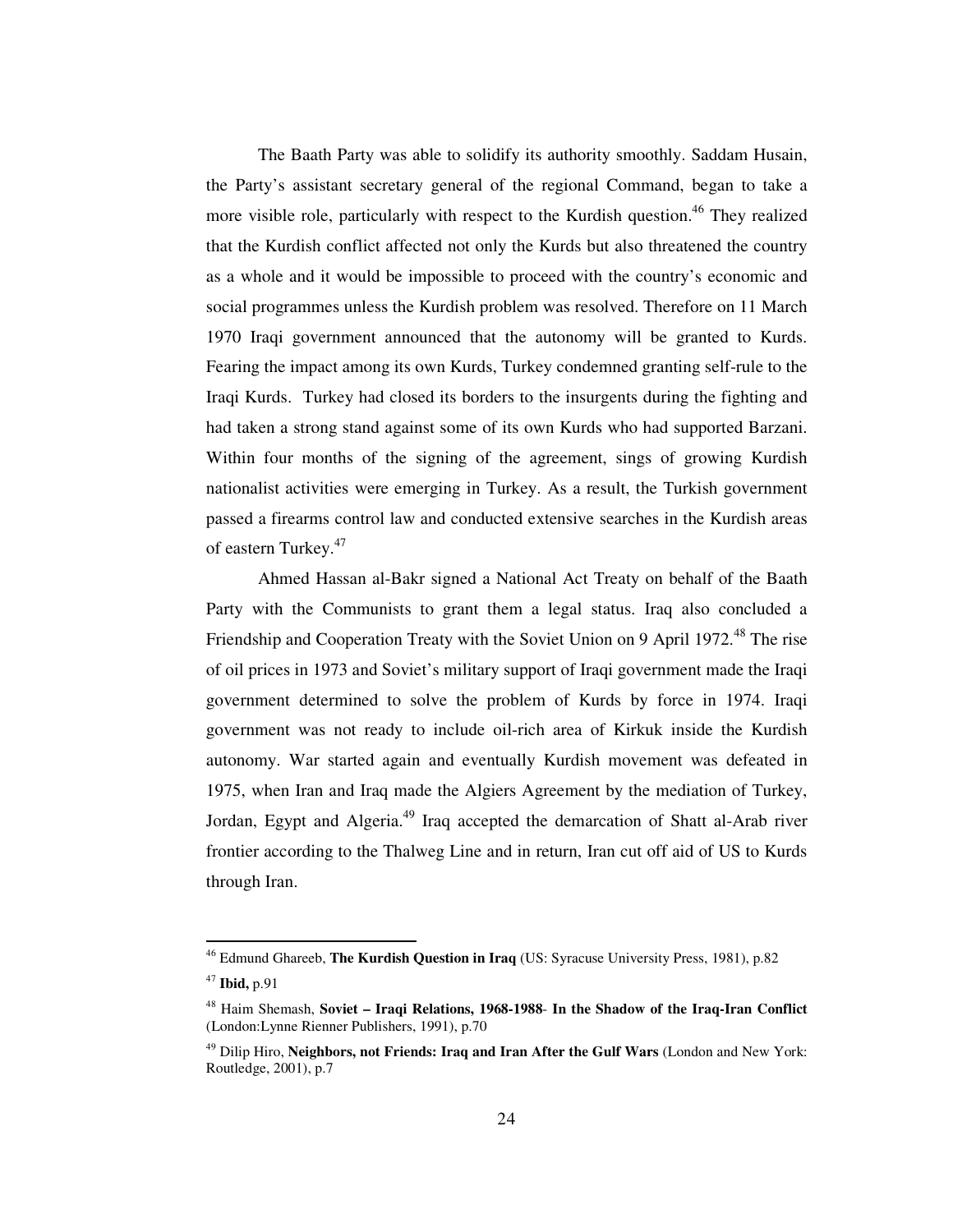Regarding the Turkish-Iraqi relations, both during the military regimes and also during the Baath periods was a friendly one. This relations improved more, following the military coup of 17-30 July 1968 in Iraq. This also created a positive impact in the Turco-Arab relations that became much amicable. For example, Turkey continued its relations with Egypt which was re-established in 1965. Consequently, Egypt changed her attitude regarding the Cyprus Question and supported Turkey's position. Moreover, during the war of October 1973, Turkey granted Syria using the right of one of its harbors for receiving the aids from the Third World countries, besides granting the Soviet Union the fight right to the latter's aircrafts over skies and prevented the United States from utilizing her bases in Turkey for supporting Israel. 51

These relations between the two sides was more improved with Iraqi-Turkish Protocol in 1974, which proposed to expand the scope of economic cooperation between the two countries in fields of oil, transit, transport and trade.<sup>52</sup> Afterwards the execution of Iraqi-Turkish oil pipeline, towards the Mediterranean Sea (from Kirkuk to Yumurtalık), which ensured providing Turkey with petroleum and realized for her an income reaching round 700 million dollars per year. Likewise Iraq took the second rank, in the list of countries importing from Turkey and since the year 1976, the road of İstanbul – Ankara – Musul – Baghdad – Basra – Kuwait - Damman – Muscat, became a unique transit region route of which each point completed the other, especially under the shade of consumption boom stemmed from rise of oil prices.

As a matter of fact, in the field of economy, the Kirkuk Yumurtalık Oil Pipeline added more dynamism to the relations which continued during the Iran-Iraq War in 1980-88 and until 1990 when it was closed in August of that year, that is when the Second Gulf War began. Some reasons behind the agreement to constract the pipeline can be mentioned as follows: The length and the degree of shallowness

<sup>50</sup> M.A. Dahham, **op.cit**, p.91

<sup>51</sup> **Ibid**

<sup>52</sup> Ramazan Gözen, **Amerikan Kıskacında Dı Politika: Turgut Özal ve Sonrası** (Ankara; Liberte Yayınları: 2000), p. 53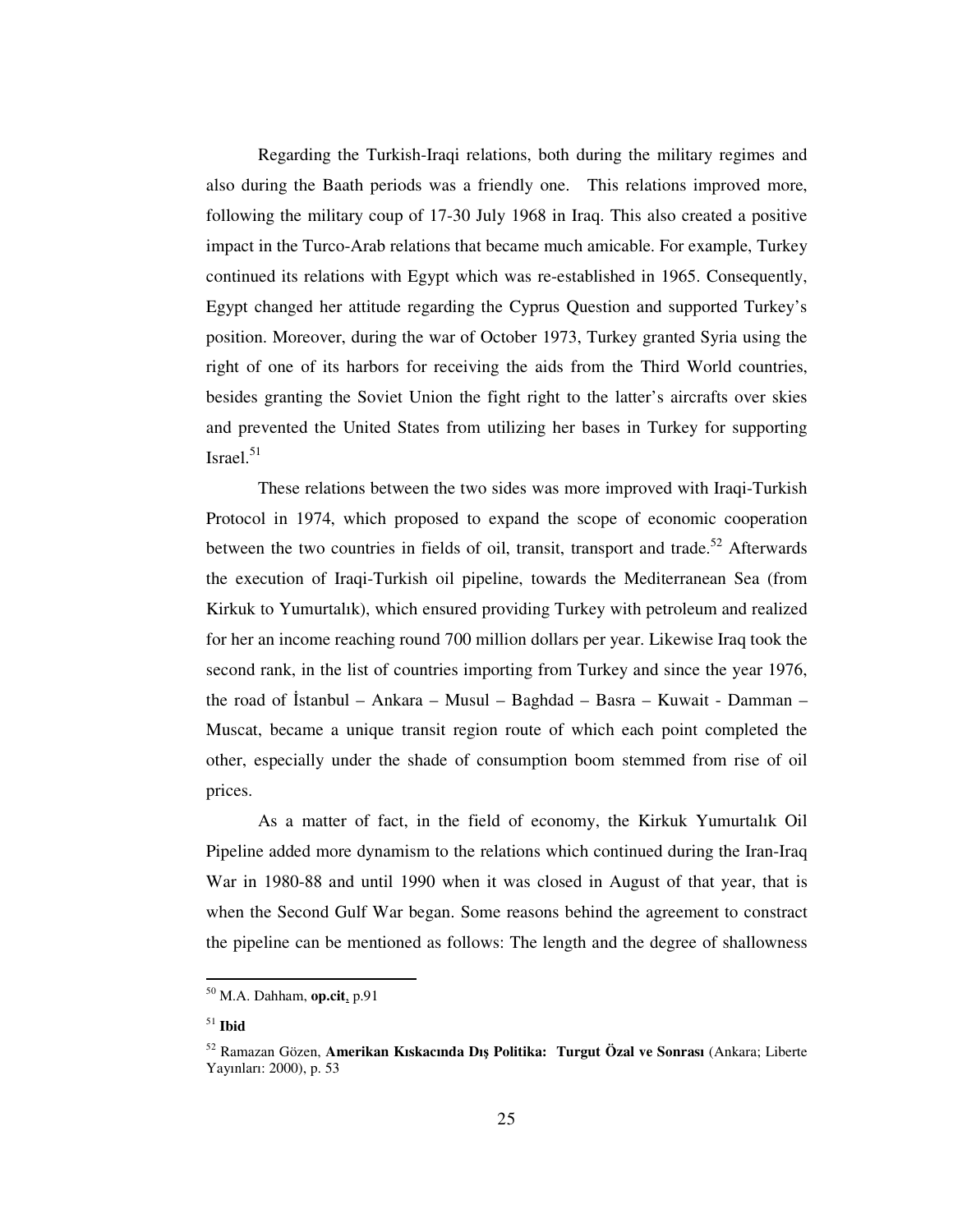of the essentially extremely short Iraqi coastline in the Gulf; the length and vulnerability of the Gulf route; the very low number of Iraqi oil ports opening to the Gulf and their exposed position and vulnerability to Iranian and Kuwaiti hostile acts; the historic good relations between Iraq and Turkey and the short length of the proposed pipeline from the northern fields to the Eastern Mediterranean through South-east Turkey.

The work of this pipeline began in 1975 and in 1977 the first line was opened for operation. Its total length was 981 kms, with 641 km, in Turkey and 340 kms in Iraq. It had five pumping stations, three in the Turkish section, and two in the Iraqi territory. The initial capacity of the first pipeline was 800.000 barrels/day capacity, which at the end of 1984 was raised to 1m.b./d. A second line with 500.000 b/d, was opened for operation in 1987. The amount of oil shipped and the passage fees paid to Turkey from the beginning till August 1990, that is when the Second Gulf War began, are as follows: 53

| <b>Years</b>           | Amount of oil shipped<br>(million metric tons) | <b>Passage Fees</b><br>(Million US \$) |
|------------------------|------------------------------------------------|----------------------------------------|
| 1978                   | 13,5                                           | 38.5                                   |
| 1979                   | 27,6                                           | 80                                     |
| 1980                   | 20,2                                           | 58.6                                   |
| 1981                   | 27,8                                           | 80.6                                   |
| 1982                   | 31,7                                           | 92                                     |
| 1983                   | 33                                             | 100                                    |
| 1984                   | 36,3                                           | 120                                    |
| 1985                   | 38                                             | 130                                    |
| 1986                   | 47,7                                           | 214.5                                  |
| 1987                   | 59,2                                           | 173.5                                  |
| 1988                   | 78,5                                           | 222.4                                  |
| 1989                   | 82,9                                           | 231.6                                  |
| 1990 (Until the system | 45,8                                           | 139.2                                  |
| was closed in August)  |                                                |                                        |
| Total                  | 542.2 m.ton                                    | 1.680.090.000 US Dollars               |

Table 1. The amount of oil shipped and passage fees from 1978 to 1990.

Source : Mustafa Sıtkı Bilgi, **op.cit,** p.224.

<sup>53</sup> **bid**, p.53-54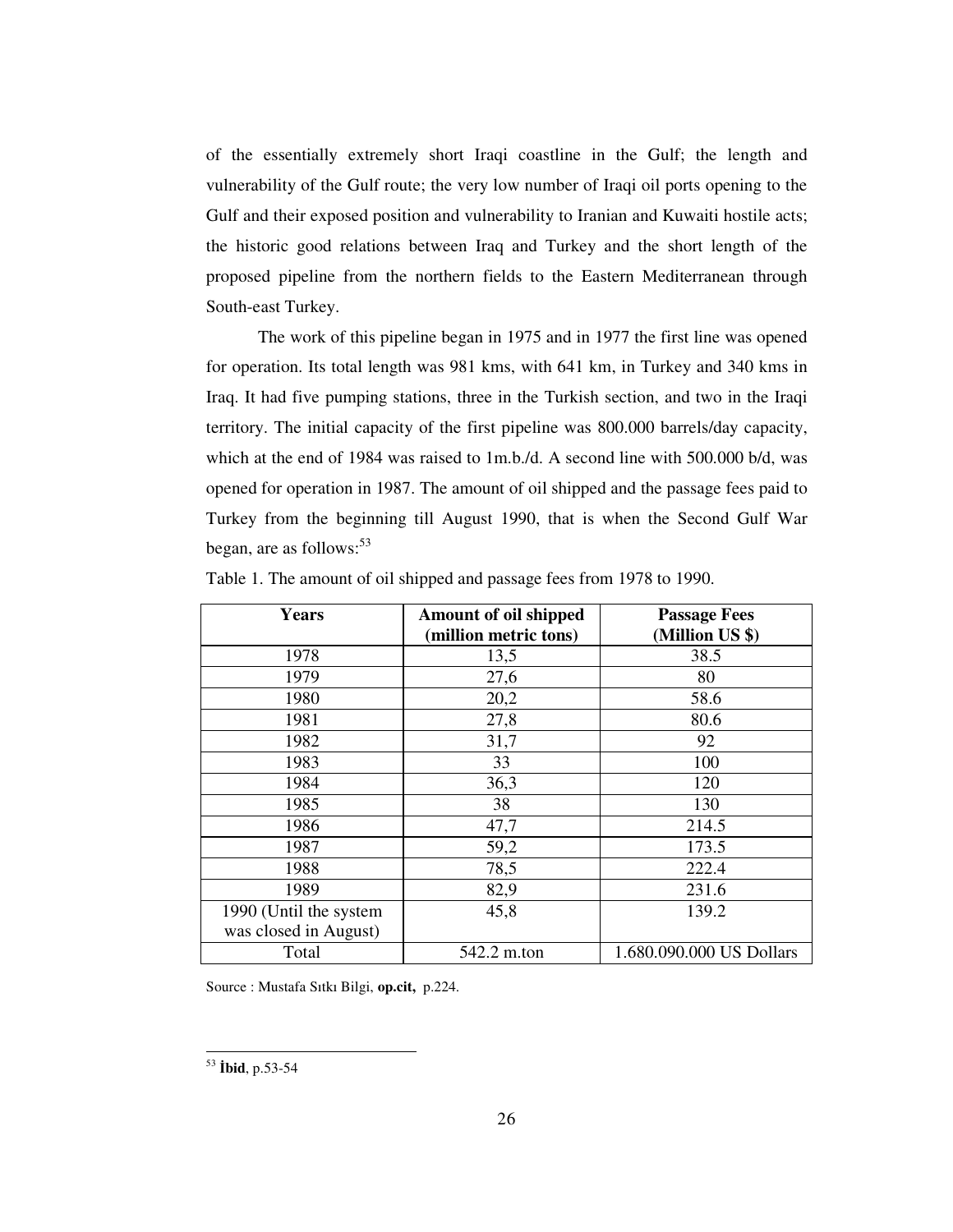Ahmad Hasan Al-Bakr resigned both from the party and state positions on 16 July 1979, because of continuing internal strife, the Shiite agitation, supported by Iran and most importantly the Kurdish issue and Algiers Accord which was a shame for him. His deputy Saddam Hussain al-Tikriti replaced him and started a tougher and relentless Baath rule. In the meantime, still early in power, he launched a feverish rearmament program encompassing weapons of mass destruction. Saddam was envisioning not only becoming the superpower of the Gulf, but also, aiming the leadership of the Arab world.<sup>54</sup> The Islamic Revolution of Iran in 1979 and its foreign policy of exporting the revolution to neighbouring countries gave a pretext to Saddam to intervene Iran. He brought the Algiers Accord of 1975 to the agenda and as he was not essentially reassured with the accord, in order to exploit the confused situation and apparent weakness which followed the revolution and to redress the balance, first renounced the 1975 Algiers Accord unilaterally. Then he attacked on 22 September 1980 without a declaration of war. There were other reasons for such an attack, for instance to stop Iran's instigation of the Iraqi Shiites in the south, the reversal of the Shat al-Arab agreement, "the liberation of Arabistan", or in other words, the occupation of the oil-rich regions of Iran and the overthrow of Ayatollah Khomeini. 55

During the war, Turkey maintained its neutrality and refrained from militarily supporting any warring party. In fact the outbreak of this war helped Turkey in two ways. Firstly, it prevented a political confrontation with Iran because, traditionally western oriented Turkey, being in favour of *status quo*, was confronted with a revolutionary and ambitious state next door. Iran's policy of exporting revolution and its confrontational discourse with the west made a clash between Iran and Turkey unavoidable, but now, Iran was totally engaged in the war. Secondly, it also served Turkey's economic interests, accounting for a nearly five-fold growth in trade with

<sup>54</sup> M.E. Yapp, **The Near East Since the First World War: A History to 1995** (London: Longman, 1996), pp. 428-431

<sup>55</sup> Haim Bresheeth and Nira Yuval-Davis, **The Gulf War and the New World Order** (London, New Jersey: Zed Books Ltd. 1991), p.53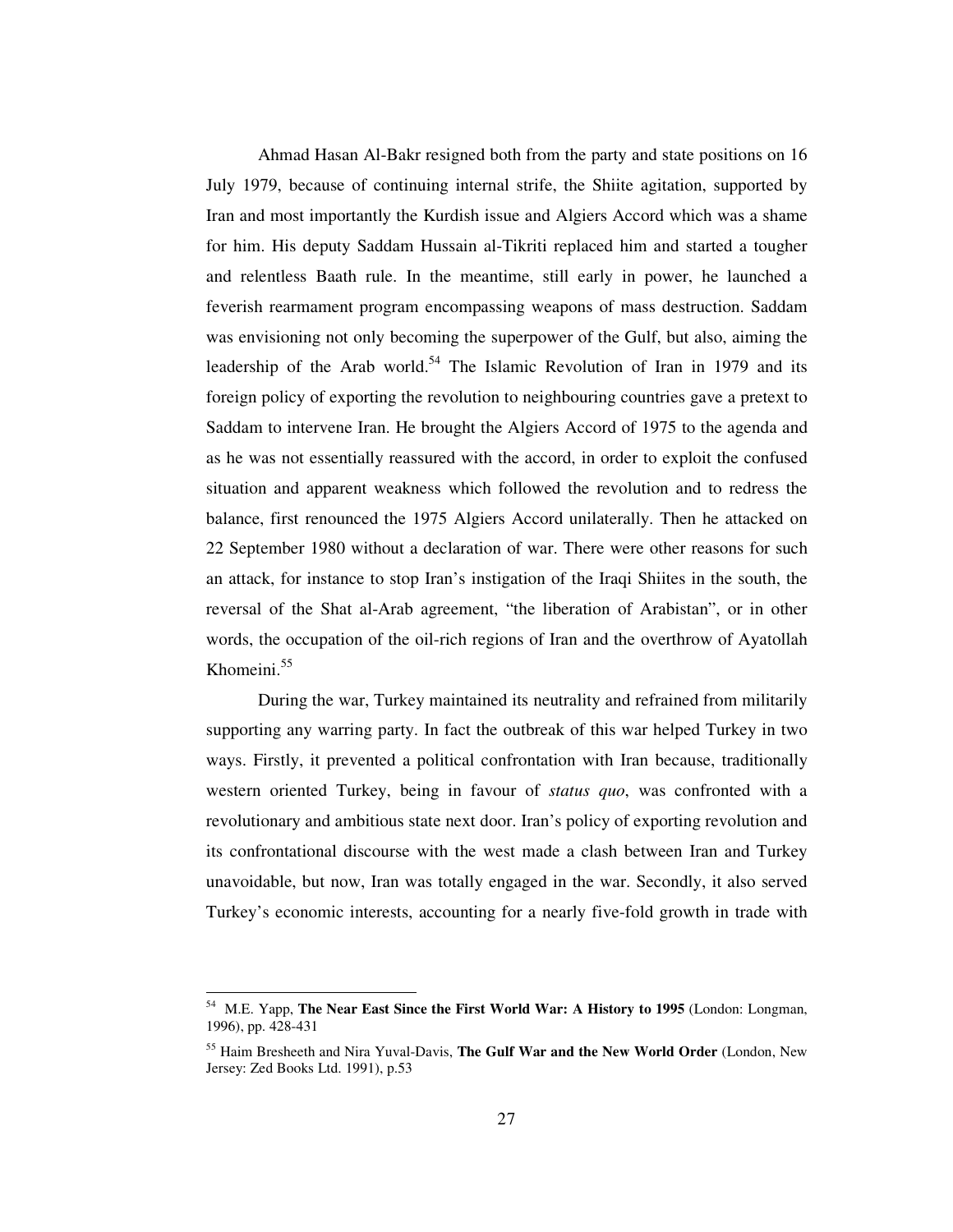the Middle East, particularly from 1982 to 1987, mostly with Iraq and Iran and its trade volume with these two states exceeded the level of \$2 billion.<sup>56</sup>

After 8 years, both sides had to accept the UN proposal and the resolution 598, at last, for cease-fire, first Iran and then Iraq on 20 August 1988. For the Iraqi people this war meant enduring eight horrific years during which a quarter of a million Iraqis were killed and over a million injured to invade and use chemical weapons, against a neighbouring people with whom they had strong cultural and historical ties.<sup>57</sup>

The war against Iran also left the Iraqi economy under heavy debt, estimated at between 80 to 200 billion dollars. Saddam himself admitted owing 40 billion dollars, excluding aid given to Iraq, but still recorded as loans by some Arab countries. So, the war increased the regime's dependence on oil as almost the sole source of income. Agriculture and industrial production, despite the country's enormous potential, formed a very small proportion revenue for the regime. And with the fall of oil prices down to about 12 dollars per barrel the economy of the regime faced a true disaster. We can add the domination of ruling elites on the mercantile sectors as another negative impact to the economy. Inflation soared to more than 100 percent.<sup>58</sup> As war- related jobs vanished, unemployment rose rapidly with friction, rising between imported Egyptian workers estimated at a maximum of two million and soldiers returning from the war. In short, one of the region's wealthiest countries was facing bankruptcy and a population suffering severe economic hardship. As a consequence, this situation heightened the regime's internal isolation from a population ruled by the most extreme forms of fascist repression and terror and I think that gassing of the Kurdish people of Halabja is a vivid example. Therefore, in such a circumstances, it was not surprising for a dictator and bully as Saddam to make another adventure and this time the target was Kuwait.<sup>59</sup>

<sup>56</sup> -hsan Gürkan, **op.cit,**p.46

<sup>57</sup> Haim Bresheeth and Nira Yuval-Davis, **op.cit,**p.53

<sup>58</sup> **Ibid,** p.70

<sup>&</sup>lt;sup>59</sup> Phebe Marr, "Iraq's Future, Plus Ça Change... or Something Better", in İbrahim İbrahim, ed., The **Gulf Crisis: Background and Consequences** (Washington DC, Georgetown University: Center for Contemporary Arab Studies, 1992), p.156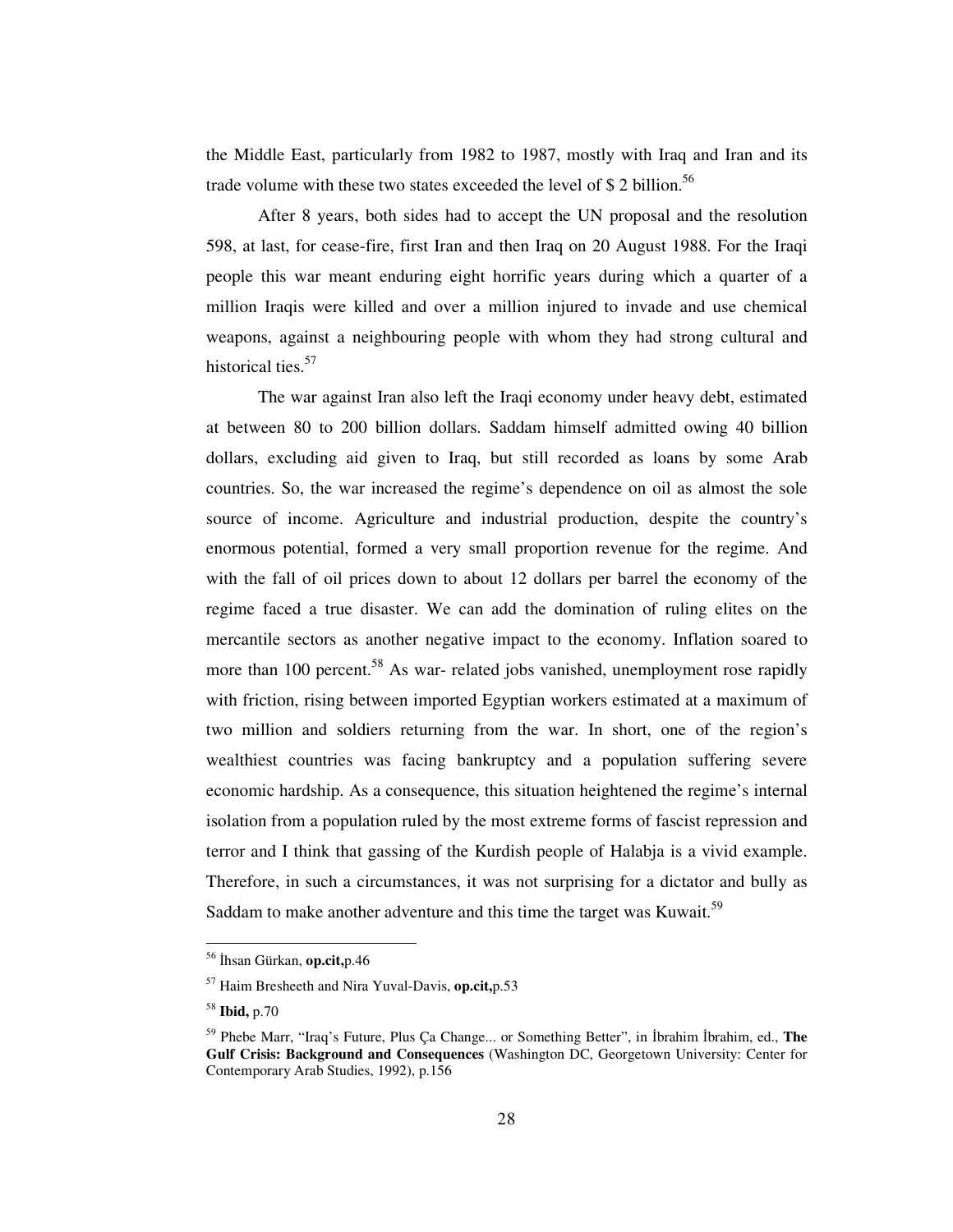## **CHAPTER 2**

# **TURKISH FOREIGN POLICY TOWARDS IRAQ DURING THE GULF CRISIS (1990 – 1991)**

In 1990, two major events happened. First one was the collapse of Soviet Union and the end of Cold War which affected the whole world. The other one was the Iraqi invasion of Kuwait which had a significant impact on the future of Iraq and the whole Middle East and as a consequence on the policy of Iraq's neighbours in general and particularly Turkey. In this chapter I will try to examine the causes of Iraq's occupation of Kuwait and its results and at the same time its impact on the relations between Iraq and Turkey.

#### **2.1. Iraqi Invasion of Kuwait**

As I mentioned in the previous chapter, Iraqi regime was unstable at home, because of eight years of war with Iran. Therefore it was not surprising for a dictator and bully as Saddam to make another adventure, although his decision to invade Kuwait on August 2, 1990 took friend and foe by surprise. In order to understand the reasons of such an adventure, we should look at the Iraqi regime's pretexts and excuses against Kuwait.

One of these pretexts was, historical and territorial claims that Iraq had over Kuwait. We know that the borders of present day Iraq and Kuwait are the product of the colonial powers. In 1922, the British High Commissioner for Iraq, Sir Percy Cox, delineated the modern borders of Iraq, Kuwait and Saudi Arabia. He gave Kuwait a coastline of 310 miles, leaving Iraq a mere 36 miles. Although this angered the Iraqis, they did little to alter that reality because Iraq was under varying degrees of British influence. In 1958, the pro-Western monarch in Iraq was overthrown in a military coup led by Major General Abdul-Karim Qasim and when in June 1961, Kuwait declared its independence, Qasim laid claim to Kuwait and threatened to annex it by force. British forces rushed to Kuwait deterred an Iraqi invasion. On 8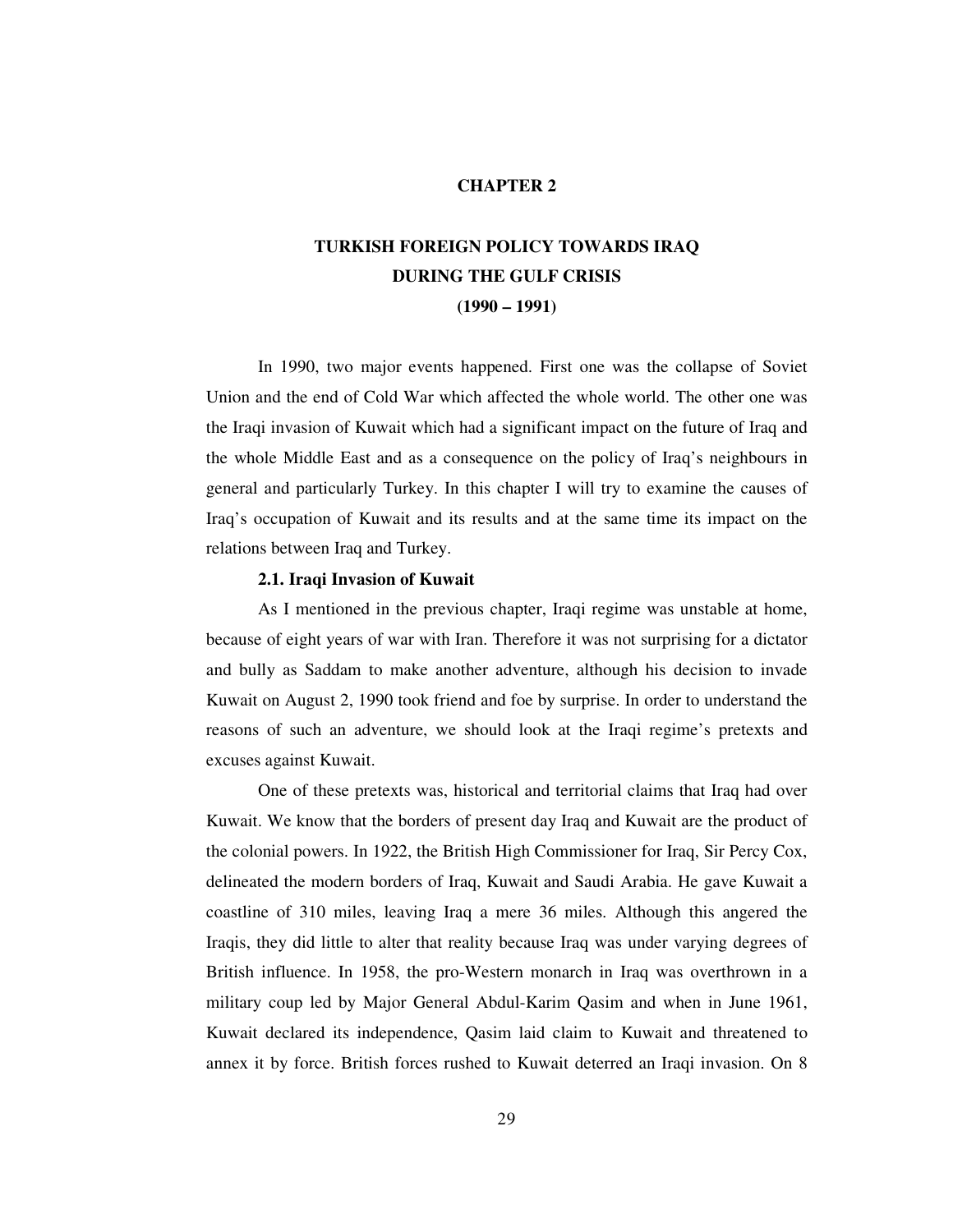February 1963, Qasim was overthrown and Iraq's Ba'ath party, subsequently recognised Kuwait's independence on 4 October 1963 in exchange for a large payment from Kuwait.<sup>60</sup> On the eve of Iraq's invasion of Kuwait, Iraq accused Kuwait of violating its territorial integrity. They complained that Kuwaiti government had systematic advance toward Iraqi territory by setting up military establishments, police posts, oil installations and farms on Iraqi territory.

Another excuse was Kuwait's refusal to lease two strategic islands in the Gulf to Iraq. In its quest for a deep sea port in the Gulf, Iraq requested from Kuwait, in the early 1970s, control over the two islands of Warbah and Bubiyan.<sup>61</sup> These islands overlook the approaches to Umm Qasr, one of Iraq's two ports on the Gulf. In 1975, Kuwait rejected an Iraqi proposal to cede Warbah island and lease half of Bubiyan island to Iraq for 99 years. Shortly after the outbreak of the Iran-Iraq war in 1980, Kuwait refused a similar Iraqi request. And in 1989, after the end of the Iran-Iraq war, Kuwait refused another requets to lease the two islands. Iraq viewed Kuwait's refusal to accomodate its needs with regard to a deep sea port as unfriendly.

Another issue was Iraq's anger over Kuwait's pumping of huge quantities of oil from the Rumaila field which lies underneath both countries. Despite Iraq's recognition of Kuwait's independence in October 1963, the two governments did not settle their dispute over ownership of the huge, 50 - mile-long Rumaila oilfield. About 90 percent of the banana-shaped field, which is estimated to contain 30 billion barrels of oil, is in Iraq.<sup>62</sup> Nevertheless, Iraq claimed that during the 1980s, Kuwait pumped over 10 billion dollars worth of oil from the field that should have gone to Iraq, without any agreement between the two countries. As a significant portion of Iraq's dept was owed to Kuwait, this claim was important.

<sup>60</sup> Mohammed Heikal, **Illusions of Triumph, An Arab View of the Gulf War** (Britain: Harper Collins Publishers, 1993), p.182

<sup>61</sup> Omar Ali, **Crisis in the Arabian Gulf, An Independent Iraqi View** (London: Praeger Publishers, 1993), p.33

<sup>62</sup> Lester H. Brune, **America and the Iraqi Crisis 1990-1992, Origins and Aftermath** (Claremont, California: Regina Books, 1993), p.37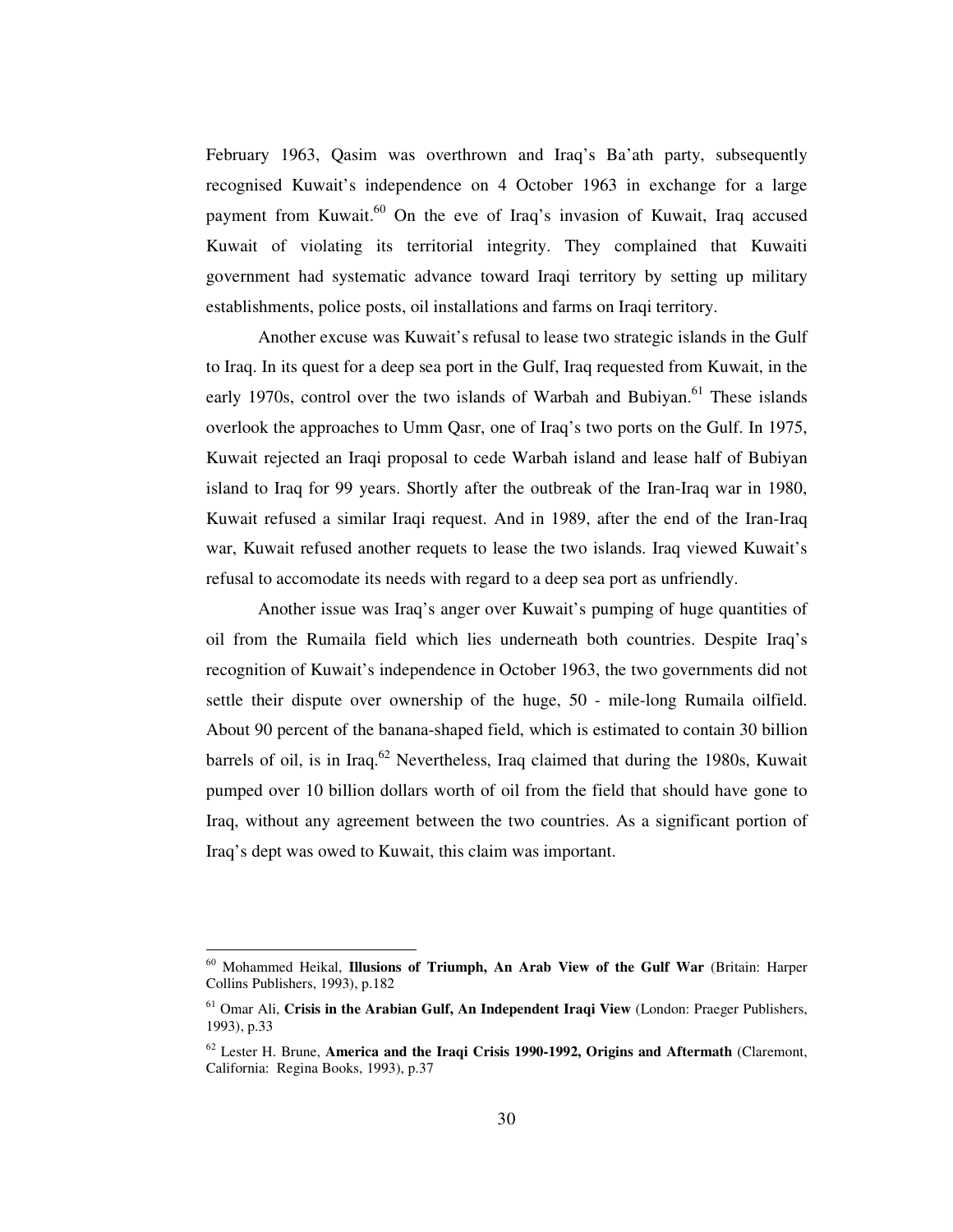Kuwait's refusal to forgive Iraq's debt incurred during the Iran-Iraq war, was another excuse. 63 Saddam Hussein viewed Iraq's war with Iran as having been fought on behalf of all Arabs, helping to protect them from Khomeini's Islamic revolution. He, therefore, expected Arab countries, particularly those in the Gulf region, to be grateful for his role in checking the spread of Khomeini's Islamic revolution. Iraq's war with Iran, cost Iraq about 500 billion dollars. Iraq emerged from the conflict with debts exceeding 80 billion dollars, including at least 30 billion dollars in short-term debt that had to be repaid to Europe, Japan, and the United States in dollars or other hard currencies. About half of Iraq's debt was owed to Saudi Arabia, Kuwait and the United Arab Emirates. But, in February and July 1990, Iraq demanded money from the Arab states in the Gulf, and both times, it was turned down.

Another accusation was that Kuwait had waged economic warfare against Iraq. Kuwait not only refused to forgive the debt, it deliberately, according to Iraq, flooded the oil market in violation of OPEC production quotas agreed to by the major oil producers.<sup>64</sup> This Kuwaiti overproduction depressed the price of oil and, in turn, hurt Iraq, which was already short on funds. As we know, Iraq badly needed funds to rebuild its shattered economy, devastated by years of war with Iran. One of the ways that Saddam Hussein had maintained internal support for his policies was by spending generously on goods and services even through the bleakest moments of the war. Now that the war with Iran had ended, the Iraqi population's expectations for a better standard of living were on rise. The rulers of Iraq were aware of that and strived to cope with these rising expectations. This created tremendous pressures to try and get Iraq's debt forgiven and to increase the income generated from the sale of oil.

That was why, during the Baghdad Arab summit which was held at the end of May 1990, Iraqi President claimed that every one dollar drop in the price of a barrel

<sup>&</sup>lt;sup>63</sup> Amatzia Baram, "Calculation and Miscalculation in Baghdad, in Alex Danchev and Dan Keohane, **International Perspectives on the Gulf Conflict, 1990-1991** (New York: St. Martin's Press, 1994), p.27

<sup>64</sup> Lester H. Brune, **op.cit**, p.37-8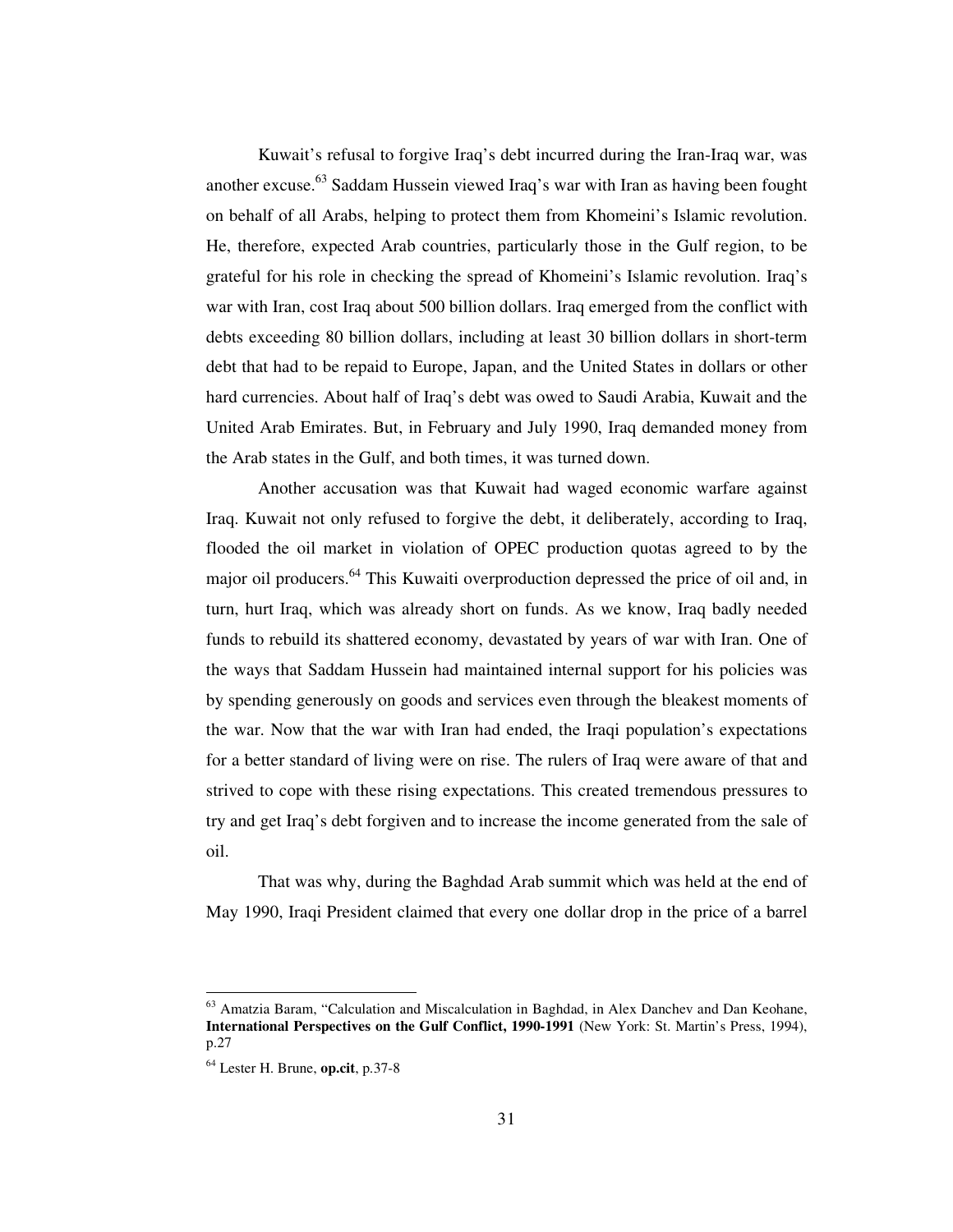of oil meant a loss of 1 billion dollars a year for Iraq. He then added, that in Iraq's present economic state of affairs, this overproduction amounted to "an act of war".<sup>65</sup>

In addition to all grievances or pretexts, it can be argued that Saddam's personality played a key role in his decision to embark on such a disastrous venture. As I mentioned before, he viewed himself as one of the great leaders of history, ranking himself with Nasser, Castro, Tito, Ho Chi Minh, and Mao Zedong. He had been consumed by dreams of glory, and he identified himself with Nebuchadnezzar, the King of Babylonia who conquered Jerusalem in 586 B.C, and Salah ad-Din who regained Jerusalem in 1187 by defeating the Crusaders. He believed that there could be only one supreme Arab nationalist leader, and he was the one.<sup>66</sup> He was driven by what he perceived as his mission to lead the Arab world. So, when he deemed certain unthinkable actions to have been in his favour or better than the existing alternatives, he carried out the unthinkable.<sup>67</sup>

All these points were domestic or regional causes. If we look at the international environment, we see that in 1990 the Soviet Union collapsed and the Cold War ended and it gave the signals for ending the old order and emerging a new one. This new period and conditions meant that the two superpowers, the United States and the Soviet Union, no longer face each other in an ideologically motivated confrontation. The Gulf crisis of 1990 demonstrated this change had taken place in the international policies of the Soviet Union. As we know, during the 1961 Iraqi-Kuwaiti crisis, the Soviet Union had taken the side of Iraq when its leader, Abdul-Karim Qasim, claimed that Kuwait is an integral part of Iraqi territory.<sup>68</sup> On two occasions the Soviet Union used its veto power as a permanent member of the UN Security Council to block the admission of the nearly independent Kuwait to the ranks of the UN General Assembly. But in 1990, the policy of the Soviet Union was

<sup>&</sup>lt;sup>65</sup> Ibid; Shahram Chubin, "Regional Politics and the Conflict", in Alex Danchev and Dan Keohane, **International Perspectives on the Gulf Conflict, 1990, 1991** (New York: St. Martin's Press, 1994), p.3

<sup>66</sup> Shahram Chubin, **Ibid**, p.18

<sup>67</sup> Amatzia Baram, **op.cit**, p.50

<sup>68</sup> Yelena S. Melkumyan, "Soviet Policy and the Gulf Crisis", in Ibrahim Ibrahim, **The Gulf Crisis**: **Background and Consequences** (Georgetown University, Washington, DC 20057: Center for Contemporary Arab Studies, 1992), p.81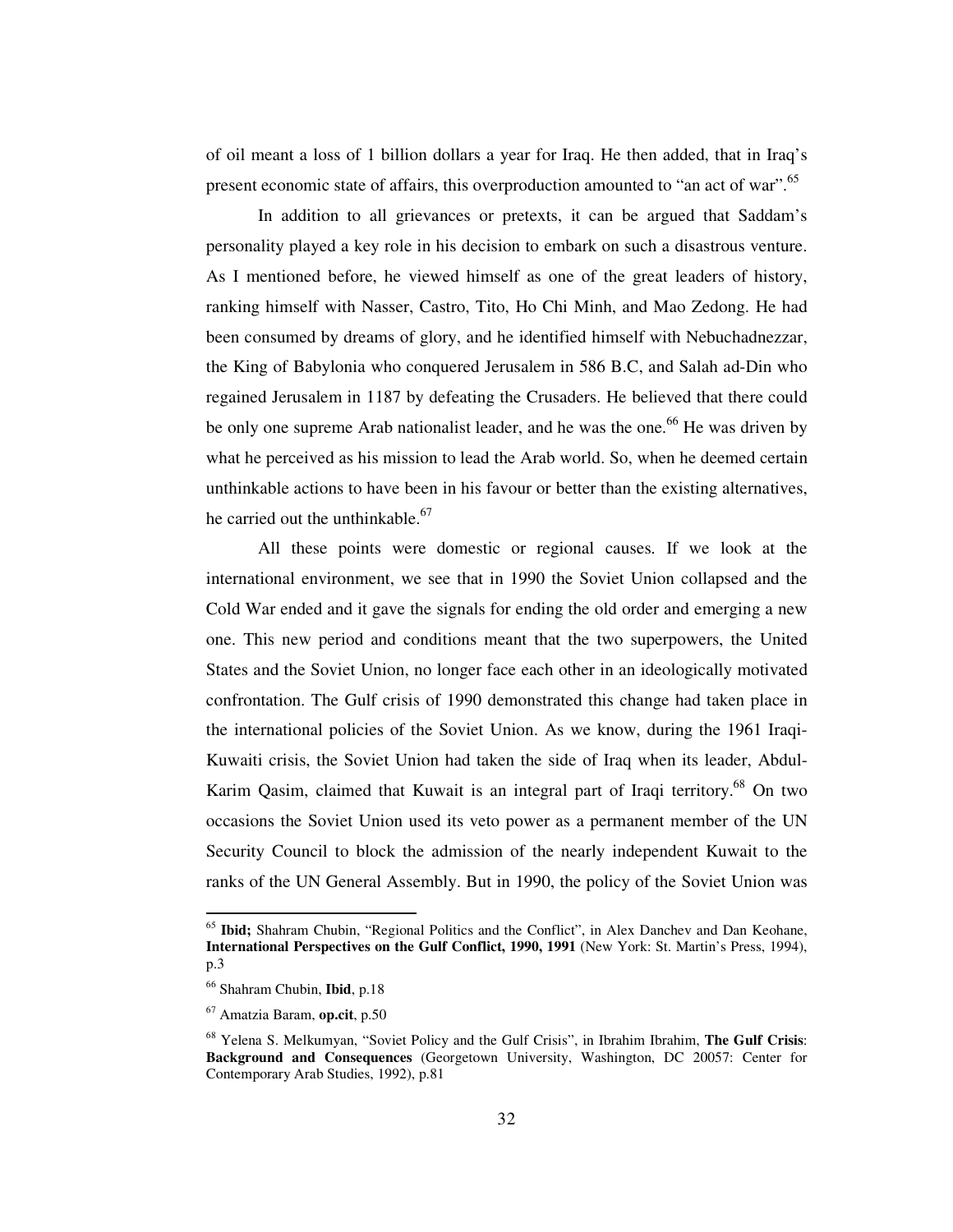completely different. In the United Nations, it supported American-initiated resolutions condemning Iraq, legitimating the use of force against the occupying Iraqi army if it did not leave Kuwait. <sup>69</sup> China's behaviour was almost the same as the Soviet Union.<sup>70</sup>

Another characteristic of this new situation was that the bipolarity that had dominated the world system was coming to an end and it changed to multipolarity and according to some, uni-polarity. What is certain is that, with this, came more instability in the world system. During the cold war Iraq was in the Soviet camp and it helped Iraq militarily and was also in a position to constrain Saddam not to threaten the region and Soviet and world interests.<sup>71</sup> The decline of superpower contention, offered a local bully like Iraq free rein for adventure and also eliminated the former Soviet patron's ability to impose constraints on the dictator. Therefore, the Gulf Crisis was an example of the local-bully syndrome born of the new postcold war situation as well.

This new situation helped the emergence of US as the unique superpower. The collapse of Soviet tyranny added several new dimensions to the US status. One of the consequences was that the US became more free than before to use force, the Soviet deterrent having disappeared. The second consequence was that there were now prospects for the "Latin Americanization" of much of the former Soviet empire, that was, for its reversion to a quasi-colonial status, providing resources, cheap labour, markets, investment opportunities, and other standard Third World amenities. The third one was that, now, new pretexts were needed for Third World intervention,

<sup>69</sup> James Gow, "The Soviet Involvement", in James Gow, **Iraq, the Gulf Conflict and the World Community** (London. New York: Center for Defence Studies, Brassey's (UK), 1993), pp.121-37; Vladimir Nosenko, "Soviet Policy in the Conflict", in Alex Danchev and Dan Keohane, **International Perspectives on the Gulf Conflict, 1990, 1991** (New York: St Martin's Press, 1994), pp.136-44

 $70$  Xiaxing Han, "China and the Gulf Crisis: A New Phase of Sino-Arab Relations", in Ibrahim Ibrahim, ed., **The Gulf Crisis: Background and Consequences** (Georgetown University, Washington DC 20057: Center for Contemporary Arab Studies, 1992), pp.92-106

<sup>71</sup> G. Allison and R. Blackwill, "America's Stake in the Soviet Future", **Foreign Affairs** (Vol. 70, Issue 3, Summer 91), p.77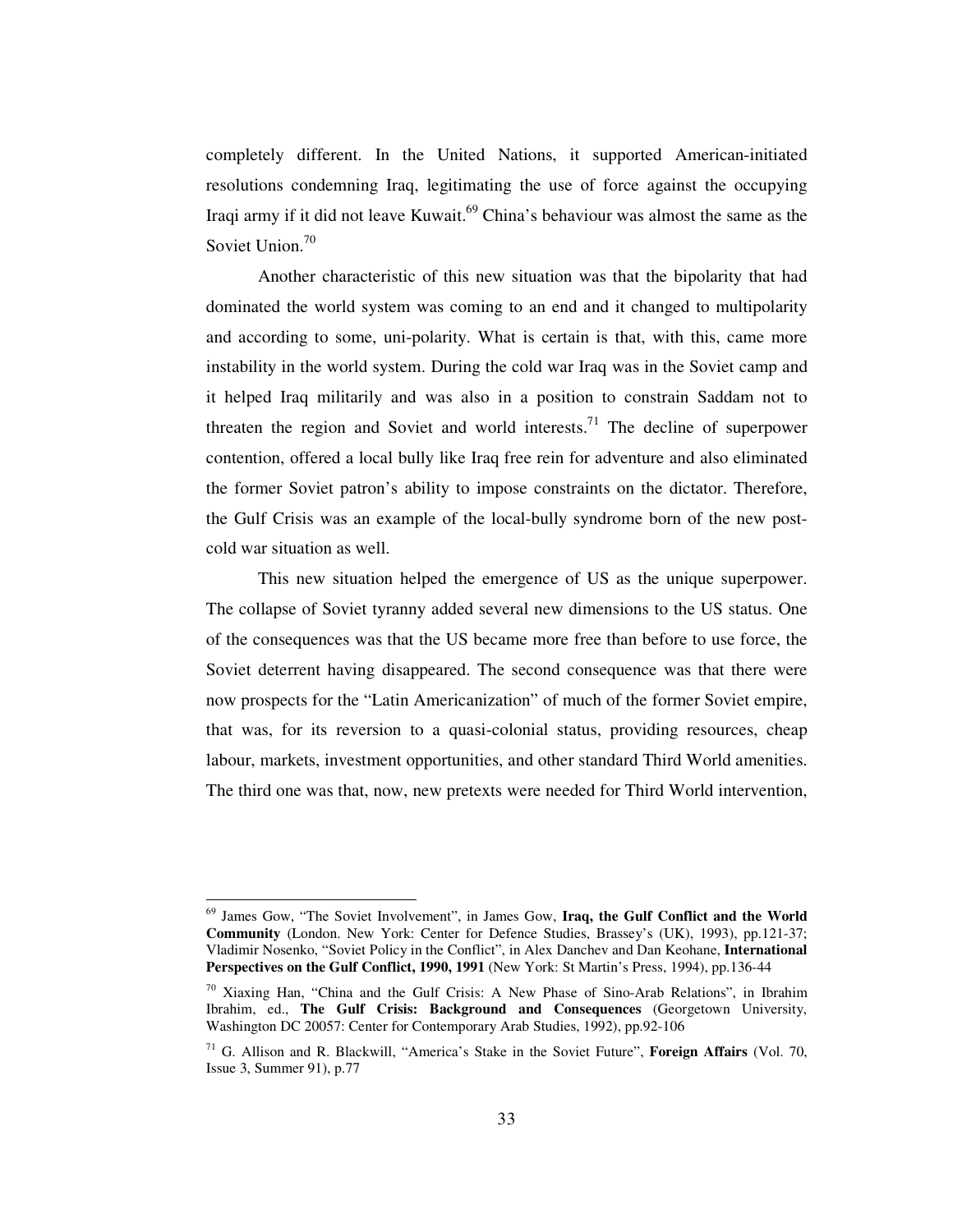including the Middle East as the most sensitive and vital area in the world for the interests of US. 72

According to this interpretation we see that the US considered Saddam as a threat to her interests, because of its military power. Therefore it can be said that the Kuwaiti behaviour towards Iraq was encouraged and even dictated by the US, on the other hand, provoking Iraq to take a military action against Kuwait by sending out the wrong signals to the Iraqi government that Washington would not oppose any invasion of Kuwait, because US considered it as a domestic problem between two Arab states.<sup>73</sup> In this way it could have a pretext, necessary for intervention in the region. Therefore it is interesting to see that, while Iraq was searching to find pretexts in order to invade Kuwait, the US also was waiting for such a miscalculation. 74

Although it is not possible definitely to know whether or not Iraq was lured into this invasion, if we look at oil events, it is interesting to see what actions the US president took either to avoid or to force war. After the Iraqi invasion, but prior to the US bombardment of Iraq, in a period when the oil markets were panicking, the president refused to take any actions to calm them. Most significant was his refusal to release crude oil supplies from the Strategic Petroleum Reserve which had been stockpiled for just such a contingency. In contrast to this, the day after the US bombed Iraq, the president announced that he would release emergency stockpiles to calm the situation in the oil markets, and overnight the price of oil fell by a third.<sup>75</sup> Thus, looking at actions rather than words, in the earlier period the effect of the administration's lack of action was to keep oil prices high and volatile and the oil

<sup>72</sup> Noam Chomsky, "After the Cold War: US Middle East Policy", in Phillis Bennis and Michel Moushabeck, eds., **Beyond the Storm, A Gulf Crisis Reader** (New York: Olive Branch Press, 1991), p.75

<sup>73</sup> Mohammed Heikal, **op.cit**, p.353; Lester H. Brune, **op.cit**, p.51

<sup>&</sup>lt;sup>74</sup> Laurie Mylorie, "Saddam Hussein's Invasion of Kuwait: A Premediated Act", in Wolfgang F. Danspeckgruber and Charles R.H. Tripp, eds., **The Iraqi Agression Against Kuwait** (USA: Westview Press, 1996), pp.41-3; Faleh Abd al-Jabar, "Roots of Adventure, The Invasion of Kuwait: Iraqi Political Dynamics", in Victoria Brittain, ed., **The Gulf Between Us, The Gulf War and Beyond** (London: Virago Press, 1991), p.37

<sup>75</sup> Michael Tanzer, "Oil and the Gulf Crisis", in Phillis Bennis and Michel Moushabeck, **Beyond the Storm, A Gulf Crisis Reader** (New York: Olive Branch Press, 1991), pp. 263-67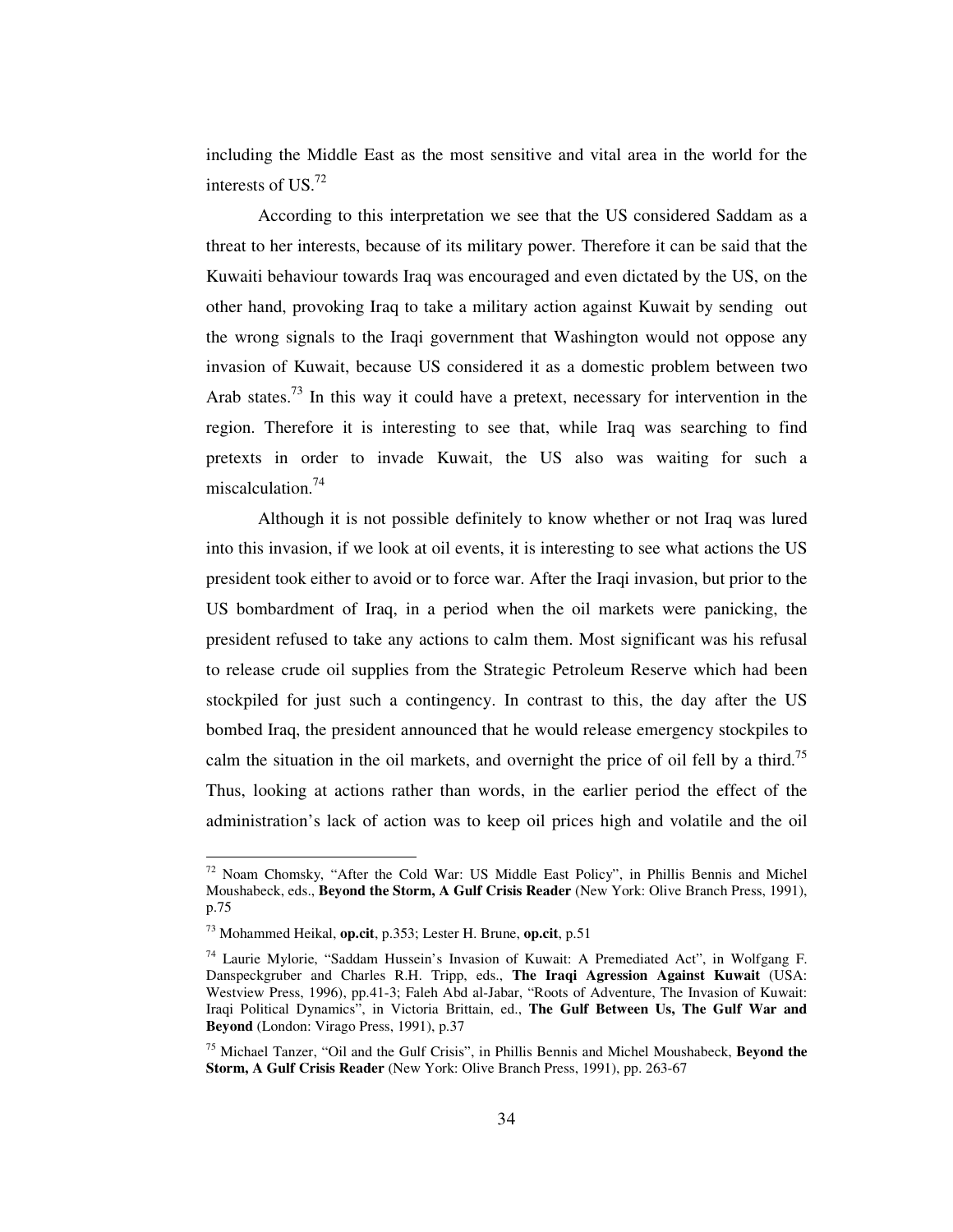market in a panicky state. In this way, they tried to convince everyone that sanctions were not working and war could be associated with peaceful oil markets.

Saddam Hussein did not know, or didn't want to know that his war against Iran was different from this one, and that the US would not abandon Kuwait.<sup>76</sup> There is a joke that: why do the US and Kuwait need each other? And the answer is: because Kuwait is a banking system without a country, and the US is a country without a banking system, and like many jokes it is not a joke. Saddam seriously and persistently continued to miscalculate and even after that invasion did occur, he failed to realize that the coalition of forces amassed against him would soundly defeat his forces in a very short period of time. It was clear that there was an international coalition against this act of agression. Yet in spite of many resolutions of UN Security Council such as 660, 661, 662, 664, 665, 666, 667, 669, 670, 674, 677, Iraq was not convinced to withdraw voluntarily from Kuwait.

Saddam had some misperceptions, not to withdraw voluntarily from Kuwait. First one is that, given Saudi Arabia's long-standing sensitivity to the presence of foreign troops on its soil, Saddam assumed that the Saudis would not ask, or be convinced, to accept US and other foreign, particularly non-Muslim, troops to help defend their country and liberate Kuwait.<sup>77</sup> But he was wrong. Second one was that Saddam overestimated the level of support he would have in the Arab world. He assumed that the Arab world would be happy with the demise of oil-rich Kuwait. He was surprised by the opposition to his occupation of Kuwait by even those who were closest to him, such as Jordan and the Palestine Liberation organization.<sup>78</sup>

Third miscalculation was that, Saddam Hussein believed that the United States would not interfere militarily if he were to occupy Kuwait. When the United States decided to send troops to defend Saudi Arabia and liberate Kuwait, he thought

<sup>76</sup> Lester H. Brune, **op.cit**, p.54

<sup>77</sup> Amatzia Baram, **op.cit**, p.30

<sup>78</sup> **Ibid,** p.35; Michael Simpson, "The Palestinians and the Gulf Crisis", in Ibrahim Ibrahim, **The Gulf Crisis**: Background and Consequences (Georgetown University, Washington, DC 20057: Center for Contemporary Arab Studies, 1992), pp.247-74; Anoushiravan Ehteshami, "Palestinian Perspective on the Conflict", in Alex Danchev and Dan Keohane, eds., **International Perspectives on the Gulf Conflict, 199-1991** (New York: St. Martin's Press, 1994), pp.80-105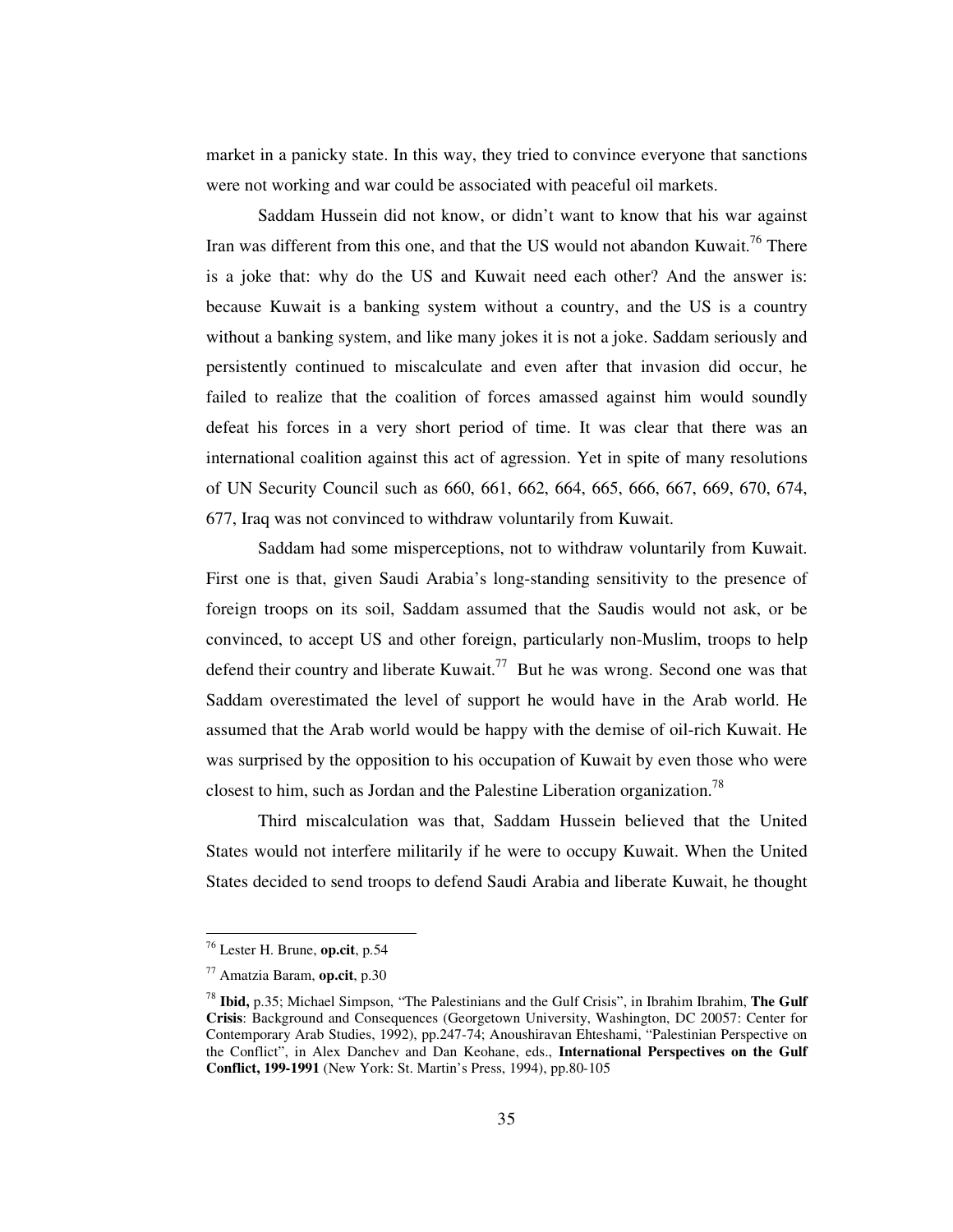that the US was bluffing and would not wage a war against Iraq because of the former's Vietnam complex-the fear of being entangled in a long drawn-out war in a distant land.<sup>79</sup> He felt that, even if the US did attack Iraqi troops, the low tolerance of the American public to US casualties would force the US to end the war and negotiate an acceptable agreement with Iraq.

Fourth reason was that, Saddam Hussein was determined to attack Israel if a war erupted. He believed that Israel would then retaliate, leading to the collopse of the Arab, and in this way, the international alliance against Iraq. But when attacked, Israel opted not to retaliate and reaped enormous benefits for its restraint.<sup>80</sup>

The last reason was that Iraq considered its war against Iran as a victory and the end of that war, unleashed an unrealistic level of confidence in the Iraqi military's capabilities. Iraq emerged as the fourth largest army in the world-an army that was well-equipped, and battle-hardened. Saddam miscalculated by assuming that this army would or could put up a fight against the US and other Western armies.<sup>81</sup> More importantly, the Iraqi leader miscalculated when he assumed that his troops were committed to fighting for the sake of retaining Kuwait.

Eventually, the Security Council authorized the use of force against Iraq, acting under Chapter 7 of the United Nations charter, through resolution 678 adopted on 29 November 1990. In late February 1991, the fighting (Desert Storm) started and in less than two days, the Allies broke the enemy's military position and in 25 February, when it had become clear that Iraqi forces were routed, Saddam Hussain announced the withdrawal of Iraqi troops from Kuwait and in February 27, Iraq announced that it would comply with all twelve UN resolutions. At that time the US had the option of continuing the attack against Iraqi forces and overthrow the Iraqi regime or at least weakening Iraq's Republican Guard or calling the ceasefire. The

<sup>79</sup> Ametzia Baram, **op.cit**, pp.44-5

<sup>80</sup> Bernard Reich, "Israel and the Persian Gulf Crisis", in Ibrahim Ibrahim, eds., **The Gulf Crisis: Background and Consequences** (Georgetown University, Washington, DC 20057: Center for Contemporary Studies, 1992), pp.228-46; Avi Shlaim, "Israel and the Conflict", in Alex Danchev and Dan Keohane, eds. **International Perspectives on the Gulf Conflict, 1990-1991** (New York: St. Martin's Press; 1994), pp.59-79

<sup>81</sup> Shahram Chubin, **op.cit**, p.4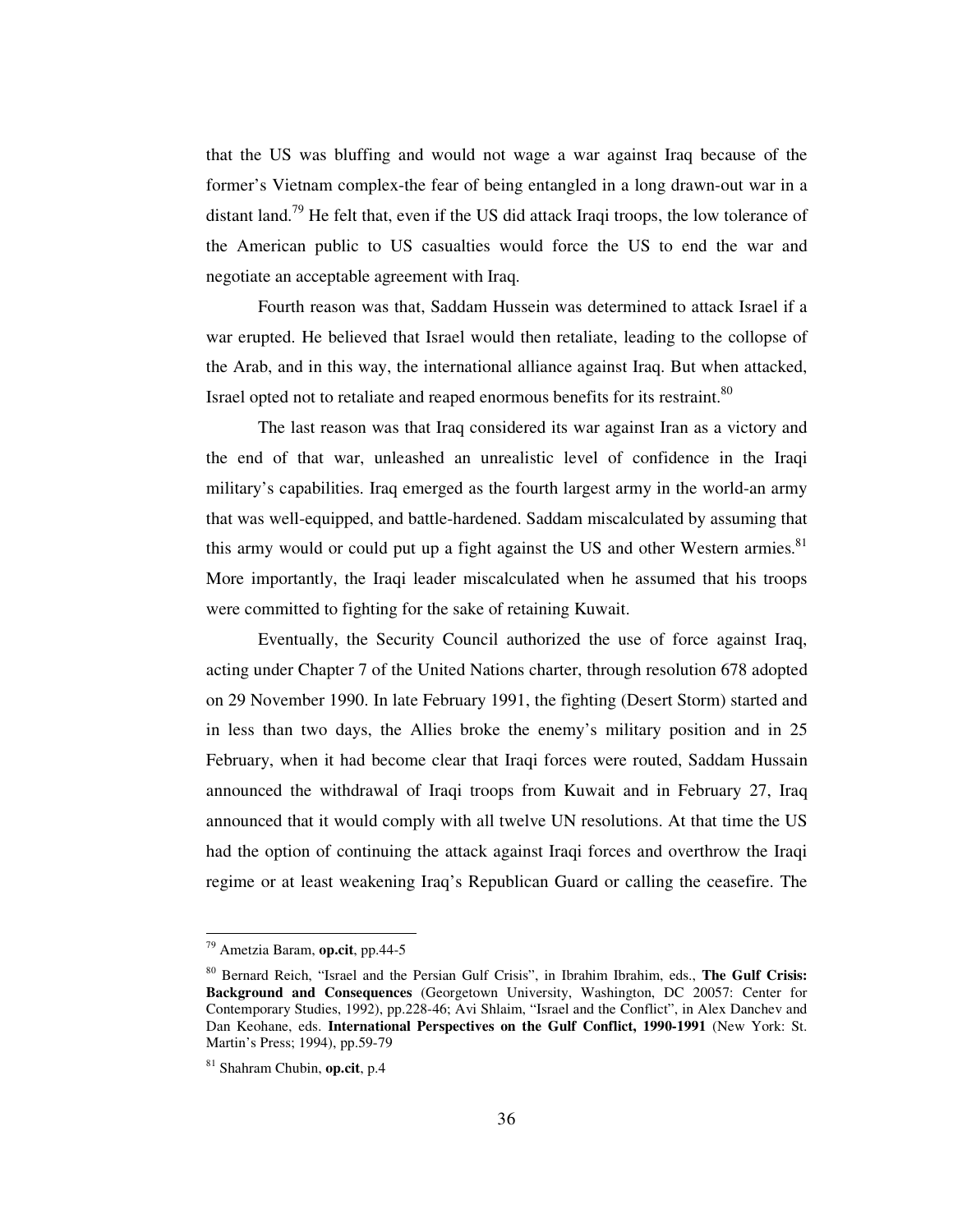president of US agreed to a cease-fire approximately 100 hours after the ground war had begun. Because of many reasons US did not march on to Baghdad and Saddam remained in power. Reasons like fear of the reaction of Arab world and Arab allies, or losing international support or serious casualties or lack of an alternative for Saddam Hussein. But at least they could support uprisings against Saddam which had begun immediately after the war in both south by Shiis and the north by Kurds.<sup>82</sup>

# **2.2. Turkish Foreign Policy During the Second Gulf War**

In 1990, Turkish government for the first time made a decision against Iraq, by participating the coalition forces against that state.<sup>83</sup> On 8 August 1990, the Turkish government announced that the pipeline would be closed and all other commercial transactions with Iraq and occupied Kuwait would be suspended, and the Habur port of entry on the Iraqi border would be closed and the transit shipment to northern Iraq from the port of Mersin will also be stopped.<sup>84</sup> Some people in Turkey believed that these decisions were somewhat premature, as Saudi Arabia and Jordan complied with the UN decision later than Turkey. They argued that the decision was taken by president Turgut Özal, based on his personal day to day communication with president George Bush and without prior consultation with the cabinet. But Özal thought that this decision is beneficial to Turkey which he frankly expressed as "To put one and get three". On the other hand, the foreign ministry, parliament, and most of all the public were after preserving, at least for some time, the neutrality.<sup>85</sup>

In spite of the opposition and uproar in the country, in September 1990 the Turkish Parliament passed a law to allow government to send troops abroad and receive foreign troops in Turkey. However though some NATO contingents were deployed in south east Turkey, no Turkish troops were sent abroad.

<sup>82</sup> James Ciment, **The Kurds: State and Mimority in Turkey, Iraq and Iran** (New York:Facts on File, Inc., 1996), p.161

<sup>83</sup> Heinz Kramer, **A Changing Turkey**: **The Challenge to Europe and the United States** (Washington, DC: Brookings Institution Press, 2000), p.119

<sup>84</sup> William Hale, "Turkey, the Middle East and the Gulf Crisis", **International Affairs** (Vol. 68, No.4, 1992), p.684; Philip Robins, **Turkey and the Middle East** (London: Pinter for Royal Institute of International Affairs, 1991), pp.69-70

<sup>85</sup> **Ibid**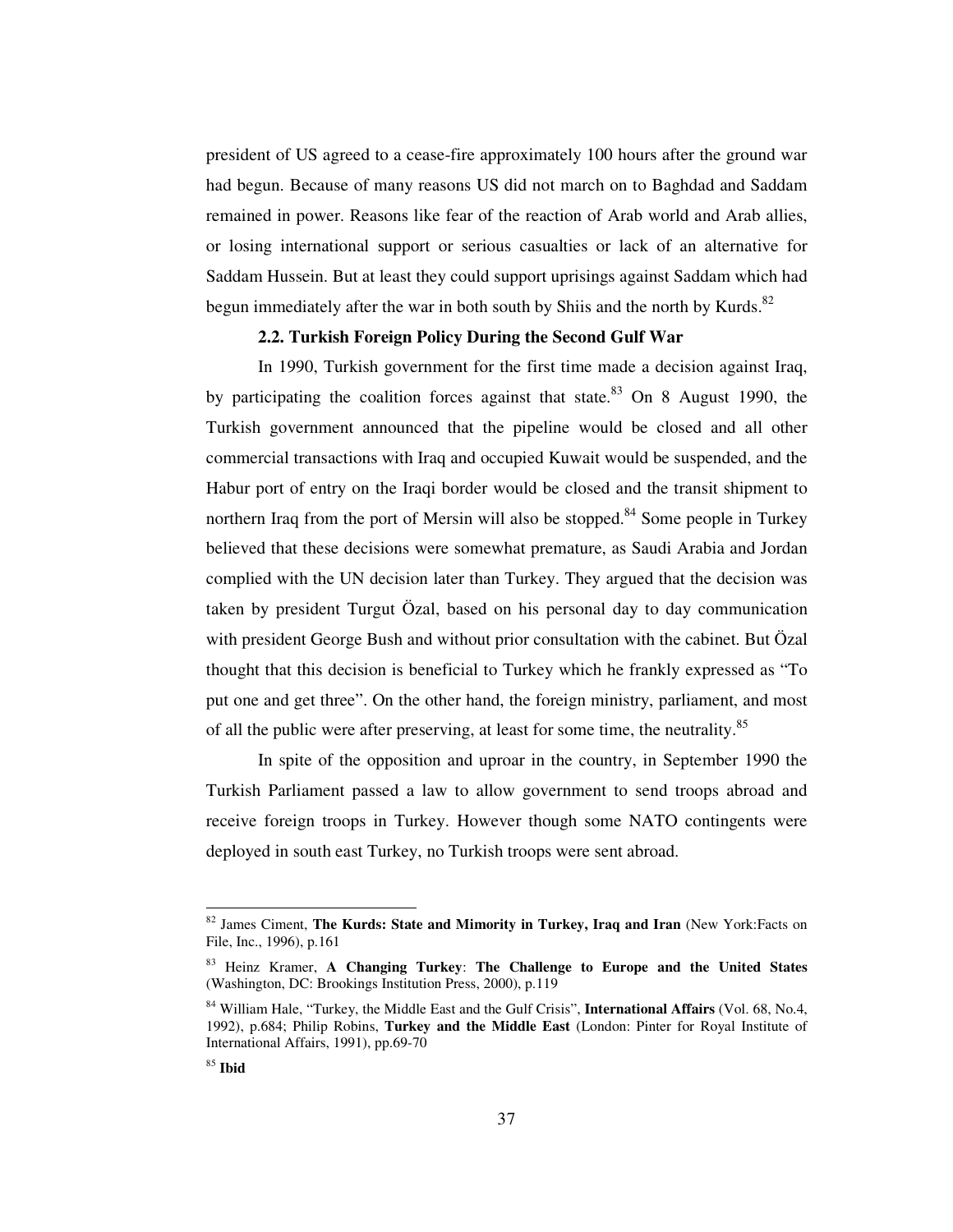While Turkey's role in the execution of the embargo was essential, it turned out that it was not sufficient. The Turkish government in continuous contact with the Bush administration, considered some alternative actions like sending combat troops and combat ships to the theater; allowing the Allies to utalise Turkish airbases and possibly opening a second front along the 331 km Turkish-Iraqi border. Özal seemed to be wanting all, but he faced strong opposition and resistance from media and the public. Even Özal's own Motherland Party voiced opposition and Özal was unable to send Turkish troops to the theatre.<sup>86</sup>

When the Parliament finally passed a decision to give war powers to the government, under Article 92 of the Constitution, it was with a condition that it could only apply if Turkey is attacked. The reaction intensified with calls from all sectors of the population. In October 1990, the minister of Foreign Affairs resigned and this was followed by an unprecedented event in the Turkish Republic's history, the resignation of the chief of the General Staff, on the grounds of disagreement with the President about Gulf policy in particular.<sup>87</sup> General Necip Torumtay remarked that "President Özal habitually declaring his personal and uncoordinated interpretations and views, to the world public, in complete disregard of the view of responsible state organizations, began to shape the Gulf policy all by himself, which in actual fact had to be evolved by the government..."<sup>88</sup>

On 29 November 1990 the Security Council authorized the use of force to expel Iraq from Kuwait, if it fails to evacuate Kuwait by 15 January 1991. This was the final deadline, Turkish Parliament renewed its war powers vote, which included the use of Incirlik NATO base and other air bases against Iraq. When Iraq did not evacuate Kuwait before the deadline, the Allies started a strategic air/missile campaign (Operation Desert Shield) on 18 January 1991, mainly from Incirlik air base, that may be taken to amount to opening a second front in Turkey against Iraq, however for air operations only. Although Turkish troops were not involved directly

<sup>86</sup> Malik Mufti, "Daring and Caution in Turkish Foreign Policy", **Middle East Journal** (Vol.52, No.1, Winter 1998), pp.48-49

<sup>87</sup> **Milliyet**, 9 October, 12-13 October, 1990; **Milliyet**, 7 December, 1990; **Milliyet**, 3 December, 1993

<sup>&</sup>lt;sup>88</sup> Ibid; Orgeneral Torumtay'ın Anıları (İstanbul: Milliyet Yayınları, 1993), pp.115-16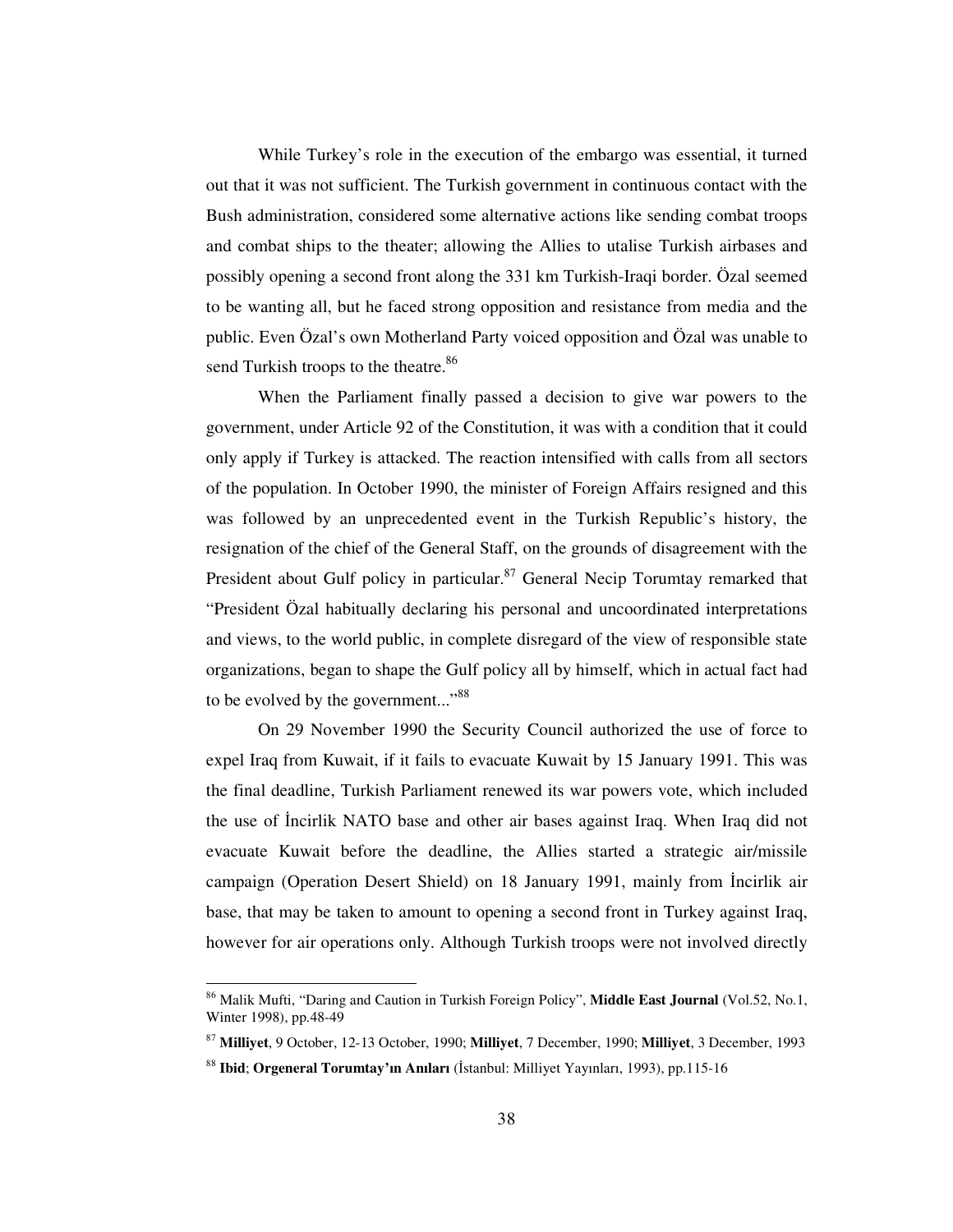in the action, for the first time an Arab country was bombed from Turkish soil.<sup>89</sup> In the meanwhile a Turkish force about 120.000 strong with armour, air, and transport support had been deployed to South East Turkey facing the Iraqi border as a deterrent which pinned down eight Iraqi divisions in the north.<sup>90</sup>

The Second Gulf War and the decisive defeat of Iraq created the first serious tension between Ankara and Baghdad. This time Ankara, contrary to its traditional policy of neutrality, which it observed correctly in the First Gulf War, was allied with the US and other Western powers, along with principal and lesser Arab states of the region, including Egypt and Syria. There have been different comments regarding Turkey's Iraq policy during the Gulf War of 1991. Some commentatores argue that Turkey's exclusive cooperation with the West, more particularly the United States, against Iraq during the Kuwait crisis, a policy pursued under the 'Single-handed' leadership of the Turkish president Turgut Özal was completely wrong and was a fundamental alteration of Turkey's traditional 'balanced' regional policy dating back to the 1960s.<sup>91</sup> These critics maintained that the failure of the US to act to remove Saddam Hussein from power was the biggest trick the Western world played on Turkey in the wake of the Gulf War.<sup>92</sup>

While these arguments still enjoy wide popularity in Turkey, certain observers of Turkey's foreign policy seem to have a perception that is essentially opposed to these arguments. According to them, Turkish foreign policy during the Kuwait crisis was not, in fact, a deviation from Turkey's traditional foreign policy of maintaining a balance between the requirements of Turkey's membership in the Western alliance and those of preserving friendly relations with its neighbours.<sup>93</sup> Compared with previous major regional crises in the Persian Gulf since the Soviet

<sup>&</sup>lt;sup>89</sup> İhsan Gürkan, **op.cit,** p.53

<sup>90</sup> **Ibid**

<sup>91</sup> Sabri Sayari, "Turkey: The Changing European Security Environment and the Gulf Crisis", **Middle East Journal** (Vol.46, No.1, Winter 1992), pp.13,16,17; Nur Batur in **Milliyet**, 31 March 1991, p.19; Sedat Ergin in **Hürriyet**, 25 March 1991, p.10

<sup>92</sup> Sabri Sayari, "Turkey...", **op.cit**

<sup>93</sup> Mahmut Bali Aykan, "Turkey's Policy in Northern Iraq, 1991-95", **Middle Eastern Studies** (Vol.32, No.4, October 1996), pp.344-45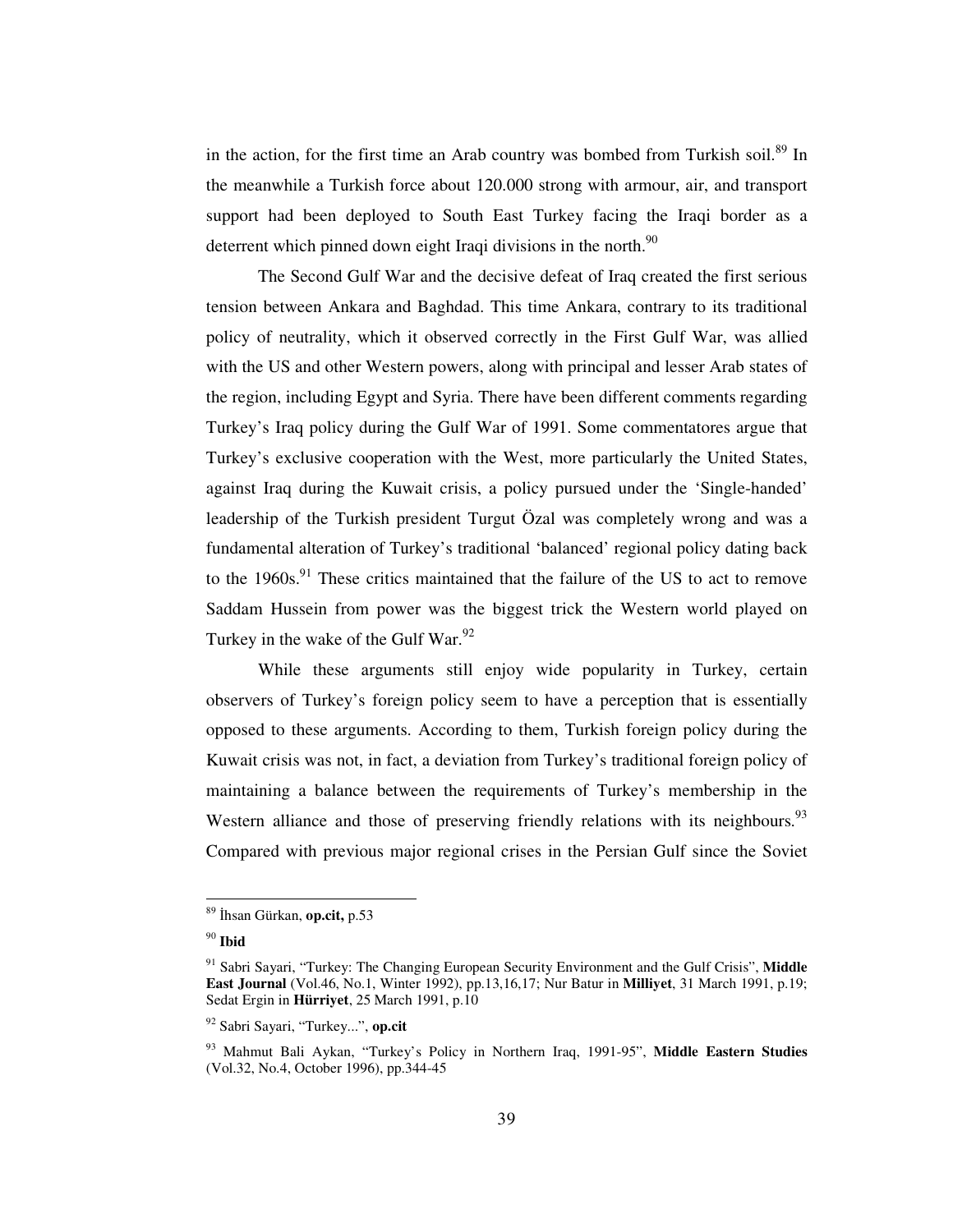invasion of Afganistan and the revolution in Iran in 1979, the Kuwait crisis stood out as an exception. During this crisis the Western and non-Western countries of the region united their efforts, for the first time since 1979, to secure the withdrawal of the Iraqi occupation forces from Kuwait. This cooperation was based upon a perception of a clear-cut common threat, namely Iraq's occupation of Kuwait. This occupation threatened a specific regional common interest, that is, the protection of the regional *status quo*. This was why all the Western and other states had the political will to coordinate their policies within the framework of the United Nations. Thus during the Kuwait crisis Turkey did not cooperate with the West only, but with a United Nations of which the West, particularly the United States, given its capability and readiness to head the anti-Iraq international coalition, acted as the jointly accepted leader.

#### **2.3. Turkey and Operation Provide Comfort**

After the defeat of Iraq's military power, many people thought that Saddam Hussein would be removed from the power, as the Americans encouraged Iraqis to fight against the regime. Yet in the end the US preferred not to interfere in domestic issues of Iraq, because of many reasons. It was in this situation that the uprising of Shia in Southern Iraq and Kurds in the north were crushed by Iraqi military. The collapse of the Kurdish rebellion against Saddam Hussein's regime at the end of March 1991 caused a mass flight of Kurds into Iran and Turkey, ahead of the advancing Iraqi army. The climatic and topographic conditions awaiting these refugees, coupled with the fact that the sheer size of the mass influx overwhelmed local resources for relief assistance, created one of the most tragic refugee disasters.<sup>94</sup>

Turkey played an important role in the adoption of Resolution 688 and the launching of Operation Provide Comfort. Turkish decision makers were seriously concerned over the consequences of a mass influx of Kurdish refugees on the security of an area which was already suffering from separatist Kurdish agitation. "Many Turks were concerned that the presence of Iraqi Kurdish refugees on Turkish soil would intensify feelings of Kurdish nationalism and separatism among Kurds of

<sup>94</sup> Anthony H. Cordesman and Ahmed S. Hashim, **Iraq, Sanctions and Beyond** (USA: Westview Press, 1997), p.78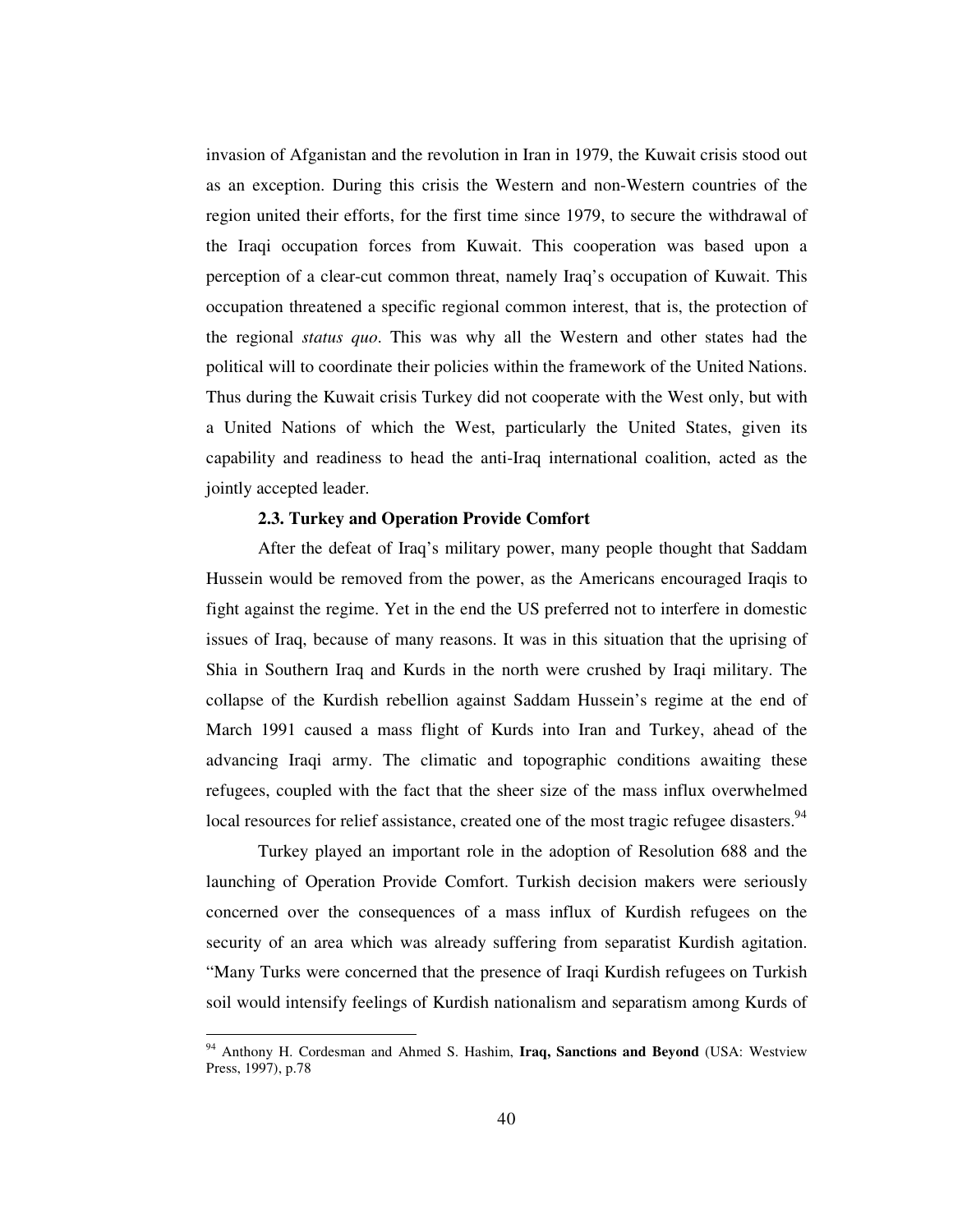Turkey."<sup>95</sup> Operation Provide Comfort was seen as a means of a speedy resolution of the refugee crisis which would help to solve this security problem.

In fact, at the outset of the 1991 crisis, in April, the Turkish government decided not to repeat what they saw as their mistake in 1988.<sup>96</sup> As we know, the last year of the Iraq-Iran war was the beginning of Saddam's aggressive use of chemical warfare. Thereafter, the Ba'ath systematically used chemicals against the Kurdish civilian population. On March 16, the Iraqi air force dropped chemical bombs on the Kurdish-occupied city of Halabja, an ancient cultural center in eastern Kurdistan.<sup>97</sup> UN and Western governments only condemned the action but no sanctions against Baghdad were imposed. Halabja was yet the beginning.

Like so many of his previous governments in Iraq, Saddam was determined to find a final solution to his Kurdish problem just after the Iran-Iraq war. It was called 'anfal', the Koranic word for the 'spoils of war' and it was the cleansing of Kurdistan, the removal of hundreds of thousands of Kurds from their mountain lands and the destruction of their homeland. They were taken to concentration camps in the Iraqi desert. Women and children were raped and tortured and males were shot or dumped into mass graves and buried alive. According to Human Rights Watch, 4.000 villages were destroyed and 50.000 to 100.000 dead.<sup>98</sup> Approximately 100.000 Kurds escaped this nightmare and they found themselves in another refugee camp in Turkey. The Turkish government was caught in a dilemma at that time. For the sake of public opinion among Turkey's allies in the West, Prime Minister Turgut Özal wanted to find a solution. But he also feared the Iraqi Kurds might infect his own Kurdish population with the nationalistic ideas. Eventually, the government arrived at a compromise solution. The refugees would be kept in armed camps in isolated areas.

<sup>95</sup> G.Fuller and I.Lesser, **Turkey's New Geopolitics** (Westview Press/A Rand Study, Boulder, 1993), p.42

<sup>96</sup> **World Refugee Survey 1991** (US Committee for Refugees: Washington, DC, 1992), p.82

<sup>97</sup> Middle East Watch, **Genocide in Iraq: The Anfal Campaign against the Kurds** (New York: Human Rights Watch, 1993), pp.71-73

<sup>98</sup> Kanan Makiya, "The Anfal: Uncovering an Iraqi Campaign to Exterminate the Kurds", **Harper's Magazine** (May 1992), p.61. Kanan Makiya is also the writer of "The Republic of Fear: The Politics of Modern Iraq", under the name of Samir al-Khalil.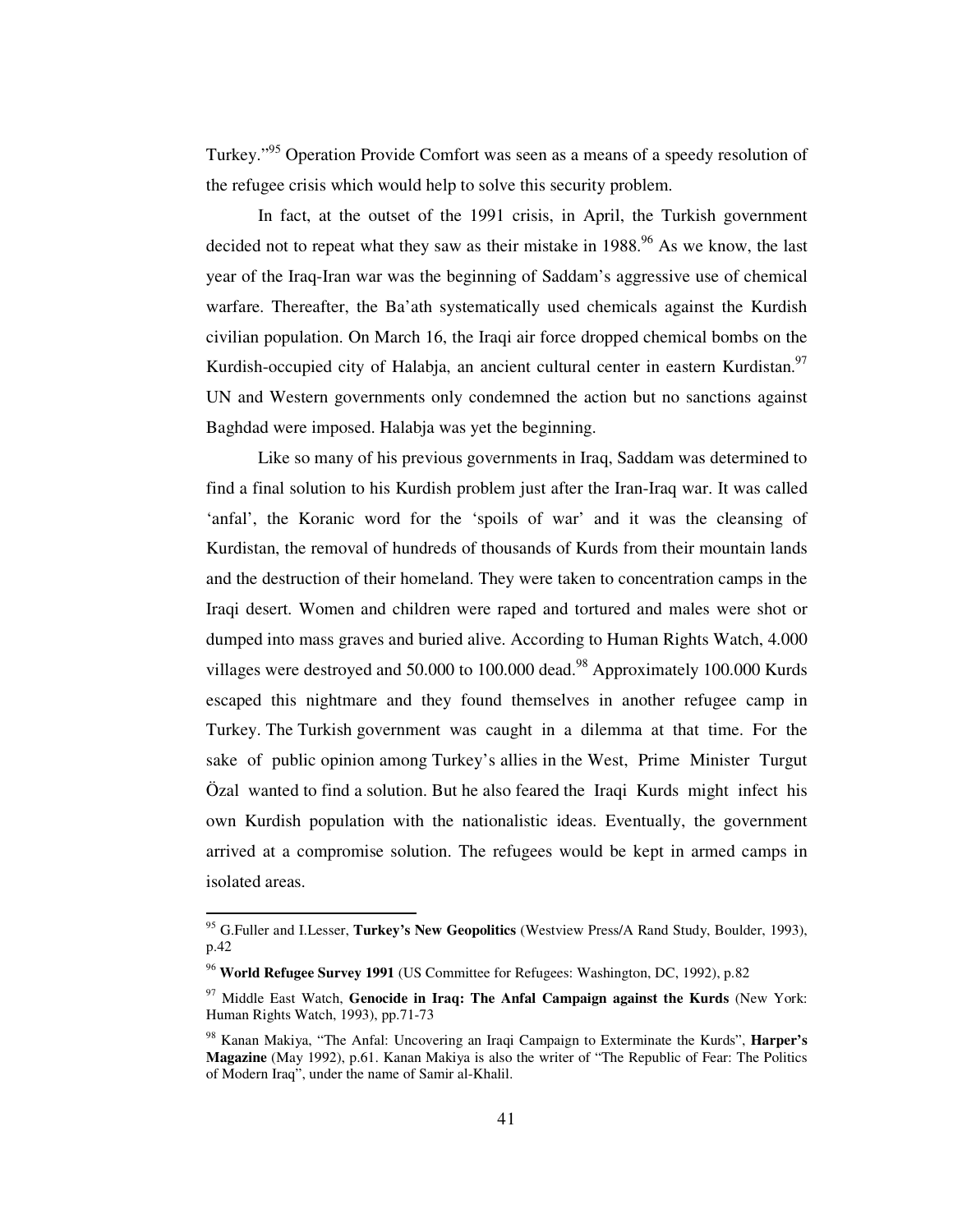Journalists, human rights organizations and other observers were kept out. Fearful of drawing any international attention to the Kurds generally, the Turks tried to cover up evidence of chemical attacks, listing the symptoms under headings such as "pneumonia", "exhaustion" and "injuries due to sudden flight".<sup>99</sup> eventually, when the Iraqi government was convinced of Anfal's success, it issued a general amnesty on September 6, 1988 and Kurds returned to Iraq. These events became a major source of conflict between Turkey and Western Europe. Many West European states, at the time, criticized the inadequate facilities and the refusal to permit greater international assistance and protection. Although, the Turkish government and a large part of the media, in turn, had accused the West of employing double standards-demanding from Turkey a treatment they were themselves unwilling to extend to these refuguees.<sup>100</sup>

In 1991, therefore, the suffering of the Kurds in the mud and snow in the mountains was witnessed almost daily by millions of TV viewers in every part of the world and Turkey turned away the flow of refugees. While the allies requested that Turkey open its borders and set up camps, Özal's government insisted on international aid first, arguing that it did not have the resources to handle such a flood of refugees. It was not correct. The government may not have had the resources, but the Turkish Kurds did, and, as in the 1988-1989 crisis, they were more than willing to help. Turkish Kurds indeed aided Iraqi Kurds on the border in the initial days of the flight. Turkey's reluctance to permit the establishment of refugee camps on its soil was more likely motivated by fears of PKK infiltration and most importantly, the possible influence of rebellious Iraqi Kurds on the Turkish Kurd population. 101

It was a combination of the above considerations that paved the way for a decision to close the borders and activate the Security Council to mobilize an international response. This decision was also accompanied with a clear threat that

<sup>99</sup> James Ciment, "The Kurds...", **op.cit**, pp. 161-64; Middle East Watch, **op.cit**

<sup>100</sup> Ihsan Gürkan: Turkish-Iraqi......., **op.cit**, p.57; Sami Kohen, **Milliyet**, 4 April 1991

<sup>101</sup> Kemal Kiriçi and Gareth M. Winrow, **The Kurdish Question and Turkey: An Example of a Trans-state Ethnic Conflict** (London: Frank Cass, 1997), p.158.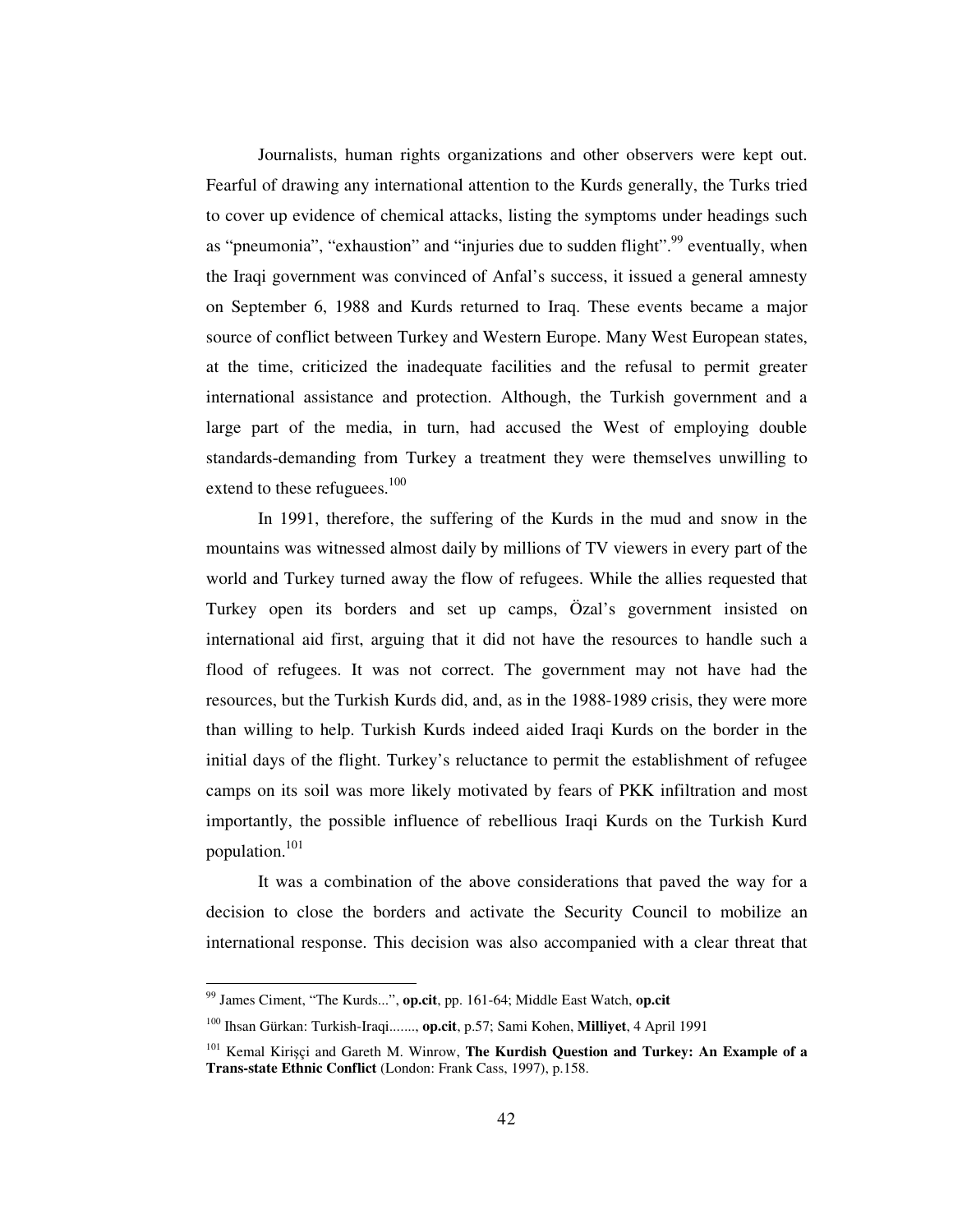Turkey would consider a military intervention along its border, if not in a larger area. This, in fact, occurred to a limited extent as the Turkish military penetrated into Iraqi territory in an effort to keep the refugees out as well as bring humanitarian assistance.<sup>102</sup> The Coalition, hoping to placate Turkey, then pushed a resolution through the UN Security Council condemning Iraq for its actions against its own population.

We have to mention the positive role of France. In fact, the French government was among the first to respond to the crisis. They believed in the idea of adopting a radical answer to the problem. This was reflected in the French Foreign Minister Roland Dumas's conviction that "Just as Germany's murder of Europe's Jews brought about the concept of a 'crime against humanity', so Mr. Hussein's mistreatment of the Kurds called for the recognition of a 'duty to intervene' to prevent gross violations of human rights".<sup>103</sup> It was this attitude that motivated France to call for amendments to the cease-fire Resolution between Coalition allies and Iraq that was being negotiated at the Security Council.

The failure of this attempt and the fact that Resolution 687 establishing a cease-fire between Iraq and the UN Coalition did not make any reference to take matters into their own hands, on April 5, a critical meeting of Turkish diplomats with their West European counterparts was held in Ankara. During this meeting a draft version of the eventual Resolution 688 seems to have been discussed and agreed upon. Later in the day, the French submitted this resolution to the Security Council where it was adopted by a vote of 10 for, 3 against (Cuba, Yemen, Zimbabwe) and two abstentions (China, India).<sup>104</sup>

As a matter of fact, at the end of the Cold War, for the first time, UN revised the conventional method for dealing with the world's refugees. It was thought that instead of being reactive and waiting until refugees had crossed an international frontier, it is better to be proactive which means to get inside the country of origin

<sup>102</sup> **Milliyet**, 4 April 1991

<sup>103</sup> Kemal Kiriçi and Gareth M. Winrow, **op.cit**, 159

<sup>104</sup> Kemal Kiriçi, "Türkiye ve Kuzey Irak'taki Kürt Güvenlik Bölgesi", **Avrasya Dosyası**, (Vol.3, No.1, Spring 1996), p.11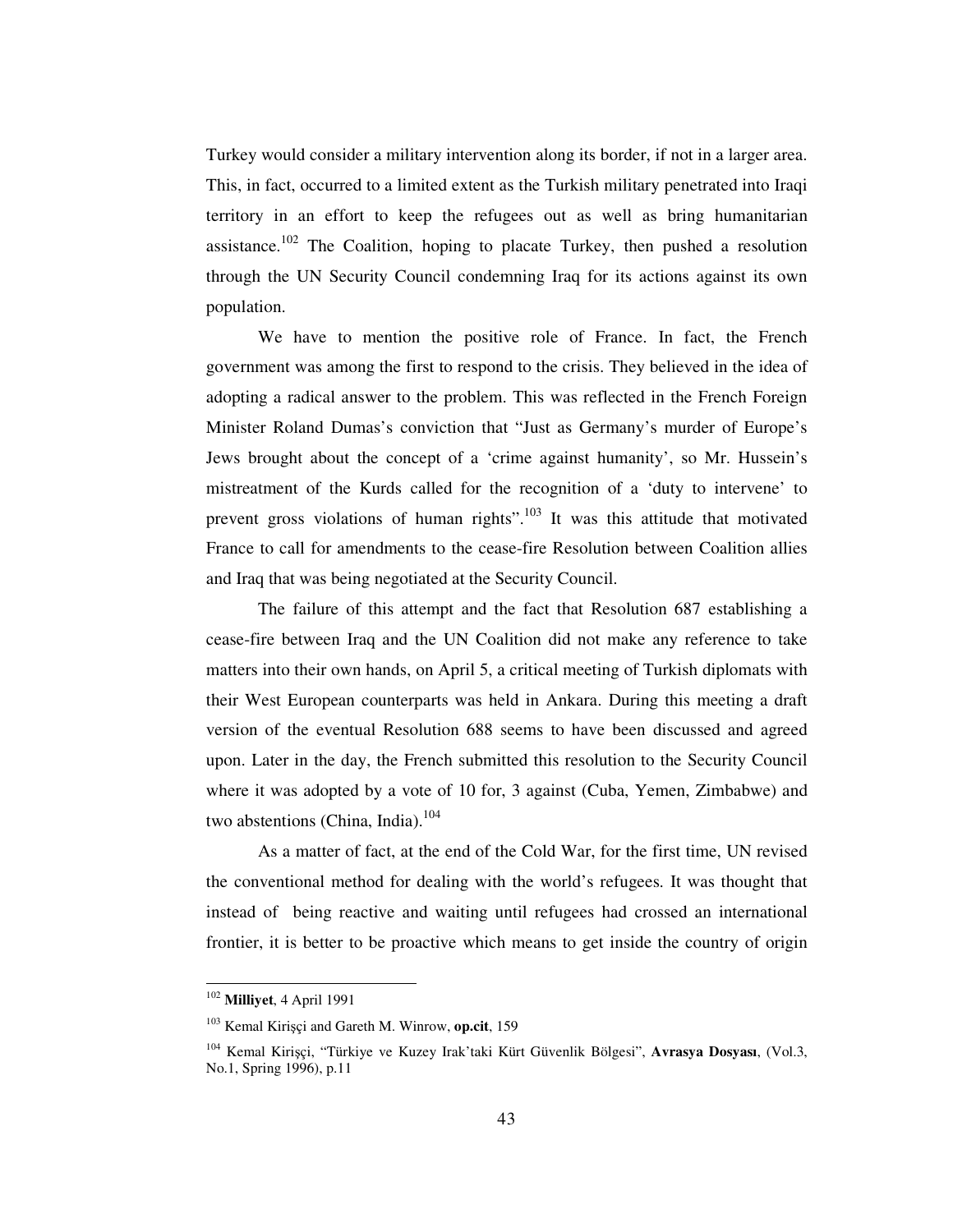and to prevent refugee flows before it happened. The first test for this 'safe haven' idea was for this exodus of Iraqi Kurds is 1991. 105 It was after this resolution that the US began air drops of food on April 7. Finally, on April 8, president Bush established an airlift called Operation Provide Comfort.

For the Turkish government the Resolution 688 was important. Firstly, the situation of refugees was defined as a threat to international peace and security. This meant, for the Turkish government and Allies, that a need would eventually arise to establish a safe haven and cerate a military force to protect it. Secondly, the resolution insisted that Iraq allow immediate access to humanitarian assistance to those in need. This was to enable the Turkish government to argue its case for bringing the refugees from the mountaintops down to the Iraqi side of the border, which was topographically more suitable for extending relief assistance to the refugees. 106

Turgut Özal, the President of Turkey at the time, had played a central role in the initial introduction of the idea of a safe haven. He explained to Bush that Turkey was being overwhelmed, and that he expected to see the United States come to the support of a NATO ally that had proved its loyalty during the Gulf War.<sup>107</sup> What Özal seemed to have in mind was the creation of a safe zone along the Iraqi border. Thus, the beginning of Operation Provide Comfort, on 8 April, marked a turning point, because Bush, not only ordered US military airdrops to reach the mountaintops, but also sent Secretary of State James Baker to visit the border area. 108

The idea of a safe haven was taken by the British Prime Minister John Major to a European Community meeting in Brussels particularly convened to discuss this crisis. Özal's initial idea of a safe zone, large enough to ensure the return of the refugees to their villages and towns from where they had been uprooted, was found to be problematic. Western governmental officials feared that this might create a

<sup>105</sup> Bill Frelick, **Unsafe Havens** (Harward International Review, Vol.19, Issue 2, Spring 1997), p.40

<sup>106</sup> Kemal Kiriçi, "Türkiye ve Kuzey Irak'taki .......", **op.cit**.

<sup>107</sup> **Newsweek**, 29 April 1991

<sup>108</sup> **Ibid**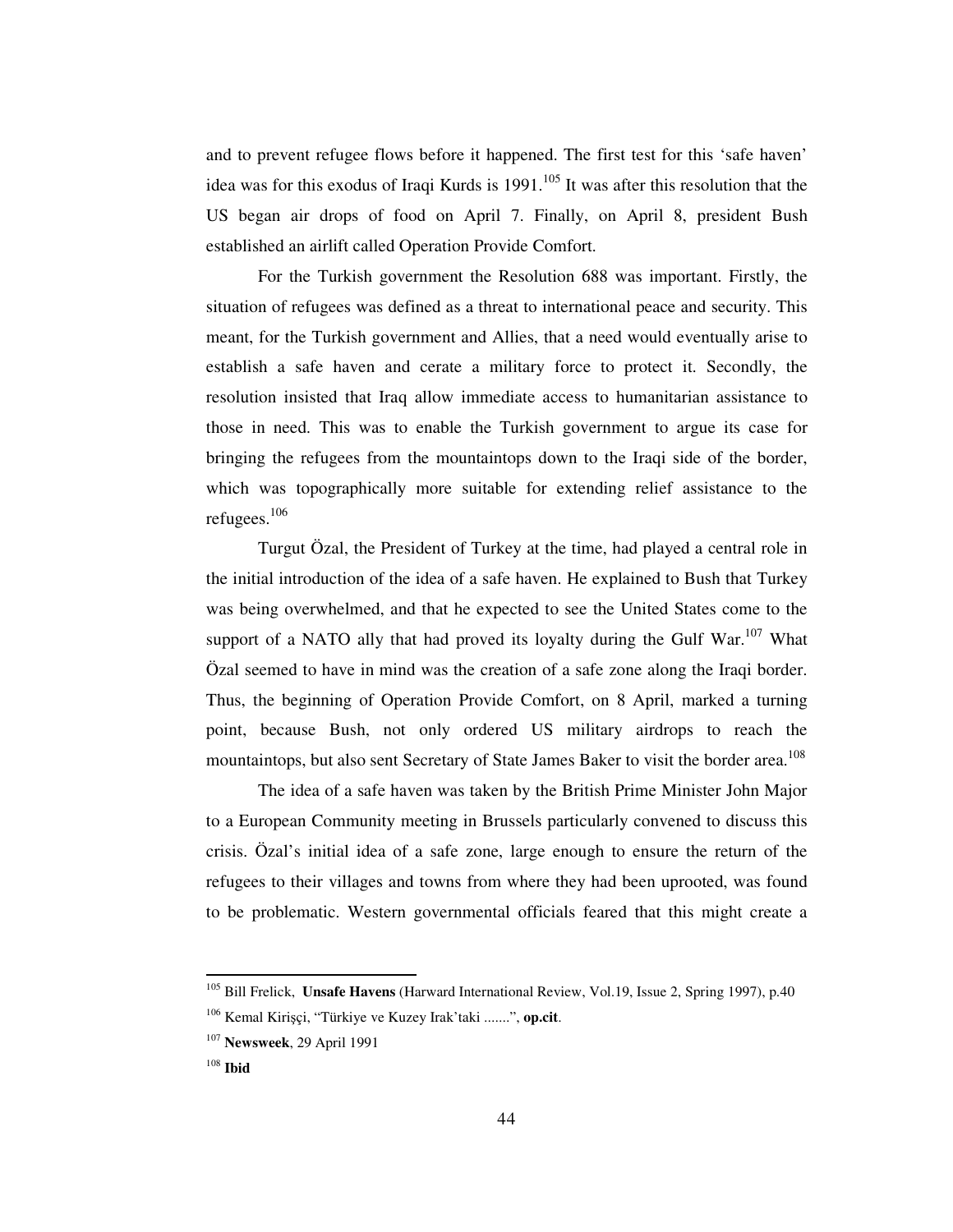'Gaza Strip' like situation.<sup>109</sup> Therefore, when Europen efforts to create a UN sanctioned safe haven failed as a result of Soviet, Chinese and Indian objections, and at the same time, Iraqi government repeated its attacks on the Kurds, President Bush warned Iraq not to operate any aircraft or engage in any military operation above the 36<sup>th</sup> parallel and announced that US troops would enter northern Iraq to create a safe area. This safe haven and a no-fly zone, north of the  $36<sup>th</sup>$  parallel allowed the UN to station 500 security guards (Operation Poised Hammer) to protect relief operations, and with the possibility of renewal.

By the end of May 1991 the military wing of Provide Comfort grew to more than 20.000 troops from 11 countries. Operation Provide Comfort, with the accompanying safe haven, generated a strong sense of security and protection that was needed to ensure voluntary repatriation and refugees gradually returned. It is said that the Turkish government had decided that the emergence of some sort of a Kurdish enclave in northern Iraq would be a little less dangerous than the arrival of millions of Kurds inside Turkey itself.<sup>110</sup> However, this safe haven, created by the support of US and independent of the UN was completely different from the one envisaged by Turkish government and Turgut Özal. In the first days of the Iraqi invasion, Turkey's first concern was the Kurds and Özal feared that the US might back them, but American officials assured him that US would not contact the Kurdish opposition within Iraq and when the crisis evolved, Americans did the Operation Provide Comfort for the sake of Turkey more than for the sake of Kurds, but in the end US contacted Kurdish parties and supported them and this was not expected by the Turkey.<sup>111</sup> I think that the first deviation from Turkey's traditional foreign policy happened when, Turgut Özal, in a typical u-turn, decided to invite the Kurdish leaders to visit Ankara secretly, something which was not imaginable at the beginning of the Gulf War.

<sup>109</sup> **Ibid**; **Time**, 22 April 1991; **The Economist**, 13 April 1991, p.14

<sup>110</sup> **Turkish Daily News**, 6/7 April 1991

<sup>111</sup> James Ciment, **op.cit**, p.181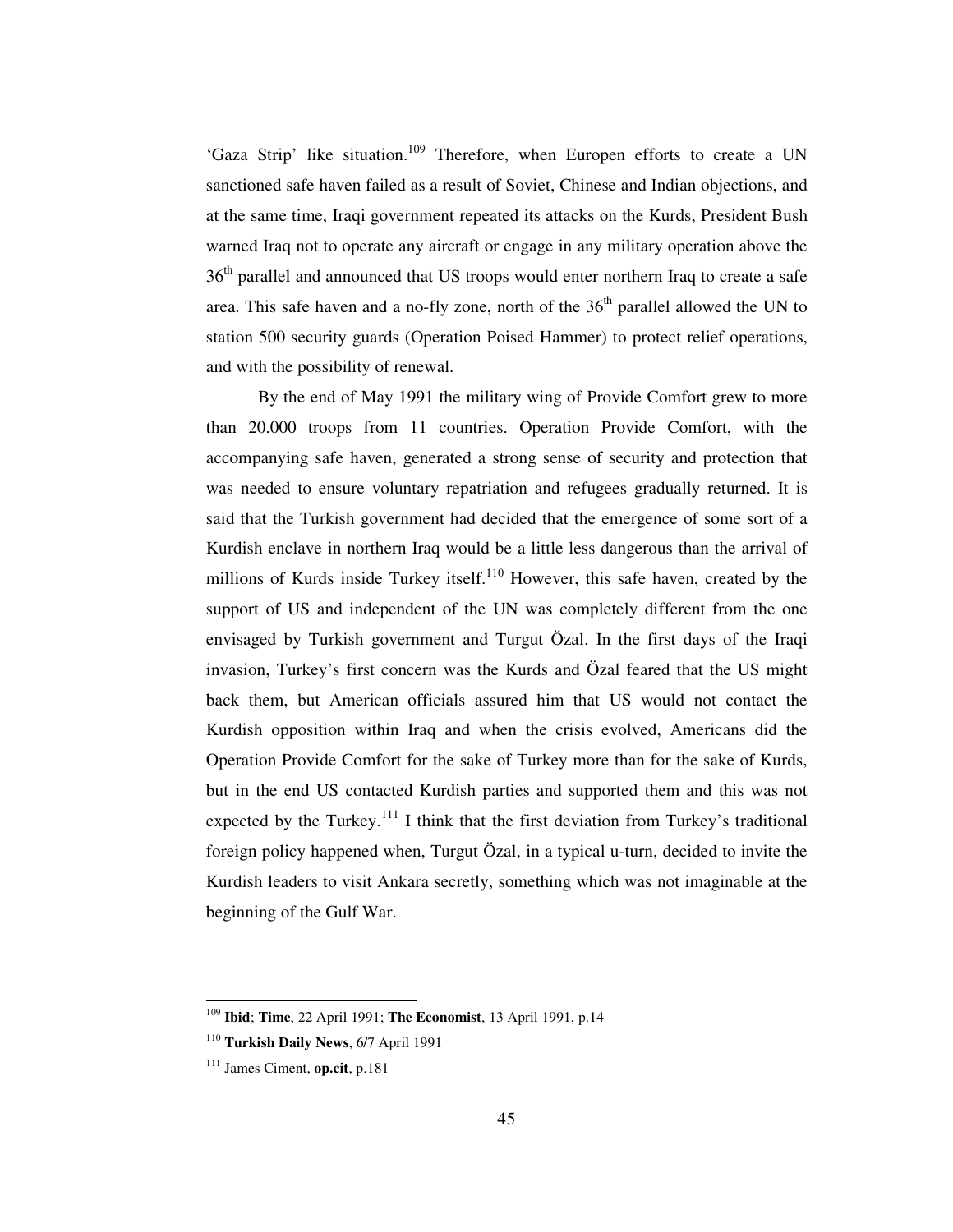In the end, we saw that a safe haven was established for the Kurds under the protection of coalition forces and Operation Provide Comfort, according to Turkish government, while alleviating a major concern, triggered the emergence of another one. It was the establishment of a Kurdish regional government in northern Iraq.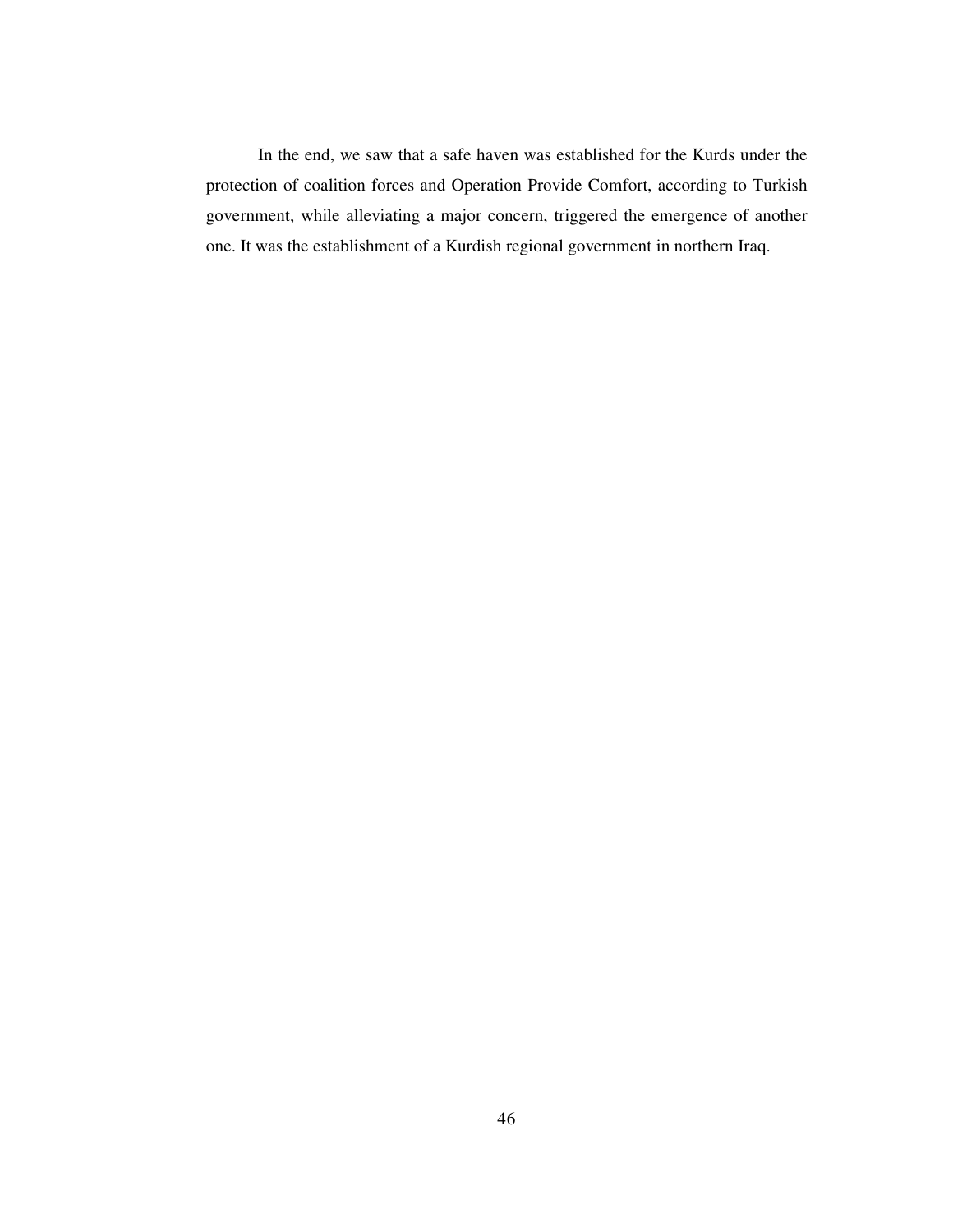#### **CHAPTER 3**

#### **TURKEY AND KURDS IN NORTHERN IRAQ**

At the end of the 1991 Gulf War, the Kurds who had fled to the borders of Iran and Turkey were able to return to their homes in northern Iraq. There they began to build a *de facto* government. This was accomplished largely under the aegis of the allied Provide Comfort Operation and no-fly zone. The unprecedented 1991 United Nations Security Resolution 688 also played an important symbolic role by condemning the repression of Kurds. In addition, limited but important Turkish cooperation and protection played a part. From this point on, Turkish foreign policy towards Iraq focused more on northern Iraq. Turkish northern Iraq policy also had three dimensions: Iraqi Kurds, PKK in northern Iraq and Turkomans. In this chapter, I will try to analyze Kurds in northern Iraq and Turkish foreign policy toward them.

## **3.1. Why Kurdish Regional Government?**

When the Iraqi Kurds returned in the late spring of 1991, they came under the Coalition's protection. With a UN-sponsored no-fly zone established above the 36<sup>th</sup> parallel and 11,000 Coalition troops on the ground, Operation Poised Hammer made sure Baghdad's remaining forces could not attack northern Iraq. In this circumstance, negotiations between the Kurds and Baghdad began. Although Barzani was cautious about negotiations with the central government, Talabani who had always been the Kurdish leader most amenable to cooperating with Baghdad, was determined and met with Saddam Hussein. He was photographed hugging and kissing Saddam. The immediate motivation for the visit was to understand Saddam's idea about an autonomy agreement. Barzani, who, as a rule, prefers not to leave his enclave in northern Iraq, took a wait-and-see attitude, though he sent his nephew to the talks. $112$ 

<sup>112</sup> **Christian Science Monitor,** May 8, 1991, p.8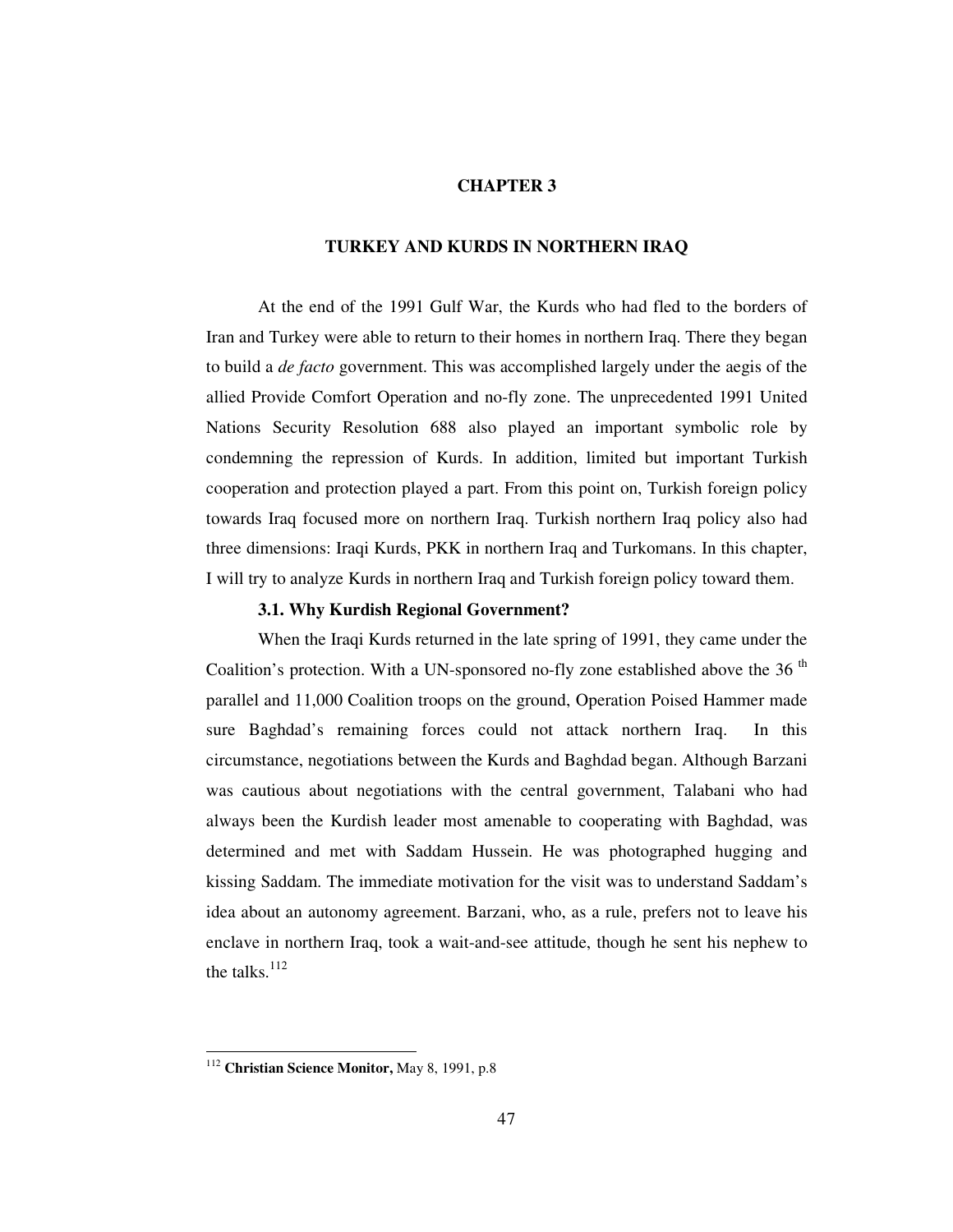At that time, Kurds and particularly Talabani were seeking an agreement with Saddam Hussein, because the safe haven idea had only recently been established and the Coalition commitment to it had not yet solidified. Then Massud Barzani also pursued to negotiate with Saddam. While the two sides discussed a wide range of issues, including all- Iraq elections, there was, in fact, only one real point of contention according to Barzani: The southern border of the autonomous zone. The Kurds wanted Kirkuk to be included, but Baghdad refused.

As the negotiations failed, in mid-July, fighting broke out again between Iraqi central government and the Kurds. On July 20, Kurdish forces under the command of Talabani's PUK launched an attack on the region around Sulimaniye, the center of the PUK's sphere of influence before the Gulf War. Although Sulimaniye was below the  $36<sup>th</sup>$  parallel, the attack seemed to go almost unopposed by Saddam Hussein. Baghdad blamed it not on the Kurds but on Iranian infiltrators. Suspicions arose that the whole thing had been arranged between Baghdad and the PUK. According to this theory, the seizure of Sulimaniye was arranged to allow Talabani to reassert his authority over the major city in his sphere of influence, in exchange for some concessions to Baghdad in future. If there was such a deal, it had fallen apart by the autumn. In early October, Saddam Hussein launched an offensive against Sulimaniye, but failed to seize the city. Frustrated at the negotiating table and on the battlefield, but fearing Coalition interference if he launched a new military assault, Baghdad tried a new tactic; economic pressure.<sup>113</sup>

Iraqi regime resorted to a strategy of sowing starvation, fratricide and chaos in Kurdistan. It calculated that the continuing economic blockade on the region in October 1991, combined with ongoing international sanctions against Iraq, and the Kurds' extreme economic dependence on the center, would bring the Kurds to their knees. The regime's internal blockade, combined with the ongoing external one, was expected to put the Kurds at the government's mercy, weaken their leadership and bring them to the negotiating table at a disadvantage. An additional motive was to divert much-needed commodities from the Kurds to more loyal sectors, especially

<sup>113</sup> James Ciment, **op,cit.**p.149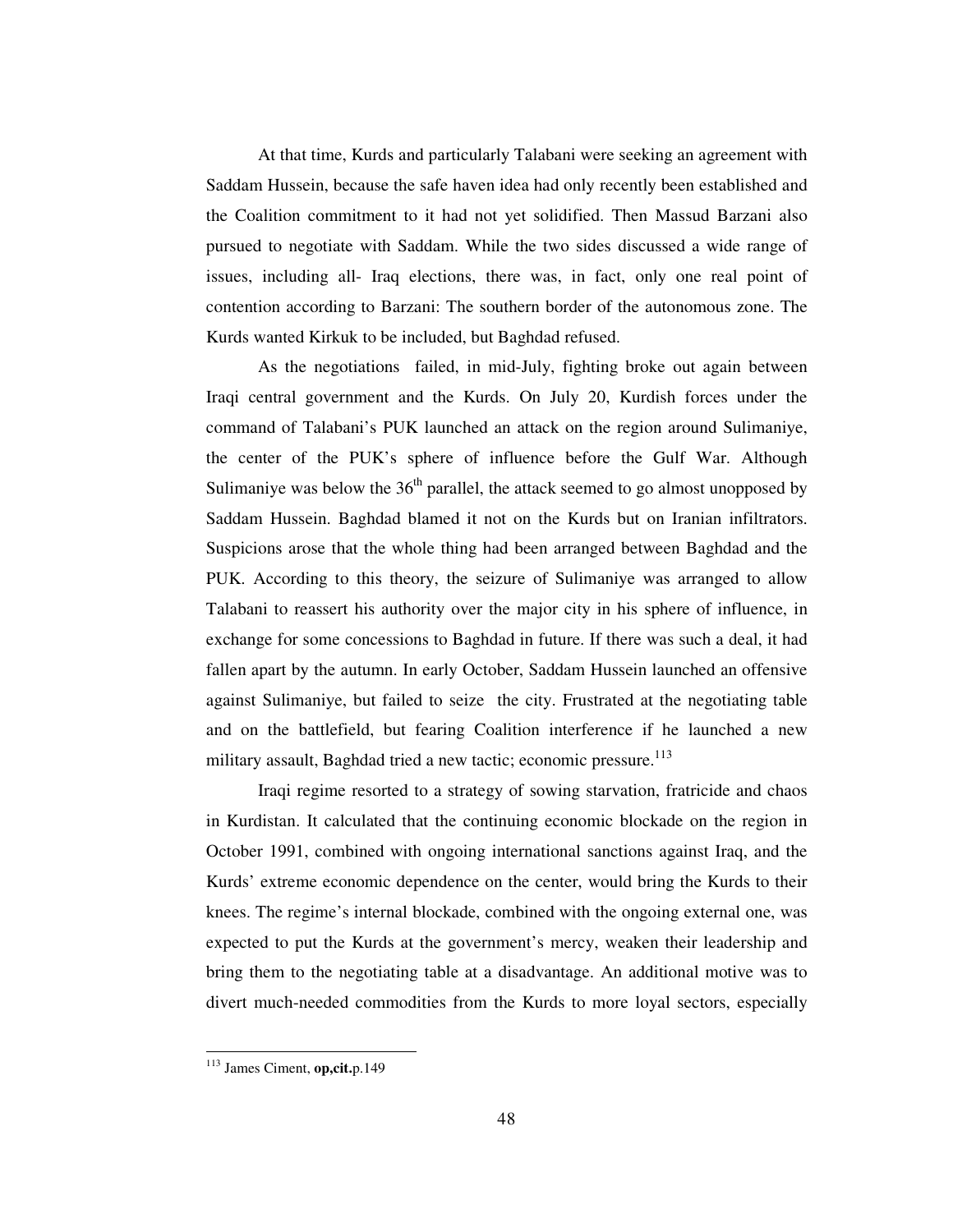the Sunni Arabs in the center of Iraq. Integral to this policy was the pressure it brought to bear on Kurdistan's civil servants to leave for government-controlled areas in order to weaken the Kurds and break their administrative apparatus. When most of them rejected this demand, the regime stopped paying salaries and government services –especially health care, the supply of water and sanitation – were severely curtailed.<sup>114</sup>

Similar results were expected from an administrative and political withdrawal of the regime from Kurdistan. The absence of central government from Iraqi Kurdistan was expected to bring about such chaos that the regime would be seen as a saviour by the Kurds themselves and, more importantly, by neighbouring countries that feared a spillover of Kurdish separatism into their own Kurdish populations. The regime, in fact, hoped that Iraq's neighbours would undertake its task by containing the Kurds in Iraq and controlling their national aspirations.<sup>115</sup>

Another plan was the regime's decision to withdraw all its military forces from the area and station them outside the safe havens zone. Saddam Hussein explained the withdrawal as a means of fostering enough chaos to provoke the Kurds to request the regime's return. Another explanation was that ground forces without air support which Iraq could not use in the safe havens zone, were ineffective in the mountainous Kurdistani region, and could themselves become an easy target for Kurdish forces. In an attempt to fill this military vacuum and halt outside support for the Kurds, the regime sponsored the acts of sabotage through its Kurdish collaborators, aimed not only at the Kurds, but also at UN personnel and representatives of humanitarian organisations. The most important of these was a failed attempt on the life of Danielle Mitterrand, during a tour of Kurdistan in July 1992. 116

The regime also attempted to drive a wedge between the two Kurdish parties by luring Masoud Barzani, to the negotiating table. In spite of Barzani's inclination

<sup>114</sup> Chris Hedges, "Kurds' Dream of Freedom Slipping Away", **New York Times,** 6 February 1992,p.1

<sup>115</sup> **Ibid**

<sup>116</sup> **Al-Jumhuriyya**, 24 November 1992; **al-Thawra**, 12 March 1992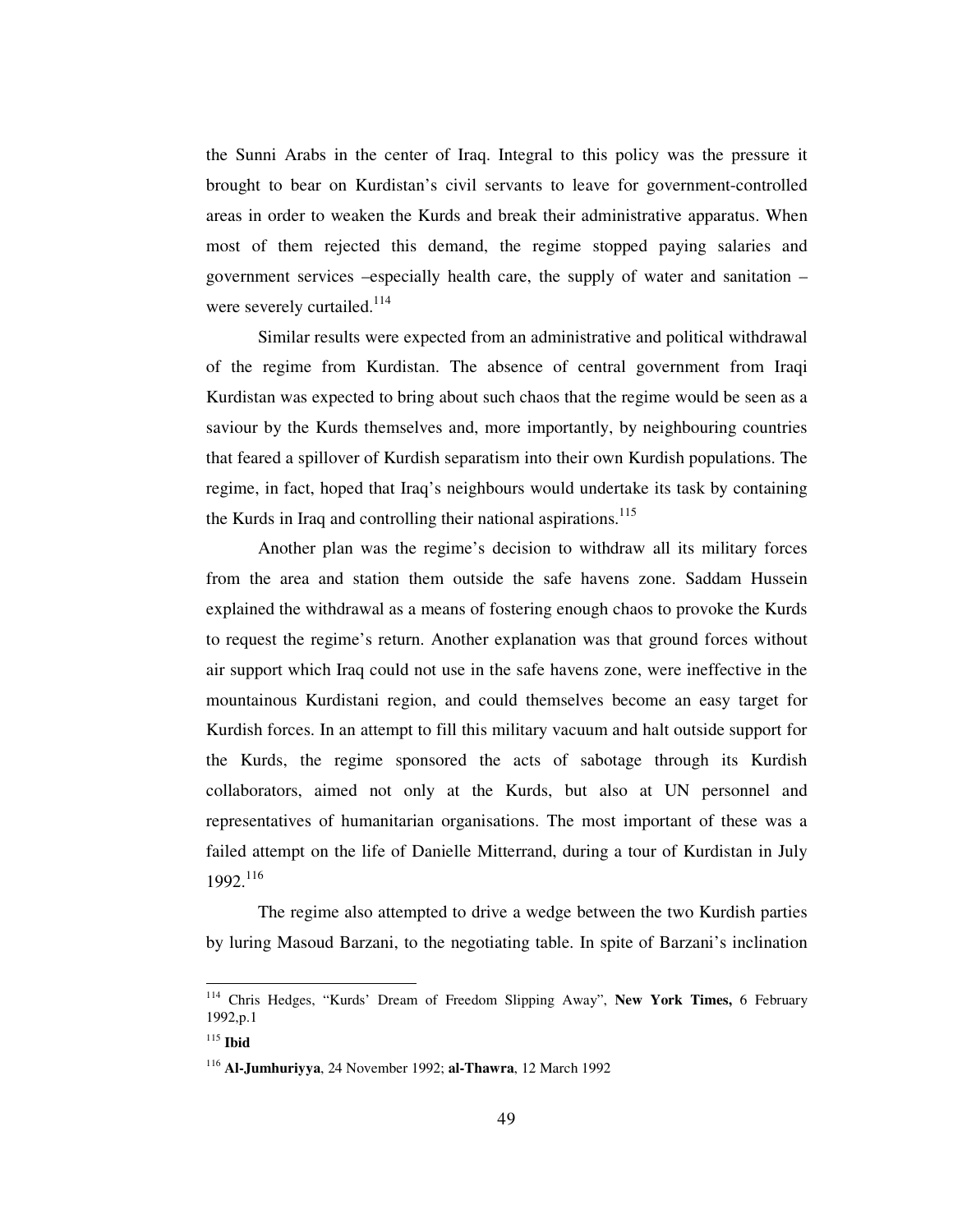to negotiate, he suspended talks in February 1992 and conditioned their resumption on an end to regime's economic blockade. Repeated attempts by the government to resume negotiations with either of the two failed.

In fact, the regime's strategy against Kurds failed because Kurds were determined to protect their freedom. Kurds had not forgotten the Ba'ath policy of genocide against them. Secret Iraqi government documents seized by the Kurds during their March 1991 uprising revealed the essentials of the Anfal operations; demolished villages, transfer points, poison gas, firing squads, mass graves. According to the captured documents, of which Kurds claim there are tons truckloads, it was possible that a Kurd might be arrested for belonging to one of the Kurdish political parties, or for being overheard by an informer to be criticizing Saddam Hussein, or for aiding the enemy during the Iran-Iraq war.<sup>117</sup>

Handwritten listed numbers of eliminated villages whose inhabitants are referred to as the lost ones of the Anfal. Almost certainly they are dead, probably buried in mass graves dug in south-western Iraq. A typical example printed presidential stationary and marked secret and personnel relates how 2,532 people and 1,869 families were captured during "a heroic Anfal operation" and sent to a camp. Their fate was described in crude Tikriti slang by Ali Hassan al-Majid, Saddam's cousin and at that time defence minister; "Taking care of them means burring them with bulldozers. That's what taking care of them means". Given revelations such as these, it is not surprising that, to many Kurds, the Baghdad regime had lost its moral right and legitimacy to rule them.<sup>118</sup>

Therefore, they didn't want to go under the control of Baghdad again, but because of regime's policy there was a vacuum of authority. Thieves stole food stocks and vehicles; corrupt Kurdish officials carried anything they could over the frontier to sell in Iran.<sup>119</sup> Local militia commanders ran their areas as personal fiefs. Each member of the Kurdish Front exercised a veto power, with the result that few decisions were made. Cigarette factories in Arbil and Sulaymaniyah lay idle because

<sup>117</sup> Middle East Watch, **op.cit**, pp.71-73

<sup>118</sup> Kanan Makiya, **op.cit,** p.58

<sup>119</sup> Chris Hadges, **op.cit,** PP.1-10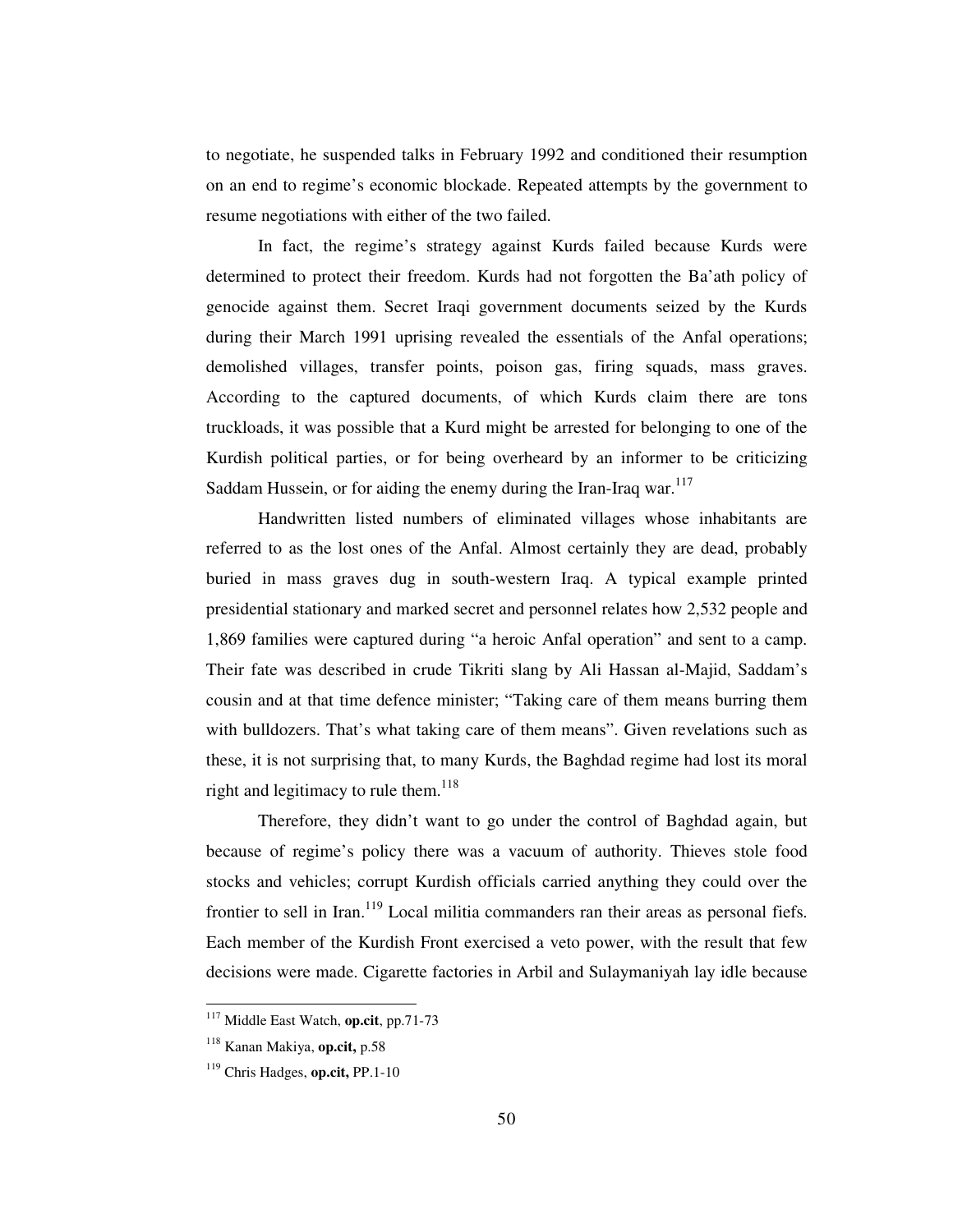a local leader had commandeered a warehouse full of filters and was attempting to sell them in Iran. When a PUK official tried to intervene, he was told that PUK party needed this corrupt leader in the coming elections and therefore could not afford to offend him.

Masud Barzani said some local commanders had misused their power and there had been problems with corruption, especially at the local level. In order to help solve these problems, for the first time, the KDP leader, Masud Barzani proposed elections for both a legislative council and a supreme Kurdish leader and added; "There is crisis within the Kurdistan Front – a decisionmaking crisis... In order for there to be a decisionmaking center and for this center to enjoy legitimacy, we decided that elections must be held... to determine which party, or parties, enjoy the masses' confidence".<sup>120</sup> All parties accepted this proposal. Celal Talabani also hoped that the elections proposed by Barzani will result in the establishment of a legitimate, constitutional, and legal entity embodied in a council that will represent the Kurdish people and will be the political decisionmaking body in Iraqi Kurdistan.

For the election, it was decided that the legislature would have a total of 105 members, one for every 30,000 people. In order to win seats in this body, it would be necessary to gain at least 7 percent of the vote, a provision that proved to shut out all but the KDP and PUK. Many parties participated in the elections; the Socialist Party of Kurdistan in Iraq (SPKI) of Rasul Mamand and Mahmud Uthman and the Kurdish Socialist Party (PASOK) had united one month earlier. The names of the Front's parties were listed in alphabetical order and according to a special colour: 1) Yellow for the KDP; 2) green for the PUK; 3) blue for the SPKI and PASOK; 4) black and blue for the Kurdistan Popular Democratic Party (KPDP) of Sami Abdulrahman; 5) White with a red star for the Kurdistan Toilers Party; 6) red for the Kurdistan Section of the Iraqi Communist Party (ICP); 7) indigo for the Assyrian Democratic Movement.<sup>121</sup> In addition to these parties, various Islamic parties participated.

<sup>120</sup> **Al-Hayat,** 22 December 1991

<sup>121</sup> Michael M. Gunter, "A *De Facto* Kurdish State in Northern Iraq", **Third World Quarterly** (Vol.14, No.2, 1993), p.298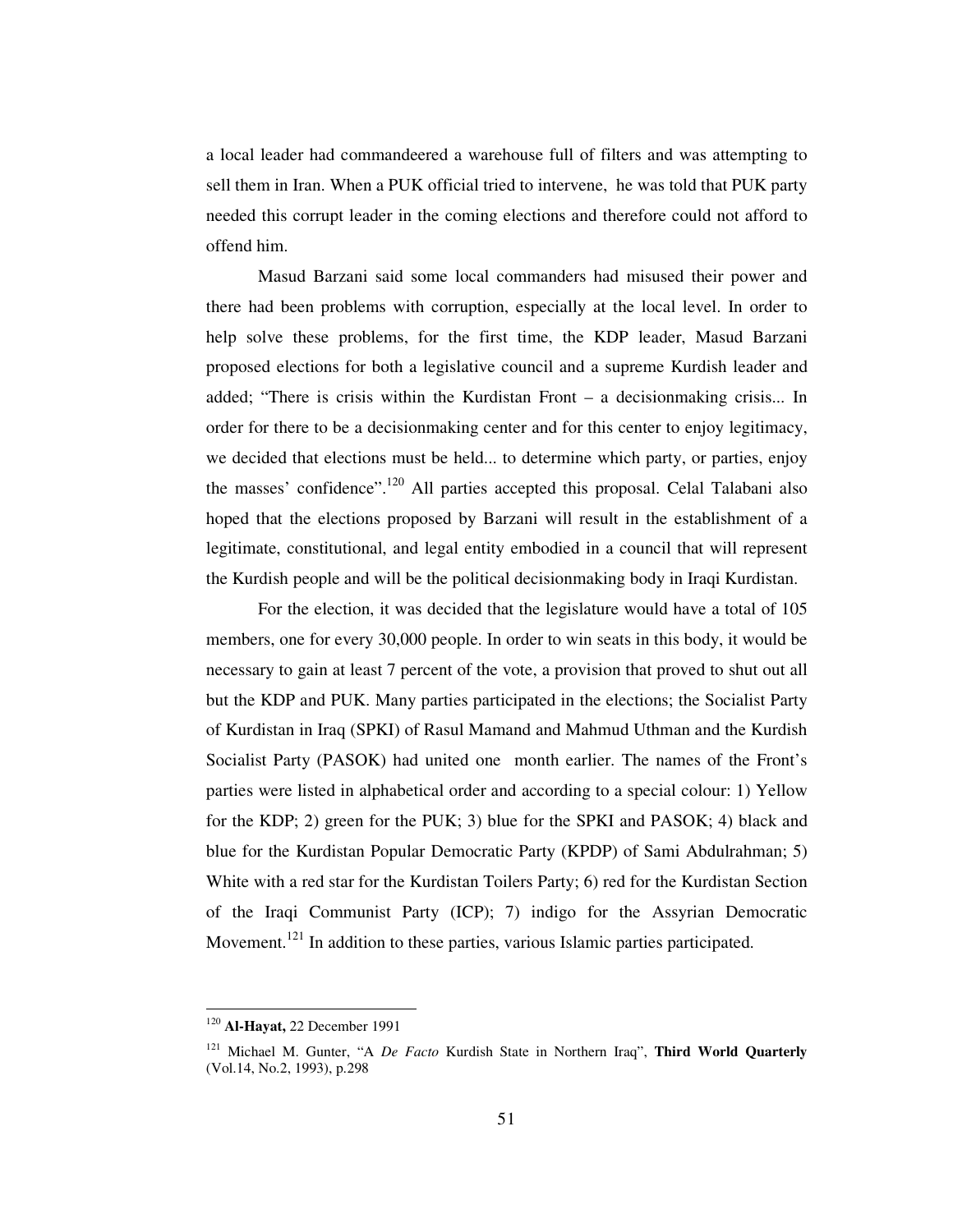It is worth mentioning that the Iraqi National Turkoman Party (IMTP), which was not a member of the Kurdish Front, decided not to participate in the elections, because, according to them, it would mean a *de facto* recognition of Kurdistan and acknowledgement that the Turkmans were part of it and probably would provoke Iraqi harassment of the Turkmans since the Turkmans were living in a concentrated way in the province of Kirkuk which was under Iraqi control.<sup>122</sup> Muzaffer Aslan, the leader of the IMTP, also declared his party would not take part in an election which threatens Iraq's territorial integrity. As the IMTP was headquartered in Ankara, Turkey, it presumably reflected Turkish fears on this issue.

The election was held on 19 May and the results showed that, in the parliamentary voting, the KDP won 51 percent and the PUK which had united with the Kurdistan Toilers Party won 49 percent of the vote. These figures apparently represented the distribution after the votes of those parties that had not received a least 7 percent of the vote were eliminated. Therefore, these smaller parties, which failed to win any seats in the new parliament, raised protests of widespread double voting and usage of forged identifications. It was correct that there were a number of charges of voting fraud but generally speaking, there were many people who pronounced the results as free and fair.<sup>123</sup>

In the end, however, we saw that the KDP decided to share seats equally with PUK and each be given 50 seats in the National Council. The remaining five would be given to the Christian minority with four of them going to the Assyrian Democratic Movement. The decision of KDP to compromise the results, in spite of its win in the election was a surprise for everyone. It seems that KDP did so, in order to prevent a conflict with PUK and safeguard the unity of Kurdish ranks and to portray the Kurds as civilised people before the world.

As part of the agreement, it was decided that the chairman of the National Council would be from the KDP, while his deputy would be from the PUK. Conversely, the chairman of the Executive Council would be from the PUK and his

<sup>122</sup> Ismet G Ismet, "Further Reportage on Kurdistan Elections",**Turkish Daily News**,8 May 1992, pp.1-12

<sup>123</sup> Michael M. Gunter, "A *De Facto*..." , **op.cit,**p.299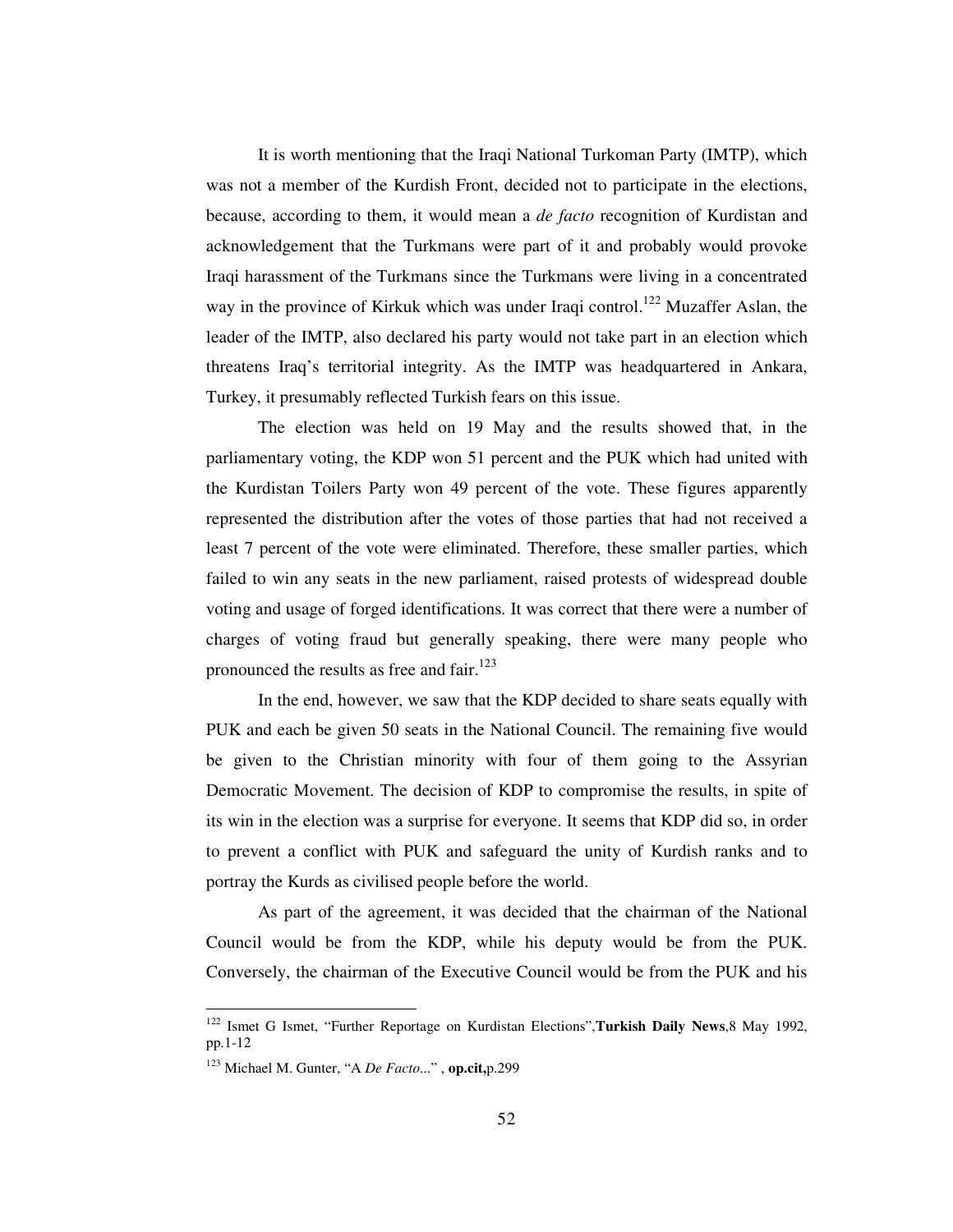deputy from the KDP. In the elections, a supreme leader had to be elected as well. The results showed that Barzani won 466.819 votes and Talabani 441.057, with two other candidates receiving less than 40,000. As Barzani did not win a decisive majority, a second round of voting was necessary to choose the leader, but for practical reasons such as holding another election and so on, this would not be possible in the near future and it remained for the next election.<sup>124</sup>

When the compromise had been reached, Barzani and Talabani announced that the elections were a victory for everyone. Barzani admitted that due to the fact that this had been their first election, they had had some technical and other problems but he claimed that they would overcome those shortcomings in future elections and he declared that those elections had been positive and a major step for them. The PUK leader also argued that he personally believed that the elections proved that the Kurdish people are worthy of freedom and capable of engaging in democracy and the electoral process, despite the lack of experience.

This free legislative elections held on 19 May 1992 was an important expression of Kurdish self-rule. In theory, the Iraqi Kurds had had their own elected assembly since 1974, but the members of the assembly had all been government nominees. This time several factors combined to facilitate genuine elections. The administrative vacuum left by the regime provided both opportunity and justification. Another factor was the need to gain the goodwill of the West by conducting elections along democratic lines, because the military umbrella provided by the West was crucial for them. The elections in Iraqi Kurdistan alarmed the Iraqi regime. The regime's fears about the elections were that, they were a first step towards a separate Kurdish state; and that the West would make use of this domestic achievement to grant recognition to such a state. Therefore, the Iraqi regime ridiculed the elections, denounced them as a plot aimed at splitting up Iraq, and declared them 'illegitimate' and 'unconstitutional'<sup>125</sup>

The elections were important on various levels: they gained a degree of international recognition. In the past, no Kurdish leader or official was permitted to

<sup>124</sup> **Ibid**

<sup>125</sup> **Alif Ba,** 27 May 1992, p.6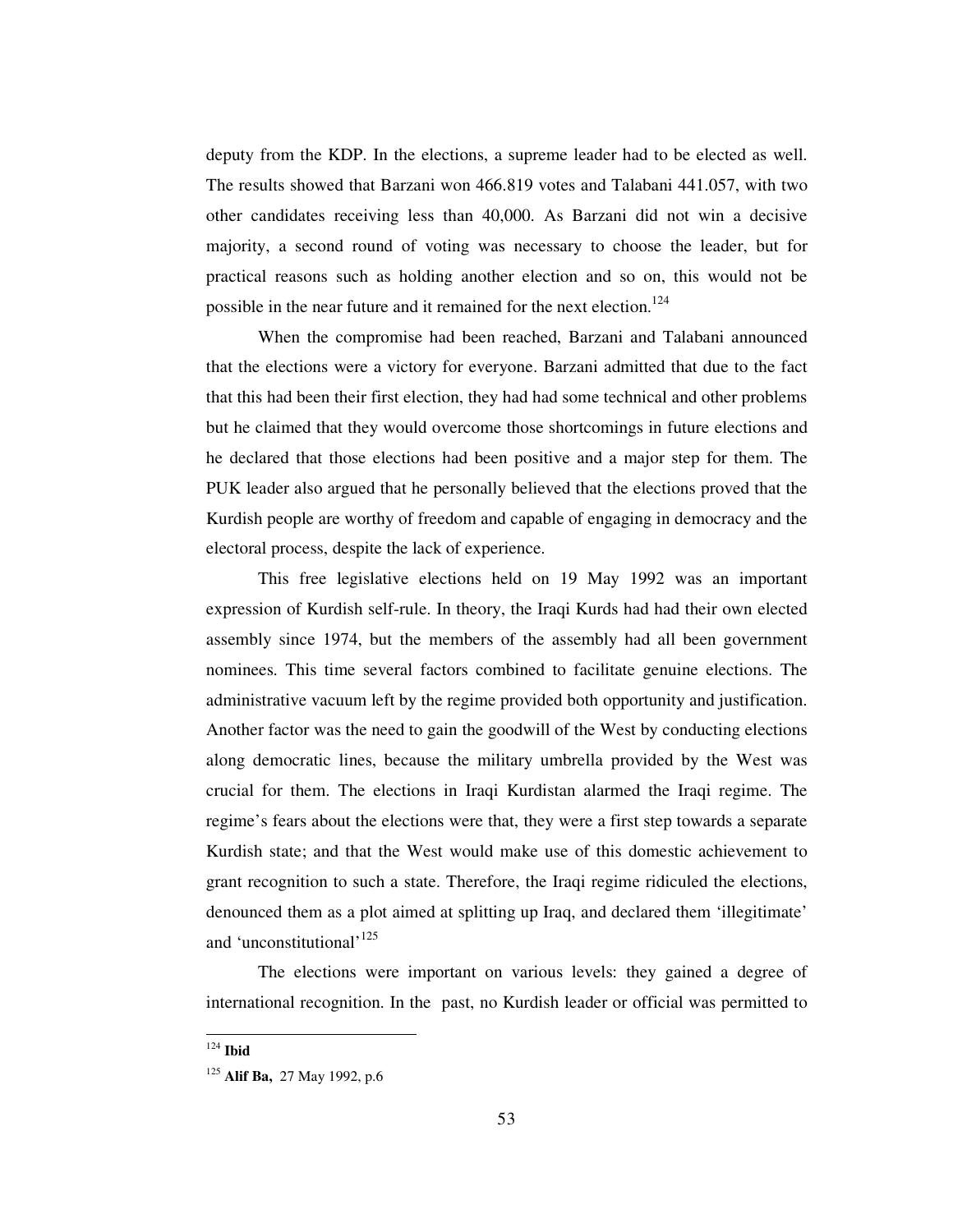meet a Western official openly on the grounds that the Kurdish issue was a humanitarian problem and not a political one. Behind this excuse, of course lay the West's fear of antagonising Iraq and other countries with Kurdish population. Since 1992, however, Barzani and Talabani and other Kurdish officials were accepted in several Western capitals as political persons. Related was the Kurdish leadership's access to the international media including the Arab media, for the first time. Another measure of this changing attitude was the introduction of Kurdish broadcasts by the Voice of America for several hours a day in April 1992.<sup>126</sup>

Another result of elections was that the Kurds conferred a measure of legitimacy on the Kurdish leadership which the Iraqi government did not have because the regime was not democratically elected. They eliminated minor Kurdish groupings, forcing them to merge into a single party and they provided a basis for Kurdish administration. Another important development that stemmed from the elections was the realisation by the two major parties – Kurdistan Democratic Party and Patriotic Union of Kurdistan-that as they shared the power equally, they should end the chronic struggle between them.<sup>127</sup> However, what emerged was a dual leadership that lacked a clear division of power between the two groups, causing renewed friction and bloodshed that I explain it in the next pages.

Another important result was reformulating Kurdish goals as the most important item on the Kurdish political agenda after the elections. Until the Gulf of 1991, autonomy had been the declared aim of the Kurdish mainstream, but on 4 October 1992, after much deliberation, this aim was elevated to federation.<sup>128</sup> A decision by the Kurdistan National Assembly unanimously committed Iraqi Kurdistan to its goal of federation [al-ittihad al-fidrali] within a democratic parliamentary Iraq. As soon as the idea of federation was raised the Iraqi regime viewed it as an act of separatism while neighbouring countries regarded it as a

<sup>126</sup> Ofra Bengio, "The Challenge to the Territorial Integrity Of Iraq", **Survival** (Vol. 37, No.2, Summer 1995), pp.80-81

<sup>127</sup> Mehrdad R. Izady, **The Kurds** (Washington DC: Crane and Russak, 1992), pp.212-15

<sup>128</sup> Ofra Bengio, **op.cit**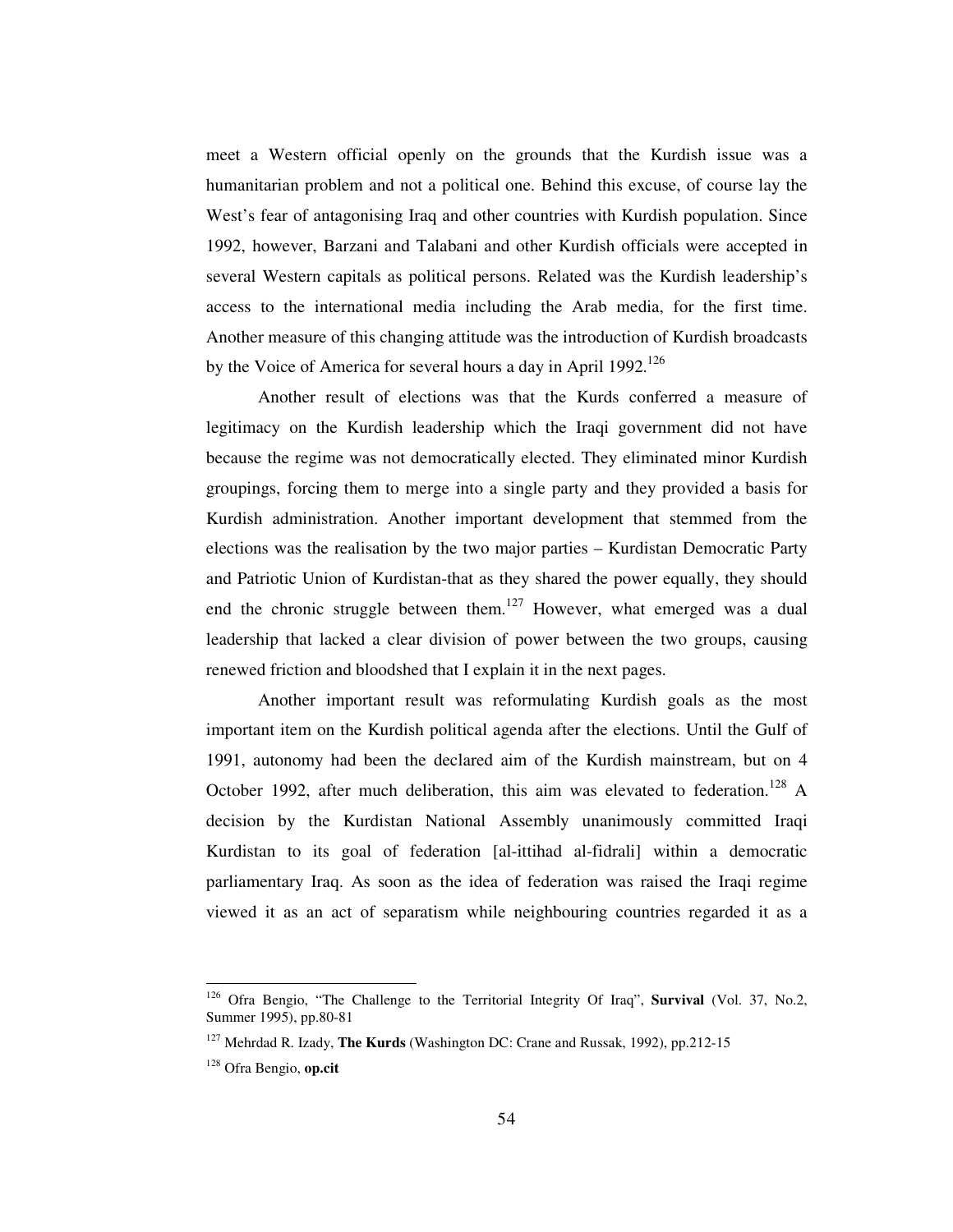Pandora's box likely to have repercussions in their countries as well. One of this neighbouring countries was Turkey.

## **3.2. Turkey's policy towards KRG in Northern Iraq**

While Turkey was against the Kurdish movement in Iraq in 1980s, we see that, after the second Gulf War, it nearly became an ally to Kurds. We know that in the 1970s Turkey tried to solve the problem between Iraq and Iran in order to prevent any positive development on the side of the Kurdish nationalist movement in Iraq led by the legendary Kurdish leader, Mustafa Barzani. Iraqi and Iranian diplomats met in Istanbul in August 1974 for that reason. On 8 August 1974, Saddam Hussein, the Vice-President of Iraq at that time, assured Turkey that it would continue to receive cheap oil from Iraq due to its collaboration with his country on the Kurdish question.<sup>129</sup>

During the Iran-Iraq War, Turkey remained neutral. Both Iran and Iraq helped and used their Kurdish parties respectively during the war. Turkey was closely following the situation in order to maintain the *status quo* in the region. During the war, Turkey, warned the warring countries that by arming the Kurds they risked destabilizing the region. When the balance began to change in favour of Iran and the anti-Iraqi Kurds, Turkey threatened to cut off trade with Iran if Iran continued aiding the Iraqi Kurds.<sup>130</sup>

But after the second Gulf War this policy was changed. With the support of senior diplomats from the Foreign Ministry, the then Turkish President, Turgut Özal, took the first step in establishing relations with the Kurds of Iraq in March 1991.<sup>129</sup> Kurdish officials were invited to Ankara to hold talks with Turkish officials, including Turgut Özal. These contacts went as far as issuing Turkish diplomatic passports to Massoud Barzani and Jalal Talabani to enable them to travel abroad,

<sup>&</sup>lt;sup>129</sup> Sheriff I. Vanly, "The Kurds in Syria and Lebanon", in Philip G. Kreyenbroek and Stefan Sperl, eds., **The Kurds:** A Contemporary Overview (London: Routledge, 1992); Muhittin Ataman, "The Kurdish Question and Its Impact on Turkey's Foreign Policy: From 1923 to 2000", **Journal of South Asian and Middle Eastern Studies** (Vol.XXIV, No.2, Winter 2001), p.41

<sup>130</sup> Muhittin Ataman, Ibid, p.42; Nader Entesar, **Kurdish Ethno-nationalism** (Boulder, co; Lynne Rienner Publishers, 1992)

<sup>&</sup>lt;sup>129</sup> M.A. Birand, Apo ve PKK (İstanbul: Milliyet Yayınları, 1992), p.265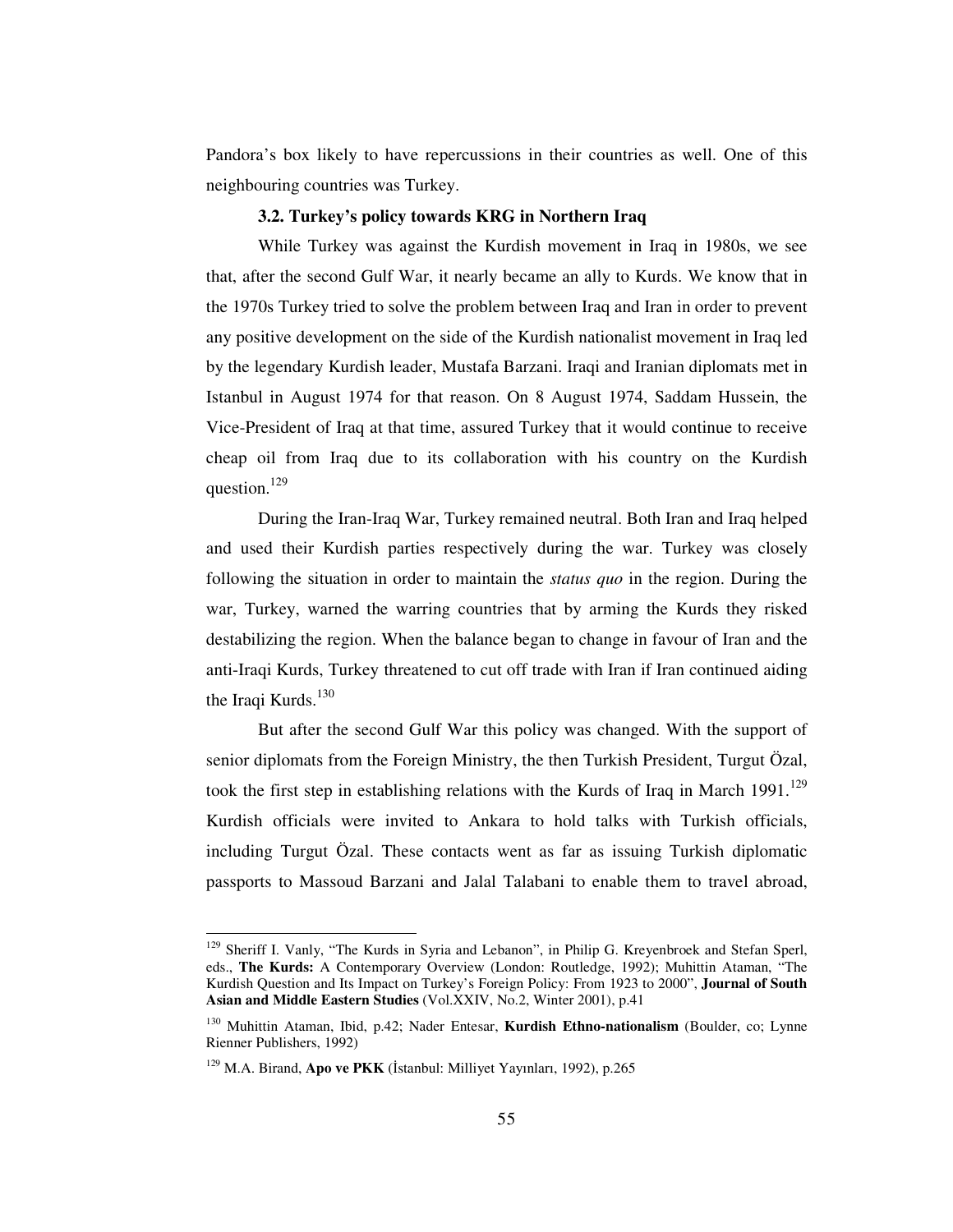particularly to the United States.<sup>132</sup> Özal seemed keen to support the Kurds in northern Iraq against Saddam Hussein and gave the two Kurdish groups the permission to open offices in Ankara.

On 8 March 1991, Ambassador Turgay Özçeri, undersecretary of the foreign ministry, met in Ankara with Talabani and Mohsin Dizai, an envoy of Massoud Barzani. A second meeting between Özçeri and Dizai occurred on March 22. Celal Talabani declared that a new page had been turned in relations between Turkey and the Kurds of Iraq. Talabani continued, "the most significant result... was Turkey's lifting its objection to the establishment of direct relations between the Kurdish front in Iraq and the United States... Turkey has for years been putting forth effective and significant obstacles to the struggle we have been waging in northern Iraq... I believe that we were able to convince them that we do not pose a threat to Turkey".<sup>133</sup>

When Talabani travelled to Turkey in late 1991, he concluded that Turkey must be considered a country friendly to the Kurds. By the time he met with Turkish Prime Minister Suleyman Demirel in June 1992, the Turkish leader was referring to the PUK leader as his dear brother Talabani.<sup>134</sup> Talabani even went so far as to suggest that the Iraqi Kurds might want to be annexed by Turkey. Turkish President Turgut Özal also declared that "it must be clear that those in the Iraqi Kurdish area are relatives of Turkish citizens. So the borders are to some extent artificial, dividing people into two sections".<sup>135</sup> For the leader of a state that until recently had not even recognized that Kurds lived in Turkey and had been fighting an increasingly serious insurgency against some of its own Kurdish population as represented by PKK, this statement illustrated how greatly Turkey's thinking on the Kurdish issue was changing.

<sup>132</sup> G.Fuller, "The fate of Kurds", **Foreign Affairs** (Vol.72, No.2, Spring 1993), p.114; Kemal Kiriçi, "Turkey and the Kurdish Safe-Haven in Northern-Iraq", **Journal of South Asian and Middle Eastern Studies** (Vol.XIX, No.3, Spring 1996), p.30

<sup>133</sup> Michael M.Gunter, "The Foreign Policy of the Iraqi Kurds", **Journal of South Asian and Middle Eastern Studies** (Vol.XX, No.3, Spring 1997), p.8

<sup>134</sup> **Ibid,** p.11

<sup>135</sup> <sup>5</sup> **Al-Hayat,** 15 December 1991, p.5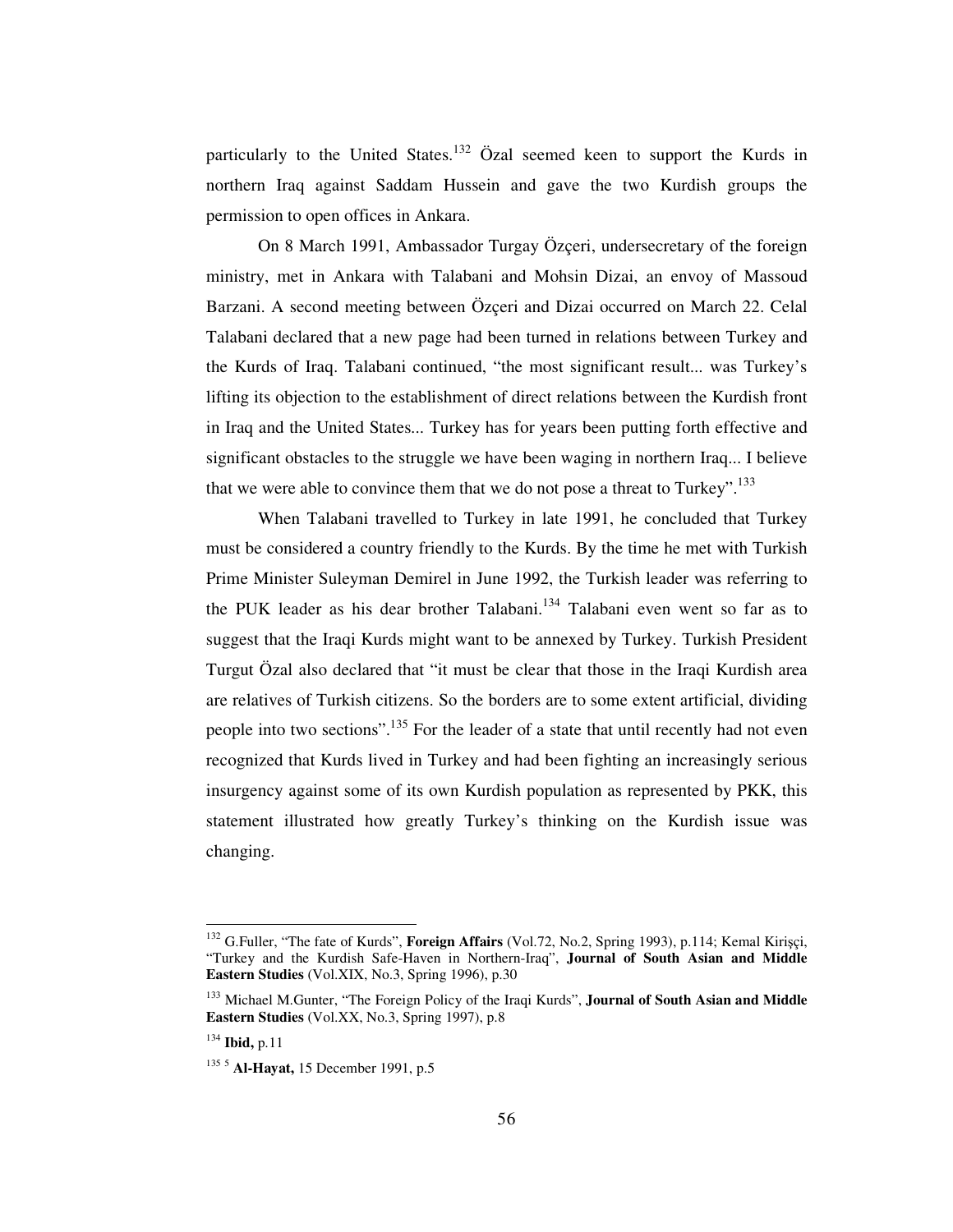There were a variety of reasons why Turkish officials now sought to protect and, in effect, promote the Iraqi Kurds. Firstly, if the Iraqi Kurds were dependent on Turkish goodwill, Turkey might be able to influence them from establishing their own state which could conceivably have a dangerous demonstration impact on the Kurds in Turkey. Secondly, an unfriendly Iraqi Kurdish state might begin aiding the PKK or even make territorial claims on Turkey's Kurdish region. On the other hand, by supporting the Iraqi Kurds, Turkey might influence them to be pro-Turkish and thus help to solve its own Kurdish problem more readily.<sup>136</sup> Thirdly, if Saddam were to crush the Kurds again, Turkey might have to face Kurds refugees once more. Fourthly, being looked upon as a protector of the Iraqi Kurds would win Turkish respect and support in the West where Turkey sought eventual membership in the European Union.<sup>137</sup>

We have to mention that most Turkish officials, particularly Turkish military didn't think as Turgut Özal. When they gave their support for establishment of a safe haven, they had not imagined that the situation would lead to such a direction. Turkish diplomacy had systematically expressed its opposition against any development that could constitute a violation of Iraq's territorial integrity. Although Kurdish leaders reaffirmed that they do not want separation from Iraq, Turkey didn't believe them. Therefore, Turkish military frequently bombed northern Iraq as if they were bombing PKK camps, but in fact it resulted in Iraqi Kurdish deaths.<sup>138</sup> Massoud Barzani felt so strongly about this issue that in October 1991 he almost broke off the Turkish connection. The need for Turkish support outweighed this problem, however, and relations continued.<sup>139</sup>

Kurdish election in 1992, increased the Turkish suspicion. After the election of 1992, Kurdish leaders reaffirmed that they do not want to be separated from Iraq. Massoud Barzani maintained that their goal is not to set up an independent state. He

<sup>&</sup>lt;sup>136</sup> Kemal Kirişçi, "Provide Comfort or.....", **op.cit**, p.52

<sup>137</sup> Mahmut Bali Aykan, "Turkey's Policy....", **op.cit**, p.347

<sup>138</sup> "DPK Lodges Protest Over Turkish Air Raids", **Turkish Daily News**, 2 June 1992, p.2

<sup>139</sup> William Hale, "Turkey's Time: Turkey, the Middle East and the Gulf Crisis", **International Affairs** (Vol.58, No.4, October 1992), p.690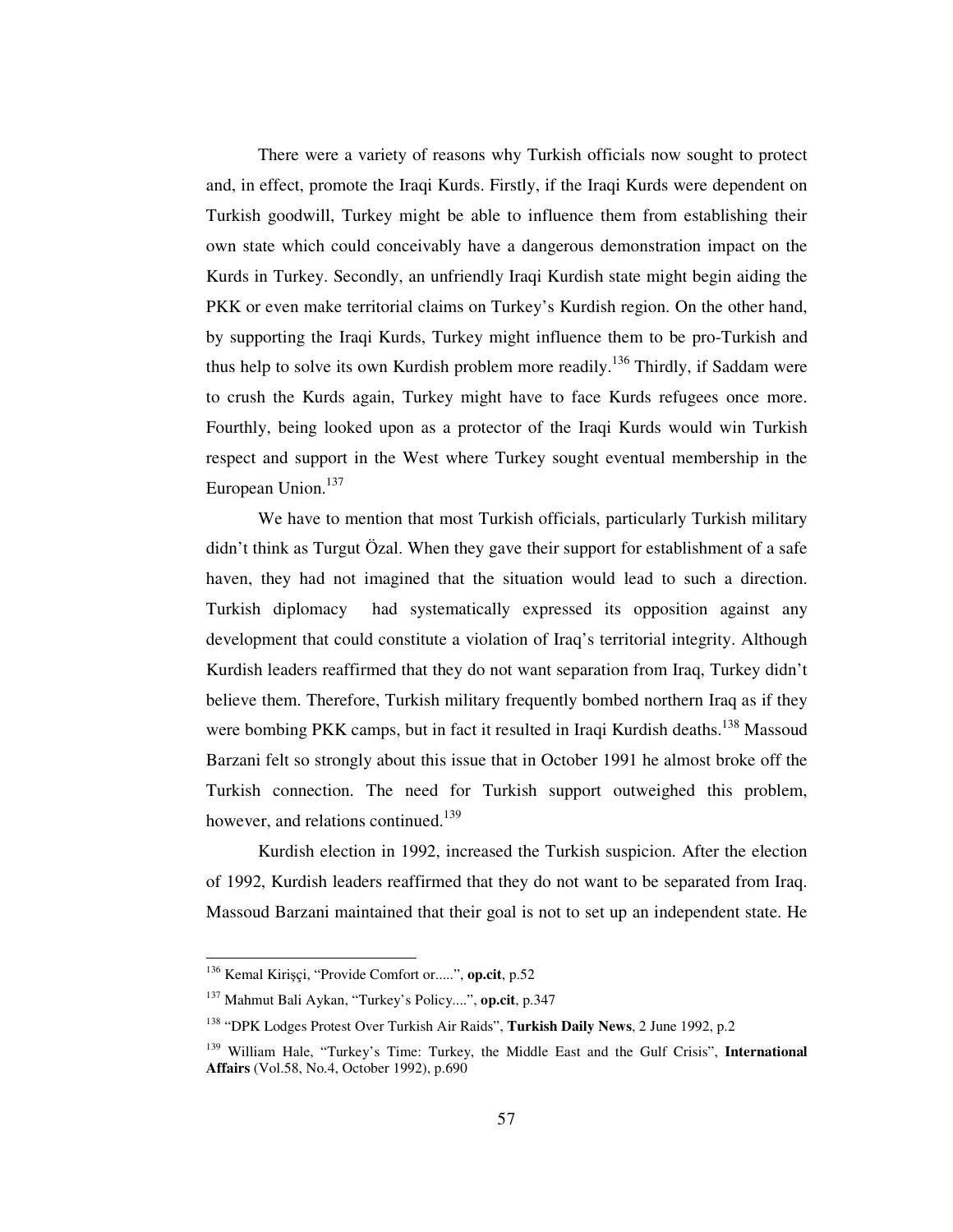continued that "The situation in the world today is such that it will not permit any changes in regional borders. Nor will it stand for any partitioning".<sup>140</sup> Therefore, he argued that the Iraqi Kurds should not swim against the international tide and that they should act with wisdom and bear in mind that there was a wide gap between their wishes and their rights on the one hand, and what they could achieve on the other.

These words didn't convince Turkish officials. Despite Barzani's and Talabani's words to the contrary, Turkey believed that the Kurds preferred an independent state and would probably declare one when they deemed the time propitious. The reason for Turkey to be suspicious was Kurds' behaviour rather than their words. Visiting northern Iraq just after the Kurdish elections in May, a Turkish reporter noted how the moment you step into Iraq from the Habur border, the slogan 'welcome to Kurdistan' greets everyone. The same reporter explains that when he arrived to northern Iraq, everyone sees the same sign which was: 'Welcome to liberated Kurdistan'. While during his visit to northern Iraq a few month earlier, no such slogans had existed. $141$  Everywhere the Iraqi flag had been replaced by the yellow and green banners of the KDP and PUK. The only visible remnants of the Iraqi government were the currency and postage stamps. In addition to these, the declaration of a federated state by Kurds was interpreted as another step towards independence.

After the declaration of a federation for Iraqi Kurdistan by the Iraqi Kurdish parliament on 4 October 1992, Massoud Barzani argued that a federation is a more advanced concept than autonomy but it is inside the framework of Iraq. When he was asked if federation would not amount to secession from Iraq, he responded that "what leads to partitioning Iraq is the use of chemical weapons, genocide campaigns, racial discrimination and similar racist and chauvinistic measures."<sup>142</sup>

<sup>140</sup> Michael Gunter, "A *De facto*...", **op.cit,** p.300

<sup>141</sup> **Ibid,** pp.8-18

<sup>142</sup> Michael Gunter, **op.cit**,p.309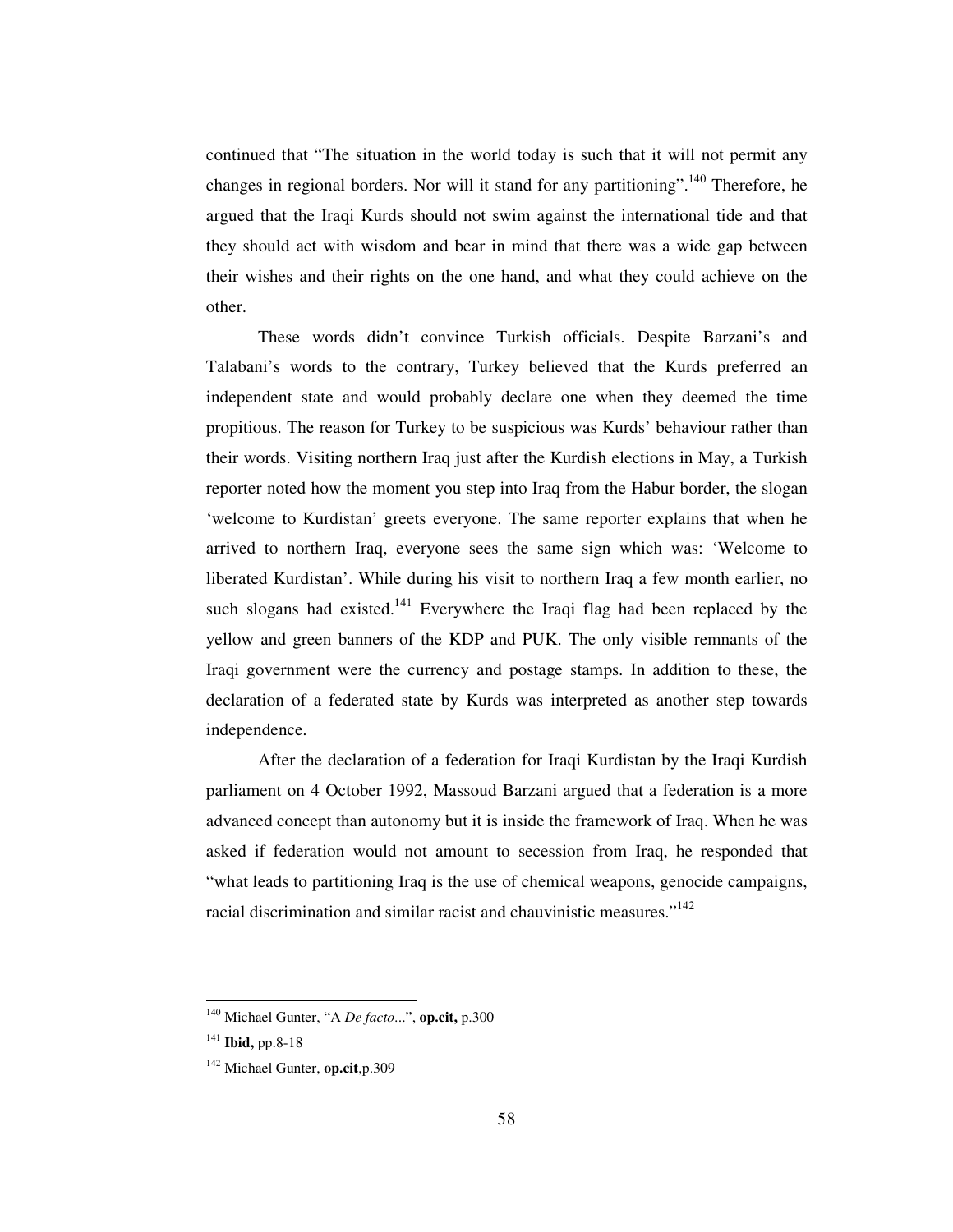Nevertheless, Turkey immediately declared that: "We do not approve of such an action that may result in the division and partition of Iraq".<sup>143</sup> Süleyman Demirel explained that a federated state is a stage on the way to an independent state. The fear, of course, was that such a state would hold an unwanted demonstration effect for Turkey's own Kurds. Demirel showed understanding, however, when he explained that there is a very complicated situation here with the people of northern Iraq that does not fit into the black-white synthesis. In reference to the alternative of Saddam's return to northern Iraq, he then made a very striking statement for a Turkish leader: "Shouldn't we prefer their being called federated to being called dead?... Okay, I'm not comfortable calling them federal, but I would have felt worse if they had died."<sup>144</sup>

Other Turkish leaders were not so generous. The leader of the Democratic Left Party Bülent Ecevit contended that the Iraqi Kurdish federation was a part of the American plan and said this state will next ask for territory from Turkey. Ulku Gokalp Gunay, the Motherland Party (ANAP) assembly group deputy leader, described the establishment of a Kurdish state as a dangerous development. Necmettin Erbakan, the leader of the Welfare Party, asserted that this is a US-Israeli plan and that "the declaration of a federal state does not conform with the national interests of Turkey".<sup>145</sup> Turkish military was also uncomfortable regarding the developments in northern Iraq and its attacks and bombing continued. After more Turkish attacks, a spokesman for the KDP declared that the Turks were breaking their commitment not to attack civilian villages and added: "It is very clear the Turkish military is not interested in the political dialogue we are having with their civilian government". 146

# **3.3. Ankara Tripartite Conference**

Only 40 days after declaration of federation by Kurds, the foreign ministers of Turkey, Iran and Syria came together in Ankara to discuss this issue. It was not

<sup>143</sup> **Ibid**

<sup>144</sup> **Ibid**, p.310

<sup>145</sup> **Ibid**

<sup>146</sup> **Turkish Daily News,** 2 June 1992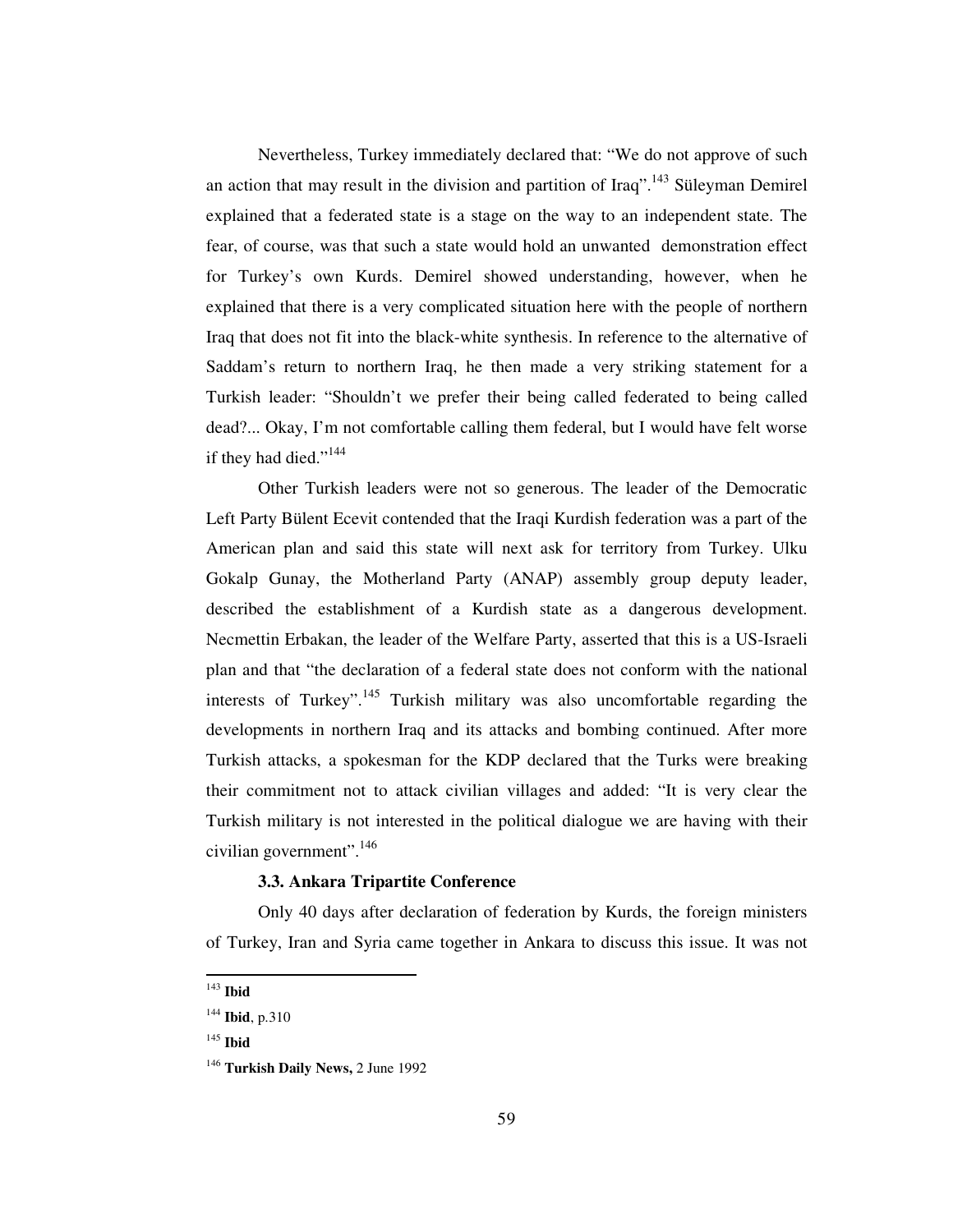their first meeting and would not be the last one as well. Over the years the major regional states in the Middle East containing Kurdish population have joined together to maintain their territorial integrity against possible Kurdish attempts to create their own state. Thus, the Treaty of Saadabad in 1937 and the Bagdad Pact in 1955, are few examples that obligated Turkey, Iraq and Iran to cooperate on the Kurdish issue. This collaboration included measures to prevent cross-border communication and support among the Kurds and, in general, sought to prevent any joint, transnational Kurdish action that might challenge their current international boundries.<sup>147</sup>

The three states warned the Iraqi Kurds against partitioning Iraq and creating a Kurdish state. The Turkish Foreign Minister Hikmet Çetin explained that "it was necessary for the countries of the region to consult with one another in connection with the region's *status quo* and developments in northern Iraq in particular".<sup>148</sup> Syrian foreign minister Faruq al-Shar explained: "There is currently a *de facto* situation in the form of a Kurdish federal state. This must be prevented. This is, in fact, the main goal of this meeting".<sup>149</sup> Ali Akbar Velayati, the Iranian Foreign Minister, also said the same thing and termed the situation in northern Iraq as chaotic and declared that it could "affect the national security of all our three countries".<sup>150</sup>

It must be mentioned that both the Iraqi Kurds and Iraqi National Congress (INC) wanted to attend this meeting, but were not invited. As a result, Hoshyar Zibari, a member of the KDP Political Bureau, expressed deep concern and declared that "we fear regional collusion designed to suppress the Kurdish experiment."<sup>151</sup> The Iraqi Kurdistan National Council (parliament) addressed a text to the parliaments of the three tripartite conference participants. In it the Iraqi Kurds admitted that they do not conceal their desire for those states to solve their problems with their Kurdish

<sup>147</sup> Michael Gunter, **The Kurds in Turkey: A Political Dilemma** (Boulder, CO: Westview Press, 1990), p.98; Nader Entessar, Kurdish Ethnonationalism, **op.cit,** p.54; Sheriff I Vanly, "Kurdistan in Iraq", in G. Chaliand, ed., **People Without a Country: Kurds and Kurdistan** (London: zed Press, 1980), p.163

<sup>148</sup> Michael Gunter, "A *De Facto*...", **op.cit**,p.312

<sup>149</sup> **Ibid**

<sup>150</sup> Chris Hedges, "Kurds in Iraq Warned by Turkey, Iran and Syria", **New York Times**, 15 November 1992, p.9

<sup>151</sup> **Al-Hayat,** October 31, 1992, pp.1-4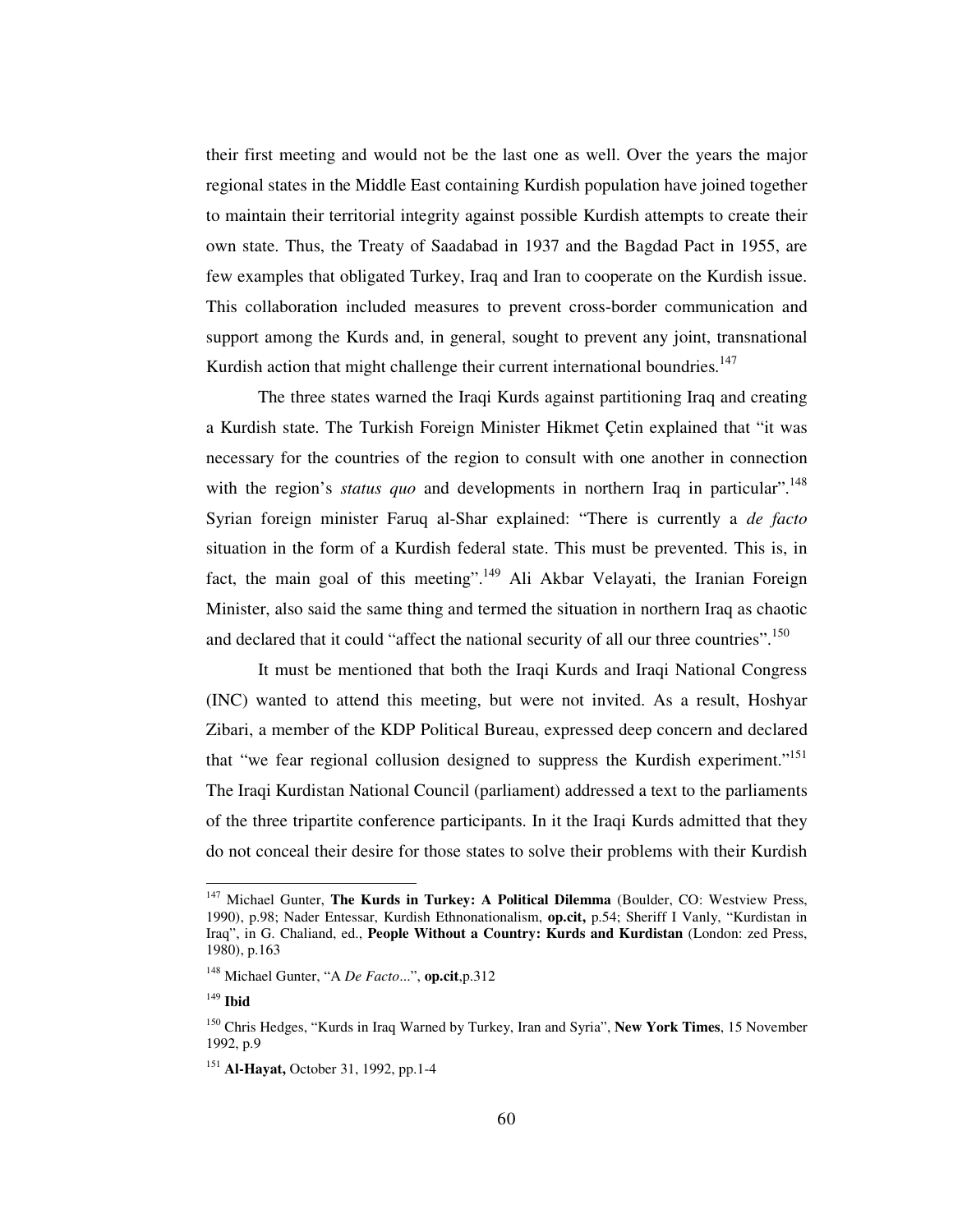brothers in the spirit of the age, with a civilised, democratic mentality. They sought to reassure their neighbours that an Iraqi Kurdish state would not make territorial claims against them or support their Kurds in rebellion. Kurds maintained that they do not interfere and will not permit interference in the internal affairs of the neighbouring states in any way. The relations of these states with members of the Kurdish people in their territories are their affair.<sup>152</sup>

In fact, the death of Turgut Özal in April 1993 intensified the relations and cooperation of Turkey with Iran and Syria, as well as its relations with Saddam Hussein. Turgut Özal during his rule (1984-1993) had started an active, confident and high profile style foreign policy.<sup>153</sup> Ideological taboos such as communism, Islam and the Kurdish question were rescinded. The acceptance of the Kurdish ethnicity by officials and the abolishment of the law that was prohibiting the Kurdish language in 1991 were major steps taken towards the political solution of the Kurdish problem. Foreign policy issues became more popular during the Özal period. According to him, "Turkey should leave its former passive and hesitant policies and engage in an active foreign policy".<sup>154</sup> That is why he assumed an active role in the alliance against Iraq during the Gulf War. He had a moderate policy towards the Kurds. Özal strongly desired to change Turkey's image in the world. He allowed the establishment of a *de facto* autonomous Kurdish region in northern Iraq because he had played a central role and have initiated the introduction of the idea of a safe haven.

Unfortunately, after his death, Turkish leaders ended the liberal policies of Özal in general and those towards the Kurdish people in particular. Süleyman Demirel, the then Turkish President, and Tansu Çiller, the then Prime Minister started to improve Turkey's relationship with other host countries, and they achieved a certain cooperation. They knew that without the collaboration of the other host

<sup>152</sup> Nader Entessar, "Kurdish Conflict in a Regional Perspective", in M.E. Ahrari, ed., **Change and Continuity in the Middle East, Coınfict Resolution and Prospects for Peace** (New York: St. Martin's Press, 1996), p.67

<sup>153</sup> Sabri Sayari, "Turkey: The Changing European...", **op.cit,** pp.9-21

<sup>154</sup> Philip Robins, "Turkish Foreign Policy and the Gulf Crisis", in Clement Dodd,ed., **Turkish Foreign Policy: New Prospects** (Great Britain: The Eothen Press, 1992)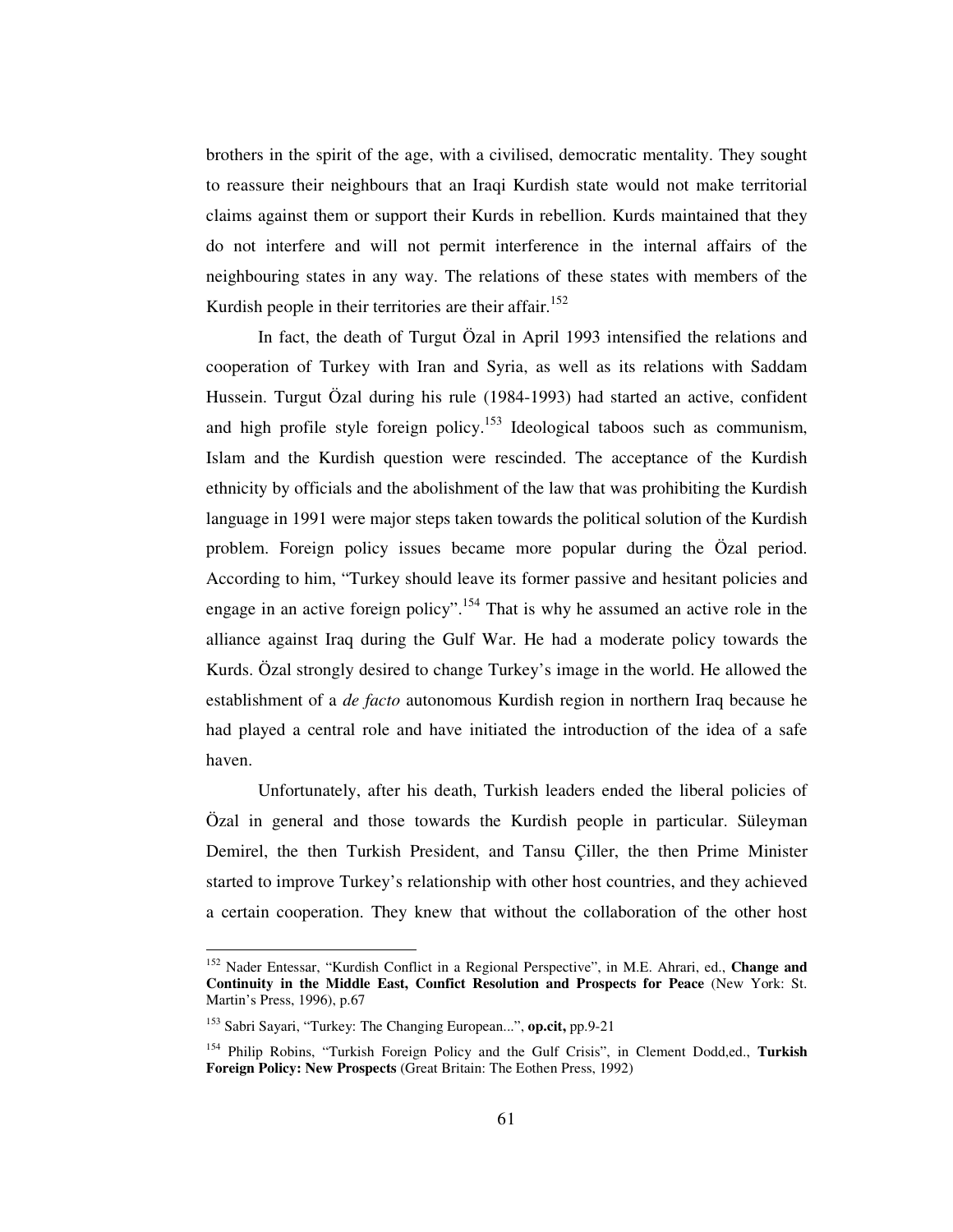countries, it is almost impossible to solve Kurdish question. Turkey's relations with Baghdad also improved in 1993, a trend that gathered momentum throughout 1994 and early 1995. While Özal seemed more willing to take risks and argued that Saddam Hussein should go, the new government came to base its policies on acceptance that Saddam was there to stay and that Turkey had to live with Iraq as its neighbour led by Saddam.<sup>155</sup> As early as December 1992, Bülent Ecevit, the Democratic Left Party (DLP) leader, conducted talks with Iraqi leaders in the Iraqi capital. This is the Ecevit who announced on 1 August 1994 that "the fundamental goal of the US was to create an autonomous region in southeastern Turkey."<sup>156</sup> In April 1993, Ankara established diplomatic relations with Iraq at the level of charge d'affairs with ambassadorial rank. Economic, business and even military delegations, both official and unofficial, came and went continuously between the two capitals in 1993, 1994 and early 1995. Even the assassination of Çağlar Yücel, administrative attaché of the Turkish embassy, in Baghdad on 11 December 1993 did not affect developing relations between the two governments.<sup>157</sup>

By early 1994 both governments in Ankara and Baghdad were pressing the UN and other governments, including the US, to allow the reopening of the two oil pipelines running from Iraq through Turkey. Prime Minister Tansu Çiller pushed hard in her talks with US officials during her October 1993 visit to Washington to allow the pipelines to be reopened under some formula allowed by the UN sanctions. It was obvious that these negotiations to open the oil pipelines will undoubtedly lead to better cooperations between the two countries regarding the Kurdish question. This policy was a measure to force the Iraqi Kurdish leaders to negotiate with the Iraqi government and remove the UN sanctions against Iraq in order to weaken the position of the Iraqi Kurds. 158

<sup>155</sup> Koray Düzgören, "Türkiye Kürtleri ve Kuzey Irak", **Avrasya Dosyası** (Vol.3, No.1, 1996), p.298; Koray Düzgören, "Pazartesi Dosyası", **Yeni Yüzyıl,** April 3, 1995.

<sup>156</sup> **Hürriyet,** August 1, 1994

<sup>&</sup>lt;sup>157</sup> Robert Olson, "The Kurdish Question and Turkey's Foreign Policy, 1991-1995: From the Gulf War to the Incursion Into Iraq", **Journal of South Asian and Middle Eastern Studies** (Vol.XIX, No.1, Fall 1995), p.14

<sup>158</sup> **Ibid,** p.16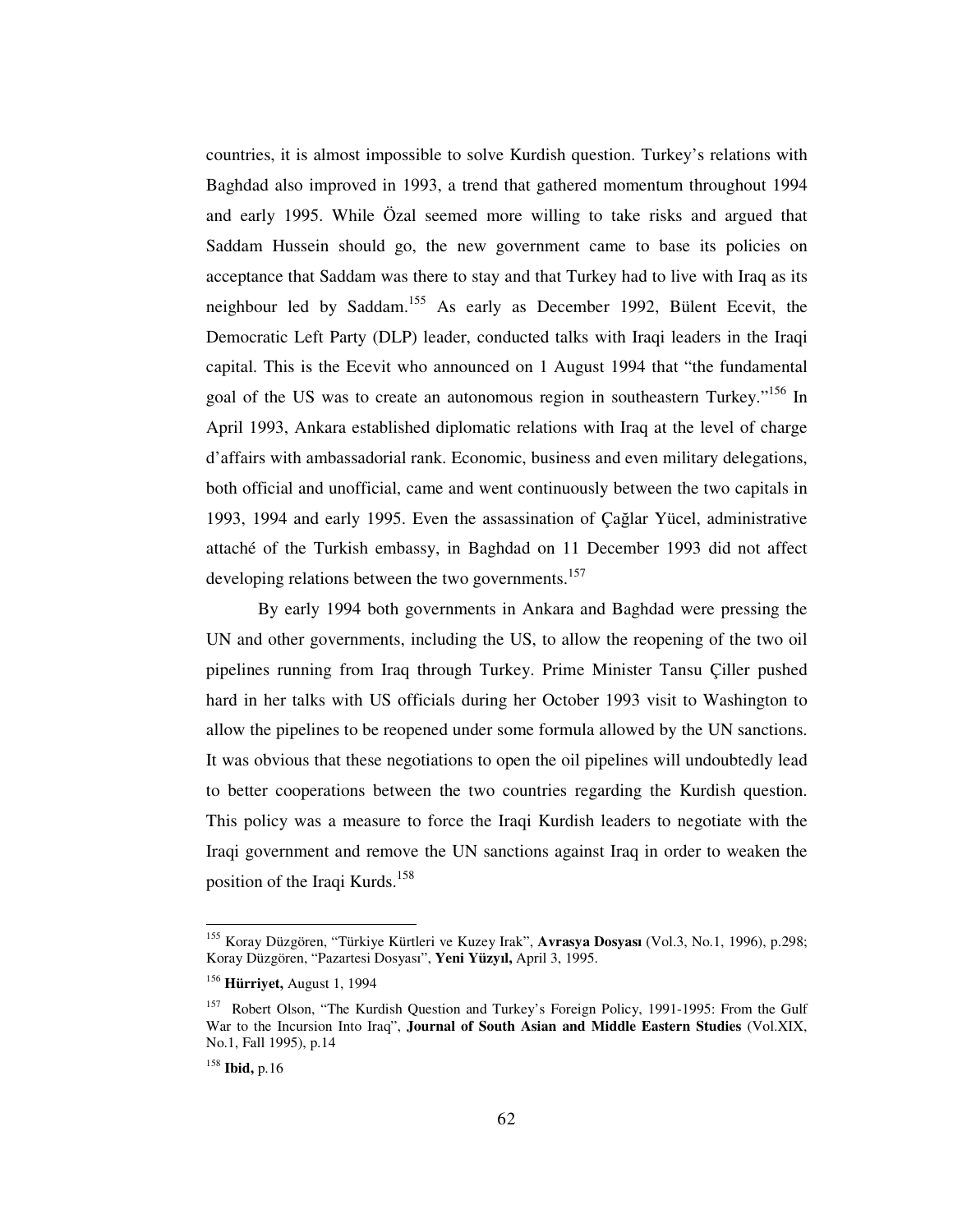In addition to these actions, the internal opposition from political parties and the media (from Ecevit's party and other nationalist groups) toward Operation Provide Comfort and Poised Hammer increased. Many hardliners, both inside and outside the government saw the OPC as a western ploy to set up an independent Kurdish state in northern Iraq. The most outspoken opponents of OPC were the leaders of the Democratic Left Party, Bülent Ecevit, and of the Islamic Welfare Party, Necmettin Erbakan.<sup>159</sup> Ecevit saw the extending of OPC mandate as a suicide for Turkey. Their other accusations were that there had been reports from time to time to the effect that allied coalition forces in Turkey held contacts with the Kurds of northern Iraq without notifying Turkish authorities; that the helicopters which take off from Incirlik to conduct reconnaissance flights in northern Iraq had done so without the knowledge of the Turkish authorities; that transport aircraft belonging to the allied forces have dropped aid supplies where PKK militants were know to be active; that arms have been transported from Incirlik to Armenia under the guise of medicines and medical equipment and so on.<sup>160</sup>

It appears that the repeated extensions of the mandate of the Poised Hammer force was the result of a rational calculation by Turkish statesmen of the benefits for Turkey of keeping this force on Turkish soil and the perceived disadvantages explained above. There seems to have been a consensus among Turkish civilian and military leaders to the effects that the benefits outweigh the disadvantages. One of the advantages was that Poised Hammer could prevent Saddam from another attack on Kurds. The deployment of more than 200 SAM missiles in northern Iraq by Iraqi regime targeting Turkey have worried Turkish statesmen, who have concluded that Saddam Hussein could be preparing a military attack with the help of the reported 20 divisions deployed next to the  $36<sup>th</sup>$  parallel, resulting in one million Kurds on Turkey's border again. Therefore, according to Turkey, the Poised Hammer force could both deter Saddam Hussein from initiating such a move and also if this

<sup>159</sup> **Turkish Daily News,** December 29, 1994; **Milliyet,** June 28, 1995

<sup>160</sup> Baskın Oran, "Kalkık Horoz: Çekiç Güç ve Kürt devleti", **Avrasya Dosyası** (Vol.3, No. 1, Spring 1996), pp.165,68; Ferruh Sezgin, "Kürt Devletinin Hamisi: Çekiç Güç", **Avrasya Dosyası** (Vol.3, No.1, 1996), pp.141-48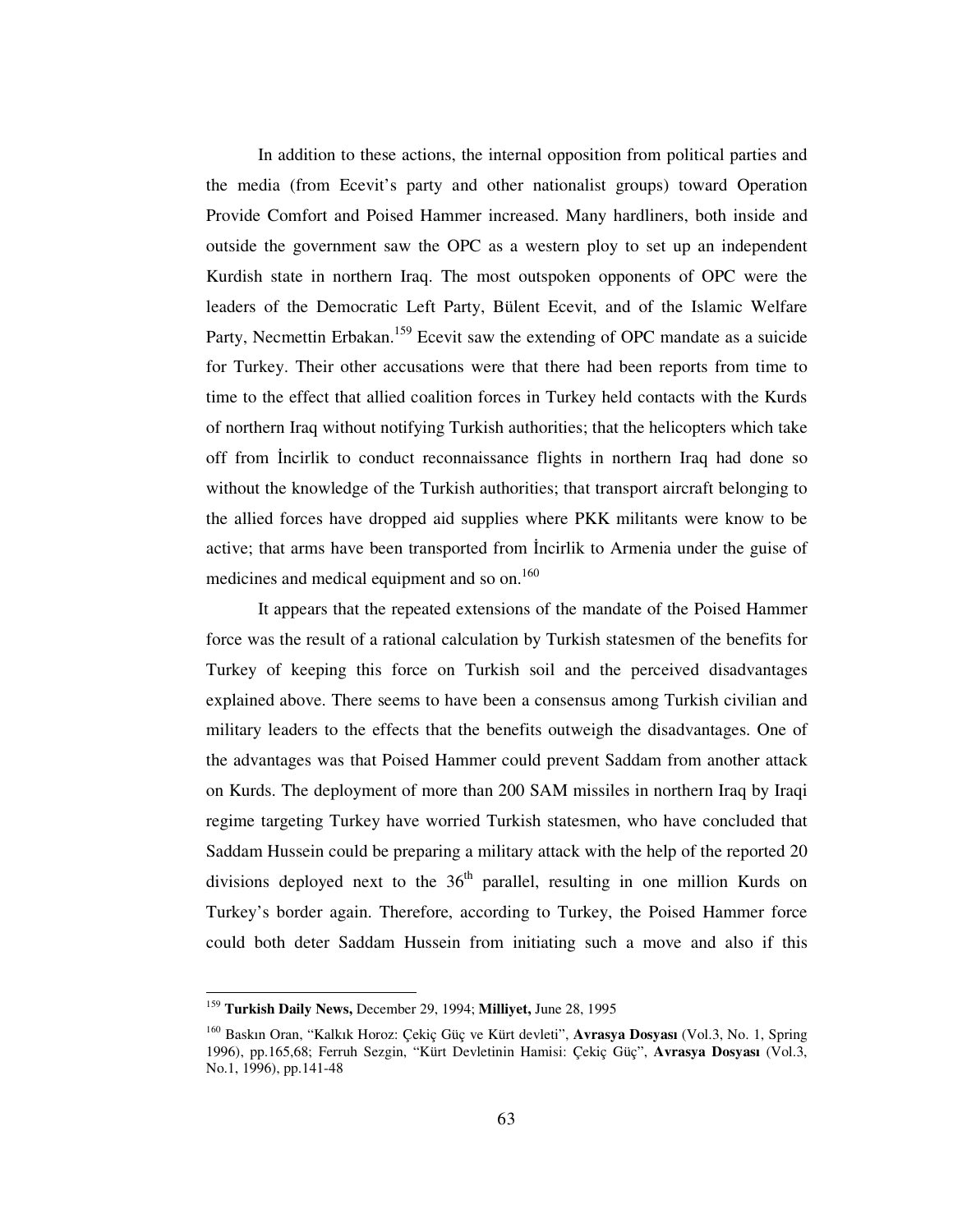deterrence failed, Turkey would not be left to stand alone to cope with the consequences. Another bloody suppression of the Iraqi Kurds would also cause unrest on the part of Turkey's own Kurdish population as relatives of the Iraqi Kurds. 161

The second reason for the Turkish decision to extend the mandate of the Poised Hammer force was related to the perceived conformity of this decision to the rules of international solidarity and cooperation. Turkish officials believed that if Turkey refused the extension of OPC its image in the world would be gravely distorted. 162

Another reason was that, the Turks felt that after the removal of the Poised Hammer force from Turkish soil future Turkish military operations against the PKK in northern Iraqi territory would implicate Turkey in the violation of international law. OPC brought a certain degree of immunity from US criticism of its cross-border raids into northern Iraq as well as its human rights violations in the Kurdish areas inside Turkey.<sup>163</sup> It seems that Turkish decision makers thought that as long as Turkey can continue to cooperate with US and extend the presence of Poised Hammer in Turkey, the US will refrain from exposing its opposition to hardline responses such as the horrific violation of Kurdish human rights, evacuation and destruction of Kurds villages and a policy of assassinating Kurdish nationalist activitists. 164

Finally, Turks calculated that the removal of the Poised Hammer force would not eliminate the possibility of the establishment of an independent Kurdish state in northern Iraq, because it could be replaced in another place. The departure of the force would deprive Turkey of an important bargaining chip in contacts made with both the Iraqi Kurdish leaders and the Western states with a view to discouraging the establishment of an independent Kurdish state in northern Iraq.<sup>165</sup>

<sup>161</sup> **Ibid**

<sup>162</sup> Mahmut Balı Aykan, "Turkey's Policy...", **op.cit**, p.355

<sup>163</sup> Henry J. Barkey, "Hemmed in by...", **op.cit**, p.117

<sup>164</sup> Henry J. Barkey, "Turkey's Kurdish Dilema", **Survival** (Vol.35, No.4, Winter 1993), p.52

<sup>165</sup> Mahmut Balı Aykan, "Turkey's Policy...", **op.cit,** p.356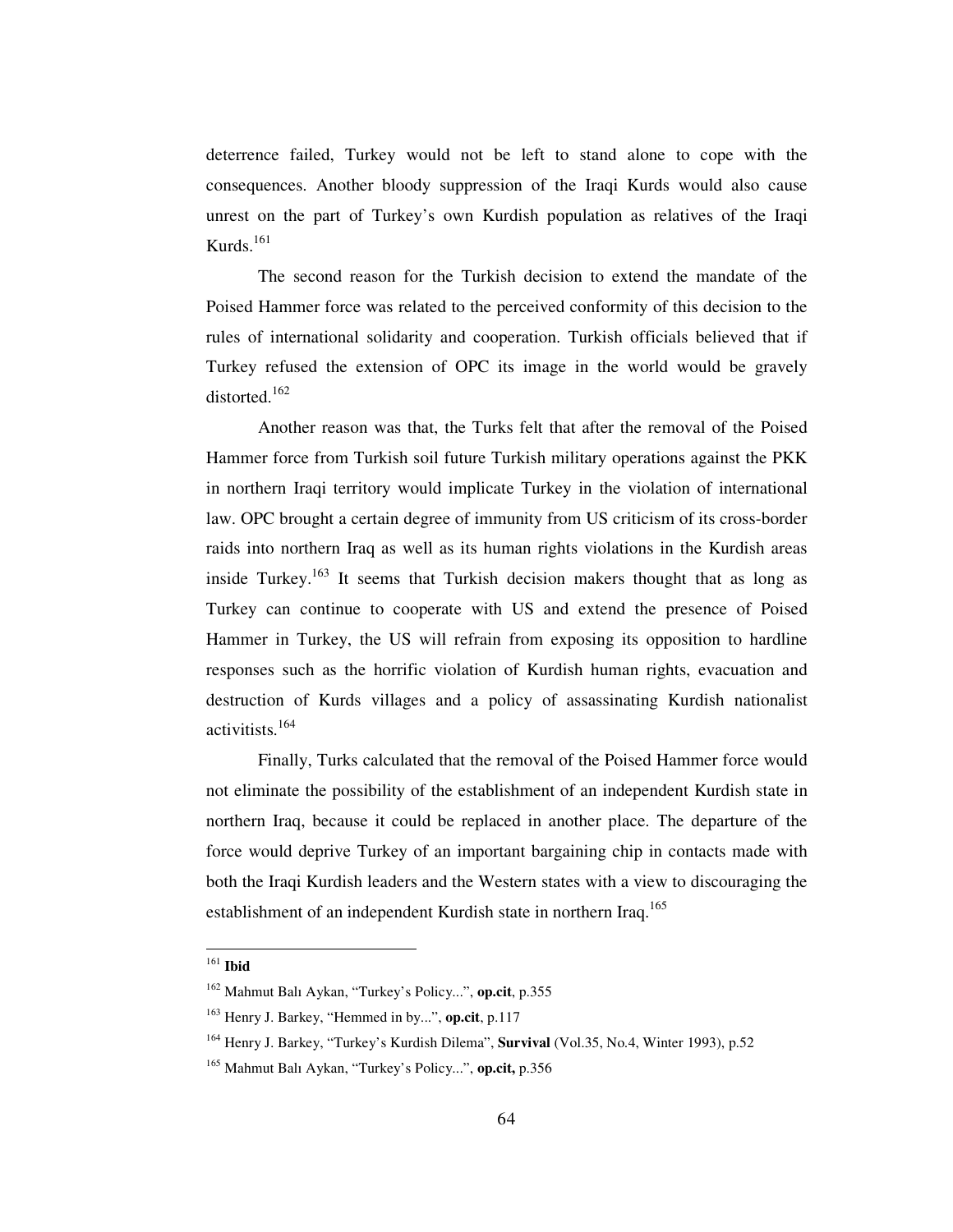So, as we see that Turkey's dilemma was that its economic and trading ties to Europe, its military alliance with the United States (Turkey's defence industries' dependence on the United States is about 75 percent), its membership in NATO and its membership in European, Western and international organizations and bodies, hindered it from seeking a harder measure against Kurds.

Another challenge to Iraqi Kurds in northern Iraq and their fragile government came from Iran. Although Iran had same dilemmas and problems posed by the Islamic revolution such as the lack of a determined and potential successful strategy of development and enormous economic and social problems as well as varying degrees of regional and international isolation, but it is not deterred from taking actions against the Kurds because of its international commitments or as a result of Western economic and military ties as Turkey. Iran's greater freedom to manoeuvre was clear throughout the summer and fall of 1993 when it shelled and bombed towns and villages located both bellow and above the no-fly 36<sup>th</sup> parallel. Iran bombed positions of both the Mujahidin-e Khalq, a non-Kurdish Iranian opposition group, as well as elements of the Kurdistan Democratic Party of Iran (KDPI), an Iranian Kurdish nationalist organization, members of which had sought refuge in territories in Iraq under the control of KRG forces. In early June, Kala Dizza, Ranya were shelled, some up to 12 times and around 50 houses were destroyed and many civilians were killed.<sup>166</sup>

In addition to these hostile behaviour posed by Turkey and Iran, Iraqi regime continued its enmity towards Kurds. As Saddam couldn't intervene directly by military means, he fought them by economic embargo. The internal, governmentimposed embargo highlighted the economic vulnerability of landlocked Kurdistan and its total dependence on the goodwill of Baghdad or of neighbouring countries. Kurdish officials acknowledged that Kurds' main problem is economic and that the regime in Baghdad knows only too well to exacerbate it.

<sup>&</sup>lt;sup>166</sup> Robert Olson, "The Kurdish Question and Geopolitic and Geostrategic Changes in the Middle East after the Gulf War", **Journal of South Asian and Middle Eastern Studies** (Vol.XVII, No.4, Summer 1994), p.58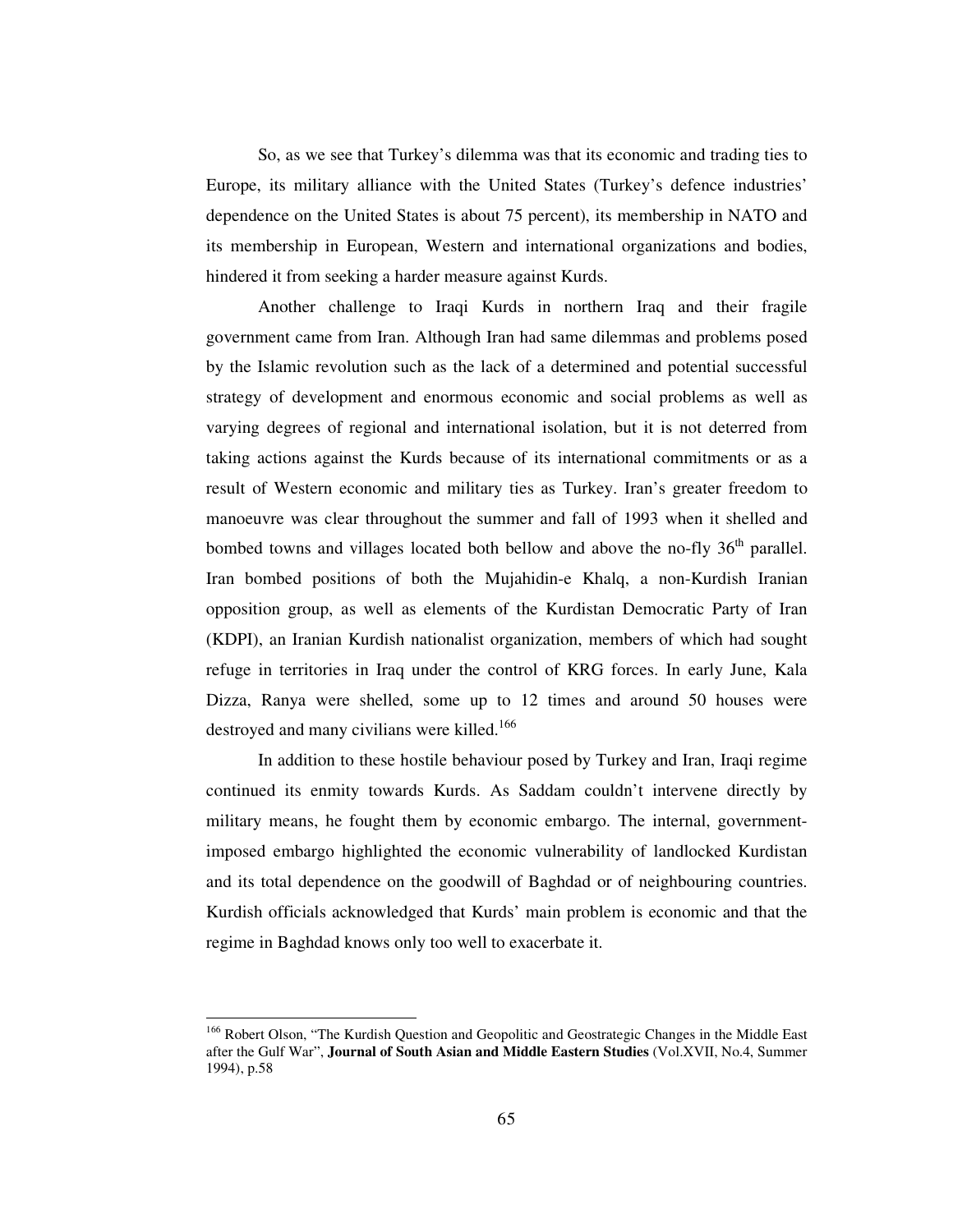A good example of Iraqi regime's pressure on northern Iraq and its policy toward the Kurds was the currency crisis which occurred in May 1993. on 5 May 1993, the Iraqi government withdrew the 25 denomination Iraqi Dinar (ID) note from circulation in an attempt to strengthen the value of photocopied IDs printed after the 1991 Gulf War. The Iraqi government prohibited movement between the Iraqi Kurdistan and Iraqi-controlled areas for five days to limit the amount of 25 ID notes that could be redeemed for photocopied IDs. This action resulted in an immediate increase in foodstuffs by 25 percent; diesel fuel rose 30 percent and gasoline 57 percent. 167

One objective of the currency manipulation on the part of the Iraqi government was forcing Iraqi Kurds to negotiate with Baghdad and showing them that they had no other choice. Another objective was undoubtedly to increase the pressure on the UN and three of its principal members, the US, Great Britain and France, to lift the economic sanctions against Baghdad. It is not surprising that the Turkish policy toward Kurds was the same as the Saddam's policy; forcing Kurds to negotiate with Baghdad and attempt to remove the economic sanctions against Baghdad as I mentioned before. We see this coordination as the Turkish central bank did not take action that would have allowed Turkish Lira to play the role the 25 ID note had played in the economy of northern Iraq or that the 10 and 5 ID notes play.<sup>168</sup>

Hafiz al-Asad, the Syrian president also refused to allow the Syrian pound to be used as legal tender currency, when Syria was invited by Jalal Talabani.

The lack of US financial help created more anxieties among the Kurdish leadership. While they saw that the newly created Palestinian entities in Gaza and the West Bank were announced to receive 3-5 billion dollars in aid from various sources, much of it from the West and from the United States, Kurdish leaders wondered why aid for the people in northern Iraq, with nearly twice the population of Gaza and the entire West Bank and with territory four times greater in size, has been so little. It meant, to Kurds, that the US and Europe were not committed fully to a politically autonomous KRG with a workable currency, improving economy and developing

<sup>167</sup> **Ibid,** p.53

<sup>168</sup> **Ibid,** p.55; **Hürriyet**, 15 May, 19930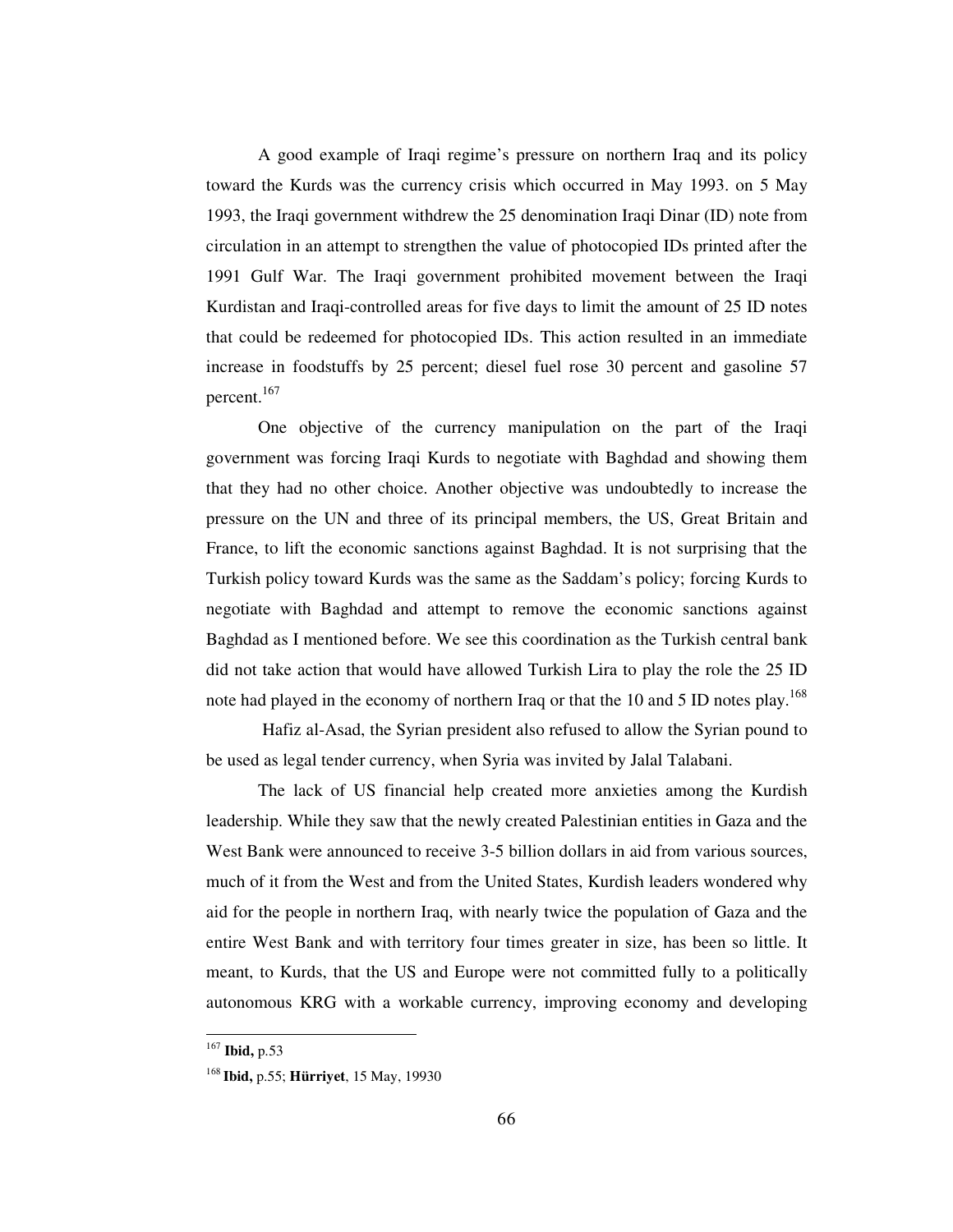infrastructure. Massoud Barzani, stressed the plight of the Kurds as a result of the attitude of the United States and the West toward the currency crisis when he stated that as a result of a fruitless two-month effort to raise funds in the US, Europe and Saudi Arabia the Kurds had only two options, "either we become refugees again in Iran and Turkey or we surrender to Saddam Hussein."<sup>169</sup>

The situation in northern Iraq can be completely understood by the observations of Danielle Mitterrand the wife of the French president at that time:

> One wonders how a democracy can flourish in a country abandoned to the bombing of their Iranian and Turkish neighbours and to the destructive intrusions of the Iraqi army with all the exactions, the withdrawal of the currency, power cuts, deportation of the population living in the unprotected part of Kurdistan, the double embargo imposed by the Iraqi government, a complete lack of energy supplies, the burning of the crops, and the daily tragedy of anti-personnel mines. 170

As mentioned above, democracy did not flourish in northern Iraq and old divisions emerged again between Kurdish parties and fighting that began as minor disputes escalated into a Kurdish civil war.

<sup>169</sup> **Ibid,** p.56; **Washington Post**, 22 June, 1993

<sup>170</sup> Micheal M. Gunter, **The Kurdish Predicament in Iraq, A Political Analysis** (New York: St.Martin's Press, 1999), p.74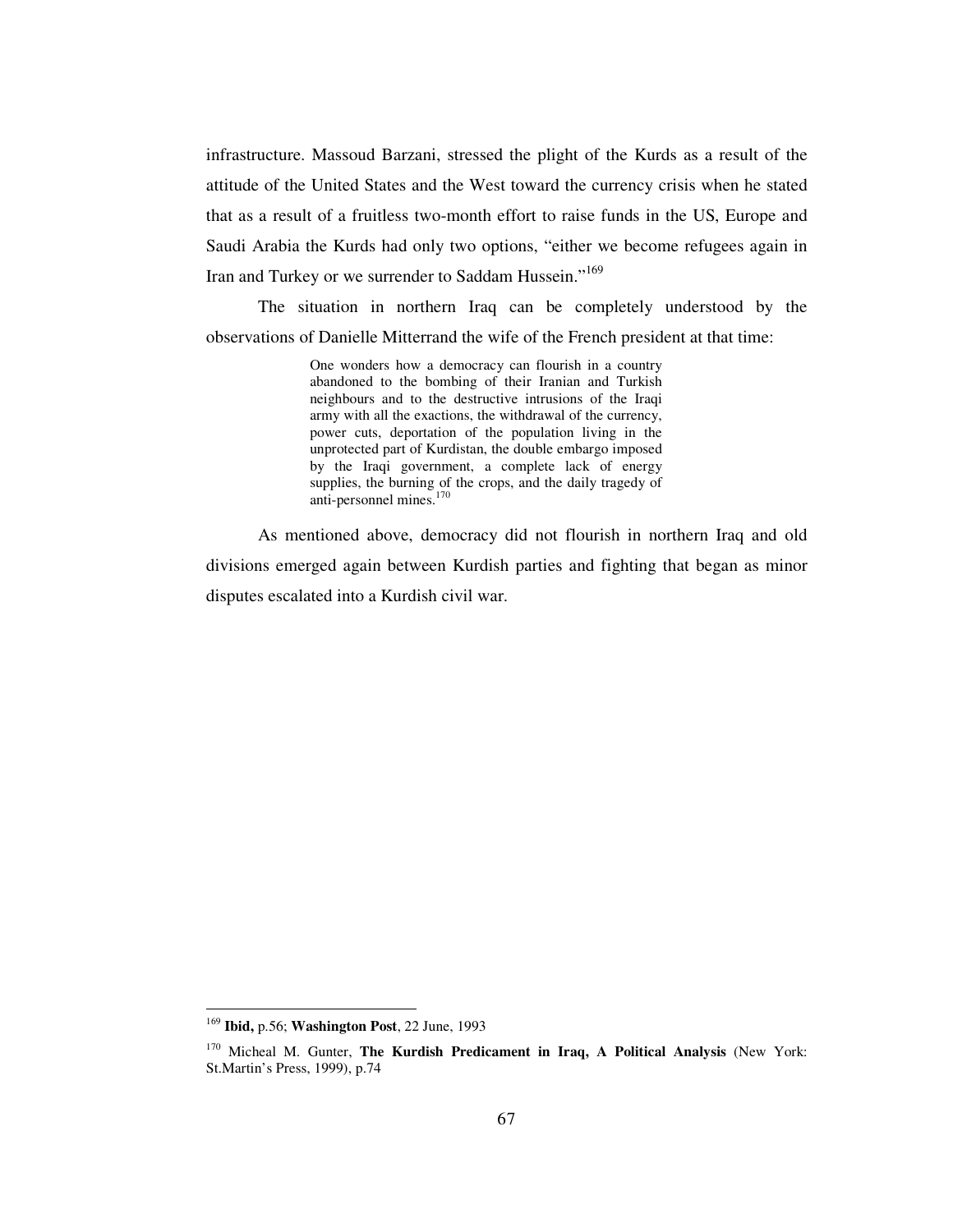### **CHAPTER 4**

#### **THE KURDISH CIVIL WAR**

As I mentioned in previous pages, the two main parties-KDP and PUK-split power equally between themselves in a coalition. By the end of 1992, Talabani declared that "cooperation… has been strengthened to the extent that opinions have developed within their ranks, even at leadership levels, calling for unifying these two parties".<sup>171</sup> Barzani also added that "it pleases me to assert that all affairs are managed now as if two were a single party".<sup>172</sup> But this cooperation did not last long and in May 1994, their old divisions emerged again and their minor disputes eventually escalated into a civil war for achieving ultimate power. In order to understand their long-standing rivalry we should look at their backgrounds.

#### **4.1. Kurdistan Democratic Party (KDP)**

The KDP which is the preeminent party in modern Iraqi Kurdish history, was established in 1946 in response to the earlier creation of the Iranian KDP of the Mahabad Republic. At its first congress in Baghdad, on 16 August 1946, Mustafa Barzani, the most famous Kurdish leader in the twentieth century, was elected president and Hamza Abdullah as secretary-general. Mustafa Barzani was in Iran at that time. He had led a rebellion against the Iraqi government and the British, who had reoccupied Iraq. Iraqi government and British forces with the help of Jashs (progovernment Kurdish militia) drove Barzani into Iran in the fall of 1945. There, Barzani joined forces with Qazi Mohammad, leader of the independent Kurdish Republic of Mahabad.<sup>173</sup> When Mahabad fell a year later, Barzani and his *peshmargas* (those who stare death in the face) fought their way across hundreds of miles of hostile territory-which is known as "retreat of the Five Hundred" in Kurdish

<sup>171</sup> **Al-Hayat** (London), 11 December 1992

<sup>172</sup> **bid**

<sup>173</sup> William Eagleton, **The Kurdish Republic of 1946** (London: Oxford University Press, 1963)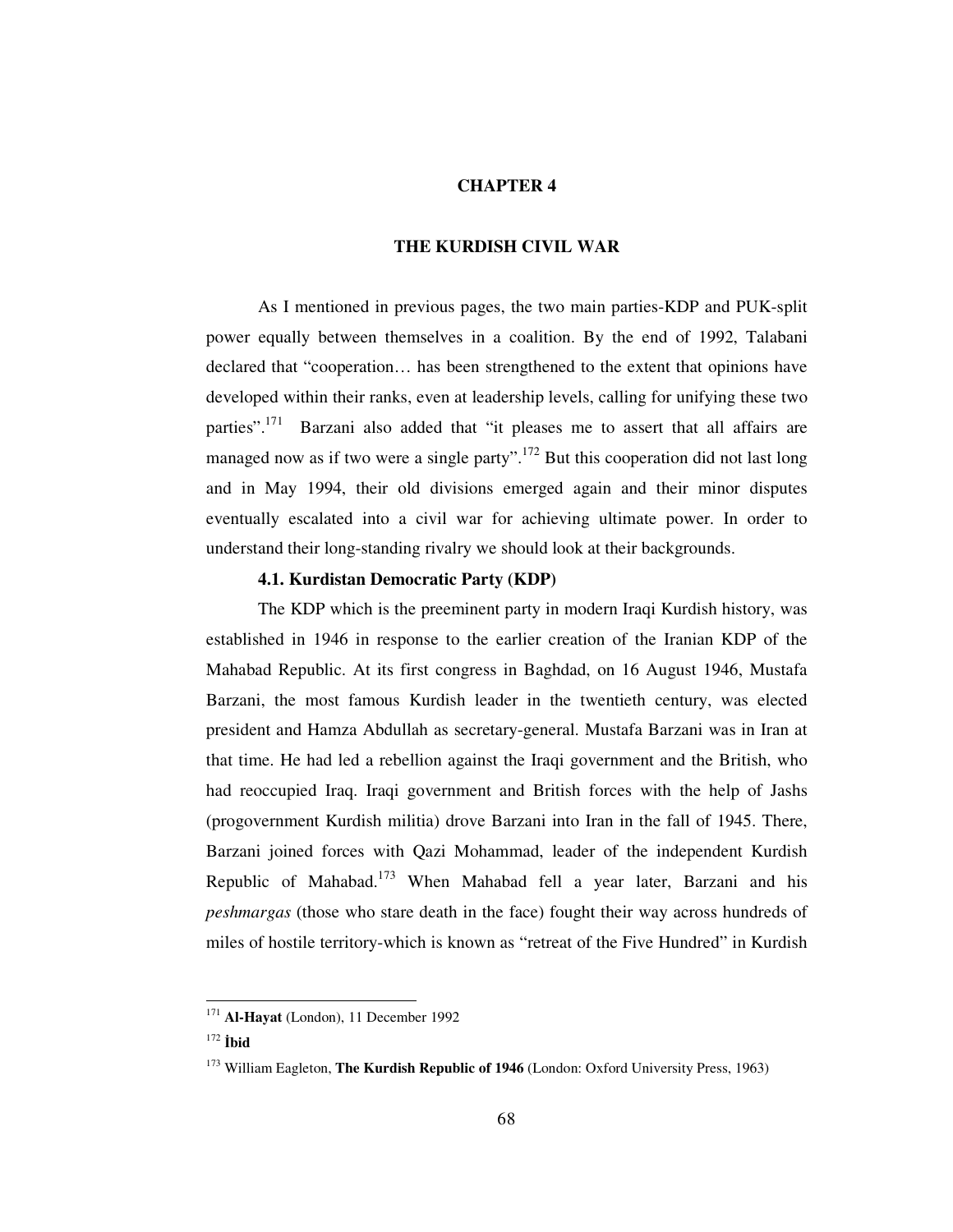history-eventually reaching in the Soviet Union. Barzani and his followers lived in the Soviet Union for the next 12 years until 1958.<sup>174</sup>

Because of the lack of the leadership of Barzani, KDP of those years, was more of a social and cultural gathering than a well-defined political party.<sup>175</sup> During these years, an intraparty struggle developed between supporters of Hamza Abdullah and Ibrahim Ahmad, who was a leftist Kurd and at first headed the Iraqi branch of the Iranian KDP. In 1953 Ahmad replaced Abdullah, who was in prison for his political activities. After Barzani's return from Soviet Union, Abdullah briefly replaced Ahmad as secretary – general in 1959 with Barzanis' support. However, Abdullah grew too close to the Iraqi Communist Party, and even proposed transferring various KDP organizations to its control. Therefore, he was permanently removed from the KDP leadership and Ahmad came to his place.<sup>176</sup>

After H. Abdullah, Ahmad began his rivalry with Barzani and intra-Kurdish split was set between Barzani and Ahmad and his son-in-law, Jalal Talabani. Talabani joined the KDP in 1947. He was a lawyer and graduated in 1959. He was a young and active leftist Kurd. In February 1953, he secretly helped to establish the Kurdistan Student Union-Iraq and became its secretary- general.<sup>177</sup> In 1959, he served as commander of a tank unit in the Iraqi army until he joined Barzani's revolt against the Baghdad government in 1961 and represented the KDP and Barzani, in several diplomatic meetings in Europe and the Middle East.

Their opposition to Barzani had various reasons but the most important reason was that they wanted to be the leader of Kurds and the only obstacle was Barzani with his charisma who was the symbol of Kurdish unity and had brought all the ranks of Kurdish people from different tribes, cities and regions under his leadership and not only inspired the Kurds of Iraq, but also of Turkey, Iran and Syria. Some people argue that the problem was that Barzani was from Bahdinani-speaking

<sup>174</sup> Ismet Sheriff Vanly, "Kurdistan in Iraq", in Chaliand Gerard, ed., **A People Without a Country: The Kurds and Kurdistan** (New York : Olive Branch Press, 1993), p.149

<sup>175</sup> Sa'ad Jawad, **Iraq and the Kurdish Question, 1958-1970** (London : Ithaca Press, 1981), p.20

<sup>176</sup> David McDowell, **Modern History of the Kurds** (London: I.B. Tauris, 1996), p.304

<sup>177</sup> Micheal M. Gunter, "The Kurdish Predicament in Iraq", **op.cit,** p.24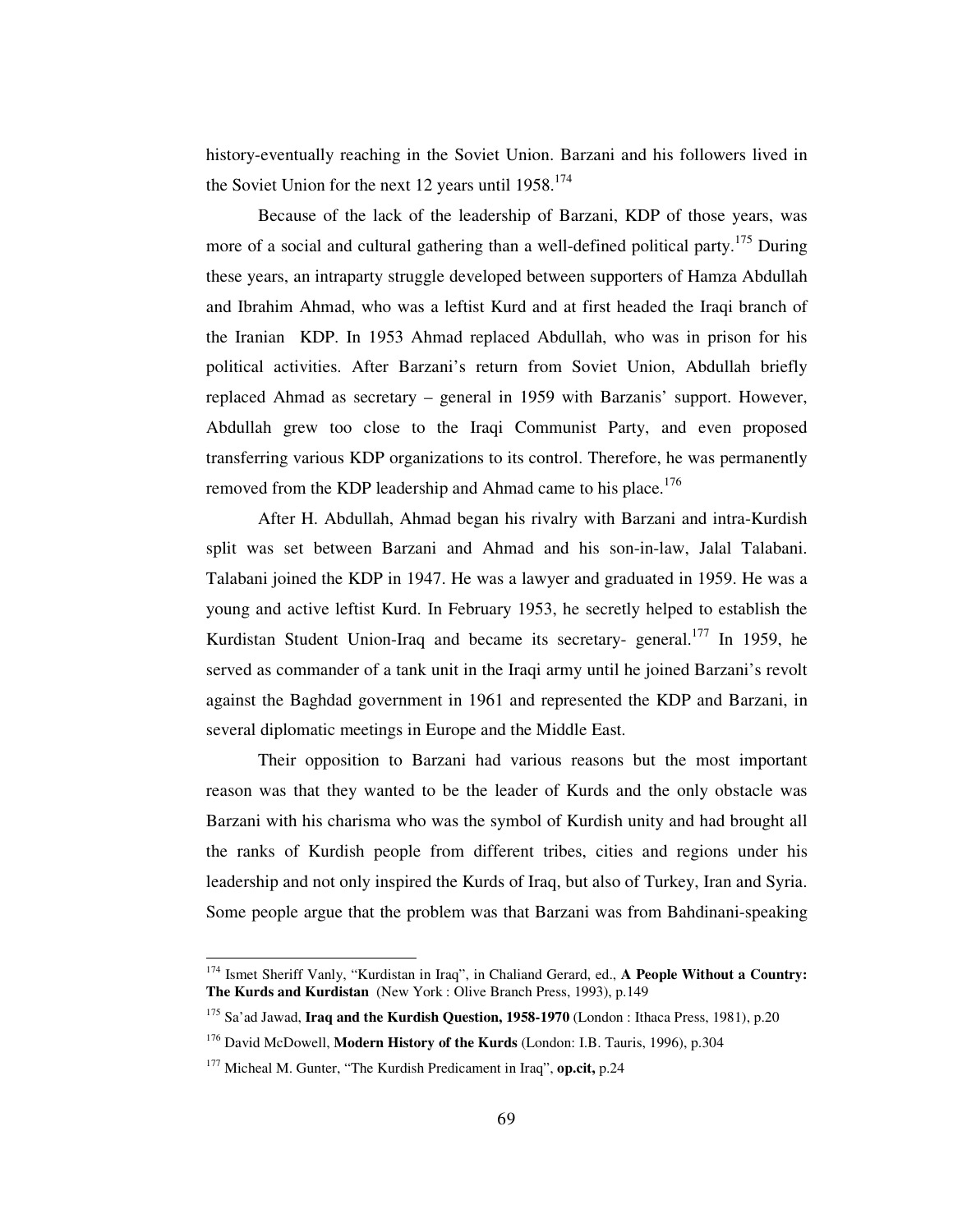areas and Ahmad and Talabani from Sorani-speaking areas of the south; that Barzani was associated with the Sufi order of Naqshbandi and Talabani with Qadiri; that KDP is more hard-line on the nationalistic issue and is described as conservative, while PUK is considered as a leftist and a socialist-oriented party.<sup>178</sup> Although, all these arguments, to an extent are correct, but the main reason as I described, was a rivalry for leadership.

Ahmad-Talabani wing considered themselves as reformist and town-bred intellectuals and accused Barzani of being the man of the tribes. The conflict intensified in 1964, when Barzani signed a cease-fire accord with Baghdad. Talabani argued that this accord was not in favour of Kurds and both sides expelled each other from the party, but Barzani defeated them by driving them over the Iranian frontier. Iranians supported Talabani as divide and rule policy which is always used by neighbouring countries, but they abandoned their support and Talabani rejoined KDP and Barzani forgave them. 179

Talabani's loyalty did not last long and again he broke away and accusing Barzani as "reactionary", "tribal" and "feodal", the words which is used by most leftists against their rivals. They developed close ties with the Iraqi Ba'thists this time. Baghdad, made a deal with Talabani that allowed him to control the Sulaymaniyah-Kirkuk region. Talabani and his supporters fought alongside the government's troops against Kurds and KDP.<sup>180</sup> This led to Kurds' characterization of Talabani as "66 traitor" and an "agent for everybody". At the time Ahmad was living in Tehran and then later returned to Baghdad, therefore adding more credence to Kurds' and Barzani's accusations.

The Ahmad-Talabani group, in cooperation with the Ba'thists, challenged Barzani's leadership of the KDP and attempted to expand into his northern, mountainous homeland. Nonetheless, Kurdish *peshmarga*'s number increased day by

<sup>&</sup>lt;sup>178</sup> Serhat Erkmen, "Türkiye'nin Körfez Savaşı Sonrası Kuzey Irak Politikası", in Ümit Özdağ and Others, eds., **Irak Krizi, 2002-2003** (Ankara: Asam Yayınları, 2003), pp.271-72

<sup>179</sup> Micheal M. Gunter, "The KDP-PUK Conflict in Northern Iraq", **Middle East Journal** (Vol.50,No.2, Spring 1996), p.228

<sup>180</sup> Edmund Ghareeb, **The Kurdish Question in Iraq** (Syracuse, NY: Syracuse University Press, 1981), p.183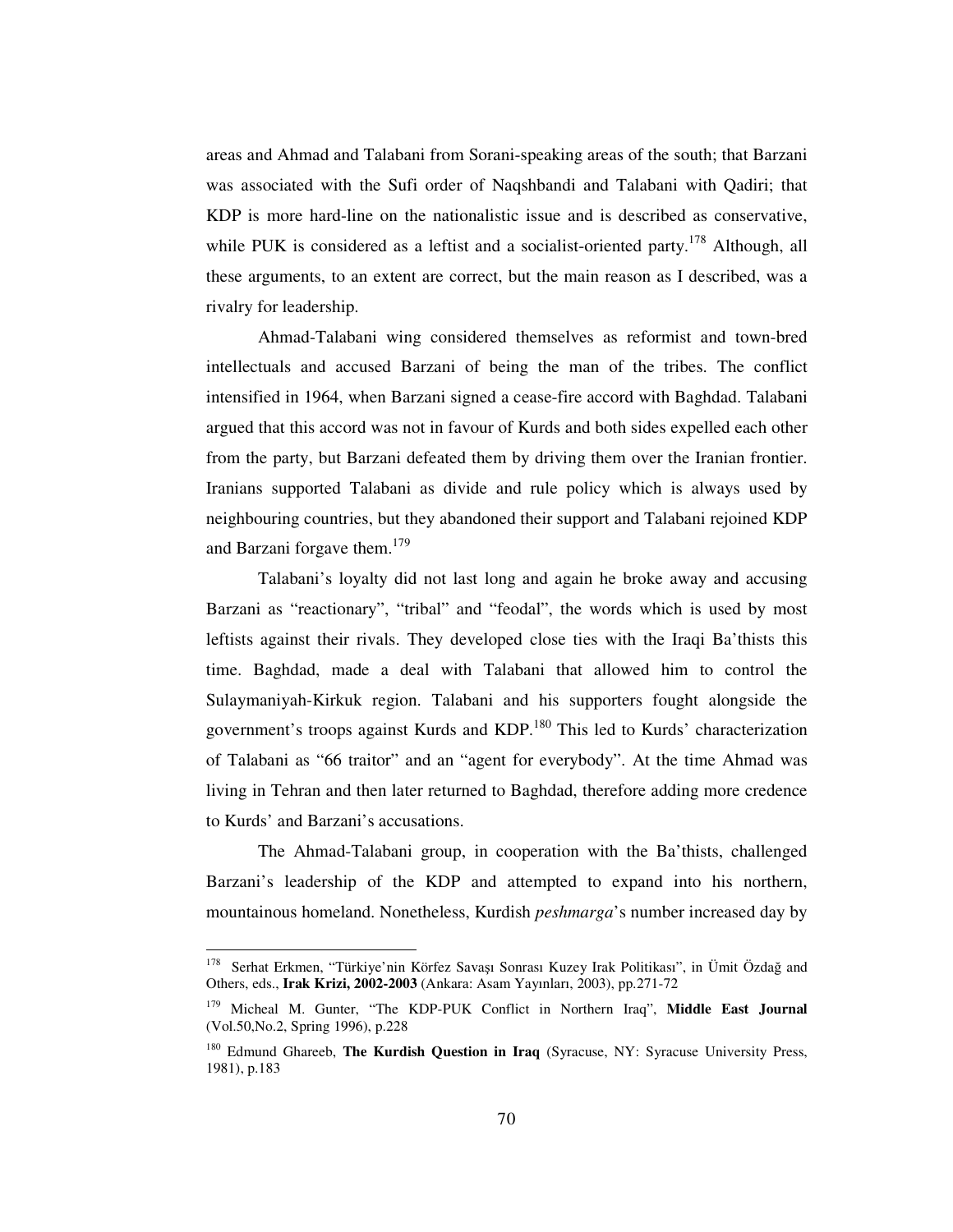day and they fought for freedom and defeated Iraqi forces in many fronts. As a result, the Iraqi government decided to negotiate with Kurds and abandon Talabani. Both Ahmad and Talabani were forgiven by Barzani again, and returned to the KDP.<sup>181</sup> The promise of the March 1970 manifesto on Kurdish autonomy, however, was not realized. Armed with Soviet Union's weapons, Baghdad fought with Kurds again and when it realized that Kurds will not be defeated by military means, Iraqi government, by coopration with Iran and Arab world, other neighbours and the help of US defeated Kurds. Barzani, went to exile in Iran and then in Washington, DC, where he died four years later.

# **4.2. The Patriotic Union of Kurdistan (PUK)**

The PUK of Jalal Talabani represented what was to become the other faction of the KDP of Mulla Mustafa Barzani. Shortly after the KDP was defeated by Baghdad in March 1975, Talabani who was the KDP representative in Lebenon, went to Damascus. In June 1975, he announced the formation of the PUK in Syria. Although the PUK adopted the same slogan 'autonomy for Kurdistan, democracy for Iraq' as the KDP, but it advocated Marxist principles and denounced Barzani as 'reactionary' in its first declaration and added that the defeat of 1975 was not the defeat of Kurds, but the defeat of KDP and Barzani who cooperated with imperialist powers of US and Israel.

At first, Barzani supported Talabani to reorganize the Kurdish movement and sent some of his supporters to help him in Syria.<sup>182</sup> When PUK declared its establishment and accused Barzani, however, Idris and Mesud Barzani joined a former associate of their father, Sami Abd al-Rahman to form the KDP/provisional Command and their reorganization attempts were completed in August 1976.

Celal Talabani was determined to defeat the KDP and its new organization which was called KDP/PC and wanted to be the only party by using power. They forced all KDP members in Soran region, either to join them or to die. Many KDP members were forced to join Iraqi forces and many of them were captured in 1977 and 1978. In this way KDP had no *peshmarga* or organization in Arbil, Sulaimanya

<sup>181</sup> Micheal M. Gunter, "The KDP-PUK....", **op.cit,** p**.**229

<sup>&</sup>lt;sup>182</sup> M. Sıraç Bilgin, **Barzani'nin Son Yılları** (İstanbul: Berfin Yayınları, 1993), p.46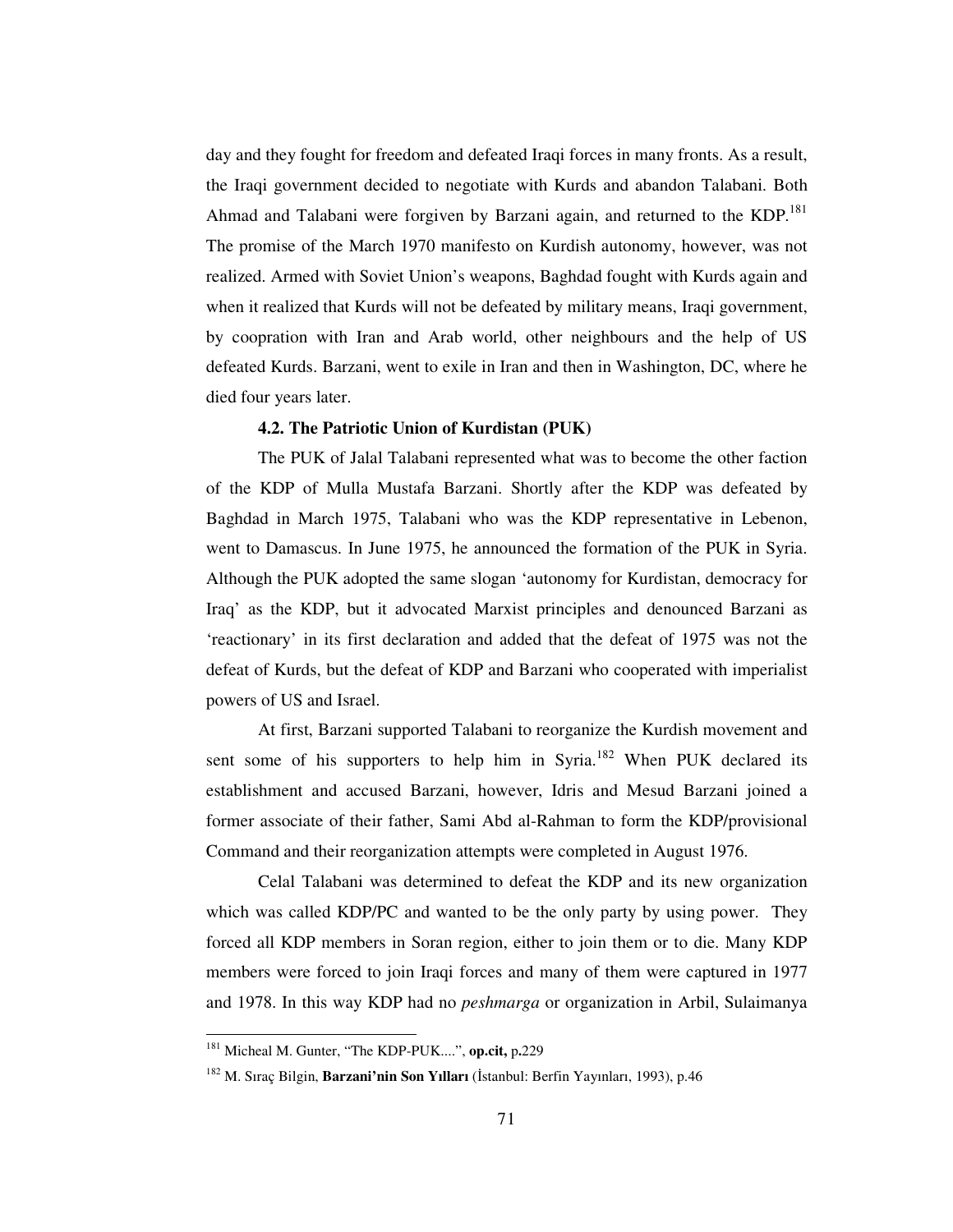and Kirkuk. Now, it was time for Bahdinan region. Talabani sent a letter to Kurdish parties in Turkey and explained that they had been able to clean Soran region and they were coming to Bahdinan region to do the same task under the pretext of bringing arms and supplies from Syria and that they need the help and cooperation of them in Turkey.<sup>183</sup> The KDP, feeling threatened, fought Talabani's forces who were more than 1000 guerrillas and dealt a bitter defeat to the PUK, whose fighters did not know the terrain. Ali Askari, who was one of Mulla Mustafa's capable commanders and many other prominent members of the PUK, were killed in this intra-Kurdish bloodletting. During the succeeding years, PUK seemed to fight against the KDP and other Kurdish parties as much as against the Iraqi government.<sup>184</sup>

Early in 1979, Ayatollah Khomeini overthrew the Shah and established an Islamic republic in Iran. This new regime either did not or could not, enforce the provisions of the Algiers Agreement of 1975 between Iraq and Iran on preventing cross-border Kurdish activities which had begun immediately after 1975. Only one year after the defeat of Kurdish people, exactly on 26 May 1976, KDP/PC *peshmargas* attacked Iraqi forces. <sup>185</sup> This challenge continued and after the Iranian Revolution, the KDP began to establish bases in Iran, a situation that helped to lead to the Iran – Iraq War of 1980-1988.

The KDP supported Iran from the start and saw the war as an opportunity to magnify its armed opposition to Baghdad with Iranian aid. The PUK, on the other hand, by the pretext that, having been weakened by the war, Iraqi government would be more willing to negotiate a favourable deal with the Kurds, began to negotiate and cooperate with Iraq.<sup>186</sup> As the combined Iranian – KDP offensive forced the PUK out of its sanctuary in the northern area of Bradost, near the Iranian frontier, and deeper into Iraq, the PUK, with the help of Baghdad's Iranian Kurdish ally, the Iranian KDP of Abd al-Rahman Ghassemlou, signed a so-called Comprehensive Political and Security Agreement with Saddam.

<sup>183</sup> **Ibid ,**p. 129

<sup>184</sup> Micheal M. Gunter, "The Kurdish Predicament....", **op.cit,** p.26

<sup>185</sup> M. Sıraç Bilgin, **op.cit,** p.69

<sup>186</sup> David McDowall, **op.cit,** p.28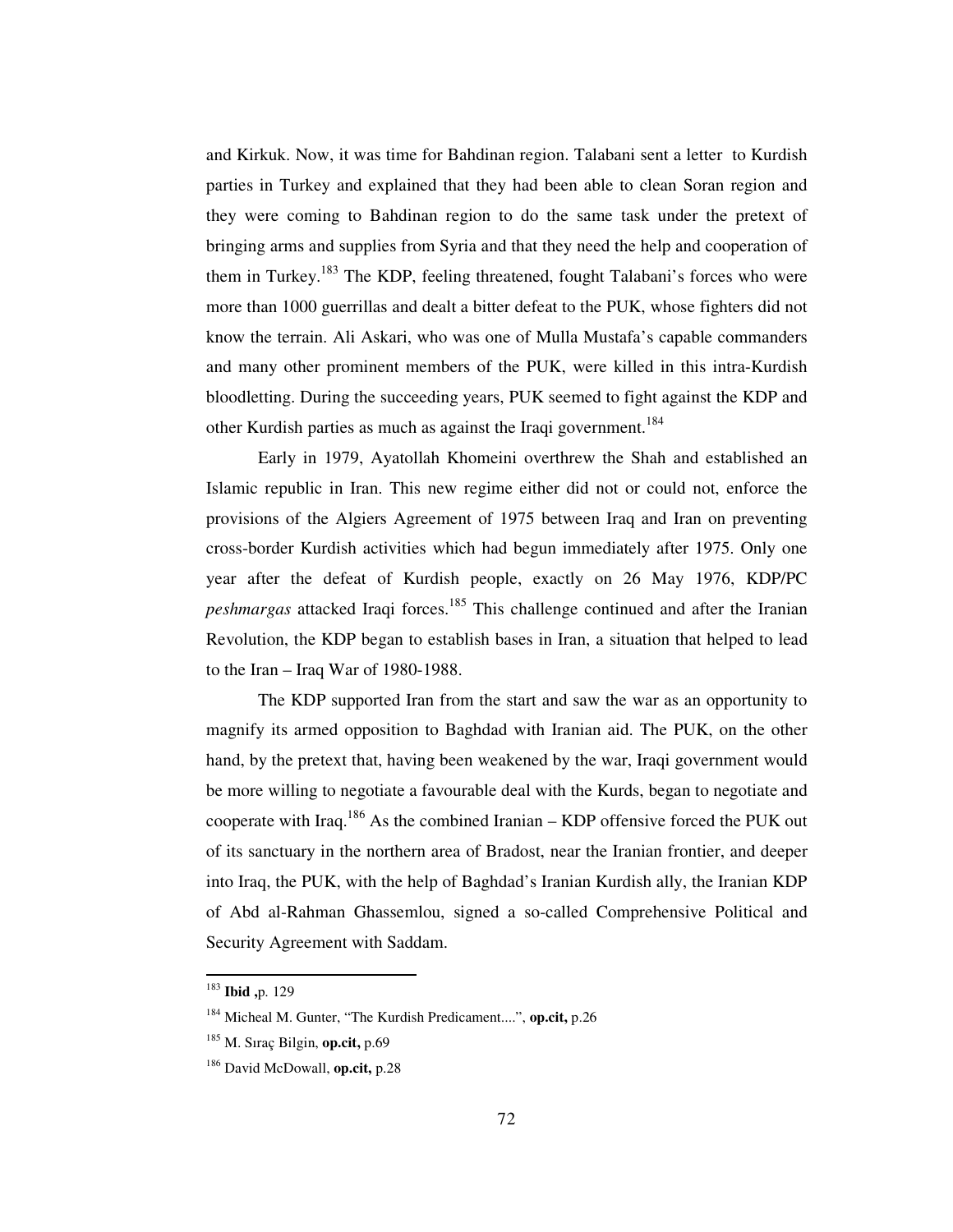Neither Baghdad nor the PUK viewed their negotiations as anything more than a way to gain time and a more advantageous position. Although they continued to talk until October 1984, the PUK finally terminated the dialogue at the beginning of the following year, and began to reconcile itself with the KDP. In November 1986, Talabani travelled to Tehran where he began to explore a new beginning with Massoud Barzani. This led to the eventual creation of the Iraqi Kurdistan Front, which was announced formally in Tehran in June 1988, with the addition, over the next several years, of several smaller groups.<sup>187</sup>

### **4.3. Conflicts in 1994**

The problems between PUK and KDP restarted in 1993. The 50/50 principle that split power equally between the KDP and the PUK in each ministry had paralyzed the KRG's initiative while fueling partisanship. In March 1993, there was an important shift in government positions as the PUK introduced some of its senior leaders into the cabinet, when Kosrat Rasul a leading member of the PUK politburo, replaced Fuad Masum as the prime minister and tensions began to rise as the government became more partisan.

In addition to this partisanship, another change was that, in the summer of 1993, the Kurdistan Unity Party led by Sami Abdurrahman – an alignment of three smaller parties that had previously all been members of the Iraqi Kurdistan Front – joined the KDP. According to the KDP, this unification changed the balance of Kurdish politics in favour of the KDP. Therefore the PUK felt that it could not win the elections scheduled for May 1995, and instead opted for a military coup.<sup>188</sup> It is worth mentioning here that like all parties in the Middle East, PUK thought that if it loses the election and becomes an opposition party, it means not an electoral loss and a political set back, but as a complete loss.<sup>189</sup> In other words, the PUK feared that a KDP victory would be permanent and would mean the PUK's ultimate destruction.

<sup>187</sup> Micheal M. Gunter, "The KDP-PUK......", **op.cit,** p.231

<sup>&</sup>lt;sup>188</sup> Sayar Mohammad Salih, "Khwendnawayaki Shari Nawkhoy Kurdstani Eraq" (A Review of Civil War in Iraqi Kurdistan), **Santari Brayati** (Hawler: No.2, September 1997), pp.19-29

<sup>189</sup> Nisan Mordechai, **Minorities in the Middle East: A History of Struggle and Self – Expression** (Jefferson, NC: McFarland and Company, 1991), p.22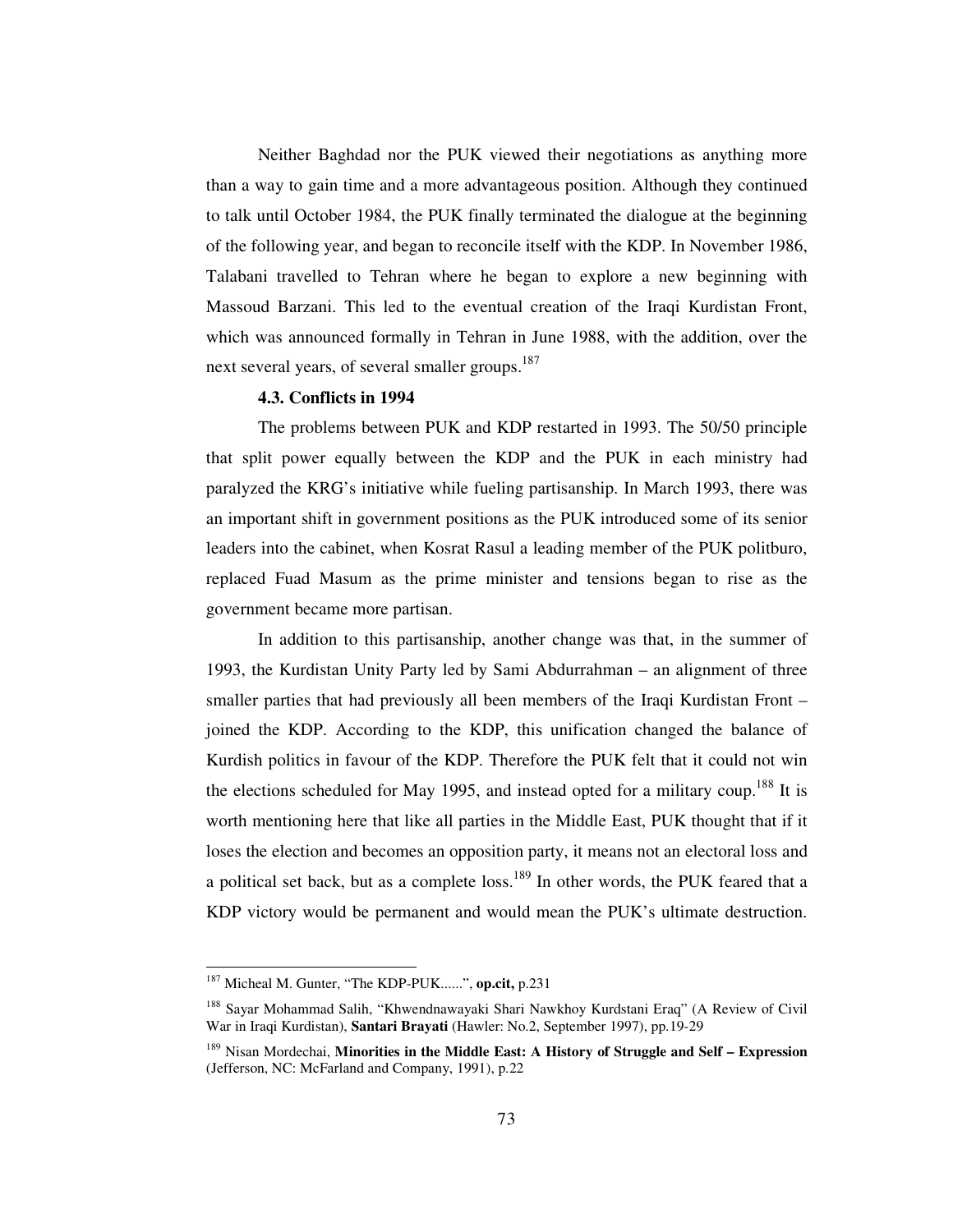The PUK thought that what it could not win with election, it would have to win with the gun.

The first fighting occurred in December 1993, when a socialist group headed by Hama Haji Mahmoud, who had ostensibly joined the KDP the previous summer, attacked a KDP base in Sulaymaniyah. This action resulted in dividing the KDP and PUK over how to respond. Then on 20 December 1993, the day that a strategic agreement establishing a presidential council including both Barzani and Talabani had been declared, fighting broke out between the PUK and the pro-Iranian Islamic Movement of Kurdistan (IMK).<sup>190</sup> PUK collected the customs and tariffs on trade with Iran which was substantial, because Iran did not participate in the international sanctions against Iraq. IMK, as devout Muslims, refused to collect customs and they refused to let PUK collect them. PUK refused to implement Barzani's orders as a member of the newly created presidential council to calm the situation, and instead it launched strong attacks against the IMK. By the end of the month, the PUK announced the capture of all the Islamic movement's bases in Kurdistan, the detention of Mulla Othman Abdul Aziz, the head of IMK, the arrest of 200 members of the group and the confiscation of all its arms.<sup>191</sup> Masud Barzani resigned from the KRG's leadership council. In his resignation statement, Barzani accused Jalal Talabani of pursuing a unilateral policy. Barzani implied that the PUK wanted to crush the IMK in order to bolster its own position in the struggle for power in the Kurdistan, including against the KDP.<sup>192</sup>

It was correct. PUK was determined to establish its hegemony by force. On 1 May 1994, a local problem over a piece of land in Qala Diza, northeast of Sulaymaniye, between the supporters of KDP and PUK quickly escalated into major fighting between the two parties. By the beginning of June more than 600 civilian and military deaths had occurred in fighting throughout much of Iraqi Kurdistan

<sup>190</sup> Micheal M. Gunter, "The Kurdish Predicament.....", **op.cit,** p.75

<sup>191</sup> **Watha'iq al-idana** (Condemning Documents) (Damascus: manshurat al-ittihad al-watani el-Kurdistani (PUK Publications), 1994), pp.5-24, 241

<sup>&</sup>lt;sup>192</sup> Robert Olson, "The Kurdish Question and Geopolitic and Geostrategic Changes in the Middle East after the Gulf War", **Journal of South Asian and Middle Eastern Studies** (Vol.XVII, No.4, Summer 1994), p.63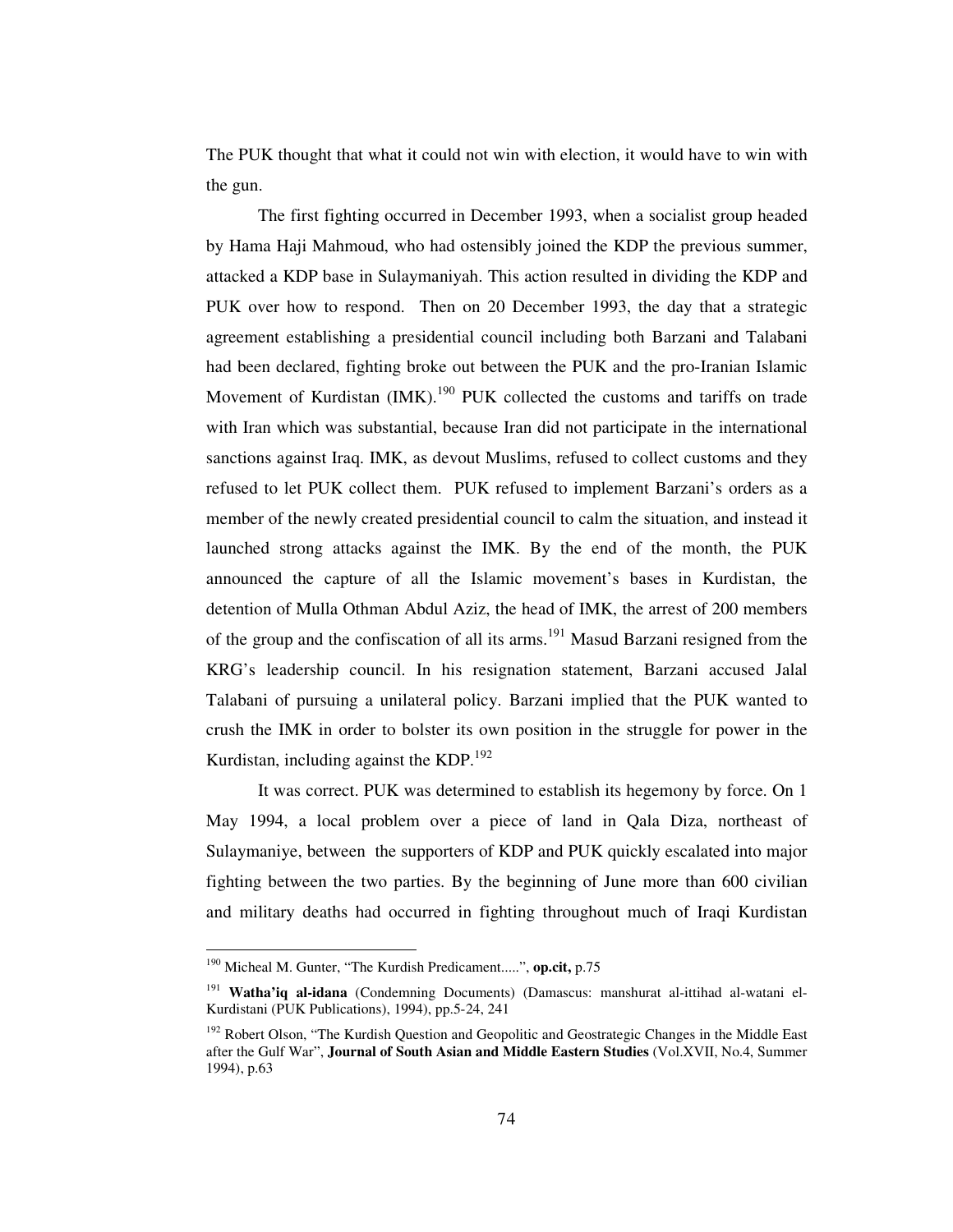including the cities. In late May, PUK forces seized the Kurdish parliament building in Irbil. This fighting threatened the continuation of much – needed international aid.

Several attempts were done to arrange a cease-fire. On 21 May 1994, an operations room was formed in an attempt to supervise a cease-fire, disengage the forces and normalize the situation, but a permanent end to the fighting remained elusive. The two parties also met at the invitation of the Turks in Silopi, Turkey, on 30 May 1994. The PUK negotiators came to Turkey from Syria. Talabani himself was abroad until 2 June, a situation that led to much speculation about what meaning to attribute to his absence. Finally, on 5 June, Barzani and Talabani met in Irbil for the first time since the fighting began. On 13 June, the two Kurdish leaders met again, this time in Silopi, Turkey. They conferred yet again in Irbil on 27 June. Nevertheless, sporadic clashes continued.<sup>193</sup>

## **4.3.1. The Paris Agreement**

Another attempt to arrange a cease-fire came from the France. From 16 to 22 July 1994, representatives of the two parties met in Paris at the invitation of the French government and the Paris-based Kurdish Institute headed by Kendal Nezan, a Turkish Kurd living in exile. Observers from the American and British embassies in Paris were also present. In this meeting two sides agreed that Iraqi Kurdistan shall be administered by a democratic system that will guarantee pluralism, respect for the Universal Declaration of Human Rights and the rights of the national and religious minorities. In addition, the two sides agreed to take a population census and then hold elections by May 1995.<sup>194</sup>

In spite of the agreement, heavy clashes between the two sides continued in August and early September 1994. On 20 and 24 December 1994, again, large scale fighting erupted in Shaqlawa just north of the Kurdish capital in Irbil. Hundreds of fighters and civilians were reported killed within the first ten days of the renewed hostilities, which quickly spread to central and eastern Kurdistan. Citizens staged angry demonstrations against it in Irbil and Sulaymaniyah, while 17 other Kurdistani parties also issued a statement condemning the violence. This time the PUK not only

<sup>193</sup> Micheal M. Gunter, "The Kurdish Predicament....", **op.cit,** p.76

<sup>194</sup> **Turkish Daily News,** September 11, 1994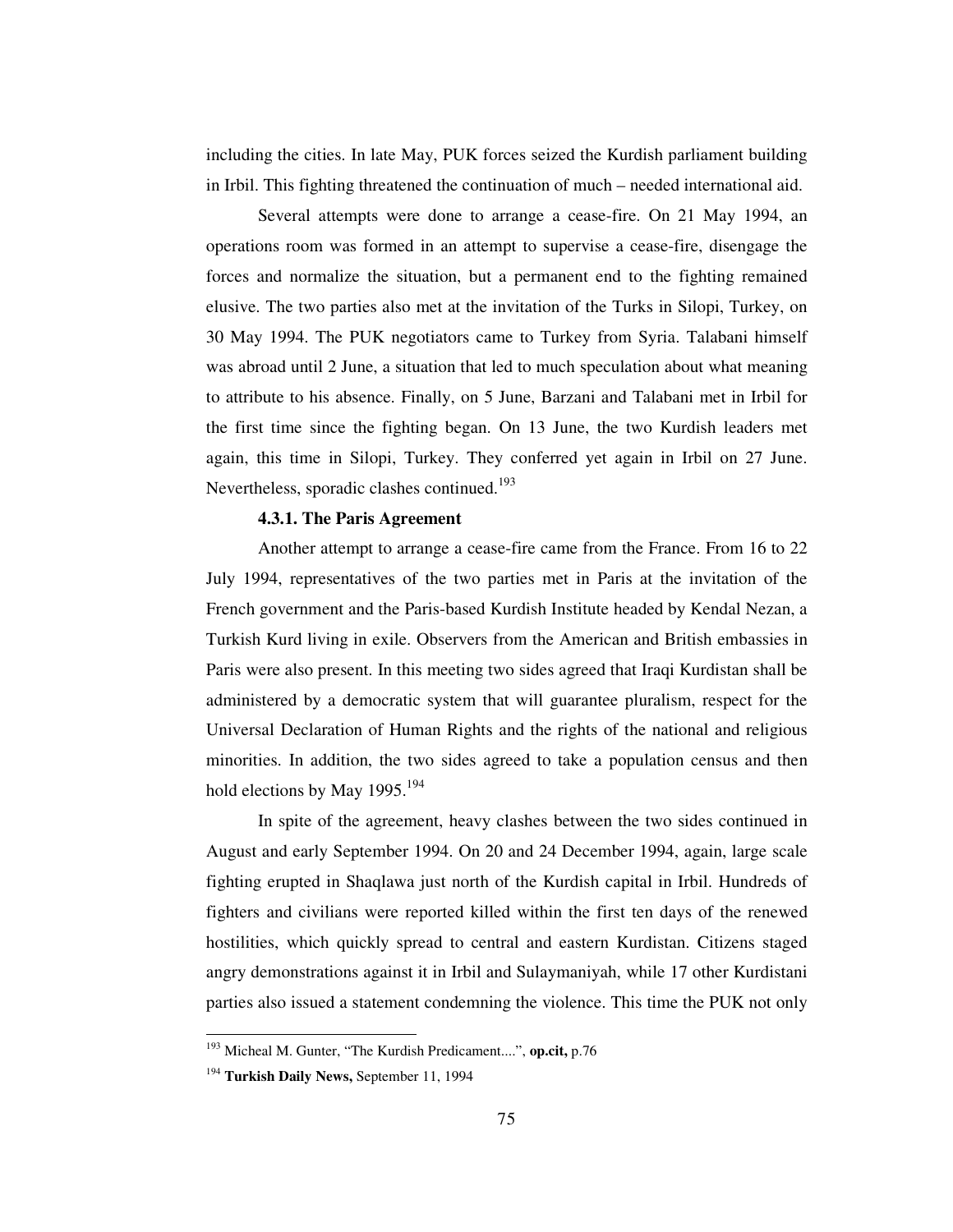seized the Kurdish parliament building, but the entire city of Irbil.<sup>195</sup> Both sides accused each other of imposing economic blockades, stealing millions of dollars from the KRG, sabotaging electrical installations, cultivating narcotics, and having secret relations with Baghdad and various foreign powers. The KDP also accused the PUK of having planted the terrorist bomb that killed some 96 people and injured another 141 in Zakho at the end of February 1995.

US President Bill Clinton sent a message to both Barzani and Talabani in late January 1995 in which he warned that they would no longer cooperate with the other countries to maintain security in the region if the clashes continued.<sup>196</sup> Barzani maintained that PUK evacuation of Irbil had to be the first step for any agreement, but PUK argued that the withdrawal from Irbil was tied to an immediate accord on the some \$ 150,000 per day of custom revenue the KDP was collecting from the Habur border crossing with Turkey. In answer to this demand KDP declared that this issue must be left to be determined by a new government. Therefore they reached to no agreement and heavy fighting once again resumed in early July 1995.

# **4.3.2. Dublin – Ireland Agreement**

This time, the United States tried to play a mediatory role similar to the one carried out by the French a year earlier in Paris. US sent Robert Deutsch, the director of the office of Northern Gulf Affairs in the State Department in order to persuade both parties to meet in Drogheda, a suburb of Dublin, Irland. In this meeting, from 9 to 11 August 1995, in the presence of senior US officials and participation of INC and Turkish observers, they agreed on many important points such as; maintaining a cease-fire, media attacks, demilitarization of the city of Irbil, a return of legitimacy of parliament immediately after the demilitarization of Irbil and consideration of Turkey's legitimate security concerns regarding the PKK.<sup>197</sup> The main point in this agreement was demilitarization of Irbil which was under the control of PUK. Talabani had expelled the KDP from half of northern Iraq and established its

<sup>195</sup> Sa'di Berzenci, "Irak Kurdistanında Mevcut Durum", **Avrasya Dosyası, Kuzey Irak Özel** (Vol.3, No.1, Spring 1996), p.198; Muhammad Ihsan, **Kurdistan we Dewam el-Harb** (Irbil: Aras, 2001), p.104

<sup>196</sup> Micheal M. Gunter, "The Kurdish...." **op.cit,** p.81

<sup>197</sup> Sa'di Berzenci, "Irak Kurdistanında", **op.cit,** p.199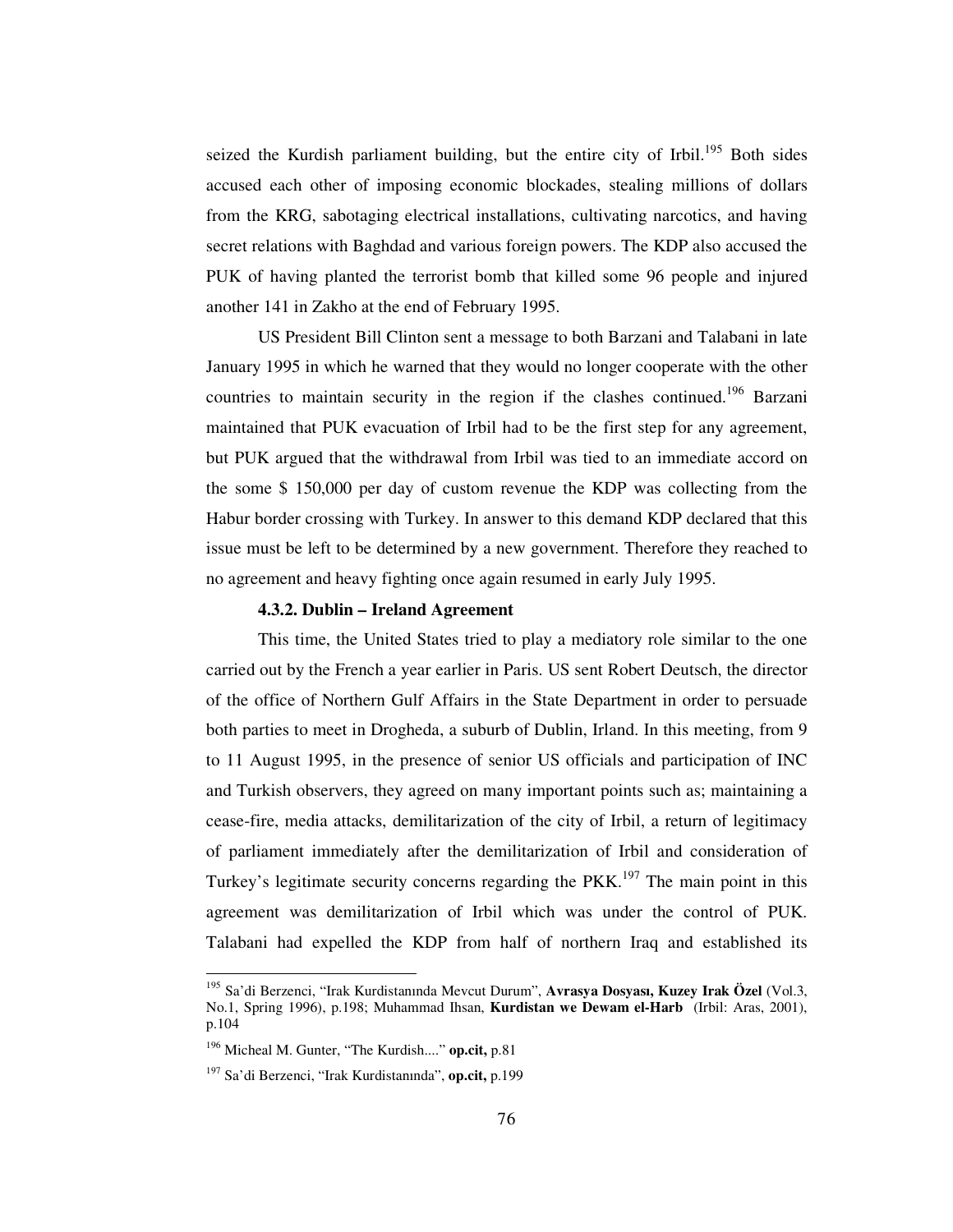jurisdiction over two-thirds of the population living in Kurdistan. But it did not have corresponding resources to administer the territory under its control. Therefore, the PUK wanted its share of revenues collected by KDP from the trade with Turkey in the Habur border to strengthen its position in Irbil. The KDP, on the other hand, asked for demilitarization of Irbil at first and then sharing the revenues. So, while the PUK enjoyed political and demographic superiority, it lacked financial resources to administer the area under its jurisdiction. And the reverse was the case with the KDP, whose leader, Barzani, could not reconcile himself to the loss of Irbil, the largest city in the region, with a population of 7-800.000.

Another issue was the PKK. Late in August 1995 the PKK launched attacks against the KDP. When the talks in Dublin appeared to be leading to a settlement of the KDP-PUK infighting, as well as to security guarantees for Turkey, the PKK accused the KDP as Turkish collaborator and attacked it. The PKK also sought to build on its region in Iraqi Kurdistan by establishing some type of government-inexile. The PKK, in fact, was encouraged by Syria and Iran, as well as the PUK. These two states did not want to see their US enemy bring an end to the KDP-PUK fighting and possibly establish an Iraqi Kurdish state, while Talabani sought to open a second front against the KDP.<sup>198</sup>

In this way, the second round of the Dublin talks from 12 to 15 September 1995, failed. Talabani argued that the reason for the failure of the talks was the position of the Turkish delegation. According to him, Turkey wanted to impose the issue of the PKK which was not an Iraqi issue. He also accused Turkey of arming his KDP enemy.<sup>199</sup> He also argued that the KDP had relations with the Iraqi government and received arms from Saddam Hussein. As the fighting between the KDP and PUK continued, Baghdad offered to conciliate between them, but it was not accepted. Iran, whose contacts with both parties dated back to the first Gulf War, also tried and failed. US also tried to mediate by sending Robert Deutsch in mid-November 1995 to meet Barzani and Talabani, but it also failed.

<sup>198</sup> Micheal M. Gunter, "The Kurdish...", **op.cit,** p.84

<sup>199</sup> **Turkish Daily News,** September 20,1995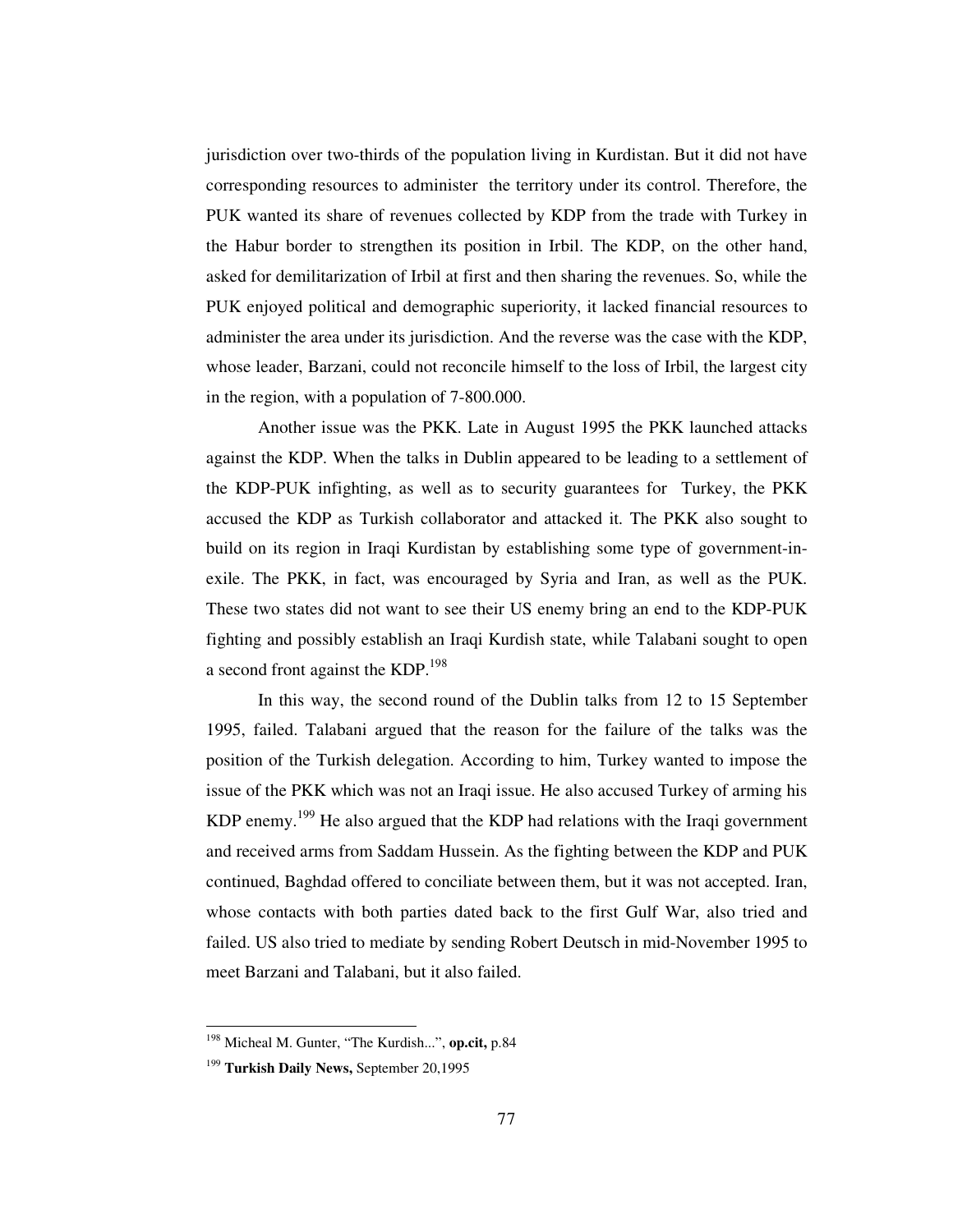Talabani who was determined to defeat the KDP, sought to make contacts with Iran. Administering an area with a long border with Iran, he realized that his only source of arms was Iran. In July and August 1996, with the PUK's support, some 2000 Iranian Revolutionary Guards, drove 250 kilometers into Iraqi Kurdistan and attacked the Iranian Kurds sheltering there. With this, relations between Talabani and the Islamic Republic warmed and Iran gave a great amount of arms and ammunition to the PUK. $^{200}$ 

Talabani, now, had enough arms and support from Iran, So, he planned an offensive to dislodge the KDP from its stronghold of Haj Omran near the Iranian border. On 17 August, when KDP leaders were busy celebrating the founding anniversary of their party, the PUK attacked. Barzani announced that Iran was supporting the PUK and warned Washington that since the US was not responding politically, he might approach Baghdad for help, because the only option left was the Iraqis. The United States did nothing to respond and its low-key efforts failed to stop the fighting. Barzani who was increasingly desperated turned to Saddam for help. $^{201}$ 

The KDP leader rationalized this alliance with Baghdad as necessary to preserve Iraqi territorial integrity being threatened by Iran and argued that US did not listen and help him, so he was forced to agree with the central government to end this foreign threat. It is said that the attempt by Turkish government and its prime Minister, Necmettin Erbakan to reach a broad anti-US front with Iran, Syria, and Iraq also influenced Barzani's decision.<sup>202</sup> However, the primary reason for his alliance with Saddam was merely the necessity as he had no one else to turn to. Regarding Saddam, it was a god-sent opportunity to poison KDP-PUK relations to an irreparable degree and to reinject himself into Iraqi Kurdistan, in spite of the opposition of the US. He knew well that since he was acting to block the expansion of Iran's influence in the region, Washington would not retaliate against him.

<sup>200</sup> Andrew Cockburn and Patrick Cockburn, **Out of the Ashes: The Resurrection of Saddam Husein** (New York: Harper Collins, 1999), pp.237-8

<sup>201</sup> **Ibid**

<sup>202</sup> Micheal M. Gunter, "The Kurdish....", **op.cit,** p.86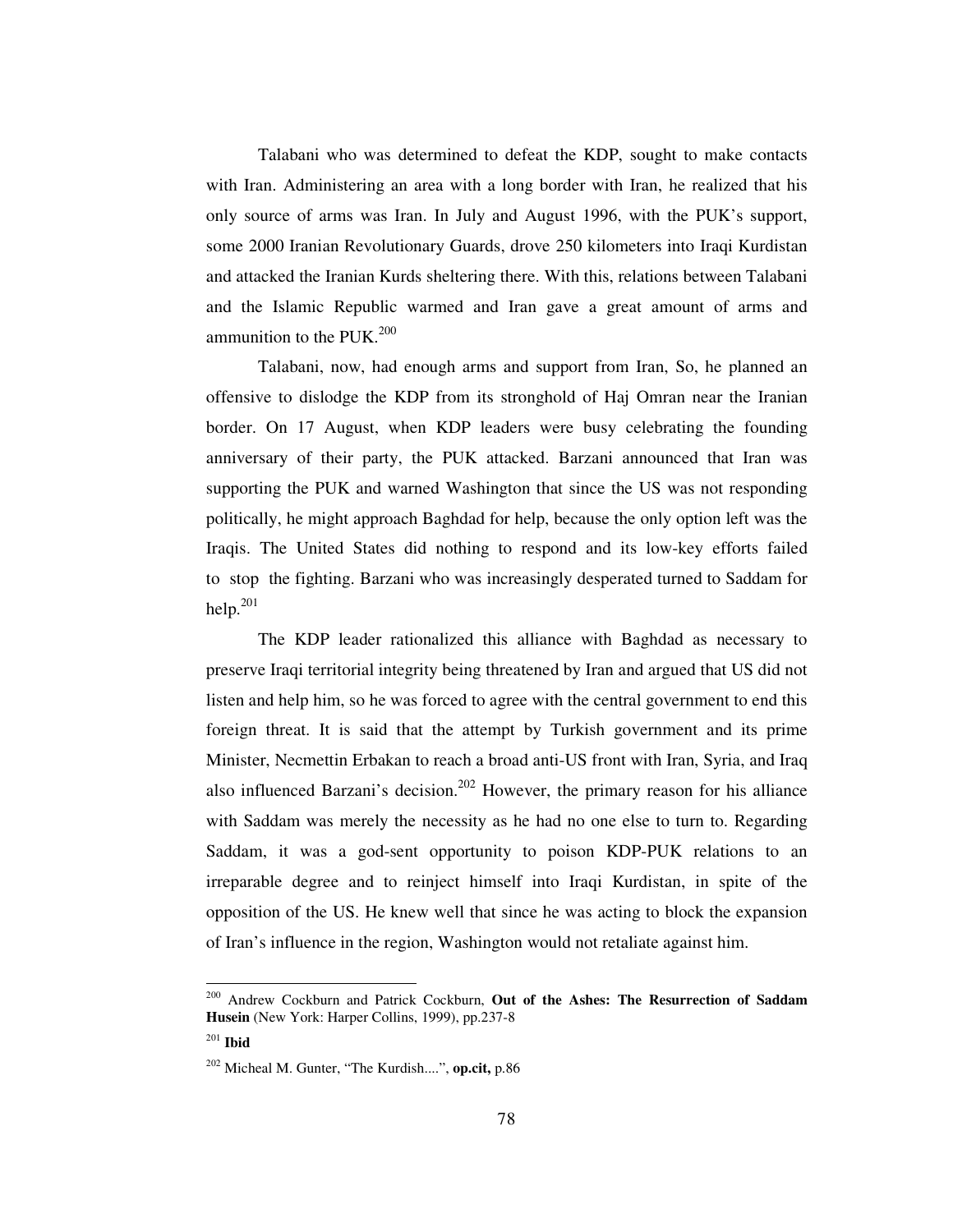On the morning of 31 August 1996, the Iraqi government attacked Irbil and forced the PUK out of it. Saddam's forces used the few hours they had in the city before they were withdrawn to capture and execute ninety-six soldiers of the USfinanced Iraqi opposition (INC) and also to capture sensitive equipment and files belonging to it.<sup>203</sup> On September 2-3, Baghdad began withdrawing its forces. In an attempt to show that he was doing something, on September 3, President Clinton announced an extension of the no-fly zone, from the  $32<sup>nd</sup>$  Parallel to the  $33<sup>rd</sup>$  Parallel and also bombed Iraqi military targets in the south. However, this action was so ridicule that some commentators joked that the Americans got the Iraqi map wrong way up, by hitting targets in the south whereas the problem was in the north.

The KDP, not only regained Irbil but took Sulaymaniyah a week later as well. PUK claimed that Iraqi soldiers dressed as KDP *peshmargas* and with heavy weapons helped KDP to fight against it and to take Sulaymaniyah, but it was not correct. Talabani's supporters were frightened by the PUK radio and television when they announced that the Iraqi army was pouring into Kurdistan. Talabani's forces retreated to the Iranian border. The KDP established a new government, immediately which was composed of the KDP, the Islamic Movement, the Kurdistan Communist Party, the Kurdistan Islamic Union, the Turkomen, and the Assyrians, as well as independent figures. But, Barzani's victory didn't last for a long time. On 10 October 1996, the PUK, armed with the troops, artillery and rockets from Iran launched a counter offensive and retook Sulaymaniyah on 13 October, in addition to the much of the territory they had lost a month earlier, except Irbil.<sup>204</sup>

### **4.3.3. Ankara Peace Process**

I think the developments in northern Iraq was a failure for US policy. Americans opposed any intervention by Iraqi government, but when they could not pursue an appropriate policy towards the Kurdish conflict, Saddam was invited by one of two main Kurdish parties to Iraqi Kurdistan which was not in favour of the

<sup>203</sup> Dilip Hiro, Neighbors, not Friends, **op.cit,** p.111; Jonathan C. Randal, "Iraqi Opposition Describes Mass Execution Near Irbil", **Washington Post** (September2, 1996), p.A20; Jeffrey Smith, "CIA Operation Fell with Iraqi City", **Washington Post** (September 8, 1996), p.A28

<sup>204</sup> Micheal M. Gunter, "The Kurdish....", **op.cit,** p.87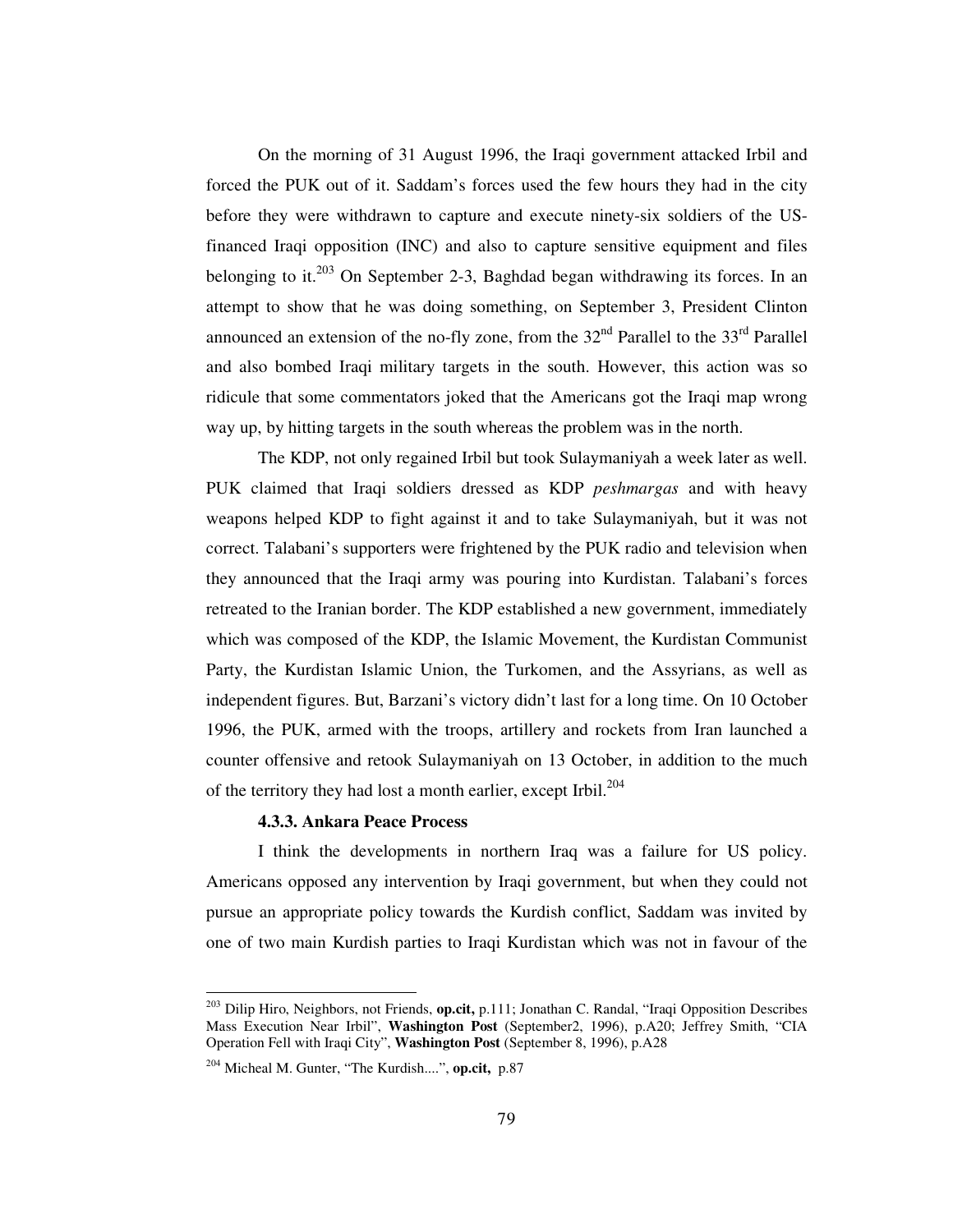policy persuaded by US. Those developments also showed that the intra-Kurdish conflict could spark a renewal of the Iran-Iraq War of 1980s, with Iraq supporting the KDP while Iran helped the PUK. Another point was that the instability in northern Iraq also served the Turks to be more effective there by establishing a security zone ten miles inside the border in order to prevent the PKK from striking Turkey. Finally, the immediate implications for Operation Provide Comfort and its offer of protection by the United States remained uncertain.

As a result, at the end of October 1996, another attempt for peace was initiated by the United States, Britain, and Turkey, which was called Ankara peace process. These new series of talks based on a joint statement of 22 articles. The main points of these articles were as follow; "(1) formation of an interim coalition government from the KPD and the PUK, other Kurdish parties and representatives from the Turkomen and the Assyrians; (2) normalization (neutralization) of the city of Irbil, now held by the KDP; (3) transfer of the Kurdistan region's revenues, including those from the Habur border crossing, to the Kurdistan central bank, and (4) setting of a date for general elections." $^{205}$ 

Another attempt to improve peace was creating a Peace Monitoring Force (PMF) composed of some neutral 200 Turkomen and Assyrians to monitor the ceasefire line. It was another sign of Turkey's attempts to use this force to further interfere in the region's affairs, so the agreement could not be so effective as expected $206$ . Another obstacle was that over 70,000 Kurds had been forcibly deported from their homes by the two parties. The deportations appeared to be a way of maintaining the civil war despite the cease-fire and showed that the Ankara peace process failed to force the two main antagonists toward any meaningful agreement but at least it stopped the bloodshed.

The KDP was in a better position now, both politically and economically. The estimates were that the trade in Iraqi oil products earned the KDP \$ 800.000 a day and customs duties and service charges brought in another \$ 250.000 per day. The money was deposited in the regional bank in Irbil, and controlled by the Kurdistan

<sup>205</sup> **Ibid**

<sup>206</sup> **Ibid**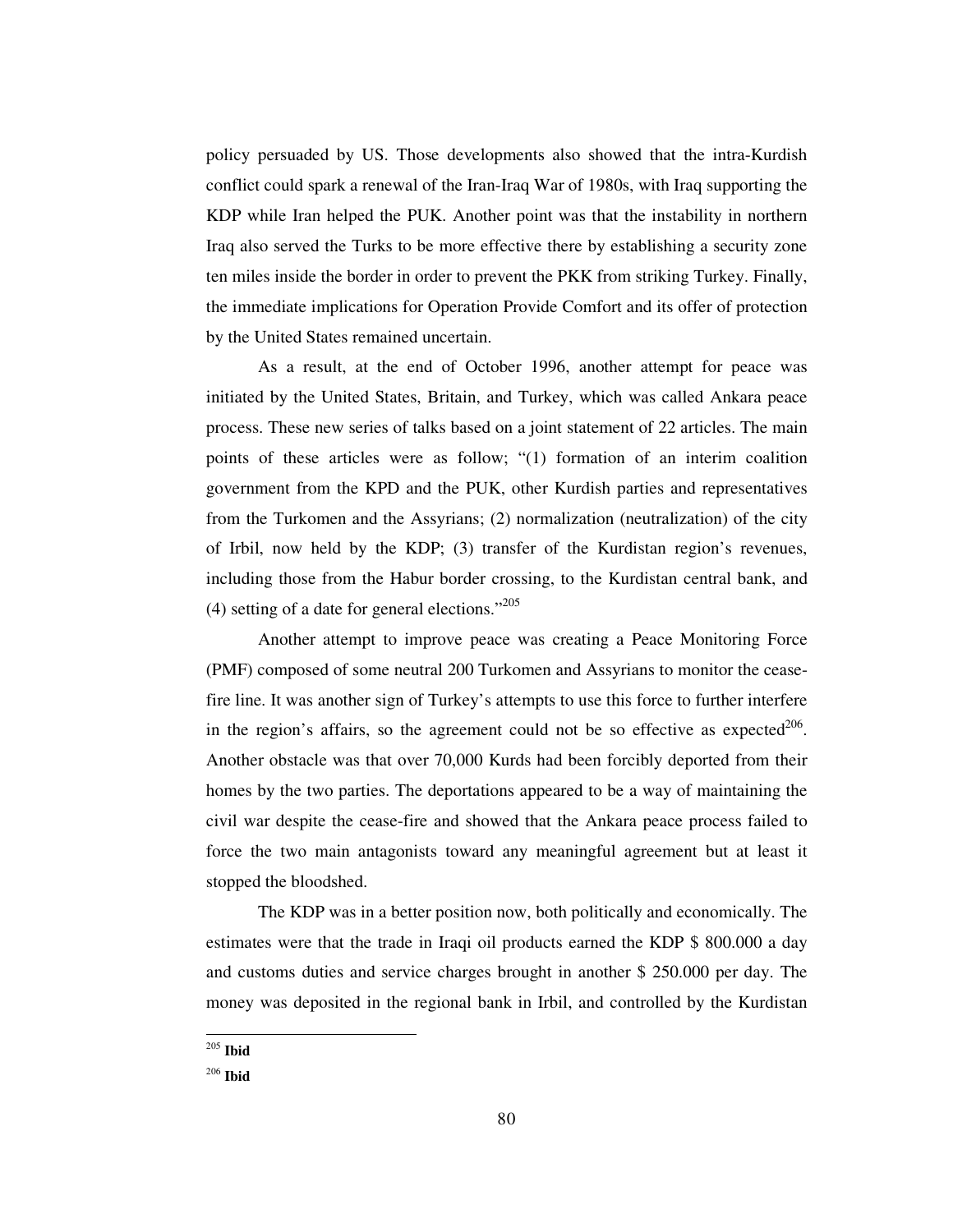parliament with a KDP majority. While the KDP accepted responsibility for paying the salaries of civil servants working in the PUK zone, Talabani demanded a joint committee to collect and distribute the customs revenue which was rejected by Barzani<sup>207</sup>. The PUK also demanded the establishment of a coalition government with equal representation from both sides, but the KDP insisted that the PUK must accept the results of 1992 elections which was rejected by PUK.

When relations deteriorated again, the PUK began assisting the PKK by providing it with shelter in the area under its control. The PKK began hitting KDP targets and then withdrawing into the PUK-administered territory. On 14 May 1997, the Turkish military staged a major incursion into northern Iraq with 15.000 soldiers, with an air cover, to push back the PKK from the frontier area, and destroy its stored supplies of food and ammunition in the mountains to stop it launching raids in winter. The KDP *peshmargas* helped the Turkish soldiers on the ground. The Turks did not fully withdraw this time, after completing their mission but maintained a military presence which could be regarded as an unofficial security zone. 208

Talabani thought that the *status quo* was working against him, and also possibly he believed that Barzani had been weakened by the latest round of fighting between the KDP and PKK that had been occurring since 25 September 1997. Therefore, as the Turkish army, operating in Iraqi Kurdistan since May, began withdrawing, the PUK, backed by the PKK, on 13 October 1997, attacked the KDP on three fronts, one of them near the Iranian border and the other near Shaqlawa on the strategic Hamilton Road. Some of the heaviest fighting of the entire KDP-PUK civil war ensued and left 1,000 Kurds dead and thousands displaced. <sup>209</sup> The PUK even attacked the KDP headquarters at Sarirash just outside of Salahaddin and used GRAD missiles which were Russian-made surface-to-surface missiles, that were the most destructive weapons used yet in the civil war.

<sup>207</sup> Dilip Hiro, "Neighbors ......", **op.cit,** p.133

<sup>208</sup> Micheal M. Gunter "The Kurdish....", **op.cit,** p.88

<sup>209</sup> **Ibid,** p.89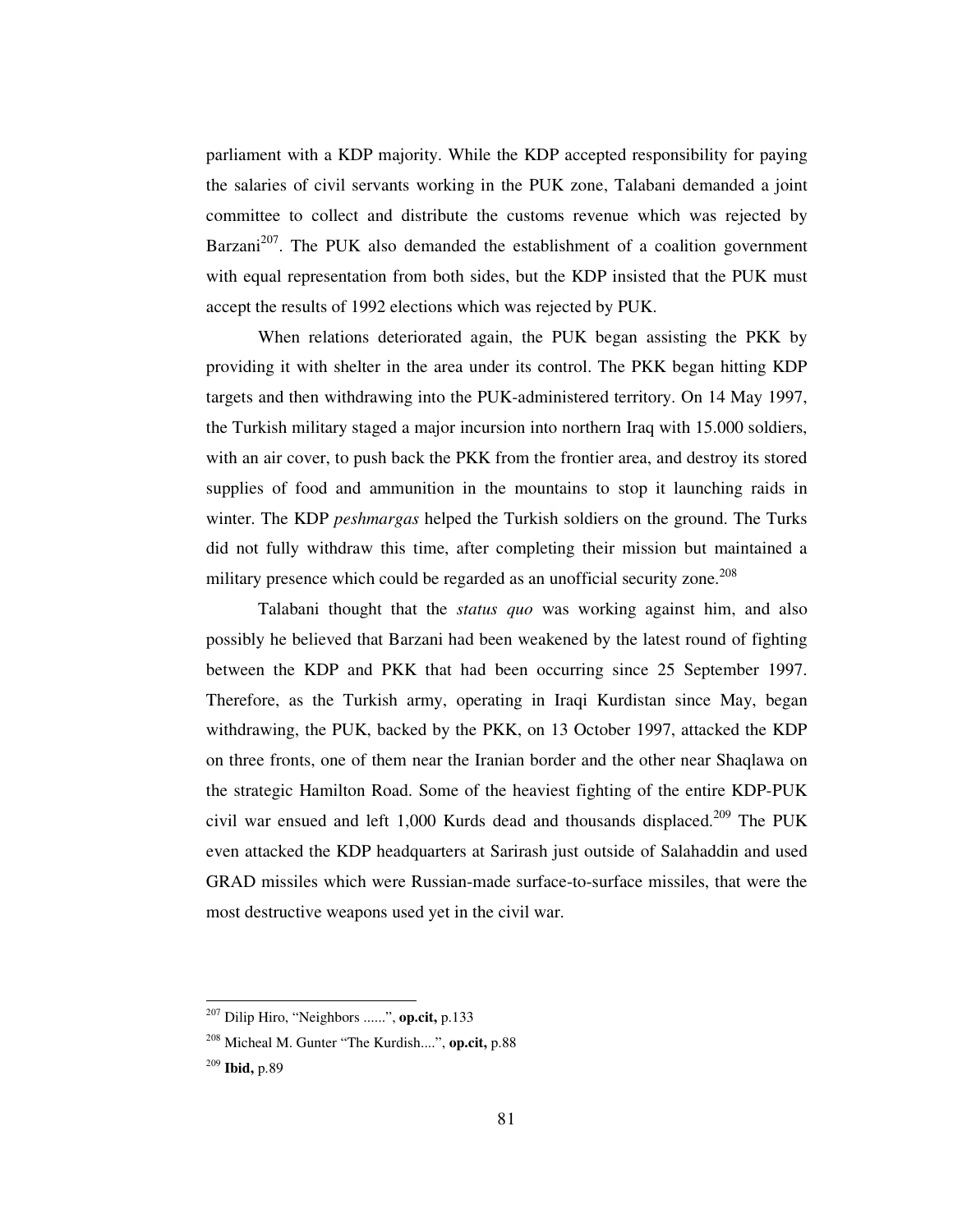After the PUK made significant initial gains, around 10 November, while the world attention was focused on the rising tension between the United States and Iraq over inspection of presidential sites, the Turkish army and air force joined the KDP in a counter – offensive against the PUK, and regained the territory the KDP had lost a month earlier.

# **4.3.4. Washington Agreement**

At the end of the latest battles, the KDP still controlled the provinces of Duhok and Irbil, while the PUK only had the province of Sulaymaniyah. The PUK had realized that the KDP could not be defeated by fighting and on the contrary it becomes stronger. Therefore, at the end of 1997, Talabani sent a letter to Barzani proposing that they make peace. Barzani replied positively and this letter become a beginning for further steps to reconciliate. By the end of July 1998, 20 meetings had been held, but only minor agreements on technical matters had been reached. The substantive divisions remained, including the attempt to reestablish a united Kurdistan Regional Government.

First meetings were not so positive. Most of the issues discussed by the parties were marginal and the real underlying causes of conflict were not being addressed. But thanks to the tireless efforts of US assistant secretary of state, David Welch, on 8 September 1998, the Clinton administration was able to announce good news about Iraqi Kurds and declared that both Barzani and Talabani had made positive statements on political reconciliation and that the US would continue to mediate in order to reach a permanent peace. Then, David Welch led a delegation of US state department officials and met with both leaders.<sup>210</sup> Although no substantive agreement was reached, Welch invited both Kurdish leaders to Washington for talks. Barzani and Talabani finally met personally and shook hands for the first time since May 1994, and announced that they had reached an agreement.<sup>211</sup> This accord set forth a timetable for re-establishing a unified regional administration, contained provisions for regional elections by the summer of 1999 and for revenue sharing

<sup>210</sup> **Washington Post,** september 18, 1998

<sup>211</sup> Gizli Kürt Anlaması, **Hürriyet,** October 2, 1998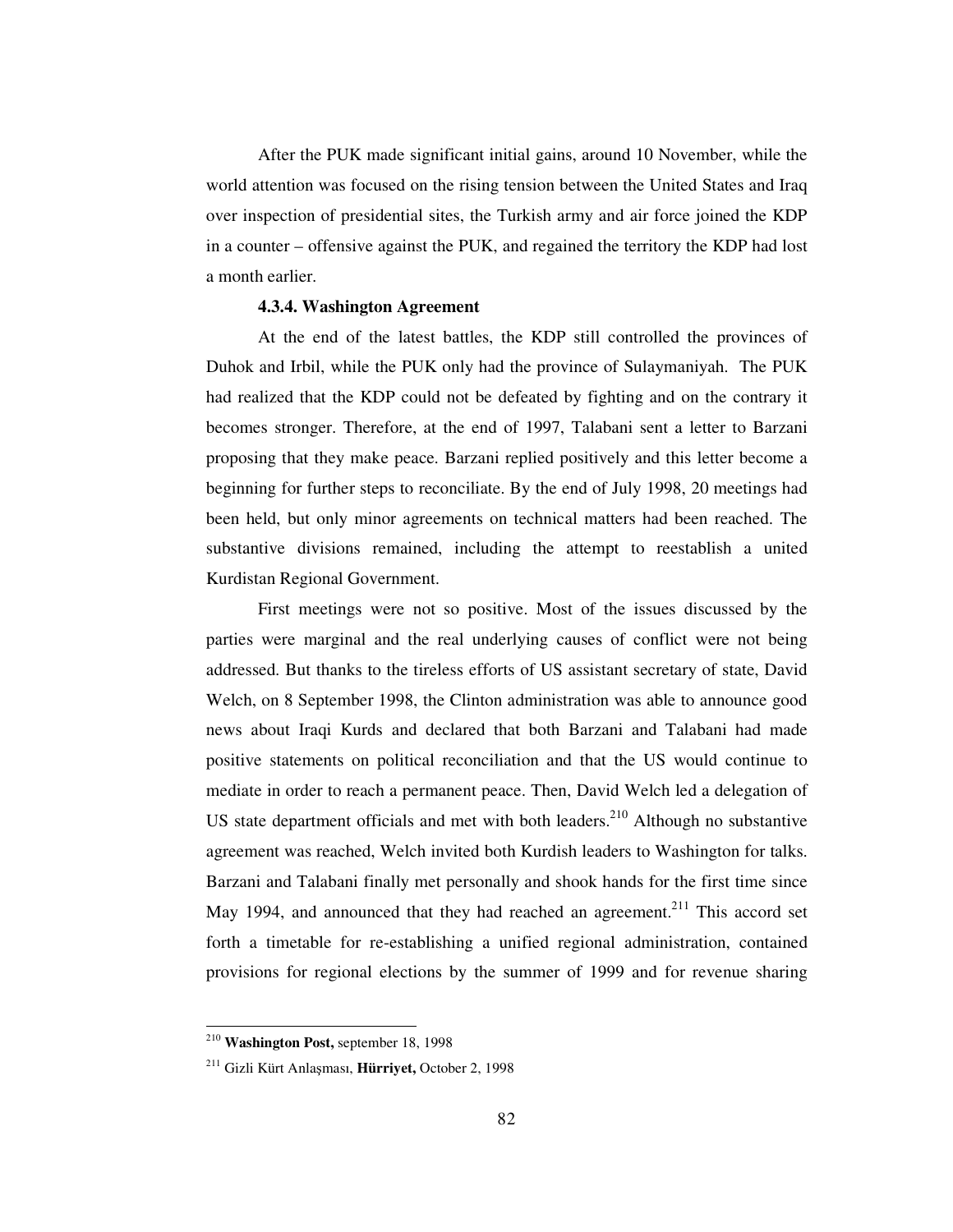based on the needs of the population, and, in a gesture toward Turkish fears concerning the PKK, provided for the security of the Iraqi Kurdish borders.<sup>212</sup>

Madeleine Albright, US Secretary of State, announced Kurdish leaders' accord before some 40 guests gathered in the Treaty Room of the US State Department. She also made general promises of US support for the Kurds. Albright's pronouncement of protection, in contrast to Nixon's and Kissinger's covert promises of a quarter of a century earlier, was a public declaration. Therefore, it was important in the sense that they could not be easily ignored. That was why, all Kurds and both Kurdish leaders gave more significance to it. Barzani and Talabani claimed that Albright made even stronger promises of protection to them verbally.<sup>213</sup>

Kurds were more confident now. They became sure that coalition forces continue to protect them by maintaining Operation Provide Comfort forces which had been replaced by Operation Northern Watch in 1997. In addition, the situation improved economically because of UN 986 Resolution. The Security Council adopted Resolution 986 in April 1995 which would have permitted the sale of a certain amount of Iraqi oil in return for the purchase of food and medicine and this decision was put into force in 1996, UN Security Council, through the Resolution 1153 of 20 February 1998 dramatically increased the permitted amount of oil sales to \$ 5.256 billion every six months. The Kurdistan region received 13 percent of the funds from the sale of this oil without any interference from Baghdad. This fund was spent for many different purposes such as; food and medicinal supplies, health and restoring electricity and water services, agriculture, education and resettlement of displaced persons. 214

During the years of 1999 and 2000, meetings between KDP and PUK continued and both sides were optimistic for peace prospects. As a result of a terrorist attack, Fransua Hariri, a senior member of KDP was killed on 18 February 2001. This event brought these two parties together more and their reapproachment

<sup>212</sup> "Barzani Türkiyesiz Olmaz", **Radikal,** November 8, 1998; "Talabani ile Yeni Dönem", **Radikal,** November 10, 1998

<sup>213</sup> Muhammad Sadiq, "Interview with Mas'ud Barzani", **Al-Sharq al-Awsat,** September 19, 1998

<sup>214</sup> Micheal M. Gunter, "The Kurdish...", **op.cit,** p.99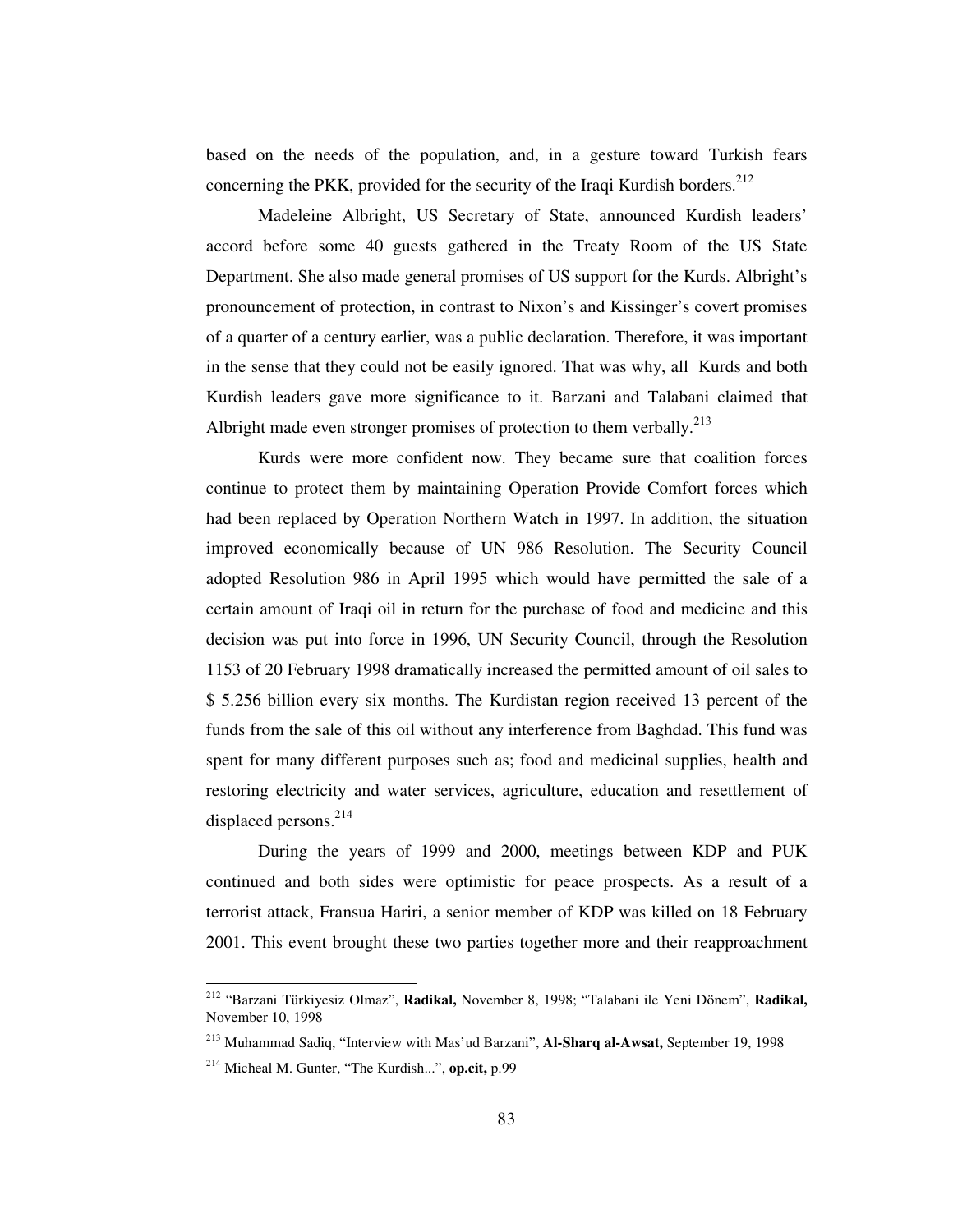and coordination increased.<sup>215</sup> Therefore, in April, 2001, the members of both KDP and PUK came together in a parliamentary meeting and the PUK had accepted the results of 1992 elections in which the KDP won 51 percent and the PUK won 49 percent of the votes.<sup>216</sup> Many people argued that the competition (not fighting) between the KDP and the PUK has enabled the development of a nascent democratic and pluralistic system as opposed to the one-party model of the Baath.

The election of George W. Bush to the US presidency and the 11 September 2001, attacks enhanced US determination to get rid of Saddam. United States accused Iraq of developing weapons of mass destruction and having links with the al-Qaeda network and President George W. Bush implied Iraq as a second target, while his national security advisor Condoleezza Rice openly warned Iraq. These new developments also were another factor for a closer and better cooperation among Kurds.

### **4.4. Turkey and Kurdish Civil War**

Turkish officials were well aware that the activities and developments of the northern Iraqi Kurds may provide guidance and inspiration for the Kurds in Turkey. Turkish government was apprehensive about the possibility of an independent Kurdish state in northern Iraq or the creation of a real federal structure in Iraq which had been declared by the Iraqi Kurds in 1992. What Turkish officials supported was an autonomy for Kurds within a unitary Iraqi state. That form of autonomy was given to the Iraqi Kurds in 1970, but in practice, the Kurds had enjoyed little or no autonomy. However, even that arrangement could be a problem because some Kurds in Turkey might ask to emulate the northern Iraqi model of autonomy within Turkey itself. So, it can be said that Turkey wanted nothing for the Iraqi Kurds and Ankara perceived the Kurdish activities in northern Iraq as a major source of instability in the area.

When armed clashes broke out between PUK and IMK and then between PUK and KDP, it will be very normal if we think that Turkish officials were in favour of such a development. However, Turkey was apprehensive about this conflict

<sup>215</sup> **El-Zaman,** February 19, 2001

<sup>216</sup> **Brayati,** April 3, 2001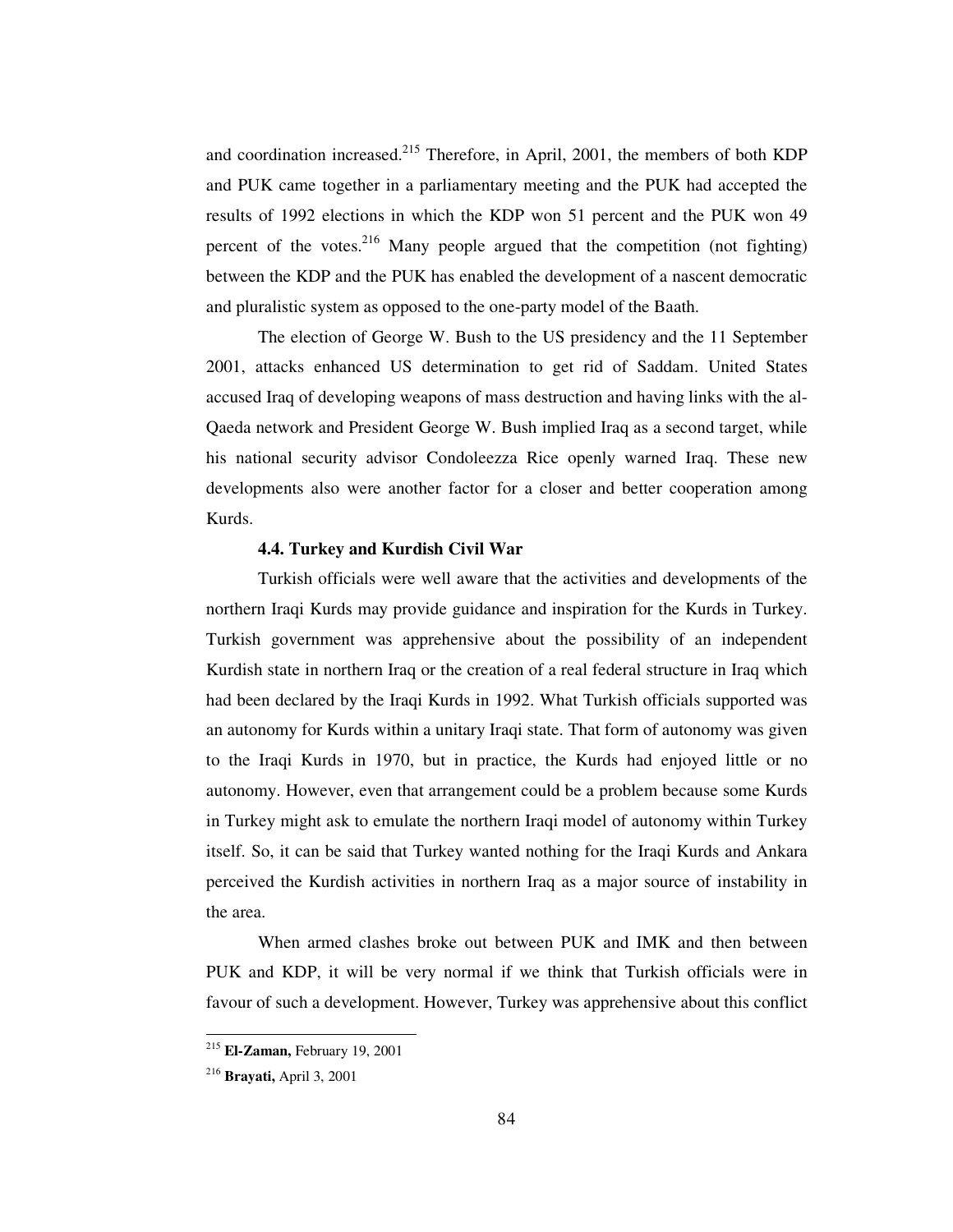as it provided an opportunity for the PKK to extend its influence in Iraqi Kurdistan as it had still been able to use there as a logistical base to launch attacks against Turkey. That is why we saw Turkey trying to bring the two parties together in June 1994 in the border town of Silopi.<sup>217</sup>

After Silopi meeting, in July 1994, the Kurdish leadership came together in Paris with the presence of Western observers and declared that they would hold an election in 1995 and also merge their *peshmarga* forces. Turkey saw these developments as an attempt to create a Kurdish state and as a threat to Iraq's territorial integrity. So, the Turkish government reacted to this development and the then newly appointed Foreign Minister, Mümtaz Soysal announced new decisions to restrict access to northern Iraq for Western NGOs to make sure that Iraq's territorial integrity would not be threatened in any way. <sup>218</sup> Turkey was suspicious about the activities of these organizations in northern Iraq and perceived them as a threat to the territorial integrity of Iraq. Turkey also intervened with the French government and prevented the holding of a second Paris-type meeting.

Ambitions of the PUK leadership flared up again in December 1994 and they occupied not only the parliament but the entire city of Irbil. This inter-Kurdish fighting lasted through the spring of 1995 and provided Turkey with a golden opportunity to move military into northern Iraq. As I noted in previous pages, Turkey was happy about the continuation of tensions between the KDP and the PUK, particularly this time as the Kurdish administration and parliament became paralysed by the PUK. This pushed Turkey to interfere the northern Iraq.<sup>219</sup> The KDP and PUK both condemned this intervention because, unlike the situation in 1992, they were not informed about this operation. Instead, Turkey called on the Kurds to begin a dialogue with the Iraqi authorities.<sup>220</sup> The KDP objected to this Turkish pressure.

<sup>&</sup>lt;sup>217</sup> Kemal Kirișci, "Provide Comford or Trouble; Operation Provide Comfort and Its Impact on Turkish Foreign Policy", **Turkish Review of Middle East Studies** (No.8, 1994-1995), p.54; Mazin Hasan, "Irak Kürtlerinin Bitmeyen Kavgası", Ümit Özdağ and Others, eds., Irak Krizi, 2002-2003 (Ankara: Asam Yayınları, 2003), p.67

<sup>218</sup> **Turkish Daily News,** September 11,13 and 19, 1994

<sup>219</sup> **Turkish Daily News,** 10 March 1995; **Turkish Daily News**, 13 March 1995.

<sup>220</sup> Serhat Erkmen, "Türkiye'nin Körfez....", **op.cit,** p.284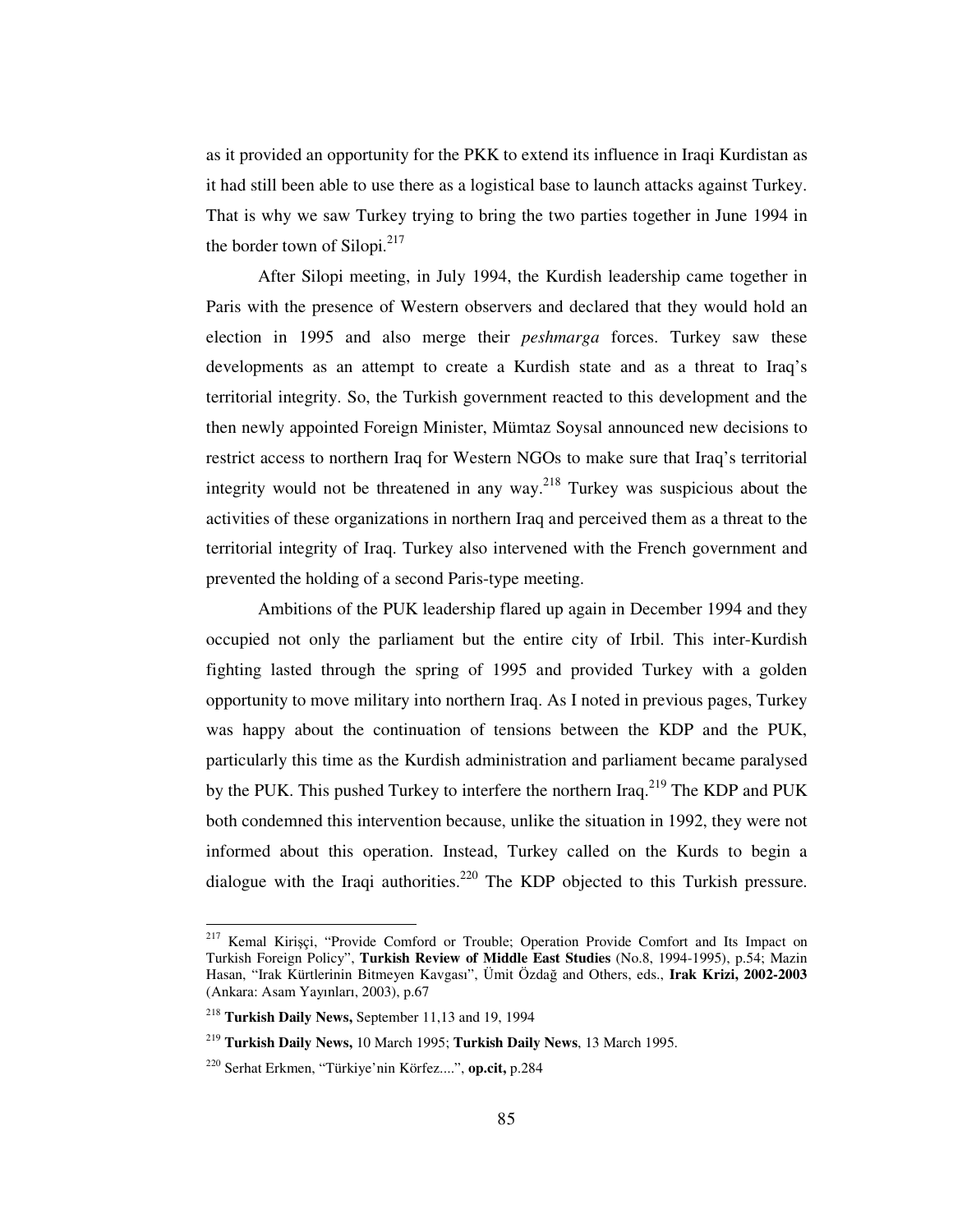Sami Abdulrahman, a KDP official at that time, noted: "We see the solution of the Kurdish problem within the framework of Iraq, naturally a democratic Iraq, and on the basis of federation. Not autonomy".<sup>221</sup>

It seems that both Iraq and Iran were informed about this operation as none of them objected such an intervention. Turkey had started to normalize its relations with Iraq. Iraqi Deputy Foreign Minister Tariq Aziz was invited by Turkish Foreign Minister Mümtaz Soysal to visit Turkey in late December, although it was cancelled because of Soysal's resignation and his replacement by Murat Karayalçın. But, then Iraqi Foreign Minister Muhammed Sa'id al-Sahhaf visited Turkey from 9-11 February 1995. This was the first visit by an Iraqi foreign minister to Turkey since the Gulf War. Both foreign ministers emphasized their desire for better relations. Karayalçın reiterated Turkey's support for Iraq's territorial integrity. Editorials in the Turkish press stressed that after four years, US had not brought peace to the area and that only Iraq and Turkey would be able to do so.<sup>222</sup>

Turkish-Iranian relations also improved, particularly after the then Turkish President Suleyman Demirel's visit to Tehran in July 1994, at the time that Kurdish leaders came together in Paris. It seems that they agreed to take the same measures against the developments taken place in northern Iraq. That is why we see that Tehran did not criticize the Turkish military intervention in northern Iraq. Both countries shared the same fear about the disintegration of Iraq and its effect on regional security and complicating the Kurdish question in their own countries.<sup>223</sup>

This massive Turkish military intervention in northern Iraq in March 1995, not only was condemned by Kurds, but also provoked international criticism and led to calls for an immediate withdrawal. On 5 April 1995, the European Parliament condemned both PKK and the Turkish military operation and asked the member governments for imposing a military embargo on Turkey. Erdal Inönü, the then newly appointed Foreign Minister travelled to the major European capitals to explain

<sup>221</sup> **Ibid; Turkish Daily News,** May 8, 1995

<sup>&</sup>lt;sup>222</sup> Robert Olson, "The Kurdish Question and Turkey's Foreign Policy, 1991-1995: From the Gulf War to the Incursion Into Iraq", **Journal of South Asian and Middle Eastern Studies** (Vol.xıx, No.1, Fall 1995), pp.17-18

<sup>223</sup> **Yeni Yüzyıl,** 30 March 1995; **Turkish Daily News,** 17 April, 1995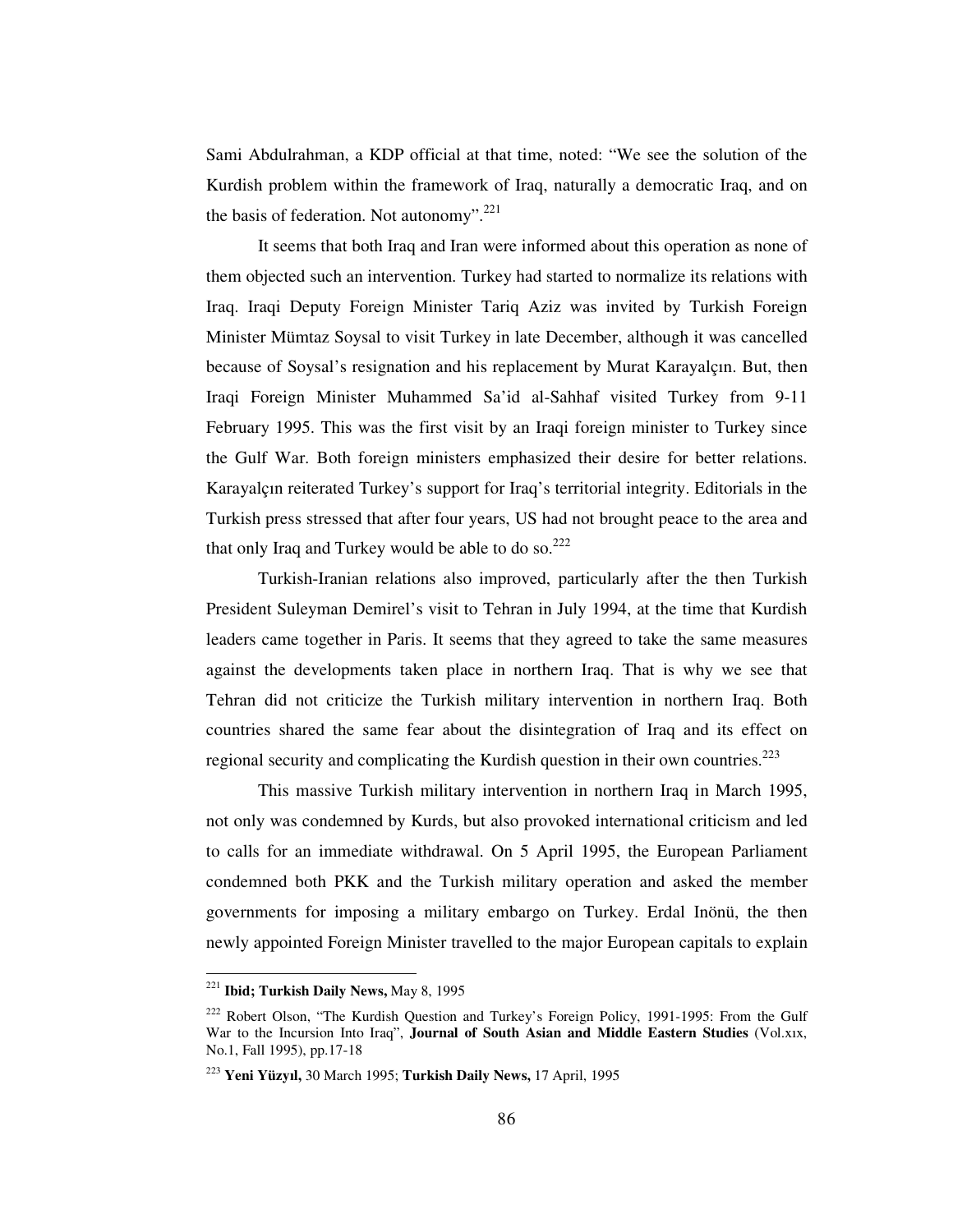that Turkey would pull out within a short period.<sup>224</sup> The US administration also reacted to the news of the Turkish military intervention. They condemned the PKK as a terrorist organization, but they stressed that the operation should be of short duration and utmost care should be given to protect the civilian population. It seems that Tansu Çiller, the then Prime Minister, on a visit to the United States had assured President Clinton that the operation would be of limited scope and duration.<sup>225</sup>

Instead of intervention, Western countries accepted and assured Turkey to negotiate with it about any development in northern Iraq. That is why, we see that during the Dublin negotiation, the delegation of Turkey was also present. The Dublin process produced some good results for the Turks. It produced joint statements referring to the Western allies' understanding of Turkey's concerns regarding certain developments in northern Iraq. Furthermore, both Barzani and Talabani confirmed their commitment to the preservation of Iraq's territorial integrity as well as promising that they would not encourage any constitutional agreement that fails to reflect the will of the whole people of Iraq. $226$  Although these joint declarations were regarded as a diplomatic achievement for the Turks in this sense that allied powers supported the Turkish stand on the northern Iraqi issue, but it had some negative effects for Turks as well. First of all, this process failed to reconcile the KDP and the PUK. At the same time, it had further internationalized the Kurdish question in northern Iraq. Another result was that "it has contributed to the emergence, at least in appearance, of two rival groupings, one including Turkey, the United States and Barzani and the other composed of Syria, Iran and Talabani".<sup>227</sup>

As a result of the Dublin process, we see that Turkey faces difficulties to make a balance between its relations with the West and its ties with regional neighbours. For instance, Iraq reacted immediately and decided to close down its consulate in Istanbul while asking Turkey to close down its own consulate in Mosul.

<sup>224</sup> Kemal Kiriçi and Gareth M. Winrow, "The Kurdish Question......", **op.cit,** p.173; **Yeni Yüzyıl,** 7 April, 1995

<sup>225</sup> **Ibid,** pp. 175-76; **Yeni Yüzyıl,** 21 and 31 March, 1995

<sup>226</sup> Mahmut Bali Aykan, "Turkey's Policy......", **op.cit,** p.361; **Milliyet,** August 12, 1995, p.17; **Milliyet,** October 12, 1995, p.16; **Cumhuriyet,** December 4, 1995, p.8

<sup>227</sup> **Ibid; Milliyet,** November 15, 1995, p.17; **Milliyet,** November 24, 1995, p.21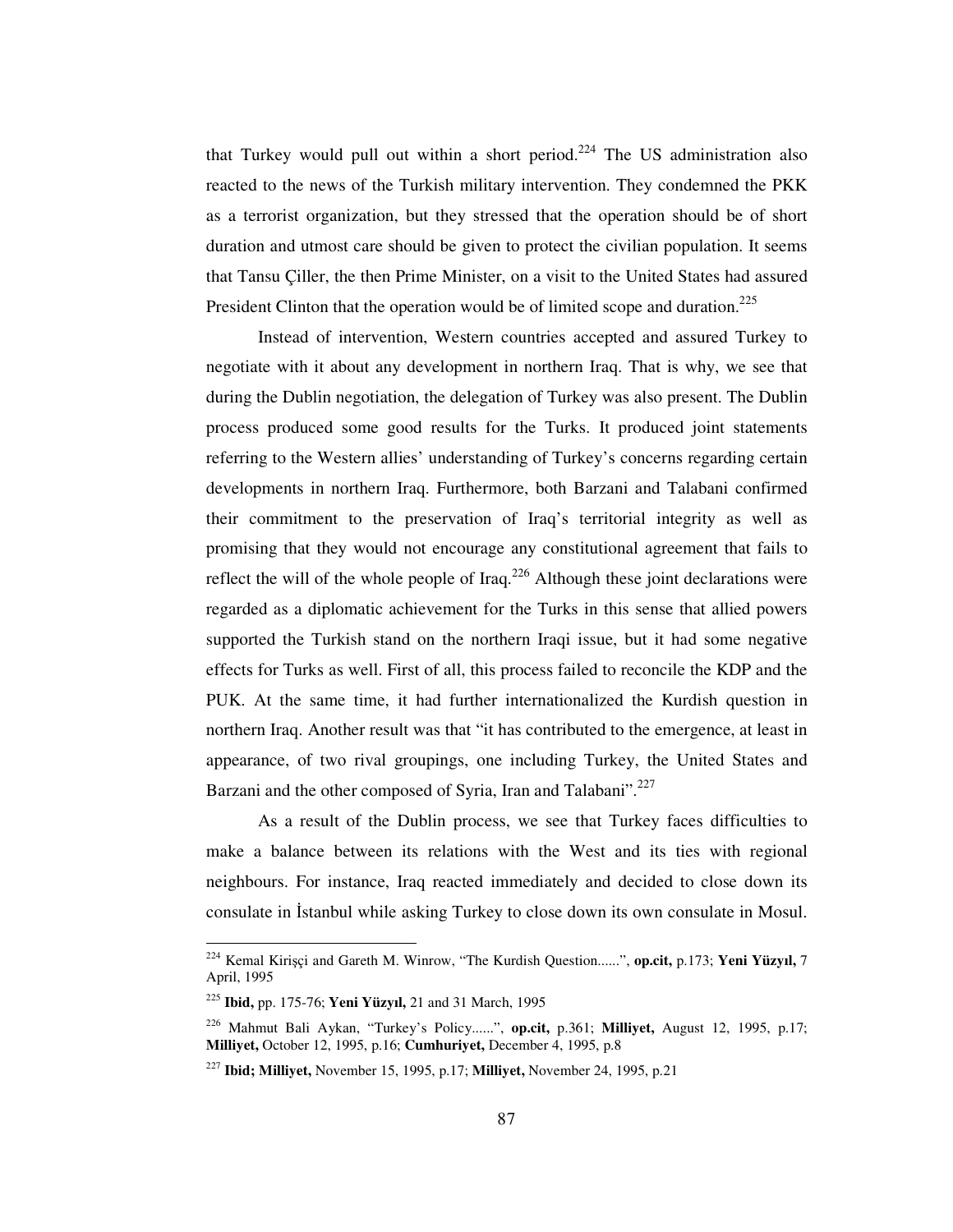This was a reaction to Turkey's contacts with Iraq's opponents, that is, the Kurdish groups and also INC in the context of the Dublin process.<sup>228</sup> Syria also perceived the Dublin process as a threat for the region and looked at US's initiatives as a threat to its interests. It also had problems with Turkey as a US ally. Syria was eager for the signing of an agreement on the issue of access to the waters of the Euphrates as a precondition for not supporting the PKK, but Turkish officials were unwilling to meet what Syria wanted. As I mentioned before, Turkey's continued support for Operation Provide Comfort and then supporting US policies and aims was another stumbling block on the way for improvement of relations between these two countries.<sup>229</sup> Therefore, we see that Syria brought Jalal Talabani and Abdullah Öcalan together and both Talabani and Syria encouraged the PKK to launch an attack against the KDP. Talabani declared, "We do not view the PKK as a terrorist organization but as a political organization".<sup>230</sup> Talabani's aim was opening another front against the KDP and as a result of these attempts, the PKK attacked in June 1995.

Iran was another country which was unhappy about the Dublin process. As a matter of fact, Turkish-Iranian relationship has always been a complicated issue. Particularly, after the Islamic Revolution in Iran, their rivalry increased and both countries looked at each other with suspicion. They had now two different regimes, that is, an Islamist Iran and a secularist Turkey. During the Iran-Iraq war, Turkey remained neutral, but at the same time, it was concerned about an attack by Iran and Iraqi Kurdish groups supported by Iran, on the Kirkuk-Yumurtalık pipeline which provided a third of Turkey's oil need.<sup>231</sup> Turkey was also concerned about a possible victory of Iran that might cause disintegration of Iraq and eventually the establishment of a Kurdish state in northern Iraq. That is why we see that Turkey was

<sup>228</sup> **Cumhuriyet,** October 14, 1995, p.9; **Milliyet,** August 20, 1995, p.17; **Milliyet,** August 21, 1995, p.17

<sup>229</sup> Kemal Kiriçi, "Provide Comford or ........", **op.cit,** p.56; Suha Bölükbaı, "Turkey Challenges Iraq and Syria: The Euphrates Dispute", **Journal of South Asian and Middle Eastern Studies** (Vol.XVI, No,4, Summer 1993)

<sup>230</sup> **Turkish Daily News,** May 5, 1995

 $^{231}$  Mehmet Kocaoğlu, "Kürtçülüğün Siyasi Bir Sorun Haline Dönüstürülmesinde ve Kürtçülük Faaliyetlerinde İran Faktörü" **Avrasya Dosyası** (Vol.2, No.1, Spring 1995), pp.56-57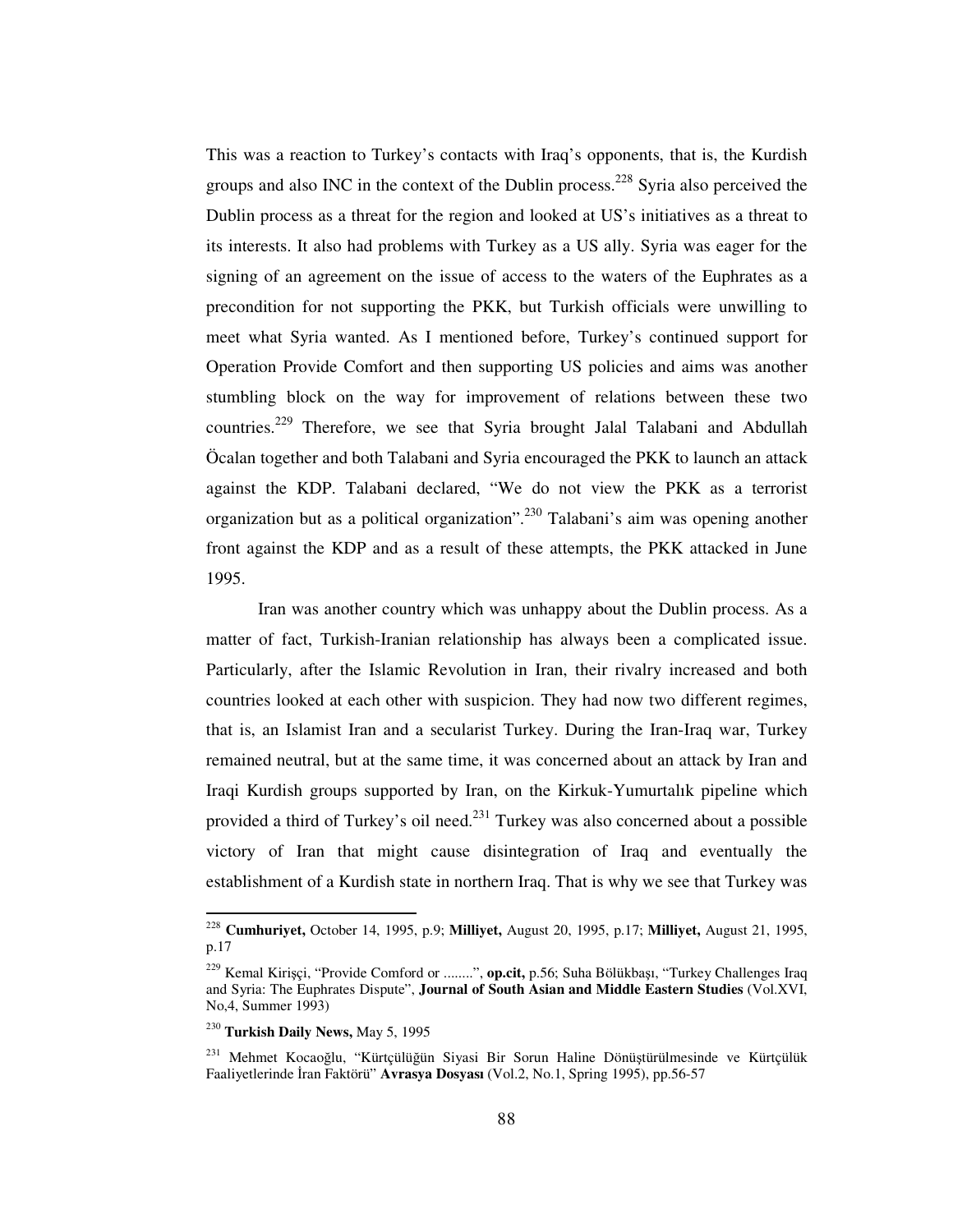so apprehensive about the Iranian advances, especially in northern Iraq in 1986, that the Turkish public openly discussed the possibility of Turkish intervention to block these advances.<sup>232</sup> On the other hand, Iran was also suspicious about military incursions of Turkey into northern Iraq in late 1986 in order to destroy the PKK camps and perceived by Tehran as Turkey's intention to annex northern Iraq, especially the Mosul-Kirkuk region to its territories.<sup>233</sup>

After the second Gulf War, as we know, Turkey granted permission to the US to use the military bases in Turkey in order to launch attacks against the Iraqi targets and then participated in the OPC so as to enable repatriation of the Kurdish refugees and to prevent similar refugee flows. Unlike Turkey, Iran opposed Western operations including the OPC, inside Iraq and questioned the legality of the *de facto* partition of Iraq. Iranian officials thought that no-fly zone could be exploited by the US to threaten Iran's territorial integrity, or might become a safe haven for the Iranian opposition forces such as Mojahedin-e Khalq and Kurdistan Democratic Party of Iran.<sup>234</sup> Iran was also apprehensive about the Turkish-Kurdish cooperation and objected to the Turkish military incursions into northern Iraq. In its view, the balance of power would be altered if Turkey sought to control the oil fields of northern Iraq.<sup>235</sup>

Hence, we understand why Iran sought to sabotage the US-Turkish sponsored talks in Drogheda, Ireland. In August-September 1995, Muhammad Baqir al-Hakim, the leader of the Iraqi Shiite opposition backed by Iran, the Supreme Assembly of the Islamic Revolution in Iraq (SAIRI), frankly declared that "the talks failed because

<sup>&</sup>lt;sup>232</sup> Süha Bölükbaşı, **Türkiye ve Yakınındaki Ortadoğu** (Ankara: Dış Politika Enstitüsü, 1992), pp.27-33, 74-75; Henry J. Barkey, "Iran and Turkey, Confrontation Across An Ideological Divide", in Alvin Z. Rubinstein and Smolansky, eds., **Regional Power Rivalry in the New Eurasia: Russia, Turkey and Iran** (Armonk, New York: M.E. Sharpe, 1995), p. 160

<sup>&</sup>lt;sup>233</sup> **Ibid,** Suha Bölükbaşı, **op.cit.** 

<sup>234</sup> Nader Entesar, "Kurdish Conflict in a Regional Perspective" in M.E. Ahrari, ed., **Change and Continuity in the Middle East, Resolution and Prospects for Peace** (New York: St. Martin's Press, 1996), pp. 63-64

<sup>235</sup> **Ibid,** p. 67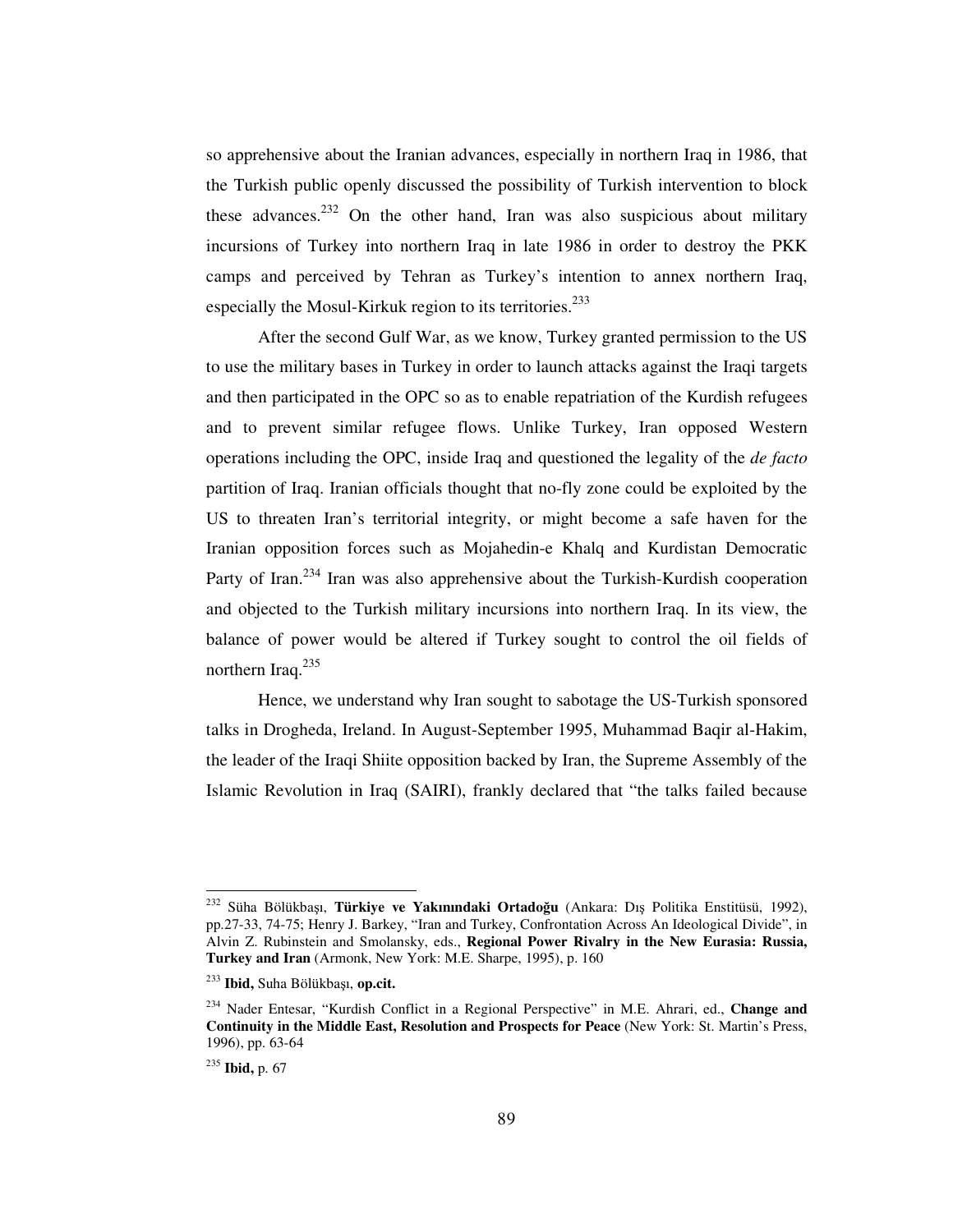they were conducted with the aims of the US and Turkey behind them and were against the policies of Iran".<sup>236</sup>

After then, Iran tried to increase its influence in northern Iraq. In agreement with the PUK, Iran deployed 5000 fighters from the Badr Forces near Sulaymaniyah in November 1995. In June 1996 the situation was more inflamed when KDP killed an important member of the Kurdistan Conservative Party who was provoked by the PUK in order to control the strategic Hamilton Road. Then PUK, in late July 1996, helped and allowed 2000 to 3000 Iranian troops, 250 kilometers deep into Iraqi Kurdistan to pursue Iranian Kurds in return for Iranian arms.<sup>237</sup> The KDP denounced this action and declared that "The leaders of the PUK… have perpetrated a treasonous and shameful deed… Through this military coordination, the PUK leaders want to realize material and military gains to use in the internal [Iraqi Kurdish ] strife".<sup>238</sup>

Again, on 17 August, the PUK launched another attack against the KDP to control Haj Omran with arms and support from Iran. Talabani hoped that if his forces were able to keep controlling the strategic Hamilton Road that links Haj Omran and Rewanduz, he would be able to restrict Turkey's trade with both Iraq and Iran.<sup>239</sup> Then, as we discussed before, the KDP reached an agreement with Saddam that allowed Barzani to retake Irbil from Talabani on 31 August 1996. This action was justified by both Barzani and Saddam in terms of foreign Iranian support for the PUK. Iran claimed that Iraq's army had moved into the Kurdish area with the US green light. Finally, Iran again supported the PUK to regain most of its lost-ground in northern Iraq.<sup>240</sup> In this juncture, once again the KDP accused Iran and stated that "the Iranian Islamic regime has stepped up its direct intervention in support of Talabani's PUK and has sent several thousand new troops with heavy weapons

<sup>236</sup> Micheal M. Gunter, "The Kurdish…." , **op.cit,** p.112

<sup>237</sup> **Ibid,** p.120

<sup>238</sup> **Ibid**

<sup>239</sup> -hsan Gürkan, "Northern Iraq, From the Recent Past and Present, to the Future", **Turkish Review of Middle East Studies** (No.10, 1998-1999) ,p.25

<sup>240</sup> Michael M. Gunter, "Turkey and Iran face off in Kurdistan", March 1998, in **http://www.meforum.org/meq/march98/turkey.shtml**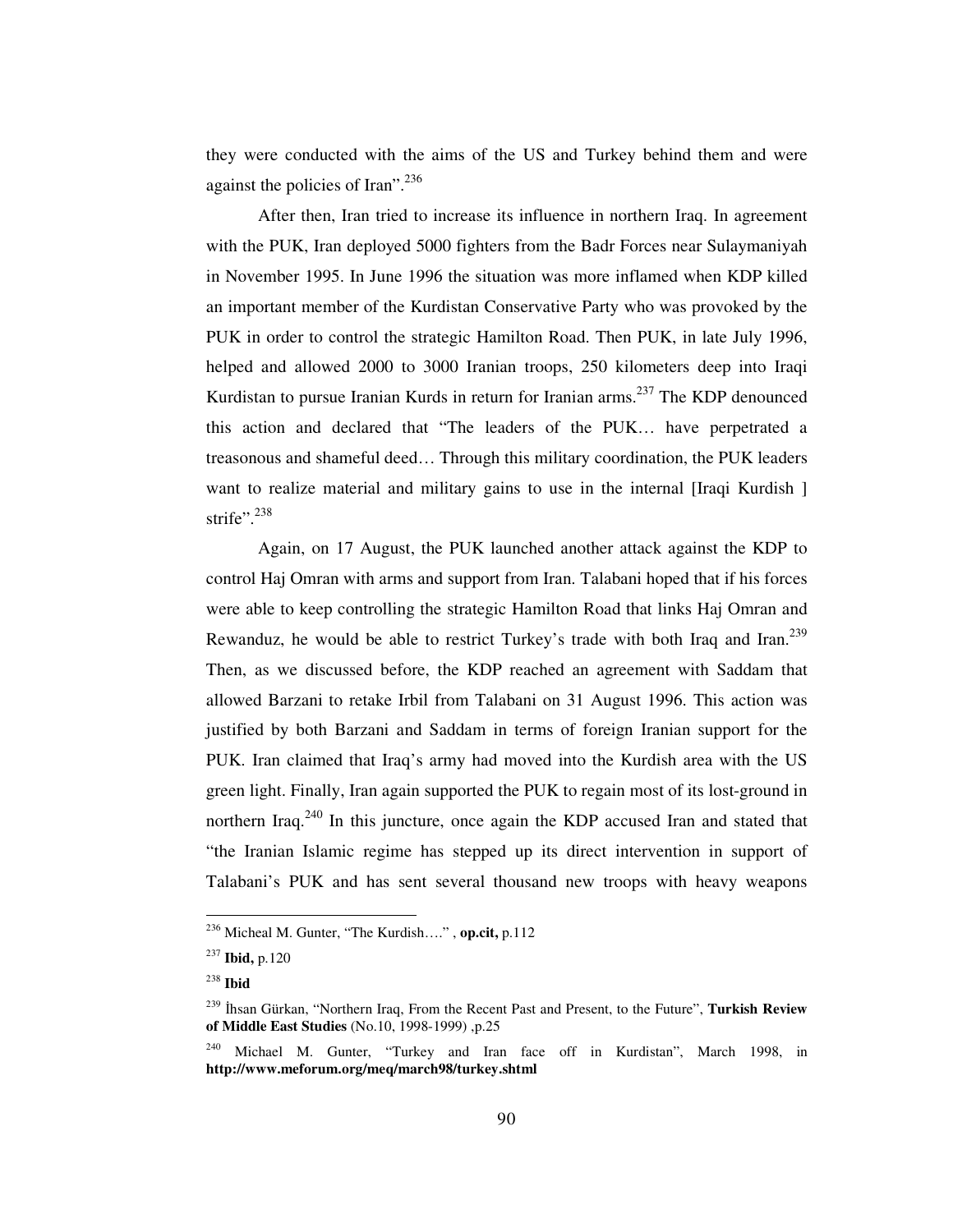across the border". Sami Abdulrahman, a top aide of Barzani, stated, "one of the reasons for these [Iranian] attacks is our friendship with Turkey. We call on Turkey to help us." $^{241}$ 

The mediation attempts by Turkey, US and Britain during the Ankara process was also condemned by Iran, defining it as an attempt by the US to establish "a spy base and spring board to carry out its malicious schemes in the region". Iran also opposed to Turkey's growing military ties to Israel. In fact the new Turkish-Israeli ties strengthened Turkey's hand in its competition with Iran over northern Iraq. Therefore, Iran viewed the Ankara process as "a concerted effort [by] the US and Zionist regime .... To create another Israel in the Kurdish areas".<sup>242</sup> In order to destroy the PKK units in northern Iraq and strengthening the KDP position, other Turkish military incursions into northern Iraq took place in May 1997 and again in October 1997. Turkey bombed the PUK and PKK positions who were backed by Iranian forces in their fight against the KDP. So, Turkey aimed not only at supporting Barzani but also at balancing Iran's relationship with the PUK as a step toward preventing the Iranian influence in the region.

The Washington agreement, on 17 September 1998, brought an end to the PUK war against the KDP. Turkey objected to this accord because it was not invited and the text of accord was negotiated and concluded without Turkish participation and so Turkey felt slighted. Another reason was that the Turkomans also were not invited and were completely left out.<sup>243</sup> According to Turks, the most critical point was about the implementation of reforms based on a federal system and principles, in other words, the formation of a federation in the region.<sup>244</sup> The Turks also objected to the phrase "establishing stronger safeguards for Iraq's borders", as this statement could prevent them from incursions into the region in pursuit of the PKK in the future. Professor Michael M. Gunter, a famous scholar with his studies on Kurds, indicated other Turkish fears as "the accord's influence on the Turkish Kurds, the

<sup>241</sup> Michael M. Gunter, "The Kurdish…", **op.cit,** p.121

<sup>242</sup> **Ibid,** p.122

<sup>&</sup>lt;sup>243</sup> İhsan Gürkan, ''Northern Iraq….'', **op.cit,** p.54

<sup>244</sup> **Ibid,** p.55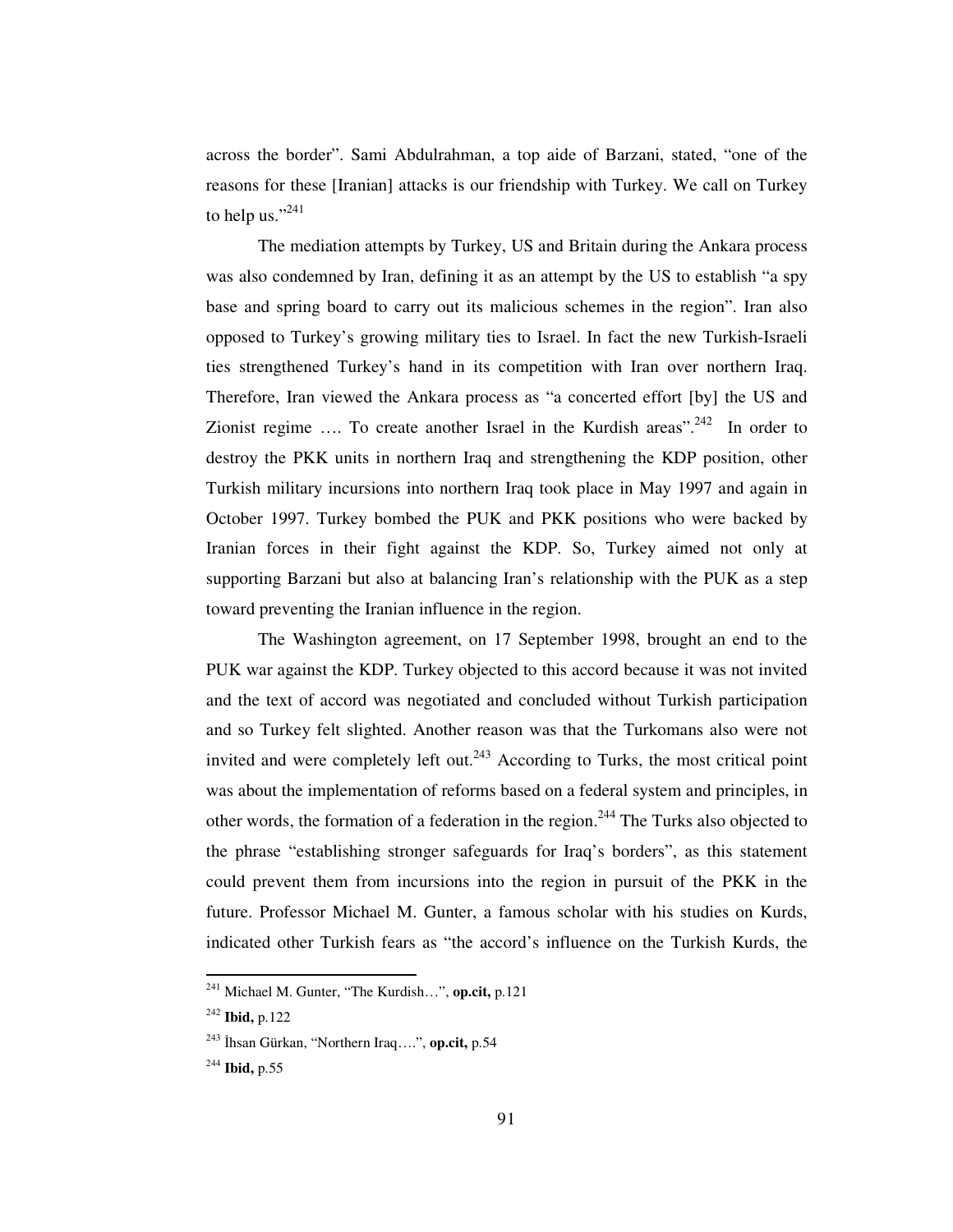loss of control over profitable smuggling routes, the future of water rights and Turkey's ambitious GAP project to harness the water, and the proposed Baku-Ceyhan oil pipeline".<sup>245</sup>

An important point of this agreement was that Talabani accepted that the KDP and the PUK would prevent the PKK from undermining peace. However, the PUK had relations with the PKK until 2000, when the Turkish forces seemed to have dried up the power sources of the PKK in the region following the apprehension of the PKK's leader Abdullah Öcalan. Moreover, the PUK continuously lost power visà-vis the KDP (a process begun in 1996) and Tehran realized that the PUK alone no longer served Iran's geopolitical interests in northern Iraq. The weakness of PUK by the end of 2000 "further weakened Iran's geopolitical posture and its ability to challenge Turkey's increasingly strong position in northern Iraq".<sup>246</sup> For this reason, Iran started to improve its relations with the KDP. Besides, with the help of Iran, the PKK had strengthened its position at the northern end of the Qandil mountains that occurred along the Iran-Iraq border and had organized a local administration and became able to challenge the PUK. Therefore, because of all these reasons we see that, by the late 2000, Talabani understood that he needs Turkey and if he wanted to mend fences with Turkey and improve his relations with it, he had to lessen his dependency on Iran and fight the PKK. The PUK did so and started to struggle against the PKK in the late 2000 and throughout the  $2001.^{247}$ 

After the Washington agreement in 1998 and the following years, Turkish policy towards Kurds didn't change. Turkey continued to think that only a strong central authority in Baghdad could inhibit the break-up of the country and the eventual emergence of a federal structure or an independent Kurdish entity in the north. Therefore, Turkish officials tried to upgrade relations with Baghdad. For example, Turkey upgraded diplomatic representation in Baghdad to the ambassadorial level in 2000. Turkey's economical relations also improved.

<sup>245</sup> Michael M. Gunter, "The Kurdish….", **op.cit,** p.109

<sup>&</sup>lt;sup>246</sup> Robert Olson, "Turkey-Iran Relations, 2000-2001: the Caspian, Azerbaijan and the Kurds", **Middle East Policy** (Vol. IX, no.2, June 2002), pp.112-113

<sup>247</sup> **Ibid**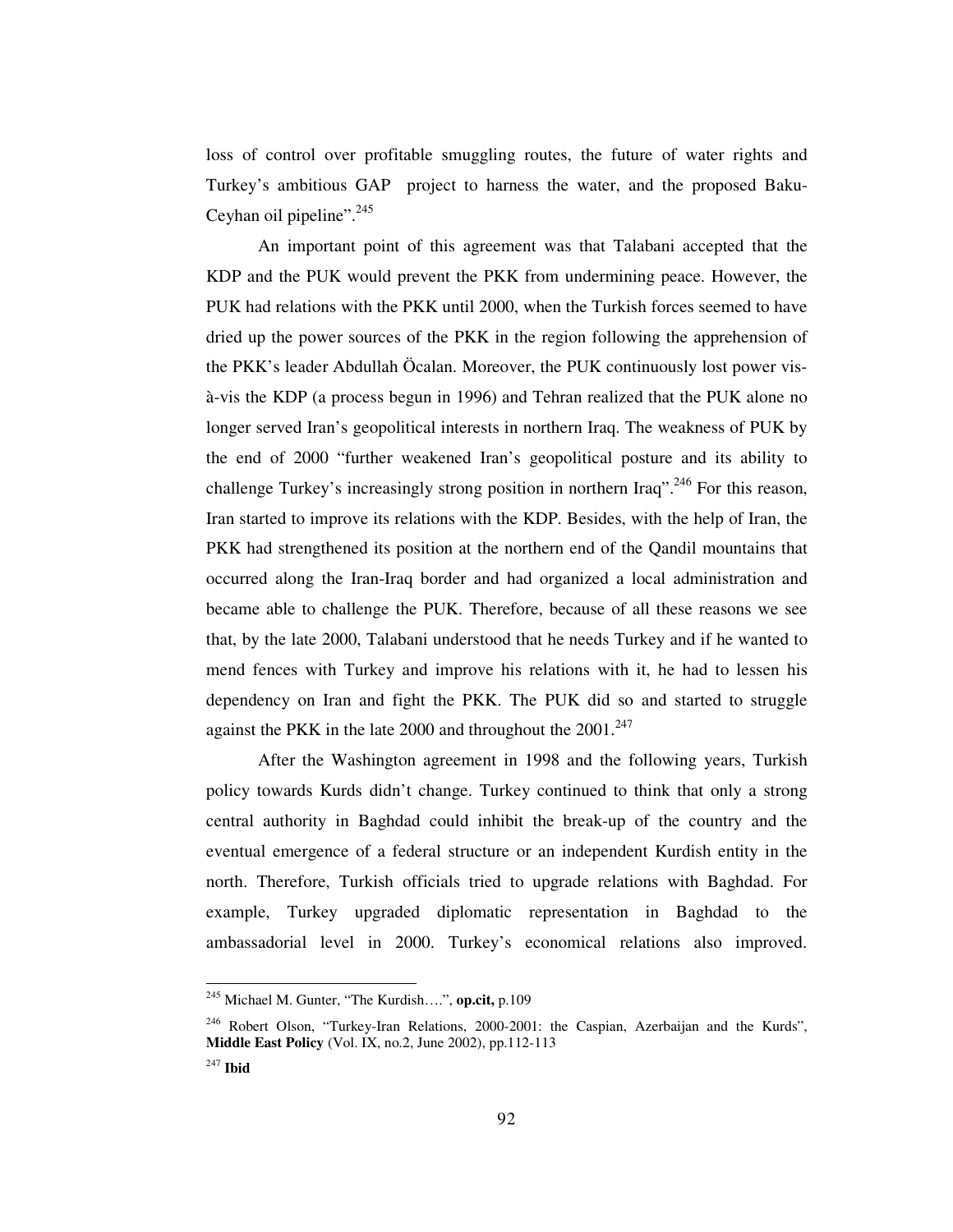Particularly, following the initiation of the oil for food agreement with Iraq in 1996 and then the increase of its amount in 1998, Turkish exports to Iraq turned upward, reaching over \$ 1 billion in 2001.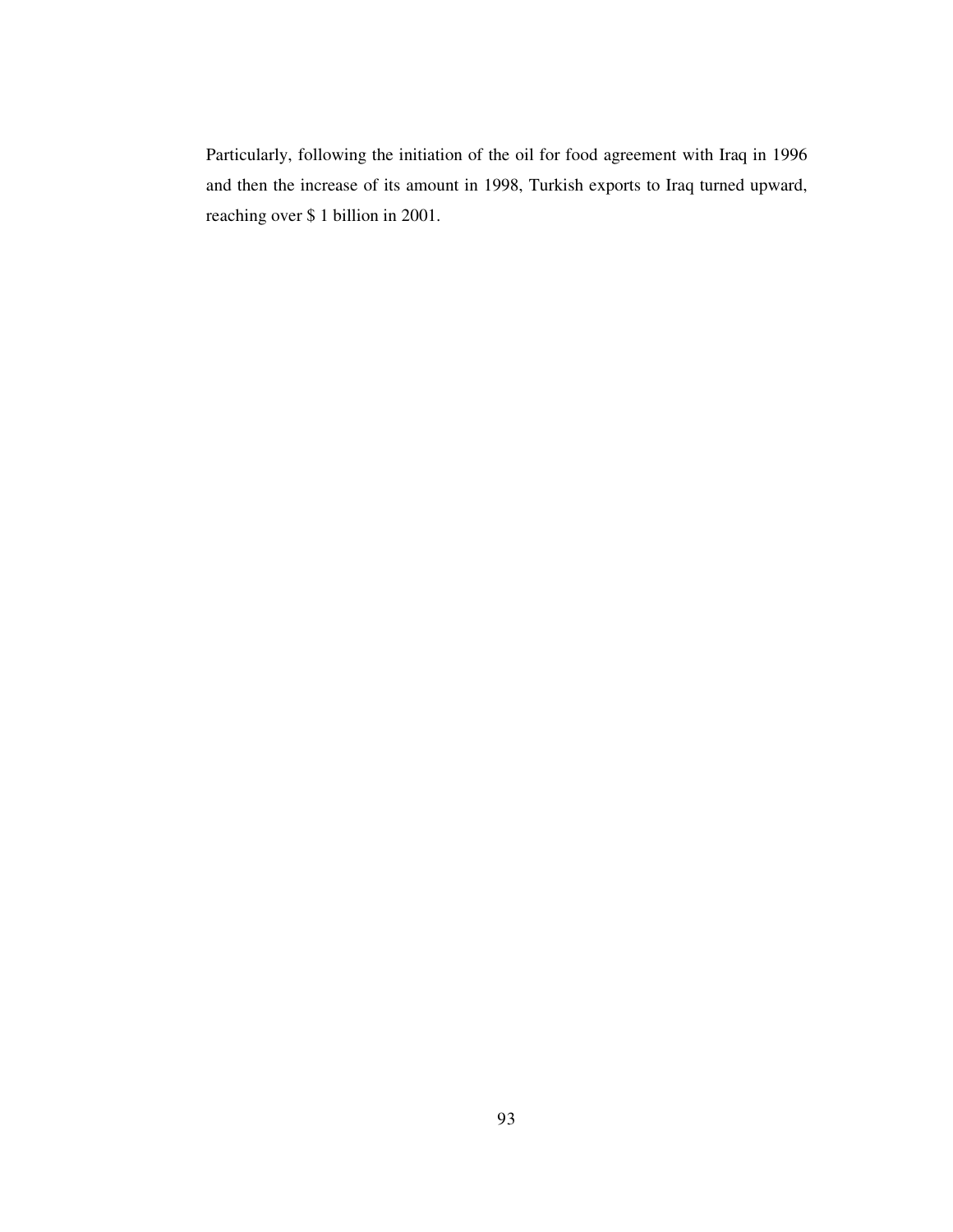### **CHAPTER 5**

#### **THE OCCUPATION OF IRAQ AND ITS AFTERMATH**

The US-led war of 2003 against the Baghdad regime shattered all arrangements in Iraq. In this chapter, therefore, I will try to examine the new situation, the new status of Iraqi Kurds, the policy of US in Iraq after this occupation and Turkey's relations with the US, with the Iraqi Kurds, with new authority in Baghdad and with other Middle Eastern states.

#### **5.1. The Occupation of Iraq and the Iraqi Kurds**

As we discussed before, the United States of America declared Iraq as a second target after the September 11, 2001. In fact, US efforts to topple Saddam Hussein had begun in 1998 by reuniting the Iraqi opposition under Washington process. The Kurds, as one of the stronger opposition groups of Iraq were worried about the repercussions of a possible US strike on Iraq. The Kurdish groups' concern was the possible repetition of Saddam's forces attacking the Kurds, as was the case in 1991 during which US led coalition forces thwarted Iraqi occupation forces out of Kuwait. They sought to ensure that the United States should not provoke an attack on the Kurds by Saddam forces. Therefore they were very cautious about this matter and both the KDP and the PUK declared that they would not participate in any attack on Iraq. Particularly, the KDP argued that their aim is a federal structure and if the Iraqi regime accepted their demand, the Kurdish people would have no problem with the regime.<sup>248</sup>

During 2002, however, the Kurdish parties realized that the US was determined to get rid of Saddam Hussein. They had to come together and show the same stand in order to protect their ends and their interests in the future. But the Kurdish leaders were still separated by a lot of distrust. The PUK blamed the KDP for taking concession upon concession without giving anything in return. The KDP

<sup>248</sup> **Birayati**, March 29, 2001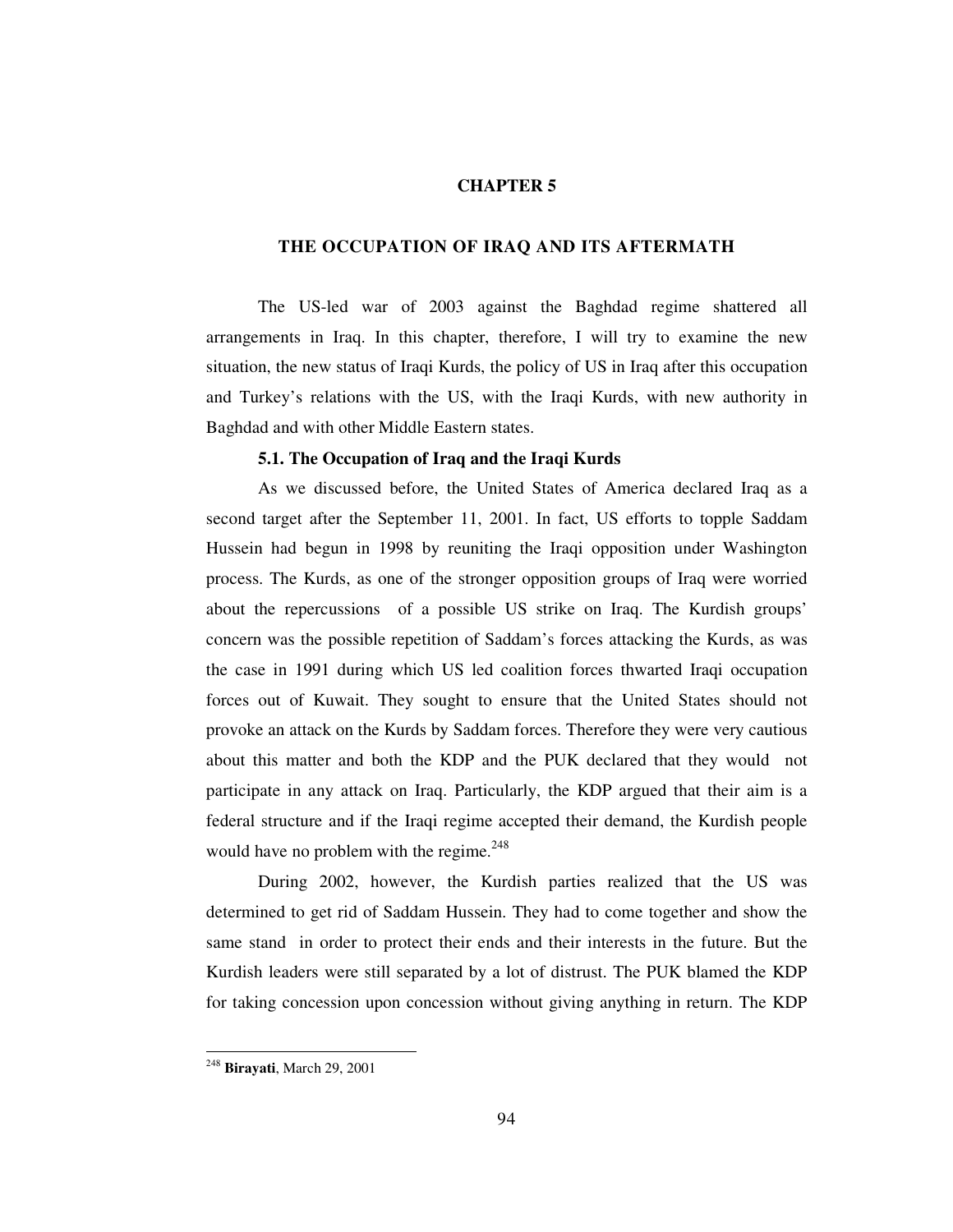on the other hand, accused the PUK of trying to gain time by employing delaying tactics.<sup>249</sup> After a series of meetings between the two parties' officials, the two leaders met each other in September and after two days of discussion, they agreed to normalize relations and to convene the Kurdish parliament in Irbil on 4 October.<sup>250</sup> It seemed that the two parties had no other choice rather than setting their problems aside to look at the challenges ahead.

In the formal session of the parliament in Irbil, with the participation of Barzani, Talabani and Mrs Danielle Mitterrand, the visiting wife of the former French President, the Washington agreement was ratified. The parliament was also supposed to take up the issue of drafting a federal constitution prepared by KDP experts and modified by a joint KDP-PUK committee. The obvious thing was that all Kurdish parties agreed on the main issue-federalism. The KDP announced that it did not want the partition of Iraq and although the Kurds have their own region, independent from the central government but the Kurds are ready to join together, but if Iraq is to be united, the only solution is federalism, a federal system with international guarantees.<sup>251</sup> These ideas were shared by the PUK as well.

The draft of a federal constitution prepared by the Kurds was a document of 15 pages which described precisely how relations between the Kurdish region and the central government should be. I want to mention some important items of this draft without going into specific details of a very technical text. The first item of the general principles of federalism for Iraq mentions that Iraq should be a federal state with a republican, democratic, parliamentarian and multi-party system to be known as the Federal Republic of Iraq. It should consist of two regions; the first, the Arab region, to include the middle and southern parts of Iraq, along with most sections of the provinces of Mosul in the north. The second, the Iraqi Kurdistan region, to include the provinces of Irbil, Suleymania and Kirkuk within the administrative boundaries in place prior to 1968, as well as the province of Duhok and the districts of Akra, Sinjar and Sheikhan and the sub-district of Zimar in the province of

<sup>249</sup> **Birayati**, "Walamek Bo Kurdistani Nwe", September 3, 2001

<sup>250</sup> **Birayati** September 8, 2002

<sup>251</sup> **Birayati** september 3, 2002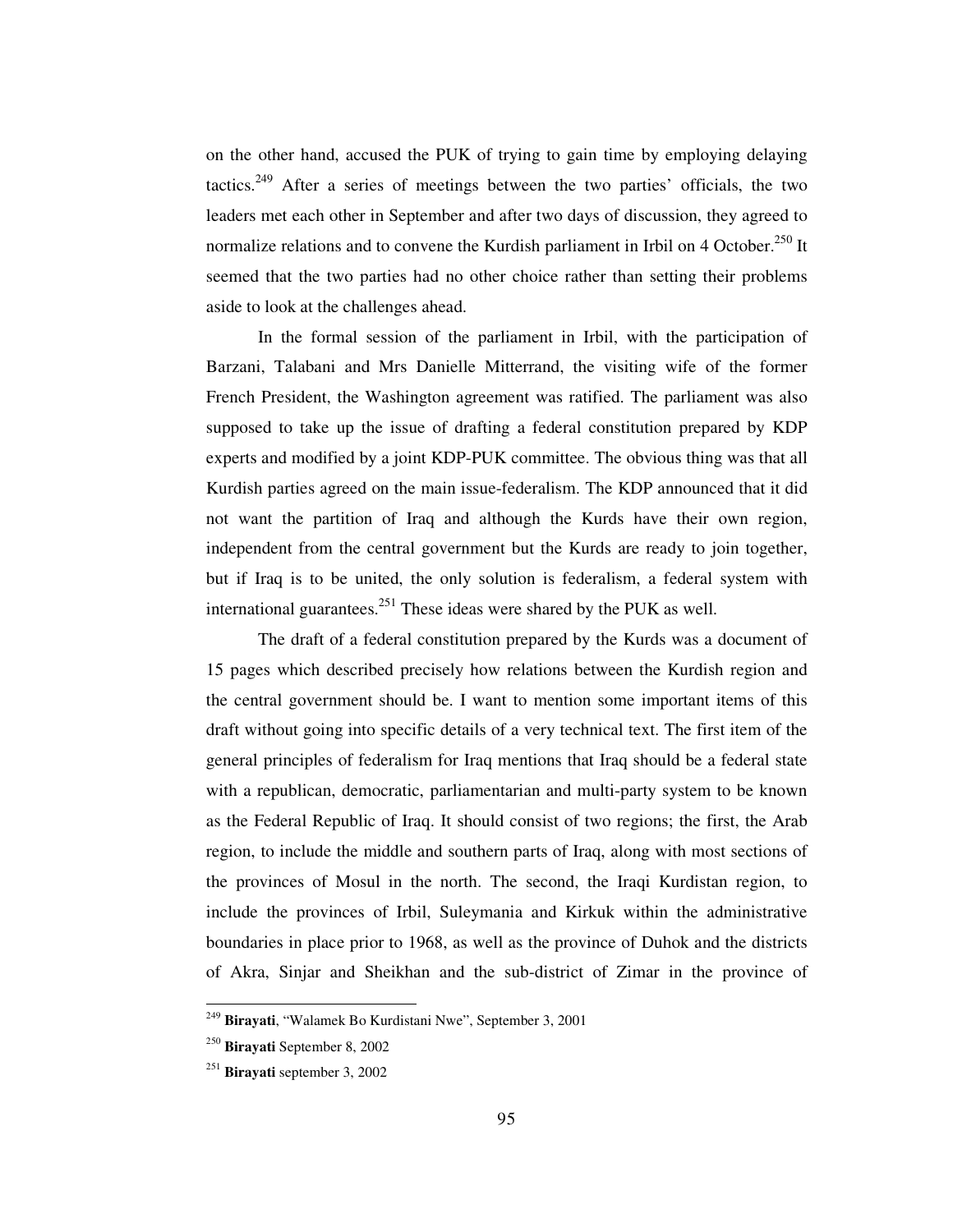Ninevah, the districts of Khanagin and Mandali in the province of Diyala, and the district of Badra in the province of Al-Wasit. The geographical boundaries of the region should be delineated in the federal constitution.<sup>252</sup>

The draft constitution also states that each region of the federal Republic will have a regional president, council of ministers and regional prime minister, its own legislative authority and regional judiciary. Article 14 declares that on the occasion of the election of the president of the federal Republic of Iraq from one of the regions, then, the prime minister shall be selected automatically from the other region. For instance, if the president of the Federal Republic is a Kurd, the prime minister will automatically be an Arab. Another important article is the fifth one which states that the city of Kirkuk shall be the capital of the Kurdistan region.<sup>253</sup> Article 75 is also important as it declares that the structure of the entity and the political system of the Federal Republic of Iraq can not be changed without the consent of the Kurdistan Regional Assembly. Action contrary to this shall afford the people of the Kurdistan Region the right of self-determination. In other words, if there is a conflict between the region and the central government, the Kurds have the right to proclaim their independence.<sup>254</sup> All these points were accepted by both Barzani and Talabani.

After the adoption of this federalism bill in the national Assembly of Iraqi Kurdistan in its session on 7 October 2002, more than 400 delegates of Iraqi opposition met at the London conference from 14-17 December 2002. This conference in fact, supported what the Kurds were seeking. For instance, the conference condemned "all the racial injustice, oppression and ethnic cleansing which the Iraqi regime has carried out premeditatively on the people of Iraqi Kurdistan, particularly genocide and Anfal operations which…….. moved the conscience of people all over the world".<sup>255</sup> Moreover, it condemned the changing of

<sup>252</sup> Michael M. Gunter, "Kurdish Future in a Post-Saddam Iraq", **Journal of Muslim Minority Affairs** (Vol.23, No.1, April 2003), p.12

<sup>253</sup> **Ibid**

<sup>254</sup> Chris Kutschera, "Iraqi Kurds Agree to Agree….for Now", **The Middle East,** December 2002, p.27

<sup>255</sup> Michael M. Gunter, "Kurdish Future...", **op.cit,**p.17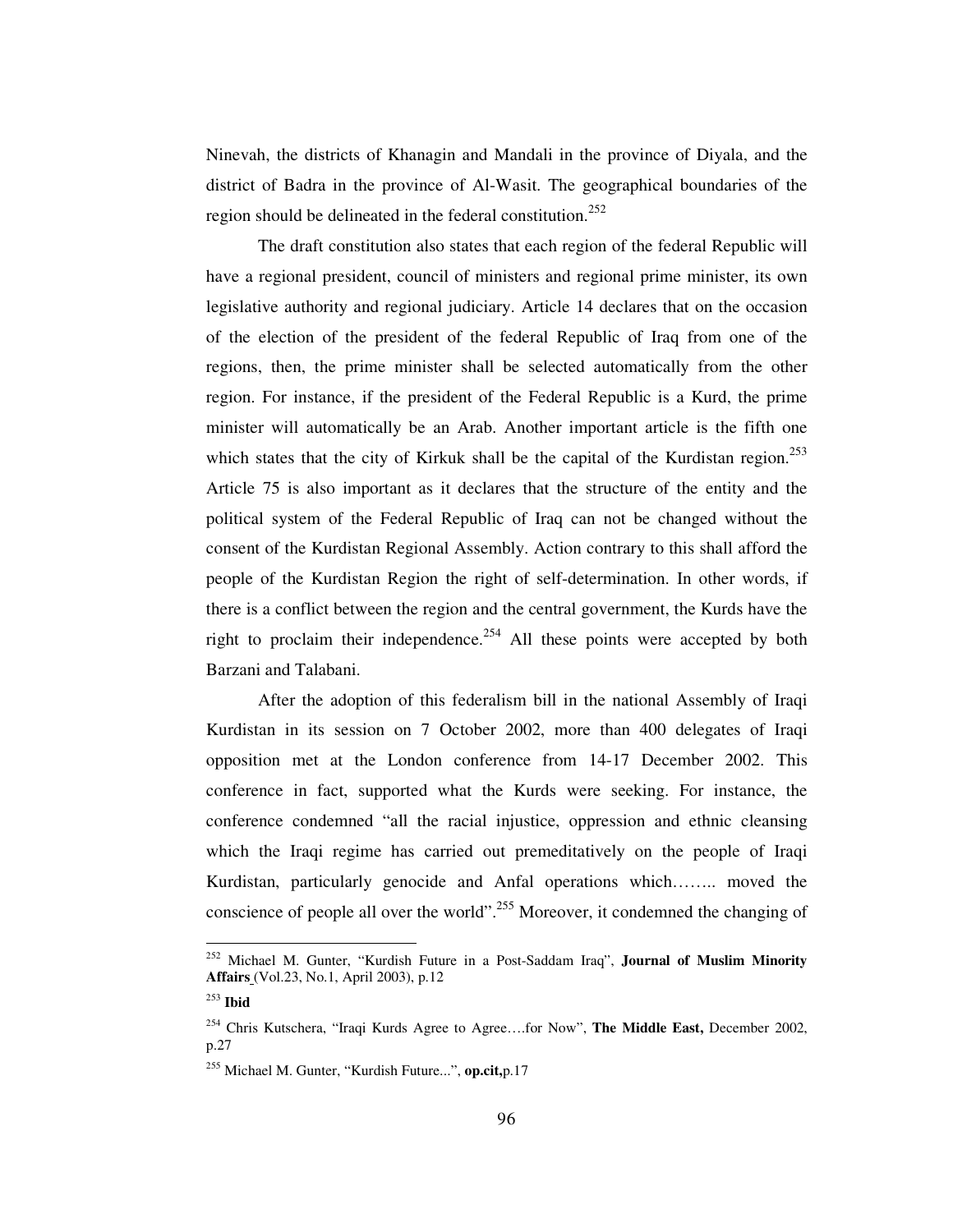the Kurdish national character of Kirkuk, Makhmur, Khanagin, Sinjar, Shekhan, Zimar and Mandali and so on. The conference also debated the experiences of federal system and concluded that such a system will be an appropriate system of government for Iraq and by this system the Kurdish problem will be solved.<sup>256</sup> The conference also evaluated the Kurdish experience of freedom, democracy and reconstruction very positively and argued that Iraqis can benefit from this experience as a good example in the future for the anticipated democratic transformation in Iraq.

If we look at the role of the United States we see that it supported the Kurdish position about regime change leading to a new democratic Iraq which would even be a model for the rest of the Middle East. However, by February 2003, the US tried to change its stand in order to win the support of its allies in the region such as Turkey, Saudi Arabia and the various Gulf States. The American officials started to discuss that after Saddam Hussein an American general would rule Iraq for as much as two years. Under this scenario, this US general would not change the Iraqi regime's system and even call upon the pre-existing Iraqis such as Baathists.<sup>257</sup>

Both Iraqi opposition and Kurds reacted immediately and condemned such a plan. Hoshyar Zebari, an important KDP official, anticipated that "there is going to be a backlash". Kanan Makiya, a prominent Iraqi dissident argued that "it is a plan designed to humiliate the Kurdish people of Iraq and their experiment of selfrule".<sup>258</sup> In addition to this plan, the United States also agreed to let Turkish military forces enter Iraqi Kurdistan to help establish order and warmed the Kurds not to oppose these Turkish forces. This proposal was also condemned strongly by the KDP. Hoshyar Zebari declared that "we oppose any Turkish unilateral military intervention, whatever the pretext."<sup>259</sup> The Kurds thought that if the Turks intervened

<sup>256</sup> **Ibid,** p.18

<sup>257</sup> Karl Vick, "Exile Group Leaders Fault US Plan for Postwar Iraq", **Washington Post,** February 12, 2003

<sup>258</sup> Kanan Makiya, "Our Hopes Betrayed: How a US Blueprint for Post – Saddam Government Quashed the Hopes of Democratic Iraqis", **Observer,** February 16, 2003

<sup>259</sup> Gareth Smyth, "Presence of Turkish Troops Unsettles Iraqi Kurds", **Financial Times,** February 13, 2003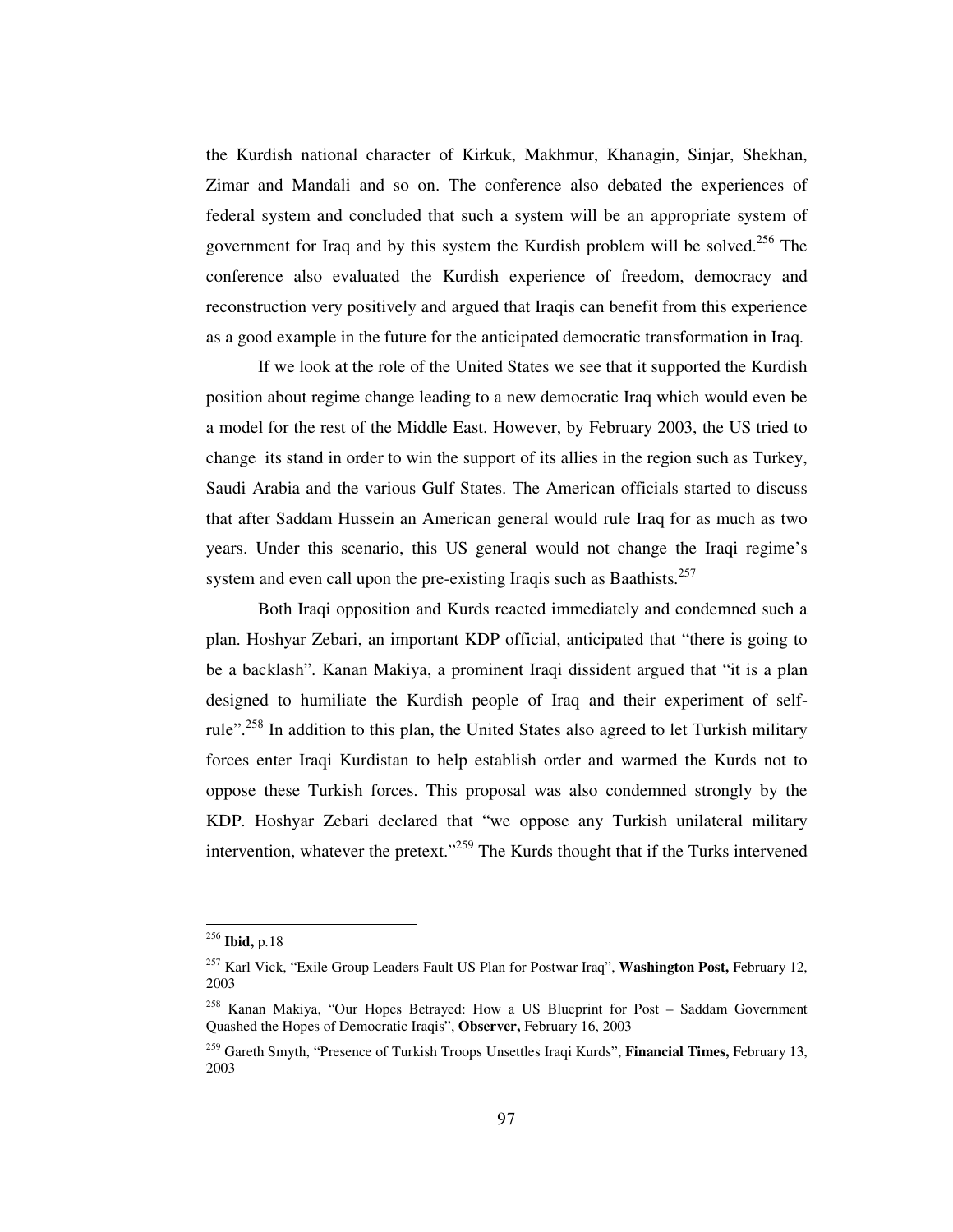it would prompt intervention from Iran as reports indicated that some elements of Badr force have already entered Iraqi Kurdistan from Iran.

Turkey's last minute decision on 1 March 2003, not to allow the passage of US troops through its territory, however, brought about a golden chance for the Kurds to play a unique and important role as an ally of US during the war against Saddam. Because of Turkey's rejection to help the US, the coalition forces had to launch the war without troops in northern part of Iraq. This put the burden of the ground fighting on the Kurdish *peshmargas*. So, in most cases, these *peshmargas* played the major role in the fighting while the US forces helped them by air support and intelligence.<sup>260</sup> The Kurds also left their habitual mode of fighting in the mountains and moved into the plain and captured the two major northern cities of Mosul and Kirkuk.

It was the first time that the Kurds fought alongside a non-Muslim power and for a purpose beyond their autonomy. Moreover, they helped and contributed openly not in secret. Without this contribution, the US could not have opened a northern front simultaneously with the coalition's southern front. Another important point is that the Kurdish performance during the war was a Kurdish achievement vis-a-vis Turkey. The Kurdish loyalty to Washington was magnified by Turkey's policy, when it left the United States in last minute by rejecting to participate in the attack on Iraq. The US policy towards the Iraqi Kurds has always been influenced by consideration for Turkish sensitivities. After all these events, however, it was unlikely that US would forsake the Kurds to satisfy Turkey.<sup>261</sup> That is why, we saw that the Kurds were more powerful than the Turkish government in convincing the US administration not to press its request for sending Turkish troops to Iraq although the Turkish parliament had accepted the American invitation on 7 November 2003.

When the Saddam's regime was toppled down, the Kurds moved to Baghdad to establish a presence there after more than a decade of a *de facto* sovereignty. Their return was the result of their belief that any future association with

<sup>260</sup> Ofra Bengio, "Iraqi Kurds: Hour of Power?", **Middle East Quarterly** (Vol.X, no.3, Summer 2003), p. 45

<sup>261</sup> **Ibid,** p.46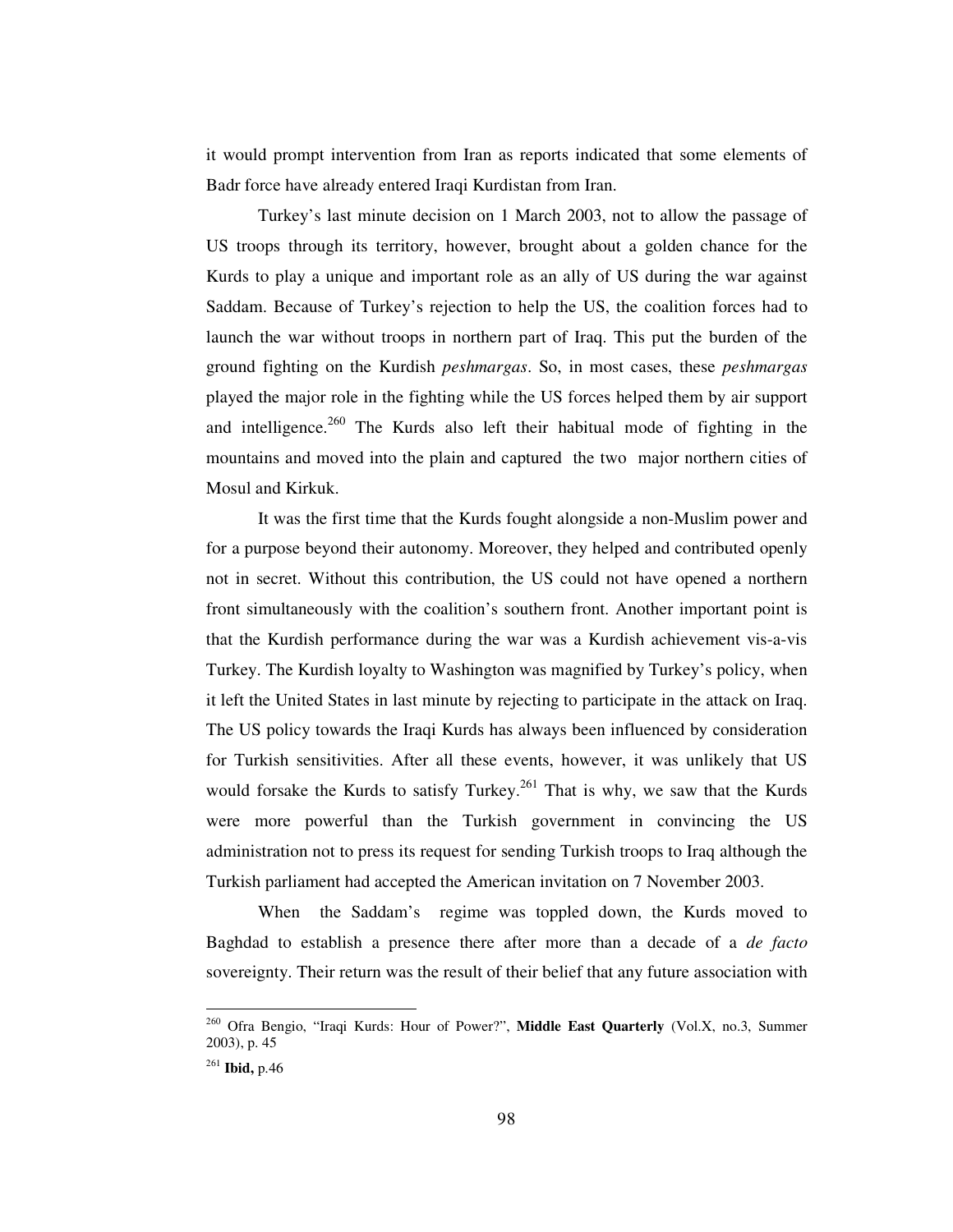the rest of Iraq should be a voluntary arrangement and the product of a pact that was open for renegotiation instead of imposition and subjugation.<sup>262</sup> The Kurds demanded a federal system based on ethnicity not a provincial federalism in Iraq . As the Kurds did not want a centralized Iraqi state and fear the hegemony of the Shiite majority they wanted an appointed committee to draft the new Iraqi constitution. This was the major issue dividing the Shiite and Kurdish members of the Iraqi Governing Council. Shiis believed that most of the Kurdish leadership saw the constitution as an exit document from the state of Iraq.<sup>263</sup> Another point is related to the position of Kirkuk. The Kurds insisted on the Kurdish identity of Kirkuk and argued that the effects of Arabization and deportations that took place in some parts of Kurdistan regions, particularly in Kirkuk must be redressed. Kurds should return to their previous homes in those areas and the Arab citizens who were brought by the authorities into those areas at any time since 1957 should return to their original homes.

In spite of Shii opposition to these demands, when the new constitution was drafted, all Kurdish demands were mentioned and accepted and signed by Kurds as well as Shiis.<sup>264</sup> The Shiis hope that when the Iraqi election was done the new elected body in which the Shiis will be the majority, they will refuse the Kurdish demands and change some articles of the interim constitution. <sup>265</sup>That is why they insisted on elections as soon as possible. They asked for elections to be held in June, 2004, but because of terrorism and violence, it was postponed to 30 January 2005.

In the elections, the Kurds united and all of them voted on the same list, the Kurdish list. The results showed that the Kurdish list secured a quarter of the votes. This placed them behind the Shia United Iraqi Alliance list, but ahead of any other

<sup>262</sup> Khaled Salih, "Kurdish Reality in an Emerging Iraq", **Middle East Policy** (Vol. XI, No.1, Spring 2004), p. 125

<sup>263</sup> M. Hakan Yavuz, "Provincial Not Ethnic Federalism in Iraq", **Middle East Policy** (Vol.XI, No.1, Spring 2004), pp.128-29

<sup>264</sup> "Law of Administration For the State of Iraq-For the Transitional Period", **http://www.kerkukkurdistan.com/nuceyek.asp?ser=4&cep=1&nnimre=3489,** March 8, 2004

<sup>265</sup> M. Hakan Yavuz, "Provincial...", **op.cit,** p.130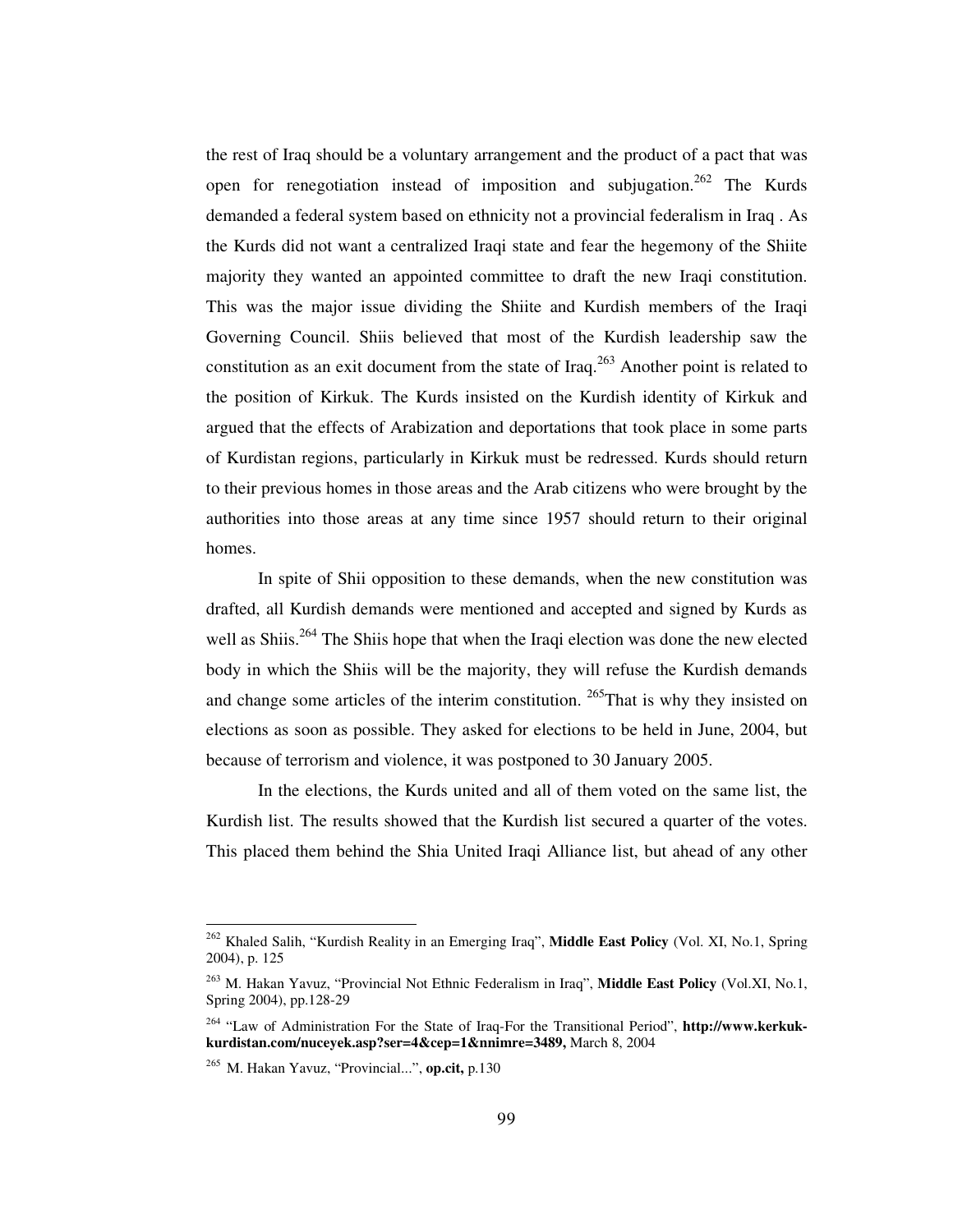list, including that of interim Prime Minister Iyad Allawi.<sup>266</sup> The Kurds won 77 seats in the future parliament and this showed that the Kurds would play a major role in the drafting of the country's new constitution. Although there are some different views between the Kurds and Shiis but I think it is normal as this is the time of bargaining. I don't think that Shiis can impose their views on Kurds, because the Kurds managed to enshrine most of their demands in the Transitional Administrative Law of March 2004. One of the Kurdish demands, for example, is known as "the Kurdish veto", which allows two-thirds of the population of any three governorates to block the progression of the permanent constitution to be drafted following this election.

Another issue is the status of the city of Kirkuk. The Shia and Sunni Arab parties have continued to oppose the attempts of the Kurds to include Kirkuk within their region's boundary. They think that control of the oil city will give the Kurds a big power to secede from Iraq.<sup>267</sup> This opposition is particularly strong as a considerable proportion of the Arab population settled in Kirkuk during Saddam's Arabization policy are Shiis, in addition to other national minority – the Turkmans – who are also predominantly Shiis. But the Kurds insist that as it is mentioned in the article 58 of the interim constitution of March 2004, the Kurds who were deported by the previous regime's practices must return to their homes and those who were brought by that regime must return and leave the Kirkuk and after a fair census, the will of the people of those territories must be taken into consideration.

## **5.2. – Turkey and Kurdistan – Iraq Since the Occupation of Iraq**

As we mentioned before, the globalization of terrorism at September 11 in New York and Washington, US brought the globalization of war on terrorism. This war started in Afganistan against Osama Bin Laden and his al-Qaida organization with its multi-national ties in the world. After that George W. Bush, American president started the discussion on Axis of Evil which meant the three dictatorships, Iran, Iraq and North Korea, the US administration frankly showed Iraq as a second

<sup>266</sup> **Turkish Daily News,** February 15, 2005

<sup>267</sup> "Kurdish Aims For a Post-Election Iraq", **http://home.cogeco.ca/**∼**kurdristan6/11-2-05-kurdishaim-post-elections.htm,** February 10, 2005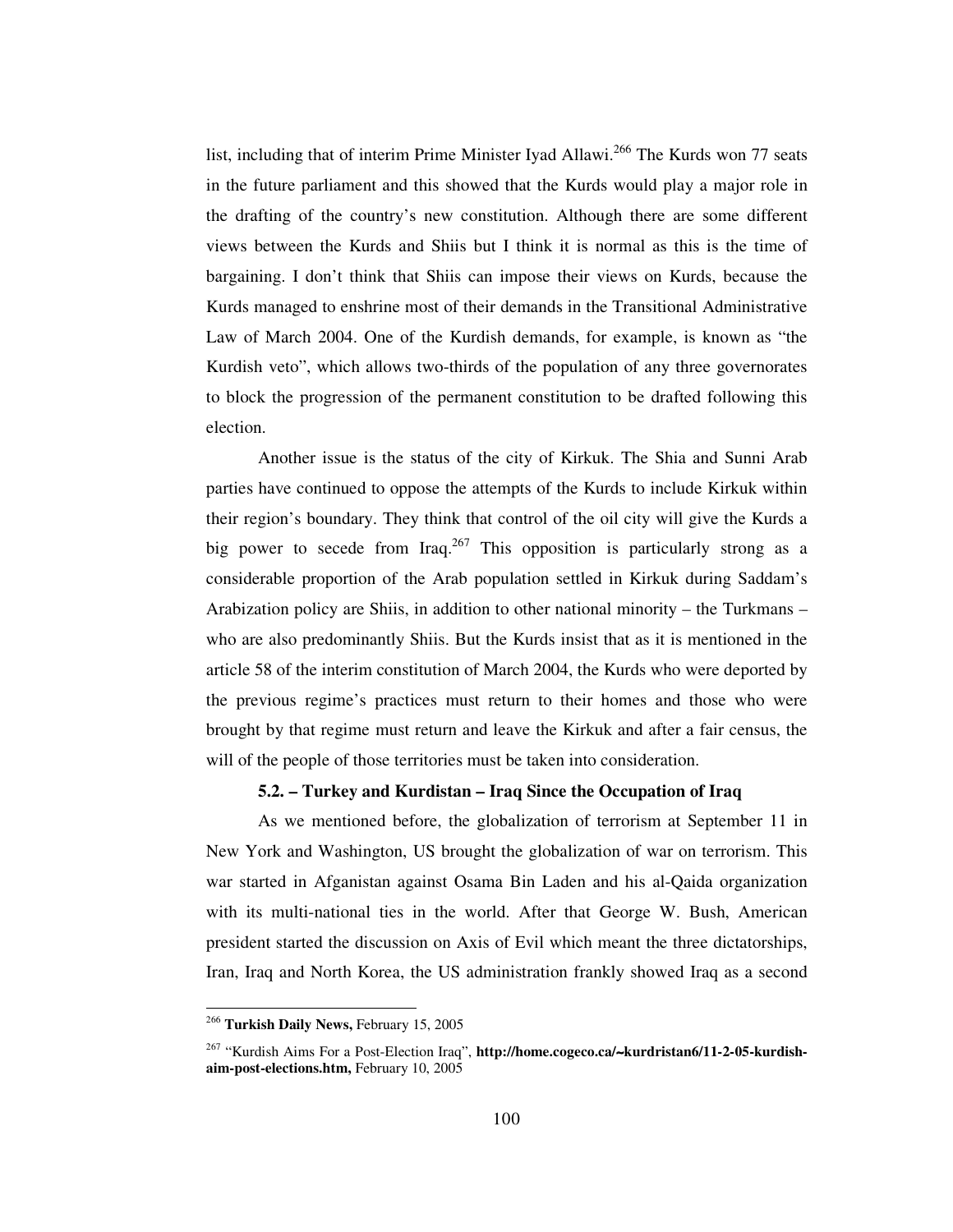target. As we know Turkey cooperated with US and coalition forces in the war in Afghanistan and Incirlik turned into an international logistics center for the United States, as well as other NATO allies of Turkey, participating in this war. This time, however, the situation was different and Turkey was faced with a crucial problem which was its stance vis-à-vis with its neighbour Iraq in the event of a US military operation against that country.<sup>268</sup> The support of Turkey was really crucial this time unlike during the second Gulf War, in which the US could hit Iraq both from the south and the north, this time operations, particularly on the ground had to be conducted primarily from the north which meant Turkey. So US liked very much to have Turkey's help.

Although some members of the Turkish government such as Turkey's ambassador to Washington Faruk Logoğlu and Defense Minister Sabahattin Çakmakoğlu declared that Turkey may help the US if it came up with solid evidence that Iraq had links with the al-Qaeda network, but generally speaking, Turkey took the position that it was opposed to widening the war on terrorism to Iraq. When the US. secretary of State Colin Powell visited Turkey in November 2001, Turkish president Ahmet Sezer discussed Turkey's concern with him in this issue.<sup>269</sup> It seems that Turkish Prime Minister Bülent Ecevit's visit to the US in early 2002 was also to convince G.W. Bush not to attack Iraq. $^{270}$ 

Turkey had some reasons so as not to join in a hostile act against Iraq. For instance, such a military operation might affect Turkey's economy as it did before or it would hurt Turkey's relations with its neighbours and the Arab world and the European countries or considerations about Saddam's arsenal of chemical and biological weapons. The most important reason, however, was that Turkey's officials thought that such an operation would likely result in partitioning of Iraq and gives rise to the establishment of an autonomous or semi-independent Kurdish state in northern Iraq. Concerns over the possibility that an independent Kurdistan might

<sup>268</sup> Ferruh Demirmen, "Turkey Should Stay Out of Iraq", **Turkish Daily News,** December 7, 2001 269 **Ibid**

<sup>270</sup> Hadi Elis, "The Kurds' Axis of Evil, US and War on Terrorism", **http://mywebpage.netscape.com /kurdistanobserver/24-2-02-opinion-hadi-axis-of-evil.h...**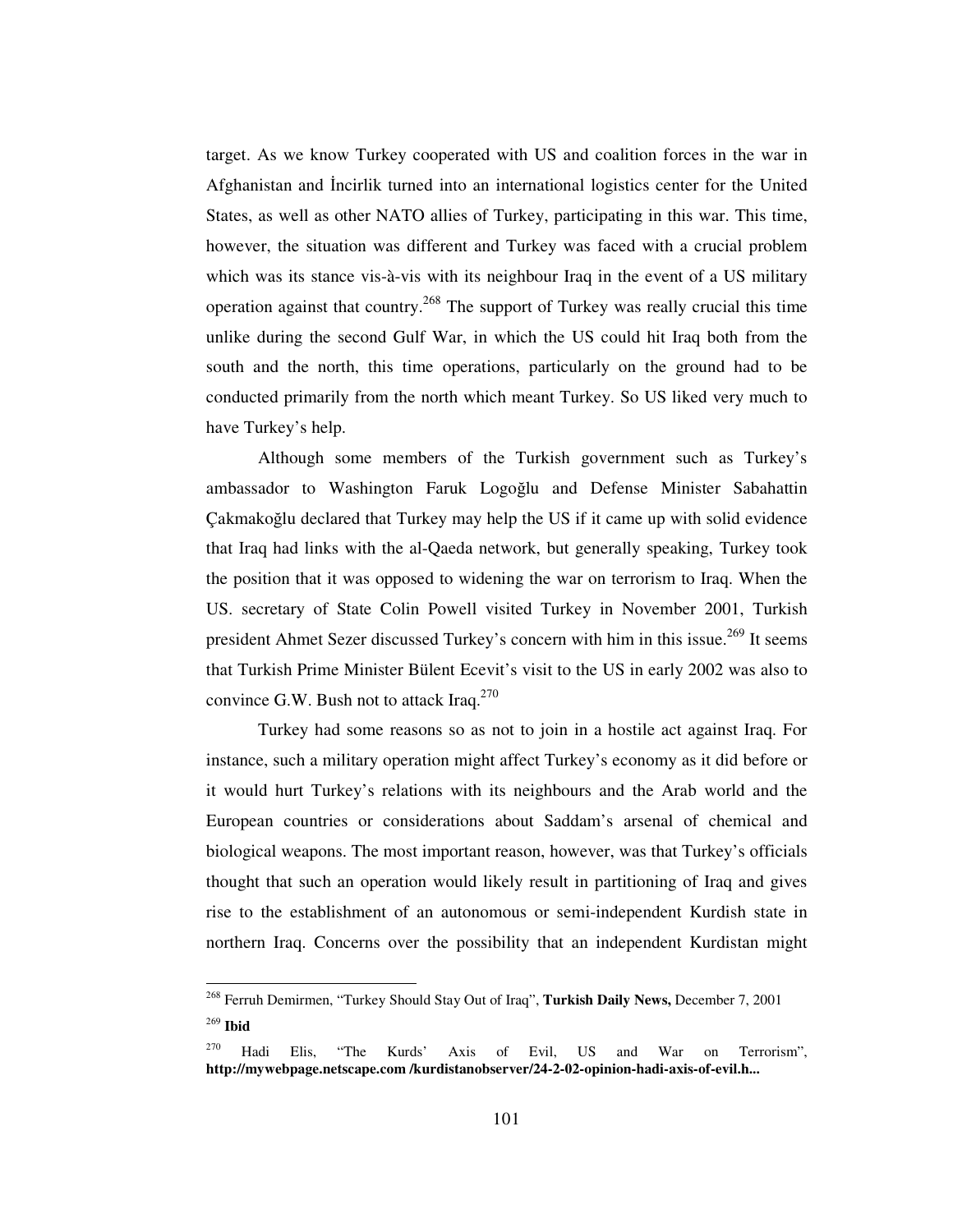emerge from the ruins of a post – Saddam Iraq formed the basis of Turkish opposition to American military action. As early as October 2001, in responding to a question on the possibility of US action against Iraq, the then Prime Minister, Bülent Ecevit argued that "Turkey can not accept this. This operation may lead to Turkey's dismemberment. It also will disrupt all the balances in the Middle East... We do not want any intervention against Iraq whatsoever. As I have stated, it will create many dangers."<sup>271</sup> At a 17 January 2002 press conference, following his meeting with Bush, Ecevit said a military operation against Iraq "could be catastrophic for Turkey, even if Turkey did not participate in it".<sup>272</sup>

Such warnings continued right up to the eve of the US invasion of Iraq in March 2003. Indeed, Turkey's unease over US thinking outlived the change of government in Ankara heralded by Justice and Development Party's (AKP) November 2002 electoral victory.<sup>273</sup> This official opposition, in fact, reflected Turkish public opinion as well, which was overwhelmingly opposed to an attack on Iraq with or without Turkish participation. Former US ambassador to Turkey Mark Parris claimed that he had "never met a Turk who likes this idea."<sup>274</sup>.

Turkey's concerns over regional destabilisation and the emergence of a Kurdish state from a dismembered Iraq led it to identify its so-called 'red lines', delineating potential developments that Turkey would deem unacceptable and which could even constitute a *casus belli* 275 . Chief among these 'red lines' was the establishment of a separate administration by ethnic minorities in Iraq, which would be a cause for intervention. Another point was Turkey's profound opposition to the incorporation of the oil-bearing regions of Kirkuk and Mosul in any future Kurdish self-governing region in Iraq. Turkey's other objectives were preservation of the

<sup>271</sup> Cengiz Çandar, "Regime Change in Iraq, Repercussions for Turkey", July 2002 **www.patrides.com/ July02/enregime**

<sup>272</sup> **Ibid**

<sup>273</sup> R. Quinn Mecham, "From the Ashes of Virtue, A Promise of Light: the Transformation of Political Islam in Turkey", **Third World Quarterly** (Vol.25, No.2, 2004), pp.339-358

<sup>274</sup> **Turkish Daily News**, 10 September 2002

<sup>&</sup>lt;sup>275</sup> Ertuğrul Kurkcu, "Washington Pushed Turks Towards the Red Line" Middle East Research and Information Project (MERIP), Note 103, 6 August 2002 **http://www.iraqwatch.org/perspectives/ merip-pin103-080602.htm**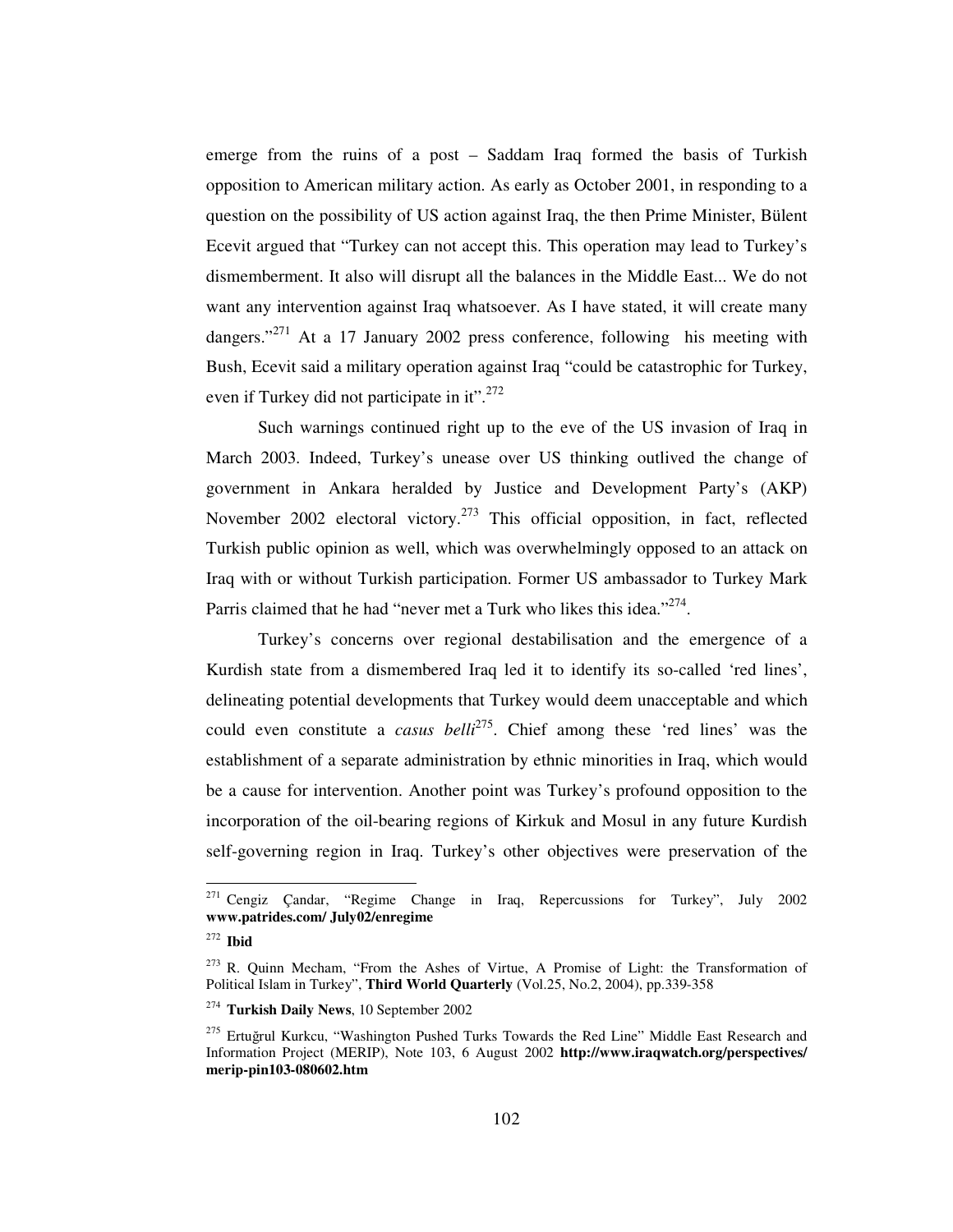rights of Turkomans as equal citizens of Iraq and insisting upon Turkey's continued freedom to intervene militarily in northern Iraq to pursue PKK militants based there $^{276}$ .

Protection of Turkey's 'red lines' required that Turkish forces retain their capacity to act independently. Ankara refused to place any Turkish troops sent into northern Iraq under US command, and in its negotiations with the Americans endeavored to limit the size of the planned US force $2^{77}$ . Turkish forces on the Iraqi border were built up and put on an increased state of readiness<sup>278</sup>. Turkey also insisted that any Kurdish fighters armed by the US should be disarmed as soon as possible. Not surprisingly, the Iraqi Kurds threatened to resist any Turkish invasion of KRG territory<sup>279</sup>.

As US-Turkish talks on access to bases and territory became increasingly earnest in late 2002, so they became increasingly tangled up in parallel negotiations over the amount of economic compensation Turkey should receive for its cooperation. Turkey was haggling over the US offer of this financial compensation, despite an increased offor from \$4 billion to \$6 billion in aid and up to \$20 billion in grants and loans<sup>280</sup>. Ankara was also resisting Washington's attempts to ensure that the terms of the deal should fall within the IMF rescue package for Turkey, and was introducing to the agenda items such as duties on Turkish textile exports to the US and the requirement that the aid package have a written guarantee attached in the hope that any future congressional opposition might be overcome<sup>281</sup>.

The negotiations showed that the financial package, the number of US troops to be allowed in, and the terms of Turkish entry into Iraq, had not been settled to Turkey's satisfaction and that the two sides were very far apart. Given that opinion polls suggested that 90 percent of the Turkish population were opposed to a war with

<sup>276</sup> **Ibid**

<sup>277</sup> "US Prodding Turkey to Be More Active", **Turkish Daily News**, 3 February 2003

<sup>278</sup> "Turkey Deploys Troops Near Iraqi Border", **Turkish Daily News**, 17 December 2002; "Kurds Deny US Military Buildup", **Turkish Daily News**, 17 December 2002

<sup>279</sup> "Turkey Puts Focus on Future of Kurds", **Financial Times**, 24 February 2003

<sup>280</sup> "Legal Haggles Snag Deployment to Turkey", **Washington Post**, 10 February 2003

<sup>&</sup>lt;sup>281</sup> "Yakış, Babacan Return from Washington", **Turkish Daily News**, 17 February 2003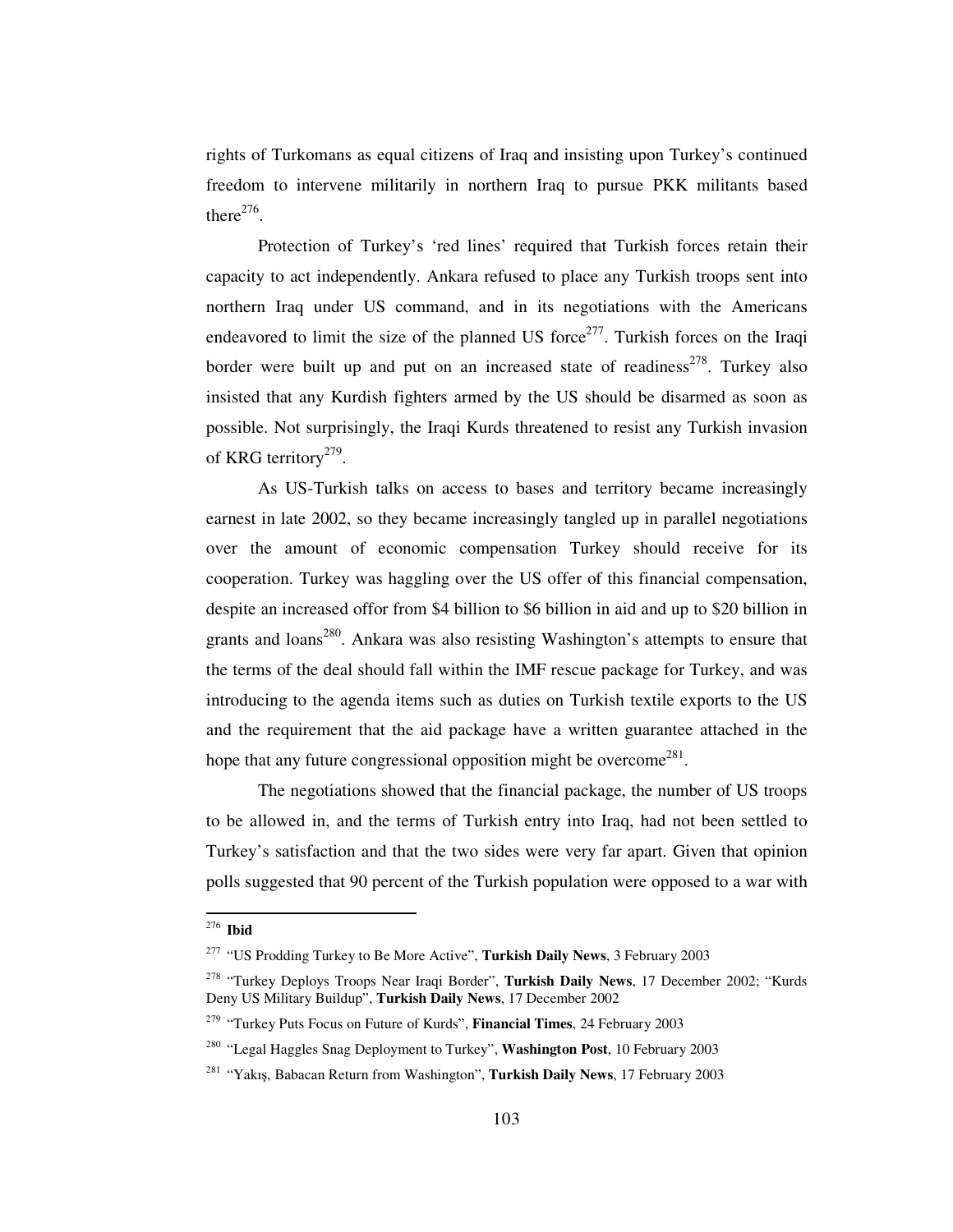Iraq<sup>282</sup>, and that many AKP deputies shared this opposition, the granting of the requisite parliamentary permission for the entry of US troops onto Turkish soil was clearly not a foregone conclusion. The AKP leadership was aware of this, but was ultimately apprehensive about being held responsible for thwarting Washington's will, so did what it could to secure a positive vote. On 1 March, 2003, however, after more delay, and in the immediate wake of a National Security Council (NSC) meeting, parliament rejected the measure<sup>283</sup>.

Denied the opportunity to commit around 30 percent of its assembled force at the outset of the war, unable to approach the Sunni heartland from the north, obliged to deploy its logistical supply chain by sea to the Gulf, and frustrated by Turkey's negotiating tactics and refusal to comply, the US government was incensed. The then Assistant Secretary for Defense, Paul Wolfowitz, whose responsibility it had been to persuade Turkey into supporting Washington's war plans, suggested in an interview with CNN-Turkey in early May 2003 that Turkey apologise for its mistake in refusing the entry of US troops, and blamed Turkey's military leadership for failing to exercise leadership by lobbying more actively for a positive parliamentary vote<sup>284</sup>. Wolfowitz's comments caused uproar in Turkey<sup>285</sup>, and provoked Prime Minister Recep Erdoğan to declare that, "Turkey, from the beginning, made no mistakes"<sup>286</sup>.

Undoubtedly, there were tactical errors on the Turkish side and a degree of mutual misperception. The Turkish government convinced themselves that, for geostrategic reasons, Washington would be unable to act militarily without Ankara's cooperation. Such thinking led Ankara to believe that it was in a strong bargaining position vis-à-vis Washington over the terms of cooperation, and that Turkey had an opportunity to ensure that their own strategic, political, and economic interests would

<sup>282</sup> Jon Gorvett, "A Hugely Unpopular War", **The Middle East**, No.328, November 2002

<sup>283</sup> Ertan Efegil, "Why Did the Turkish Parliament Reject the Memorandum of March 1?", **Insight Turkey** (Vol.6, No.1, January-March 2004), pp.105-112

<sup>284</sup> **http://www.defenselink.mil/transcripts/2003/tr20030506-depsecdefo156.html**

<sup>285</sup> "Wolfowitz Remarks Draw Ire in Turkey", **Turkish Daily News**, 8 May 2003

<sup>286</sup> Nicole Pope, "Wolfowitz's Advice", **The Middle East**, No.700, 16 May 2003, pp.23-24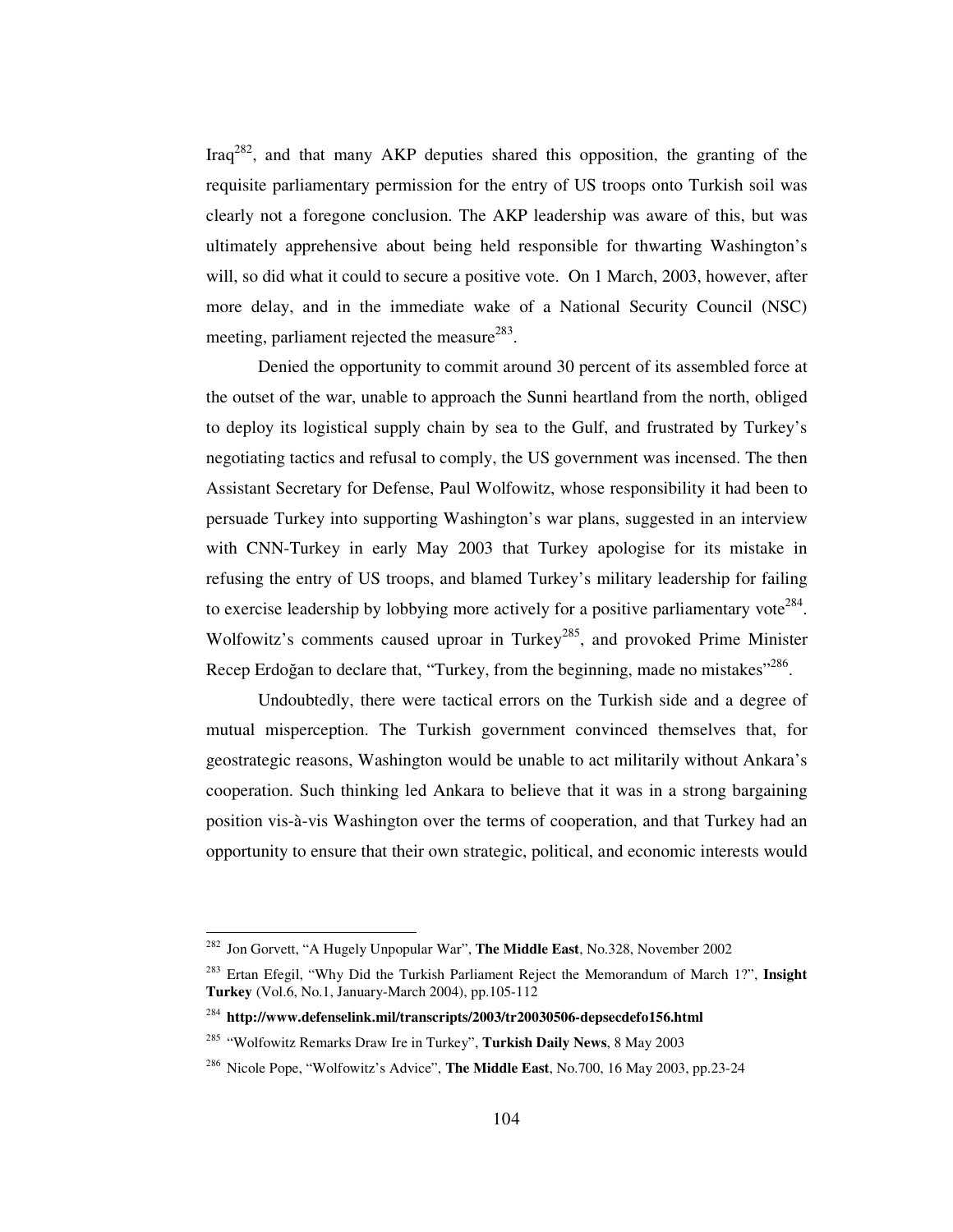be attended to<sup>287</sup>. Turkey's regional sensitivities and interests, which Turks naturally regarded as paramount, were in contradiction to Washington's more global considerations and its absolute determination to act against Baghdad.

On the other hand, it could be argued that Washington's determination to take action post-11 September, unilaterally if necessary, explains the US failure to appreciate its ally's differing interests and perspective and to make a more effective attempt to reach an understanding. Washington appeared to be in denial about the depth of Ankara's opposition right across to political spectrum and overwhelmingly shared by the public<sup>288</sup>. The US did not take sufficient note of the fact that Turkish General Staff was not enthusiastic about US plans and was preparing a dramatic intervention of its own in northern  $\text{Iraq}^{289}$ . Americans did not appreciate the seriousness of Turkey's concern about the Kurdish issue and the extent to which their own readiness to arm, train and operate with the Iraqi Kurdish *peshmarga* was seen as threatening by Turkey. The US failed to assess the nature of the new AKP government and did not take sufficient account of the domestic political difficulties it was experiencing in its endeavours to cooperate with the  $US^{290}$ .

The obvious thing is that, as a result of the no-vote, Turkey's influence both in Washington and northern Iraq has been weakened, and Turkish foreign policy is still struggling to adapt to this new predicament. This became clear when, an undisclosed number of Turkish troops did cross the border in March 2003 to join those already in place. Iraqi Kurds with whom US special forces were now embedded, threatened to resist them. US Defense Secretary Donald Rumsfeld announced that "we have advised the Turkish government and the Turkish armed

<sup>&</sup>lt;sup>287</sup> Mark R. Parris, "Starting Over: US-Turkish Relations in the Post-Iraq Era", Turkish Policy<br>Quarterly (Vol.3. No.1. Spring 2003), p.7 Quarterly (Vol.3, No.1, Spring 2003), p.7 **http://www.washingtoninstitute.org/templateC05.php?CID:1610**

<sup>&</sup>lt;sup>288</sup> Barak A. Salmoni, "Strategic Partners or Estranged Allies: Turkey, the United States, and Operation Iraqi Freedom", Strategic Insights (Vol.2, No.7, July 2003) Operation Iraqi Freedom", Strategic Insights (Vol.2, No.7, July 2003) **http://www.ccc.nps.navy.mil/si/July03/ middleEast.asp**

<sup>289</sup> Ertan Efegil, "Why Did...", **op.cit**, p.108

<sup>290</sup> **Ibid**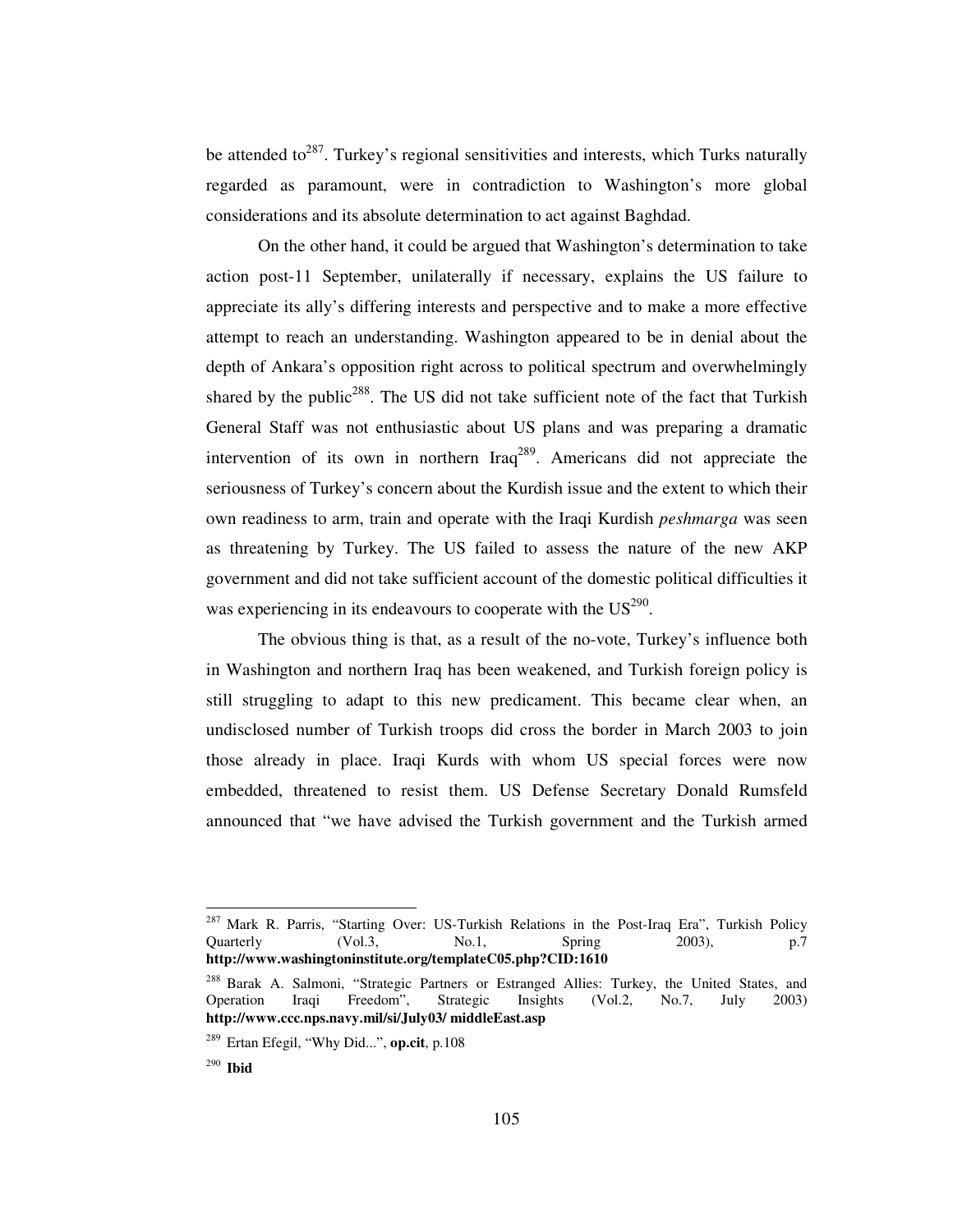forces that it would be notably unhelpful if they went into the north in large numbers."<sup>291</sup>

After the occupation of Iraq, Turkey's rhetorical commitment to its red lines which Kirkuk was one of them remained intact. On the other hand, in the war to remove Saddam, Kurdish *peshmargas* cooperated closely with US forces in the north, engaging with Iraqi forces and those of the extreme Islamic group al-Ansar alongside US troops, liberating Mosul and Kirkuk, handing nominal control of these areas over to American forces, and ensuring that the areas under their control were secured<sup>292</sup>. The reference to Kirkuk as a Kurdish city by Washington's interim governor in Iraq, General Jay Garner<sup>293</sup>, the selection of a Kurd-dominated interim authority in Kirkuk<sup>294</sup>, and Turkomans allegations that the US favoured the Kurds<sup>295</sup>, made Washington's new, heightened regard for the Kurds all too clear to Turkey.

This US pro-Kurdish policy was also felt clearly on 4 July 2003, when the US Special Forces in Sulaymaniyah captured 11 Turkish Special Forces soldiers, along with 19 members of the Iraq Turkomans Front. The Americans argued that those soldiers were planning to kill the newly appointed governor of Kirkuk. An American official said that they had substantial intelligence that the Turks were in activity to assassinate the local leadership. It showed clearly the depth of crisis so as the Turkish chief of staff General Hilmi Özkök stated that this event "had unfortunately led to the biggest crisis of confidence ever between the US and Turkish armed forces."296

According to Professor Robert Olson, an expert of the Middle East issues, the expulsion of the Turkish Special Forces from Sulaymaniyah had the following results:

<sup>291</sup> **http://www.defense.gov/transcripts/2003/t03212003-t0321sd1.html**

<sup>292</sup> Yossef Bodansk, **The Secret History of the Iraq War** (New York: Reyan Books, 2004)

<sup>&</sup>lt;sup>293</sup> "Turkey Eyes the Middle East: Strategic Realignments", Strategic Comments (Vol.10, No.6, July 2004) **http://www.iiss.org/stratcomments.php?volume=10&issue=6**

<sup>294</sup> "Local Council Elected in Kirkuk, Draws Protests", **Turkish Daily News**, 26 May 2003

<sup>295</sup> "Iraqi Turkmen Front Says US Favours Kurds", **Turkish Daily News**, 5 June 2003

<sup>296</sup> Nicholas Birch, "Detention Strains Already Tense US-Turkish Relations", **Christian Science Monitor**, July 15, 2003; **The New York Times International**, July 7, 2003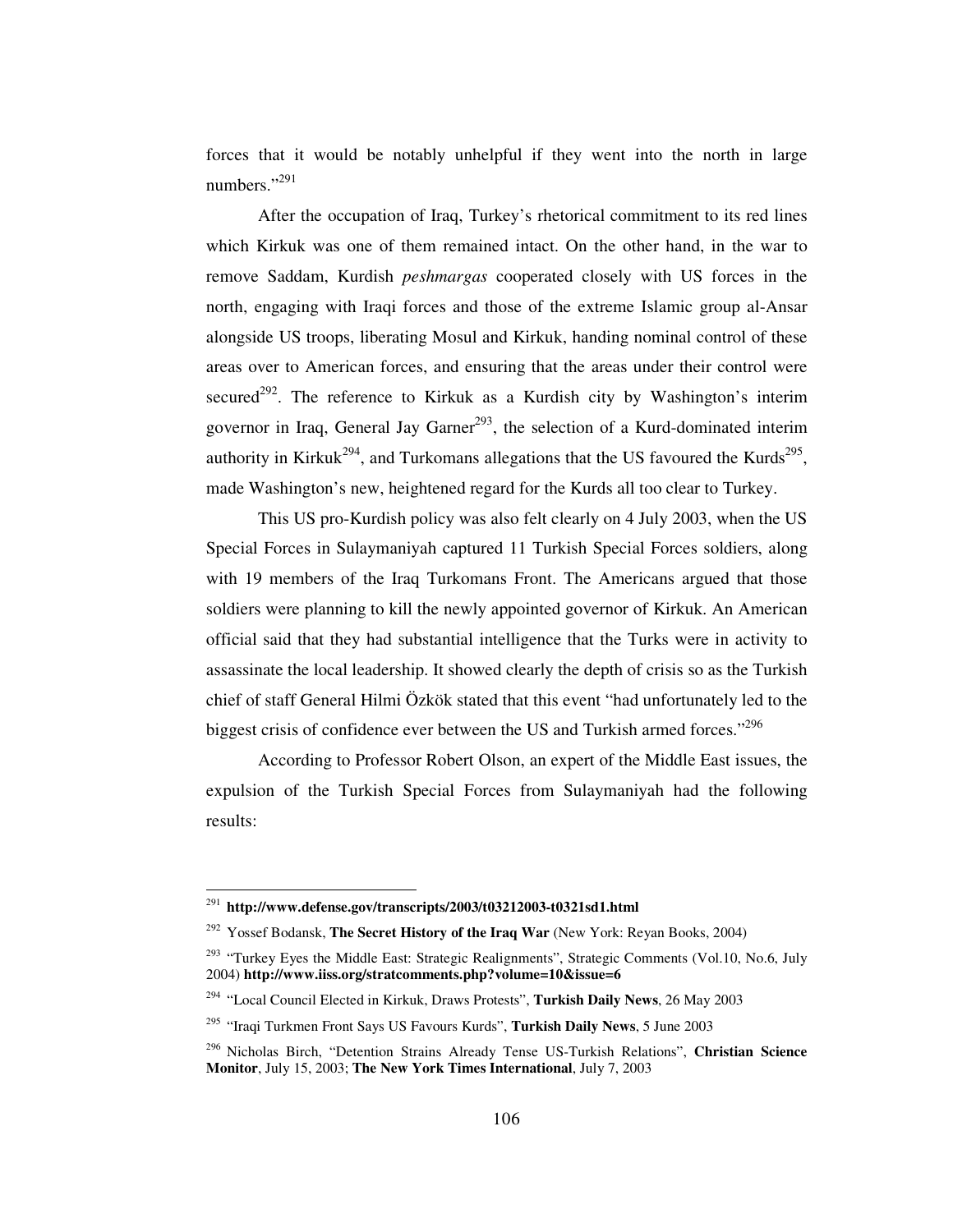"(1) it reduced Turkey's presence in Sulaymaniyah and Kirkuk and other towns in northern Iraq and restricted Turkish armed forces to the area that they occupied inside Iraq along the international border between Turkey and Iraq; (2) it reduced further the strategic and tactical cooperation between Turkey and the United States in Kurdistan-Iraq and in Arab Iraq; (3) it reduced Turkey's presence to unofficial representations, trade delegations, and its military and peacekeeping forces in Kurdistan-Iraq; by early 2004, both the KDP and PUK were demanding that the peace-keeping forces be removed; and (4) Ankara perceived that Washington was not too concerned about the effect of Iraqi Kurdish nationalism on Kurdish nationalist movements in Turkey."<sup>297</sup>

The US invitation to Turkey to despatch Turkish troops to Iraq on 7 November 2003 helped relax the tension in Turkey. The US had hoped that Turkish contributions to forces in Iraq would promote stability in the country, but the Iraqis' rejection indicated that the opposite would most likely have been the case. All Iraqis rejected such a deployment, particularly the Kurds<sup>298</sup>. The Turkish General Staff proposed that the 10,000 troops it envisaged contributing to peacekeeping in Iraq should remain within a 150 kilometre range of the Iraq-Turkish border for "logistical reasons"; this would have made their presence necessary on large parts of Kurdistan Regional Government (KRG) territory and many Turkomans-populated areas<sup>299</sup>. This prompted the Kurds to threaten armed resistance and the Americans to propose alternative locations for Turkish peacekeeping duties and then to abandon this idea.

The KDP and PUK used these events to enjoy *de facto* control of areas populated by Kurds beyond the KRG zone where they lay claim, such as Tamim province, which contains the Kirkuk city and around Mosul.<sup>300</sup> Kirkuk is considered by the Kurds as their future capital and has been the primary focus of their call for an enlarged Kurdish self-governing region. The PUK *peshmarga* liberated Kirkuk in spite of a prior agreement with the Americans and then they handed it over to

<sup>297</sup> Robert Olson, "Turkey and Kurdistan-Iraq, 2003", **Middle East Policy** (Vol.XI, No.1, Spring 2004), pp.117-118

<sup>&</sup>lt;sup>298</sup> Ibrahim Al-Marashi, "A New Chapter in Iraqi-Turkish Relations? Examining Iraqi and Arab Reactions to the Turkish Deployment to Iraq", **Insight Turkey** (Vol.6, No.1, January-March 2004), pp.119-128

<sup>299</sup> "Military Outlines Possible Location for Iraq Troops", **Turkish Daily News**, 27 September 2003

<sup>300</sup> "Oil Rich City will be Major Test for Iraq", **Washington Post**, 14 January 2004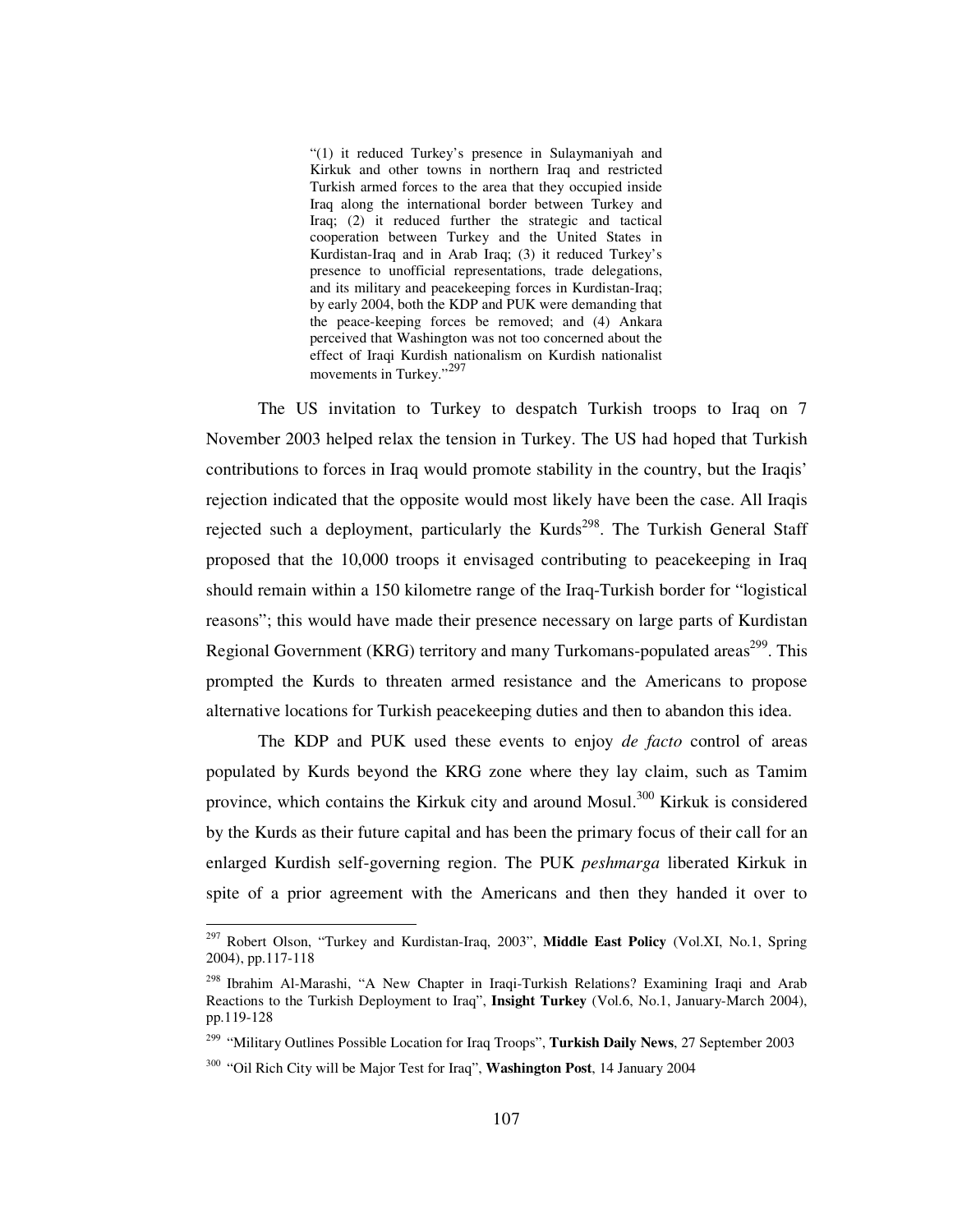American forces. The US military supervised a power-sharing council in Kirkuk that included representatives from the Turkomans, Arab and Assyrian as well as the Kurdish communities. Kurds, however, extended their control over the city and regional administration gradually, including its education system and police force. The Kurdish parties accepted that they are behind this trend, and pay the salaries of those Kurds who have moved into the city and surrounding area.<sup>301</sup>

Kurdish refugees poured gradually into Kirkuk and the city became overwhelmed with these returning Kurds who had been forced out by Arabisation programmes of the Iraqi government since the  $1960s$ .<sup>302</sup> No one knows the exact figure, but it has been said that around 50.000 of 200.000 Arabisation Arabs of Kirkuk had left by November 2004 and been replaced by around 100.000 displaced Kurds.<sup>303</sup> Intimidation of beneficiaries of Arabisation has accompanied this influx, although to a lesser degree than many expected<sup>304</sup>. There have been claims that some of the returning Kurds are not originally from Kirkuk at all, and at the end of March 2004, the Turkoman and Arab council members suspended their participation in protest, leaving a council of just 15 Kurds and seven Assyrian participants<sup>305</sup>.

At the center of an oil-rich region, Kirkuk has been home to Arabs, Turkomans and Kurds for a long time. In fact, it is considered by many Turkomans as well Turkey as the main land of the Iraqi Turkomans community. The last census held in Kirkuk in 1957 showed that 40 percent of the population was Turkomans and

<sup>&</sup>lt;sup>301</sup> International Crisis Group, "Iraq's Kurds: Toward an Historic Compromise?" Middle East Report, No.26 (Amman/Brussels: 8 April 2004), p.11 **http://www.crisisgroup.org/library/documents/ middle-east\_north-africa/iraq-iran-gulf/26-iraq-kurds-toward-an-historic-compromise.pdf**

<sup>&</sup>lt;sup>302</sup> Human Rights Watch, "Reversing Ethnic Cleansing in Northern Iraq", (Augusts 2004 Vo.16, No.4(E) **http://www.hrw.org/reports/2004/iraq0804/**

<sup>&</sup>lt;sup>303</sup> International Crisis Group, "Iraq: Allaying Turkey's Fears Over Kurdish Ambitions", Middle East Repors, No.35 (Ankara/Amman/Brussels: 26 January 2005), p.3 **http://www.crisisgroup.org/ library/documents/middle-east\_north-africa/iraq-iran-gulf/35-iraq-allaying-turkey-s-fears-overkurdish-ambitions.pdf**

<sup>304</sup> Human Rights Watch, "Reversing...", **op.cit**, p.48; International Crisis Group, "Iraq:Allaying...", **op.cit**, p.2-3

<sup>305</sup> "Turkmen Quit Kirkuk City Council, Say Kurds Taking Over", **http://home.cogeco.ca/ ~kurdistan2/28-3-04-turkmen-quit-city.council.html**, 28 March 2004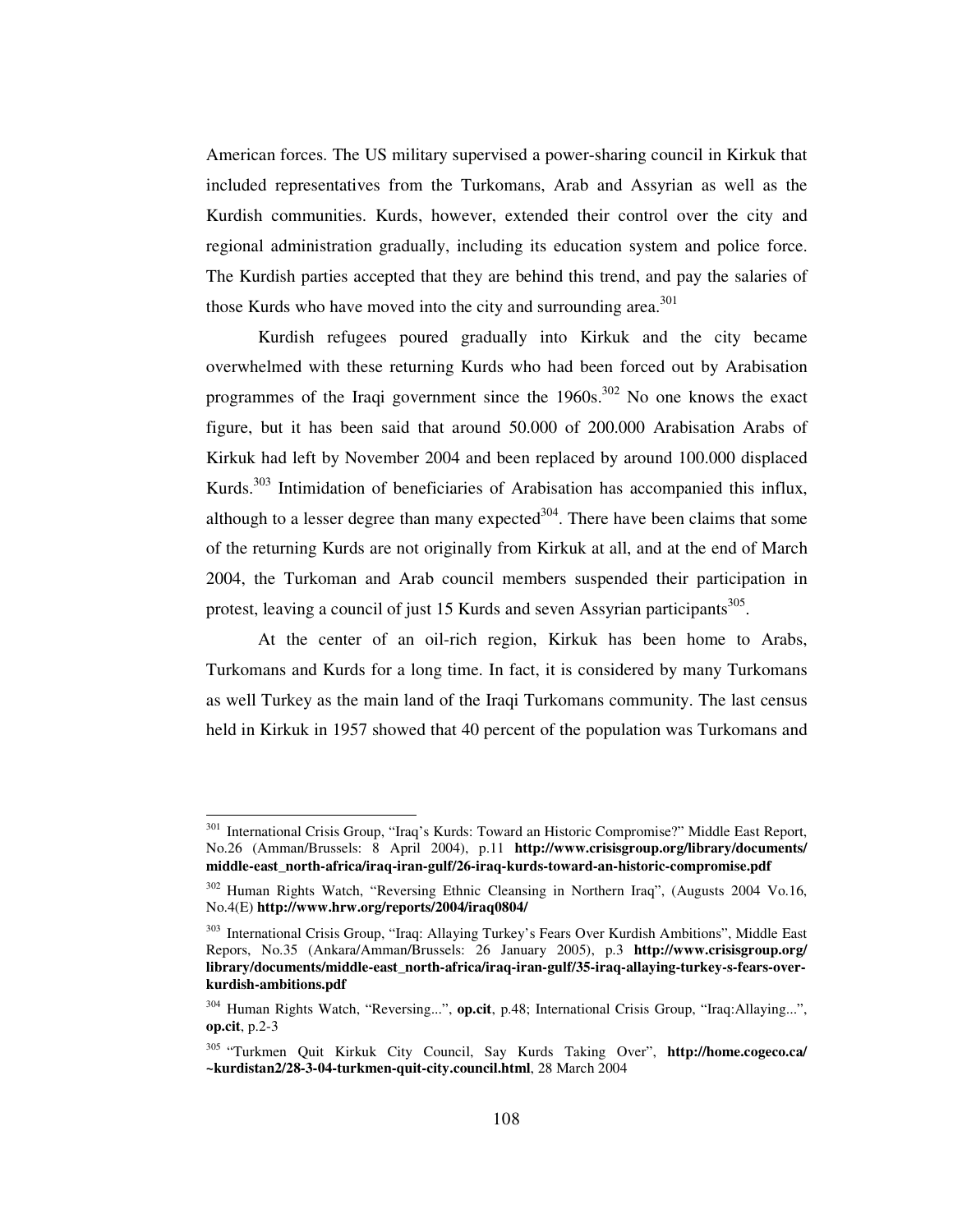35 percent Kurdish.<sup>306</sup> In addition to Arabisation process, the oil industry has been very effective in changing traditional demographic make-up of Kirkuk. It is not surprising that Kurdish attempts to alter Arabisation have brought about demographic disputes and ethnic tensions in the region.

The Shi'ite militants of Muqtada al-Sadr began to fight against the Kurds of Kirkuk in early 2004.<sup>307</sup> We know that Shi'ites comprise the majority of Arab population in Iraq, and thus have a big chance in a unitary Iraq that they could dominate. These Shi'ite Arabs have suffered largely at the hands of Kurds in Kirkuk since April 2003, because they are the main beneficiaries of Arabisation process. Many Iraqi Turkomans, perhaps 40 percent of the total,<sup>308</sup> are also Shi'ites. Towards the end of 2004, Sunni militants began confronting the Kurds of Mosul. Mosul as a multi-ethnic city on the frontline between Kurdish and Arab Iraq, emerged as a major focus of Sunni opposition to the near elections and to the coalition presence in Iraq, particularly in the wake of the US November attack against Sunni insurgents in Falluja<sup>309</sup>. As the Iraqi National Guard troops who were ethnically Arab, were not reliable, the US deployed Kurdish *peshmarga* against the insurgents, as Iraqi National Guard but bearing Kurdish flags and wearing Kurdish garb. In this guise, the *peshmarga* have also protected Kurdish communities and operated in villages undergoing de-Arabisation 310 . These incidents of *peshmarga* activity serve to intensify inter-communal tension, help tighten the Kurdish control of the north, and fuel Turkish concerns about the Kurdish-US relationship.

<sup>306</sup> Jackie Spinner, "Ethnic Groups Try to Stake Claim on Kirkuk", **Washington Post**, 30 January 2005

<sup>307</sup> Nicholas Blanford, "Some 2.000 Sadr Militiamen March Through Kirkuk", **http://home.cogeco.ca/ ~kurdistan1/8-3-04-sadar-militia-march-kirkuk.htm**, 8 March 2004; Michael Howard, "Insurgents Stir Up Strife in Kirkuk", **Washington Post**, 17 May 2004

<sup>308</sup> International Crisis Group, "Iraq: Allaying...", **op.cit**, p.5

<sup>309</sup> "New Insurgency Confronts US Forces", **Guardian**, 12 November 2004; "Insurgents Step Up the Battle for Mosul" **Guardian**, 25 November 2004

<sup>310</sup> Michael Knights, "Lessons from Mosul", Policywatch, No.950, 27 January 2005, **www.washingtoninstitute.org/templateC05,php?CID=2245**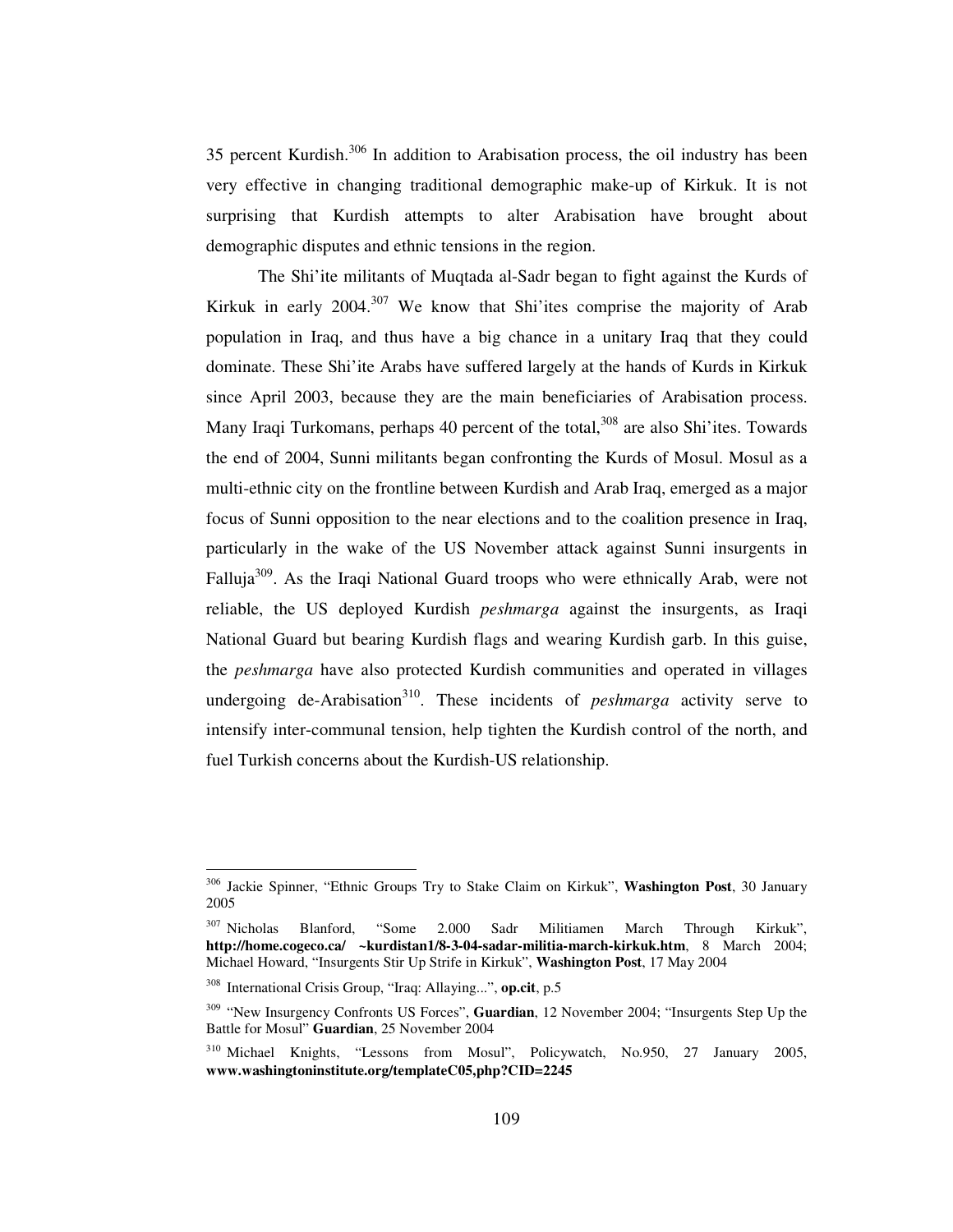In spite of these developments, the programme of de-Arabisation and Kurdification which was promised by Article 58a of the Transitional Administrative Law (TAL), has not been fulfilled as the Kurds might have hoped, for a number of reasons.<sup>311</sup> One of the reasons is that the authorities have been slow to put into place an administrative system to manage the programme. Security problems can be considered as another reason that officials, including Iraqi and foreign NGO staff, have not been able to work effectively. Another reason is that many returning Kurds do not possess adequate documentation to prove their property rights, particularly in urban areas where properties were often rented rather than owned. In addition, little agreement has been arrived at, concerning the resettlement of Arabs affected by any de-Arabisation of northern Iraq. Furthermore, coalition forces have frequently interfered attempts by Kurds to frighten Arab residents into leaving their homes<sup>312</sup>. As a consequence, many Kurdish returnees have uncertain status and are living in temporary places such as disused army barrack, ruined houses and public building of various kinds.

In November 2004, the Iraqi Kurdish leadership began to ask that the local elections in Kirkuk, set to coincide with the national elections, should be postponed on the grounds that the provision of the Transitional Administrative Law (TAL) calling for a change of Arabisation had yet to be implemented $313$ . They succeeded in convincing coalition officials and just weeks before the election, they reached to an agreement with the Interim Iraqi Government (IIG) and coalition officials, allowing for around 100.000 displaced Kurdish refugees to vote in the Kirkuk area in the January elections. The deal also maintained that a census in Kirkuk should not be held until Article 58 of the Transitional Administrative Law (TAL) providing for a

<sup>311</sup> Human Rights Watch, "Reversing Ethnic ....." **op.cit**, pp.55-77

<sup>312</sup> **Ibid**

<sup>313</sup> "Iraqi Election Creates Unusual Alliances", **http://home.cogeco.ca/~kurdistan4/30-11-04 election-creators-unusual-alliance.htm**, 30 November 2004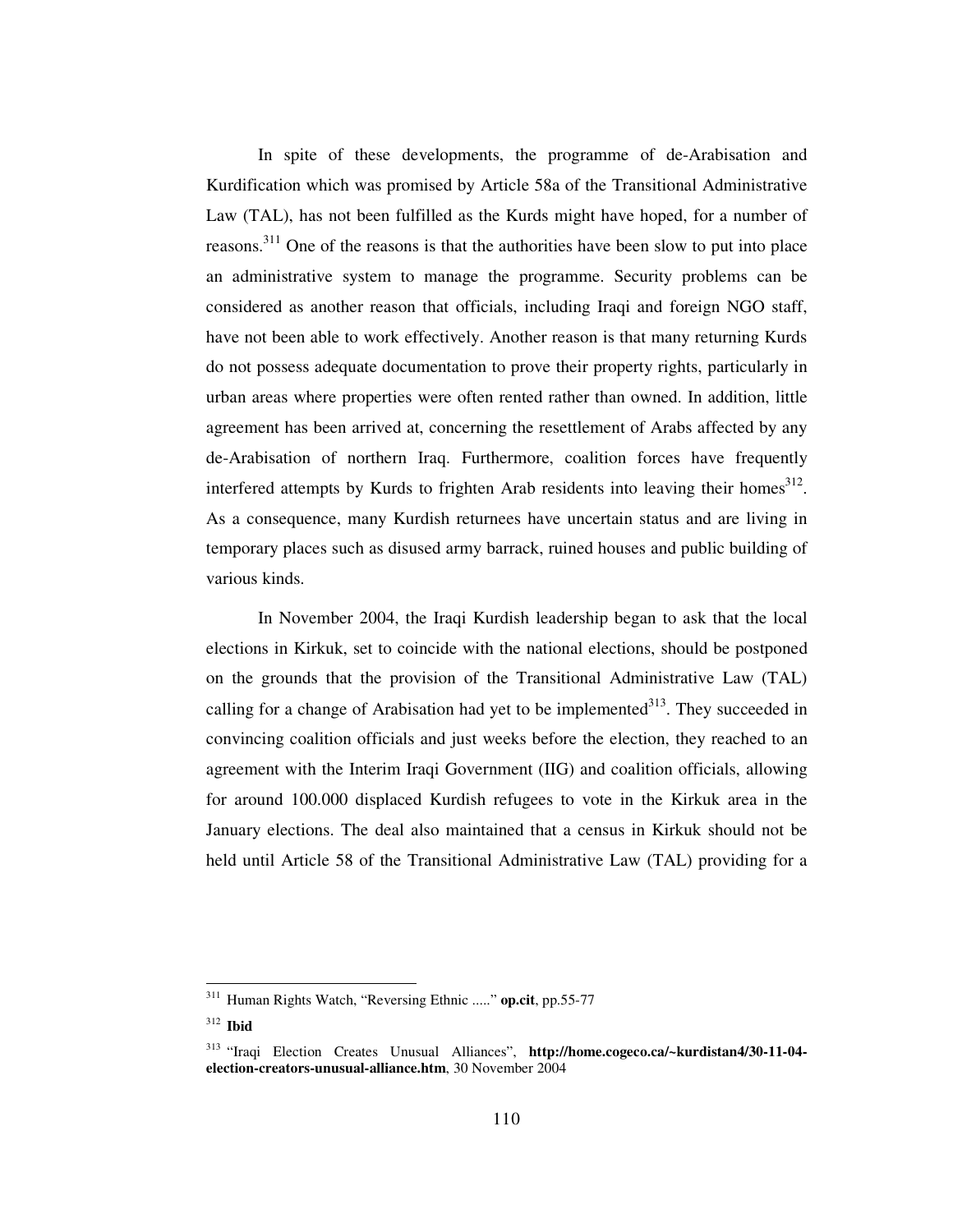managed de-Arabisation is first implemented, and more speedily<sup>314</sup>. Unsurprisingly, announcement of the deal precipitated an Arab boycott of the elections in Kirkuk<sup>315</sup>.

This deal intensified Turkey's anger as the election approached. This anger was deepened by the independent Iraqi Electoral Commission's refusal to ban participation in the Iraqi elections by two alleged PKK-linked parties<sup>316</sup>. A few days before the election, deputy Turkish General Staff (TGS) chief General İlker Başbuğ warned that the Kurdish influx into Kirkuk and their electoral participation "could make the results of the election questionable trigger an internal war in Iraq" and "threaten the territorial and political integrity of Iraq". He went on that such developments could "pose an important security problem for Turkey"<sup>317</sup>. Both Erdoğan and Abdullah Gül supported what military officials said. Erdoğan warned that "the effects of any misstep in Kirkuk could endanger the future peace in Iraq" and that "the US and other coalition forces... will have to pay for the negative events that could happen in the future". Gül also warned that Turkey should not be expected to remain passive in the event of internal disarray in Iraq as a consequence of developments in Kirkuk<sup>318</sup>. He wrote to UN Secretary-General Kofi Annan warning of Turkey's anger at the potential impact of handing the vote to Kurdish refugees in northern Iraq<sup>319</sup>. On the basis of this Kurdish influx into Kirkuk and the Sunni Arab boycott of the elections Turkey has questioned the validity of the January vote.

Turkey was frustrated further by the observation of the ethnically Kurdish IIG Foreign Minister Hoshyar Zebari that "no country has the right to speak out on

<sup>314</sup> "Kirkuk Election Deal Tips Power to Kurds, Angers Arabs, Turkmen" **http://home.cogeco.ca /~kurdistan5/15-1-05-kirkuk-ele-deal-tips-kurds.htm**, 15 January 2005; "Talabani: We have Received Assurances for Kirkuk", **http://home.cogeco.ca/~kurdistan5/23-1-05-talabani-saysassurances-on-kirkuk.htm**, 23 January 2005

<sup>315</sup> "An Arab Party Based in Kirkuk to Boycott Elections", **http://home.cogeco.ca/~kurdistan5/25-1- 05-arab-party-kirkuk-boycott-elections.htm**, 25 January 2005

<sup>316</sup> "PKK-linked Parties to Participate in Iraq Elections", **Turkish Daily News**, 26 January 2005

<sup>&</sup>lt;sup>317</sup> Selcan Hacaoğlu, "Turkey Warns Kurds about Kirkuk Control", http://home.cogeco.ca/ **~kurdistan5/27-1-05-tky-warns-kurds-kirkuk.htm**, 27 January 2005

<sup>318</sup> "Kirkuk Consensus", **Turkish Daily News**, 28 January 2005

<sup>319</sup> "Turkey Appeals to UN for Kirkuk", **Turkish Daily News**, 25 January 2005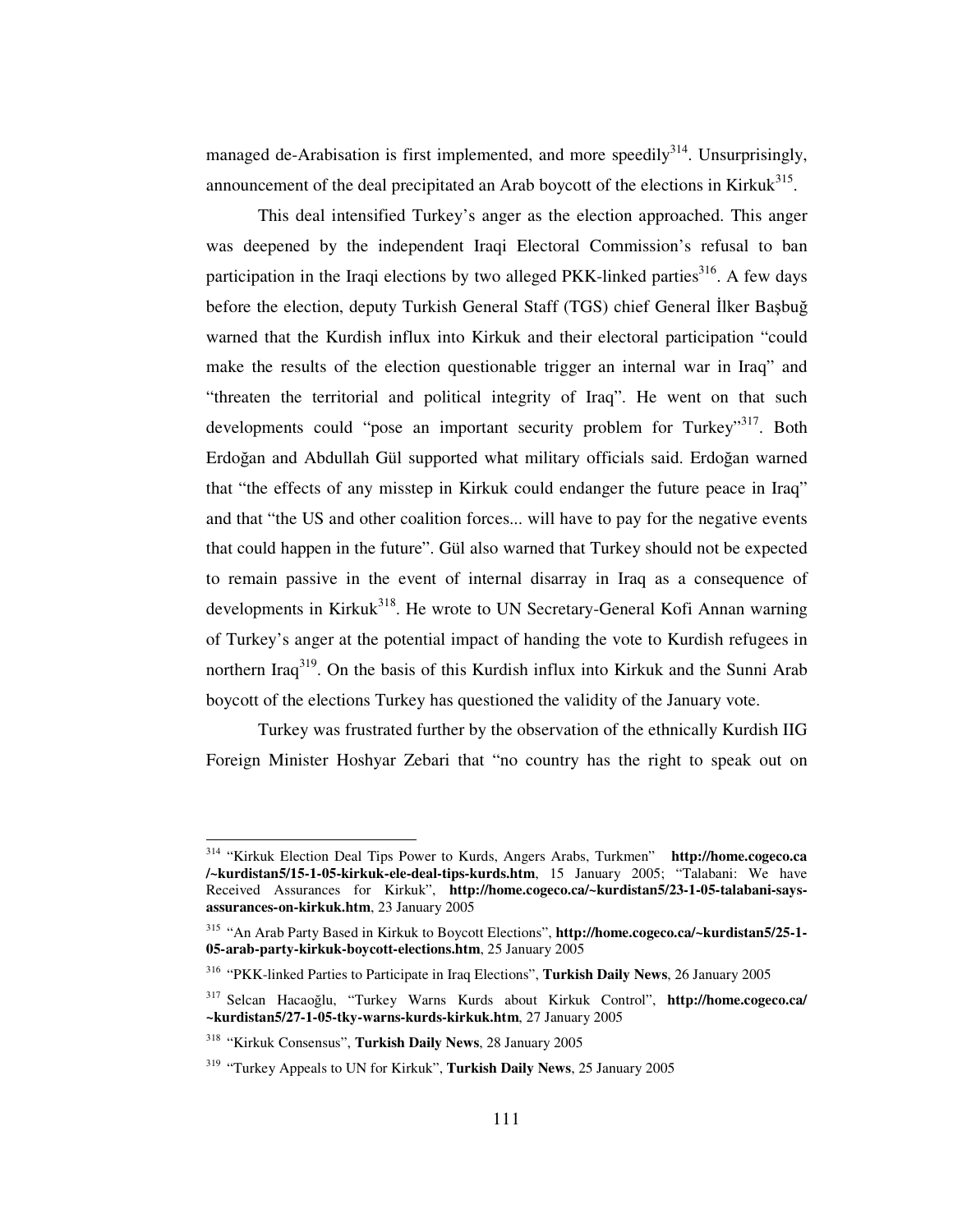Kirkuk. The people of Iraq will decide on the fate of Kirkuk $320$ . A few days earlier, US State Department spokesman Richard Boucher issued a statement which affirmed Washington's position that

> efforts to remedy the unjust policies of the Saddam government in and around Kirkuk, which included the forced deportation of residents, confiscation of property and the manipulation of administrative boundaries, are internal issues for Iraqis to decide. The Transitional Administrative Law (TAL), which was drafted and agreed to by Iraqis, lays out specific steps to undo Saddam Hussein's terrible legacy. The United States supports the full implementation of the Transitional Administrative Law, including Article 58 related to Kirkuk. 321

The Kurds have reiterated their key demands: that the KRG zone be extended and that Kirkuk becomes its capital. Jalal Talabani has described Kirkuk as "the Jerusalem of Kurdistan<sup>,322</sup>. KDP leader Massoud Barzani has been even less compromising and more consistent figure. During an October 2004 visit to Syria –a country which, like Turkey, regards the prospect of an independent Kurdish state in northern Iraq as an unacceptable red line<sup>323</sup> – Barzani told a press conference that Kirkuk would eventually be incorporated into Iraqi Kurdistan<sup>324</sup>. He was careful, however, to point out that Iraqi Kurds sought a federation with Iraq, not complete independence from it, and reminded his Syrian hosts that "Kirkuk is an Iraqi Kurd city. The question of this city is an internal Iraqi affair, neighbouring countries should not interfere"  $325$ . A few days earlier he made similar comments in Turkey  $326$ . There have been frequent and equally uncompromising restatements of this Kurdish position since the elections took place in January 2005.

<sup>320</sup> Yusuf Kanli, "Turkey won't Sit Back Over Kirkuk Spillover", **Turkish Daily News**, 28 January 2005

<sup>321</sup> "US Policy on the Status of Kirkuk", **http://www.state.gov/r/pa/prs/ps/2005/40916.htm,** 13 January 2005

<sup>322</sup> "Talabani: Kirkuk is Kurds' Jerusalem", **Turkish Daily News**, 31 December 2004

<sup>323</sup> Kurdish State is a 'Red Line' for Syria, Too", **Turkish Daily News**, 28 December 2004

<sup>324</sup> "Barzani Sees Kirkuk Joining Southern Kurdistan", **http://home.cogeco.ca/~kurdistan4/18-10- 04-barzani-kirkuk-will-rejoin-kurdistan.htm**, 18 October 2004

 $325$  "Iraqi Kurd Leader Warns Neighbours not to Meddle in Kirkuk Issue", **http://home.cogeco.ca/~kurdistan4/17-10-04-barzani-warns-tky.htm**, 17 October 2004

<sup>326</sup> "Massoud Barzani: Kurds Ready to Fight for Kirkuk", **http://home.cogeco.ca/~kurdistan4/13- 10-04-barzani-kurds-ready-to-defend-kirkuk.htm**, 13 October 2004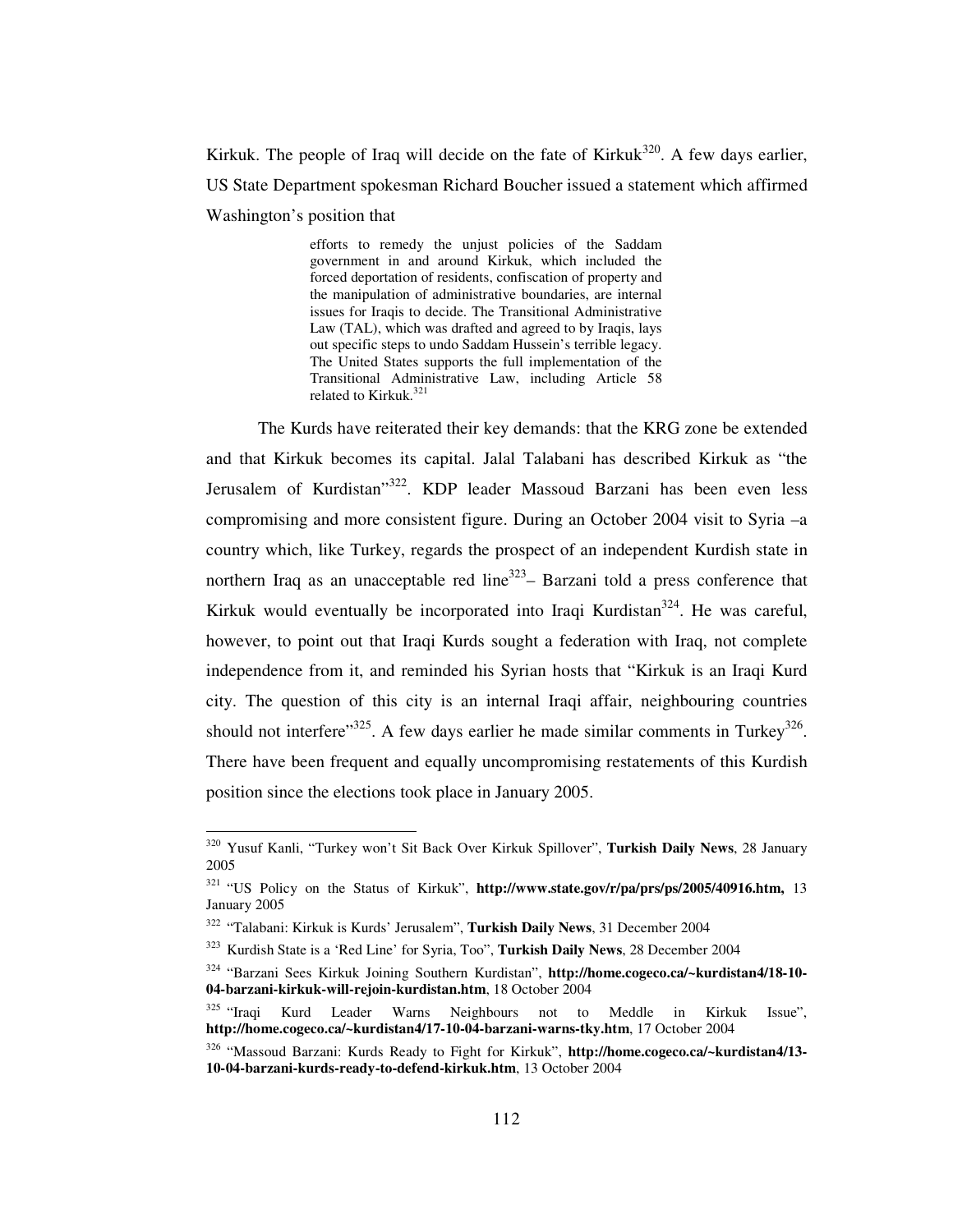Briefly, we can say that the leadership of the KDP and PUK, participated fully in US initiatives in Iraq since the demise of Saddam regime has failed to reassure Turkey that the Kurds are fully and permanently committed to Iraq's territorial integrity. Turkey observes that repeated US declarations of loyalty to Iraq's integrity have not been backed up by a willingness to harness a gradual Kurdish takeover of northern Iraq. Many in Turkey believe that the fears of Turkey concerning a Kurdish state are progressively being realised.

# **5.3. Turkey's Allies in the Opposition to Iraqi Kurdish Ambitions**

The election of an AKP government instinctively more comfortable with Turkey's Middle Eastern neighbours and character has coincided Turkey's conduct of an active regional diplomacy<sup>327</sup>. Prime Minister Erdoğan asserted in January 2005 that Turks "don't have the luxury of remaining insensitive to the problems in our neighbourhood... because of our geographic location, our history, our civilization and our national interests"<sup>328</sup>. It might also be that Turkey, sitting on the fault-line between the cooperative, consensus-building, Kantian "security community" of a Europe with which it hopes to integrate, and a Hobbesian Middle East of violence, mistrust, terrorism and zero-sum approaches to disagreements<sup>329</sup>, is endeavouring to contribute to a climate in which "engagement and dialogue, rather than confrontation and containment"<sup>330</sup> become the main concern of its own and broader regional diplomacy. Developments in northern Iraq, and indeed, in Iraq as a whole, have been instrumental in pushing Turkey towards this approach as well.

Turkey sought to maintain a dialogue in the run up to the war with Baghdad, and repeatedly sought to ease the tension by cooperating with UN inspectors<sup>331</sup>. For

<sup>327</sup> Kemal Kiriçi, "Between Europe and the Middle East: The Transformation of Turkish Policy", Middle East Review of International Affairs (Vol.8, No.1, March 2004), **http://meria.idc.ac.il/ journal/2004/issue1/jv8n1a4.html**; "Turkey Eyes the Middle East", **op.cit**

<sup>328</sup> "PM Says Turkey to Pursue Active Foreign Policy", **Turkish Daily News**, 5 January 2005

<sup>329</sup> Kemal Kiriçi, "Between Europe....", **op.cit**

<sup>&</sup>lt;sup>330</sup> Soner Cagaptay, "A Turkish Rapprochement with Middle East Rogue States", Policywatch, No.825, January 9, 2004, Washington Institute of Near East Policy, p.2, **www.washingtoninstitute.org/ templateC05.php?CID=1703**

<sup>331</sup> "Ecevit: Saddam Should Allow Arms Inspectors to Return", **Turkish Daily News**, 23 January 2002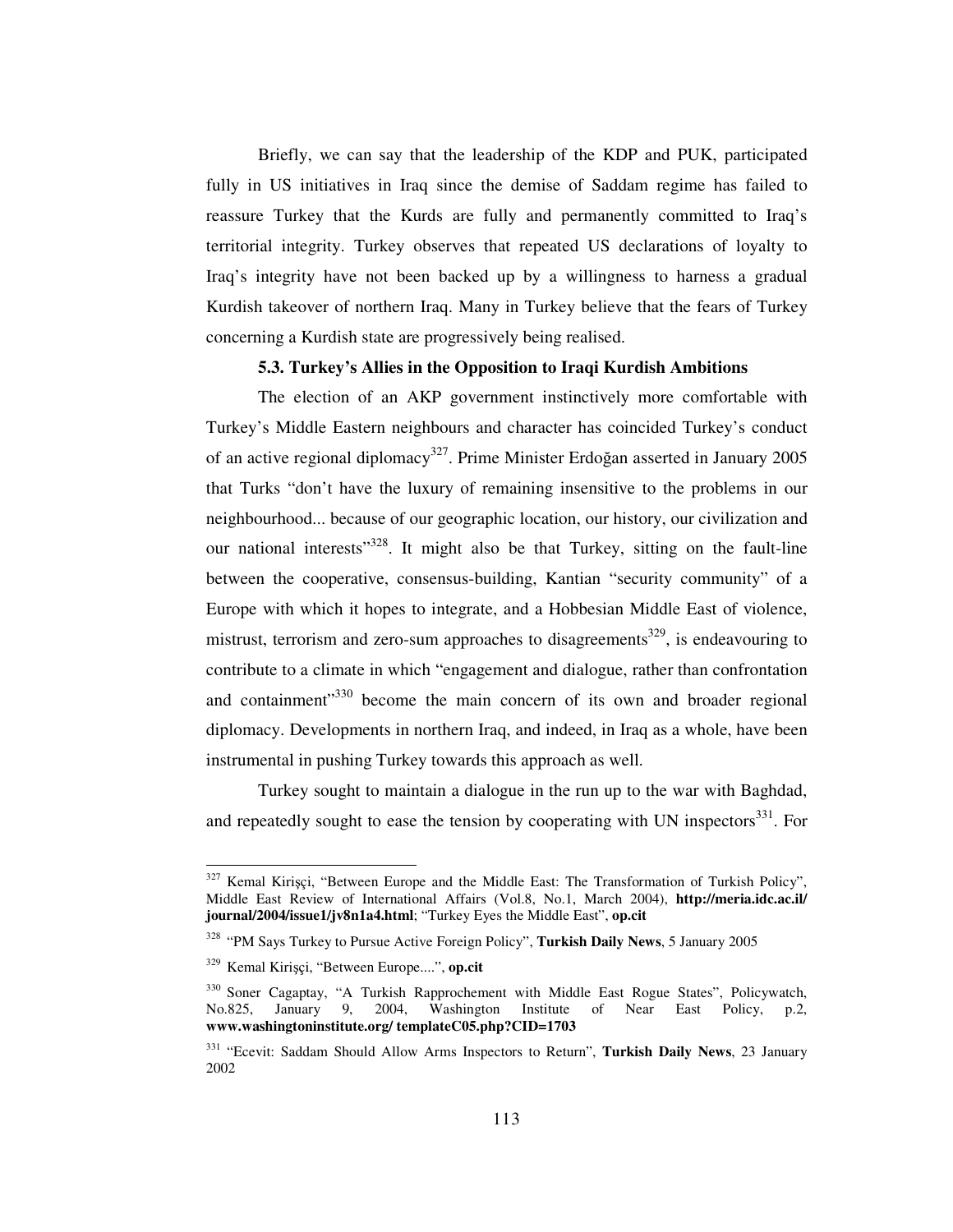its part, Iraq encouraged Turkey to resist US demands. The AKP government which came to power in November 2002 preserved with this open-door policy towards Iraq; even as war was clearly imminent, the Turkish trade minister led a large delegation of businessmen to Baghdad in January 2003, partly to drum up trade, but also to deliver yet another message to Saddam Hussein asking him to cooperate with the UN 332 .

When the US war against Iraq loomed, the AKP government announced it would explore the scope for a regional initiative aimed at resolving the issue of Iraqi arms programmes without recourse to war<sup>333</sup>. To this end, Foreign Minister Gül started a tour of Middle East capitals in January 2003, and secured agreement for a summit to be held in Istanbul later that month, attended by Egypt, Syria, Jordan, Saudi Arabia and Iran – an opportunity for Turkey to explain its perspective on the Kurdish issue. In fact, each of these states shares Turkey's anger about Kurdish aspirations, Iraq's territorial integrity and the prospect of regional turmoil. Nevertheless, the outcome was an inconclusive discussion and a weak final communique<sup>334</sup>. Subsequent gatherings have been held in Riyadh, Tehran, Damascus, Kuwait and Cairo. This loose regional alliance was incorporated into a UN Advisory Group by the UN Secretary-General<sup>335</sup>. With the advent of the Interim Iraqi Government, Iraq was brought into this round of meetings.

Turkey has been particularly keen to align its position on Iraq with those of Iran and Syria. Turkey's cultivation of these two neighbours has intensified in the wake of Saddam's removal and as Iraqi Kurds tightened their control on northern Iraq. Bilateral declarations in support of Iraq's territorial integrity and against the Kurdish preference for an ethnically based Iraqi federation, border cooperation, agreements on the training of Iraqi security forces and government officials, and

<sup>332</sup> "Ecevit Warns Saddam: Do Not Set the Region on Fire", **Turkish Daily News**, 11 February 2002

<sup>333</sup> "Turkey to Drum Up Arab Support for War", **Financial Times**, 19 December 2002

<sup>334</sup> **Turkish Daily News**, 25 January 2003

<sup>&</sup>lt;sup>335</sup> http://www.mfa.gov.tr/MFA/PressInformation/Speeches/Speeches2004/StatementByGul-**14February2004.htm**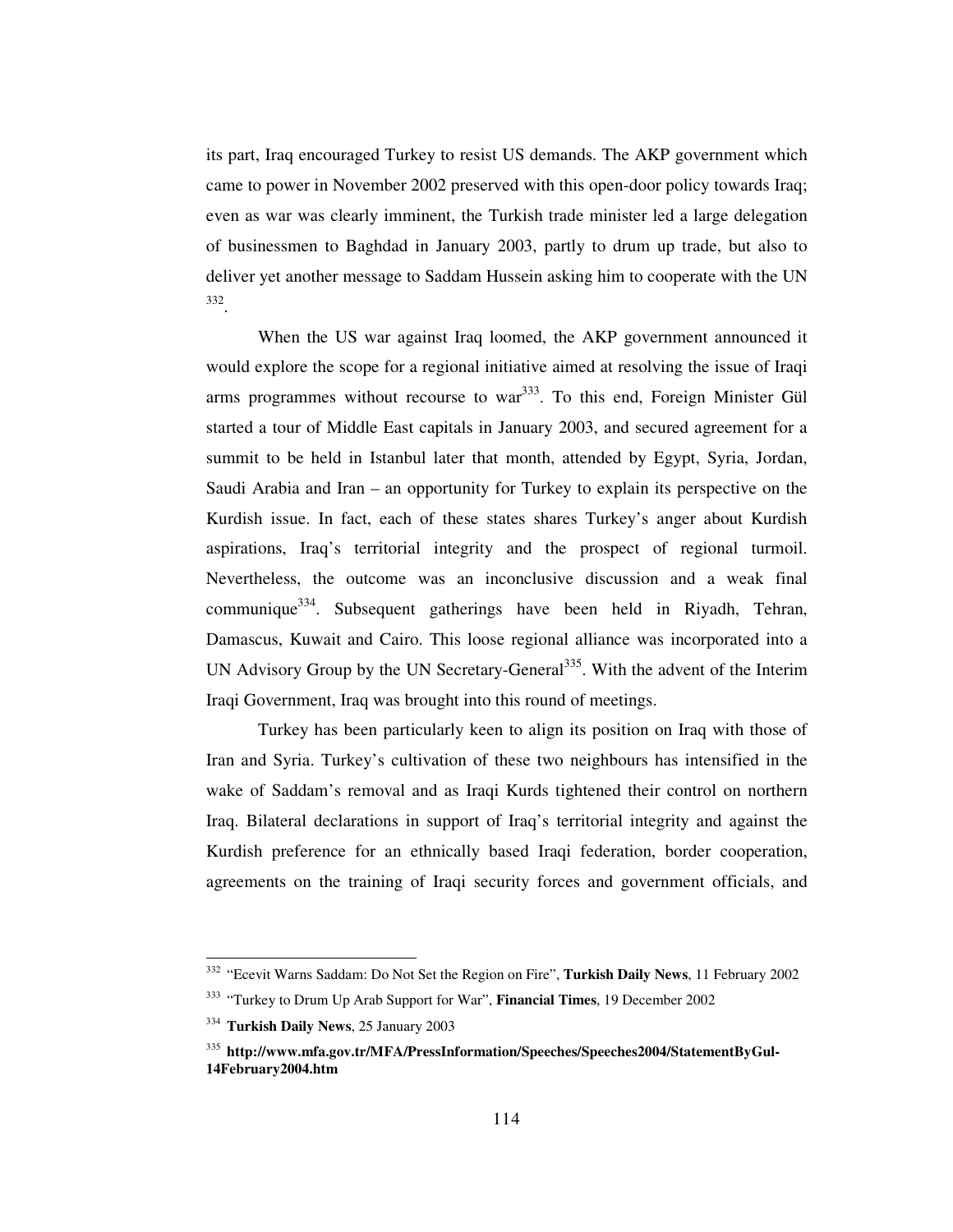cooperation on dealing with Kurdish activities, are some of the fruits of this diplomacy<sup>336</sup>.

Since March 2003, Turkey and Syria, have also warmed markedly, embracing frequent official visits that have resulted in economic and cultural as well as political and diplomatic initiatives. President Bashar al-Assad's visit to Turkey in January 2004, during which he proclaimed that "we have moved together from an atmosphere of distrust to trust"<sup>337</sup>, was the first visit by a Syrian head of state. Turkey has appreciated Syrian cooperation in tracking down some of the perpetrators of the November 2003 Istanbul bombings and their associates.

During 2003, largely as a consequence of Turkey's overtures, Turkish-Iranian relations improved considerably as well. Security issues relating to northern Iraq and the PKK provided much of the impetus and content for these meetings, although economic relations and the wider problems of Iraq were also discussed. Contacts have intensified, and during Foreign Minister Gül's visit to Tehran in January 2004, the Iranian President Muhammad Khatami declared that "Turkey's security is our own security" and that "Turkey's enemies, terrorist groups or others, cannot harm Turkey by using Iranian territory"<sup>338</sup>. Prime Minister Erdoğan's visit to Tehran in July 2004 coincided with Iran's designation of the PKK as a proscribed terrorist organization. There have subsequently been joint Turkish-Iranian security force operations against PKK activists on Iranian territory<sup>339</sup>.

Washington displeasure with the visit, and with Ankara's regional friendships in general, compelled Erdoğan to deny that his trip to Iran should be seen as threatening to the US in any way<sup>340</sup>. Turkey's regional diplomacy prompted American suspicions that the 1 March vote indicated a deeper realignment of Turkish foreign policy<sup>341</sup>. Washington's focus on what it sees as the uncooperative behaviour

<sup>336</sup> Soner Cagaptay, "A Turkish....", **op.cit**, p.2

<sup>337</sup> **Ibid**

<sup>338</sup> "Iran Reassures Turkey on Border Security", **Turkish Daily News**, 12 January 2004

<sup>339</sup> "Iran to Declare Kongra-Gel as Terrorist", **Turkish Daily News**, 21 July 2004

<sup>340</sup> "Erdogan Says Iran Visit not Aimed Against Third Countries", **Turkish Daily News**, 31 July 2004

<sup>341</sup> "Turkey Denies Shift in Foreign Policy", **Financial Times**, 8 April 2003 See also.....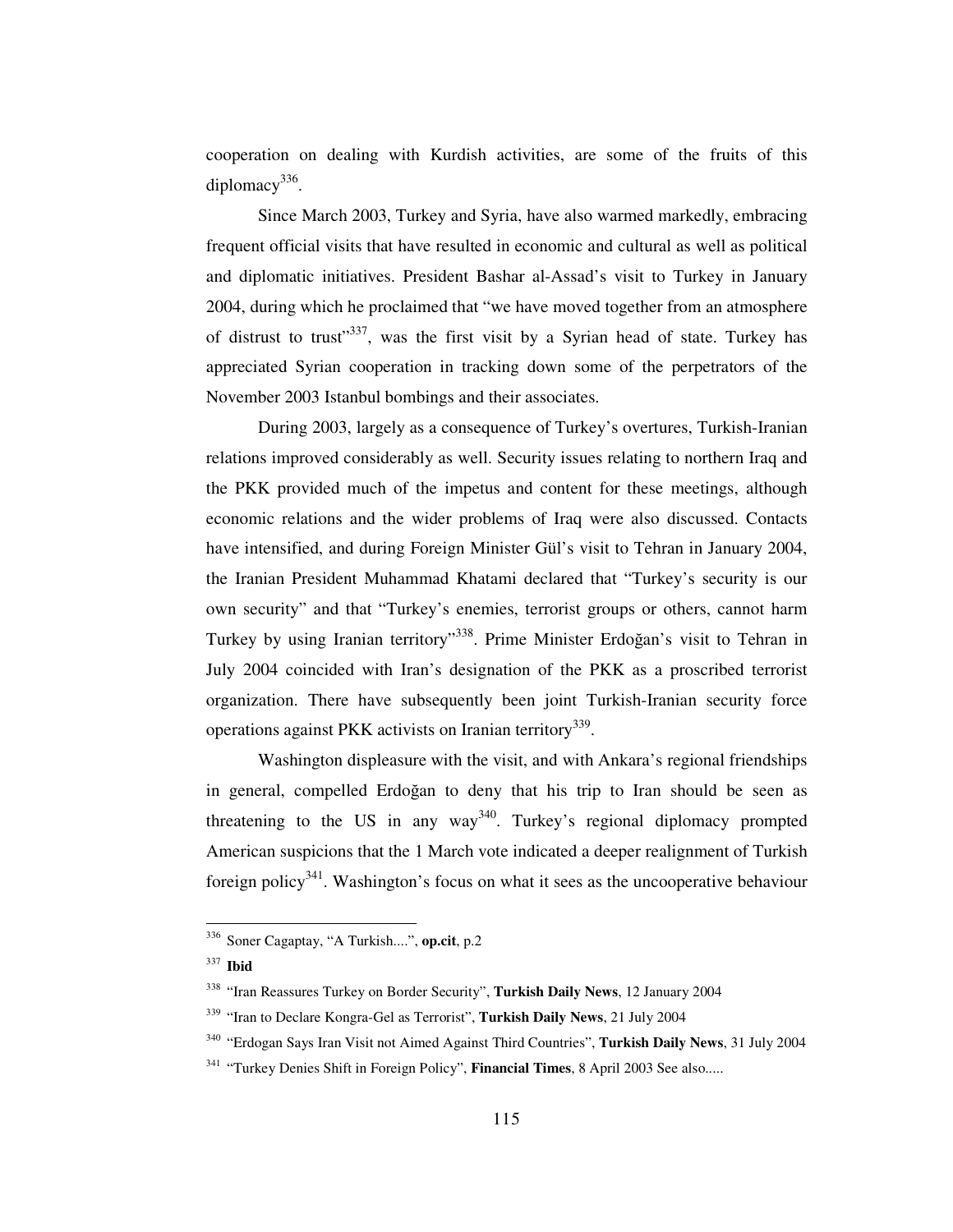of Turkey's neighbours, Iran and Syria, not least their presumed interference in Iraq, has intensified with the advent of President Bush's second term<sup>342</sup>. The harsh warnings delivered to Iran and Syria by Bush in his February 2005 State of the Union adress explicitly illustrated that a shared Turkish-US understanding of the region's affairs does not exist.

Turkey's efforts to re-engage more constructively with its Middle Eastern neighbours have been accompanied a more proactive approach to its relations with wider Islamic world. This too has been partly prompted by Turkey's search to further its liking in Iraq, but it also reflects the deeper instincts of the AKP. One illustration of this was Foreign Minister Gül's call at the Organisation of Islamic Conference (OIC) summit in Malaysia in October 2003 for a peacekeeping force for Iraq drawn from the Islamic world<sup>343</sup>. This initiative might have been motivated in parts as an attempt to deflect criticism of Turkey's offer to send 10.000 troops into Iraq, an offer subsequently withdrawn in the face of opposition Iraq's Governing Council and particularly its Kurdish members. In fact, Turkey's proposal received a cool response at the summit, with the Jordanian delegation arguing that parochial agendas and interests should disqualify Iraq's neighbours from participating in any peacekeeping force in Iraq<sup>344</sup>. Most delegations took the view that an Islamic peacekeeping force for Iraq could only be put together under UN auspices<sup>345</sup>. Despite this setback, Turkey made a positive overall impression on the OIC delegates; its reward, a year later, was the election at the OIC summit in Istanbul of the first Turkish secretary general of the organisation.

The appearent cooling of the AKP government's relationship with Israel has further added to the sense that Ankara's regional alignments are undergoing a transformation. After a critical Turkish stance on Israeli policies towards the Palestinians, in May 2003, the Turkish ambassador to Israel was recalled in protest at

<sup>342</sup> "Syria and Iran Aiding Militants, Iraq Says", **Guardian**, 20 February 2004

<sup>343</sup> "Turkey Calls for Islamic Peacekeeping Force for Iraq", **Turkish Daily News**, 14 October 2004

<sup>344</sup> "Turkey Faces Tough Task in Getting OIC Support for Iraq Mission!", **Turkish Daily News**, 13 October 2004

<sup>345</sup> "Malaysia Urges Muslim Peacekeeping Force in Iraq Under UN", **Washington Post**, 10 October 2003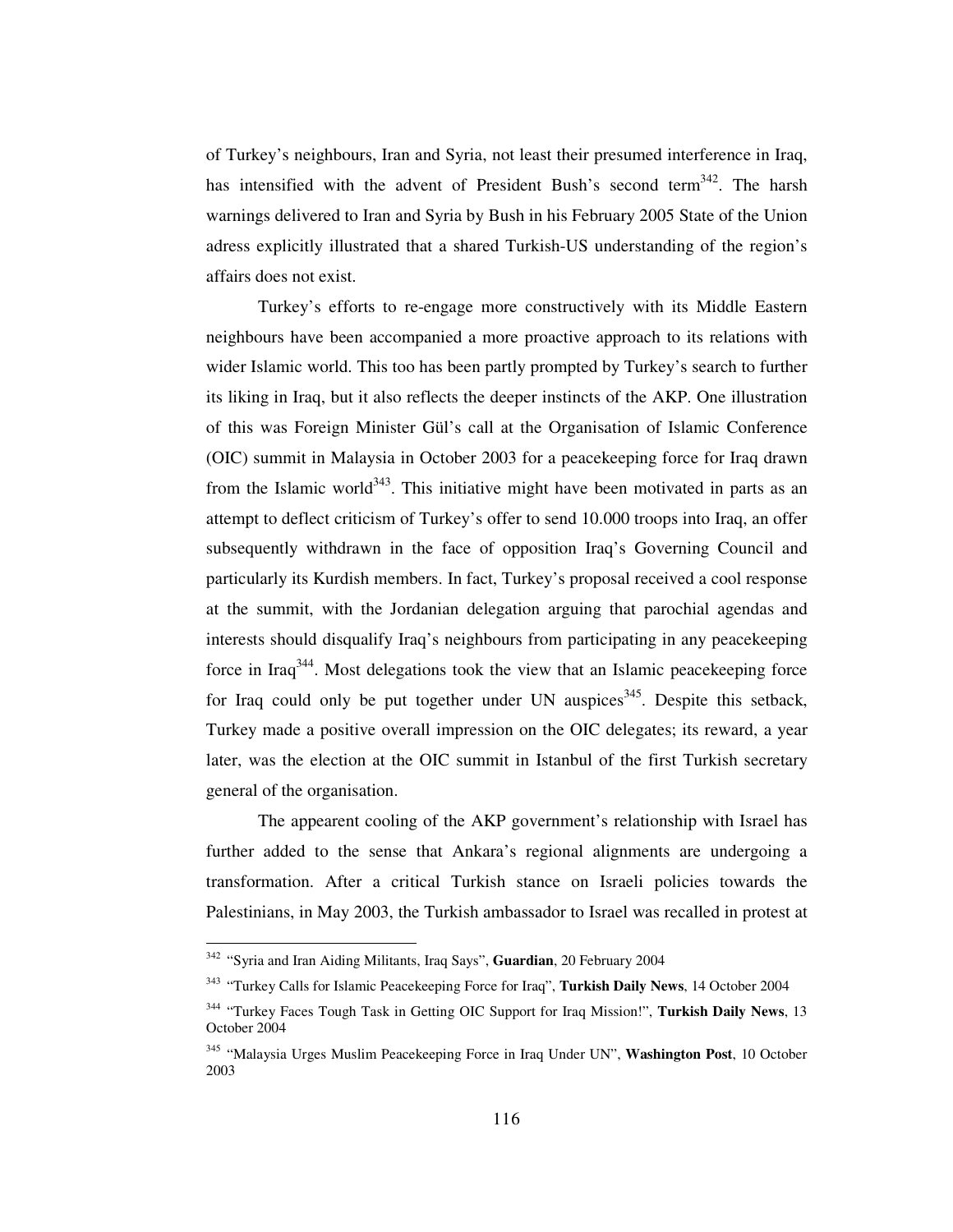Israeli behaviour in Gaza. In May 2004, Erdoğan described Israeli's hardline behaviour in Gaza as state terrorism. More relevant to the Kurdish issue was the claim that Israeli military and intelligence officers had been training Kurdish *peshmarga* both as a precaution against the emergence of an Iranian-backed Shi'ite regime in Iraq, and as a means to weaken and monitor both Iran and Syria<sup>346</sup>. Israel had offered humanitarian and military support to the Kurds in the 1960s and 1970s in their fight against Iraqi regime, and there has long been sympathy in Israel for the Kurdish cause.

The fact that Turkey is the most determined opponent of Kurdish aspirations to self-determination, explicit Israeli support for the Kurds would inevitably upset the Jewish state's alliance with Turkey. The claim of Israel's support to the Kurds was met with a predictable official and media furore in Turkey, and Gül rather unconvincingly accepted Israeli and Kurdish denials<sup>347</sup>. Whatever the truth of the matter, it is conceivable that Israel would welcome the establishment of a Kurdish state as a means to weaken its adversaries and as a potential regional ally. Although both Turkey and Israel profess to value their relationship, there can be little doubt that the Kurdish issue contains the potential to further damage a relationship that has clearly deteriorated since the AKP election victory in November 2002.

<sup>346</sup> Seymour Hersh, "Plan B", New Yorker, 28 June 2004, **http://www.newyorker.com/fact/ content/articles/040628fa-fact**

<sup>347</sup> **Turkish Daily News**, 23 June 2004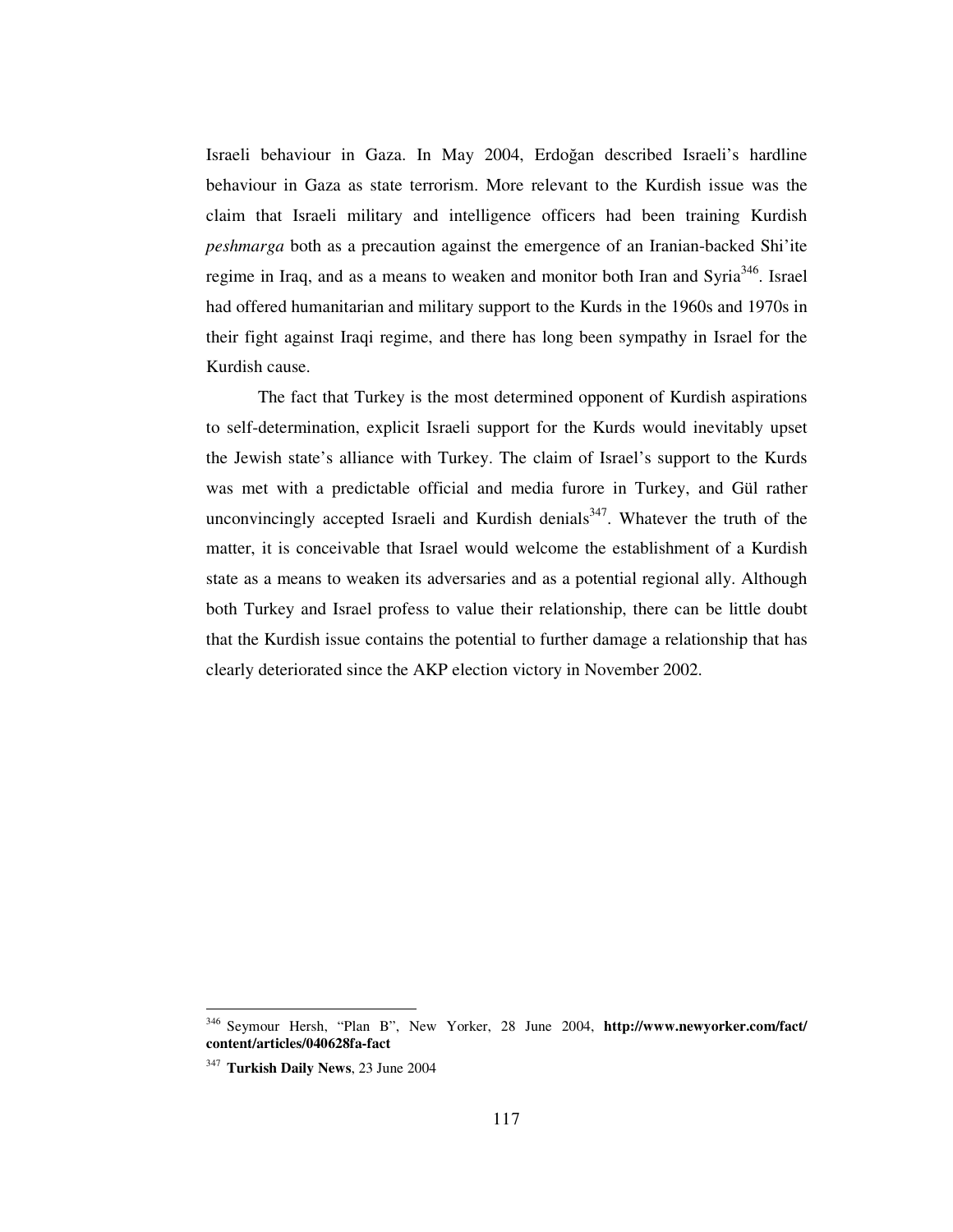### **CHAPTER 6**

### **PKK IN NORTHERN IRAQ AND IRAQI TURKOMANS**

This chapter involves with other two factors in Turkish foreign policy towards Iraq. The first one is the existance of PKK in northern part of this country. Another one is the Turkomans of Iraq. I will try to examine the significance of both factors precisely and in details.

## **6.1. PKK in Northern Iraq**

Another factor in Turkish foreign policy towards Iraq is the existence of PKK in northern part of this country. Therefore in this part I will try to examine the Kurdish question in Turkey, the emergence of PKK and its relations with Iraqi Kurds and Turkish policy towards it.

### **6.1.1. The Emergence of PKK**

We can say that the PKK grew out of two sources: the Kurdish nationalist movement and the leftist, Marxist movement that can be traced back to 1960s.<sup>348</sup> It was officially formed on 27<sup>th</sup> November 1978 near Diyarbakır. Öcalan was appointed General Secretary at the head of a central committee. In fact the PKK began its first propaganda activities in 1974. Its programme was simple and radical. Its aim was independence by using violence and terror as an instrument against both Turkish state and those Kurds who collaborate with it.

The PKK leader himself was a cruel and pitiless person who executed every one who could be a rival to him. For instance, in 1977 there was a split in the group. The organization based in Gaziantep quarrelled with Öcalan who ordered the execution of its leaders. Another example is that during the first congress of the PKK held at the Syria-Lebanon frontier. One of the delegates put Öcalan in a difficult position. Öcalan executed him shortly afterwards and re-emerged as the uncontested

<sup>348</sup> Nihat A. Özcan, **PKK (Kürdistan çi Partisi), Tarihi, deolojisi ve Yöntemi** (Ankara: ASAM Yayınları, 1999), p.21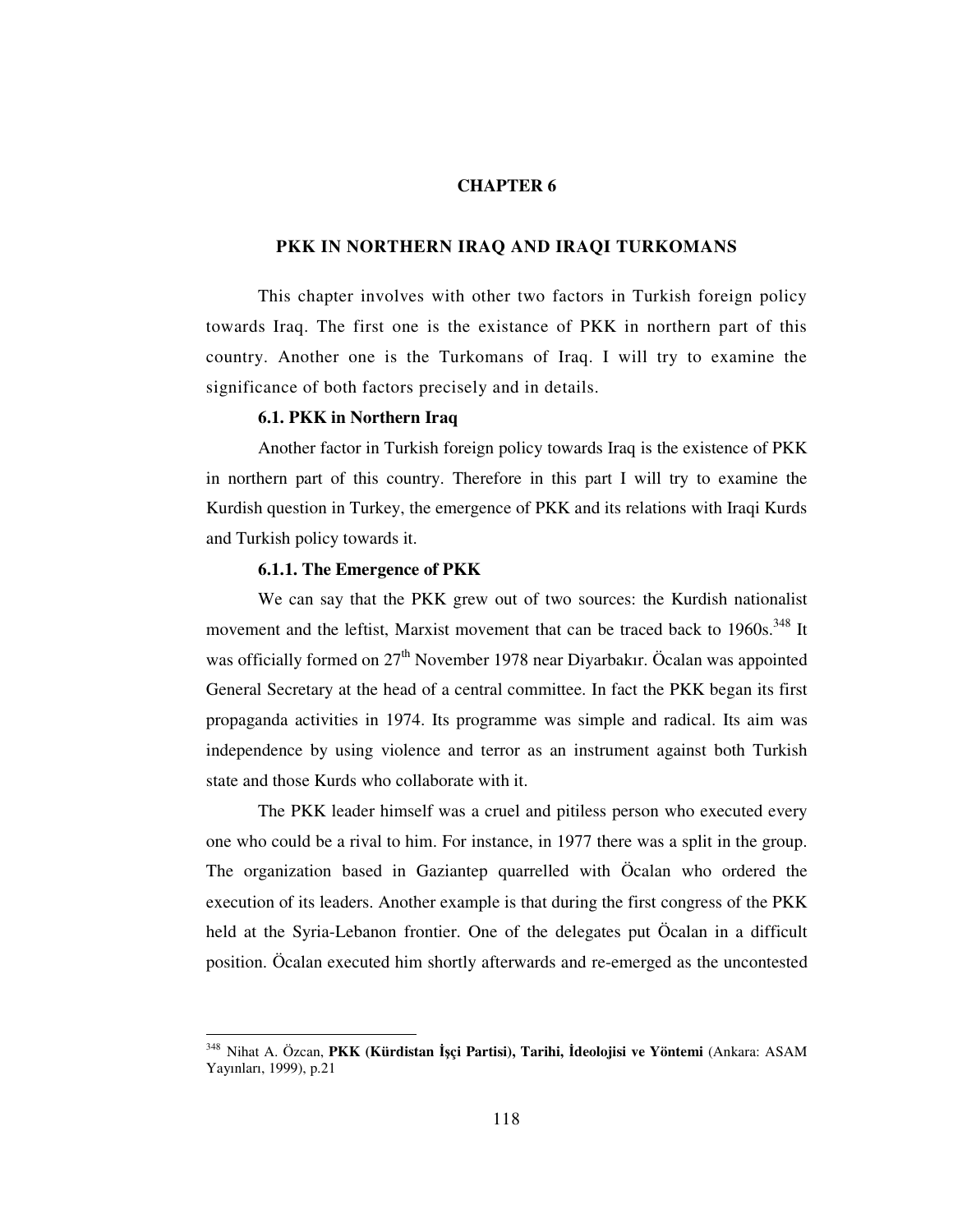leader at the second congress in 1982.<sup>349</sup> Although the PKK dismisses these charges but it is a fact that if anyone crossed Öcalan, either with eyes or attitude, he was accused of creating conflict. The sinner was then declared a contra-guerilla, and his punishment was death.

In 1994, Selim Çurukkaya, a former PKK leader in Europe, published a book entitled Verses of Apo. In his book, Çurukkaya called Öcalan a "murderer" and "dictator" and claimed that Apo was the biggest betrayer of the already betrayed Kurdish revolution.<sup>350</sup> Simultaneously, the PKK reported that Dr. Baran (Muslum Durgun), its long time commander had committed suicide. A lot of people believed that he was executed on orders of Abdullah Öcalan. Huseyin Yıldırım, a Kurdish lawyer who had served as a spokesman for the PKK in Europe for several years, also broke with Öcalan in the late 1980s over the party's policy of killing civilians. He helped to establish the Vejin (resurrection) movement. It was said that many PKK members have been executed over the years for various reasons by the PKK itself.

The PKK used violence and terror against the other Kurdish parties inside and outside Turkey as well. In 1970s there were many other Kurdish parties such as: the KDPT (Kurdistan Democratic Party of Turkey) which was created in 1965, in the image of the KDP-Iraq, by Faik Bucak, a lawyer and the parliamentary deputy for Urfa; the KUK (Nation Liberation of Kurdistan which was created in 1977; SPTK (Socialist Party of Turkish Kurdristan) led by Kemal Burkay, the party's secretary general, created in 1971; Rizgari (Liberation), a leftist and Marxist and proindependence, created in 1976; Ala Rizgari (the Flag of Liberty), a split from the former created in 1979; Kawa, a maoist and anti-Soviet group, created in 1976; and Tekoșin (the Struggle).<sup>351</sup> The PKK termed the leftist groups as 'social chauvinists' and called the other Kurdish groups such as KUK 'primitive nationalists' or 'national reformists' and attacked them and used the violence and terror against them. Such

<sup>349</sup> Gerard Chaliand, **The Kurdish Tragedy,** trans. By Philip Black (London and New Jersey: Zed Books Ltd, 1994), p.48.

<sup>&</sup>lt;sup>350</sup> M. Selim Çürükkaya, **Apo'nun Ayetleri** (İstanbul: Doz Yayınları, 2005).

<sup>351</sup> Michael M. Gunter, **The Kurds in Turkey: A Political Dilemma** (Boulder, CO: Westview Press, 1990), p.64-66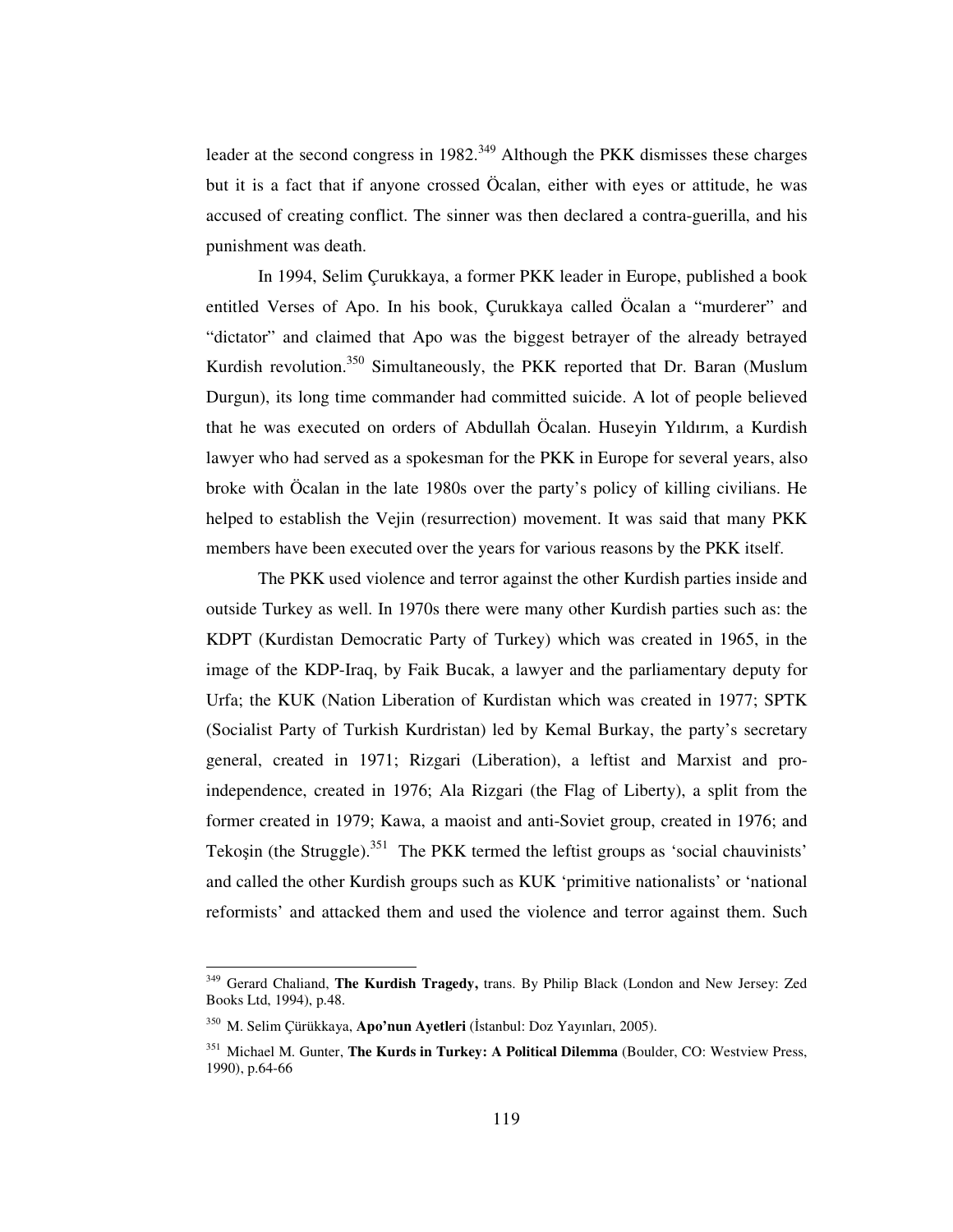violence continued almost 20 years later when the PKK suddenly attacked the KDP in northern Iraq in August 1995.

During the first years, the PKK declared its opponents as: fascists, socialchauvinists, agents and feudal landlords. The Turkish security forces were not included as being a target, so that the PKK would have an easier time establishing itself by not directly antagonizing the state. It was only on August 15, 1984 when a PKK attack on the towns of Eruh and Shemdinli killed 24 soldiers and nine civilians.<sup>352</sup> As I mentioned before, the PKK chose women and children as target as well. For instance the PKK launched a series of actions against the civil Kurds with the pretext of being collaboraters as early as 1978. In order to focus some attention on the creation of the PKK in this year, a plan to assassinate a landowner in the Siverek area was devised. These acts of assassination and choosing civilians as target continued. For instance on June 1987, during a PKK attack on the village of Pınarcık, in the province of Mardin which had been accused of collaboration, 30 people including 16 children and 8 women were killed. 353

The violence of these actions alienated the sympathy of the population from the PKK and provoked the opposition of ordinary people as well as other Kurdish political forces. In fact the only reason that some Kurds feel sympathy toward the PKK is the wrong policies of Turkish government and the use of counter-violence by Turkey in the eastern parts of the country.<sup>354</sup> On September 1980, the Turkish military staged another coup and seized all executive and legislative power and suppressed political activity and opposition. Political parties were banned and their leaders were arrested. Thousands of Kurds were arrested and 122 death sentences were passed. The 1982 constitution placed a number of restrictions on the use of the Kurdish language.<sup>355</sup> The Turkish code was also revised to criminalize expressions of

<sup>352</sup> Ümit Özda, **Türkiye Kuzey Irak ve PKK** (Ankara: ASAM Yayınları, 1999), p.42

<sup>353</sup> Gerard Chaliand, **op.cit,** p.49

<sup>354</sup> Kemal Kiriçi and Gareth M. Winrow, **op.cit,** p.112

<sup>355</sup> Michael M. Gunter, "The Kurdish Problem in Turkey", **Middle East Journal** (Vol.42, No.3, Summer 1988), p.399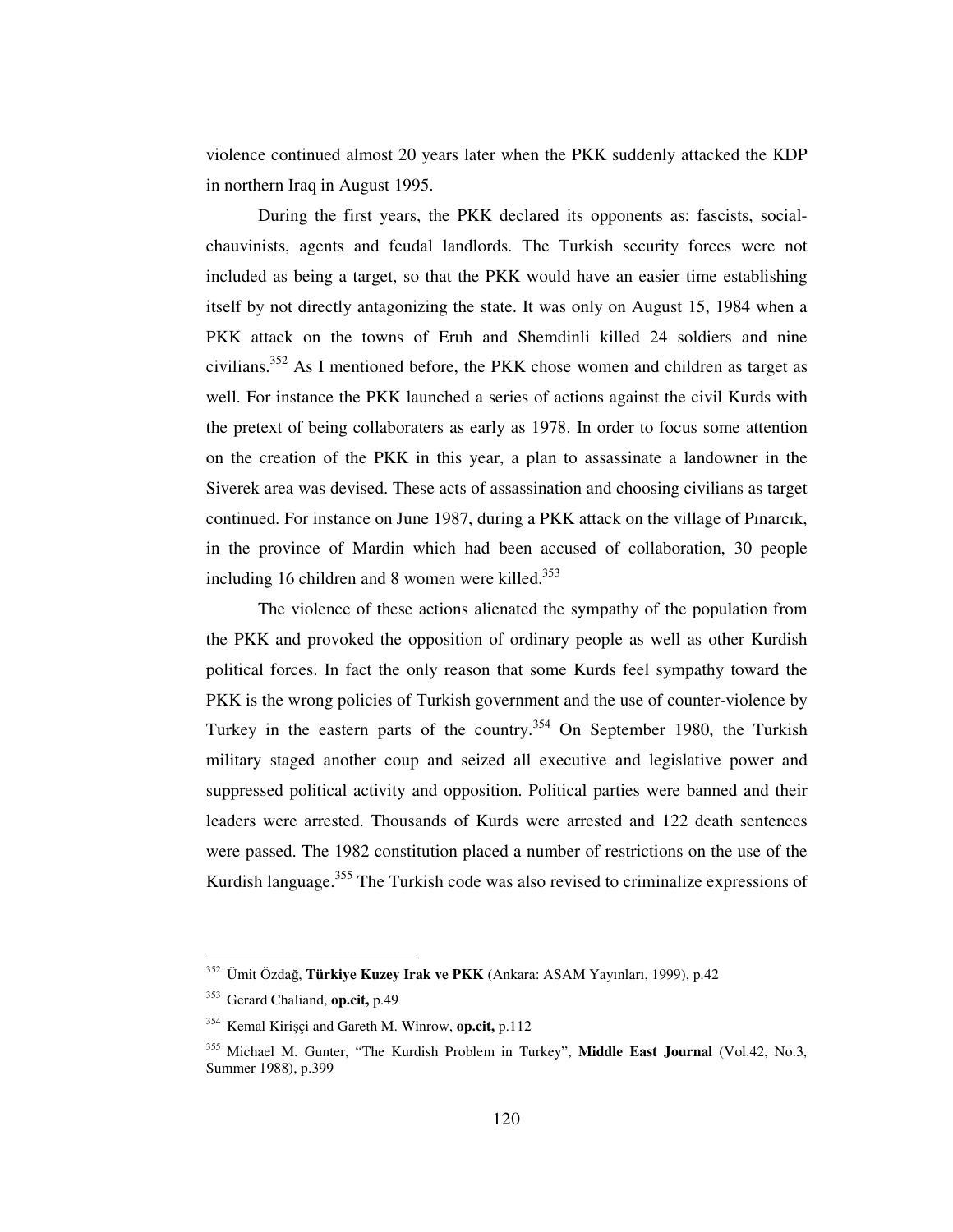Kurdish ethnic identity. These, along with the existing ban on the use of the terms 'Kurds' or 'Kurdish', further radicalized the Kurdish sentiments.

Turgut Özal's assumption of power as the new civilian prime minister did not remove the military's influence. General Evren continued to serve as president, and the military remained in full control of internal and foreign security matters.<sup>356</sup> Until the end of the 1980s, the government's strategy to end the Kurdish conflict was the use of overwhelming force or 'all stick and no carrot'. It included the appointment of an emergency administration in the region known as the 'Extraordinary Circumstances Regional Governorship'; the forced evacuation and destruction of Kurdish villages; the use of both conventional and counterinsurgency warfare; spoken and unspoken agreements with Iraq and Syria allowing 'hot pursuit' of Kurdish guerrillas in their territory; the clandestine employment of death squads; and the mass arrest, imprisonment and torture of suspected PKK guerrillas and their sympathizers.<sup>357</sup>

Abdulmelik Fırat, Shaikh Said's grandson says that the reason of enhancing Kurdish national consciousness is due to the government's oppressive policies in the region rather than the propaganda work of PKK.<sup>358</sup> The ordinary people had no interest in the PKK's socialist agenda and even in its nationalist one as separation and independence. They supported the PKK because they were oppressed and angry and PKK only channelled that anger and exploited it. The mayor of Nusaybin, a sizable Kurdish town near the Syrian border argued that a lot of people cooperated with the PKK as a result of cruelty of the Turkish special operations teams against the civilian population. 359

<sup>356</sup> Nader Entessar, **op.cit,** p.97

<sup>357</sup> Helsinki Watch, **Destroying Ethnic Identity: The Kurds of Turkey** (New York: Human Rights Watch, 1990); Philip Robins, **Turkey and the Middle East** (London, New York: The Royal Institute of International Affairs/Council on Foreign Relations Press, 1991), pp.30-36

<sup>358</sup> Kemal Kiriçi and Gareth M. Winrow, **op.cit,** p.112

<sup>359</sup> Nader Entessar, **op.cit,** p.100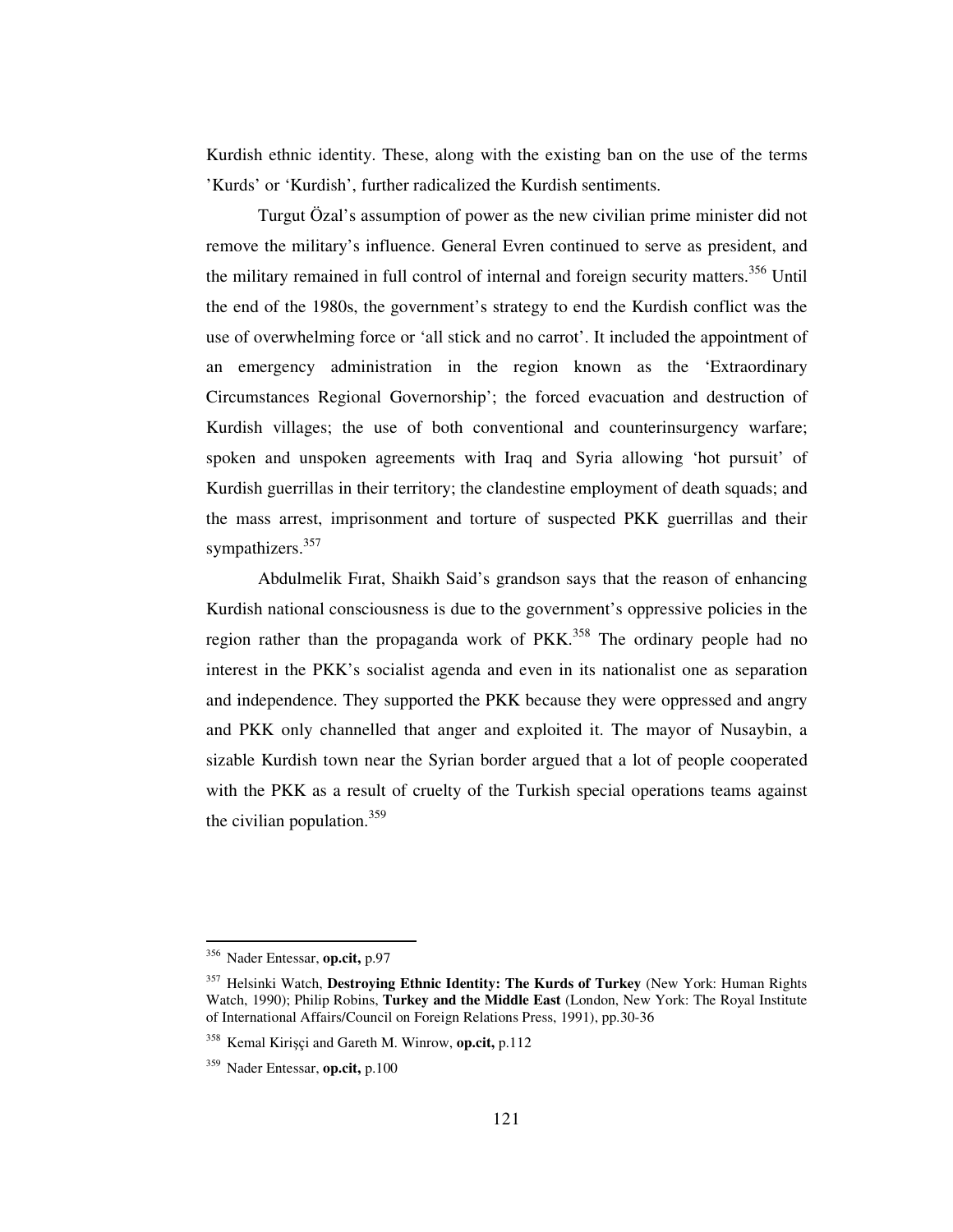### **6.1.2. The PKK in Northern Iraq Since the Second Gulf War**

The settlement of the PKK in northern Iraq goes back to the 1980s. The Iran-Iraq war of 1980-88 weakened the presence of Iraqi government in its northern part. This diminution of Iraqi government in its northern provinces allowed the PKK in 1980s to establish bases there and use the area as its strategic depth while challenging Turkish forces on the other side of the border. There, the PKK made an alliance with the KDP of Massoud Barzani. The PKK was welcomed by the Iraqi Kurds and the KDP signed an accord with the PKK, termed as 'Principles of Solidarity' in 1983.<sup>360</sup> The two parties agreed upon a unified commitment against every kind of imperialism, with imperialism of America at first and then against the plans and plots of imperialism in the region. They also emphasized that they should not interfere in their internal affairs and should not commit actions that could damage the other.

They began to cooperate with each other and the KDP gave all its support to the PKK. Lolan camp which was the center of KDP's headquarters and clandestine radio stations was shared with the PKK to become the PKK's largest base. It was in this time that it is said that Barzani and Öcalan met each other in Damascus for the first time. This alliance did not last, however, for a long time, because the KDP realized that the PKK involves in terrorism and violence against women and children and even members of the KDP itself.<sup>361</sup> On the other hand, Iraq permitted Turkey in 1984 to engage in hot pursuit operations against the Kurds. Turkey carried out many raids into northern Iraq in 1986 and 1987 and killed hundreds of people most of them belonged to the KDP. Turkey's aim was to frighten the Iraqi Kurds who were fighting against the Iraqi regime.<sup>362</sup> In spite of all these facts, the PKK continued its propaganda against the KDP and accusing them as primitive nationalists and collaborators with Turkey. As a result, in May 1987, the KDP warned the PKK to abandon its aggressive attitude towards its leadership and friends.

<sup>&</sup>lt;sup>360</sup> Ümit Özdağ, Türikye Kuzey Irak ve PKK, op.cit, p.37

<sup>361</sup> **Ibid,** pp.44-48.

<sup>362</sup> **bid,** pp.46-7; Henry Barkey, "The Silent Victor: Turkey's Role in the Gulf War", in Efraim Karsh, ed., **The Iran-Iraq War: Impact and Implications** (New York: St Martin's Press, 1989)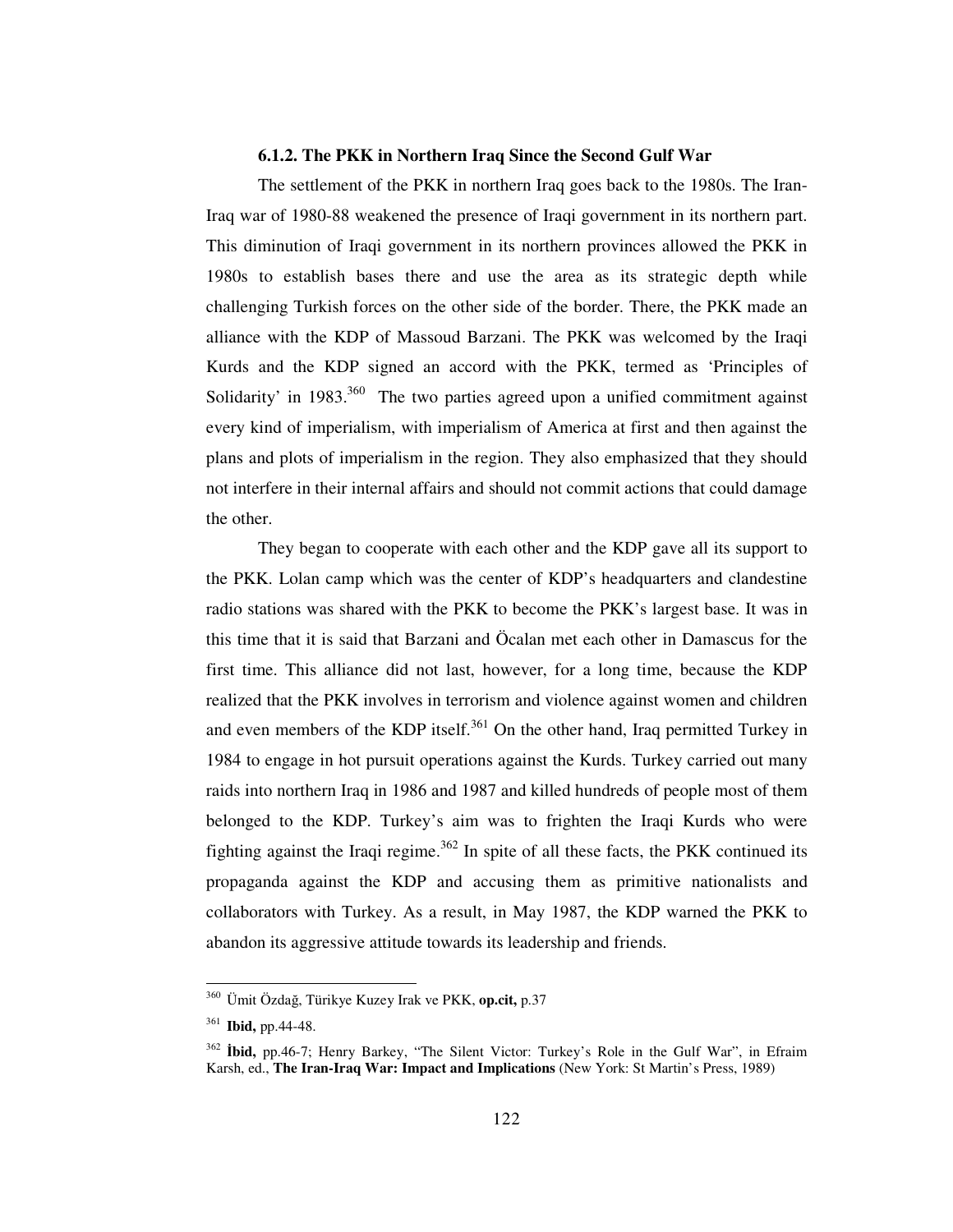Barzani denounced the PKK activities and its terrorist operations within the country and abroad and argued that "The mentality behind such action is against humanity and democracy and is not in line with the national liberation of Kurdistan."<sup>363</sup> By the end of 1987 their alliance was severed according to their accord of 1983 in which it was declared that if one of the parties interfere the internal affairs of the other and made a mistake in implementing their alliance and ignored a warning from the other, then the alliance could be terminated. One year later, PKK signed a 'Protocol of Understanding' with the PUK in Damascus. It called for strengthening Kurdish unity and for cooperation and joint action by Kurdish groups. Talabani warned Turkey not to repeat its military incursions into northern Iraq in search of PKK guerrillas.<sup>364</sup> But within a year, Öcalan ended its alliance with PUK as well.

After the Gulf War of 1991, Iraqi Kurds established their authority and for the first time they felt that they were free. The neighbouring countries were unhappy with this situation including Turkey. Although Turkey renewed the mandate of the US-supported Operation Provide Comfort, based in southeastern Turkey and by so doing it was supporting the emergence of an Iraqi Kurdish administration that was against its interests, but abandoning the OPC would simply lead it to regroup elsewhere and thus strip Turkey of any influence over the course of events in northern Iraq. Therefore, Turkey continued to help the Iraqi Kurds and played its new role as part-time protector of the Iraqi Kurdish enclave from Saddam.

Iraqi Kurds, for their part, needed Turkey and were obliged to be in good terms with Turkey. There was a double economic blockade imposed on them by both United Nations and Saddam Hussein. Therefore the Habur border crossing point with Turkey was the only legal entry point for commerce and customs revenues. As a result, Turkey was Kurds' lifeline to the West and the whole world and they had to take into consideration the interests of Turkey.

The Iraqi Kurds asked the PKK to cease activities against Turkey because by making northern Iraq a base against Turkey, the villages, from where the PKK's

<sup>363</sup> Michael M. Gunter, "A *de facto*....", **op.cit,** p.305

<sup>&</sup>lt;sup>364</sup> Ümit Özadğ, "Türkiye...", **op.cit,** p.50; Michael M. Gunter, The Kurds and..., **op.cit,** p.116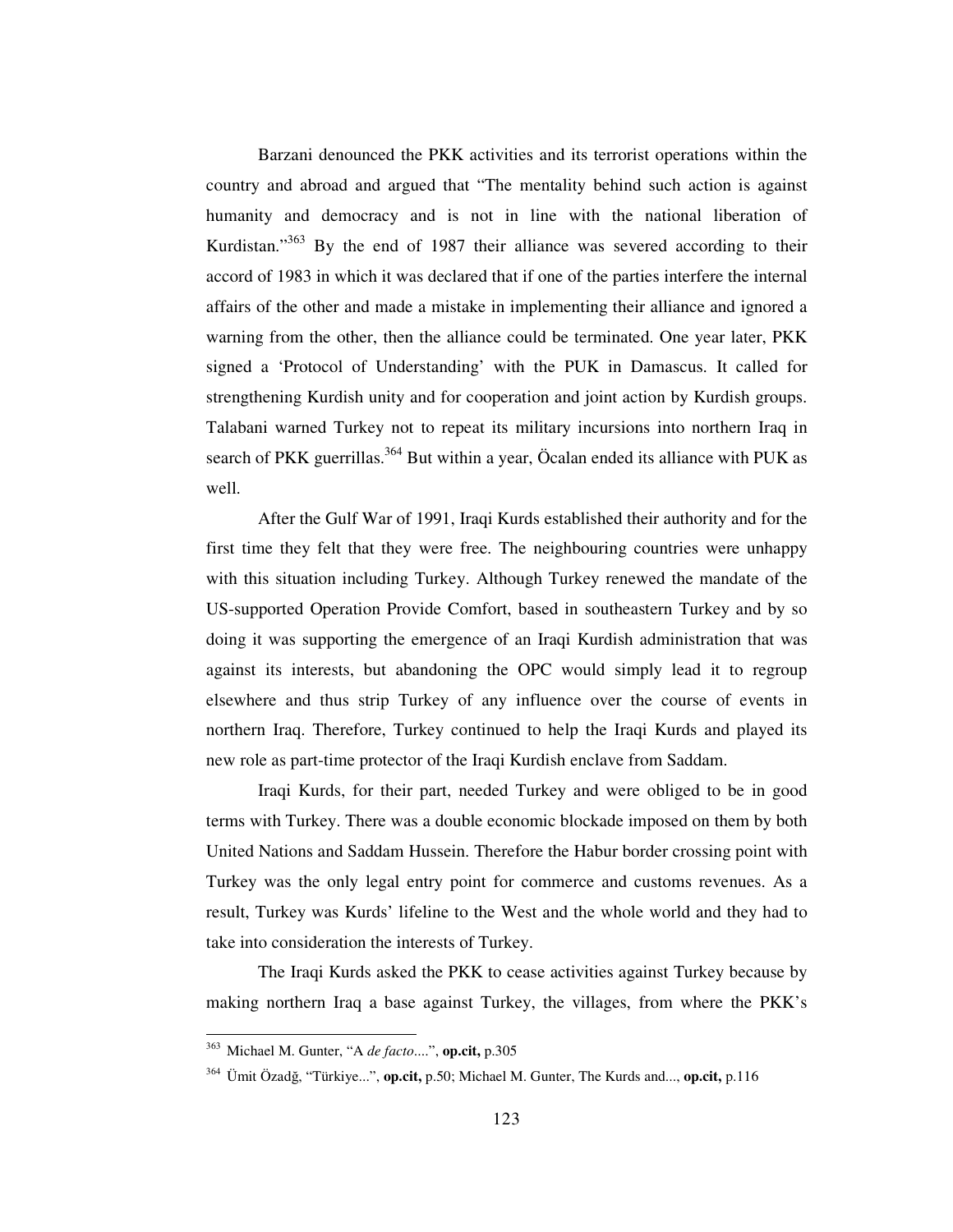raids were staged, were bombed on the pretext that PKK forces and bases were located there. For instance, in 1991 and 1992 Turkish bombing resulted in a large number of Iraqi Kurdish deaths. Barzani, whose sphere of influence near the Turkish border was under attack by Turkish forces, closed his office in Ankara periodically in a protest over Turkish military attacks on Iraqi Kurds. But, fearing this might alienate the Turks and give his rival Talabani the upper hand, he backed off and reopened the offices. The Iraqi Kurds asked the PKK not to interfere their internal affairs and carry on only peaceful political actions within northern Iraq.<sup>365</sup> The Iraqi Kurds also advised the PKK to look for a dialogue with the Turkish government but the PKK rejected all these suggestions and continued its activities.

Abdullah Öcalan accused both Barzani and Talabani of attempting to stab the PKK in the back by cooperating with Turkey and called them minor broker and noted that the two leaders "have signed their own death warrants"<sup>366</sup> and that "the first thing we must do is to remove these leeches [because]... they espouse the views of the fascist Turks. These two leaders are now our enemies". He also claimed that these two leaders have little support among Kurds of Iraq and that he would challenge them both politically and militarily. The PKK founded a new organization called the Kurdistan Liberation Party (PAK) which the PKK argued that it would be able to challenge Barzani and Talabani on their own ground.<sup>367</sup>

On 24 July 1992, the PKK placed an embargo on trade between Turkey and northern Iraq. This PKK-imposed ban threatened to cut the Iraqi Kurds' economic lifeline, because local drivers stopped taking supplies to northern Iraq, in fear of the consequences. It resulted to a shortage of foodstuffs and medicine and prices doubled and tripled. The Kurdistan Regional Government declared that the PKK had seized over 300 border villages and had prevented Kurdish farmers from returning to their homes. The KRG also charged that "the PKK is collaborating with Iraqi officials"<sup>368</sup>

<sup>365</sup> **Hürriyet,** 11 December 1992

<sup>366</sup> Michael M. Gunter, **The Kurds and the Future of Turkey** (New York: St. Martin's Press, 1997), p.118; **Milliyet**, March 26, 1992.

<sup>367</sup> **Ibid**

<sup>368</sup> Michael M. Gunter, The Kurds and..., **op.cit,** pp.119-120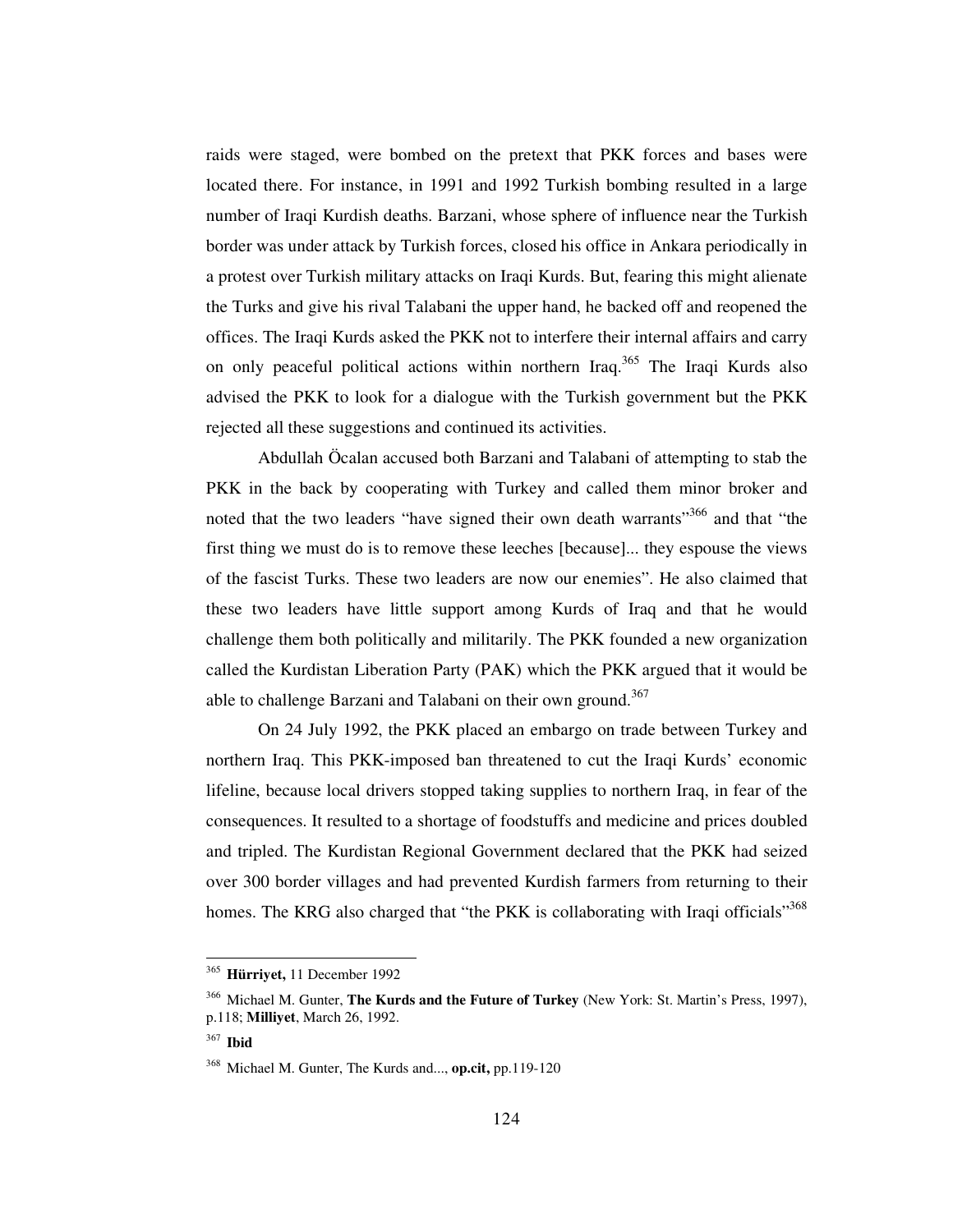adding that "the Iraqi, Iranian, and Syrian governments help the PKK against the Iraqi Kurdish movement... because they do not want our parliamentary and governmental experiment to be successful".

Barzani argued that the PKK was against the authority of Kurds and KRG which had been established that year in 1992.

> Öcalan's men acted as if they were the authorities and started to control roads and collect taxes... Öcalan's men threatened to expel the government and parliament from Irbil, [the seat of the KRG] they said they would hang all those "who sold out the homeland". They even threatened to expel us from Duhok and al – Sulaymaniyah and started to form espionage, terrorism, and sabotage networks inside cities. It has unequivocally been proven that they are conspiring and planning to undermine the existing situation in Kurdistan and its experiment [the KRG].<sup>369</sup>

When the PKK continued its threats and interference, the Iraqi Kurds, on 4 October 1992, the day that they declared a federated state, launched major assaults against the PKK. The Turkish army also attended the fighting and by 29 October heavy fighting forced the PKK to surrender to the Iraqi Kurds and others escaped into Iran and Syria. Iraqi Kurds did not accept to hand over the PKK fighters they held to the Turkish officials and permitted them to hold some of their lighter weapons. Therefore, Turkey was suspicious that the Iraqi Kurds were not serious in their fighting against the PKK. $370$ 

The outbreak of civil war between the KDP and PUK in May 1994 and the resulting chaos created new opportunities for the PKK, Turkey and other neighbouring countries to interfere and deteriorate the situation in northern Iraq because all of them were against this Kurdish authority. This chaos helped the PKK to establish bases in the areas that bordered on Turkey. Thus, Turkey crossed into northern Iraq in March and again in July of 1995.<sup>371</sup> United States and many European countries criticized Turkey, particularly the KDP and the PUK.<sup>372</sup> The PKK, however, accused the KDP of collaborating with Turkey. Then in early August

<sup>369</sup> **Ibid**

<sup>370</sup> **Ibid;** Michael M. Gunter, "A *de facto*...", **op.cit,** p.308

<sup>&</sup>lt;sup>371</sup> Ümit Özdağ, Türkiye..., **op.cit**, pp.131-35

<sup>372</sup> Kemal Kiriçi and Gareth M. Winrow, **op.cit,** p.173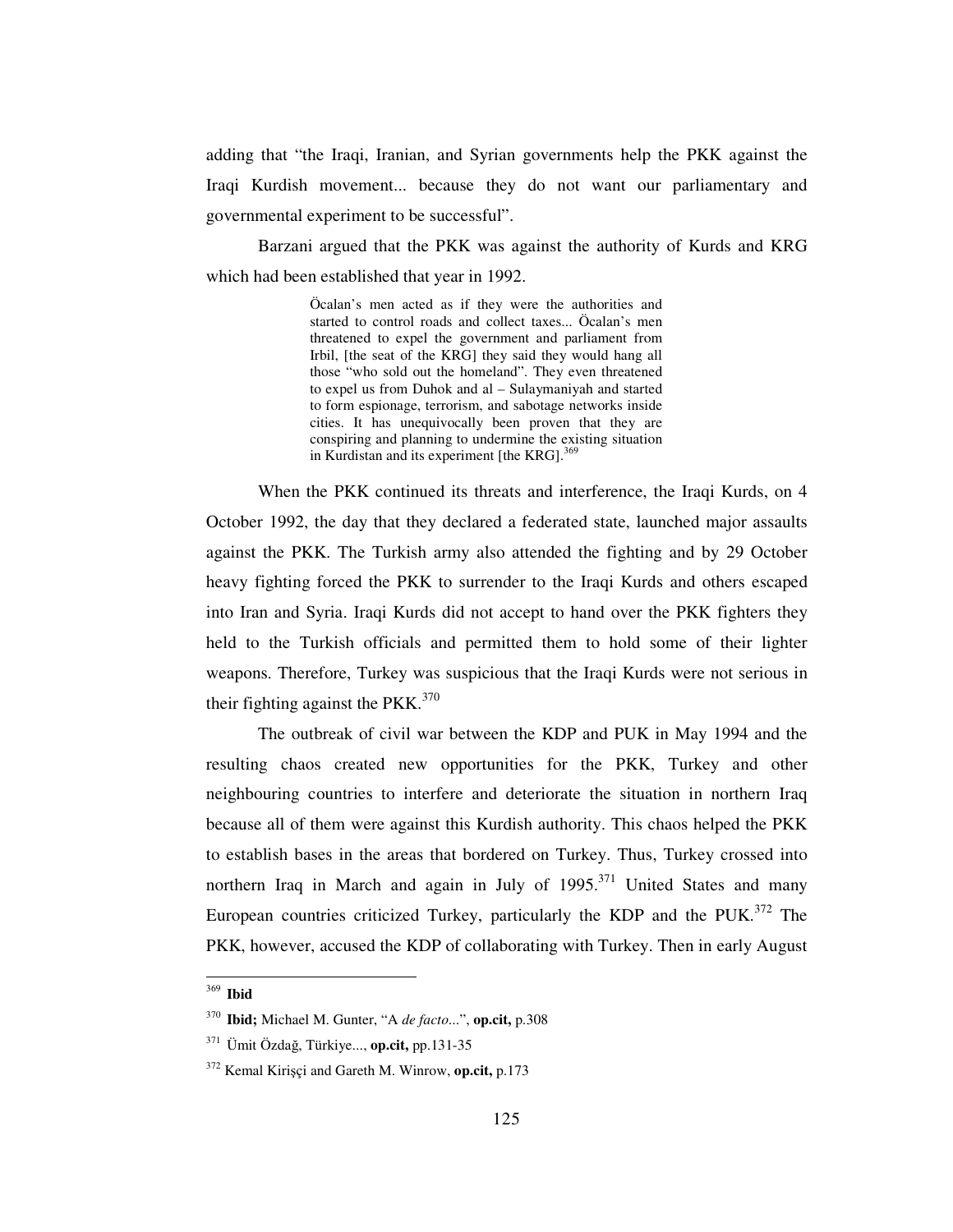1995 the KDP and PUK came together in Dublin to settle their fighting. There, the two parties asked Turkey not to cross the border and in return gave guarantees for preventing the PKK infiltration from northern Iraq into Turkey. While the Kurdish people and their friends welcomed this peace agreement, the PKK condemned it and again, accused the Iraqi Kurds as Turkey's collaborators.

As the PUK was determined to defeat the KDP by force, Talabani began to take the assistance from Iran for its fighting against Barzani. Syria also encouraged Apo and Talabani to meet each other in Damascus. In this meeting Apo was convinced to attack the KDP and open another front in the north. Therefore, with the tacit cooperation of Syria, Iran, and the PUK, the PKK suddenly attacked some 20 KDP bases and offices.<sup>373</sup> This sudden attack led to hundreds of deaths during the fall of 1995, until the PKK realized that it can not defeat the KDP and finally declared a cease-fire early in December 1995.

While the PKK had become the puppet in the hands of Iran and Syria, it claimed that it was attacking the KDP because it refused to join the fight for a greater Kurdistan and so, it must be wiped out because it helped Turkey and betrayed them not only at that time, but even in the past years as well.<sup>374</sup> Barzani declared that, contrary to Öcalan's accusations of KDP betrayal in the past, "ungrateful PKK has forgotten all the support and assistance the party [KDP] offered them in 1980 when they fled from Turkey following the military coup" and that "had it not been for the party's [KDP's] assistance, the PKK would not have managed to stand on its feet".<sup>375</sup>

The reality was that KDP fought the PKK only as a self-defence not on Turkey's behalf. Barzani declared frankly that although he disliked the PKK, but he had to accept that the PKK, in some measure, was also fighting for Kurdish nationalism.<sup>376</sup> If the KDP needed Turkey as its only connection with the outer world and received aid and assistance from Turkey, but in its part, Turkey needed the KDP as well, for many reasons such as: the KDP stands across the roads that connect

<sup>373</sup> **Ibid**

<sup>374</sup> Michael M. Gunter, The Kurds and..., **op.cit,** p.121

<sup>375</sup> **Ibid,** p.123

<sup>&</sup>lt;sup>376</sup> İhsan Gürkan, "Northern Iraq...", **op.cit,** p.10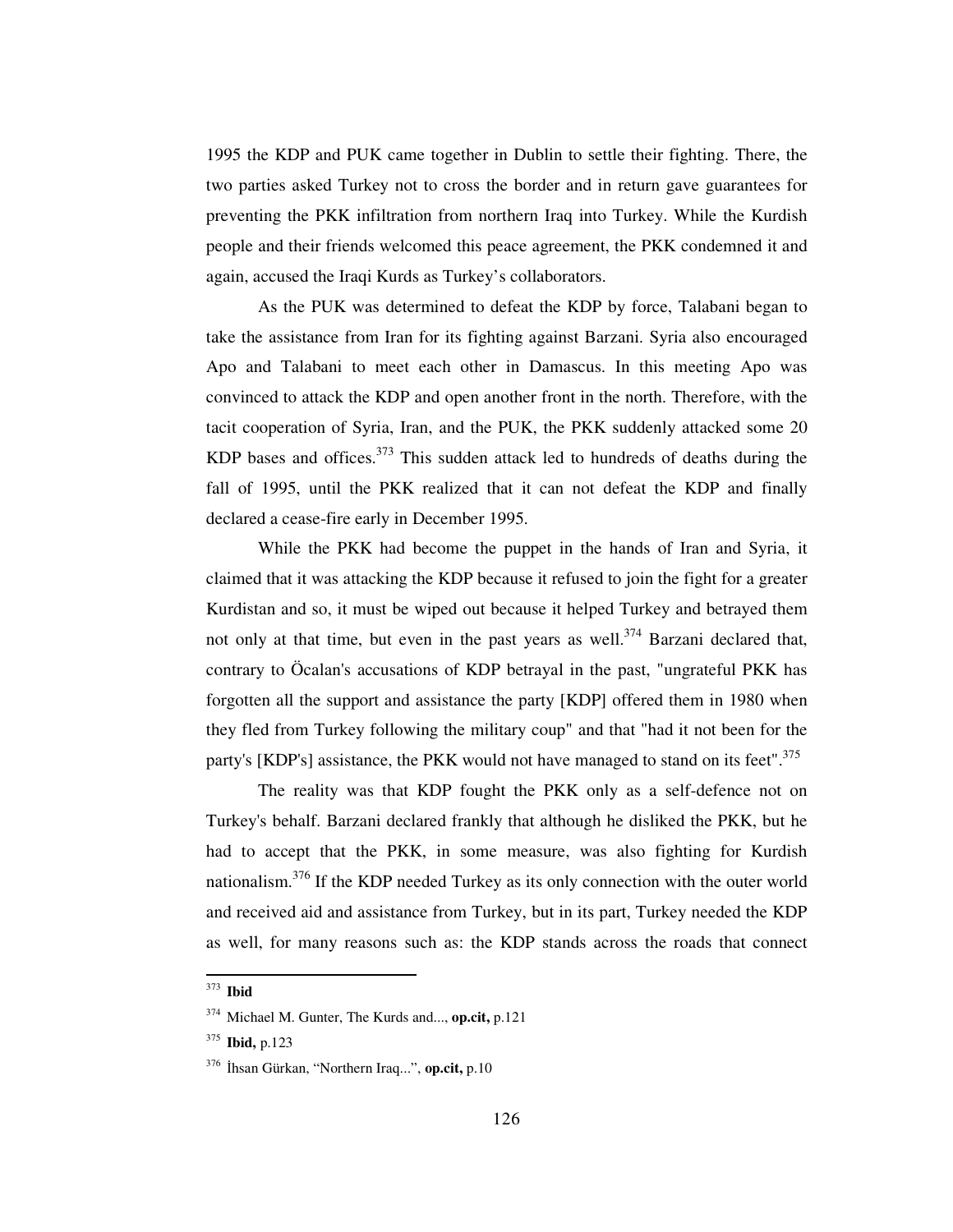Turkey with Baghdad; those who control the border on the Iraqi sides were the *peshmargas* of the KDP; The Kirkuk-Yumurtalık oil pipeline was passing (which was not really operational) through the KDP controlled region; all merchandise Turkey sent to Baghdad were obliged to pass through the KDP zone of influence; Barzani constituted a counterweight against the Iranian influence in northern Iraq provided by the PUK which was totally under Iran's influence.<sup>377</sup>

That is why we see that Barzani makes advances to the PKK in order to convince it for abandoning its wrong policy in spite of the fact that Turkey was against such a thing. It is even said that Barzani met Apo in Damascus in 1996. 378 His brother Osman Öcalan also attended the KDP's fiftieth anniversary celebrations in the summer of 1996. The PKK, however, supported and coordinated with PUK and Iran in their fighting against the KDP in which the Turkish military participated in the war, supporting KDP's *peshmargas* in 1997.

Finally, in 1998, the PKK leader was expelled from Syria and then he was captured in 1999 and was brought to Turkey. The PKK's strength decreased dramatically. Then in 2000 and throughout the 2001, Talabani's forces started to fight the PKK.<sup>379</sup> All these measures forced the PKK to search for political methods rather than armed struggle. Although there are still some PKK militants in the mountainous parts of northern Iraq but they have nearly no activities.

## **6.1.3. Turkish Policy Towards the PKK Since the Second Gulf War**

Up to the late 1980s, Turkish state used all means such as education, the census, the media and military service to forcibly assimilate the Kurds into an imagined Turkish nationhood based on Turkey's Kemalist project of constructing a homogenous nation-state out of different ethnic groups and forced secularization of the state and society.<sup>380</sup> According to this mentality the Kurds' demands on their

<sup>377</sup> **bid,** p.11

<sup>378</sup> **Ibid,** p.16

<sup>379</sup> Robert Olson, "Turkey – Iran Relations, 2000-2001...", **op.cit,** pp.112-13

<sup>380</sup> M. Hakan Yavuz, "Five Stages of the Construction of Kurdish Nationalism in Turkey", **Nationalism and Ethnic Politics** (Vol.7, No.3, Autumn 2001, pp.1-24; M. Hakan Yavuz, Preamble to the Kurdish Question: The Politics of Kurdish Identity", **Journal of Muslim Minority Affair** (Vol.18, No.1, 1998), pp.9-18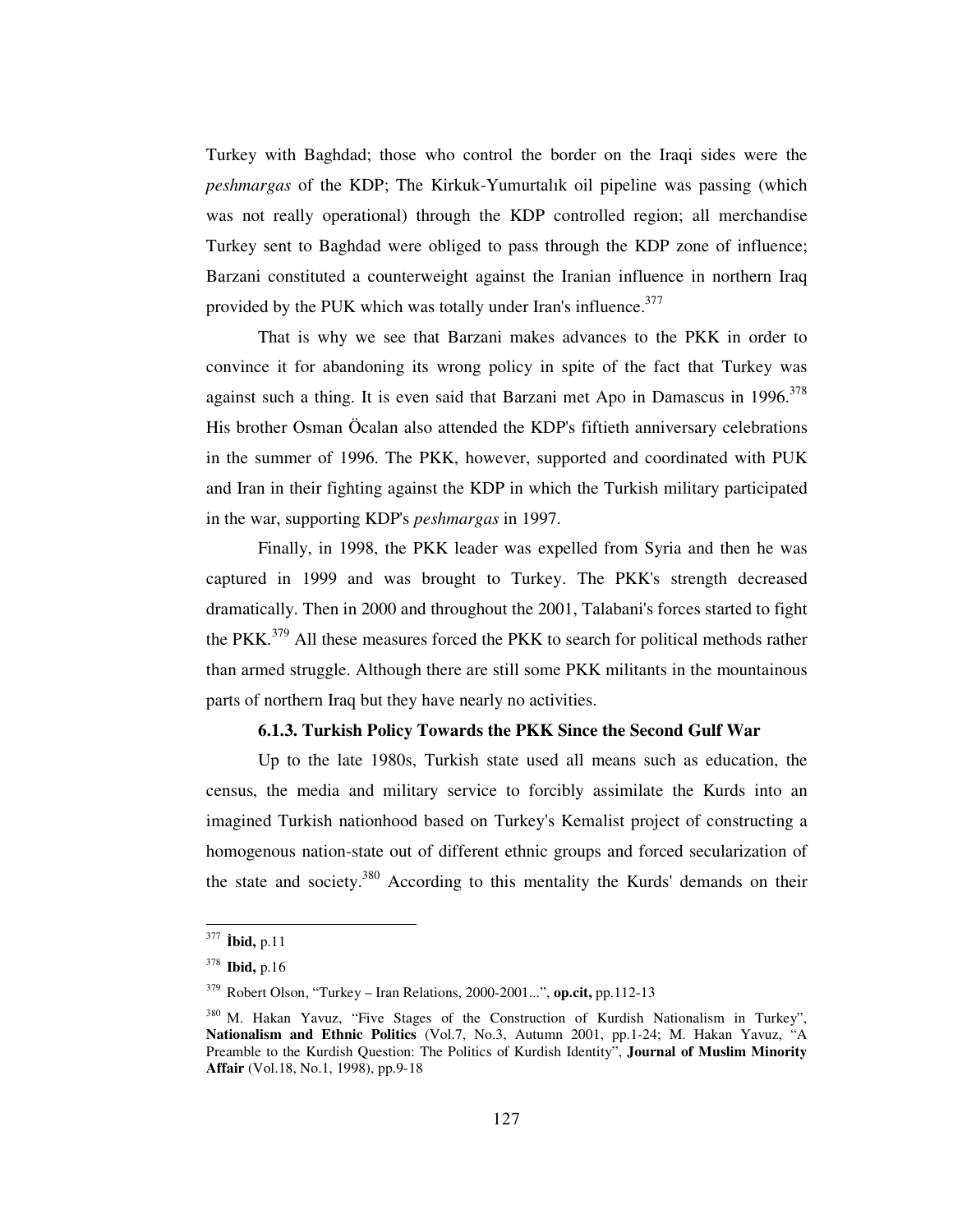identity and specially the claims of the PKK about a Kurdish state or federalism were considered as a threat to the Turkish state which must be prevented. Therefore, Turkey's policy was based on the elimination of the PKK from Iraq and Turkey.

We mentioned that the Turkey's policy towards the Kurds during the 1980s was denial of Kurdish identity. However, by the late 1980s the government's repressive policies in the eastern parts of Turkey and the repression of Kurds in Iraq and refugee crisis enhanced Kurdish national consciousness. The Turkish government's favourable treatment of ethnic Turks fleeing oppression in Bulgaria in 1989, in contrast to its treatment of the Kurds fleeing Iraq a year earlier, had a significant role as well. This treatment of Turkish government deepened many Turkish Kurds'sense of alienation and the social-political roots of the Kurdish conflict.<sup>381</sup> All these factors forced the Turkish government to recognize the Kurdish reality. In June 1989, Turgut Özal, the then Turkish President, announced that he himself had Kurdish blood. This expression can be considered as the first step to the acceptance of Kurdish reality in Turkey.

Another important event was the Gulf War in 1991 which proved a major turning point in the development of the Kurdish question in Turkey. In April 1991, immediately after the Kurdish refugees from Iraq poured into Turkey, the ban on the Kurdish language was lifted and in March 1992, the then Prime Minister Süleyman Demirel announced that he recognized the reality of a Kurdish ethnic presence in Turkey.<sup>382</sup> These steps were very important as it was the first time that after a long period of denial the Kurdish reality was recognized in Turkey. In fact, during the Gulf War, Özal assumed an active role in the alliance againt Iraq and had a moderate policy towards the Kurds as he was seeking a new role for Turkey in regional and global politics.<sup>383</sup> He believed that the new circumstances in the world necessitated the policy shift in domestic and international structures. He was foresighted enough

<sup>&</sup>lt;sup>381</sup> Martin Van Bruinessen, "Shifting National and Ethnic Identities: The Kurds in Turkey and Europe", in Günay Göksu Özdoan and Gül Tokay, eds., **Redefining the Nation, State and Citizen** (Istanbul: Eren, 2000), pp.95-98

<sup>382</sup> **Turkish Daily News,** 18 March, 1992

<sup>383</sup> Selim Deringil, "Turkish Foreign Policy Since Atatürk" in Clement Dodd, ed., **Turkish Foreign Policy: New Prospects** (Britain: The Eothen Press, 1992), p.5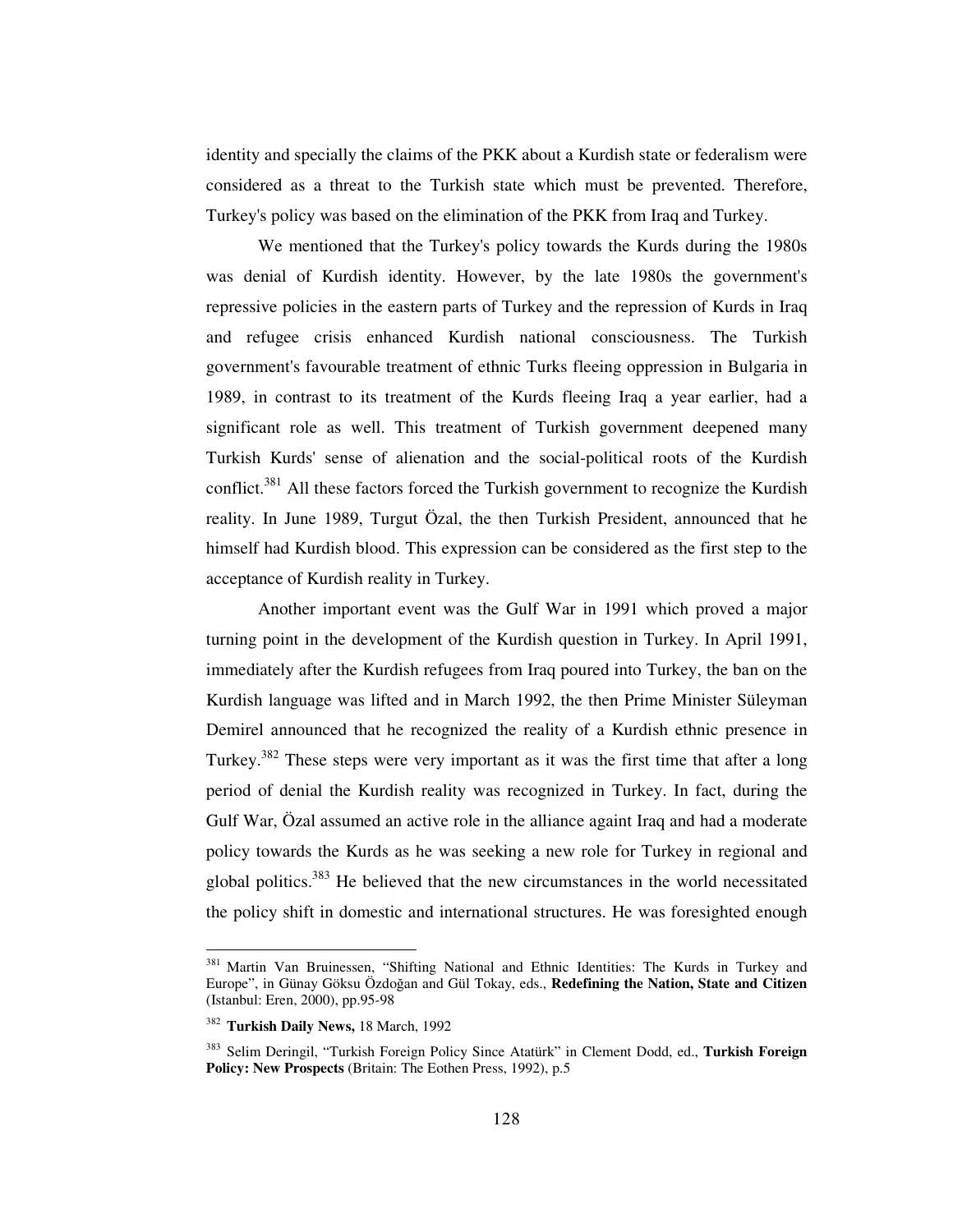to realize that trying to continue Turkey's bankrupted policy of mentioning Kurds as "mountain Turks" and their problem as "Eastern problem" did not work any more. 384

As the Gulf War provided a dramatic popularity for the Iraqi Kurds, Özal tried to use them for changing Turkey's image in the world. He allowed the establishment of an autonomous Kurdish region in northern Iraq. He tried to use the Iraqi Kurds, with the support of the United States, to control Turkey's Kurdish problem, particularly the PKK. In October 1991, for instance, Talabani was encouraged to bring Öcalan around by halting his armed activities and looking for a dialogue with the Turkish government.<sup>385</sup> In March 1993, again Talabani met the PKK leader to discuss a new initiative and cease-fire. The PKK accepted to declare a unilateral and unconditional cease-fire. The PKK argued that they do not want to partition Turkey, but to share it inside the framework of one homeland.<sup>386</sup>

It was a truly historic opportunity which was lost after the sudden death of Özal, the Turkish leader who was most receptive to some compromises that might have ended the struggle. We can say that after the death of Özal, the Turkish military forces did a silent coup. With weaker leadership, Süleyman Demirel who succeeded Özal as president and Tansu Çiller as the new prime minister, the military managed to reassert its influence and steer Turkey back to its traditional policy options.<sup>387</sup>

Both the PKK and government intensified the use of power and violence after the end of brief ceasfire declared by the PKK. As we discussed, the PKK had adopted the use of violence as early as 1977. Their target included the state collaborators; feudal landlords; economic targets such as: electoral power, communication lines, irrigation facilities, factories, petroleum installations, road construction, tourism facilities in and outside Turkey; military targets; civilian targets

<sup>&</sup>lt;sup>384</sup> Haldun Gülalp, "Islamism and Kurdish Nationalism: Rival Adversaries of Kemalism in Turkey", in Tarama Sonn, ed., **Islam and the Question of Minorities** (Atlanta, GA: Scholars Press, 1996)

<sup>385</sup> Michael M. Gunter, "The Kurds and...", **op.cit,** p.117

<sup>386</sup> **Ibid,** pp.75-76

<sup>387</sup> Henry J. Barkey, "Hemmed in...", **op.cit,** p.114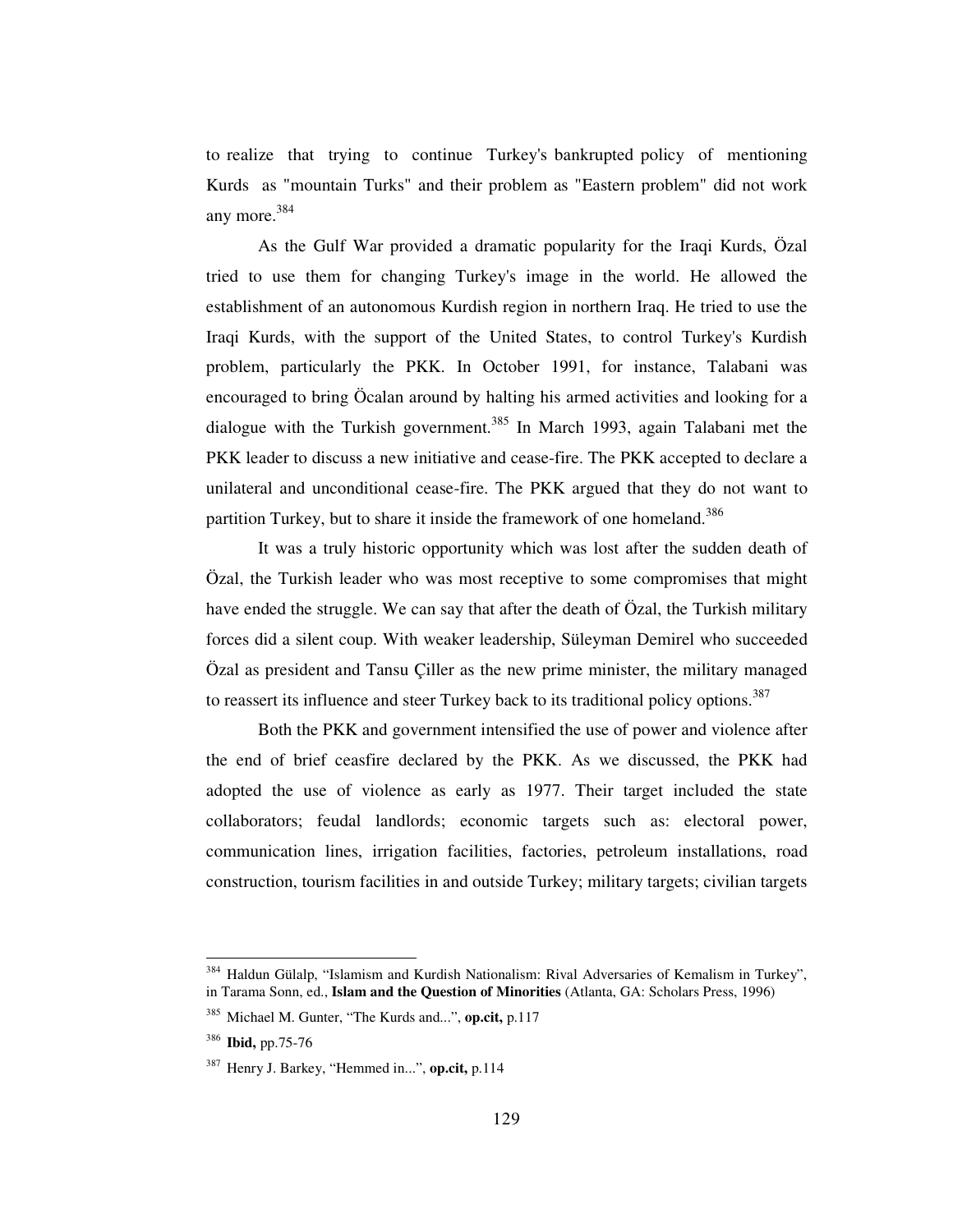and teachers and schools.<sup>388</sup> All these terrorist actions continued in 1993, 1994 and 1995.

The Turkish government's answer to these violations was only the use of power and counterviolation. The emergency rule issued in July 1987 and the Antiterror Law of April 1991 continued to be applied and these two laws gave the civilian governors and the armed forces the right to exercise their power to make restrictions on the press and removal the area of persons whose activities were believed inimical to public order and the ban on any dissemination of ideas which led to many detentions and human rights abuses.<sup>389</sup>

A large number of journalists and other writers were held in Turkish jails for supporting the Kurdish cause in their writings. For instance, Ismail Besikçi received sentences totalling up to 200 years in prison for his publications in violation of antiterror law. Many pro-Kurdish newspapers were closed.<sup>390</sup> Many people were assassinated secretly known as mystery killings. It is said that the Turkish military forces were involved in these killings by supporting the Hizbullah and village guards to kill people who are suspected to support the PKK. Hizbullah which was founded in 1980 in the southeast of Turkey, later split into two rival groups of Menzil and Ilim.<sup>391</sup> In spite of Menzil which objected to any struggle against the PKK, Ilim fought against the PKK. It was alleged that the Turkish military had given support to Ilim training camps in south-eastern Turkey.<sup>392</sup> The village-guard system which was introduced in April 1985 against the activities of PKK, was another instrument for the Turkish state. It is said that these villagers were also involved in those killings as their number increased from just under  $18,000$  in 1990 to  $63,000$  by August 1994.<sup>393</sup>

<sup>388</sup> I. Ismet, The PKK: A Report on Separatist Violence in Turkey(Ankara: Turkish Daily News Publication, 1992), p.16; **Turkish Daily News,** 8 January, 1996; **Yeni Yüzyıl,** 20 December, 1994; **Milliyet,** 3 January, 1995

<sup>389</sup> **Turkish Daily News,** 26 December, 1994; **Yeni Yüzyıl,** 25 November, 1995

<sup>390</sup> Michael M. Gunter, The Kurds and..., **op.cit,** p.12

<sup>391</sup> Bülent Aras and Gökhan Bacık, "The Mystery of Turkish Hizbullah", **Middle East Policy** (Vol.9, No.2, 2002), 147-161; Hikmet Çiçek, **Hangi Hizullah** (İstanbul: Kaynak Yayınları, 2000)

<sup>392</sup> Ibid; **Turkish Daily News,** 6 January, 1996

<sup>393</sup> Kemal Kiriçi and Gareth M. Winrow, **op.cit,** p.130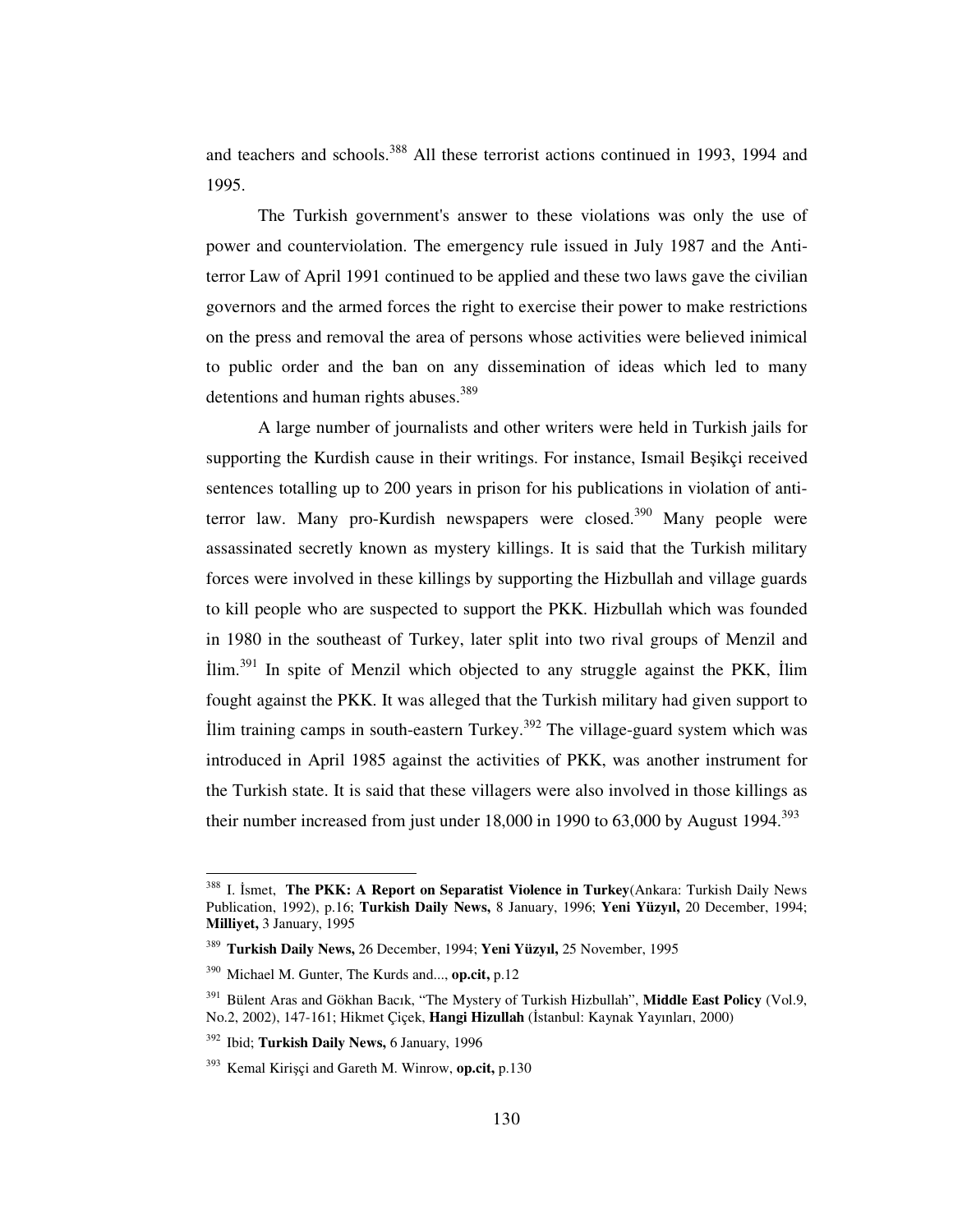The Turkish military also began to evacuate the villages in order not to be used by the PKK as a staging post. 3,000 villages were evacuated up to 1995, many of them evacuated forcibly by the security forces.<sup>394</sup> All these measures affected the PKK and weakened it. The incursions of 1995 and 1997 into northern Iraq by Turkish armed forces and the war of PKK against the KDP in those years was another factor that sapped the strength of PKK, but we can say that the final blow came when Turkey threatened to go to war against Syria in October 1998 unless Syria expelled Öcalan from that country.

After the Washington agreement in 17 September 1998 between the KDP and PUK Turkey realized that incursions into the northern Iraq in pursuit of the PKK would be difficult as the Kurdish leaders expressed their determination to prevent any outside encroachments into northern Iraq. It meant that Turkey's military operations against PKK in northern Iraq would be no longer tolerated by the United States. Turkey feared that this agreement would be the first step toward a Kurdish state and would provide the PKK with more opportunity to become active and penetrate into Turkey.<sup>395</sup> Therefore it became a necessity forcing Syria to cease support to the PKK to neutralize the militants in northern Iraq, before they became more active. Turkey warned Syria concerning the support of that country for the PKK and it became a crisis. The crisis, however, culminated in an agreement signed by Turkey and Syria on October 20, 1998, in which the Syrian government agreed to expel Abdullah Öcalan. 396

After Turkey's capture of Apo in Nairobi, Kenya on 16 February 1999, the Turkish military seemed to have dried up the power sources of the PKK in the region, particularly in northern Iraq. Talabani, who had relations with the PKK until 2000, was obliged to change its policy in order to mend its relations with Turkey. Hence, he started to fight the PKK in the late 2000 and throughout the  $2001$ .<sup>397</sup> All

<sup>394</sup> **Ibid,** p.131

<sup>395</sup> Mahmut Bali Aykan, "The Turkish-Syrian Crisis of October 1998: A Turkish View", **Middle East Policy** (Vol.VI, No.4, June 1999), pp.174-187

<sup>396</sup> **Ibid**

<sup>397</sup> Robert Olson, "Turkey-Iran Relations, 2000-2001...", **op.cit,** pp.112-13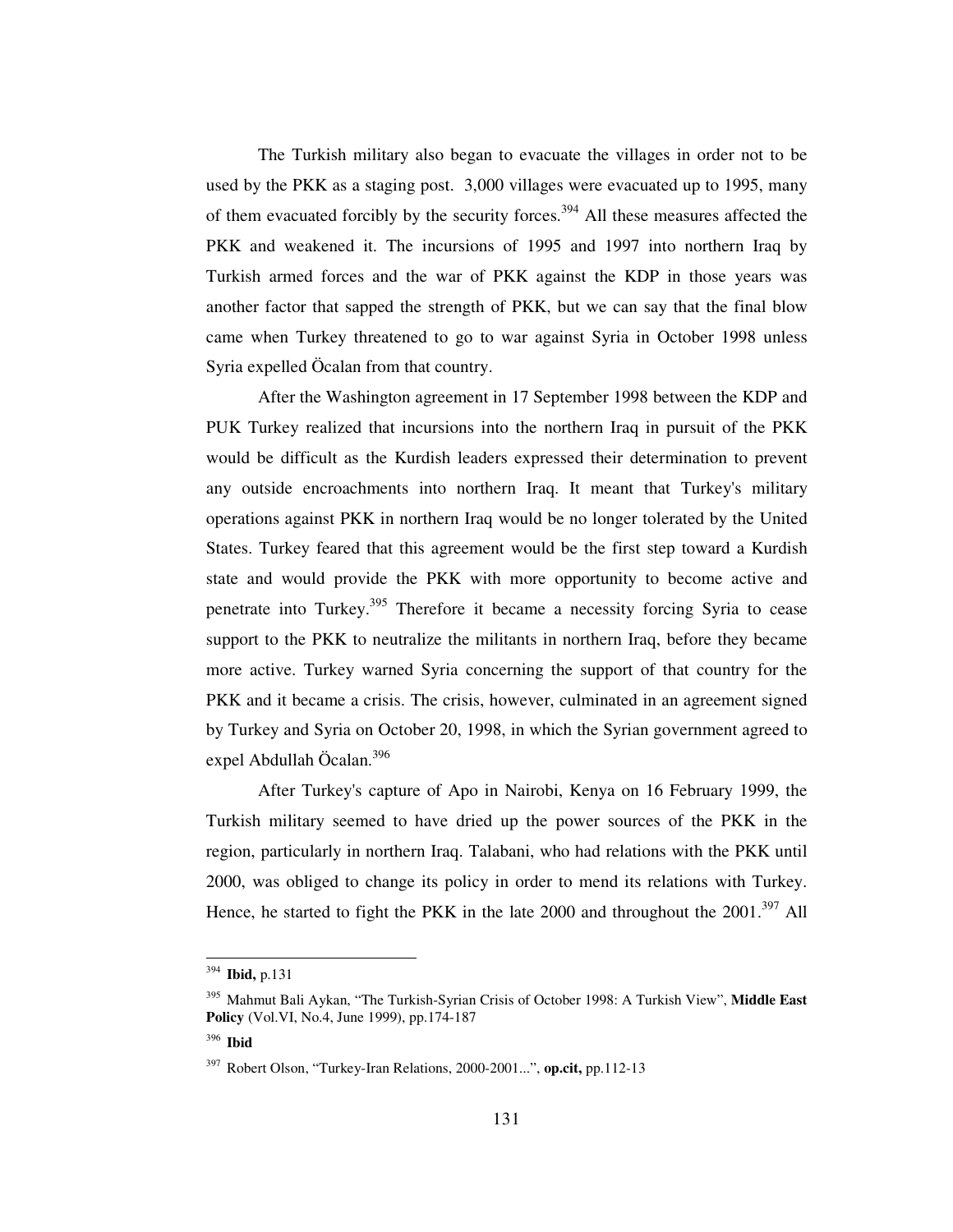these developments weakened the PKK more and more and forced it to emphasize on political activities rather than fighting.

As we know the PKK had abandoned its demands for Kurdish independence even before the capture of Öcalan in favor of federation. After his apprehending, Öcalan demanded simply genuine democracy within the preexisting Turkish borders.<sup>398</sup> Early in 2002, the PKK even renamed itself the Kurdistan Freedom and Democracy Congress (KADEK) which indicated a new, more moderate stance and armed clashes between the state forces and Kurdish rebels, which had continued since 1984 except for brief intervals, practically ceased.<sup>399</sup>

For the first time since the PKK revolt began, dynamics other than violence and considerations other than state security got a chance to play a significant role in determining the parameters of the conflict. The percentage of Turkish citizens who viewed terror as the greatest threats to the Turkish state dropped from 39.3 to  $5.5\%$ , from 1998 to 2002.<sup>400</sup> As a result, in August 2002, the Turkish parliament passed a reform package, granting significant cultural-linguistic rights to Kurds, such as broadcasting in and teaching Kurdish. The implementation of these rights has been slow, and fell short of Kurds'expectations for change. There has been considerable resistance from the institutions and from the AKP's political opponents, and many of the new constitutional and legal changes include get-out clauses that give wide scope for the notoriously conservative judiciary to restrict in practice many of the freedoms that the EU expects to see implemented. The freedom to broadcast in Kurdish is severely restricted and it remains illegal to speak Kurdish in any Turkish government office or to make a political speech in Kurdish. The Turkish registry continues to refuse names with Kurdish spelling. The EU has learned to distinguish between reform and its implementation in the Turkish case, and the capacity of the regional and central bureaucracies, the courts, the law enforcement agencies and the like to

<sup>398</sup> Michael M. Gunter, "The Continuing Kurdish Problem in Turkey after Öcalan's Capture", **Third World Quarterly** (Vol.21, No.5, 2000), pp.854-57

<sup>&</sup>lt;sup>399</sup> Murat Somer, "Turkey's Kurdish Conflict: Changing Context, and Domestic and Regional Implications", **The Middle East Journal** (Vol.58, No.2, Spring 2004), p.235

<sup>&</sup>lt;sup>400</sup> Necat Erder, **Türkiye'de Siyasi Partilerin Yandaş/Seçmen Profili** 1994-2002 (İstanbul: Tüses Yayınları-Veri Aratırma, 2002), pp.17-18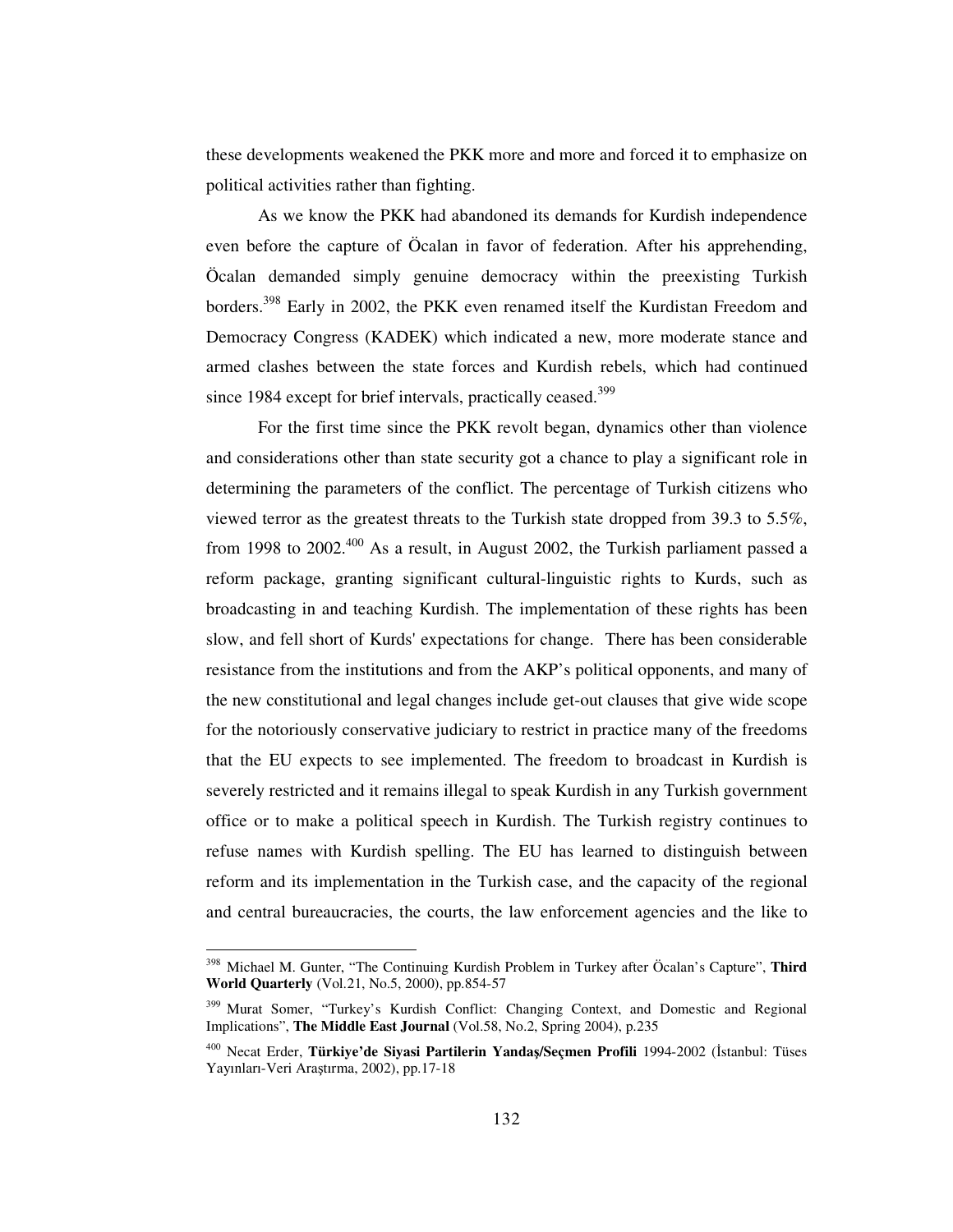obstruct and delay the full implementation of the new laws and regulations should not be underestimated.<sup>401</sup> The November 2003 European Commission Progress Report drew attention to these difficulties, and exhibited a degree of scepticism with respect to implementation.<sup>402</sup>

Nevertheless, these reforms were important steps forward for Turkey in the direction of the normalization of the Kurdish conflict via demilitarization and to meet EU standards of democracy and minority rights as enumerated in the Copenhagen Criteria.<sup>403</sup> The Kurdish issue is now more openly and hotly debated in Turkey than before. The release in June 2004 of former Democratic Party (DEP) Kurdish member of the parliament Leyla Zana and three of her colleagues, imprisoned a decade ago for their activism, and her call for a peaceful and democratic solution to Turkey's Kurdish problem in the context of a devolved but unitary Turkish state, has added to this debate.<sup>404</sup> Some Turkish commentators have noted that extending democracy, human rights and a higher standard of living to Turkey's Kurds might be the best way of minimising the impact on Turkey of any Iraqi Kurdish self-government. 405

In 2003, the US-led war in Iraq, drastically altered the external environment of the conflict. Iraqi Kurds represented by the KDP and PUK emerged as major USallies and actors. The possibility of rising PKK activities in northern Iraq refueled Turkish policy makers' security concerns. As we mentioned before, in April 2002 the PKK changed its name to the Kurdistan Freedom and Democracy Congress (KADEK), then again in November 2003 to the Kurdistan People's Congress (KONGRA-GEL).<sup>406</sup> These name changes in part reflected a somewhat futile attempt to evade international proscription, but were also indicative of internal rifts, with

<sup>&</sup>lt;sup>401</sup> Ziya Onis, "Domestic Politics, International Norms, and Challenges to the State: Turkish -EU Relations in the Post-Helsinki Era", **Turkish Studies** (Vol. 4, No.1, Spring 2003), pp.9-34

<sup>402</sup> Regular Report on Turkey's Progress Towards Accesison **http://europa.eu.int/comm/enlargement/ turkey/index.htm**

<sup>403</sup> Murat Somer, **op.cit,** p.236; Michael M. Gunter, "The Kurds in Iraq", **op.cit,** p.108.

<sup>404</sup> "Kurds Activists Set Up New Party", **http://home.cogeco.ca/~kurdistan4/23-10-04-zana-setsnew-party.htm.** 23 October 2004

<sup>&</sup>lt;sup>405</sup> Doğu Ergil, "Foreign Policy Challenges (2): Iraq", Turkish Daily News, 7 February 2005; Faik Bulut, "Preparing the New Iraqi Constitution; Risk Factor", **Turkish Daily News,** 8 February 2005

<sup>406</sup> Michael M. Gunter, "The Kurds in Iraq", **op.cit,** p.107.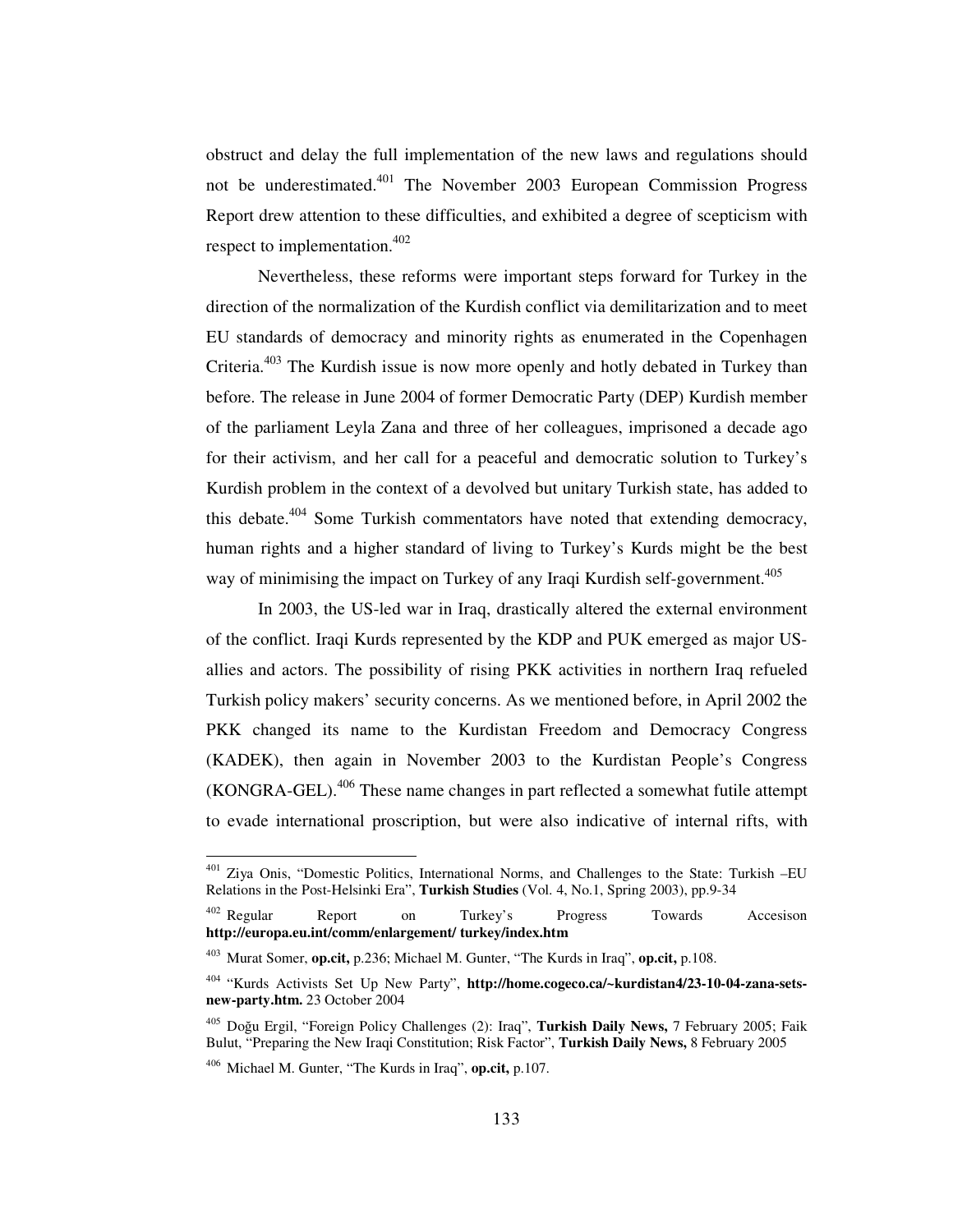reports of a shift towards a non-violent approach by some leading PKK figures.<sup>407</sup> By mid-2004, there were thought to be an estimated 5,000 PKK fighters in the mountains of northern Iraq, mostly inside PUK territory close to Iran, and up to 1,800 inside Turkey. However, on 1 June 2004, the PKK's unilateral ceasefire of February 2000, which was never absolute in its implementation, was called off. This seems to have been accompanied by an infiltration of as many as 1,200 PKK fighters into Turkey from northern Iraq.<sup>408</sup> There has subsequently been a marked increase in violent exchanges inside Turkey between Turkish security forces and PKK units: between 1 June and 30 August 2004, 109 PKK attacks resulted in the 35 Turkish security officers killed and 94 injured.<sup>409</sup> Turkey believes this upsurge of violence has been faciliated by the PKK's freedom of movement in northern Iraq.

Turkey has had little alternative since April 2003, but to become more reliant on the willingness and ability of US and Iraqi Kurdish forces to flush out PKK cells operating in northern Iraq. For Turkey's security and political elite, this has proved a frustrating experience. In autumn 2003 Washington agreed to an action plan, details of which were kept under wraps, but which Turkey clearly interpreted as obliging American forces to confront the PKK presence in Iraq on Turkey's behalf. There has been little evidence of a will or capacity to invest in this mission, which enjoys the declaratory support of the Iraqi Kurdish leadership. As early as January 2004, Turkish General İlker Başbuğ, who had helped negotiate the agreement, was already declaring that "the US's fight against the PKK is not meeting our expectation".<sup>410</sup> By September, Gül appeared to have given up on US goodwill on the issue, and told a Turkish newspaper that "we cannot progress on this issue by relying on other

<sup>407</sup> "PKK/KADEK Claims to Have Disarmed", **Turkish Daily News,** 6 January 2004; "Osman Öcalan in Mosul", **Turkish Daily News,** 23 June 2004; "Osman Öcalan: We Have Laid Down Our Arms", **Turkish Daily News,** 17 September 2004

<sup>408</sup> Ilnur Çevik, "Who Left the Door Open", **Turkish Daily News,** 23 June 2004; Soner Cagaptay and Emrullah Eslu, "Is the PKK Still a Threat to the United States and Turkey", **Policywatch** (No. 940, 10 January 2005), Washington Institute for Near East Policy **www.washingtoninstitute.org/ templateC05.php?CID=2217**

<sup>409</sup> **Ibid**

<sup>410</sup> "Turkish Army Flexes Muscles on Iraq, Cyprus", **Washington Post,** 16 January 2004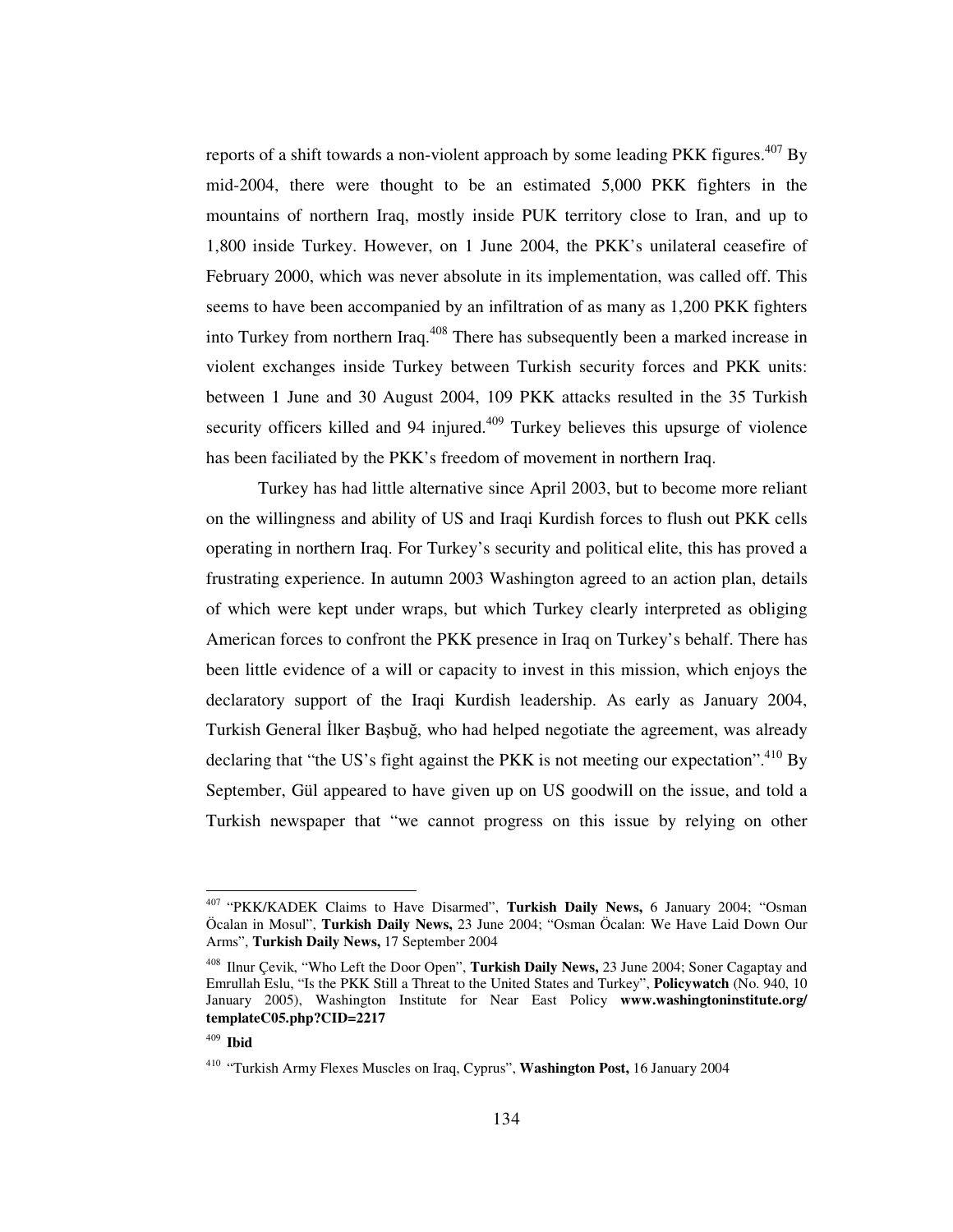countries", and that Turkey will itself "do what our security necessitates".<sup>411</sup> During the same month, he reportedly warned Barzani and Talabani that the PKK issue could produce "a calamity for you in the future, be aware of this".<sup>412</sup> By November Gül was asking rhetorically, "How much longer can they postpone the operation?" and declaring that the US had "lost the Turkish people already" as a consequence of their inaction. 413

The US position, reportedly made clear during the action plan discussions with Turkey, was that it had other security priorities in Iraq; that searching out PKK activists in their mountain hideouts would be difficult, time-consuming and manpower expensive; that Turkey was exaggerating the threat posed by the remnants of the PKK; and that in any case a more political approach was needed.<sup>414</sup> There would be no immediate military action, a position Washington has subsequently reiterated.<sup>415</sup> In August 2004, then US National Security Advisor Condoleezza Rice remarked under questioning that "we are doing what we can with non-military means to try and make less active and less capable those forces". <sup>416</sup> Erdoğan declared himself unconvinced by these remarks, and went on to contrast the US onslaught against Falluja with its inactivity in the mountains of northern Iraq.<sup>417</sup> More recently, Bush reaffirmed the American position to Erdoğan<sup>418</sup> and the February 2005 visit to Ankara by Rice also offered no indication that the US yet intended to be more proactive in its approach to the PKK.

<sup>&</sup>lt;sup>411</sup> "Gul: We Will Take Care of PKK Ourselves", httm://home.cogeco.ca/~kurdistan/2-9-04-gul**ourself-take-car-pkk.htm,** 3 September 2004

<sup>412</sup> **Kurdistan Observer,** 11 September 2004

<sup>413</sup> "Gul: US Has Lost the Support of Turkish Public", **http://home.cogeco.ca/~kurdistan4/24-11- 04-gul-says-us-lost-thy-support.htm,** 24 November 2004

<sup>414</sup> Mehmet Ali Brand, "PKK in Northern Iraq Not on the Agenda Anymore", **Turkish Daily News,** 5 May 2004.

<sup>415</sup> "US Says no Military Action on PKK Soon", **Turkish Daily News,** 19 June 2004

<sup>416</sup> "Remarks by Condoleeza Rice about Kurds in Southern Kurdistan", **http://home.cogeco.ca /~kurdistan/4-9-04-erdogan-losing-patience-US.htm,** 4 September 2004

<sup>417</sup> "Turkey Loses Patience with US Stance on Kurdistan Rebels, PM Warns", **http://home.cogeco.ca /~kurdistan/4-9-04-erdogan-losing-patience-us.htm,** 4 September 2004

<sup>418</sup> **Kurdistan Observer,** 22 December 2004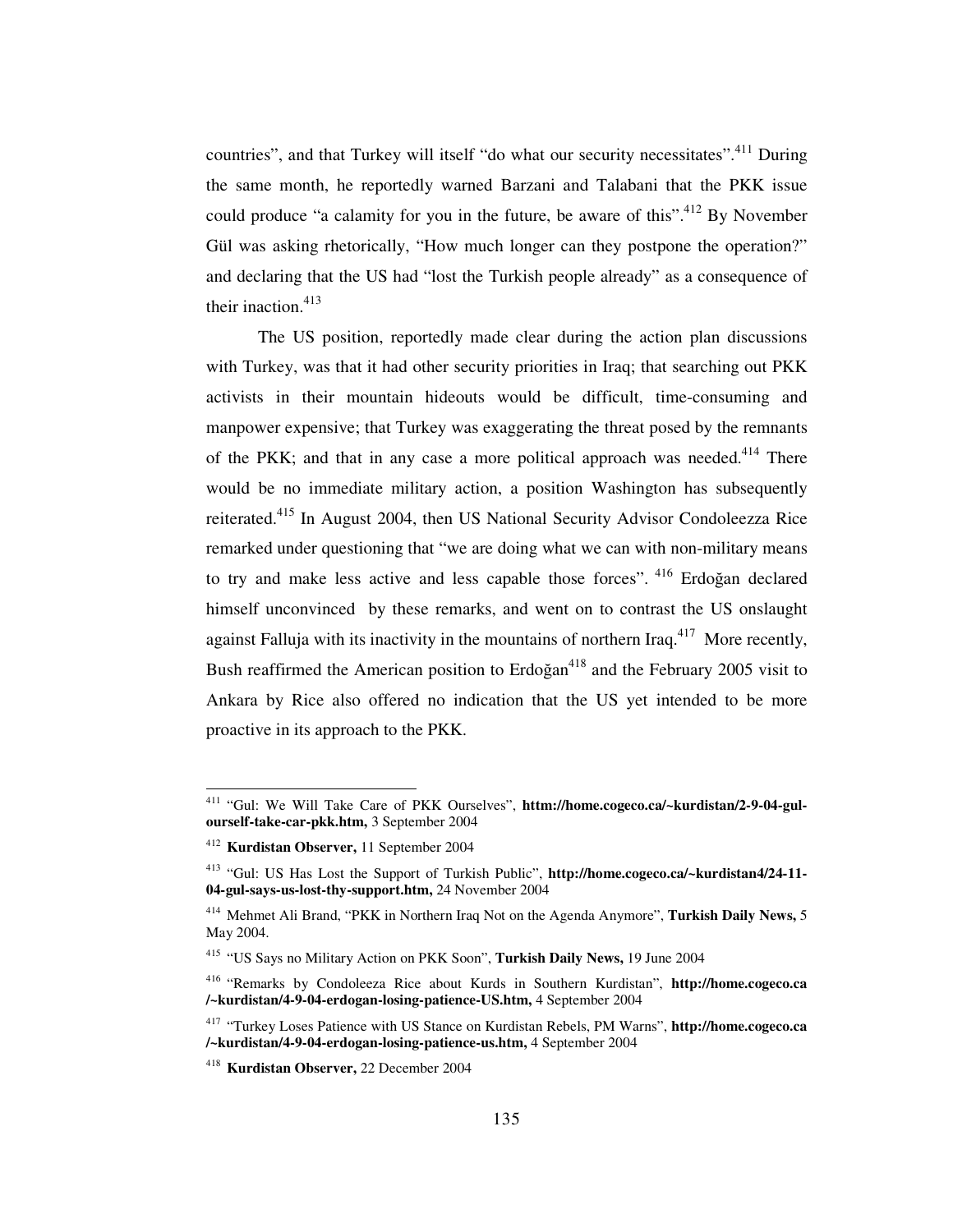In fact, in January 2005, following a six-week period during which Erdoğan appeared too busy to meet with US Ambassador Eric Edelman, behaviour widely interpreted as a snub to Washington, the first tripartite Turkish-US-Iraqi meeting to discuss the PKK presence in northern Iraq was held. It appears that the Turkish side, having secured Iraq's consent that extradition agreements signed between the two countries in 1989 and 1995 were still in place, demanded that 150 of the PKK's leaders in northern Iraq be extradited to Turkey. However, immediate military action against the PKK was again ruled out.<sup>419</sup> Rather, it was reported that the US continued to favour non-military measures, such as interrupting the PKK's financial flow and curbing its communication capabilities.<sup>420</sup>

The fact is that neglect of this issue will cause mounting discontent in Turkey, particularly if the recent revival of PKK violence persists. It seems that the American press often ignores Turkey. Turkey can argue that while a single terrorist incident in Israel becomes headline news in the United States, the PKK's murder of dozens in recent months receives little mention.<sup>421</sup>

## **6.2. The Turkomans of Iraq**

The Turkomans of Iraq are another factor in Turkish foreign policy towards Iraq. Therefore, I will try to provide a survey of this community, their origins, populations size and their areas of settlement. After that I will examine their political status during the post – 1990 period and then analyze the Turkish policy towards them as a balancing factor against the demands and ambitions of Kurds in northern Iraq.

#### **6.2.1. Origins, Population, Settlement**

There are different interpretations regarding the Turkoman people in the region. Abdul – Razzaq al-Hasani an Iraqi historian argues that the Turkomans of Iraq are part of the forces of Sultan Murad the Fourth who fought against the

<sup>419</sup> "Turkey Presses Iraq on PKK Extradition", **Turkish Daily News,** 13 January 2005

<sup>420</sup> "Priorities Differ on PKK Issue", **Turkish Daily News,** 12 January 2005

<sup>421</sup> Michael Rubin, "A Comedy of Errors: American-Turkish Diplomacy and the Iraq War", **Turkish Policy Quarterly** (Vol. 4, No.1, Spring 2005), p.77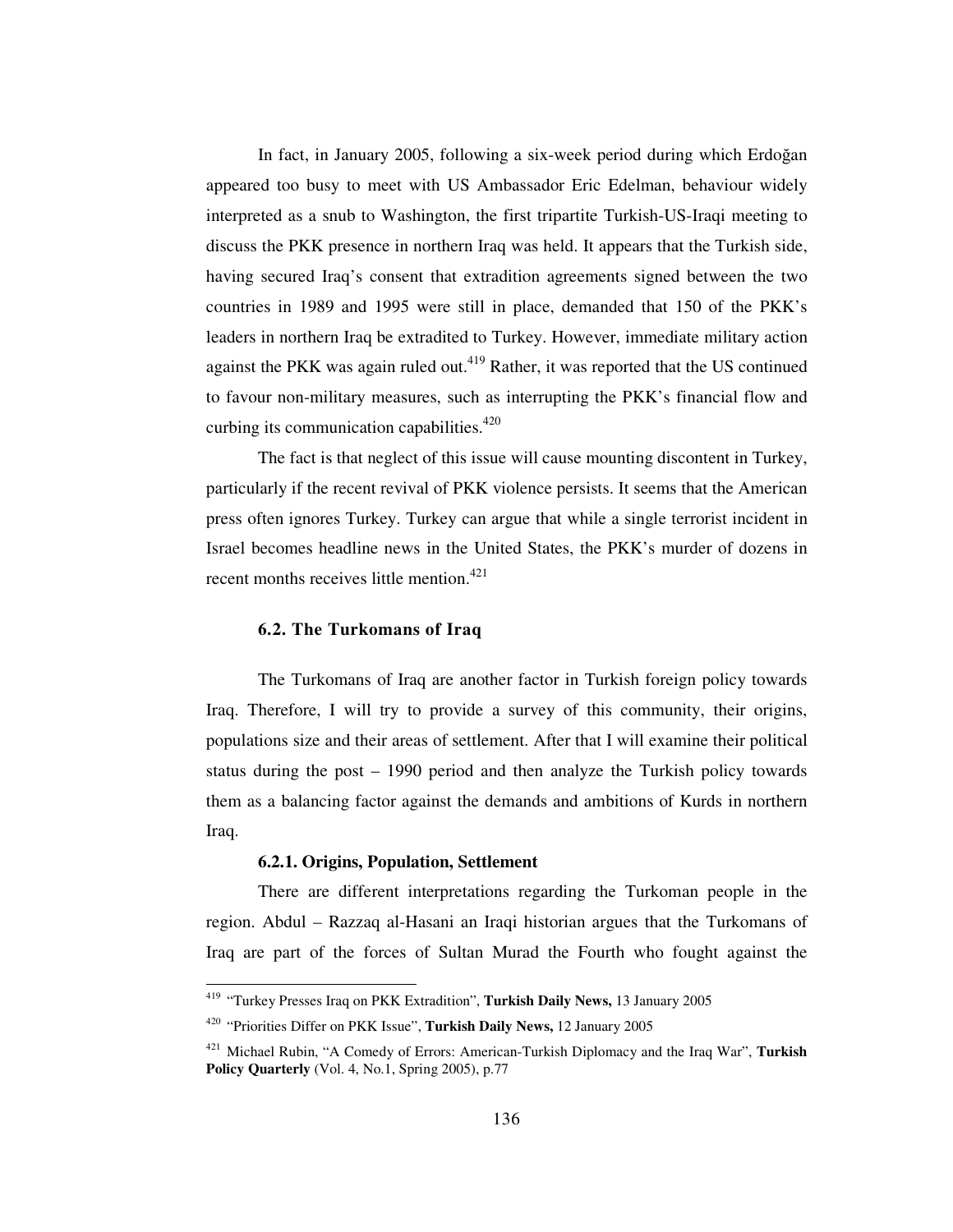Safavids and occupied Iraq in 1638. These forces then remained there in order to protect this route between the southern Vilayats of Ottoman Empire.<sup>422</sup>

The Turkomans' sources trace back the origins of the Turkomans to Umayyad and Abbasid eras and argue that this group began to settle in northern Iraq at that time and it was a continuation of the migration wave by Turkomans coming from Central Asia and present-day Azerbaijan. This migration happened during the Umayyad and Abbasid eras as these rulers needed them because of their prowess in the battle. According to them, this period, however, was one of the introduction rather than settlement, so the Turkomans of those eras were integrated to the population existing there. They believe that their settlement began during the Saljuqi era and then was expanded during the Ottomans.<sup>423</sup> Erşat Hürmüzlü and Fazil Demirci assert that the settlement of Turkomans in Iraq happened in three different waves. The first wave of migration took place during the Umayyad and Abbasid; the second one during the era of Saljuqi; and the third wave occurred during the Ottomans when they got control of Iraq.<sup>424</sup>

As far as the population of the Turkomans is concerned, there are different views by Turkomans on the one hand and the Iraqi and Western and Kurdish sources on the other hand. The Turkoman sources give different numbers regarding the population of the Turkomans, all full of exagerations. According to many Turkish and Turkomans scholars the population of Turkomans people in Iraq is at least 10-15 percent of the overall Iraqi population.<sup>425</sup> For example one source claims that the overall Turkoman population in Iraq is above two million at the worst prediction.<sup>426</sup> Another Turkoman source estimates the overall Turkoman population in Iraq to be

<sup>422</sup> Abdul-Razzaq al-Hasani, **Ancient and Modern Iraq** (Saida: Al-Irfan Press, 1956)

<sup>423</sup> **http://www.angelfire.com/tn/turkoman**

<sup>424</sup> Suphi Saatçi**, Irak (Kerkük) Türk Edebiyatı**, Türkiye Divanındaki Türk Edebiyatı Antolojisi 6 Azerbeycan-Irak (Kerkük) Edebiyatı (Ankara: Kültür Bakanlığı Yayınları, 1996), pp.153-155;

Fazıl Demirci, Irak Türklerinin Dünü-Bugünü (Ankara: Türk Tarih Kurumu Basımevi, 1991); Erşat Hürmüzlü, **Irak Türkleri** (Ankara: A Publication of the Iraqi Turkman National Party of Iraq, 1994)

<sup>425</sup> Fazıl Demirci, **op.cit**, p.5; Erat Hürmüzlü, **op.cit**,p.30

<sup>&</sup>lt;sup>426</sup> Ziyat Köprülü, **Irak'ta Türk Varlığı** (Ankara: Örnek Limited Şirketi, 1996),p.9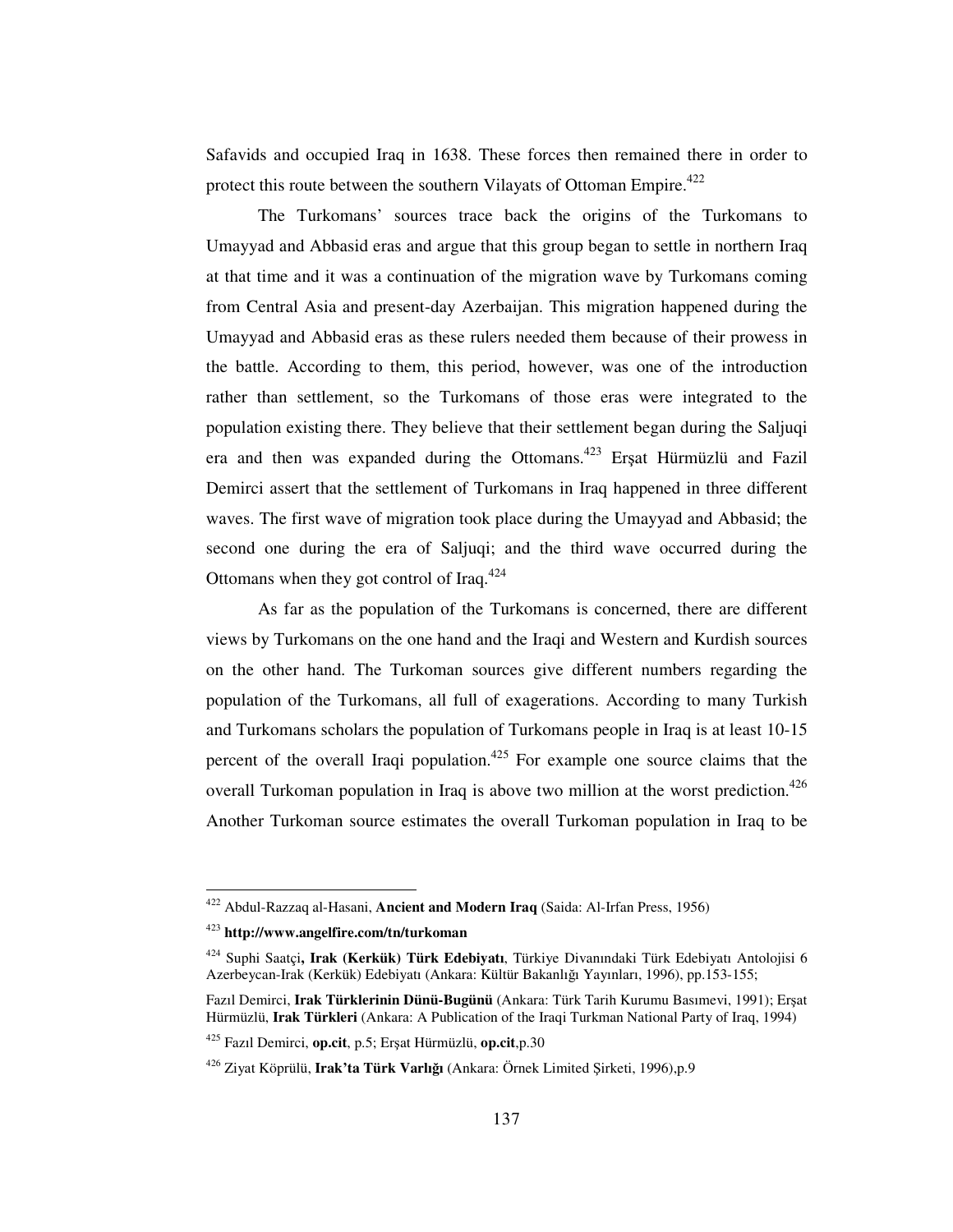around 2.5 million.<sup>427</sup> In another sources this number is around 2.600.000 making up 10-12 percent of Iraqi population. All other sources claim nearly the same estimates. The most exaggerated Turkoman figure puts the proportion of the Turkomans at 22 percent of the overall Iraqi population.<sup>428</sup>

On the other hand, according to the western sources, the population of the Turkoman people living in Iraq does not exceed five percent of the overall Iraqi population. We have to mention that these foreign sources rely mostly on the statistics provided by the Iraqi government which according to the Turkoman scholars do not reflect the reality. For example, the results of the 1987 census shows that the overall Iraqi population is 16.278.000 in which the ratio of the Arabs is 76 percent, of the Kurds is 19 percent and of the others including the Turkomans is five percent.<sup>429</sup> According to a study conducted by the Federal Research Division in the US in 1990, the Turkoman population is around 220,000.<sup>430</sup> A CIA research estimates the Iraqi population as 22.675.617 in which the ratio of Arabs is 75-80 percent, of the Kurds is 15-20 percent and of the others including the Turkomans is five percent. <sup>431</sup> Another independent source estimated the Iraqi population at 22.675.617 as of July 2000. The number of Turkoman people, out of this figure is also less than five percent.<sup>432</sup> All other foreign sources nearly show the same figures.

Kurds argue that the majority of the northern Iraq consists of Kurds. If we look at the 1920s and 1930s census we see that the Turkomans consisted 2.1 percent of the overall population. In the 1957 census the Turkomans ranked the third after the Arabs and Kurds in Iraq at the figure of 2.16 percent. In the 1977 census, this number further went down to 1.15 percent.<sup>433</sup> Some Turkomans also claim that Kirkuk is

<sup>427</sup> **http://www.angelfire.com/tn/turkoman**

<sup>428</sup> N. Demirci, "Kuzey Irak, Kürdistan ve Türkmenler", **Kerkük**, No.7,p.3

<sup>429</sup> Chapin Helen Metz, **Iraq: A Country Study**,ed., (Washington DC: Federal research Division Library of Congress, 1990)

<sup>430</sup> **Ibid**

**<sup>431</sup> http://www.cia.gov/cia/publications/factbook/goes/iz.html/people**

**<sup>432</sup> http://www.countrywatch.com/files/081/cw-country.asp?v COUNTRY: 081**

<sup>433</sup> Nuri Talabani**, Iraq's Policy of Ethnic Cleansing: Onslaught to Change National/Demografic Characteristics of the Kirkuk Region** (London, 1999), p.8 at: **http://www.puk.org/nouri kirkuk.htm**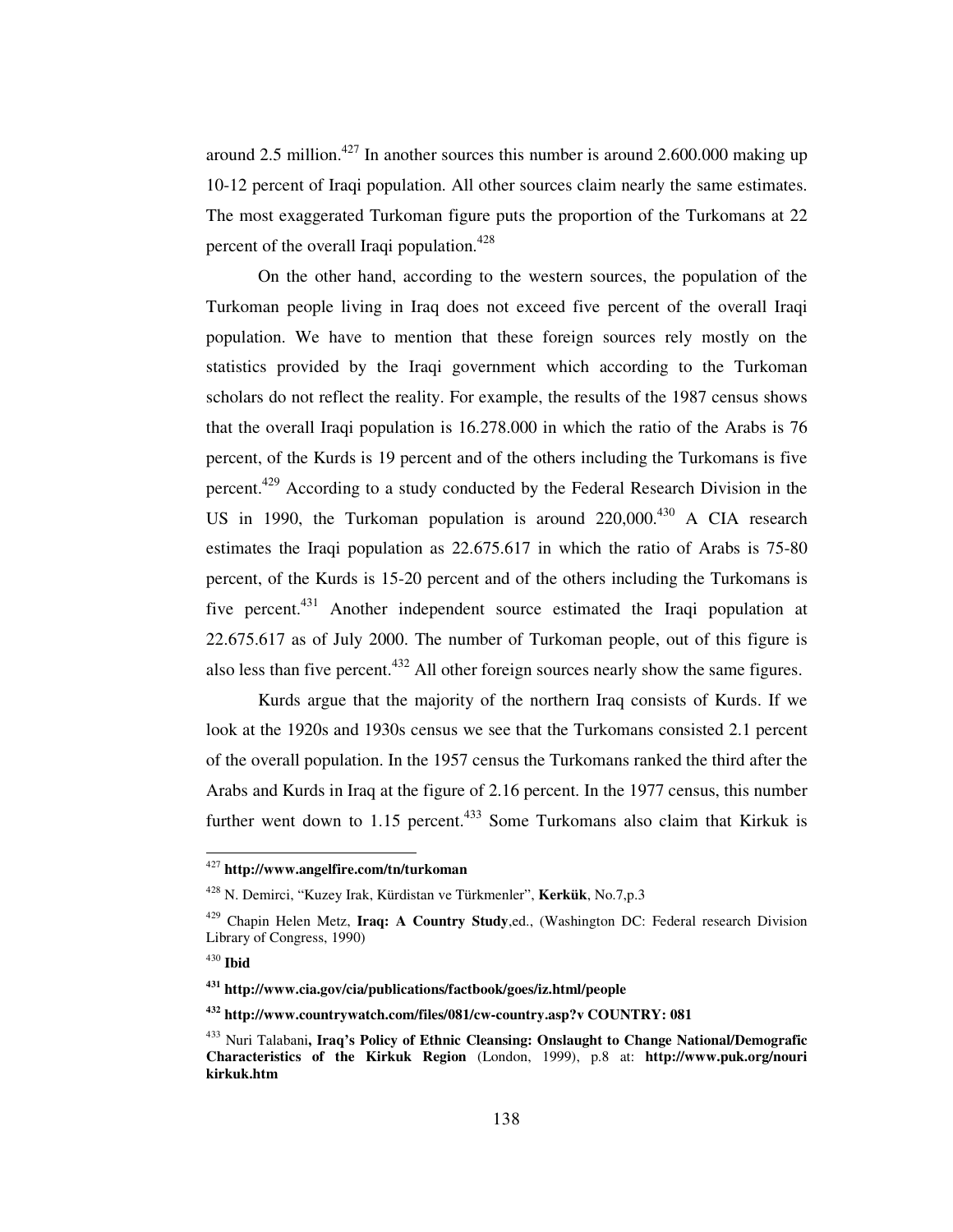populated overwhelmingly by them, but when we look at the figures we see that Turkomans rank second after the Kurds with the rations of 21.4 percent in 1957 and 16.75 percent in 1997. <sup>434</sup> The Turkoman population in Mosul is 4.8 percent according to the 1957 census and 0.99 percent in 1977 census.<sup>435</sup>

Regarding the settlement areas of the Turkomans, we can see some claims by some Turkomans who try to draw a united land of Turkomans called Turkmeneli, starting from Talafar in the north and ending in Mendeli in the south. The fact, however, is that the Turkomans are dispersed in the region and such a land or region does not exist. We can find this national minority in Mosul, Arbil. Kirkuk, Salahaddin and Diala. Talafar, Sınjar, Altunkupru, Kifri, Khanaqin, Baquba and Mandali are some of the districts of these cities in which the Turkomans live.

Regarding Kirkuk, the prospect of controlling its considerable oil wealth is giving rise to fierce disputes over population statistics, boundaries and heritage in this area. Kurds claim that Kirkuk is a Kurdish city historically and demographically and that the history of Kurds in this city goes back to thousands of years B.C. According to them, all historical books reaffirm this fact. They argue that Shamsuddin Sami, a Turkish scholar of Ottoman Empire, in his famous dictionary 'Qamus al-Alam', describes the demography of Kirkuk at the time of his writing as follows: "three quarters of the inhabitants are Kurds and the rest are the turkomanism, Arabs and others". <sup>436</sup> They also mention that after the establishment of Iraq state, during the monarchy, two thirds of deputies representing Kirkuk province in the Iraqi National Parliament, were Kurds.<sup>437</sup> On the other hand, accoridng to Iraqi National Turkoman Front (INTF) and Turkey, the region of Kirkuk is a Turkoman area in which the Kurds are considered rural intruders. They

<sup>434</sup> Azad Naqishbandi, "Karigari Nawti Karkuk Leser Ragwezani Kurd Le Karkuk u Baarabkrdni" (The Impact of Kirkuk Oil on Deportation of Kurds from Kirkuk and Its Arabisation), **Brayati Center** (No.20, Summer 2001), p.24; Ethnic Distributions in Kirkuk, Past and Present **http://home.cogeco.ca/ ~Kurdistan1/15-1-04-opinion-kirkuk-population.html**

<sup>435</sup> Nuri Talabani, **op.cit**

<sup>436</sup> **Ibid;** Azad Naqshibandi, **op.cit**, p.23; Halkawt Mohammad Karim, "Karkuk we Isalat Kurdiatiha", **Al-Itihad,** No.23, April 10,1993, p.10; Wria Jaf, **Karkuk, Drasat Siasia we Ijtimaia (**Arbil: Ministry of Education, 1997), p.20

<sup>437</sup> Nuri Talabani, **op.cit**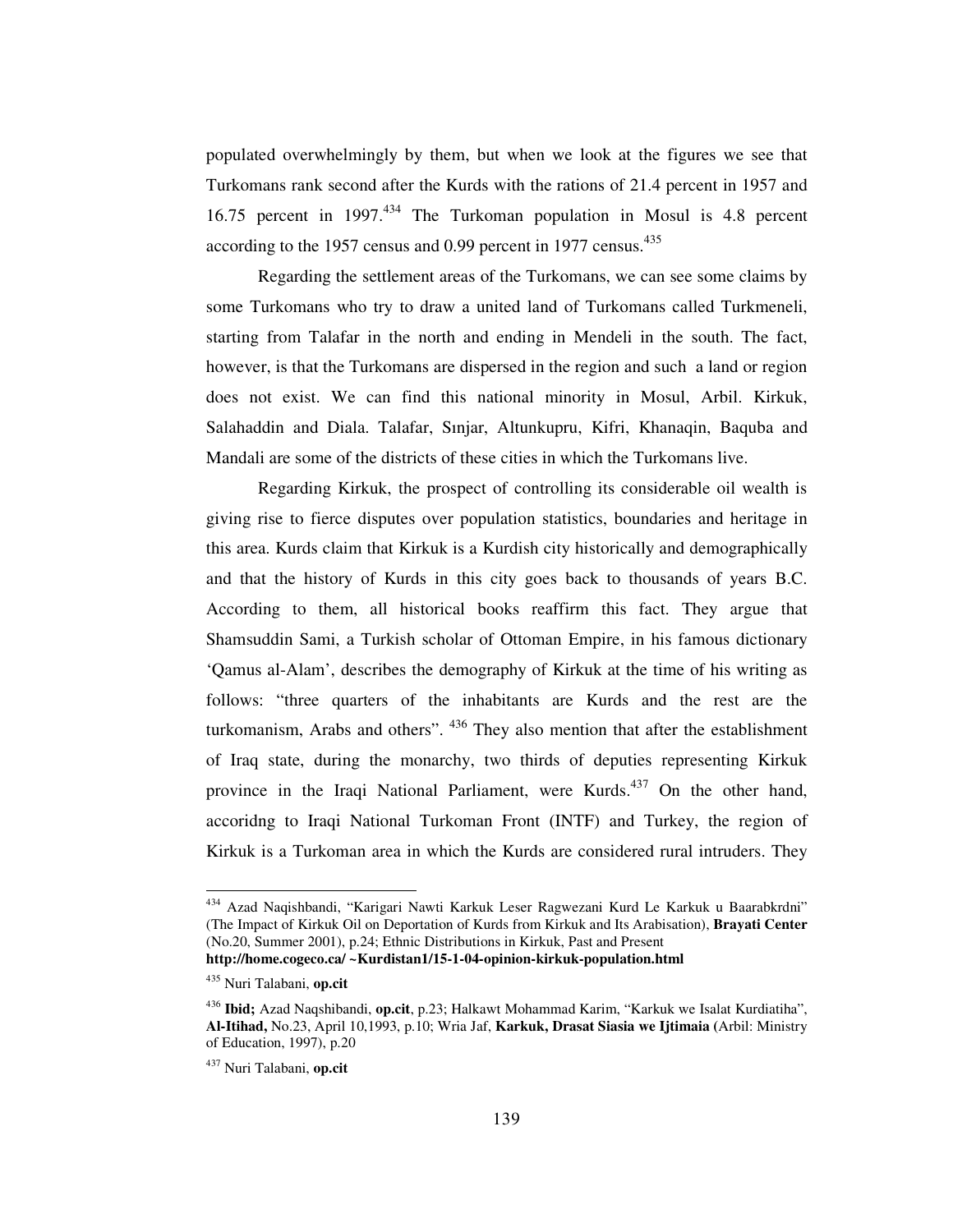argue that the Turkomans were the masters during Ottoman times – senior military officers, urban traders and professionals – whereas the predominantly rural Kurds were servants, maids, guards, cleaners, foot soldiers and Afro-Americans there. They argue that many studies describe Kirkuk of the 1950s and 1960s as a predominantly Turkoman city with Arab and Kurdish populations. Arabs and Assyro-Chaldeans have the same claims as Kurds and Turkomans.<sup>438</sup>

# **6.2.2. Turkomans Before and After the Second Gulf War**

From 1920 until 1932, Iraq was under the mandate of Britain. During this period, we see the 1925 constitution in which there is no reference to the Turkomans explicitly. The only positive thing about this constitution is its reference that all Iraqi people are equal before the law irrespective of their language, ethnicity and religion. Therefore, this constitution allowed the Turkomans and other ethnicity to use their own language in their schools. 439

After this period, in 1932 Iraq was granted its independence and it was allowed to register as a member of the League of Nations. Following this membership the Iraqi government published a declaration in which the Turkomans were classified as one of the national minorities in Iraq with special rights to education and other aspects of life. The importance of this declaration, read out by Iraqi Prime Minister in the wake of Iraq's entry to the League of Nations as an independent country, lies in the fact that for the first time Turkomans were mentioned within an official declaration and their language was accepted as one of the official languages in the Turkoman populated areas.<sup>440</sup>

After this declaration, in all other constitutions of 1958, 1968 and 1990, the Turkoman were mentioned as a distinctive national minority. In practice, however we see that the regimes reigned in Baghdad never gave the appropriate rights of Kurds or national minorities living in Iraq including the Turkomans. We can also say that whenever pan-Arabic nationalistic regimes came to power in Baghdad, the

<sup>438</sup> International Crisis Group, "Iraq's Kurds....", **op.cit,** pp.9-10; International Crisis Group, "Iraq: Allaying...", **op.cit,** p.9

<sup>&</sup>lt;sup>439</sup> Omer Turan, "Irak'ın Milletler Cemiyetine Girerken Yayınladığı Deklarasyonda ve Anayasalarında Türk ve Diğer Azınlıkların Hakları", Avrasya Dosyası (Vol.3, No.1, Spring 1996), pp.28-29

<sup>440</sup> Erat Hürmüzlü, "Kerkük'ün Etnik Yapısı", **Kardalık** (Year2, No.7), pp.6-7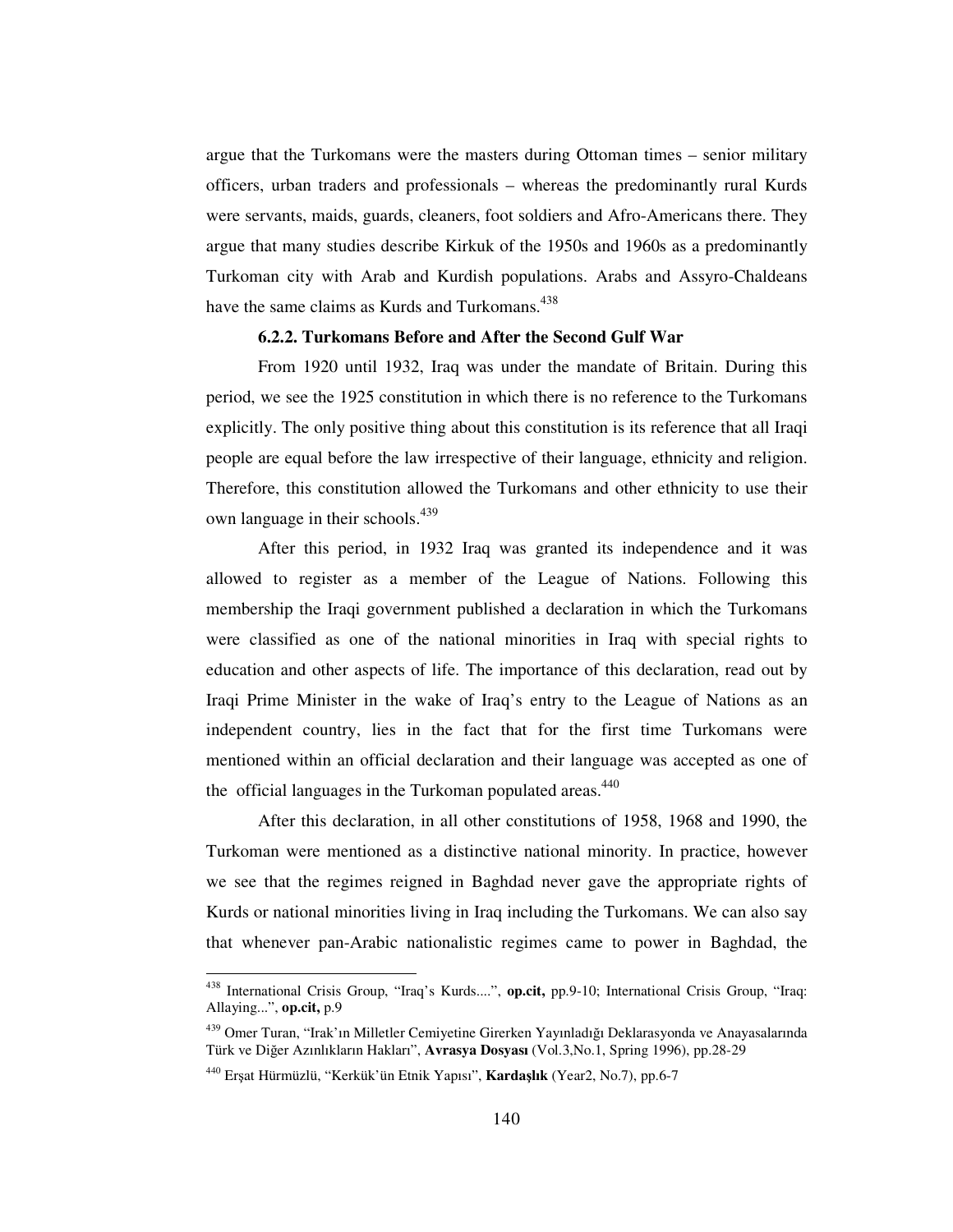conditions of Turkomans and other minorities became worse, particularly during the rule of Ba'th Party and Saddam's dictatorship.

In spite of the fact that the Turkomans did not achieve their proper rights, but they succeeded to integrate into the Iraqi society and if we compare them with Kurds, we see that the relations of the Turkomans and the central government is much better and Baghdad showed much sympathy towards them. The reason is that the history of Iraq shows that since the establishment of Iraqi state, the Kurds and Arabs were in open conflict and the Kurds challenged the Iraqi authority in their region in an effort to achieve their national rights all over this long period and as a result of this Kurdish challenge the rulers in Baghdad showed better treatment towards the Turkomans in order to gain the support of them against the Kurds, so relative position of this community improved.<sup>441</sup> That is why most of this community is well – educated. They are all doctors, lawyers, judges and teachers. Therefore, they have never involved in political activities against the Iraqi regime. It is not surprising if we do not see a single Turkoman party up to the 1991. It is not also surprising that during the exodus of Kurds in 1991, while millions of Kurds fled to the Iranian and Turkish borders, almost no Turkoman left his home. 442

Thanks to the continuous struggle of the Kurds and their uprising of 1991 which brought about the establishment of no-fly zone. Turkomans for the first time found themselves in a free and democratic environment along with their Kurdish brothers. In order to improve their status and preserve their rights inside this free situation, the Turkoman community began to get politicized. The "Iraqi National Turkman Party" of Muzaffer Arslan can be mentioned as the first Turkoman Party, which was founded in 1991. "Turkmanland Party" founded in 1994 by Rıyad Sarkahye, "Independents Turkoman Movement" founded in 1994 by Ferit Çelebi and "Iraqi National Turkoman Front" founded in April 1995 by Sanan Ahmet Ağa which

<sup>&</sup>lt;sup>441</sup> The Ba'ath regime always tried to spark anti-Kurdish feelings among the Turkomans, that is why Saddam Husein built the statutes of two Turkoman figures in the central squares of Kirkuk, who were killed by the members of Communist Party during the 1959 events in Kirkuk, but the regime did not succeed in its policy.

<sup>&</sup>lt;sup>442</sup> Mazin Hasan, "Irak'ın Gizlenen Gerçeği; Türkmenler",in Ümit Özdağ and Others, eds., Irak **Krizi-2002-2003** (Ankara: ASAM Yayınları, 2003), p.53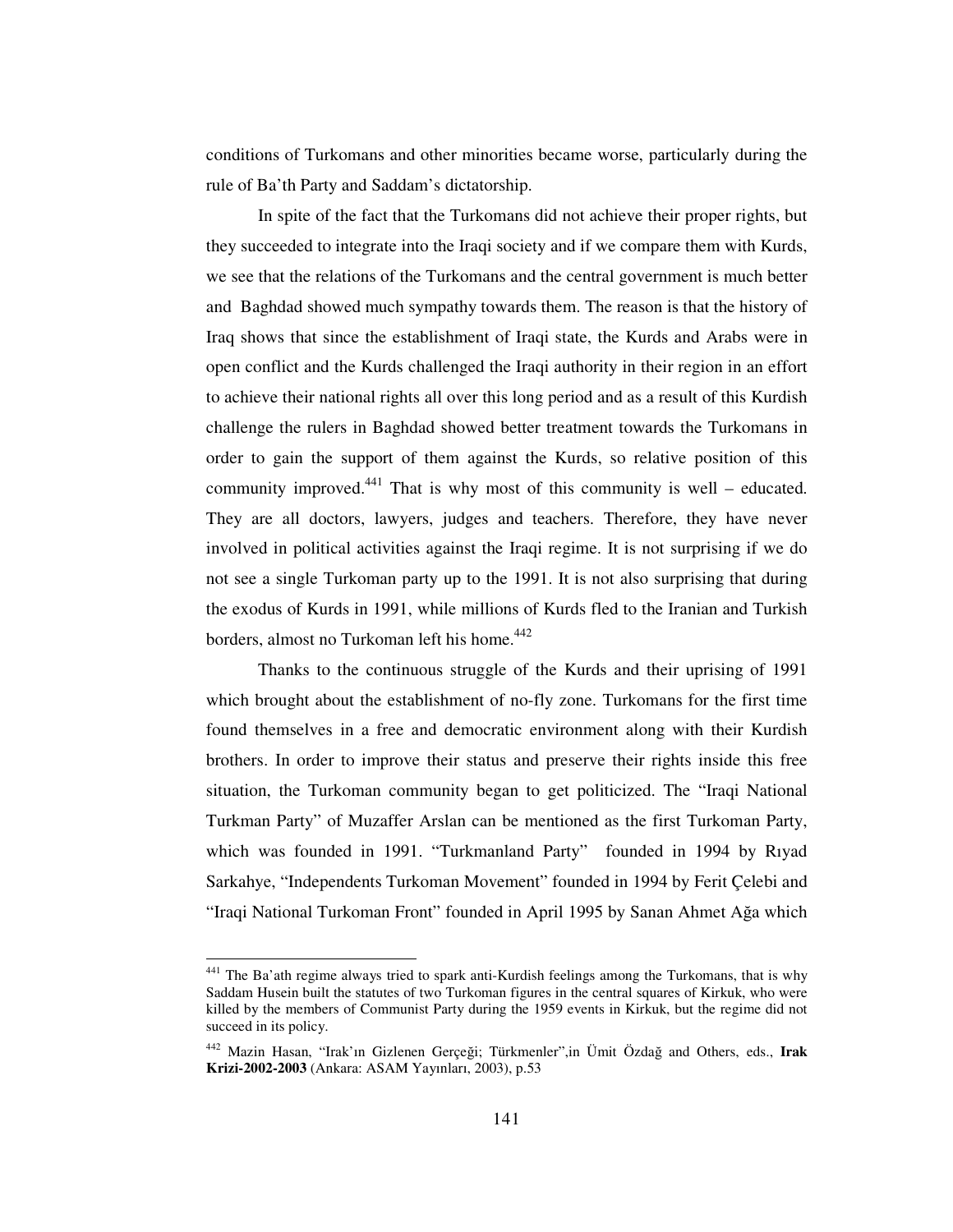is the unification of seven other small parties are some examples of this politicization process.<sup>443</sup> For the first time, the Turkomans under the Kurdish Regional Government enjoy their cultural, social and political rights. They have their Turkish education. There are 11 primary school, 5 school and one high school in Arbil. They have their television and radio stations broadcasting in Turkish language.<sup>444</sup>

# **6.2.3. Turkish Foreign Policy Towards the Turkomans**

As we discussed in the previous chapters, since the end of the Gulf War in 1990, the main concern of the Turkey has revolved around a possible Kurdish state or a federal unit in northern Iraq. <sup>445</sup> Therefore we see that the backbone of Turkish foreign policy towards the region has been formulated with a view to preventing any such possibility from occurring. As they thought that such an event might have a direct impact on Turkey's Kurdish population, Turkish decision-makers were forced to make it clear that Iraq's territorial integrity and indivisibility is the essence of the Turkish approach towards the region. Instead of engaging the Kurds of northern Iraq in a cooperative manner, Turkish political and security elites considered the Kurds as the enemies of Turkey and therefore tried to balance the influence of these enemies by giving all their support to the Turkomans, assumed to be the only relatives of Turks in this region.<sup>446</sup>

The official Turkish foreign policy towards Turkomans had been based on a near denial of their entity in Iraq up to the 1990. Although the regimes in Baghdad kept Turkomans under severe conditions for many years and repressed them, Turkey never reacted and remained indifferent. After the Second Gulf War, however, Turkey tried to strengthen the position of Turkomans and use them as an instrument to balance the Kurds in northern Iraq. Turkey began to bring significant number of Turkomans to Turkey for educational purposes under the auspices of the

<sup>&</sup>lt;sup>443</sup> Mazin Hasan, "Türkmenler, Türkiye ve Irak: Körfez Savaşından Irak'ın İşgaline Türkmenlerin Durumu", **Avrasya Dosyası** (Vol.9, No.4, Winter 2003), p.178

<sup>444</sup> **Ibid**

<sup>445</sup> Baskın Oran, "Kalkık Horoz Çekiç Güç ve Kürt Devleti", **Avrasya Dosyası** (Vol.3, No:6, 1996), pp.155-172

<sup>&</sup>lt;sup>446</sup> Tarık Oğuzlu, "The Turkomans as a Factor in Turkish Foreing Policy", Turkish Studies (Vol.3, No.2, Autumn 2002), pp.139-148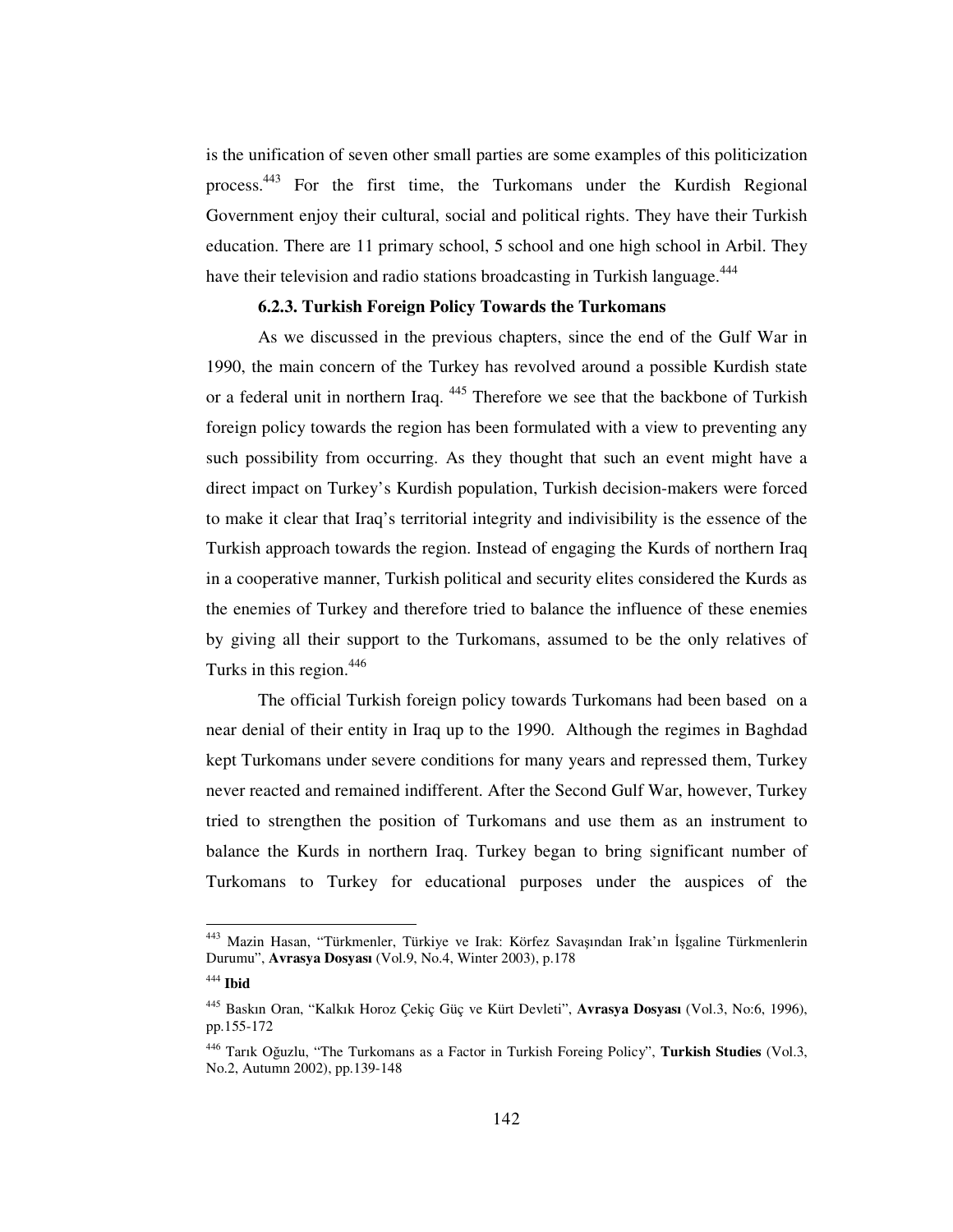distinguished personality İhsan Doğramacı, a Turkoman by origin and pioneer in the field of higher education in Turkey. Turkey also tried to help the Turkomans in order to establish political organizations and parties by channelling financial and logistic support in order to persuade its policies against the Kurdish experiment in northern Iraq. 447

As a consequence of this policy, we see that the Turkomans did not participate in political process in northern Iraq and the Kurdish Regional Government in 1992 to show it as illegitimate, although they were invited by Kurdish authorities and they were given a ministry. The civil war and conflicts between KDP and PUK which began in 1994 gave an opportunity to Turkey to interfere in northern Iraq. In addition to its military incursions, Turkey tried to unify the Turkomans parties and associate them under single roof. Therefore, we see that in April 1995 Iraqi National Turkoman Front was established by the direct support of Turkey and its Prime Minister, Tansu Çiller. In fact, during the conflicts between Kurdish parties, the influence of Turkey dramatically increased. Iran and Syria were prevented from interfering the northern Iraq by the US. On the other hand, the US considered Turkey as an ally and let Turkey's military incursions into the region in her attempts at finishing off the PKK there and decrease the influence of Iran. Turkey used this chance and during the Ankara agreement, Turkey insisted on injecting the Turkomans into the peace process and established the PMF which mainly consisted of Turkomans. This force was trained by Turkish military forces and they were supported by all means.<sup>448</sup>

After the Washington agreement and particularly following the apprehension of the PKK's leader Abdullah Öcalan, the Turkish military seemed to have dried up the power sources of the PKK in the region, so it became difficult for Turkey to send its troops to this region and to seek US acquiescence to its actions there. As a consequence, the influence of the Kurdish administration in the region appeared to be strengthening. In response to this challenge, Turkey set a two-part policy into motion. The first policy was to upgrade relations with the government in Baghdad in

<sup>447</sup> **Ibid,**pp.145-46

<sup>448</sup> Mazin Hasan, "Türkmenler, Türkiye..."**op.cit,**p.180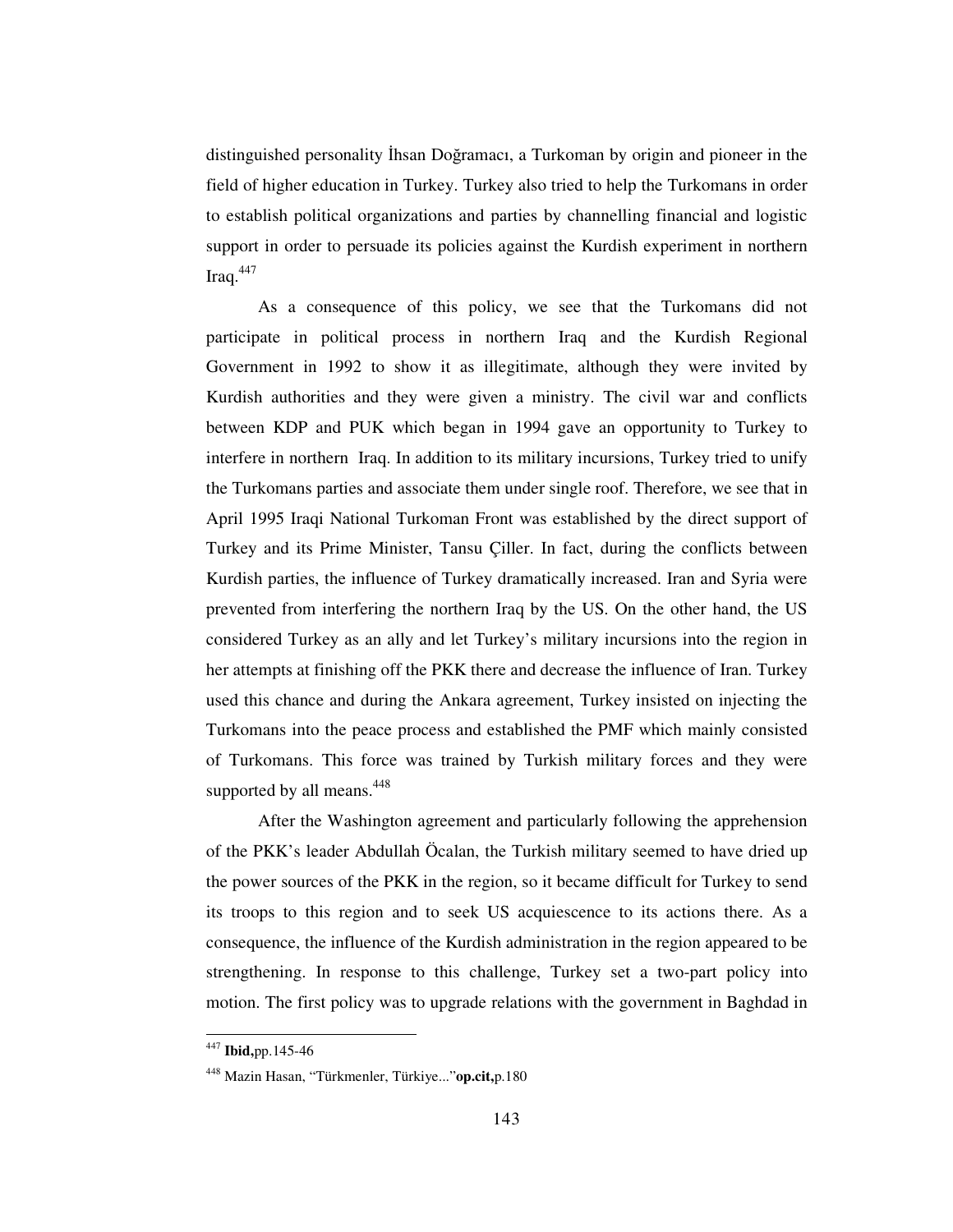the hope that only a strong central authority in the capital could inhibit the increasing Kurdish influence. Turkey gradually upgraded diplomatic representation in Baghdad to ambassadorial level in  $2000<sup>449</sup>$  The second policy was to strengthen the Turkomans as a counter-balancing agency against the Kurds. In May 2001, the then Turkish Prime Minister Bülent Ecevit sent a directive to government agencies outlining the goals of a new strategy based on a report drawn up by the Turkish Foreign Ministry and signed by Foreign Minister, Ismail Cem. In this new strategy, the protection of the rights of the Turkomans was cited as an important component. The Iraqi Kurdish leaders were also told that the Turkomans in northern Iraq should be placed on an equal footing with Kurds.<sup>450</sup>

The Iraqi Kurds reacted to this policy. They frankly declared that the Kurdish administration has given all minority rights of the Turkomans in the region controlled by them and argued that they have never had any problems with Turkomans. They argued that the INTF is not the representative of the Turkomans but it is established by foreigners and does not serve the Turkomans' rights but the aims of others.<sup>451</sup> They also ciriticized the INTF for not participating in the Kurdish administration and their regional parliament in order to question its legitimacy. Regarding the Kirkuk, Kurds repeated their claims and said that its identity is a Kurdish one and that they do not accept any discussion and debate on this issue.<sup>452</sup>

The rights of the Turkomans was one of Turkey's red lines in their early opposition to US war plans in Iraq, and provided one of the rationalisations behind Turkey's pre-March 2003 preparations to intervene militarily. As I mentioned before, one means by which Ankara has been able to muddy the waters for the present and any future Kurdish self-governing enclave in northern Iraq has been by championing the cause of its Turkic kinsmen in the region.<sup>453</sup> Turkey's sponsorship of the Iraqi

<sup>&</sup>lt;sup>449</sup> Tarık Oğuzlu, **op.cit**,p.141

<sup>450</sup> "Turkey Drafting New Strategy towards Iraq", **Middle East News Agency,** May 13, 2000

<sup>&</sup>lt;sup>451</sup> Fazıl Mirani, "Turkmanakani Jer dasalati Hukumati Harem la Hamu Ruyekawa Lawanay Dike Bashtır Dejin" (Turkomans under Regional Government Live Bether than Other Turkomans), **Brayati,** August 26, 2002

<sup>452</sup> Mesut Barzani, **Brayati**, October 15, 2002

<sup>&</sup>lt;sup>453</sup> Tarık Oğuzlu, "The Turkomans...2, **op.cit,** pp.139-148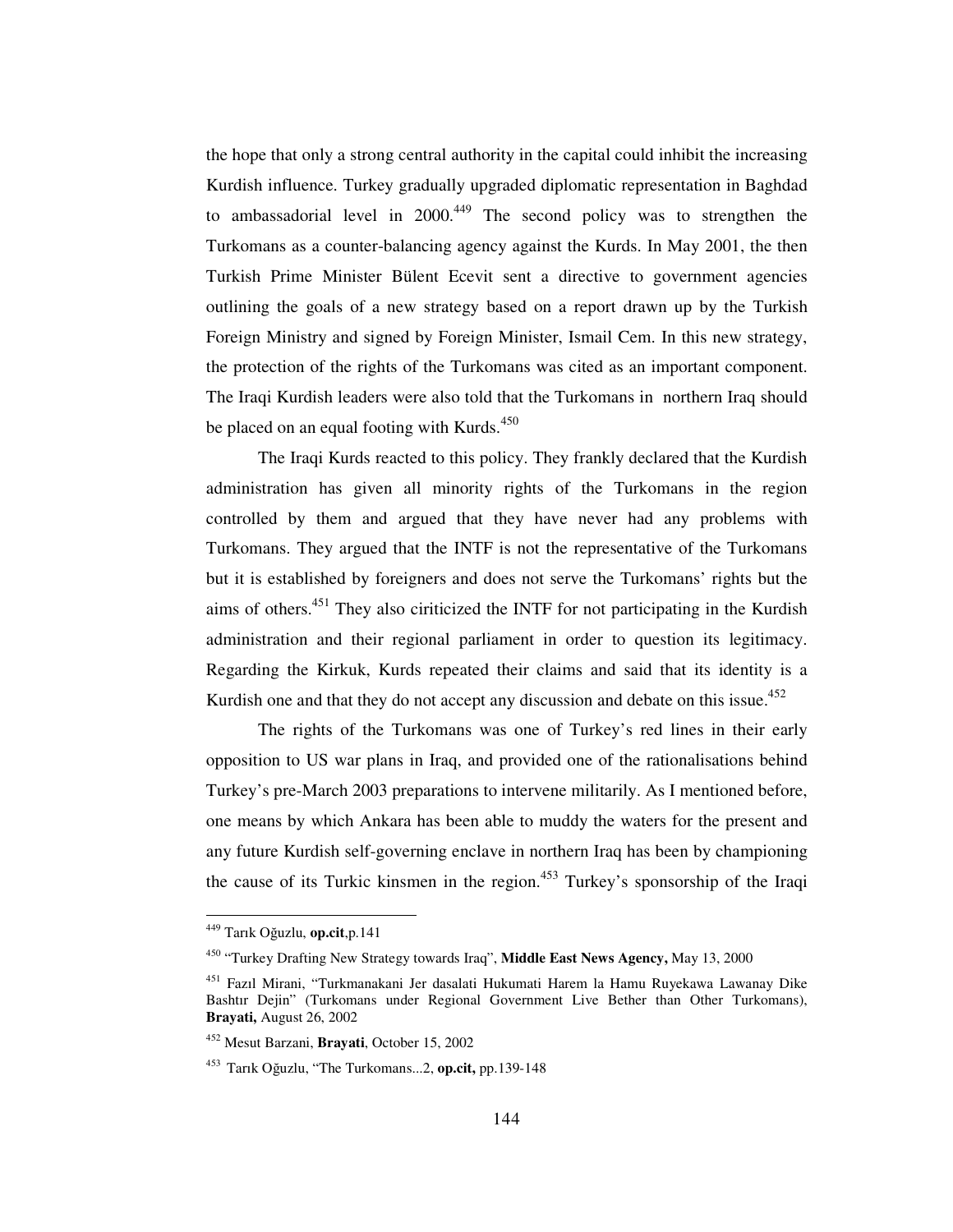National Turkmoan Front (INTF), reportedly a creation of Turkey's security services in 1995, 454 has caused irritation to Turkey's relations with the Iraqi Kurds, the US and even many of Iraq's Turkomans. It has been claimed that Turkish security forces have been present in the Turkoman areas of northern Iraq since the early 1990s, and began training and arming Turkoman fighters in 2001.<sup>455</sup> The INTF's leaders have been a regular presence in the corridors of power in Turkey since its foundation in May 1995.<sup>456</sup> Washington and Iraqi Kurds are equally mistrustful of the INTF's links with Turkey; Washington refused to allow INTF representation on the Iraqi Governing Council (IGC) appointed by the Coalition Provisional Authority (CPA) in 2003 and superseded by the Interim Iraqi Government (IIG) in June 2004.<sup>457</sup> The Iraqi Governing Council (IGC) and the IIG each had only one ethnic Turkoman member, in neither case affiliated to the INTF. Turkey has also objected to US that the Transitional Administrative Law (TAL) in identifying only Arabic and Kurdish as the official languages of Iraq, pays insufficient attention to the rights of Turkomans as the third-largest ethnic group in the country.

The Sulaymaniyah incident of 2003 in which US troops detained a group of Turkish special forces officers and Turkomans in Suleymaniah on suspicion of plotting to assasinate the Kurdish governor of Kirkuk, illustrated the dangers of Turkey's continued active support for the Turkomans in northern Iraq.<sup>458</sup> Both Turkey and the INTF have alleged discrimination against Turkomans in areas administered by Kurds. In March 2004, the remaining six ethnic Turkomans on the Kirkuk council resigned in protest at the Kurdish takeover of the city's administration, and at the scale and demographic implications of the Kurdish influx.<sup>459</sup> Although the INTF initially mirrored Turkey's preference for a federation,

<sup>454</sup> International Crisis Group, "Iraq: Allaying Turkey's Fears Over..." **op.cit,** pp.9-11

<sup>455</sup> Yossef Bodansky, "The Secret...", **op.cit,** pp. 30-31

<sup>456</sup> Michael Rubin, "A Comedy...", **op.cit,** p.74

<sup>457</sup> Ilnur Çevik, "Turkey flops on Iraqi Turkmens", **http://home.cogeco.ca/~kurdistan2/22-3-04-tkyflops-turkmen.htm** 23 March 2004

<sup>&</sup>lt;sup>458</sup> Jean-Christophe Peuch, "US-Turkey: Relations Still Racked by Mutual Distrust Despite Attempts to Mend Fences" **www.rferl.org/features/2003/07/1707200316029**

<sup>459</sup> "Turkmen quit Kirkuk City Council, Say Kurds Taking Over", **op.cit**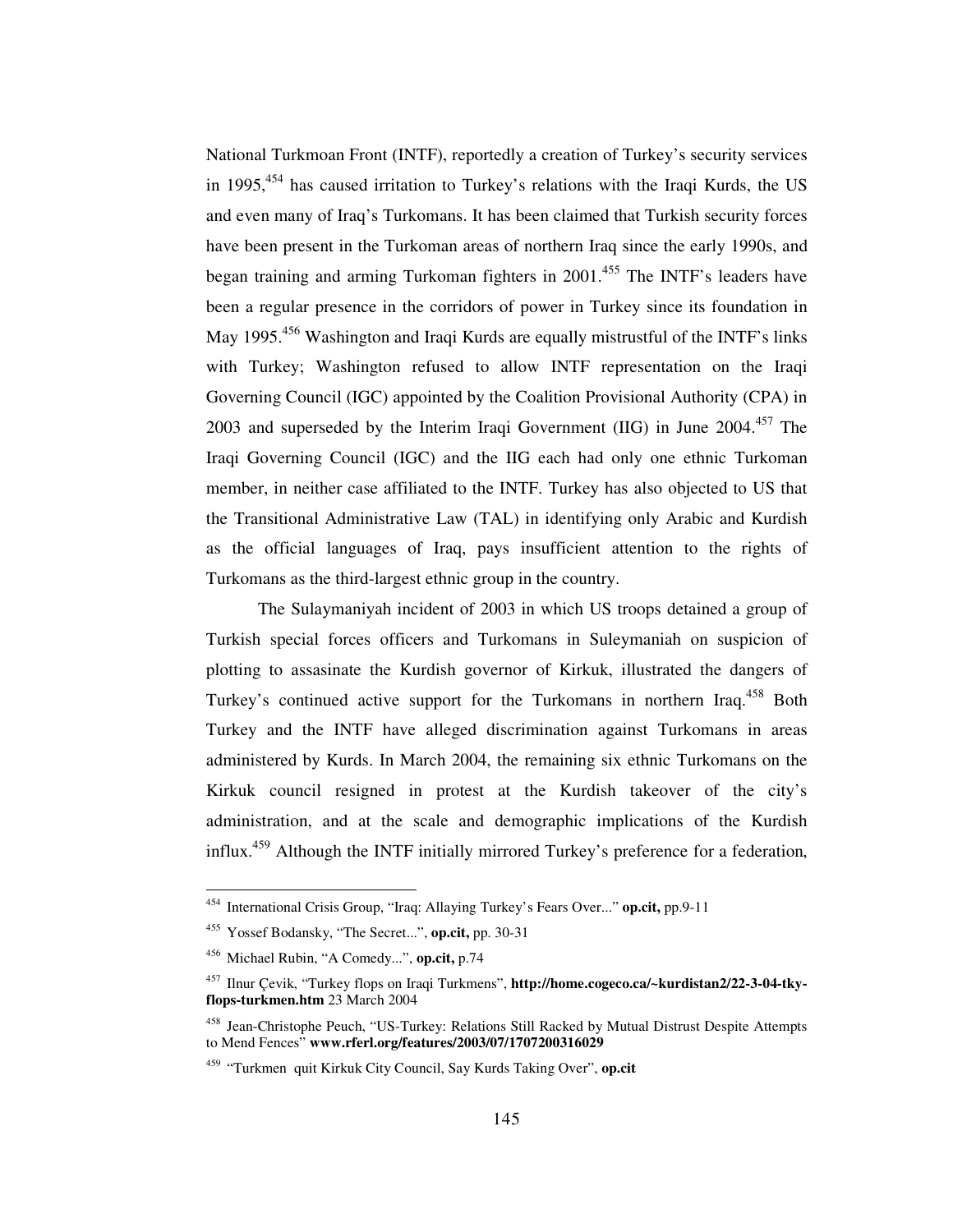if federation there must be, based on Iraq's existing 18 administrative governorates rather than on ethnicity, it has also argued that if the Kurdish case for an ethnically based federal Iraq prevailes, then the Turkomans too should enjoy a self-governing zone of their own, centered on Kirkuk<sup>460</sup> and the surrounding area, which, the INTF has claimed, has a Turkomans demographic preponderance.<sup>461</sup> However, the INTF scored just 16 percent of the January election vote in Kirkuk province. Turkomans have also campaigned to reverse the Arabisation of former Turkomans villages and homes, but they are disadvantaged by comparison to Kurdish groups, who are better organised and more numerous.

In general, Iraqi Turkomans have exhibited little political unity either before or since Saddam's overthrow, for a combination of reasons: their geographical dispersal around the country and high degree of urbanisation, their relatively high degree of integration into Iraqi society generally, and because around 60 percent of Iraqi Turkomans, like the Arab majority are Shia. The Turkomans have often affiliated to ethnic parties other than the INTF, or have identified as Shia rather than ethnically, with a section of the community even throwing in their lot with Muqtada al-Sadr. Turkomans have even occasionally claimed that the main problems they face in northern Iraq are not posed by Kurds but are the consequences of Arabisation and Arab reluctance to recognise Turkomans rights. 462 PUK leader Talabani has pushed the same line with Turkey, to reassure the Turkish government that a Kirkuk incorporated into a Kurdish federal region would be "a city of brotherhood" in which the rights of all communities would be respected and power would be shared.<sup>463</sup>

A Turkish commentator has insisted that "Turkey has to realise that the Turkomans have not been able to forge any kind of unity or set up viable organisations to become a political force in Iraq. On the contrary a weak Turkoman Front has not been constructive in bringing the Turkomans together, and the

<sup>460</sup> "If Kurds Insist, Turkmen will Demand a Fedearl Region", **Zaman, 5 January 2004 http://www.zaman.com /?hn=4812&61=international**

<sup>461</sup> Saadet Oruç, "Iraqi Turcomans Concerned about Security", **Turkish Daily News,** 18 March 2004

<sup>&</sup>lt;sup>462</sup> İlnur Çevik, "Turkey Flops...", **op.cit** 

<sup>463</sup> "Kurds Tell Ankara Arabisation True Danger in Kirkuk", **Turkish Daily News,** 23 June 2004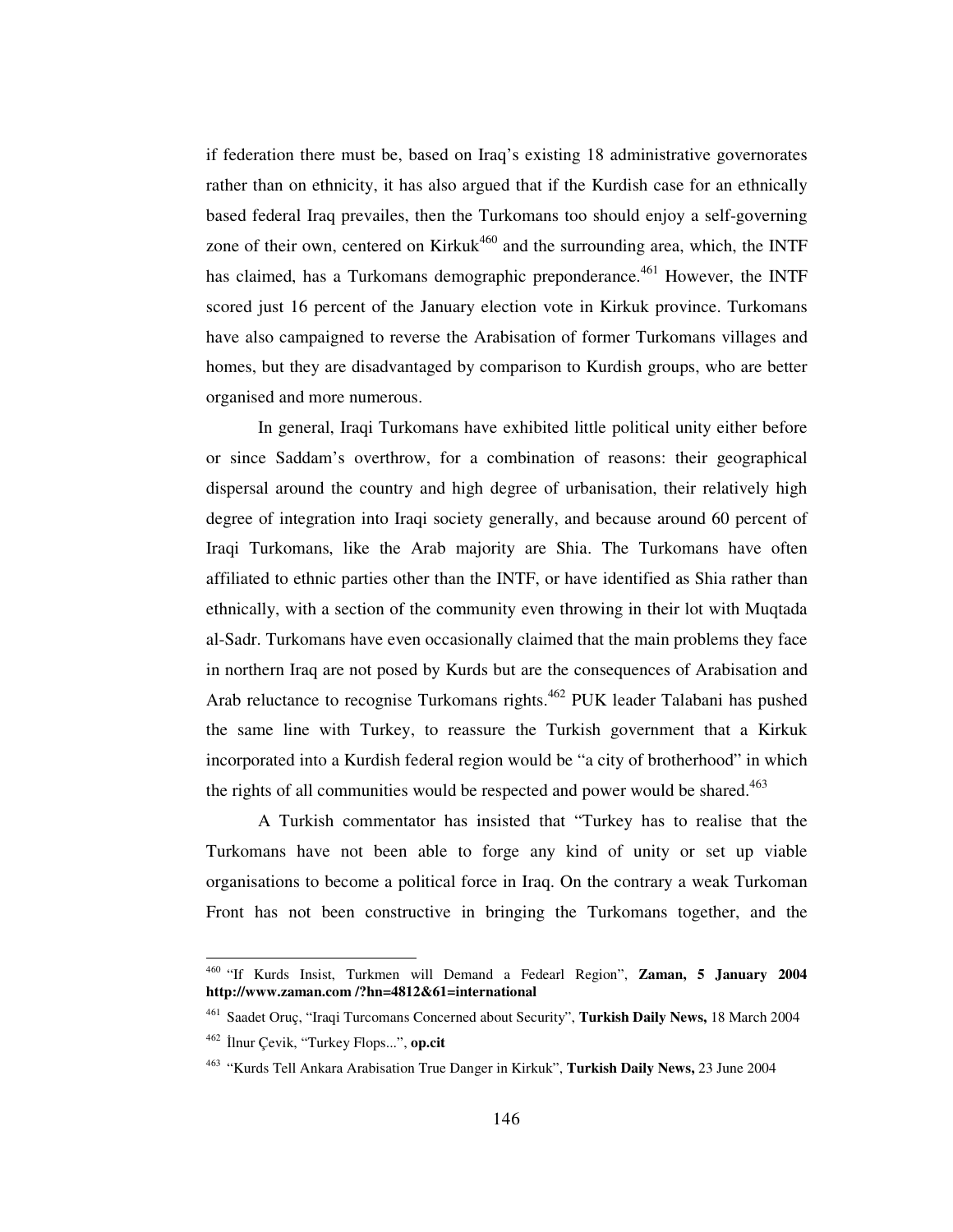Turkoman Shi'ites have preferred to join forces with the other Shii'ites of Iraq".<sup>464</sup> Yet Turkey has persisted in championing the rights of Turkomans. It continues to issue strident warnings to the Kurds and the US that Turkey is committed to their protection and to ensuring that Kirkuk's future must be multiethnic and not exclusively Kurdish, and therefore cannot be regarded as an exclusively internal matter. 465

<sup>464</sup> -lnur Çevik, "Start Living in the Real World in Iraq", **Turkish Daily News,** 26 May 2004

<sup>465</sup> "Kirkuk Sensitivity", **Turkish Daily News,** 14 October 2004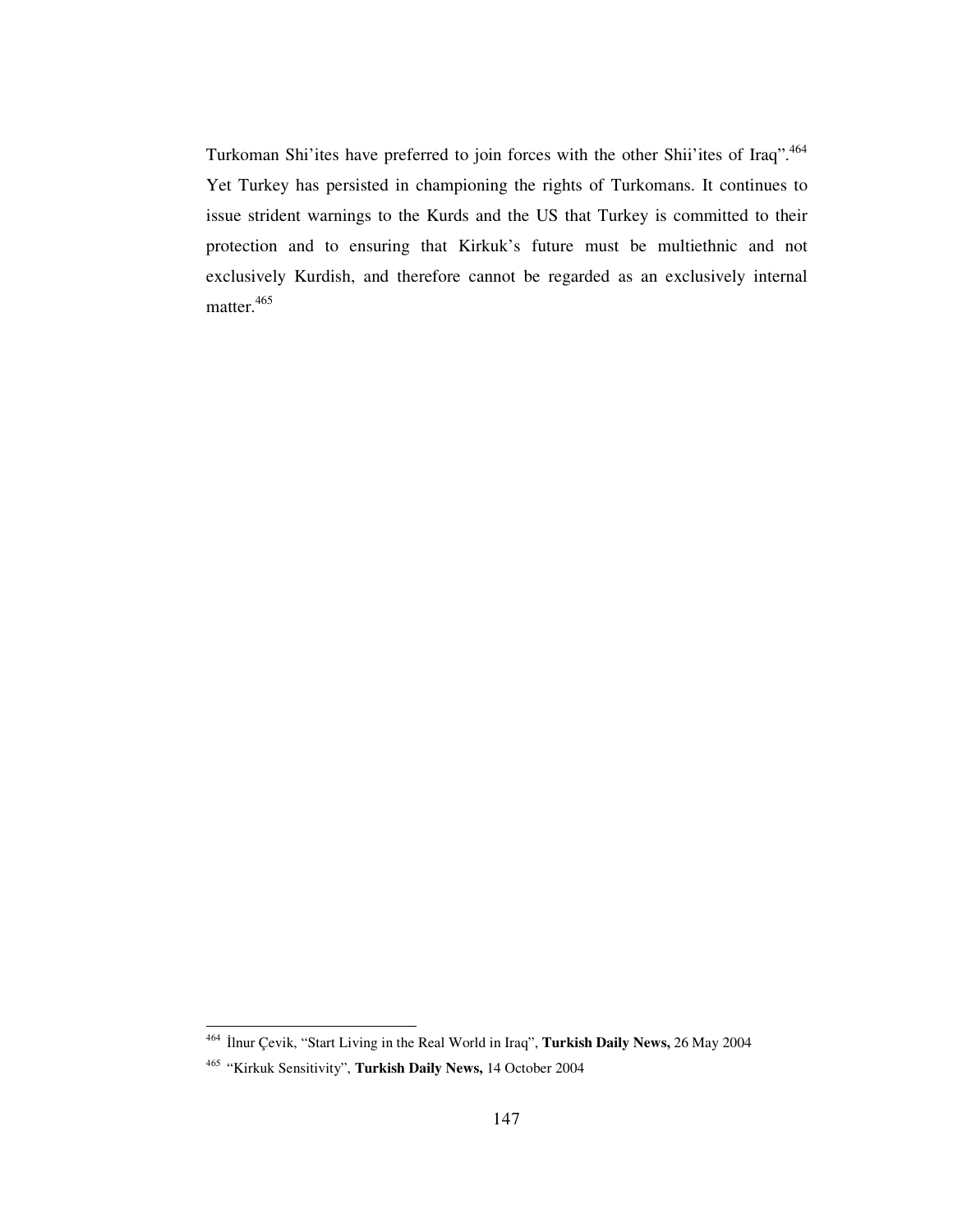#### **CONCLUSION**

As a conclusion we can say that the European imperial involvement in establishing the boundaries of newly established states after the First World War, made their national integrity vulnerable. Security concerns have been more vital and significant for these states than other issues such as economy. Since their establishment in 1920s, both Turkey and Iraq have been sensitive about their national integrity. Saadabad Pact of 1937, Baghdad Pact of 1955, and the agreement on Hot Pursuit in 1984, all confirm the strong security concerns of these two states in dealing with their foreign relations.

In considering the potential threats to Turkey and Iraq, it is evident that the Kurdish question occupies a significant place in their foreign policy. As this question is a trans-state issue, we see that Turkey's approach to Iraq since the second Gulf War was influenced by the Kurdish question in northern Iraq and its impact on the Kurds in Turkey. All other geopolitical or strategic considerations were less important in comparison. Therefore, Turkey's first priority was to ensure the existence of a stable and unitary government in Baghdad, which would put an end to the Kurdish demands of federation or independence in northern Iraq.

As a matter of fact, after the collapse of Soviet Union, Turkey which was a buffer against the Soviet's expansionism, lost its former geostrategic importance. Turgut Özal, the then president of Turkey realized this fact and tried to have a more active role in the region. Therefore he started an active, confident and high profile style foreign policy. That is why we see that during the Gulf War, he assumed an active role in the alliance against Iraq. He also looked at the Kurdish question as an old taboo which must be removed. As he saw that the Gulf War provided a dramatic popularity in northern Iraq for the Kurds, in the eyes of West, Özal tried to use this for Turkey and change Turkey's image in the world. Özal allowed the establishment of a *de facto* autonomous Kurdish region in northern Iraq, because he had played a central role and initiated the introduction of the idea of a safe haven. He tried to use the Iraqi Kurds to control Turkey's Kurdish problem, particularly the PKK.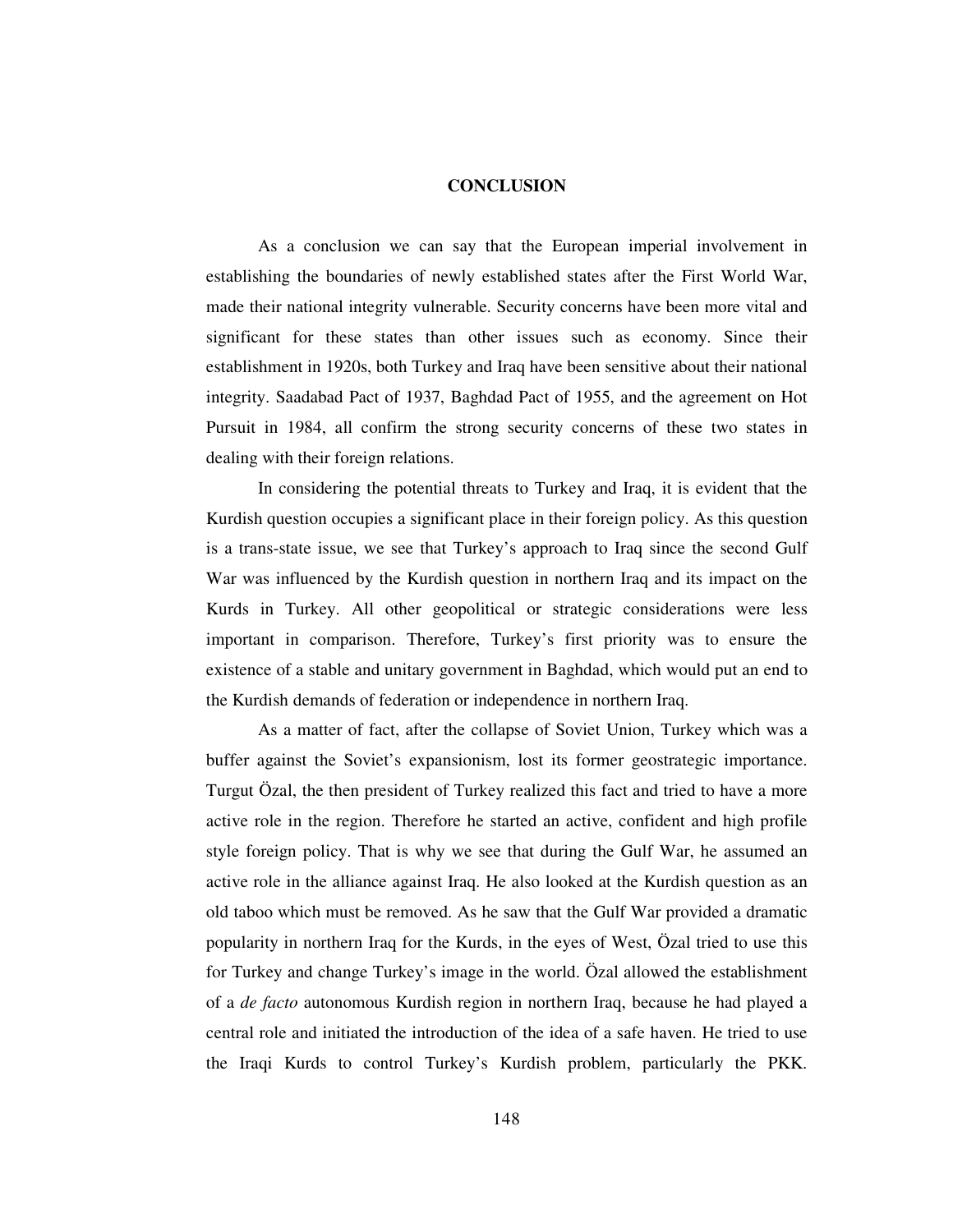Therefore, after the war he initiated a dialogue and regular contacts with the Iraqi Kurdish leaders, Masoud Barzani and Jalal Talabani.

These liberal policies were abandoned after the death of Özal, particularly those towards Iraq and northern Iraqi Kurds. This study, therefore, answers the reasons of Turkey's failure in its foreign policy towards Iraq. Turkey wished a unitary government in Baghdad but we saw that in the end the Iraqi regime collapsed and Saddam was toppled down. Turkey wanted to prevent the Kurds in northern Iraq from establishing a federal state, but in the end we saw that their demands were guaranteed. Turkey tried to use the Turkomans and particularly INTF as a card against Kurdish demands by giving all kinds of support to it, but we saw that in the elections on 30 January 2005, the INTF was able to achieve only 93,000 votes.

Turkey's policy of denying ethnic identities including the Kurdish, in public sphere as well as the state's sole emphasis on military means to deal with the Kurdish issue led to increasing Kurdish ethno-nationalism in Turkey. Turkey did not make any distinction between the terror of PKK and the Kurds generally and their demands. In its foreign policy towards northern Iraq, Turkey also emphasized the PKK and its presence there. This study demonstrated that Iraqi Kurds on the one hand cooperated with Turkey against the PKK, on the other hand, they supported the solution of Kurdish question in Turkey in a peaceful way by moving toward a more democratic and multicultural society in which the Kurds are able to express openly their identity without undermining the territorial integrity and stability of the Turkish state.

I think that Turkey can redefine its policy towards Iraq generally and particularly towards the Kurds there, as they have a lot of mutual interests. Even an independent Kurdish state can be considered not as a threat to Turkish interests as many believe that sooner rather than later it will be the road the Kurds will travel. Since 1991, they have a *de facto* state, protected by the US no-fly zone from Iraqi invasion. They received 13 percent of the Iraqi money achieved from oil sales allowed by the United Nations. So, their region is currently prospering in spite of the fighting between KDP and PUK from 1994 to 1998, and even can be considered as a model of economic and democratic success for other Middle Eastern states. In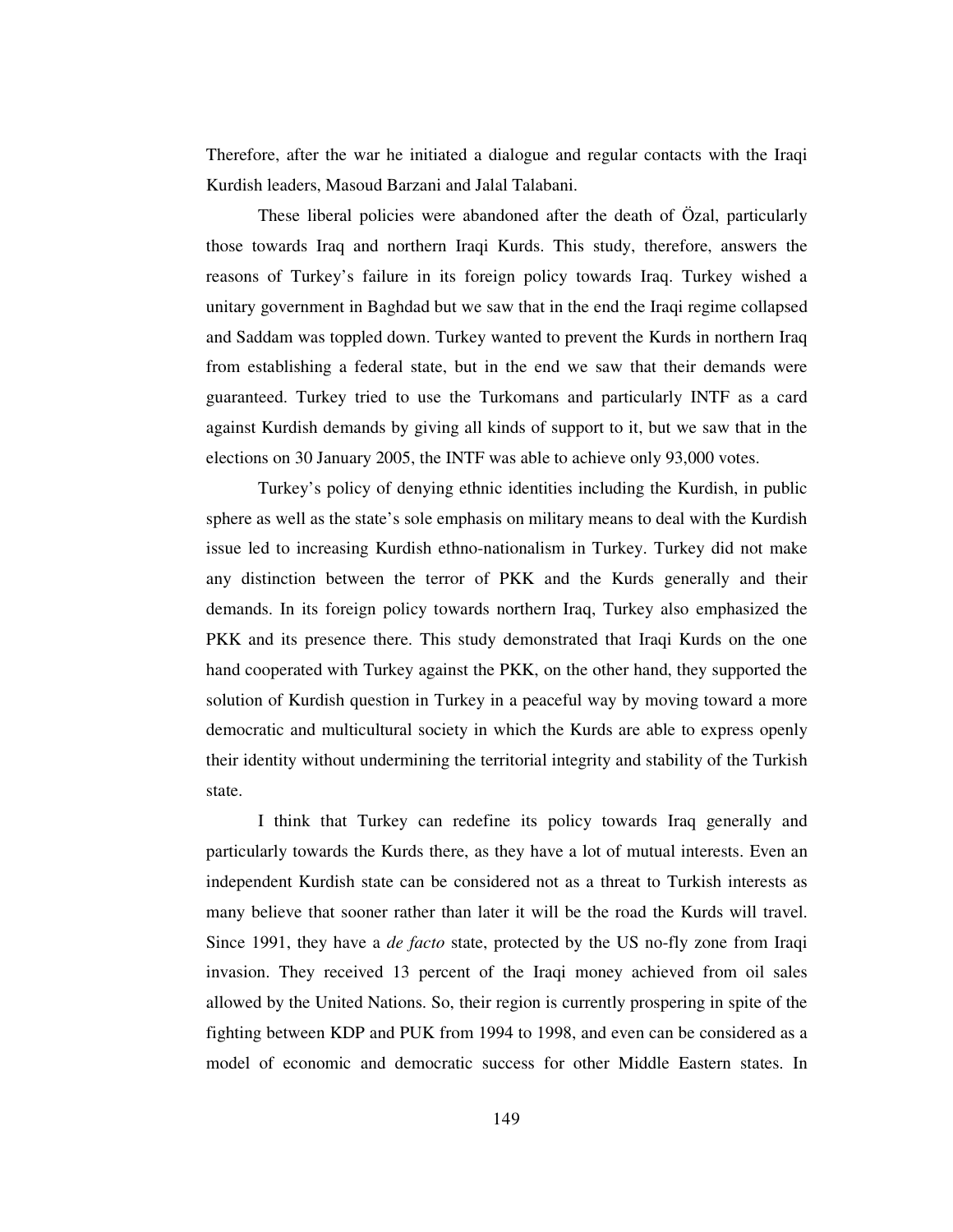addition to these, the Iraqi Kurds, for the first time since the creation of the failed state of Iraq by Britain, have a powerful ally in the US, a situation which was brought about by Turkey's refusal to allow the US to use its territory in March 2003. If the Iraqi Kurds continue to maintain their *de facto* independence into the foreseeable future and be convinced that Iraq can not sustain a federal democracy, then a Kurdish state will become increasingly possible.

In any situation, the Iraqi Kurds should try to maintain good relations with Turkey, a powerful neighbour, a candidate for membership in the European Union, because they are in a land-locked region which is dependent on Turkey economically. Thus, the Iraqi Kurds should convince Turkey that they do not interfere in domestic affairs of Turkey by encouraging the Turkish Kurds to rebel against this state. On the contrary, the Iraqi Kurds should encourage Turkey's democratic reforms, which will help lead to eventual Turkish membership in the EU and thus help solve the Kurdish problem in Turkey without secession. If Turkey joins the EU, its fears about Iraqi Kurdistan would not remain because this membership would guarantee Turkish territorial integrity. If Turkey joins the EU, the influence of the Turkish military on political decisions regarding issues such as Iraqi Kurds diminish. On the other hand, a Turkey, out of the EU, will be more likely to go back to its traditional national-security policy and consider the Iraqi Kurds as a threat.

Turkey can also benefit from friendly relations with the Iraqi Kurds by fostering stronger economic relations between the two. These relations had suffered for years because of the instability caused by Iraq's wars and US-led sanctions on it. Economic developments in Iraqi Kurdistan and its oil-wealth will benefit the Kurds of Turkish southeast who so badly need a better economic situation. This friendly relations will also have a positive impact on Turkish Kurds as we discussed that any rhetoric against Kurds in northern Iraq merely serves to increase the alienation of Kurds in Turkey.

Since 2004, Turkish-Kurdish cooperation has existed alongside tension and menacing rhetoric. This was symbolised by Turkey's expression of sympathy to the Kurds in the wake of the suicide bombing at a meeting in Erbil in February 2004. The bombing killed many people, including a number of leading Kurdish political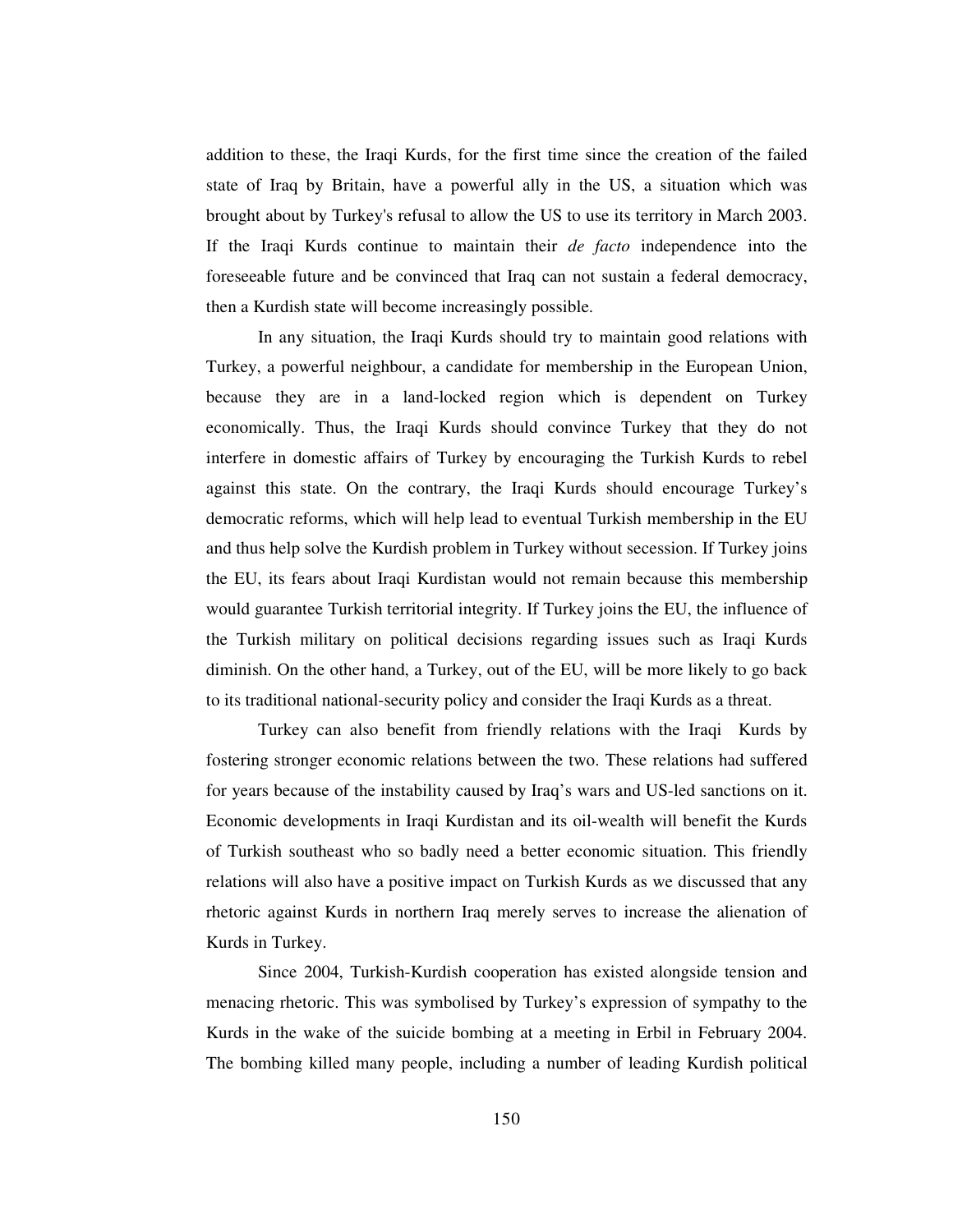figures, and many of the injured were treated in Turkish hospitals where they were visited by Foreign Minister Gül. <sup>466</sup> Both Turkey and the Kurdish political parties have also encourraged the flourishing relationships between Turkish commercial interests and the KRG and the newly Kurdish administered areas beyond it. Turkish companies built the new Sulaymaniyah University campus. It is also said that Turkey has struck a deal that will allow "Air Kurdistan" to fly into İstanbul from Erbil.<sup>467</sup>

Recently there are some debates that Turkey should accept the reality of northern Iraq's autonomy, but to ensure its economic and political dependence on Turkey. In Summer 2004, Massoud Barzani insisted that Turkey's special envoy to Iraq, Osman Korutürk had indicated to him that Turkey no longer objected to an autonomous Kurdistan inside a loosely federal Iraq. 468 In *de facto* terms, Turkey clearly recognise the KRG's reality now. One Turkish observer has even claimed to detect the beginnings of a debate in Turkey over whether its interests might best be served by being "the midwife of Kurdish independence in northern Iraq".<sup>469</sup> Although, these debates have not been materialised in practice but these developments show that Turkey and the KRG as secular, pro-Western, democratised and geographically adjacent, have some underlying logic to a closer relationship and can cooperate with each other.

<sup>466</sup> "New Opening with the Iraqi Kurds", **Turkish Daily News**, 16 February 2004.

<sup>467</sup> Yusuf Kanli, "Have We Recognised the State of Kurdistan", **Turkish Daily News**, 11 November 2004.

<sup>468</sup> "Kurds Surprised by Turkey's Stand on Autonomy", **Turkish Daily News**, 28 June 2004.

<sup>469</sup> International Crisis Group, "Iraq: Allaying ...", **op.cit**, p.16.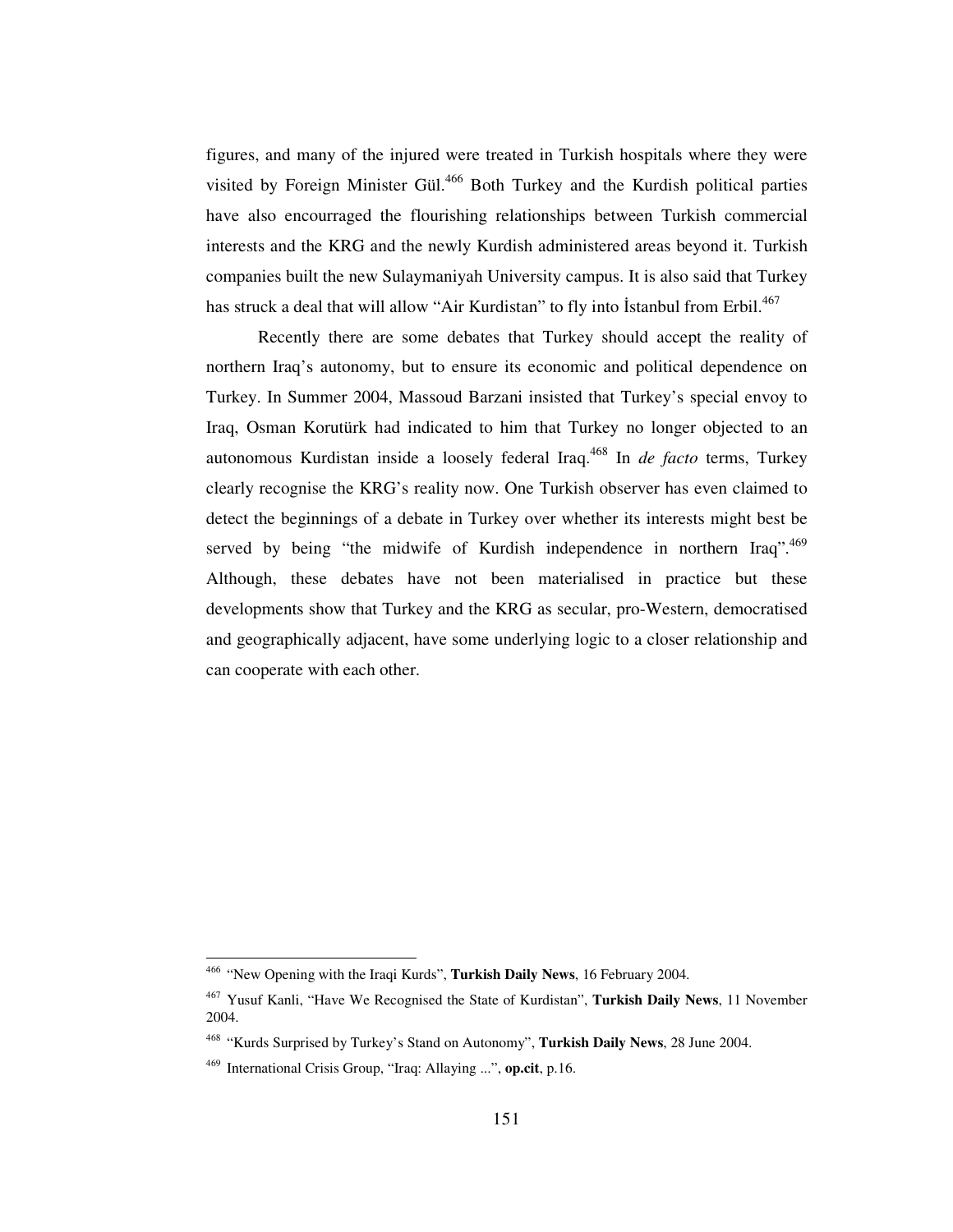#### **BIBLIOGRAPHY**

## **BOOKS**

Al-Hasani, Abdul-Razzaq, *Ancient and Modern Iraq* (Saida: Al-Irfan Press, 1956).

Ali, Omar, *Crisis in the Arabian Gulf, An Independent Iraqi View* (London: Praeger Publishers, 1993).

Barzani, Mesud, *Barzani ve Kürt Ulusal Özgürlük Hareketi (İstanbul: Doz* Yayınları, 2003).

Bilgin, M. Sıraç, *Barzani'nin Son Yılları (İstanbul: Berfin Yayınları, 1993).* 

Birand, M. A., *Apo ve PKK* (İstanbul: Milliyet Yayınları, 1992).

Birdwood, Chriss, *Nuri As. Said: A Study in Arab Leadership* (London: Cassel and Company Ltd., 1959).

Bodansky, Yossef, **The Secret History of the Iraq War** (New York: Reyan Books, 2004).

Bresheeth, Haim and Yuval Davis, Nira, *The Gulf War and the New Wold Ordar* (London, New Jersey: Zed Books Ltd, 1991).

Bruinessen, Martin Van, *Mullas, Sufis and Heretics:* **The Religion in Kurdish Society** (Istanbul: The Isis Press, 2000).

Brune, Lester H., *America and the Iraqi Crisis 1990-1992, Origns and Aftermath* (Claremont, California: Regina Boks, 1993).

Chaliand, Gerard, *The Kurdish Tragedy,* trans. By Philip Black (London and New Jersey: Zed Boks Ltd, 1994).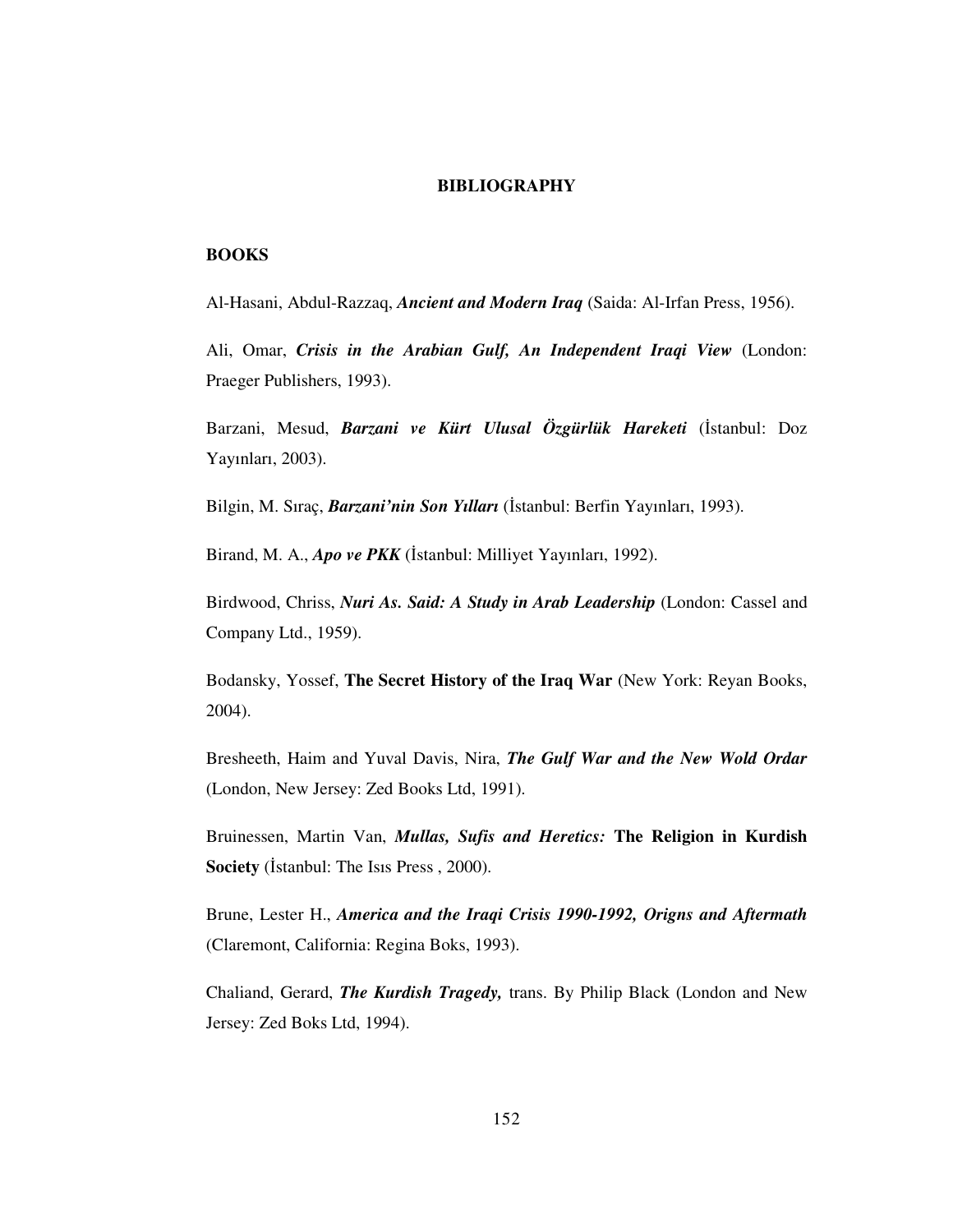Ciment, James, *The Kurds: State and Minority in Turkey, Iraq and Iran* (New York: Facts on File. Inc, 1996).

Cockburn, Andrew and Cockburn, Patrice, *Out of the Ashes: The Resurrection of Saddam Hüseyin* (New York: Harper Collins, 1999).

Cordesman, Anthony H. and Hashim, Ahmed S., Iraq, *Sanctions and Beyond* (USA: Westview Press, 1997).

Çiçek, Hikmet, *Hangi Hizbullah (İstanbul: Kaynak Yayınları, 2000).* 

De Guarry, Gerald, *Three Kings n Baghdad: 1921-58* (London: Hutchinson Ltd., 1961).

Demirci, Fazıl, *Irak Türklerinin Dünü-Bugünü* (Ankara: Türk Tarih Kurumu Basımevi, 1991).

Eagleton, William, *The Kurdish Republic of 1946* (London: Oxford University Press, 1963).

Entesar, Nader, *Kurdish Ethno-nationalism* (Boulder, CO: Lynne Rienner Publisher, 1992).

Erder, Necat, *Türkiye'de Siyasi Partilerin Yanda*-*/Seçme Profili 1994-2002* (İstanbul. Tüses Yayınları-Veri Araştırma, 2002).

Eroğlu, Hamza, *Türk İnkılap Tarihi* (İstanbul: 1982).

Fuller, G. and Lesser, I., *Turkey's New Geopolitics* (Westview Press/A Rand Study, Boulder, 1993).

Ghareeb, Edmund, *The Kurdish Question in Iraq* (Syracuse, NY: Syracuse University Press, 1981).

Gözen, Ramazan, *Amerikan Kıskacında Dı*- *Politika: Turgut Özal ve Sonrası* (Ankara: Liberte Yayınları, 2000).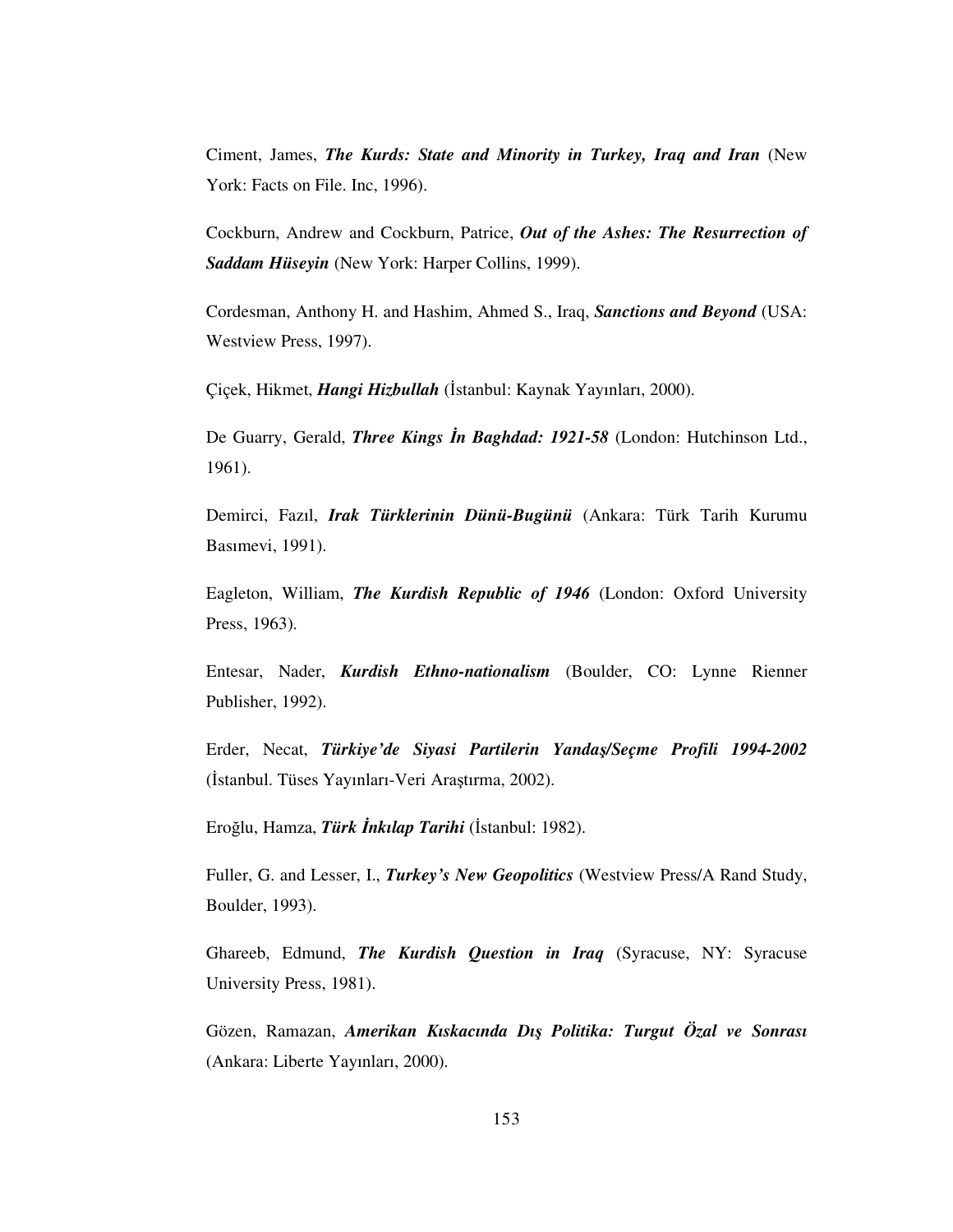Gunter, Michael M., *The Kurdish Predicament in Iraq, A Political Analysis* (Ne York: St. Martin's Press, 1999).

Gunter, Michael M., *The Kurds and the Future of Turkey* (New York: St. Martin's Press , 1997).

Gunter, Michael M., *The Kurds in Turkey: A Political Dilemma* (Boulder, CO: Westview Press, 1990).

Heikal, Mohamed, *Illusions of Triumph, An Arab View of the Gulf War* (Britain: harper Collins Publishers, 1993).

Hiro, Dilip, *Neigghbors, not Friends: Iraq and Iran After the Gulf Wars* (London and New York: Routledge, 2001).

Hürmüzlü, Erşat, *Irak Türkleri* (Ankara: A Publication of the Iraqi Turkman National Party of Iraq, 1994).

Ihsan, Muhammed, *Kurdistan we Dewam el-Harb* (Irbil: Aras, 2001).

Izady, Mehrdad R., *The Kurds* (Washington DC: Crane and Russak, 1992).

-smet, I., *The PKK: A Report on Separatist Violence in Turkey* (Ankara: Turkish Daily News Publication, 1992).

Jaf, Wria, *Karkuk, Drasat Siasia we Ijtimaja* (Arbil: Ministry of Education, 1997).

Jawad, Sa'ad, *Iraq and the Kurdish Question, 1958-1970* (London: Ithaca Press, 1981).

Kiriçi, Kemal and Winrow, Gareth M., *The Kurdish Question and Turkey: An Example of a Trans-State Ethnic Conflict* (London-Portland, Or: Frank Cass and Co. Ltd., 1997).

Köprülü, Ziyat, *Irak'ta Türk Varlığı* (Ankara, Örnek Limited Şirketi, 1996).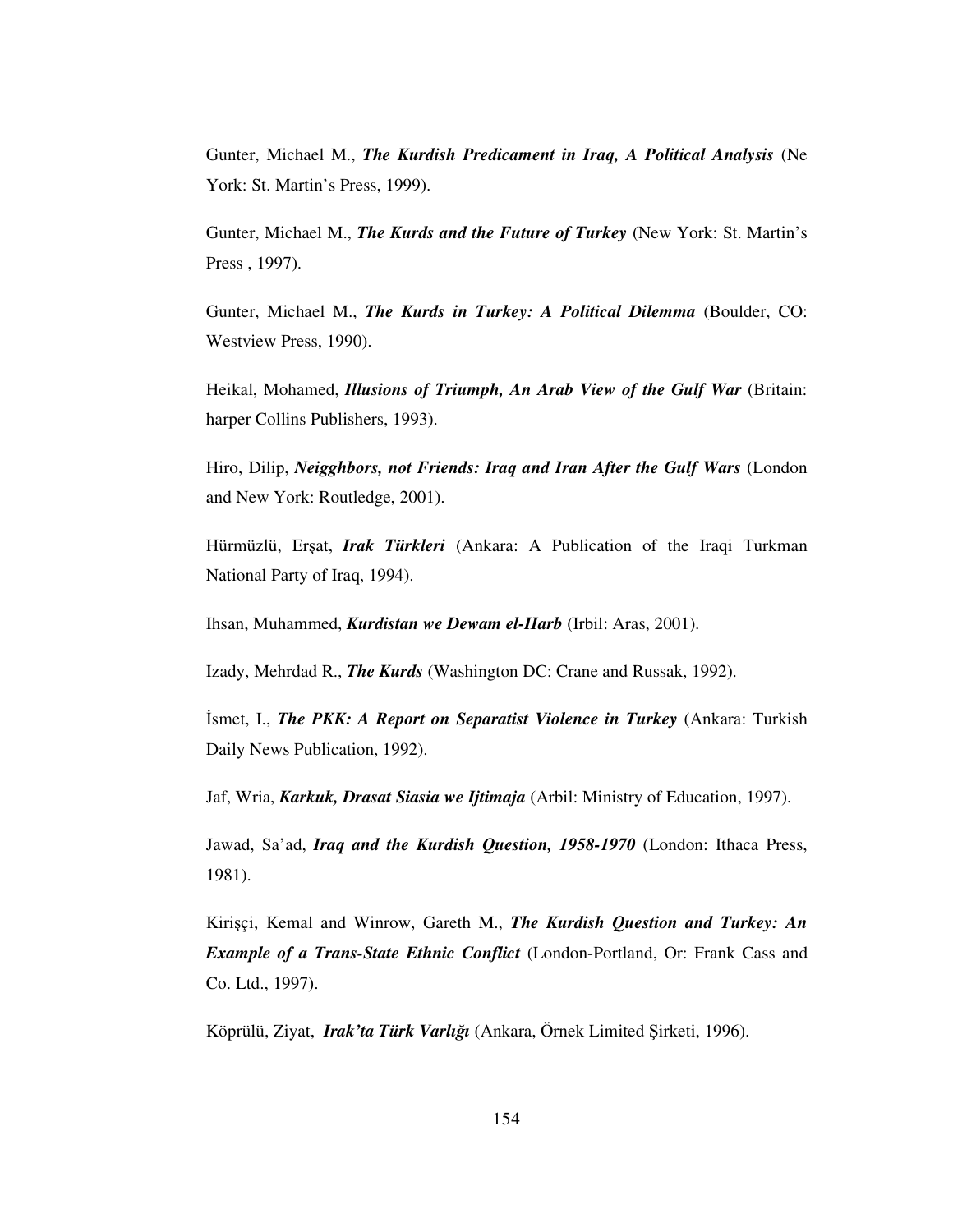Kramer, Heinz, *A Changing Turkey: The Challenge to Europe and the United States* (Washington: DC: BRookings Institution Press, 2000).

McDowell, David, **Modern History of the Kurds** (London: I.B. Tauris, 1996).

Middle East Watch, *Genocide in Iraq: The Anfal Campaign against the Kurds* (New York: Human Rights Watch, 1993).

Morad, Munir, *The Kurds:* **The Situation of Kurds in Iraq and Turkey** (London, New York: routledge, 1992).

Mordechai, Nisan, *Minorities in the Middle East: A History of Struggle and Self-Expression* (Jefferson, NC: McFarland and Company, 1991).

Olson, Robert, *The Emergence of Kurdish Nationalism and the Sheikh Said Rebellion, 1880-1925* (US: University of Texas Press, 1989).

**Orgeneral Torumtay'ın Anıları** (İstanbul: Milliyet Yayınları, 1993.

Öke, Mim Kemal, *Musul Meselesi Kronolojisi, 1918-1926* (İstanbul: Türk Dünyası Aratırmacıları Vakfı, 1987).

Özcan, Nihat A., *PKK (Kürdistan İşçi Partisi), Tarihi, İdeolojisi ve Yöntemi* (Ankara: ASAM Yayınları, 1999).

Özda, Ümit, *Türkiye Kuzey Irak ve PKK* (Ankara: ASAM Yayınları, 1999).

Robins, Philip, *Turkey and the Middle East* (London: Pinter for Royal Institute of International Affairs, 1991).

Saatçi, Suphi, *Irak (Kerkük) Türk Edebiyatı,* Türkiye Divanındaki Türk Edebiyatı Antolojisi 6 Azerbaycan-Irak (Kerkük) Edebiyatı (Ankara: Kültür Bakanlığı Yayınları, 1996).

Sever, Ayegül, *Souk Sava*- *Ku*-*atmasında Türkiye, Batı ve Orta Dou, 1945-* 1958 (İstanbul: boyut Yayınları, 1997).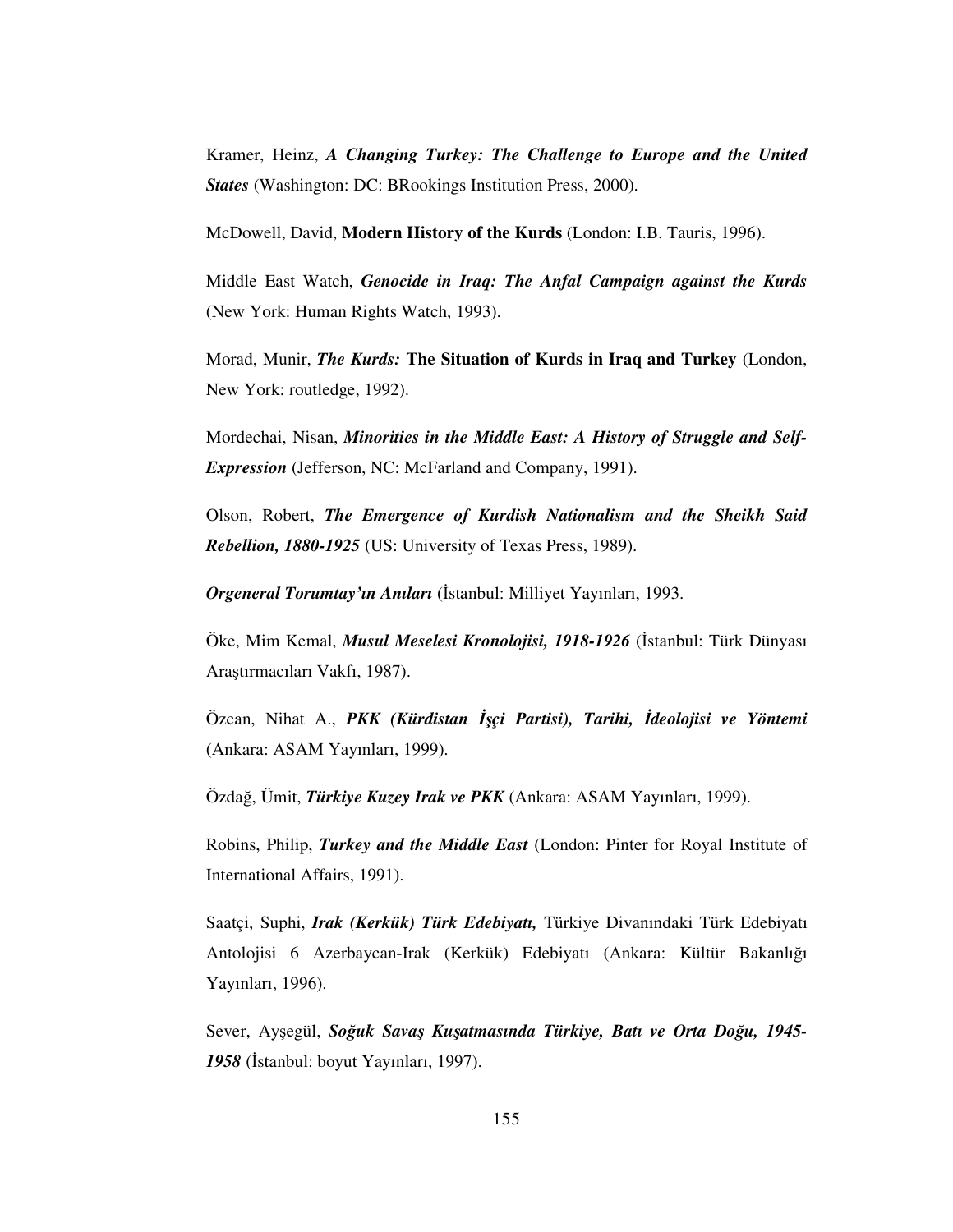Shemesh, Haim, *Soviet-Iraqi Relatkions, 1968-1988-In The Shadow of The Iraq-Iran Conflict* (London: Lynne Rienner Publishers, 1991).

Talabani, Nuri, *Iraq's Policy of Ethnic Cleansing: Onslaught to Change National/Demografic Characteristic of the Kirkuk Region* (London, 1999).

Watch, Helsinki, *Destroying Ethnic Identity: The Kurds of Turkey* (New York: Humen Rights Watch, 1990).

*Watha'iq al-idana* (Damascus: Manshurat al-ittihad al-watani el-Kurdistani, 1994).

*World Refugee Survey 1992* (US Committee for Refugees, Washington, DC, 1992).

Yapp, M.E., *The Near East Since The First World War: A History to 1995* (London: Longman, 1996).

# **ARTICLES**

"Turkey Eyes the Middle East: Strategic Realignments", Strategic Comments (Vol.10, No.6, July 2004) **http://www.iiss.org/stratcomments.php?volume=10&issue=6**

Abd al-Jabar, Faleh, "Roots of Adventure, The Invasion of Kuwait: Iraqi Political Dynamics", in Victoria Brittain, ed., *The Gulf Between Us, The Gulf War and Beyond* (London: Virago Press, 1991).

Allison, G. and Blackwill, R., 'America's Stake in the Soviet Future", *Foreign Affairs* (Vol. 70, Issue 3, Summer 91).

Al-Marashi, Ibrahim, "A New Chapter in Iraqi-Turkish Relations? Examining Iraqi and Arab Reactions to the Turkish Deployment to Iraq", **Insight Turkey** (Vol.6, No.1, January-March 2004).

Aras, Bülent and Bacık, Gökhan, "The Mystery of Turkish Hizballah", *Middle East Policy* (Vol. 9, No. 2, 2002).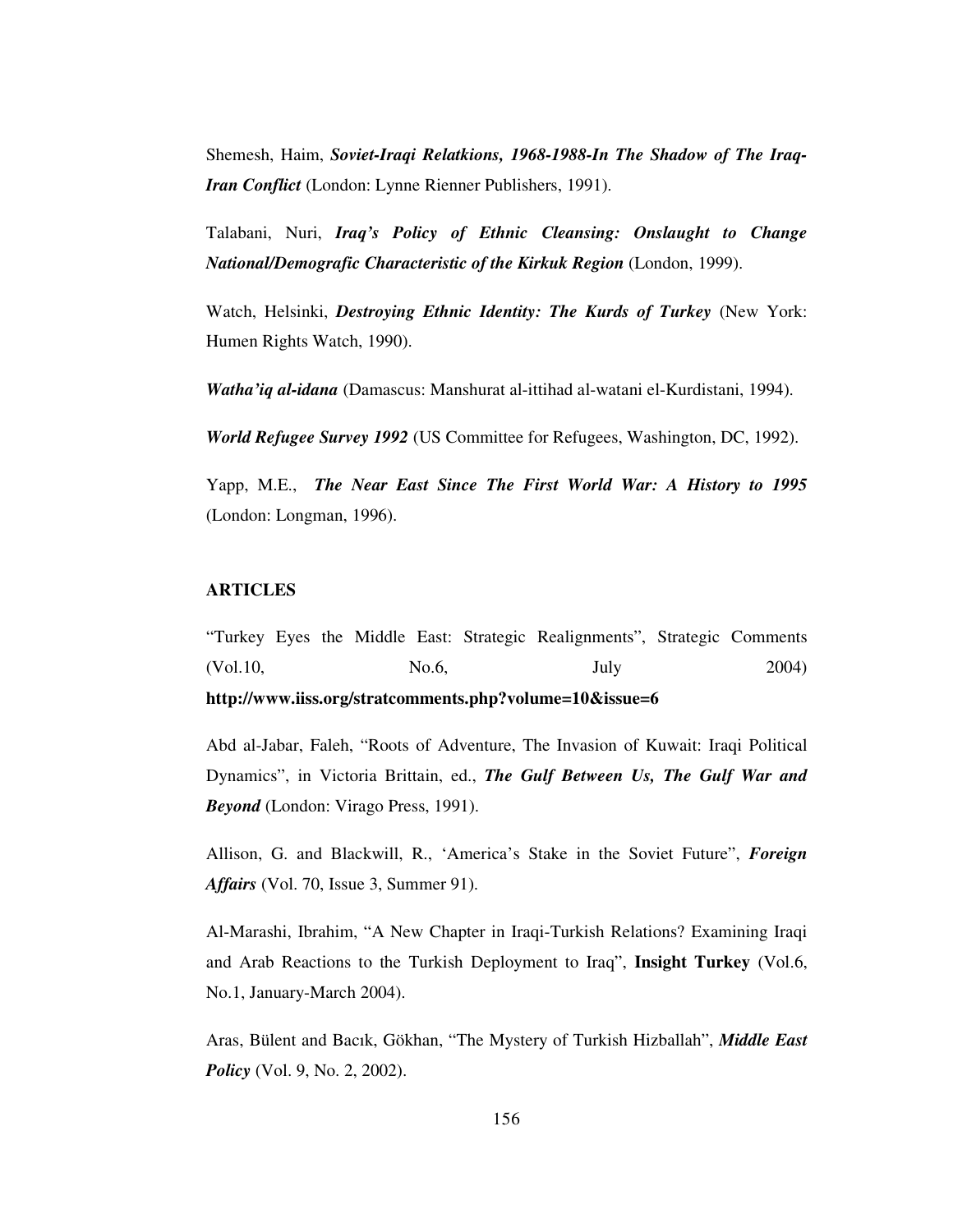Ataman, Muhittin, "The Kurdish Question and Its Impact on Turkey's Foreign Policy: From 1923 to 2000", *Journal of South Asian and Middle Eastern Studies* (Vol. XXIV, No. 2, Winter 2001).

Aykan, Mahmut Bali "Turkey's Policy in Northern Iraq, 1991-95", *Middle Eastern Studies* (Vol. 32, No. 4, October 1996).

Aykan, Mahmut Bali, "The Turkish-Syrian Crisis of October 1998: A Turkish View", *Middle East Policy (Vol. VI, No. 4, June 1999).*

Baram, Amatzia, "Calculation and Miscalculation in Baghdad" in Alex Danchev and dan Keohane, *International Perspectives on the Gulf Conflict, 1990-1991* (New York: St. Martin's Press, 1994).

Barkey, Henry J., "Iran and Turkey, confrontation Across And Ideological Divide", in Alvin Z. Rubinstein and Smolansky, eds., *Regional Power rivalry in the New Eurasia: Russia, Turkey and Iran* (Armonk, New York: M.E. Sharpe, 1995).

Barkey, Henry J., "The Silent Victor: Turkey's Role in the Gulf War", in Efraim Karsh, ed., *The Iran-Iraq War: Impact and Implications* (New York: St Martin's Press, 1989).

Barkey, Henry J., "Turkey's Kurdish Dilema", *Survival* (Vol. 35, No. 4, Winter 1993).

Bengio, Ofra, "Iraqi Kurds: Hour of Power?", *Middle East Quarterly* (Vol. X, No. 3, Summer 2003).

Bengio, Ofra, "The Challenge to the Territorial Integrity of Iraq", *Survival* (Vol. 37, No. 2, Summer 1995).

Berzenci, Sa'di, "Irak Kurdistanında Mevcut Durum", *Avrasya Dosyası, Kuzey Irak Özel* (Vol. 3, No. 1, Spring 1996).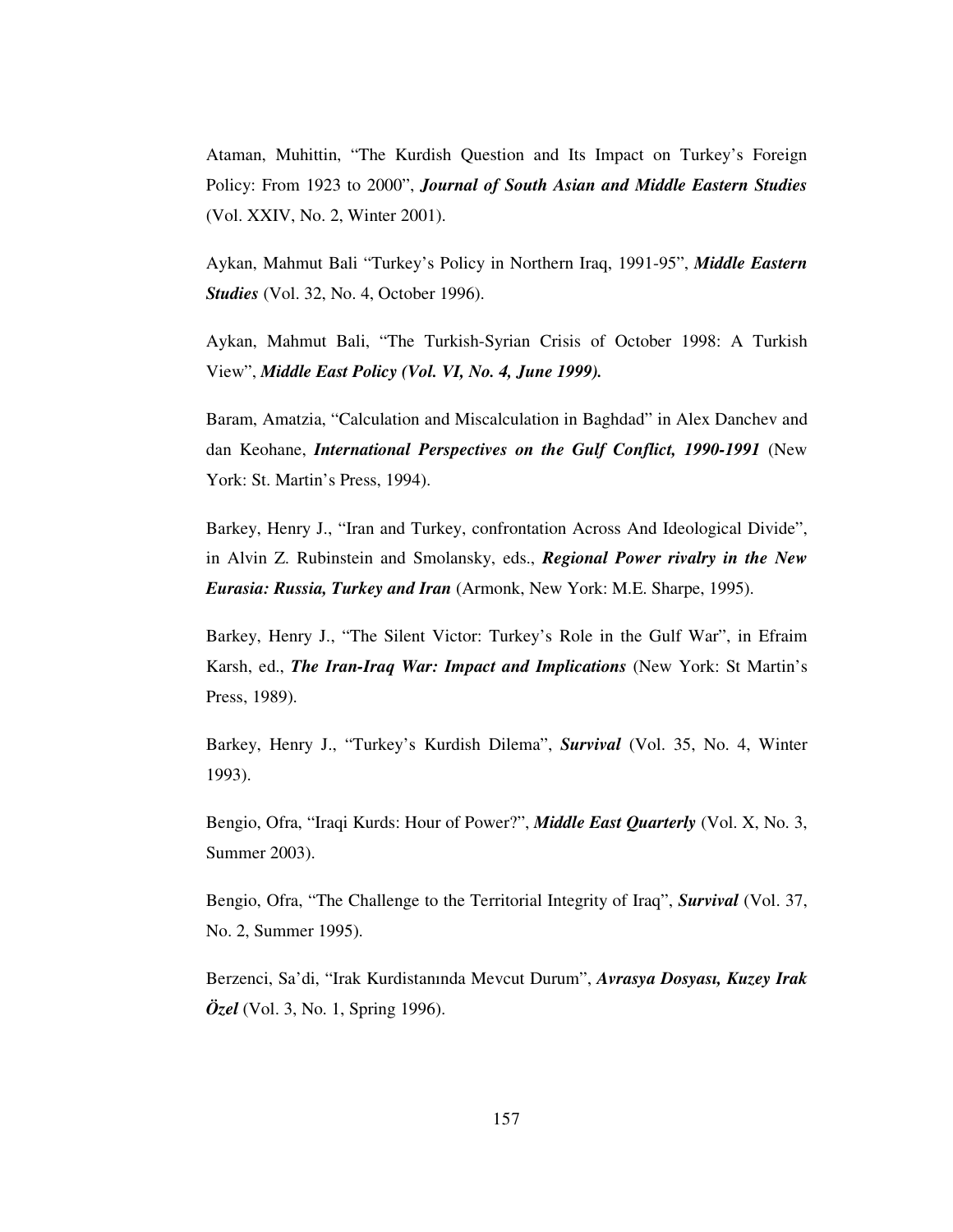Bierman, J. and Lowteher, W., "A mountain Terror", *EBSOhost,* Maclean's, 4/22/91 (Vol. 104, Issue.16).

Bilgi, Mustafa Sıtkı, "Türk-Irak İlişkilerinin Tarihsel Boyutu", in Ümit Özdağ et. al, *Irak Krizi, 2002-2003* (Ankara: ASAM Yayınları, 2003).

Bölükbaı, Suha, "Turkey Challenges Iraq and Syria: The Euphrates Dispute", *Journal of South Asian and Middle Eastern Studies* (Vol. XVI. No. 4, Summer 1993).

Bölükbaşı, Süha, *Türkiye ve Yakınındaki Ortadoğu* (Ankara: Dış Politika Enstitüsü, 1992).

Bruinessen, Martin Van, "Shifting National and Ethnic Identities: The Kurds in Turkey and Europe", in Günay Göksu Özdoğan and Gül Tokay, eds., *Redefining the Nation, State and Citizen* (Istanbul: Eren, 2000).

Cagaptay, Soner and Eslu, Emrullah, "Is the PKK Still a Threat to the United States and Turkey", Policywatch (No. 940, 10 January 2005), Washington Institute for Near East Policy **www.washingtoninstitute.org/ templateC05.php?CID=2217**

Cagaptay, Soner, "A Turkish Rapprochement with Middle East Rogue States", Policywatch, No.825, January 9, 2004, Washington Institute of Near East Policy, p.2, **www.washingtoninstitute.org/ templateC05.php?CID=1703**

Chomsky, Noam, "After the Cold War: US Middle East Policy", in Phillis Bennis and Michel Moushabeck, eds., *Beyond the Storm, A Gulf Crisis Reader* (New York: Olive Branch Press, 1991).

Chubin, Shahram, "Regional Politics and the Conflict", in Alex Danchev and Dan Keohane, eds., *International Perspectives on the Gluf Conflict, 1990, 1991* (New York: St. Martin's Press, 1994).

Dahham, M. A., "Turkish-Iraqi Relations: Tension and Prospects for Positive Developments", *Turkish Review of Middle East Studies* (Annual 10, 1998).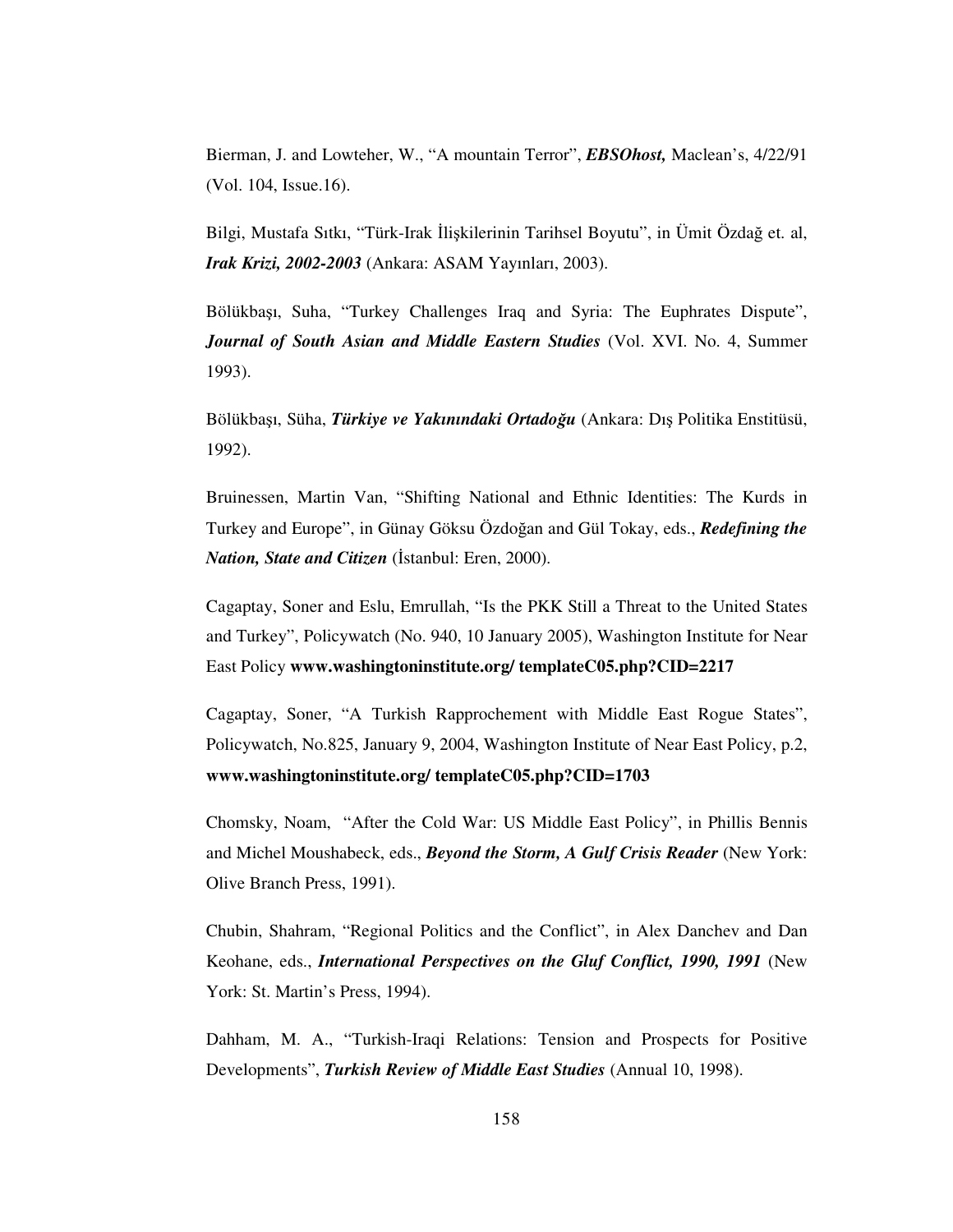Deringil, Selim, "Turkish Foreign Policy Since Atatürk" in Clement Dodd, ed., *Turkish Foreign Policy: New Prospects* (Britain: The Eothen Press, 1992).

Düzgören, Koray, "Türkiye Kürtleri ve Kuzey Irak", *Avrasya Dosyası* (Vol. 3, No. 1, 1996).

Efegil, Ertan, "Why Did the Turkish Parliament Reject the Memorandum of March 1?", **Insight Turkey** (Vol.6, No.1, January-March 2004).

Ehteshami, Anoushiravan, "Palestinian Perspective on the Conflict", in Alex Danchev and Dan Keohane, eds., *International Perspectives on the Gulf Conflict, 1990-1991.* (New York: St. Martin's Press, 1994).

Entessar, Nader, "Kurdish Conflict in a Regional Perspective" in M.E. Ahrari, ed., *Changi and Continuity in the Middle East, Resolution and Prospects for Peace* (New York: St. Martin's Press, 1996).

Erkmen, Serhat, "Türkiye'nin Korföz Savaı Sonrası Kuzey Irak Politikası", in Ümit Özda and Others, eds., *Irak Krizi, 2002-2003* (Ankara: Asam Yayınları, 2003).

Frelick, Bill, *"Unsafe Havens",* (Harvard International Review, Vol. 19, Issue 2, Spring 1997).

Fuller, G., "The Fate of Kurds", *Foreign Affairs* (Vol. 72, No. 2, Spring 1993).

Gow, James, "The Soviet Involvement", in James Gow, ed., *Iraq, the Gulf Conflict and the World Community* (London, New York: Center for Defence Studies, Brassey's (UK), 1993).

Gülalp, Haldun, "Islamism and Kurdish Nationalism: Rival Adversaries of Kemalism in Turkey", in Tarama Sonn, ed., *Islam and the Question of Minorities* (Atlanta, GA: Scholars Press, 1996).

Gürkan, İhsan, "Northern Iraq, From the Recent Past and Present, to the Future", *Turkish Review of Middle East Studies* (No.10, 1998-1999).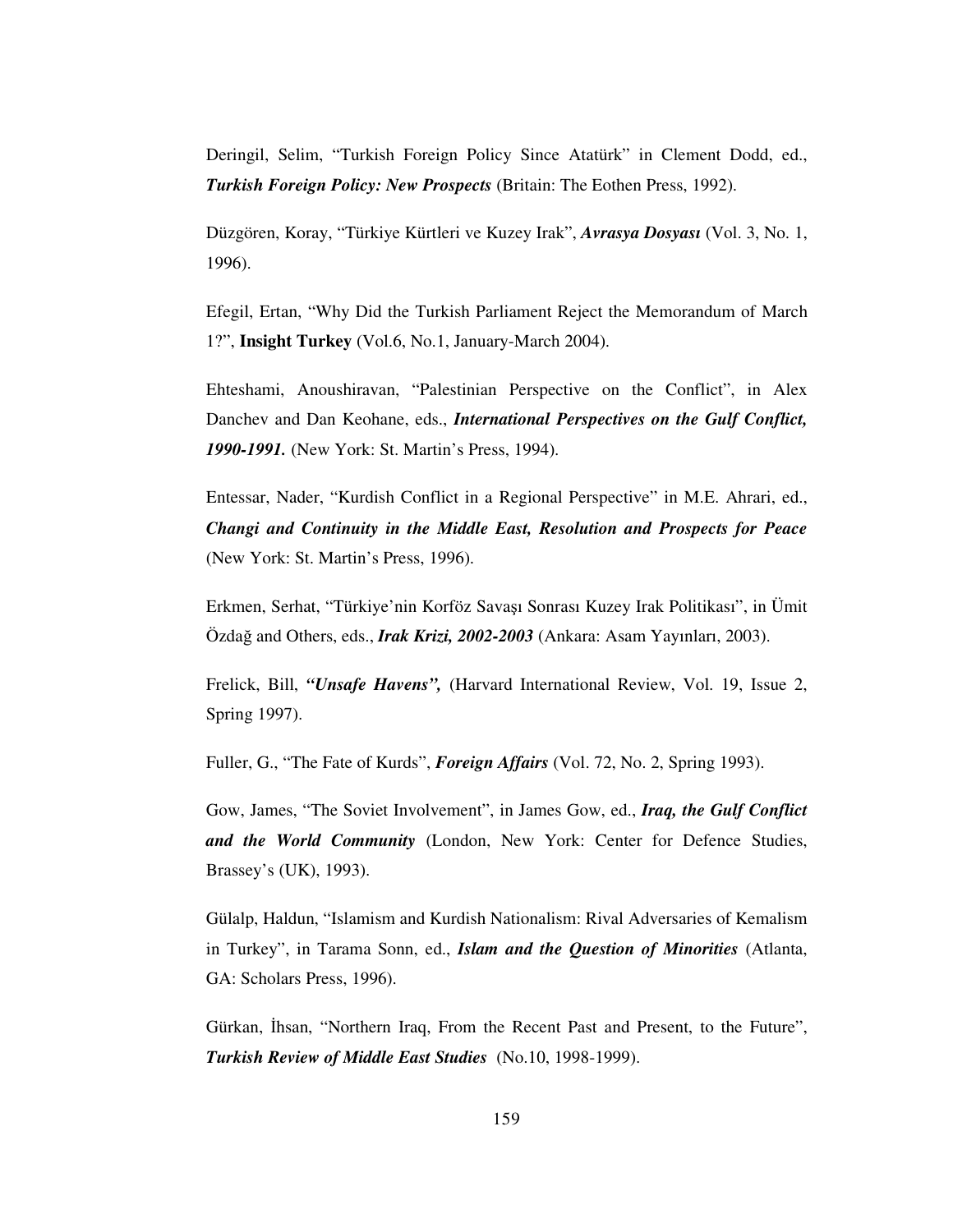Gürkan, İhsan, "Turkish-Iraqi Relations: The Cold War and Its Aftermath", *Turkish Review of Middle East Studies* (Annual 9, 1996-97).

Hale, William, "Turkey, the Middle East and the Gulf Crisis", *International Affairs* (Vol. 68, No. 4, 1992).

Hale, William, "Turkey's Time: Turkey, the Middle East and the Gulf Crisis", *International Affairs* (Vol. 58, No. 4, October 1992).

Han, Xiaxing, "China and the Gulf Crisis: A New Phase of Sino-Arab relations", in Ibrahim Ibrahim, ed., *The Gulf Crisis: Backgroand and Consequences* (Georgetown University, Washington DC20057: Center For Contemporary Arab Studies, 1992).

Hasan, Mazin, "Irak Kürtlerinin Bitmeyen Kavgası", in Ümit Özdağ and Others, eds., *Irak Krizi, 2002-2003* (Ankara: ASAM Yayınları, 2003).

Hasan, Mazin, "Irak'ın Gizlenen Gerçeği: Türkmenler", in Ümit Özdağ and Others, eds., *Irak Krizi-2002-2003* (Ankara: ASAM Yayınları, 2003).

Hasan, Mazin, "Türkmenler, Türkiye ve Irak: Körfez Savaşı'ndan Irak'ın İşgaline Türkmenlerin Durumu", *Avrasya Dosyası* (Vol. 9, No. 4, Winter 2003).

Human Rights Watch, "Reversing Ethnic Cleansing in Northern Iraq", (Augusts 2004 Vo.16, No.4(E) http://www.hrw.org/reports/2004/iraq0804/

Hürmüzlü, Erşat, "Kerkük'ün Etnik Yapısı", *Kardaşlık* (Year2, No. 7).

International Crisis Group, "Iraq: Allaying Turkey's Fears Over Kurdish Ambitions", Middle East Repors, No.35 (Ankara/Amman/Brussels: 26 January 2005), p.3 **http://www.crisisgroup.org/ library/documents/middle-east\_north-africa/iraqiran-gulf/35-iraq-allaying-turkey-s-fears-over-kurdish-ambitions.pdf**

International Crisis Group, "Iraq's Kurds: Toward an Historic Compromise?" Middle East Report, No.26 (Amman/Brussels: 8 April 2004), p.11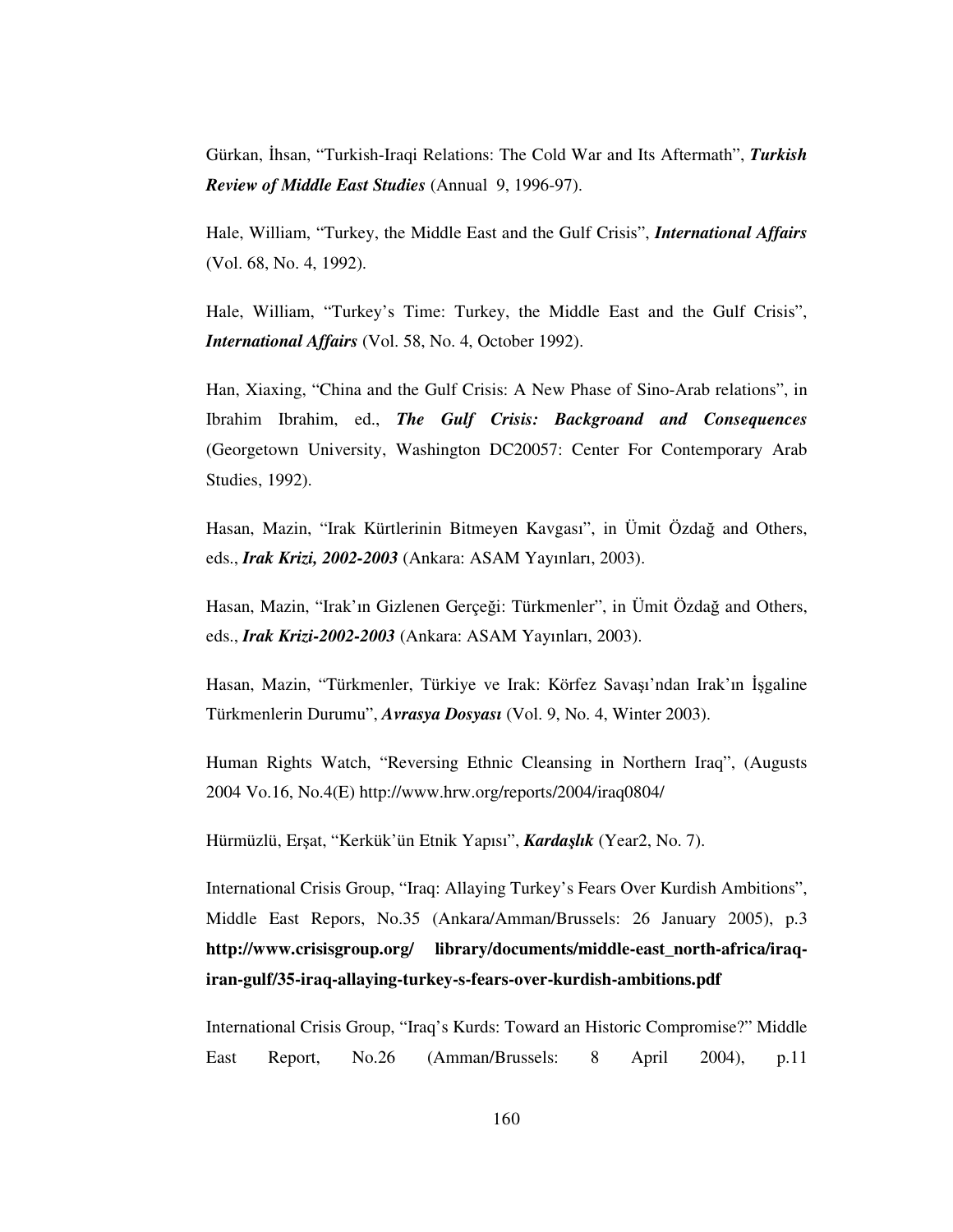# **http://www.crisisgroup.org/library/documents/ middle-east\_north-africa/iraqiran-gulf/26-iraq-kurds-toward-an-historic-compromise.pdf**

J. Beck, Peter, "A Tedious and Perilous Controvercy: Britain and the Settlement of the Mosul Dispute, 1918-1926", *Middle East Studies* (Vol. 17, April 1981).

Kent, Marian, "British Policy, International Diplomacy and the Turkish Revolution", *International Journal of Turkish Studies* (Vol. 3, Winter 1985-1986).

Kirishçi, Kemal, "Between Europe and the Middle East: The Transformation of Turkish Policy", Middle East Review of International Affairs (Vol.8, No.1, March 2004), **http://meria.idc.ac.il/ journal/2004/issue1/jv8n1a4.html.**

Kiriçi, Kemal, "Provide Comfort or Trouble, Operation Provide Comfort and Its Impact on Turkish Foreign Policy", *Turkish Review of Middel East Studies* (Vol. 3, No. 1, Spring 1996).

Kiriçi, Kemal, "Turkey and the Kurdish Safe-Haven in Northern Iraq", *Journal of South Asian and Middle Eastern Studies* (Vol. XIX, No.3, Spring 1996).

Kiriçi, Kemal, "Türkiye ve Kuzey Irak'taki Kürt Güvenlik Bölgesi", *Avrasya Dosyası,* (Vol.3, No.1, Spring 1996).

Kocaoğlu, Mehmet, "Kürtçülüğün Siyasi Bir Sorun Haline Dönüştürülmesinde ve Kürtçülük Faaliyetlerinde İran Faktörü" *Avrasya Dosyası* (Vol. 2, No: 1, Spring 1995).

Kurkcu, Ertuğrul, "Washington Pushed Turks Towards the Red Line" Middle East Research and Information Project (MERIP), Note 103, 6 August 2002 **http://www.iraqwatch.org/perspectives/ merip-pin103-080602.htm**

Kurtçebe, İsrafil, "**Türk Dış Politikasında Musul Sorunu",** www.stradigma.com, No. 2, Mart 2003.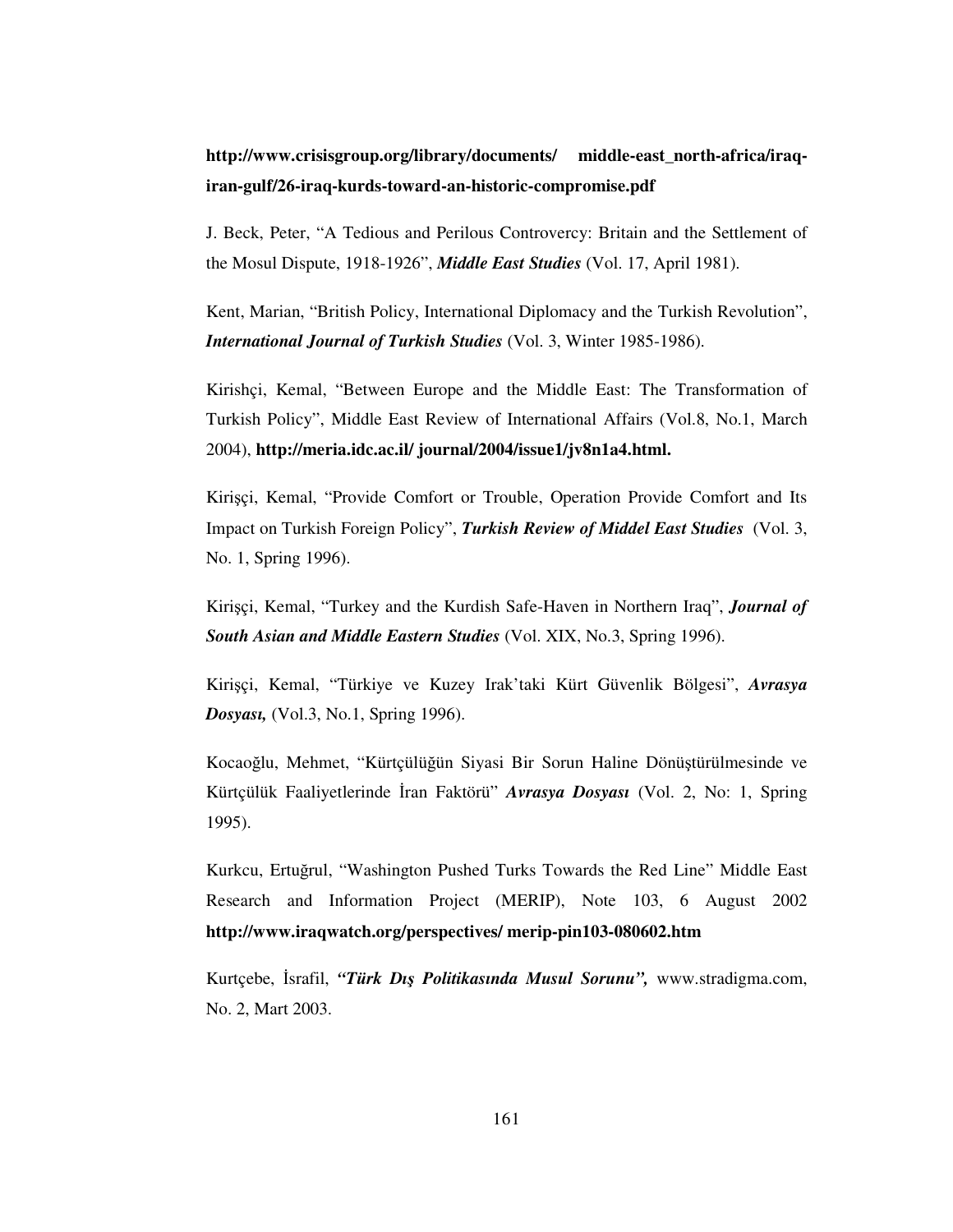M. Gunter, Michael, "A *De Facto* Kurdish State in Northern Iraq", *Third World Quarterly* (Vol. 14, No. 2, 1993).

M. Gunter, Michael, "Kurdish Future in a Post-Saddam Iraq", *Journal of Muslim Minority Affairs* (Vol. 23, No. 1, April 2003).

M. Gunter, Michael, "The Continuing Kurdish Problem in Turkey after Öcalan's Capture", *Third World Quarterly* (Vol. 21, No. 5, 2000).

M. Gunter, Michael, "The Foreign Policy of the Iraqi Kurds", *Journal of South Asian and Middle Eastern Studies* (Vol. XX, No.3, Spring 1997).

M. Gunter, Michael, "The KDP-PUK Conflict in Northern Iraq", *Middle East Journal* (Vol. 50, No. 2, Spring 1996).

M. Gunter, Michael, "The Kurdish Problem In Turkey", *Middle East Journal* (Vol. 42, No. 3, Summer 1988).

M. Gunter, Michael, "Turkey and Iran Face off in Kurdistan", March 1998, in **http://www.meforum.org/mgq/march98/turkey.shtml**

Makiya, Kanan, "The Anfal: uncoverning and Iraqi Compaign to Exterminate the Kurds", *Harper's Magazine* (May 1992).

Marr, Phebe, "Iraq's Future, Plus Ça Change… or Something Better", in Ibrahim Ibrahim, ed., *The Gulf Crisis: Bacground and Consequences* (Center for Contemporary Arab Studies, Washington DC, Georgetown University: Center for Contemporary Arab Studies, 1992).

Mecham, R. Quinn, "From the Ashes of Virtue, A Promise of Light: the Transformation of Political Islam in Turkey", **Third World Quarterly** (Vol.25, No.2, 2004).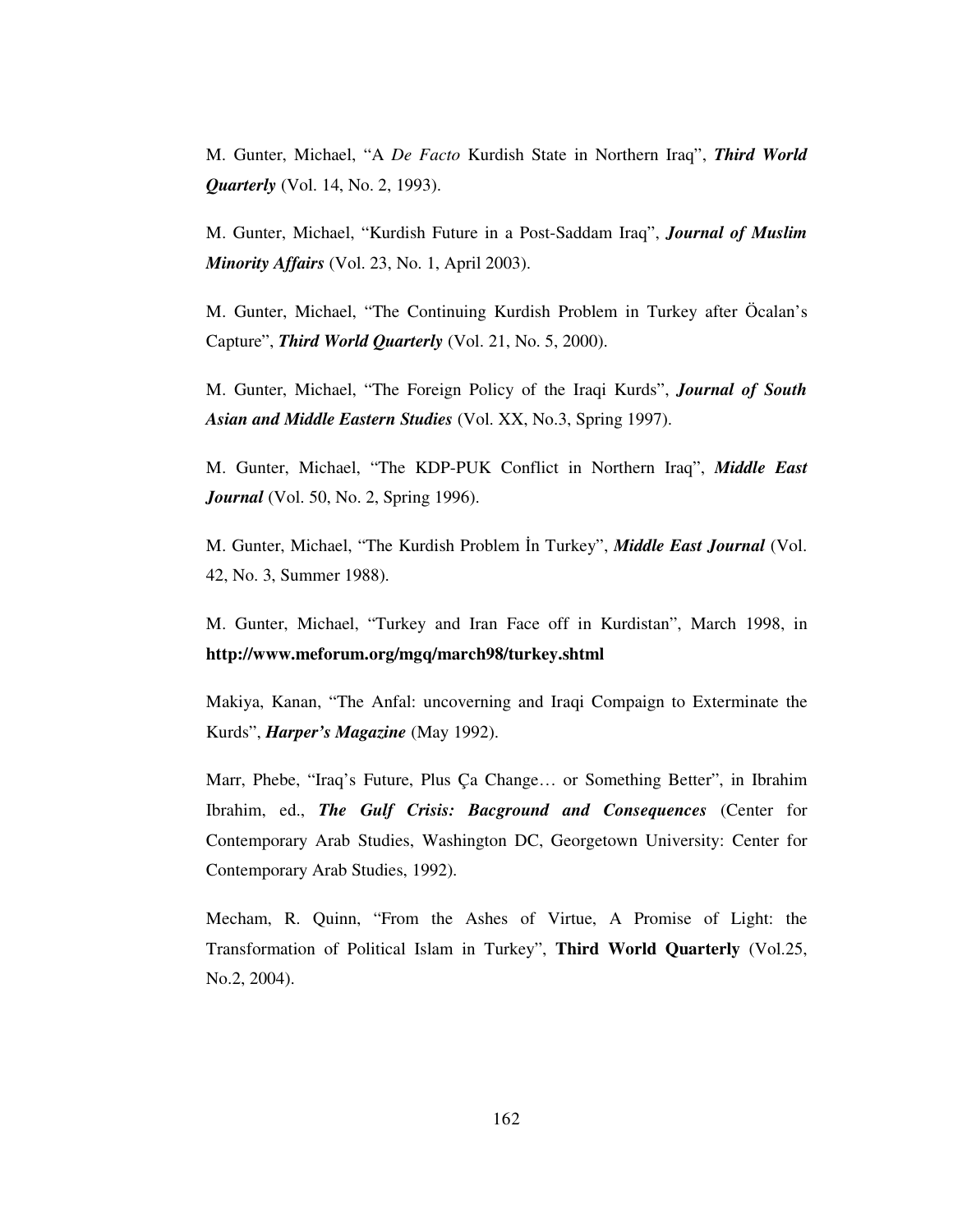Melkumyan, Yelena S., "Soviet Policy and the Gulf Crisis", in Ibrahim Ibrahim, ed., *The Gulf Crisis: Background and Consequences* (Georgetown University, Washington, DC20057: Center For Contemporary Arab Studies, 1992).

Metz, Chapin Helen, *Iraq: A Country Study,* ed., (Washington DC: Federal Research Division Library of Congress, 1990).

Mufti, Malik, "Daring and Caution in Turkish Foreign Policy", *Middle East Journal* (Vol. 52, No. 1, Winter 1998).

Mylroie, Laurre, "Saddam Hussein's Invasion of Kuwait: A Premediated Act", in Wolfgany F. Danspeckgruber and Charles R.H. Tripp, eds., *The Iraqi Agression Against Kuwait* (USA: Westview press, 1996).

Nagishbandi, Azad, "Karigari Nauti Karkuk Leser Ragwezani Kurd Le Karkuk u Baarabkrdni", *Brayati Center* (No.20, Summer 2001).

Nosenko, Vladimir, "Soviet Policy in the Conflict", in Alex Danchev and on keohane, eds., *International Perspectives on the Gulf Conflict, 1990, 1991* (new York: St Martin's Press, 1994).

Oğuzlu, Tarık, "The Turkomans as a Factor in Turkish Foreign Policy", *Turkish Studies* (Vol. 3, No. 2, Autumn 2002).

Olson, Robert, "The Kurdish Question and Geopolitic and Geostrategic Changes in the Middle East after the Gulf War", *Journal of South asian and Midle Eastern Studies* (Vol. XVII, No. 4, Summer 1994).

Olson, Robert, "The Churchill-Cox Correspondence Regarding the Cretaion of the State of Iraq: Consequences for British Policy Towards the Nationalist Turkish Government, 1921, 1923", *International Journal of Turkish Studies* (Vol. 3, No. 2, 1985/81).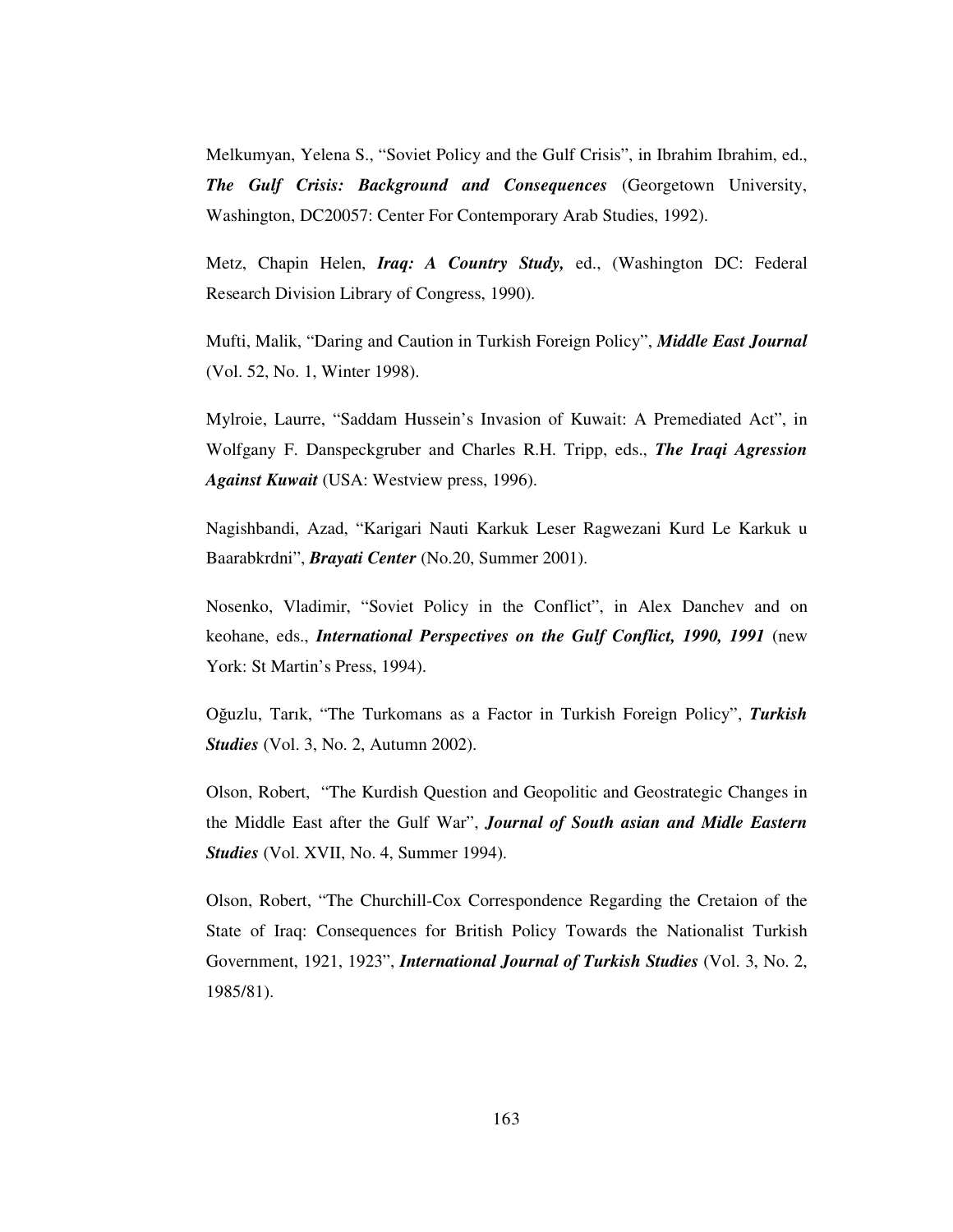Olson, Robert, "The Kurdish Question and Geopoltic and Geostrategic Changes in the Middle East after the Gulf War", *Journal of South Asian and Middle Eastern Studies* (Vol. XVIII, No. 4, Summer 1994).

Olson, Robert, "The Kurdish Question and Turkey's Foreign Policy, 1991-1995, From The Gulf War to the Incursion Into Iraq", *Journal of South Asian and Middle Eastem Studies (Vol., XIX. No. 1, Fall 1995).*

Olson, Robert, "Turkey and Kurdistan-Iraq, 2003", *Middle East Policy* (Vol. XI, No. 1, Spring 2004).

Olson, Robert, "Turkey and Kurdistan-Iraq, 2003", **Middle East Policy,** (Vol.XI, No.1, Spring 2004).

Olson, Robert, "Turkey-Iran relations, 2000-2001: The Caspian, Azerbaijan and the Kurds", *Middle East Policy* (Vol. IX, No. 2, June 2002).

Onis, Ziya, "Domestic Politics, International Norms, and Challenges to the State: Turkish –EU Relations in the Post-Helsinki Era", **Turkish Studies** (Vol. 4, No.1, Spring 2003).

Oran, Baskın, "Kalkık Horoz Çekiç Güç ve Kürt Devleti", *Avrasya Dosyası* (Vol. 3, No. 6, 1996).

Parris, Mark R., "Starting Over: US-Turkish Relations in the Post-Iraq Era", Turkish Policy Quarterly (Vol.3, No.1, Spring 2003), p.7 **http://www.washingtoninstitute.org/templateC05.php?CID:1610**

Reich, Bernard, "Israel and the Persian Gulf Crisis", in Ibrahim Ibrahim, ed., *The Gulf Crisis*: **Background and Consequences** (Georgetown University, Washington, DC20057: Center for Contemporary Studies, 1992).

Robins, Philip, "Turkish Foreign Policy and the Gulf Crisis", in Clement Dodd,ed., **Turkish Foreign Policy: New Prospects** (Great Britain: The Eothen Press, 1992).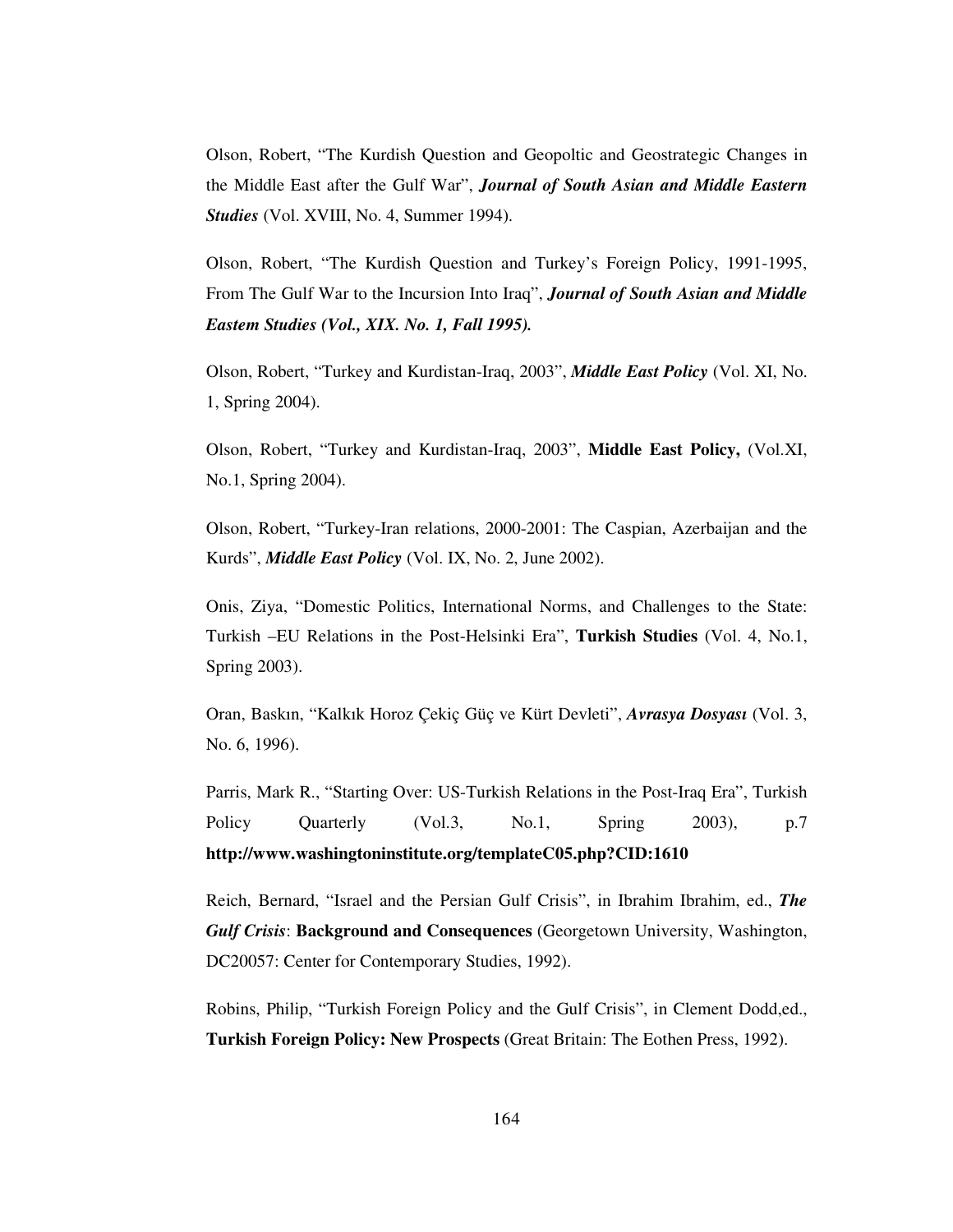Rubin, Michael, "A Comedy of Errors: American-Turkish Diplomacy and the Iraq War", **Turkish Policy Quarterly** (Vol. 4, No.1, Spring 2005).

Sadawi, Salih, "An Otoman report On the Kuwati Situation in 1918", *Studies On Turkish-Arab Relations* (Annual 4, 1989).

Salih, Khaled, "Kurdish reality in an Emerging Iraq", *Middle East Policy* (Vol. X. No. 1, Spring 2004).

Salih, Sayar Mohammad, "Khwendnawayaki Shari Nawkhoy Kurdstani Eraq", *Santari Brayati* (Hawler, No.2, September 1997).

Salmoni, Barak A., "Strategic Partners or Estranged Allies: Turkey, the United States, and Operation Iraqi Freedom", Strategic Insights (Vol.2, No.7, July 2003) **http://www.ccc.nps.navy.mil/si/July03/ middleEast.asp**

Sanjian, Ara, "The Formulation of the Baghdad Pact", *Middle East Studies* (Vol. 33, No.2).

Sayari, Sabri, "Turkey: The Changing European Security Environment and the Gulf Crisis", *Middle East Journal* (Vol. 46, No. 1, Winter 1992).

Sezgin, Ferruh, "Kürt Devletinin Hamisi: Çekiç Güç", *Avrasya Dosyası* (Vol. 3, No. 1, 1996).

Shlaim, Avi, "Israel and the Conflict", in Alex Danchev and Dan Keohane, eds., *International Perspectives on the Gulf Conflict, 1990-1991* (New York: St. Martin's Press, 1994).

Simpson, Michael, "The Palestinians and the Gulf Crisis", in Ibrahim Ibrahim, ed., *The Gulf Crisis: Background and Consequences* (Georgetown University, Washington, DC20057: Center for Contemporary Arab Studies, 1992).

Somer, Murat, "Turkey's, Kurdish Conflict: Changing Context, and Domestic and Regional Implications", *The Middle East Journal* (Vol. 58, No. 2, Spring 2004).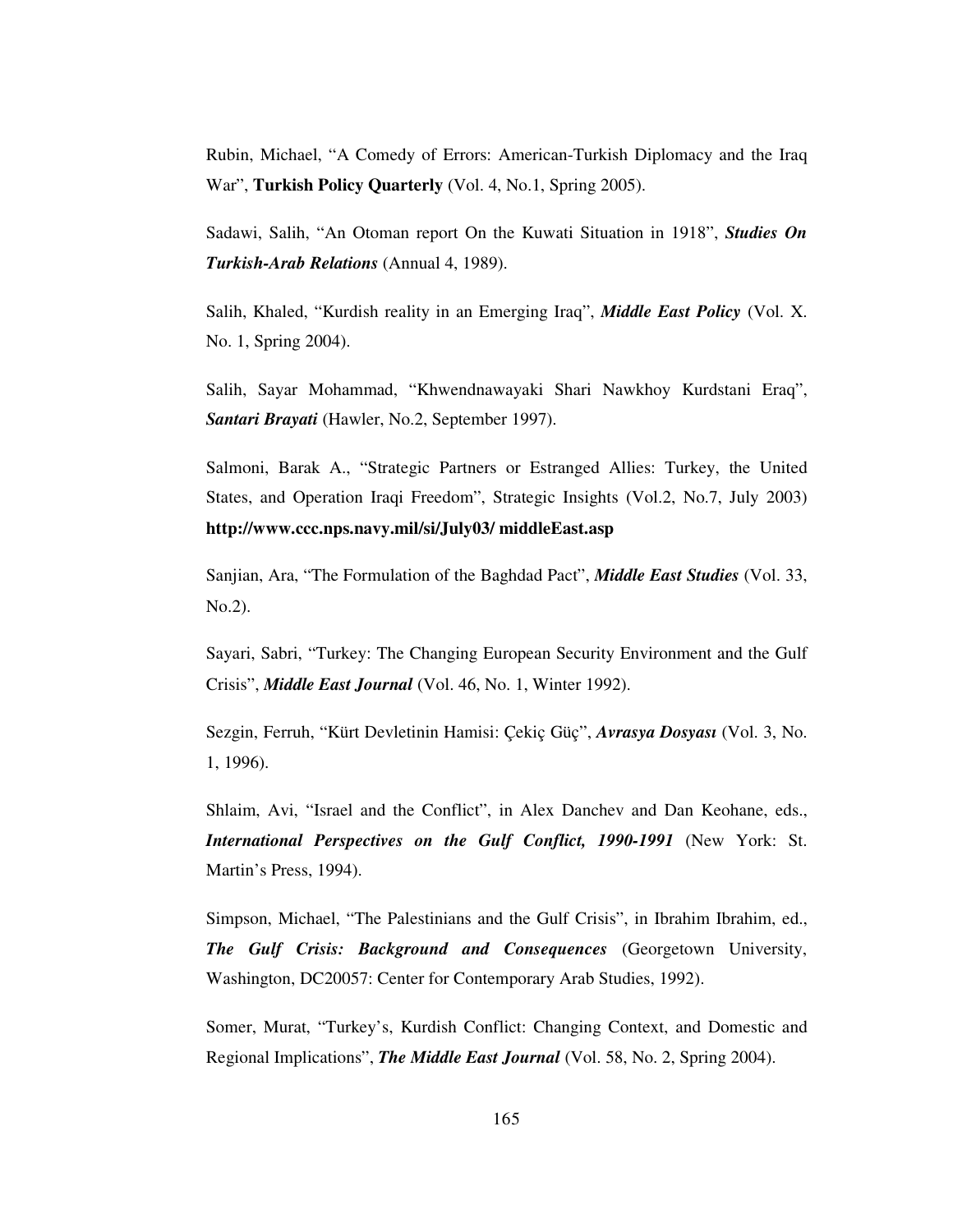Soysal, İsmail, "1937 Saadabad Pact", *Studies on Turkish-Arab Relations* (Annual 3, 1988).

Soysal, İsmail, "Seventy Years of Turkish-Arab Relations and an Analysis of Turkish-Iraqi Relations, 1920-1990", *Studies On Turkish-Arab Relations (Annual 6, 1991).*

Tanzer, Michael, "Oil and the Gulf Crisis", in Phillis Bennis and Michel Moushabeck, eds., *Beyond the Storm, A Gulf Crisis Reader* (New York: Olive Branch Press, 1991).

Turan, Omer, "Irak'ın Milletler Cemiyetine Girerken Yayınladığı Deklarasyonda ve Anayasalarında Türk ve Dier Azınlıkların Hakları", *Avrasya Dosyası* (Vol. 3, No. 1, Spring 1996).

Vanly, Sheriff I., "Kurdistan in Iraq", in G. Chaliand, ed., *People Without a Country: Kurds and Kurdistan* (London: Zed Press, 1980).

Vanly, Sheriff I., "The Kurds in Syria and Lebanon", in Philip G. Kreyenbroek and Stefan Sperl, eds., *The Kurds:* **A Contemporary Overview** (London: Routledge, 1992).

Yavuz, M. Hakan, "A Preamble to the Kurdish Question: The Politics of Kurdish Identity", *Journal of Muslim Minority Affair* (Vol. 18, No. 1, 1998).

Yavuz, M. Hakan, "Five Stages of the Construction of Kurdish Nationalism in Turkey", *Nationalism and Ethnic Politics* (Vol. 7, No. 3, Autumn 2001).

Yavuz, M. Hakan, "Provincial Not Ethnic Federalism in Iraq", *Middle East Policy* (Vol. XI, No. 1, Spring 2004).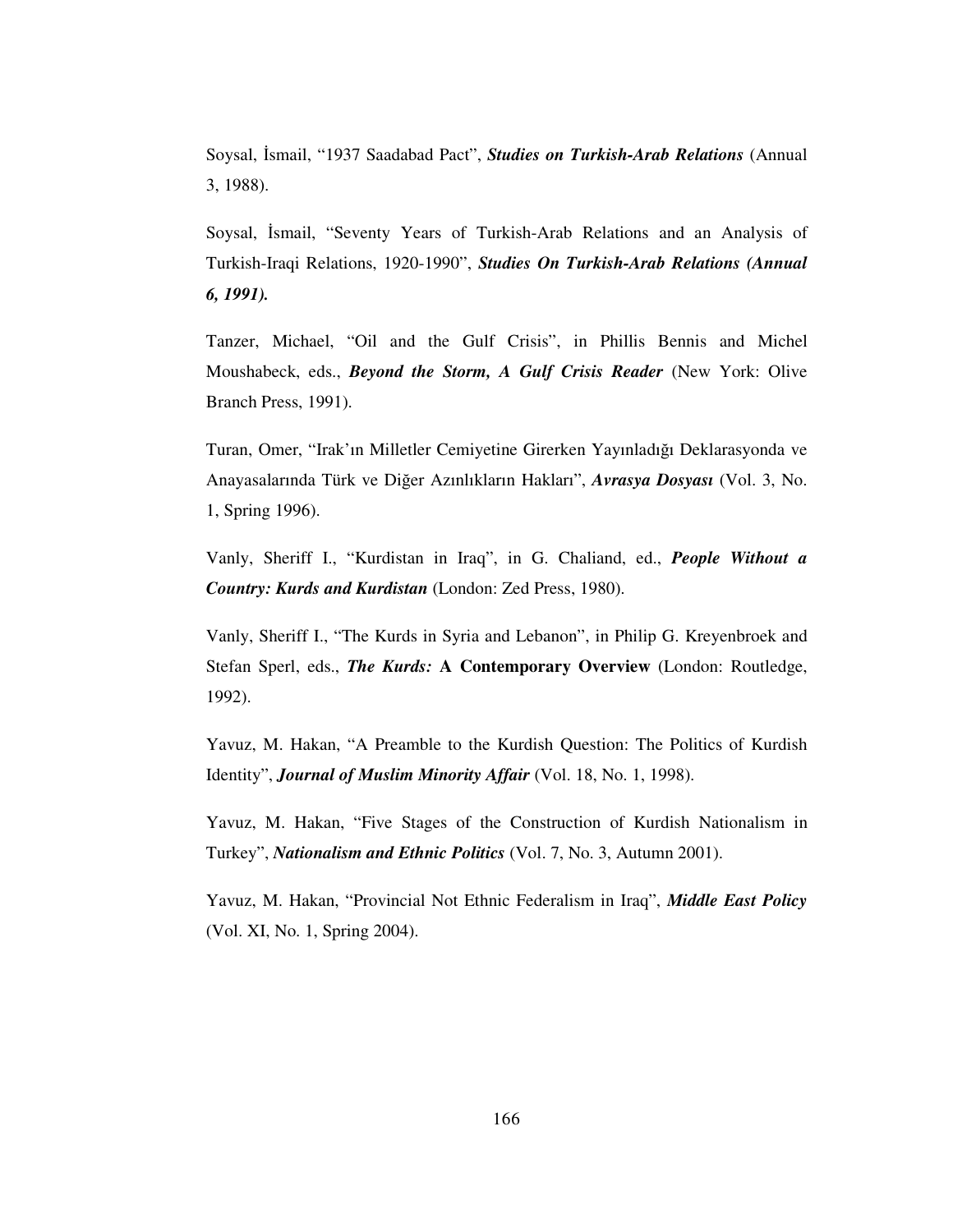## **OTHER SOURCES**

*Al. Jumhuriyya,* 24 November 1992.

*Al-Hayat*, "Özal on Syrian Aid to "Terrorist Groups", 15 December 1991.

*Al-Hayat,* "Barzani cited on disputes within Kurdistan Front", 22 December 1991.

*Al-Hayat* (London), 11 December 1992.

*Al-Hayat,* "Opposition Demands to Join in 3. Country Meeting", October 31, 1992.

*Al-Itihad,* Halkawt Mohammad Karim, Karkuk we Isalat Kurdiatiha", No. 23, April 10, 1993.

*Alif Ba,* 27 May 1992.

*Al-Sharq al-Awsat,* Muhammad Sadiq, "Interview with Mas'ud Barzani", September 19, 1998.

*Al-Thawra*, 12 March 1992.

*Birayati,* March 29, 2001.

*Brayati,* April 3, 2001.

*Birayati,* "Valamek Bo Kurdistani Nwe", September 3, 2001.

*Brayati,* Fazıl Mirani, "Turkmanakani Jer Dasalati Hukumati Harem La Hamu Ruyekawa Lawanay Dike Bashtır Dejin", August 26, 2002.

*Birayati,* September 3, 2002.

*Birayati,* September 8, 2002.

*Brayati*, Mesut Barzani, October 15, 2002.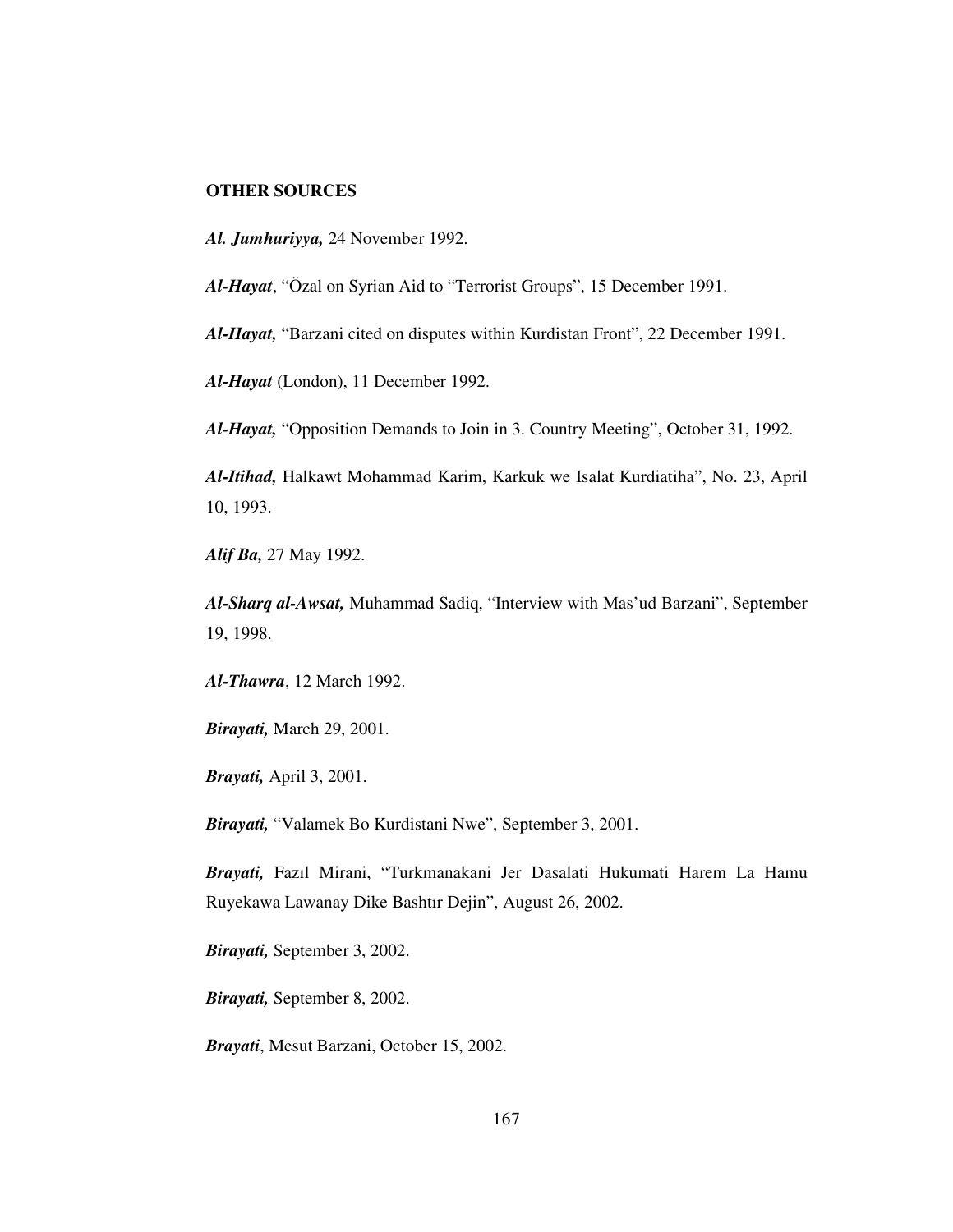*Christian Science Monitor,* May 8, 1991.

*Christian Science Monitor,* Nicholas Birch, "Detention Strains Already Tense US-Turkish Relations", July 15, 2003.

*Cumhuriyet,* October 14. 1995.

*Cumhuriyet,* December 4, 1995.

*El-Zaman,* February 19, 2001.

*Financial Times,* Gareth Smyth, "Presence of Turkish Troops Unsettles Iraqi Kurds", February 13, 2003.

**Financial Times**, "Turkey to Drum Up Arab Support for War", 19 December 2002.

**Financial Times**, "Turkey Puts Focus on Future of Kurds", 24 February 2003.

**Financial Times**, "Turkey Denies Shift in Foreign Policy", 8 April 2003.

**Guardian**, "Syria and Iran Aiding Militants, Iraq Says", 20 February 2004.

**Guardian**, "New Insurgency Confronts US Forces", 12 November 2004.

**Guardian**, "Insurgents Step Up the Battle for Mosul" 25 November 2004.

*Hurriyet,* Sedat Ergin in 25 March 1991.

*Hürriyet,* 11 December 1992.

*Hürriyet,* 15 May, 1993.

*Hürriyet,* August 1, 1994.

*Hürriyet,* Gizli Kürt Anlaması, 1998.

*Kerkük,* N. Demirci, "Kuzey Irak, Kürdistan ve Türkmenler", No. 7.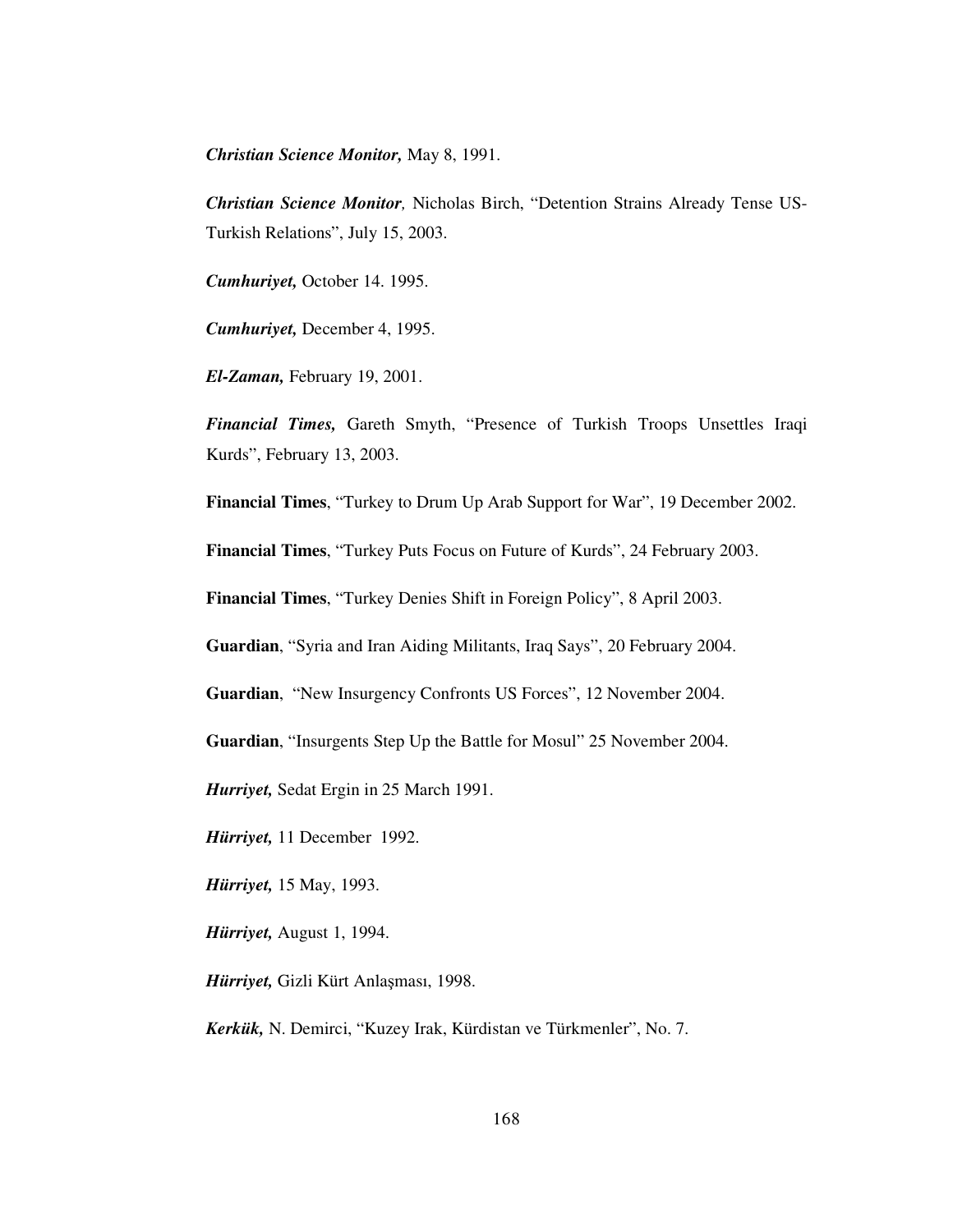*Middle East News Agency,* "Turkey Drafting New Strategy Towards Iraq", May 13, 2000.

*Milliyet,* 9 October, 12-13 October, 1990.

*Milliyet,* 7 December, 1990.

*Milliyet,* Nur Batur in 31 March 1991.

*Milliyet,* 4 April 1991.

*Milliyet,* Sami Kohen, 4 April 1991.

*Milliyet,* March 26, 1992.

*Milliyet,* 3 December, 1993.

*Milliyet,* 3 January, 1995.

*Milliyet,* June 28, 1995.

*Milliyet,* August 12, 1995.

*Milliyet,* August 20, 1995.

*Milliyet,* August 21, 1995.

*Milliyet,* October 12, 1995.

*Milliyet,* November 15, 1995.

*Milliyet,* November 24, 1995.

*New York Times,* Chris Hedges, "Kurds' Dream of Freedom Slipping Away", 6 February 1992.

*New York Times,* Chris Hedges, "Kurds in Iraq Warned by Turkey, Iran and Syria", 15 November 1992.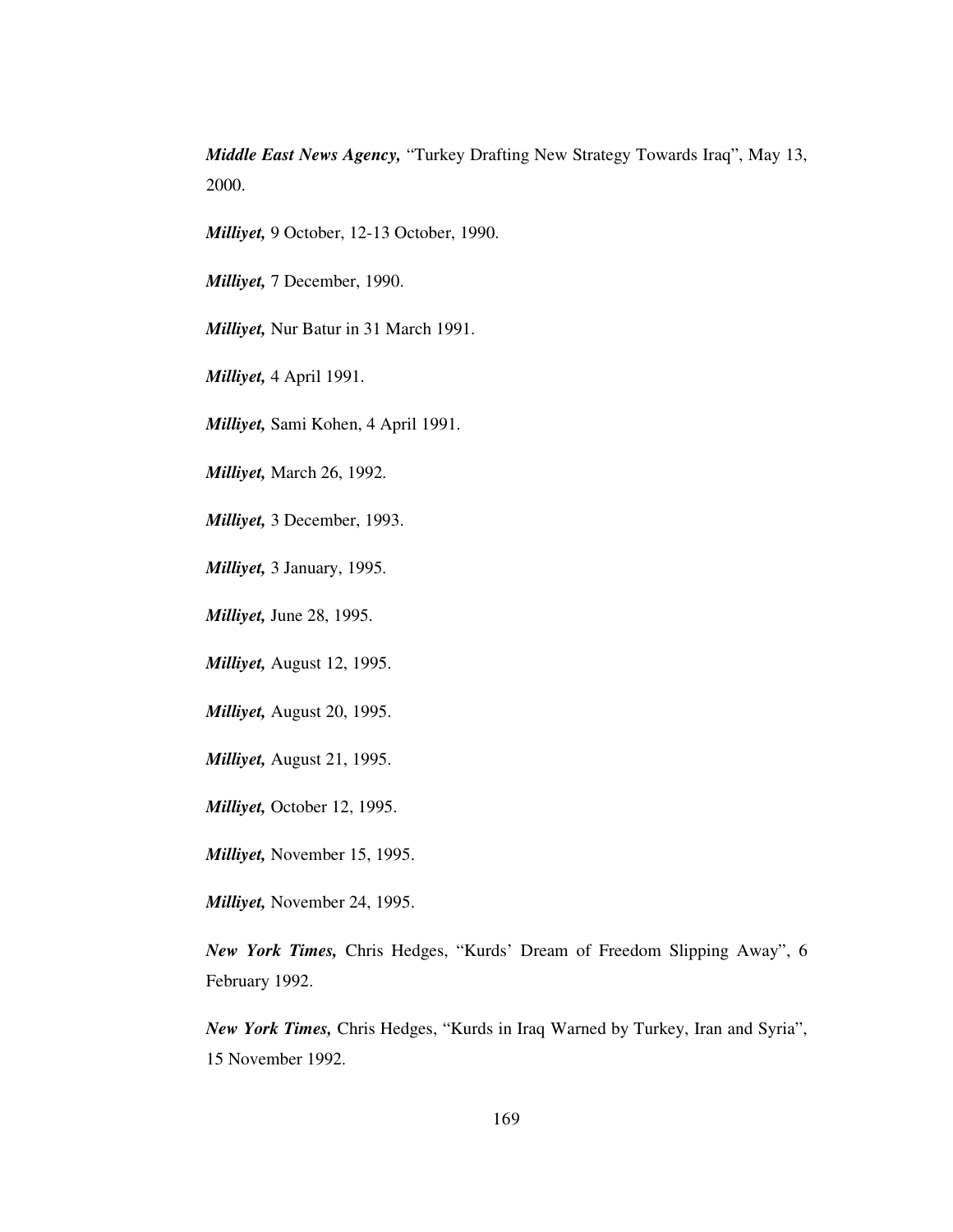*Newsweek,* 29 April 1991.

*Observer,* Kanan Makiya, "Our Hopes Betrrayed: How a US Blueprintg for Post-Saddam Government Quashed the Hopes of democratic Iraqis", February 16, 2003.

*Radikal,* "Barzani Türkiyesiz Olmaz", November 8, 1998.

*Radikal,* "Talabani ile Yeni Dönem", November 10, 1998.

*The Economist,* 13 April 1991.

*The Middle East,* Jon Gorvett, "A Hugely Unpopular War", No.328, November 2002.

*The Middle East,* Chris Kutschera, "Iraqi Kurds Agree to Agree… for Now", December 2002.

*The Middle East,* Nicole Pope, "Wolfowitz's Advice", No.700, 16 May 2003.

*The New York Times International,* July 7, 2003.

*Time,* 22 April 1991.

*Turkish Daily News,* 6/7 April 1991.

*Turkish Daily News,* Ismat G Ismet, "Further Reportage on Kurdistan Elections", 8 May 1992.

*Turkish Daily News,* "DPK Lodges Protest Over Turkish Air Raids", 2 June 1992.

*Turkish Daily News,* 2 June 1992.

*Turkish Daily News,* September 11, 1994.

*Turkish Daily News,* September 11, 13 and 19, 1994.

*Turkish Daily News,* 26 December, 1994.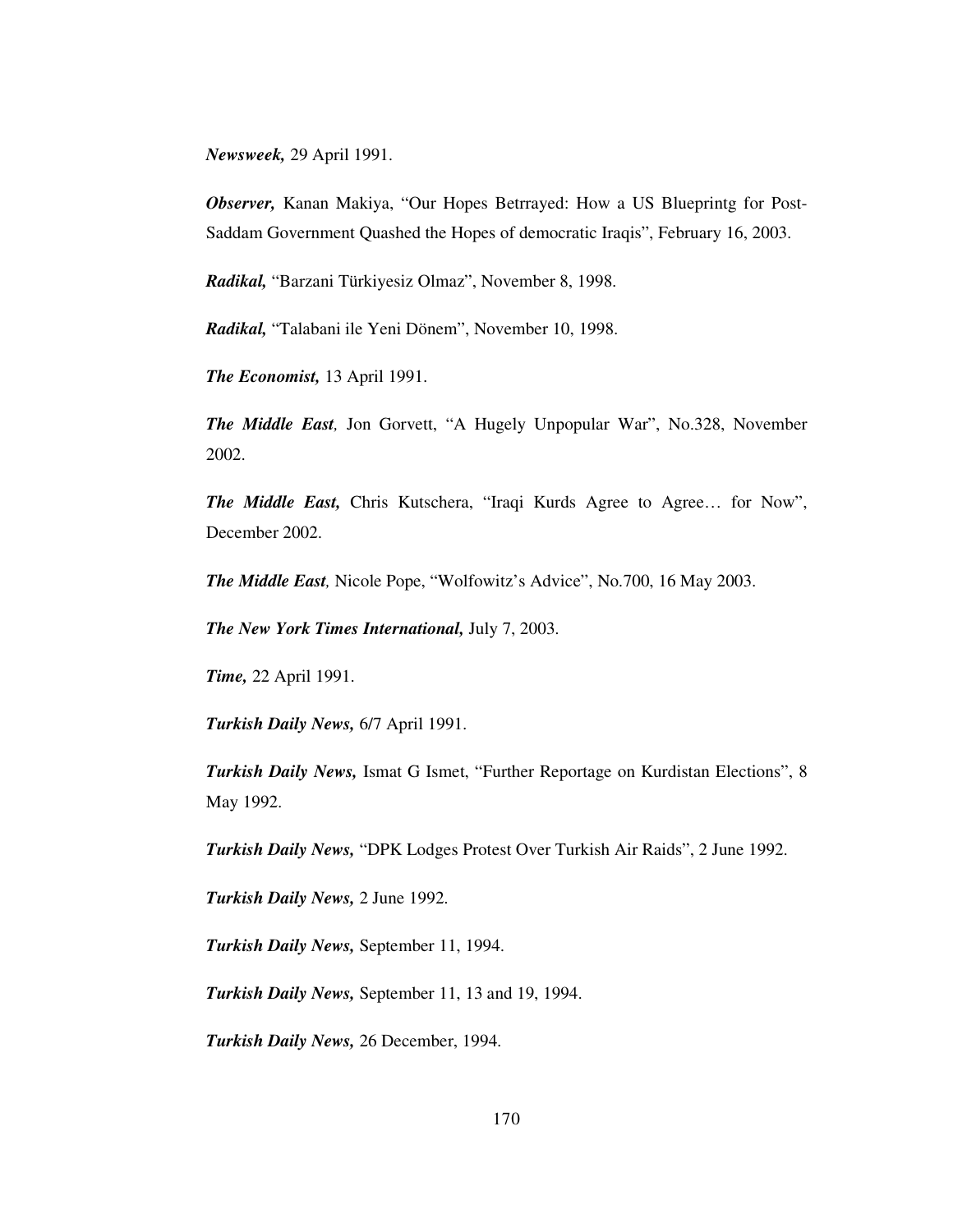*Turkish Daily News,* December 29, 1994.

*Turkish Daily News,* 10 and 13 March 1995.

*Turkish Daily News,* 17 April, 1995.

*Turkish Daily News,* May 5, 1995.

*Turkish Daily News,* May 8, 1995.

*Turkish Daily News,* 6 January, 1996.

*Turkish Daily News,* 8 January, 1996.

*Turkish Daily News,* Ferruh Yemirmen, "Turkey Should Stay Out of Iraq", December 7, 2001.

**Turkish Daily News**, "Ecevit: Saddam Should Allow Arms Inspectors to Return", 23 January 2002.

**Turkish Daily News**, "Ecevit Warns Saddam: Do Not Set the Region on Fire", 11 February 2002.

**Turkish Daily News**, 10 September 2002.

**Turkish Daily News**, "Turkey Deploys Troops Near Iraqi Border", 17 December 2002.

**Turkish Daily News**, "Kurds Deny US Military Buildup", 17 December 2002.

**Turkish Daily News**, 25 January 2003.

**Turkish Daily News**, "US Prodding Turkey to Be More Active", 3 February 2003.

**Turkish Daily News**, "Yakı, Babacan Return from Washington", 17 February 2003.

**Turkish Daily News**, "Wolfowitz Remarks Draw Ire in Turkey", 8 May 2003.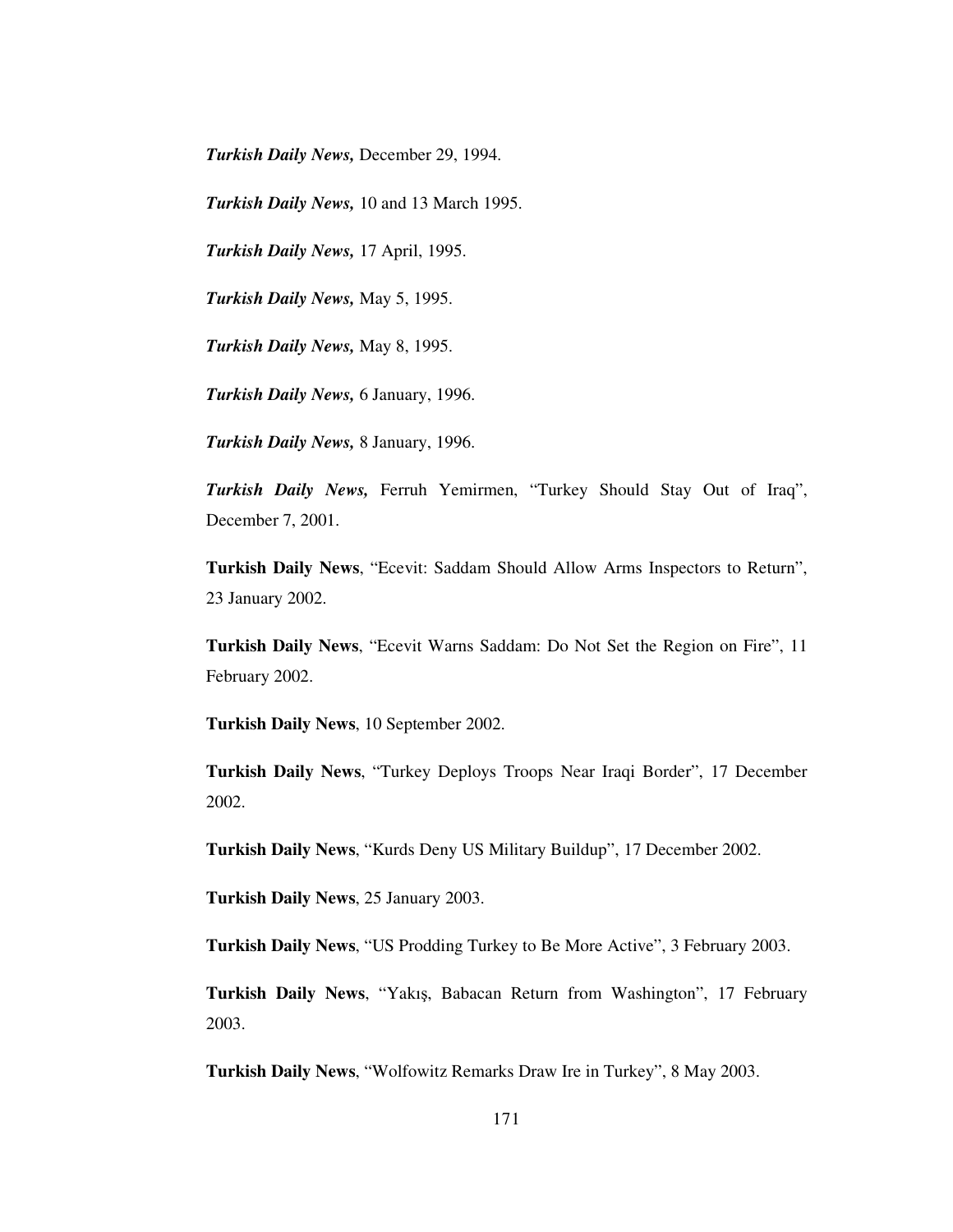**Turkish Daily News**, "Local Council Elected in Kirkuk, Draws Protests", 26 May 2003.

**Turkish Daily News**, "Iraqi Turkmen Front Says US Favours Kurds", 5 June 2003.

**Turkish Daily News**, "Military Outlines Possible Location for Iraq Troops", 27 September 2003.

**Turkish Daily News,** "PKK/KADEK Claims to Have Disarmed", 6 January 2004.

**Turkish Daily News**, "Iran Reassures Turkey on Border Security", 12 January 2004.

**Turkish Daily News,** "New Opening with the Iraqi Kurds", 16 February 2004.

*Turkish Daily News,* Saadet Oruç, "Iraqi Turcomans concerned about Security", 18 March 2004.

**Turkish Daily News,** Mehmet Ali Brand, "PKK in Northern Iraq Not on the Agenda Anymore", 5 May 2004.

*Turkish Daily News,* Ilnur Çevik, "Start Living in the Real World in Iraq", 26 May 2004.

*Turkish Daily News,* "Kurds Tell Ankara Arabisation True Danger in Kirkuk", 23 June 2004.

**Turkish Daily News,** "Osman Öcalan in Mosul", 23 June 2004.

**Turkish Daily News,** Ilnur Çevik, "Who Left the Door Open", 23 June 2004.

**Turkish Daily News,** "US Says no Military Action on PKK Soon", 19 June 2004.

**Turkish Daily News**, 23 June 2004.

**Turkish Daily News,** "Kurds Surprised by Turkey's Stand on Autonomy", 28 June 2004.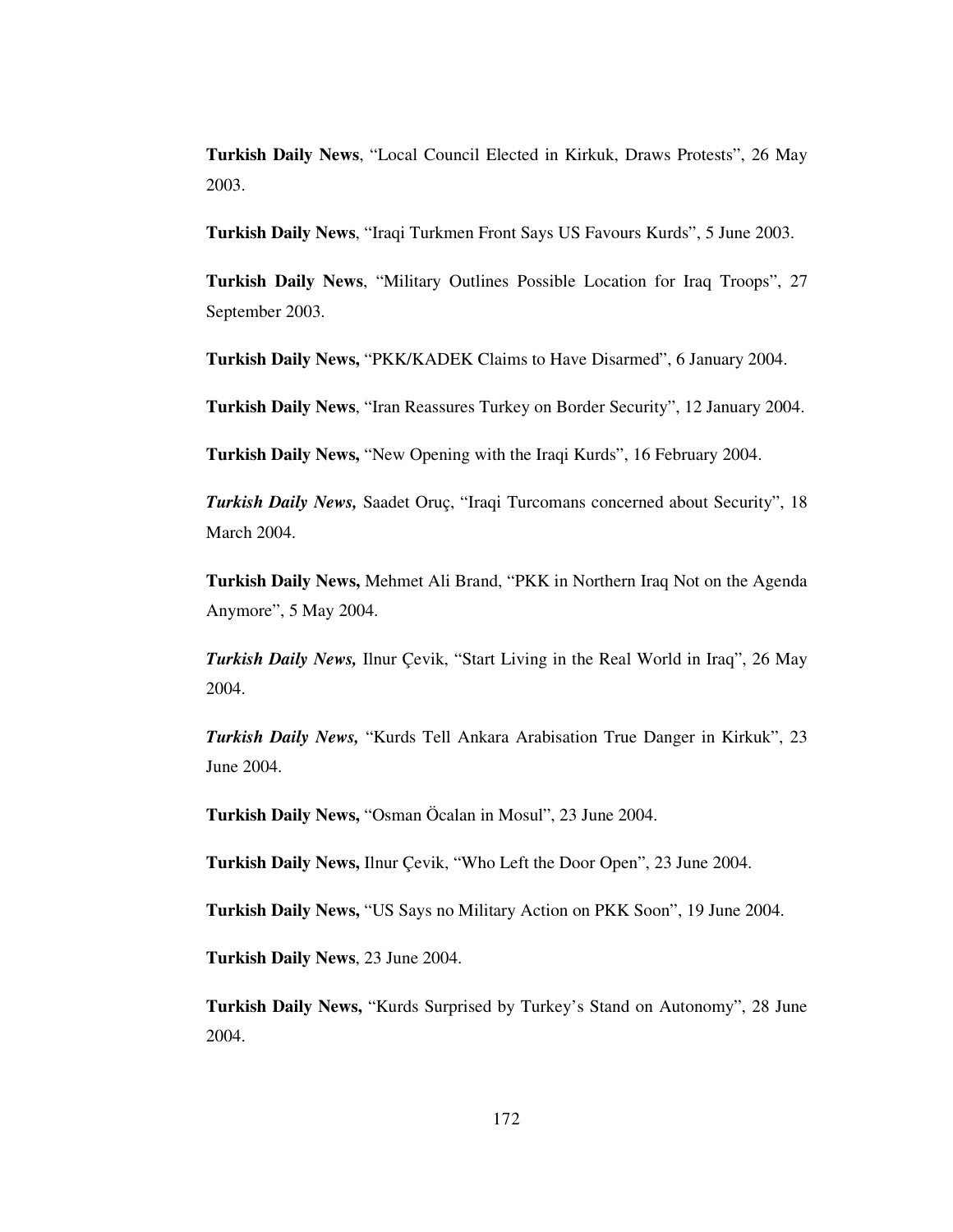**Turkish Daily News**, "Iran to Declare Kongra-Gel as Terrorist", 21 July 2004.

**Turkish Daily News**, "Erdogan Says Iran Visit not Aimed Against Third Countries", 31 July 2004.

**Turkish Daily News,** "Osman Öcalan: We Have Laid Down Our Arms", 17 September 2004.

*Turkish Daily News,* "Kirkuk Sensitivity", 14 October 2004.

**Turkish Daily News**, "Talabani: Kirkuk is Kurds' Jerusalem", 31 December 2004.

**Turkish Daily News**, Kurdish State is a 'Red Line' for Syria, Too", 28 December 2004.

**Turkish Daily News**, "Turkey Calls for Islamic Peacekeeping Force for Iraq", 14 October 2004.

**Turkish Daily News**, "Turkey Faces Tough Task in Getting OIC Support for Iraq Mission!", 13 October 2004.

**Turkish Daily News,** Yusuf Kanli, "Have We Recognised the State of Kurdistan", 11 November 2004.

**Turkish Daily News**, "PM Says Turkey to Pursue Active Foreign Policy", 5 January 2005.

**Turkish Daily News,** "Priorities Differ on PKK Issue", 12 January 2005.

**Turkish Daily News,** "Turkey Presses Iraq on PKK Extradition", 13 January 2005.

**Turkish Daily News**, "Turkey Appeals to UN for Kirkuk", 25 January 2005.

**Turkish Daily News**, "PKK-linked Parties to Participate in Iraq Elections", 26 January 2005.

**Turkish Daily News**, Yusuf Kanli, "Turkey's Kirkuk Anxiety", 27 January 2005.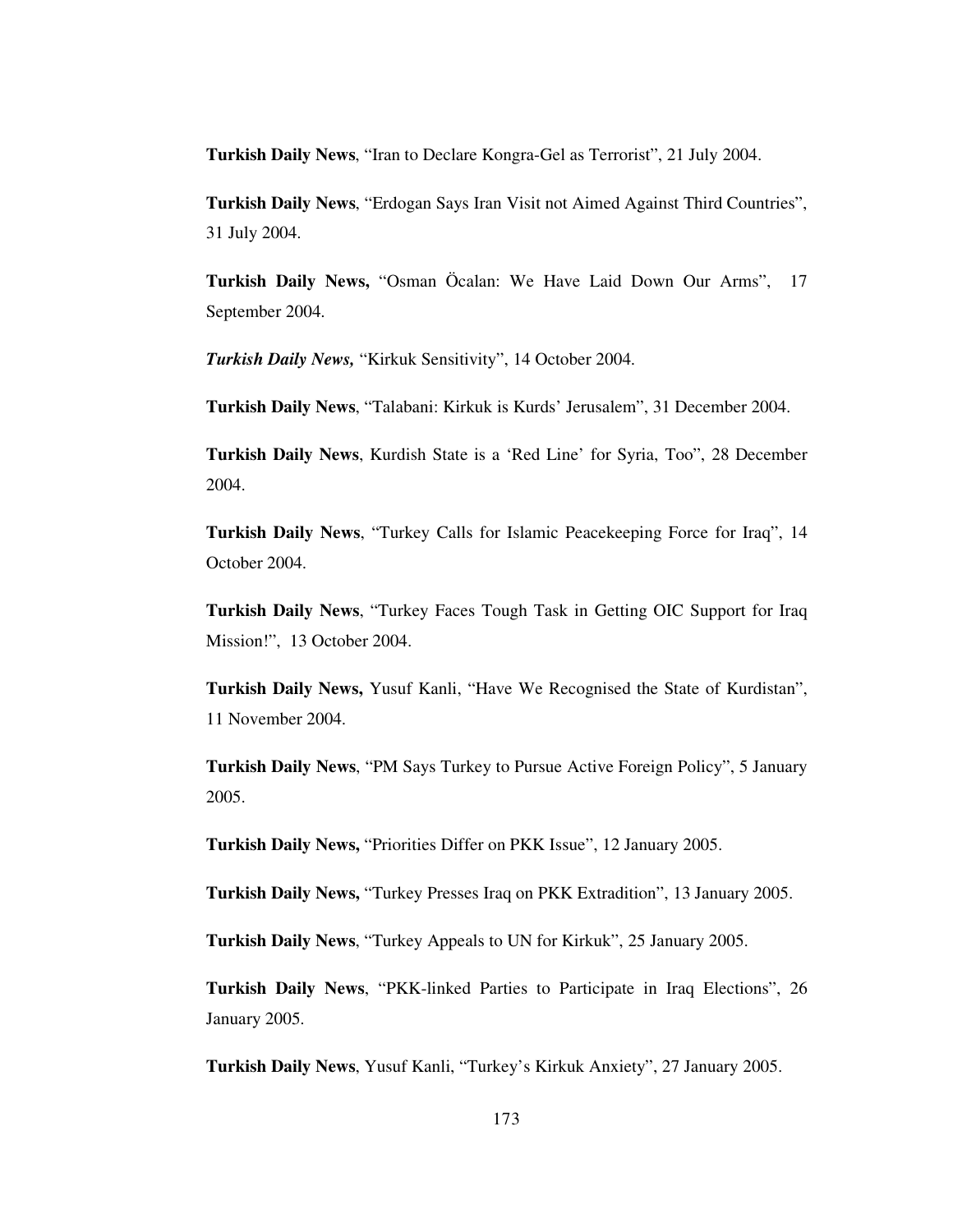**Turkish Daily News**, "Kirkuk Consensus", 28 January 2005.

**Turkish Daily News**, Yusuf Kanli, "Turkey won't Sit Back Over Kirkuk Spillover", 28 January 2005.

**Turkish Daily News, Ergil, Doğu, "Foreign Policy Challenges (2): Iraq", 7 February** 2005.

**Turkish Daily News,** Faik Bulut, "Preparing the New Iraqi Constitution; Risk Factor", 8 February 2005.

*Turkish Daily News,* February 15, 2005.

**The New York Times International**, July 7, 2003.

*Washington Post,* 22 June, 1993.

*Washington Post,* Jonathan C. Randal, "Iraqi Opposition describes Mass Exuciton Near Irbil", September 2, 1996.

*Washington Post* Jeffrey Smith, *"*CIA Operation Fell with Iraqi City", September 8, 1996.

*Washington Post,* Sempember 18, 1998.

**Washington Post**, "Legal Haggles Snag Deployment to Turkey", 10 February 2003.

*Washington Post,* Karl Vick, "Exile Group leaders Fault US Plan for Postwar Iraq", February 12, 2003.

**Washington Post**, "Malaysia Urges Muslim Peacekeeping Force in Iraq Under UN", 10 October 2003.

**Washington Post**, "Oil Rich City will be Major Test for Iraq", 14 January 2004.

**Washington Post,** "Turkish Army Flexes Muscles on Iraq, Cyprus", 16 January 2004.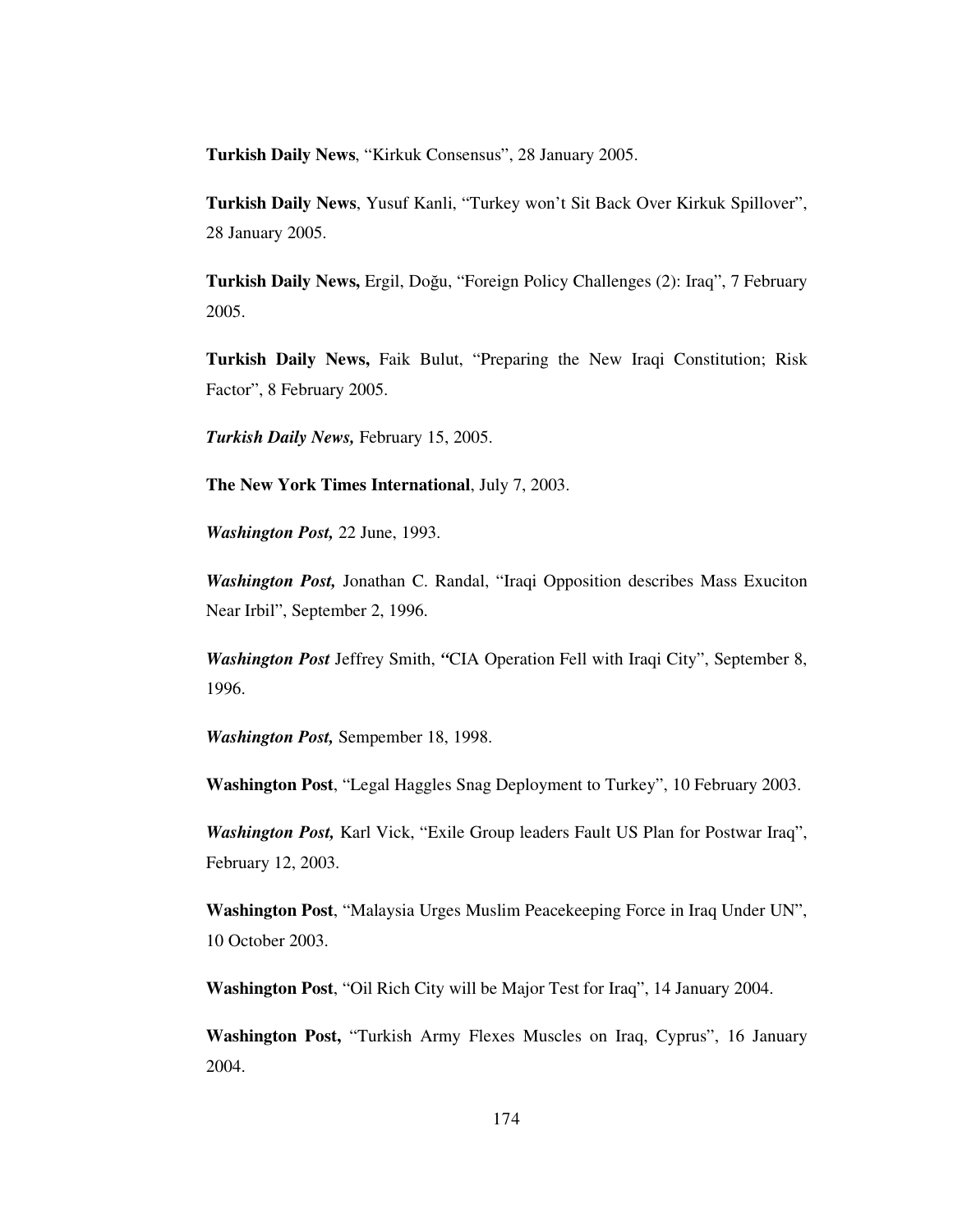**Washington Post**, Michael Howard, "Insurgents Stir Up Strife in Kirkuk", 17 May 2004.

**Washington Post**, Jackie Spinner, "Ethnic Groups Try to Stake Claim on Kirkuk", 30 January 2005.

*Yeni Yüzyil,* 20 December, 1994.

*Yeni Yüzyıl,* 21 and 31 March, 1995.

*Yeni Yüzyıl,* 25 November, 1995.

*Yeni Yüzyıl,* 30 March 1995.

*Yeni Yüzyıl,* 7 April, 1995.

*Yeni Yüzyıl,* April 3, 1995.

Nicholas Blanford, "Some 2.000 Sadr Militiamen March Through Kirkuk", **http://home.cogeco.ca/ ~kurdistan1/8-3-04-sadar-militia-march-kirkuk.htm**, 8 March 2004.

Hadi Elis, "The Kurds' Axis of Evil, US and War on Terrorism", **http://mywebpage.netscape.com/kurdistanobserver/24-2-02-opinion-hadi-axisof-evil.h...** February 24, 2002.

'Kurdish Aims For a Post-Election Iraq", **http://home.cogeco.ca/**∼**kurdristan6/11- 2-05-kurdish-aim-post-elections.htm,** February 10, 2005.

"Law of Administration For the State of Iraq For the Transitional Period", **http://www.kerkuk-kurdistan.com/nuceyek.asp?ser=4&cep=1&nnimre=3489, M**arch 8, 2004.

Regular Report on Turkey's Progress Towards Accesison **http://europa.eu.int/comm/enlargement/ turkey/index.htm**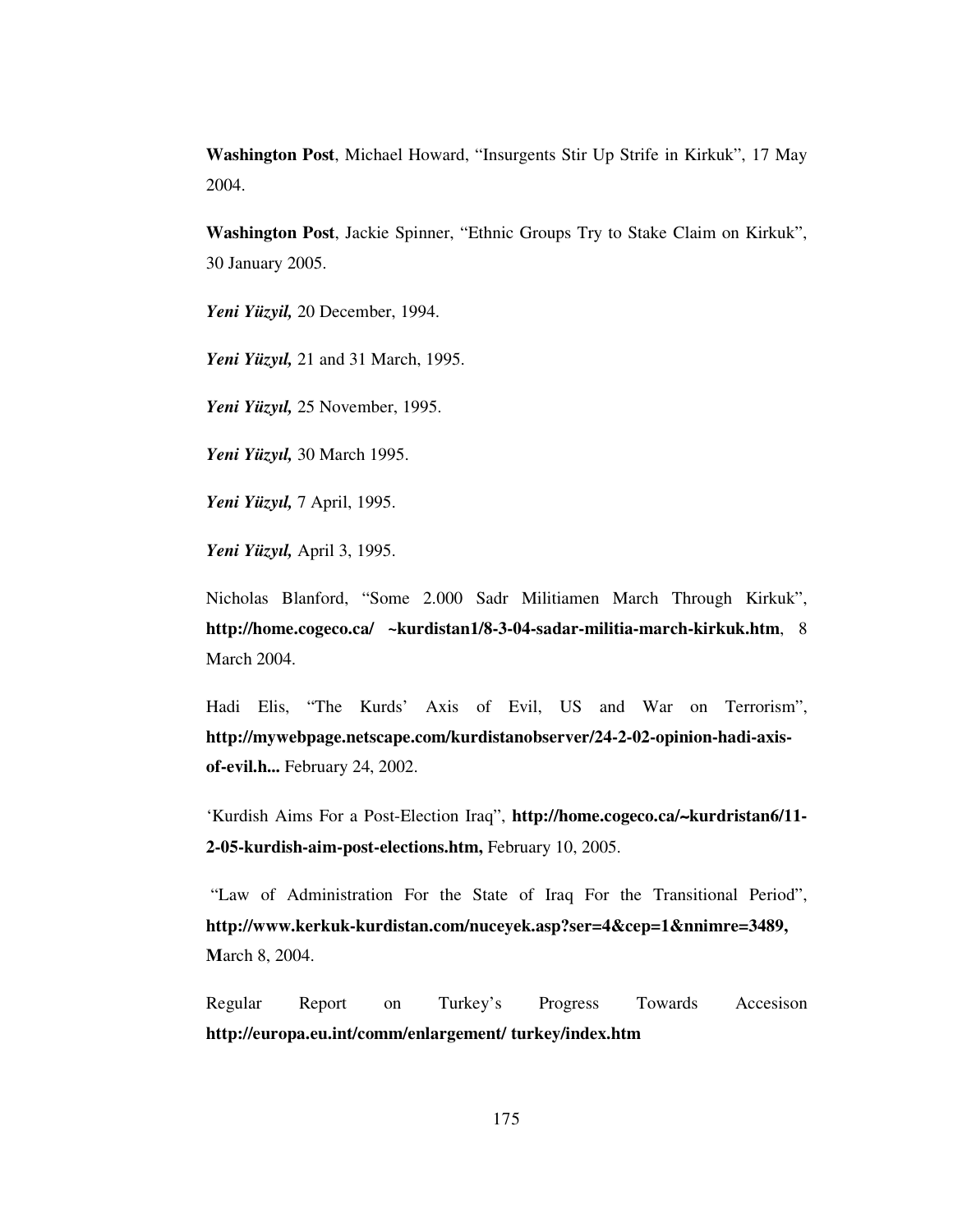"Kurds Activists Set Up New Party", **http://home.cogeco.ca/~kurdistan4/23-10-04 zana-sets-new-party.htm.** 23 October 2004.

"Gul: We Will Take Care of PKK Ourselves", **httm://home.cogeco.ca/~kurdistan/2-9-04-gul-ourself-take-car-pkk.htm,** 3 September 2004.

**Kurdistan Observer,** 11 September 2004.

"Gul: US Has Lost the Support of Turkish Public", **http://home.cogeco.ca/~kurdistan4/24-11-04-gul-says-us-lost-thy-support.htm,** 24 November 2004.

"Remarks by Condoleeza Rice about Kurds in Southern Kurdistan", **http://home.cogeco.ca/~kurdistan/4-9-04-erdogan-losing-patience-US.htm,** 4 September 2004.

"Turkey Loses Patience with US Stance on Kurdistan Rebels, PM Warns", **http://home.cogeco.ca/~kurdistan/4-9-04-erdogan-losing-patience-us.htm,** 4 September 2004.

**Kurdistan Observer,** 22 December 2004.

Cengiz Çandar, "Regime Change in Iraq, Repercussions for Turkey", July 2002 **www.patrides.com/ July02/enregime**

"Turkmen Quit Kirkuk City Council, Say Kurds Taking Over", **http://home.cogeco.ca/ ~kurdistan2/28-3-04-turkmen-quit-city.council.html**, 28 March 2004.

Michael Knights, "Lessons from Mosul", Policywatch, No.950, 27 January 2005, **www.washingtoninstitute.org/templateC05,php?CID=2245**

"Iraqi Election Creates Unusual Alliances", **http://home.cogeco.ca/~kurdistan4/30- 11-04-election-creators-unusual-alliance.htm**, 30 November 2004.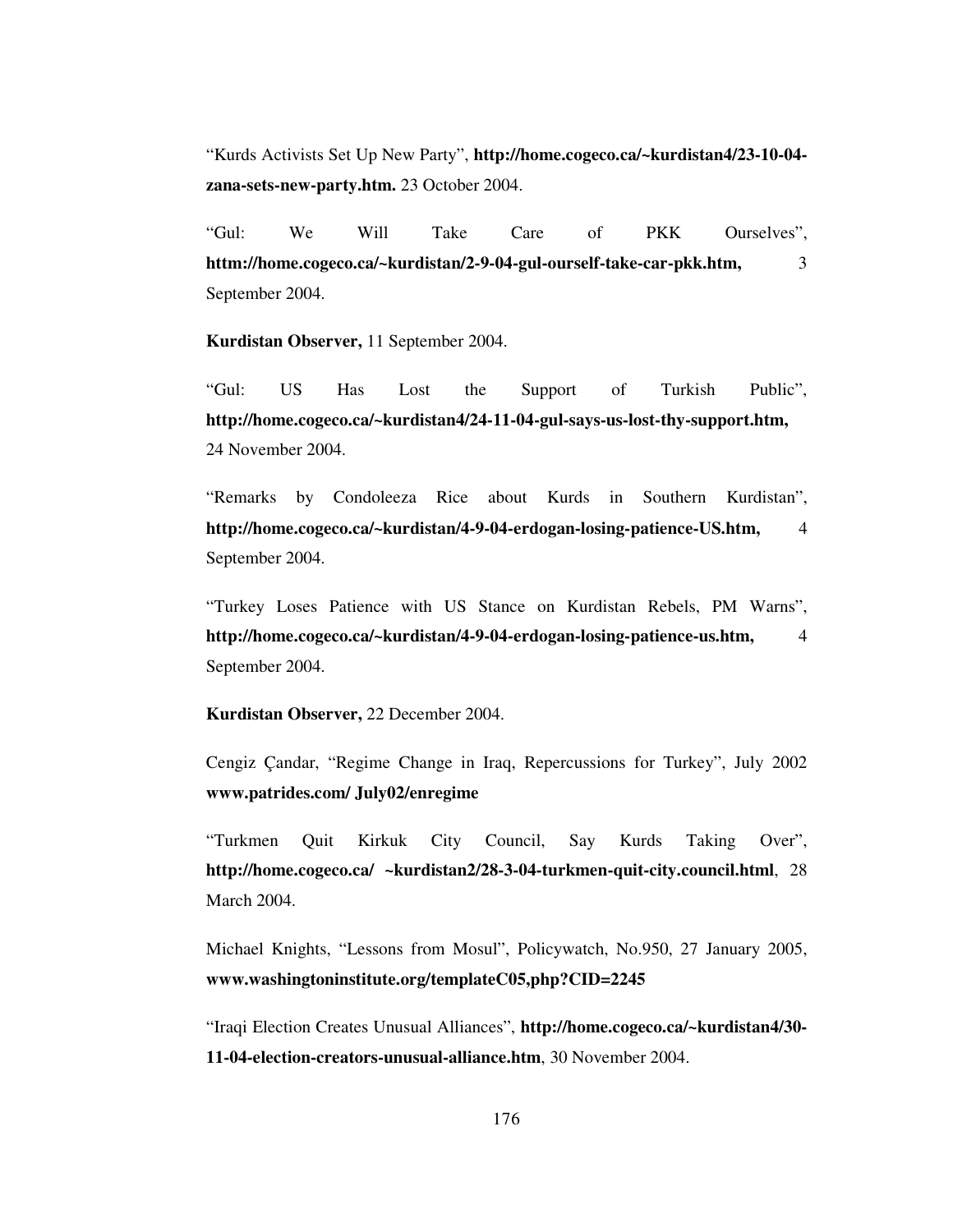"Kirkuk Election Deal Tips Power to Kurds, Angers Arabs, Turkmen" **http://home.cogeco.ca /~kurdistan5/15-1-05-kirkuk-ele-deal-tips-kurds.htm**, 15 January 2005.

"Talabani: We have Received Assurances for Kirkuk", **http://home.cogeco.ca/~kurdistan5/23-1-05-talabani-says-assurances-onkirkuk.htm**, 23 January 2005.

"An Arab Party Based in Kirkuk to Boycott Elections", **http://home.cogeco.ca/~kurdistan5/25-1-05-arab-party-kirkuk-boycottelections.htm**, 25 January 2005.

Selcan Hacaoğlu, "Turkey Warns Kurds about Kirkuk Control", **http://home.cogeco.ca/~kurdistan5/27-1-05-tky-warns-kurds-kirkuk.htm**, 27 January 2005.

"US Policy on the Status of Kirkuk", **http://www.state.gov/r/pa/prs/ps/2005/40916.htm,** 13 January 2005.

"Barzani Sees Kirkuk Joining Southern Kurdistan", **http://home.cogeco.ca/~kurdistan4/18-10-04-barzani-kirkuk-will-rejoinkurdistan.htm**, 18 October 2004.

"Iraqi Kurd Leader Warns Neighbours not to Meddle in Kirkuk Issue", **http://home.cogeco.ca/~kurdistan4/17-10-04-barzani-warns-tky.htm**, 17 October 2004.

"Massoud Barzani: Kurds Ready to Fight for Kirkuk", **http://home.cogeco.ca/~kurdistan4/13-10-04-barzani-kurds-ready-to-defendkirkuk.htm**, 13 October 2004.

**http://www.mfa.gov.tr/MFA/PressInformation/Speeches/Speeches2004/Stateme ntByGul-14February2004.htm**